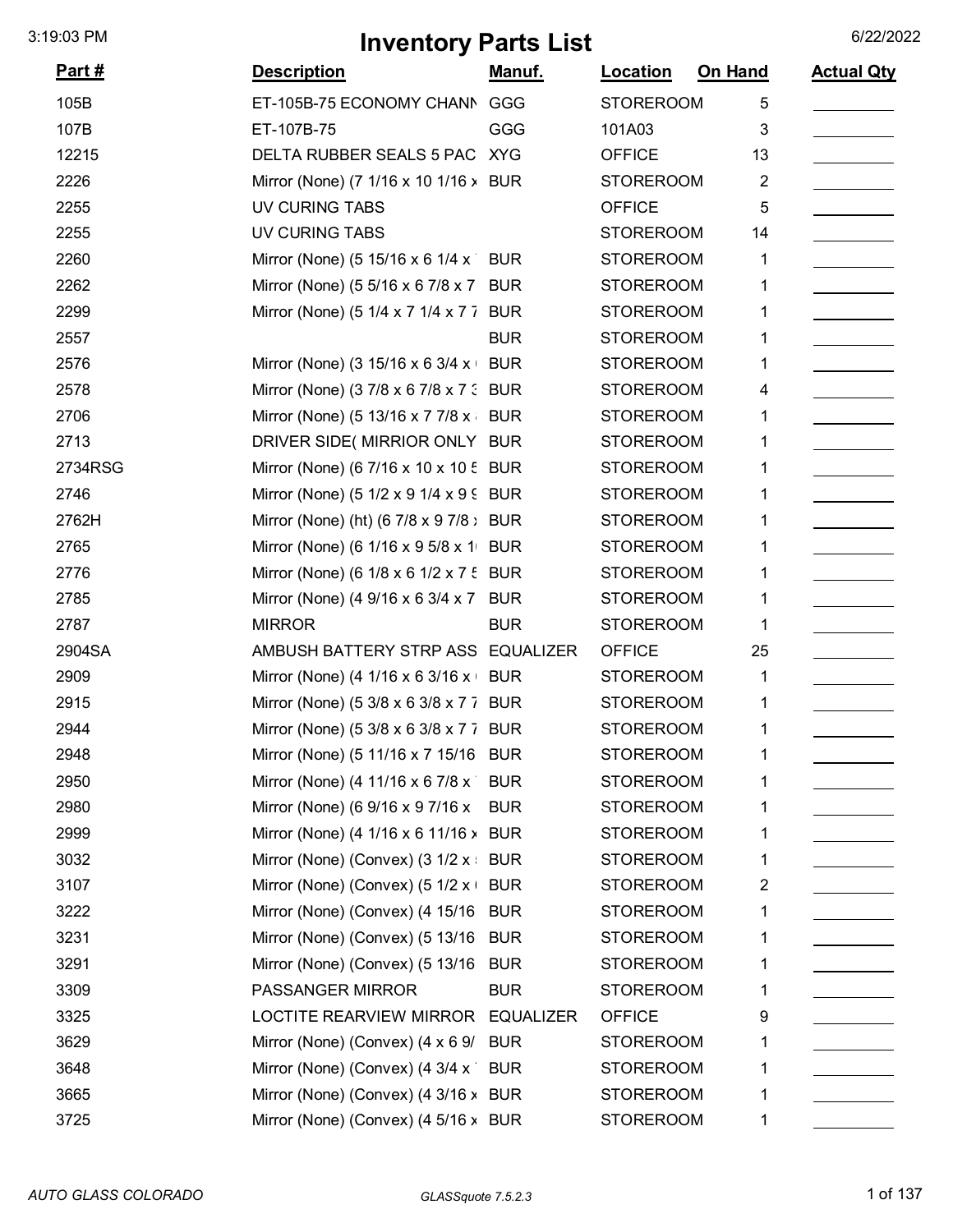| <u>Part #</u> | <b>Description</b>                          | <u>Manuf.</u>    | Location         | On Hand | <b>Actual Qty</b> |
|---------------|---------------------------------------------|------------------|------------------|---------|-------------------|
| 3750          |                                             | <b>BUR</b>       | <b>STOREROOM</b> |         |                   |
| 3752          | Mirror (None) (Convex) (5 3/4 x             | <b>BUR</b>       | <b>STOREROOM</b> |         |                   |
| 3771          | Mirror (None) (Convex) (4 11/16             | <b>BUR</b>       | <b>STOREROOM</b> | 1       |                   |
| 3911          | Mirror (None) (3 3/16 x 6 13/16 >           | <b>BUR</b>       | <b>STOREROOM</b> | 1       |                   |
| 3912          | Mirror (None) (3 3/16 x 6 13/16 >           | <b>BUR</b>       | <b>STOREROOM</b> | 1       |                   |
| 3917          | Mirror (None) (3 11/16 x 6 5/16 > BUR       |                  | <b>STOREROOM</b> |         |                   |
| 4001HS        | Mirror (None) (ht) (Signal) (6 1/4          | <b>BUR</b>       | <b>STOREROOM</b> |         |                   |
| 4001S         |                                             | <b>BUR</b>       | <b>STOREROOM</b> | 1       |                   |
| 4017S         | Mirror (None) (Signal) (5 7/8 x 9           | <b>BUR</b>       | <b>STOREROOM</b> | 1       |                   |
| 4059          | Mirror (None) (4 3/8 x 6 15/16 x            | <b>BUR</b>       | <b>STOREROOM</b> | 1       |                   |
| 4064H         | Mirror (None) (ht) (4 7/8 x 7 7/8 :         | <b>BUR</b>       | <b>STOREROOM</b> |         |                   |
| 4086          | Mirror (None) (4 5/16 x 6 7/16 x            | <b>BUR</b>       | <b>STOREROOM</b> | 1       |                   |
| 4109          | Mirror (None) (5 7/16 x 6 15/16 >           | <b>BUR</b>       | <b>STOREROOM</b> | 1       |                   |
| 4143H         | Mirror (None) (ht) (5 5/16 x 6 11/          | <b>BUR</b>       | <b>STOREROOM</b> |         |                   |
| 4147          |                                             | <b>BUR</b>       | <b>STOREROOM</b> | 1       |                   |
| 4202          | Mirror (None) (8 1/16 x 8 5/16 x            | <b>BUR</b>       | <b>STOREROOM</b> | 2       |                   |
| 4205          | Mirror (None) (7 1/16 x 7 3/4 x 1           | <b>BUR</b>       | <b>STOREROOM</b> |         |                   |
| 4206          | Mirror (None) (6 9/16 x 8 11/16 $\lambda$   | <b>BUR</b>       | <b>STOREROOM</b> |         |                   |
| 4245S         | Mirror (None) (Signal) (57/8 x 9            | <b>BUR</b>       | <b>STOREROOM</b> |         |                   |
| 4267          | Mirror (None) (4 1/4 x 7 x 7 3/16           | <b>BUR</b>       | <b>STOREROOM</b> | 1       |                   |
| 4271H         | Mirror (None) (ht) $(4\ 5/8 \times 6\ 3/4)$ | <b>BUR</b>       | <b>STOREROOM</b> |         |                   |
| 4288          | Mirror (None) (5 11/16 x 6 7/8 x            | <b>BUR</b>       | <b>STOREROOM</b> | 1       |                   |
| 4293          | Mirror (None) (3 5/8 x 6 3/4 x 7 : BUR      |                  | <b>STOREROOM</b> | 1       |                   |
| 4296          | Mirror (None) (4 5/8 x 6 1/2 x 6 1 BUR      |                  | <b>STOREROOM</b> |         |                   |
| 4354          | Mirror (None) (4 5/16 x 6 5/8 x 7           |                  | <b>STOREROOM</b> |         |                   |
| 4439H         | Mirror (None) (ht) (6 9/16 x 9 3/8 BUR      |                  | <b>STOREROOM</b> |         |                   |
| 4459          | Mirror (None) (4 7/8 x 5 1/2 x 6 7 BUR      |                  | <b>STOREROOM</b> | 1       |                   |
| 48081093      | ALUMINUM SAUSAGE CONVE EQUALIZER            |                  | <b>OFFICE</b>    | 1       |                   |
| 5138          | Mirror (None) (Convex) (5 1/16 > BUR        |                  | <b>STOREROOM</b> | 1       |                   |
| 5148          | Mirror (None) (Convex) (4 x 6 1/ BUR        |                  | <b>STOREROOM</b> | 2       |                   |
| 5150          | Mirror (None) (Convex) (5 3/16 > BUR        |                  | <b>STOREROOM</b> | 1       |                   |
| 5155H         | Mirror (None) (ht) (Convex) (5 1/ BUR       |                  | <b>STOREROOM</b> | 1       |                   |
| 5165          | Mirror (None) (Convex) (5 11/16 BUR         |                  | <b>STOREROOM</b> | 1       |                   |
| 52000         | PACKAGE OF BLADES                           | <b>EQUALIZER</b> | <b>OFFICE</b>    | 3       |                   |
| 5203 002/25   | CLIP/25PC BAG                               | <b>PRE</b>       | <b>OFFICE</b>    | 3       |                   |
| 5209          |                                             | <b>BUR</b>       | <b>STOREROOM</b> | 1       |                   |
| 5237          | Mirror (None) (Convex) (4 3/4 x             | <b>BUR</b>       | <b>STOREROOM</b> | 1       |                   |
| 5240          | Mirror (None) (Convex) (6 7/16 > BUR        |                  | <b>STOREROOM</b> |         |                   |
| 5242          | Mirror (None) (Convex) (4 7/8 x +           | <b>BUR</b>       | <b>STOREROOM</b> | 1       |                   |
| 5258          | Mirror (None) (Convex) (5 3/4 x + BUR       |                  | <b>STOREROOM</b> | 2       |                   |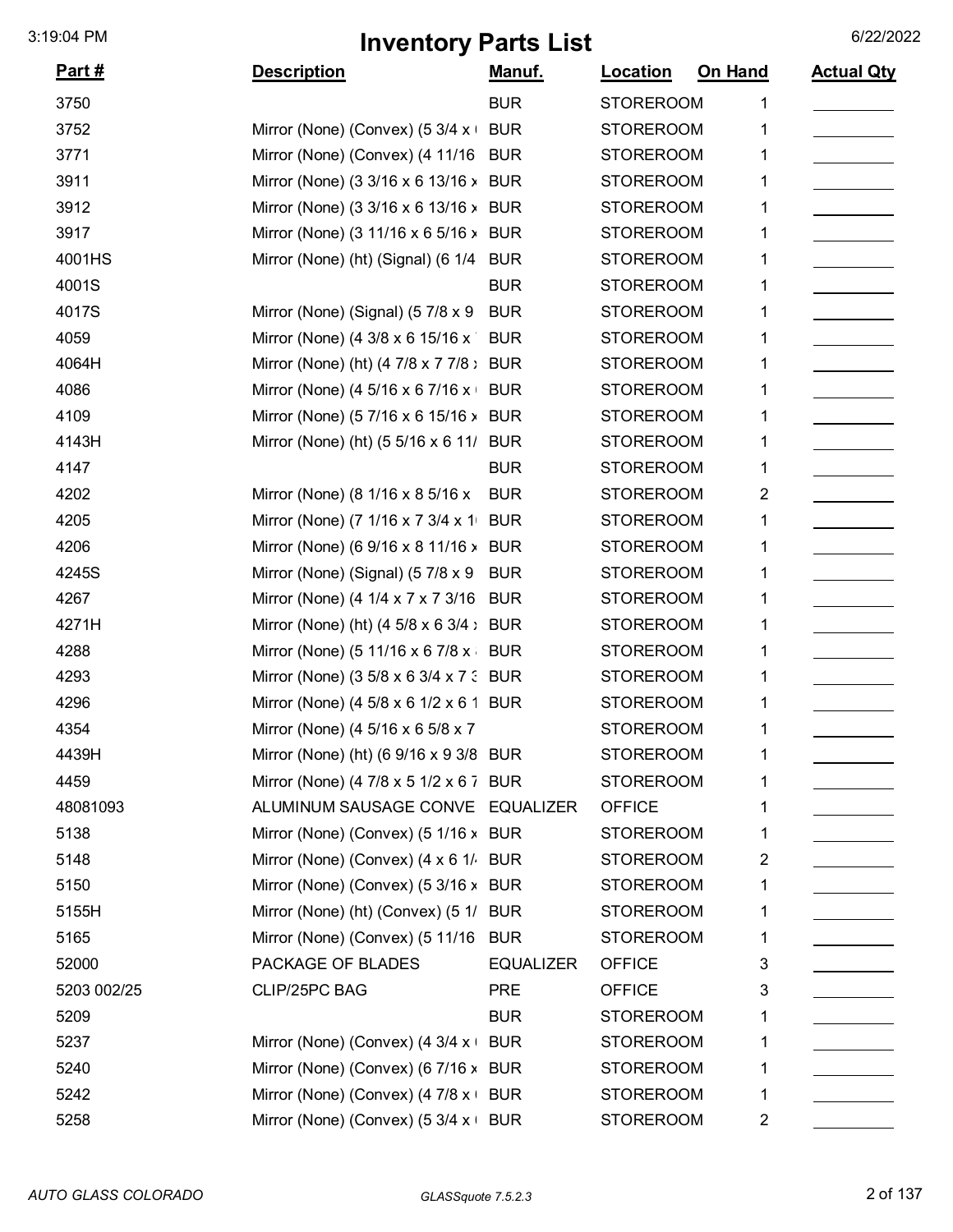| <u>Part #</u>  | <b>Description</b>                    | <b>Manuf.</b>    | <b>Location</b>  | <b>On Hand</b> | <b>Actual Qty</b> |
|----------------|---------------------------------------|------------------|------------------|----------------|-------------------|
| 5289           | Mirror (None) (Convex) (5 15/16       | <b>BUR</b>       | <b>STOREROOM</b> | 1              |                   |
| 5301           | Mirror (None) (Convex) (5 3/4 x +     | <b>BUR</b>       | <b>STOREROOM</b> |                |                   |
| 5306           | Mirror (None) (2 1/8 x 7 1/8 x 7 1    | <b>BUR</b>       | <b>STOREROOM</b> |                |                   |
| 5332H          | Mirror (None) (ht) (Convex) (5 1/     | <b>BUR</b>       | <b>STOREROOM</b> |                |                   |
| 5398H          | Mirror (None) (ht) (Convex) (4 1/ BUR |                  | <b>STOREROOM</b> | 1              |                   |
| 5425           | Mirror (None) (Convex) (4 3/8 x +     |                  | <b>STOREROOM</b> | 1              |                   |
| 5492H          | Mirror (None) (ht) (Convex) (4 1/ BUR |                  | <b>STOREROOM</b> |                |                   |
| 8936           | <b>DEKA SEAL</b>                      |                  | <b>OFFICE</b>    | 4              |                   |
| <b>AHL818</b>  | LONG RUBBER HOOK TOOL                 | <b>EQUALIZER</b> | <b>DISPLAY</b>   |                |                   |
| <b>AHL818</b>  | LONG RUBBER HOOK TOOL                 | <b>EQUALIZER</b> | <b>OFFICE</b>    | 4              |                   |
| AS537          | <b>GLASS STAR PEDESTAL</b>            | <b>EQUALIZER</b> | <b>DISPLAY</b>   |                |                   |
| AS537          | <b>GLASS STAR PEDESTAL</b>            | <b>EQUALIZER</b> | <b>OFFICE</b>    |                |                   |
| <b>ASW576</b>  | <b>RETAINING NUT REMOVER</b>          | <b>EQUALIZER</b> | <b>DISPLAY</b>   | 1              |                   |
| <b>ASW576</b>  | <b>RETAINING NUT REMOVER</b>          | <b>EQUALIZER</b> | <b>OFFICE</b>    | 6              |                   |
| ATV2012        | <b>EQUALIZER 20V AMBUSH</b>           | <b>EQUALIZER</b> | <b>DISPLAY</b>   | 1              |                   |
| ATV2012        | EQUALIZER 20V AMBUSH                  | <b>EQUALIZER</b> | <b>OFFICE</b>    | 2              |                   |
| AW1026         | ANGLE SCREW DRIVER                    | <b>EQUALIZER</b> | <b>DISPLAY</b>   | 1              |                   |
| <b>B150S</b>   | <b>WINDSHIELD REPAIR BRIDGE</b>       | <b>DELTAKITS</b> | <b>OFFICE</b>    | 2              |                   |
| <b>BAS550</b>  | ANGLE SCREWDRIVER                     | <b>EQUALIZER</b> | <b>OFFICE</b>    | 1              |                   |
| <b>BB100</b>   | 100-PACK Irwin Bi-Metal Utility I PC  |                  | <b>OFFICE</b>    | 60             |                   |
| <b>BFE1400</b> | 10" EQUALIZER LONG BLADE              | <b>EQUALIZER</b> | <b>DISPLAY</b>   | 1              |                   |
| <b>BFE1400</b> | 10" EQUALIZER LONG BLADE              | <b>EQUALIZER</b> | <b>OFFICE</b>    | 52             |                   |
| <b>BFE1401</b> | EXPRESS1-1/12" X 10" BLADE            | <b>EQUALIZER</b> | <b>DISPLAY</b>   | 1              |                   |
| BH2019         | BlackHawk w/DCB205 & DCB11            | <b>EQUALIZER</b> | <b>DISPLAY</b>   |                |                   |
| BH2019         | BlackHawk w/DCB205 & DCB11            | <b>EQUALIZER</b> | <b>OFFICE</b>    |                |                   |
| <b>BNQ271</b>  | Quick Release Cold Knife              | <b>EQUALIZER</b> | <b>OFFICE</b>    | 1              |                   |
| CFK-1747-09    | Clip(S) (Kit) (Cowl) (2pcs)           | <b>PRE</b>       | <b>OFFICE</b>    | 43             |                   |
| CFK-2120-14    | Clip(S) (Kit) (Cowl) (9pcs)           | <b>PRE</b>       | <b>OFFICE</b>    | 9              |                   |
| CFK-2652-07    | Fastener(S) (Cowl) (8pcs)             | <b>PRE</b>       | <b>OFFICE</b>    | 10             |                   |
| CFK-2814-08    | Clip(S) (14pcs) (Cowl Fastener)       | <b>PRE</b>       | <b>OFFICE</b>    | 10             |                   |
| CFK-3579-13    | Fastener(S) (Kit) (Cowl) (9pcs)       | <b>PRE</b>       | <b>OFFICE</b>    | 10             |                   |
| CFK-4226-16    | Fastener(S) (Kit) (Cowl) (2pcs)       | <b>PRE</b>       | <b>OFFICE</b>    | 1              |                   |
| CT749          | <b>CLIP REMOVER</b>                   | <b>EQUALIZER</b> | <b>DISPLAY</b>   | 1              |                   |
| CT749          | <b>CLIP REMOVER</b>                   | <b>EQUALIZER</b> | <b>OFFICE</b>    | 2              |                   |
| CTD607         | RECESSED COWLING CLIP RI              | <b>EQUALIZER</b> | <b>OFFICE</b>    | 6              |                   |
| CZ444          | Clip-Zip Clip Removal Tool            | <b>EQUALIZER</b> | <b>DISPLAY</b>   | 1              |                   |
| CZ444          | Clip-Zip Clip Removal Tool            | <b>EQUALIZER</b> | <b>OFFICE</b>    | 1              |                   |
| DB06389GTNN    | Back Window (ht)                      | <b>XYG</b>       | 105C03           | 1              |                   |
| DB08031GTNN    | Back Window (3hl)(Right)(mov)         | <b>USED</b>      | 105D01           | 1              |                   |
| DB08032GTNN    | Back Window (3hl)(Left)(mov)          | <b>USED</b>      | 105D01           | 1              |                   |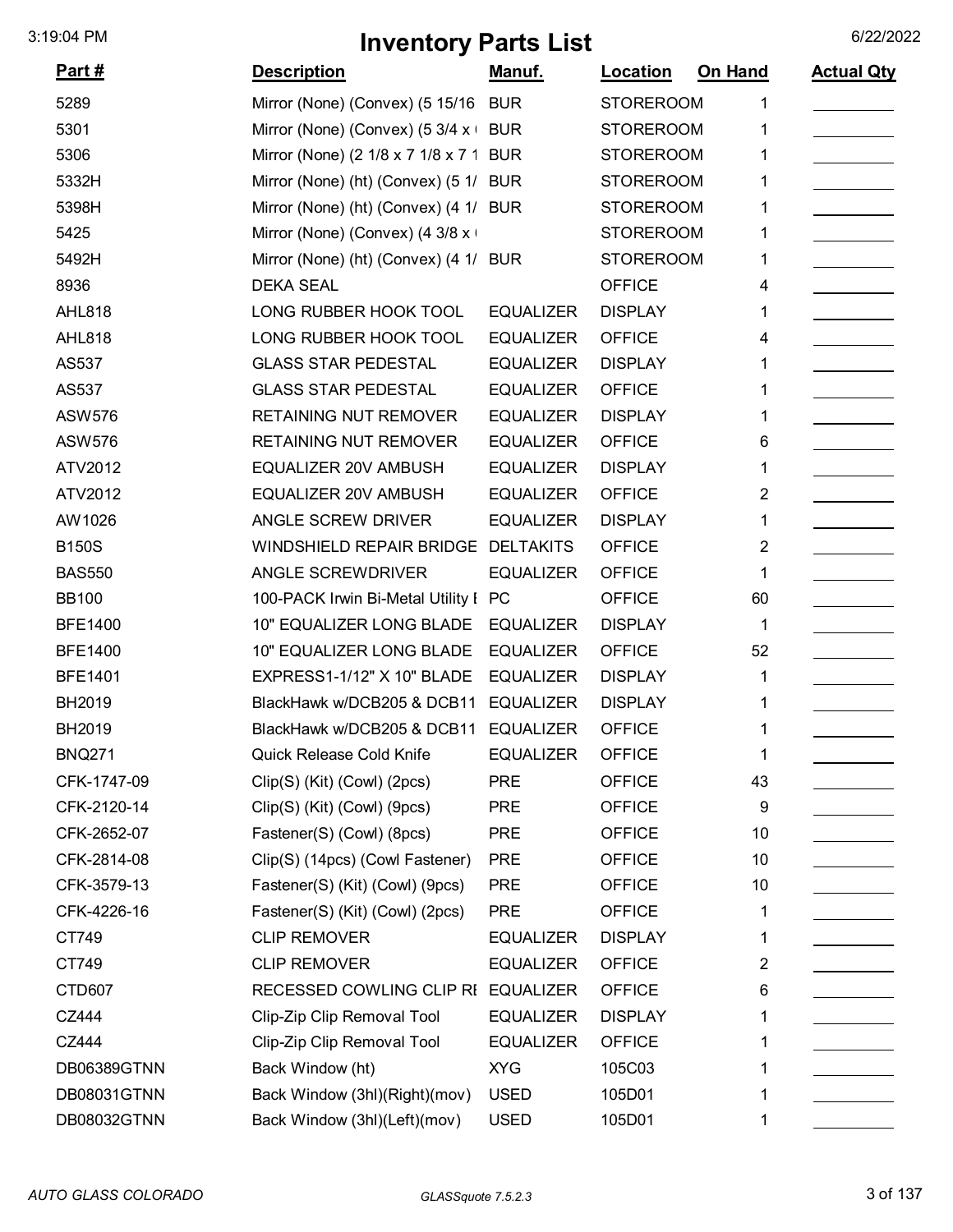|                |                                      | $\sim$ $\sim$ $\sim$ $\sim$ |                 |         |                   |
|----------------|--------------------------------------|-----------------------------|-----------------|---------|-------------------|
| <u> Part #</u> | <b>Description</b>                   | <u>Manuf.</u>               | <b>Location</b> | On Hand | <b>Actual Qty</b> |
| DB08315YPYN    | Back Window (ht)(sta)(slr contr)     | <b>XYG</b>                  | 93D08           | 5       |                   |
| DB08316GTYN    | Back Window (sta)(slr contr)         | <b>XYG</b>                  | 104C12          | 1       |                   |
| DB08316GTYN    | Back Window (sta)(slr contr)         | <b>XYG</b>                  | 122             | 5       |                   |
| DB08316YPYN    | Back Window (sta)(slr contr)         | <b>XYG</b>                  | 104C09          | 2       |                   |
| DB08316YPYN    | Back Window (sta)(slr contr)         | <b>XYG</b>                  | 104C18          | 5       |                   |
| DB08316YPYN    | Back Window (sta)(slr contr)         | <b>XYG</b>                  | 122             | 6       |                   |
| DB08407GTNN    | Back Window (ht)(slr contr)          | <b>XYG</b>                  | 104C14          | 3       |                   |
| DB08600YPNN    | Back Window (ht) (5 HOLE) (slr c     | <b>XYG</b>                  | 102D14          | 3       |                   |
| DB08791GTNN    | <b>Back Window</b>                   | <b>PPG</b>                  | 105C03          | 1       |                   |
| DB08838GTNN    | Back Window (ht)                     | <b>XYG</b>                  | 103D04          |         |                   |
| DB08838GTNN    | Back Window (ht)                     | <b>XYG</b>                  | 103D05          | 1       |                   |
| DB09302GTNN    | Back Window (ht)(slr contr)          | <b>XYG</b>                  | 103C17          | 1       |                   |
| DB09323YPNN    | Back Window (5 HOLE)(Right)(s        | <b>FYG</b>                  | 98C11           | 2       |                   |
| DB09323YPNN    | Back Window (5 HOLE)(Right)(s)       | <b>XYG</b>                  | 97C21           | 1       |                   |
| DB09417GTNN    | Back Window (ht)(slr contr)          | <b>XYG</b>                  | 97C12           | 2       |                   |
| DB09432GTNN    | Back Window (w/ant)(ht)(slr cont XYG |                             | 103C16          | 1       |                   |
| DB09433GTNN    | Back Window (ht)(slr contr)          | <b>PILKINGTON</b>           | 102D22          | 1       |                   |
| DB09468GTYN    | Back Window (ht)(slr contr)          | <b>XYG</b>                  | 103C20          | 2       |                   |
| DB09520YPNN    | Back Window (4hl)(Right)(sta)(sl     | <b>XYG</b>                  | 93D04           | 1       |                   |
| DB09642GTNN    | Back Window (ht)(Aftermarket)(       |                             | 96C06           | 3       |                   |
| DB09674GTNN    | Back Window (ht)(slr contr)          |                             | 95D18           | 2       |                   |
| DB09674GTNN    | Back Window (ht)(slr contr)          | <b>XYG</b>                  | 103C06          | 1       |                   |
| DB09787YPYN    | Back Window (ht)(Ift gt)(slr contr   | <b>XYG</b>                  | 102C18          | 1       |                   |
| DB09787YPYN    | Back Window (ht)(Ift gt)(slr contr   | <b>XYG</b>                  | 102D18          | 1       |                   |
| DB09800YPNN    | Back Window (ht)(8hl)(slr contr)     | <b>XYG</b>                  | 102D15          | 2       |                   |
| DB10038GTYN    | Back Window (slr contr)              | <b>XYG</b>                  | 92C14           | 5       |                   |
| DB10038YPYN    | Back Window (slr contr)              | <b>XYG</b>                  | 92C19           | 5       |                   |
| DB10077YPYN    | Back Window (sta)(slr contr)         | <b>XYG</b>                  | 104C05          | 3       |                   |
| DB10119GTNN    | Back Window (ht)(1hl)(slr contr)(    | <b>XYG</b>                  | 102D20          | 1       |                   |
| DB10194GTNN    | Back Window (ht)(13hl)(slr contr     | <b>XYG</b>                  | 102D14          | 1       |                   |
| DB10275YPYN    | Back Window (cntr)(mov)(slr cor XYG  |                             | 105C04          | 2       |                   |
| DB10492GTNN    | Back Window (w/ant)(ht)(slr cont XYG |                             | 104C19          | 1       |                   |
| DB10713GTYN    | Back Window (ht)(slr contr)          | <b>XYG</b>                  | 103D06          | 1       |                   |
| DB10784YPYN    | Back Window (ht)(sta)(slr contr)     | <b>XYG</b>                  | 92C12           | 5       |                   |
| DB10840YPYN    | Back Window (Assembly)(3pc)(s XYG    |                             | 94C12           | 1       |                   |
| DB10840YPYN    | Back Window (Assembly)(3pc)(s XYG    |                             | 94C15           | 1       |                   |
| DB10840YPYN    | Back Window (Assembly)(3pc)(s XYG    |                             | 94C16           | 1       |                   |
| DB10840YPYN    | Back Window (Assembly)(3pc)(s XYG    |                             | 94C17           | 1       |                   |
| DB10840YPYN    | Back Window (Assembly)(3pc)(s XYG    |                             | 94C18           | 2       |                   |
| DB10840YPYN    | Back Window (Assembly)(3pc)(s XYG    |                             | 94C19           | 1       |                   |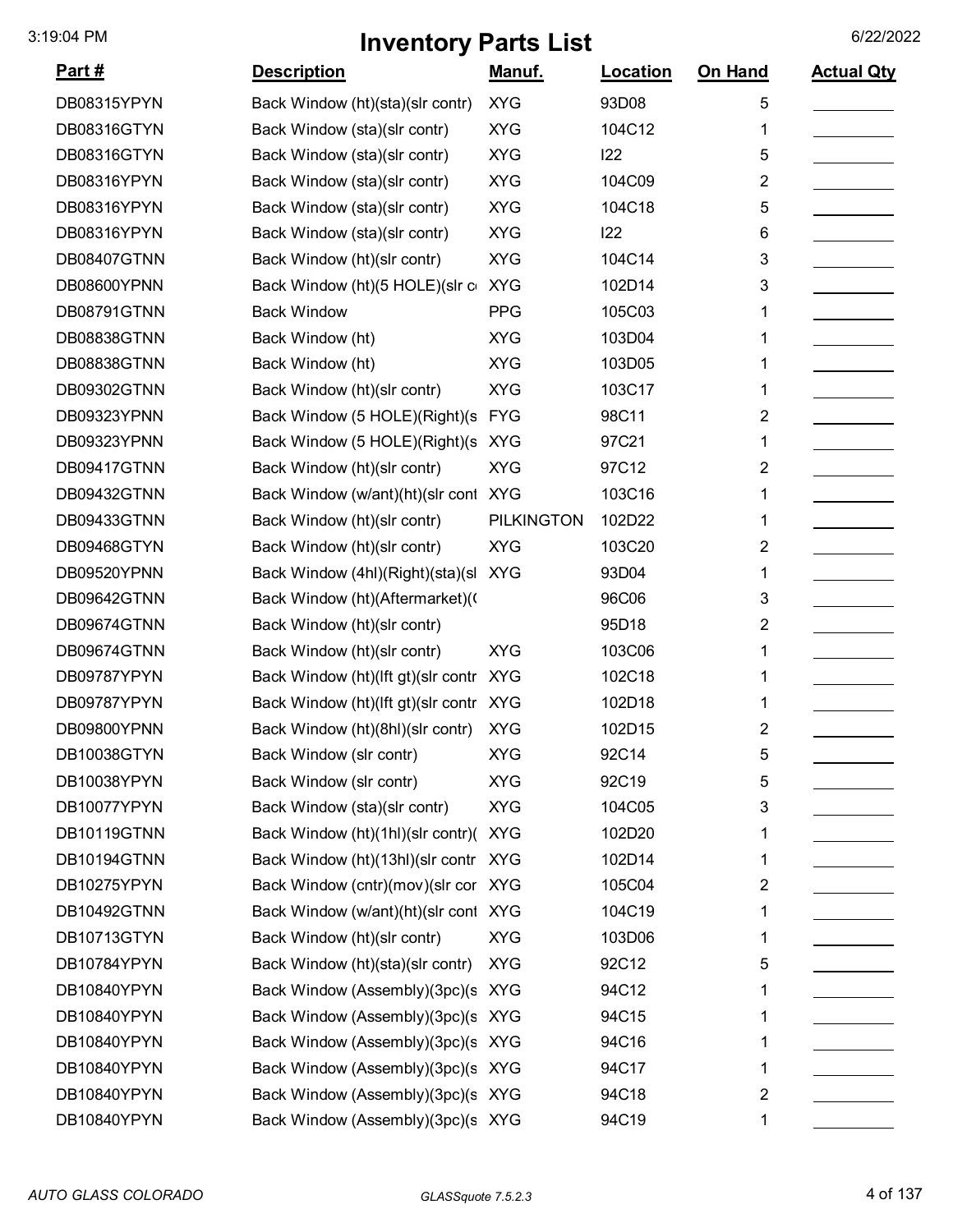| <u>Part #</u> | <b>Description</b>                   | Manuf.         | Location         | On Hand | <b>Actual Qty</b> |
|---------------|--------------------------------------|----------------|------------------|---------|-------------------|
| DB10840YPYN   | Back Window (Assembly)(3pc)(s XYG    |                | 94C22            | 1       |                   |
| DB10891GTYN   | Back Window (w/ant)(ht)(slr cont XYG |                | 103C20           | 3       |                   |
| DB10940YPYN   | Back Window (man)(slr contr)(SI      | <b>XYG</b>     | <b>FLOOR</b>     | 5       |                   |
| DB11205GTYN   | Back Window (cntr)(man)(mov)(        | <b>CARLITE</b> | <b>RC01</b>      | 1       |                   |
| DB11383YPYN   | Back Window (ht)(3hl)(Right)(mc PPG  |                | 105C09           | 1       |                   |
| DB11522YPYN   | Back Window (sta)(slr contr)         | <b>XYG</b>     | OO <sub>4</sub>  | 5       |                   |
| DB11522YPYN   | Back Window (sta)(slr contr)         | <b>XYG</b>     | SS <sub>4</sub>  | 6       |                   |
| DB11559YPNN   | Back Window (ht)(slr contr)          | <b>XYG</b>     | 104C20           | 1       |                   |
| DB11562GTYN   | Back Window (Right)(Left)            | <b>XYG</b>     | 94C03            | 3       |                   |
| DB11597YPYN   | Back Window (sta)(slr contr)         | <b>CMX</b>     | J14              | 31      |                   |
| DB11600YPYN   | Back Window (Power)(slr contr)(      | <b>MOPAR</b>   | 105D05           | 6       |                   |
| DB11600YPYN   | Back Window (Power)(slr contr)(      | <b>MOPAR</b>   | <b>TS14</b>      | 14      |                   |
| DB11600YPYN   | Back Window (Power)(slr contr)(      | <b>XYG</b>     | 102C15           | 1       |                   |
| DB11693YPYN   | Back Window (ht)(slr contr)          | <b>XYG</b>     | 93C18            | 2       |                   |
| DB11788GTYN   | Back Window (w/ant)(ht)(slr cont     | <b>XYG</b>     | 91C05            | 2       |                   |
| DB11891YPYN   | Back Window (ht)(slr contr)          | <b>XYG</b>     | 103C05           | 3       |                   |
| DB11909GTYN   | Back Window (ht)(Upper)(slr cor      | <b>XYG</b>     | 106C10           | 1       |                   |
| DB11920YPYN   | Back Window (ht)(6hl)(w/wpr)(sln     | <b>XYG</b>     | 94C06            | 1       |                   |
| DB12118YPYN   | Back Window (ht) (Power) (3pc as     | <b>MOPAR</b>   | 105D03           | 1       |                   |
| DB12118YPYN   | Back Window (ht) (Power) (3pc as     | <b>MOPAR</b>   | JD <sub>23</sub> | 3       |                   |
| DB12118YPYN   | Back Window (ht)(Power)(3pc as XYG   |                | 104D19           | 1       |                   |
| DB12209YPYN   | Back Window (ht)(1hl)(slr contr)     | <b>XYG</b>     | 107C03           | 4       |                   |
| DB12389YPYN   | Back Window (ht)(4hl)(slr contr)     | <b>XYG</b>     | <b>XSP</b>       | 8       |                   |
| DB12650YPYN   | Back Window (ht)(Power)(slr cor XYG  |                | 93D14            | 1       |                   |
| DB12650YPYN   | Back Window (ht)(Power)(slr cor XYG  |                | 93D15            | 1       |                   |
| DB12650YPYN   | Back Window (ht)(Power)(slr cor      | <b>XYG</b>     | 93D21            | 1       |                   |
| DB12650YPYN   | Back Window (ht)(Power)(slr cor      | <b>XYG</b>     | 93D22            | 1       |                   |
| DB12906GTYN   | Back Window (ht)(slr contr)          | <b>CARLITE</b> | 107D23           | 1       |                   |
| DB12927YPYN   | Back Window (ht)(slr contr)          | <b>MOPAR</b>   | 103D14           | 2       |                   |
| DB12927YPYN   | Back Window (ht)(slr contr)          | <b>MOPAR</b>   | 104C08           | 1       |                   |
| DB12927YPYN   | Back Window (ht)(slr contr)          | <b>MOPAR</b>   | 94C24            | 1       |                   |
| DB12927YPYN   | Back Window (ht)(slr contr)          | <b>MOPAR</b>   | 95C01            | 1       |                   |
| DB12981YPYN   | Back Window (ht)(Power)(slr cor      | <b>MOPAR</b>   | 105D01           | 5       |                   |
| DB12981YPYN   | Back Window (ht)(Power)(slr cor      | <b>MOPAR</b>   | 105D02           | 7       |                   |
| DB13108GTYN   | Back Window (sta)(slr contr)         | <b>XYG</b>     | 91D07            | 6       |                   |
| DB13108YPYN   | Back Window (sta)(slr contr)         | <b>XYG</b>     | 94D18            | 4       |                   |
| DB13110YPYN   | Back Window (ht)(Power)(slr cor      | <b>XYG</b>     | 104D16           | 1       |                   |
| DB13110YPYN   | Back Window (ht)(Power)(slr cor      | <b>XYG</b>     | 104D17           | 2       |                   |
| DB13110YPYN   | Back Window (ht)(Power)(slr cor XYG  |                | 104D18           | 1       |                   |
| <b>DCR244</b> | DOOR PANEL REMOVAL TOOI EQUALIZER    |                | <b>DISPLAY</b>   | 1       |                   |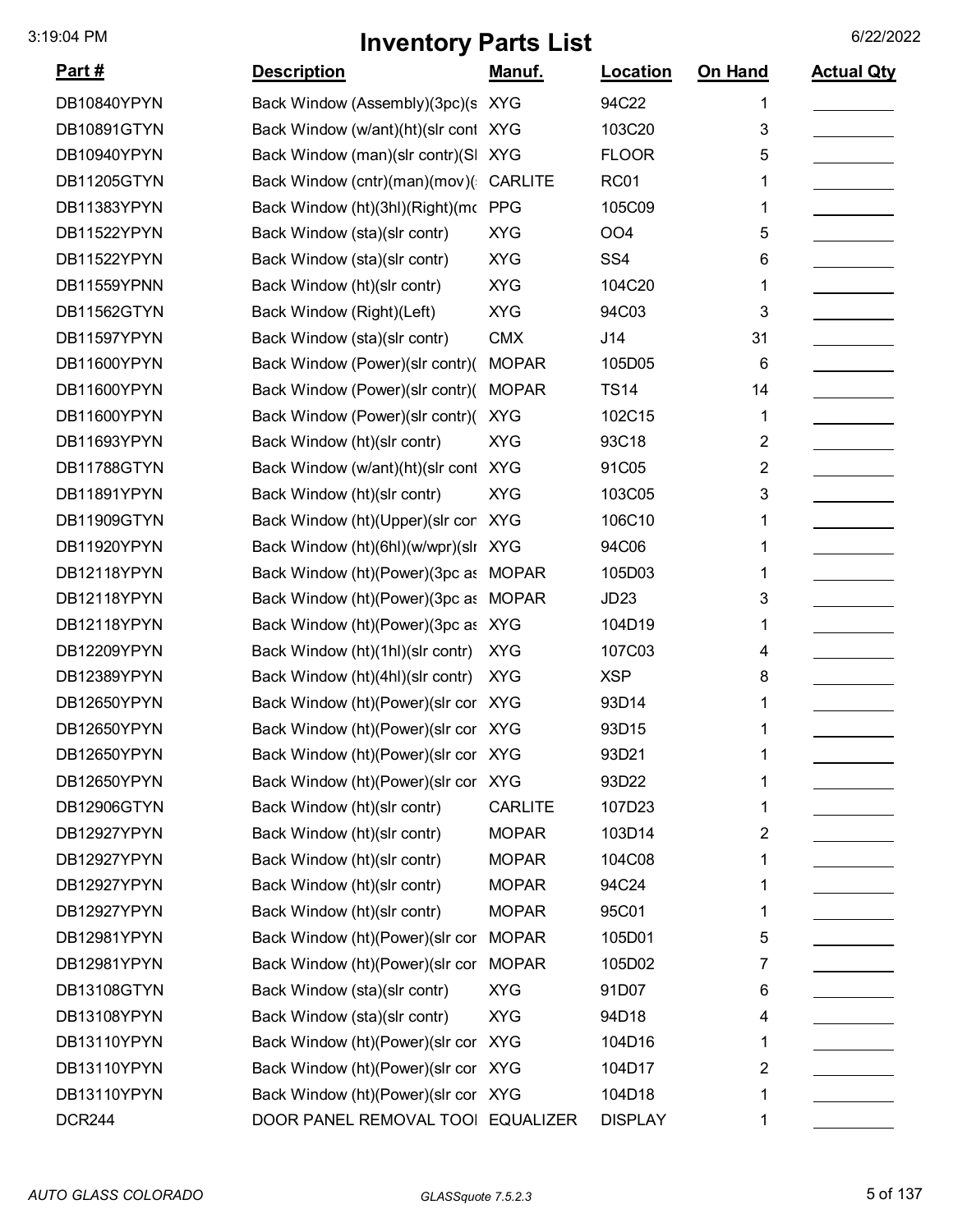| Part#         | <b>Description</b>                 | <u>Manuf.</u>    | Location        | On Hand | <b>Actual Qty</b> |
|---------------|------------------------------------|------------------|-----------------|---------|-------------------|
| <b>DCR244</b> | DOOR PANEL REMOVAL TOOI            | <b>EQUALIZER</b> | <b>OFFICE</b>   | 4       |                   |
| DD07022GTYN   | Door (2hl)(Front)(Right)           | <b>XYG</b>       | 104C21          | 1       |                   |
| DD08423GTYN   | Door (Front)(Left)(slr contr)      | <b>XYG</b>       | 91C20           | 5       |                   |
| DD08617GTYN   | Door (Power)(Rear)(Left)(slr con   | <b>XYG</b>       | 95D09           | 1       |                   |
| DD08670GTNN   | Door (2hl)(Front)(Right)           | <b>XYG</b>       | 96C14           | 2       |                   |
| DD08670GTNN   | Door (2hl)(Front)(Right)           | <b>XYG</b>       | 98C16           | 1       |                   |
| DD08671GTNN   | Door (2hl)(Front)(Left)            | <b>XYG</b>       | 98C11           | 1       |                   |
| DD08738GTYN   | Door (Front)(Right)                | <b>XYG</b>       | 95C21           | 2       |                   |
| DD08739GTYN   | Door (Front)(Left)                 | SGC              | 105C13          | 1       |                   |
| DD08739GTYN   | Door (Front)(Left)                 | <b>XYG</b>       | 105C14          | 1       |                   |
| DD09042GTNN   | Door (2hl)(Front)(Left)(slr contr) |                  | 96C15           | 1       |                   |
| DD09077GTNN   | Door (Front)(Right)                | <b>XYG</b>       | 96C10           | 1       |                   |
| DD09077GTNN   | Door (Front)(Right)                | <b>XYG</b>       | 96C14           | 1       |                   |
| DD09077GTNN   | Door (Front)(Right)                | <b>XYG</b>       | 97C21           | 1       |                   |
| DD09078GTNN   | Door (Front)(Left)                 | <b>XYG</b>       | 103D12          | 3       |                   |
| DD09094GTYN   | Door (Front)(Right)(slr contr)     | <b>XYG</b>       | 91C01           | 5       |                   |
| DD09383GTYN   | Door (Rear)(Right)                 |                  | 95C05           | 3       |                   |
| DD09384GTYN   | Door (Rear)(Left)                  | <b>XYG</b>       | 105C15          | 3       |                   |
| DD09461GTNN   | Door (Front)(Right)(slr contr)     | <b>FYG</b>       | 98C06           | 1       |                   |
| DD09462GTNN   | Door (Front)(Left)(slr contr)      | <b>FYG</b>       | 98C12           | 1       |                   |
| DD09462GTNN   | Door (Front)(Left)(slr contr)      | <b>XYG</b>       | 97C24           | 2       |                   |
| DD09479GTNN   | Door (Front)(Right)(slr contr)     | <b>CMX</b>       | 93D17           | 7       |                   |
| DD09479GTNN   | Door (Front)(Right)(slr contr)     | <b>CMX</b>       | 94D17           | 10      |                   |
| DD09479GTNN   | Door (Front)(Right)(slr contr)     | <b>CMX</b>       | P <sub>22</sub> | 47      |                   |
| DD09479GTNN   | Door (Front)(Right)(slr contr)     | <b>XYG</b>       | 91C21           | 5       |                   |
| DD09479GTNN   | Door (Front)(Right)(slr contr)     | XYG              | OO4             | 4       |                   |
| DD09480GTNN   | Door (Front)(Left)(slr contr)      | <b>CMX</b>       | OO              | 70      |                   |
| DD09480GTNN   | Door (Front)(Left)(slr contr)      | <b>XYG</b>       | 105C11          | 5       |                   |
| DD09480GTNN   | Door (Front)(Left)(slr contr)      | <b>XYG</b>       | 106C03          | 11      |                   |
| DD09480GTNN   | Door (Front)(Left)(slr contr)      | <b>XYG</b>       | 91C04           | 11      |                   |
| DD09480GTNN   | Door (Front)(Left)(slr contr)      | <b>XYG</b>       | 91C07           | 1       |                   |
| DD09511GTNN   | Door (4hl)(Rear)(Right)(sta)(hngo  | <b>XYG</b>       | 103D24          | 2       |                   |
| DD09559YPYN   | Door (Rear)(Right)(slr contr)      | <b>FYG</b>       | 91C21           | 1       |                   |
| DD09613GTNN   | Door (Front)(Right)(slr contr)     | <b>XYG</b>       | 97C23           | 2       |                   |
| DD09648GTYN   | Door (Rear)(Right)(slr contr)      | <b>XYG</b>       | 105C19          | 4       |                   |
| DD09722GTNN   | Door (Front)(Left)(slr contr)      | <b>CMX</b>       | 102D16          | 1       |                   |
| DD09752GTNN   | Door (2hl)(Front)(Left)(slr contr) | <b>CARLITE</b>   | 97C20           | 1       |                   |
| DD09802GTNN   | Door (Front)(Left)(slr contr)      | <b>XYG</b>       | 97C09           | 2       |                   |
| DD09851GTYN   | Door (Front)(Left)                 | <b>FYG</b>       | 98C12           | 1       |                   |
| DD09855GTYN   | Door (3hl)(Front)(Right)(slr contr |                  | 95D20           | 2       |                   |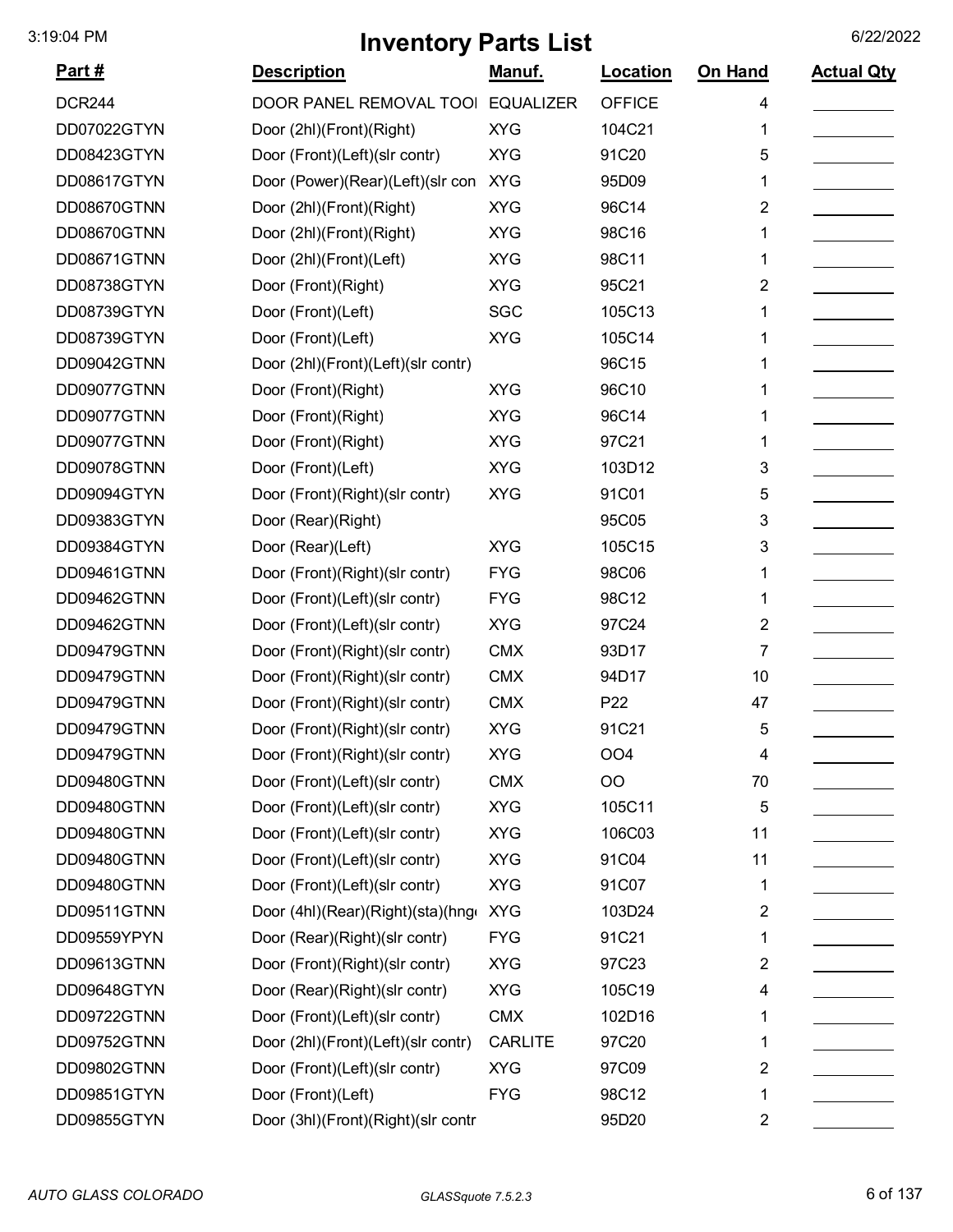| <u>Part #</u> | <b>Description</b>                 | <u>Manuf.</u> | <b>Location</b> | On Hand                 | <b>Actual Qty</b> |
|---------------|------------------------------------|---------------|-----------------|-------------------------|-------------------|
| DD09855GTYN   | Door (3hl)(Front)(Right)(slr contr |               | 96D14           | 1                       |                   |
| DD09856GTYN   | Door (3hl)(Front)(Left)(slr contr) |               | 95D19           | 1                       |                   |
| DD09856GTYN   | Door (3hl)(Front)(Left)(slr contr) |               | 95D20           | 1                       |                   |
| DD09859GTNN   | Door (7hl)(Front)(Right)           | <b>XYG</b>    | 96D12           | $\overline{2}$          |                   |
| DD09928GTYN   | Door (Front)(Left)(slr contr)      | <b>XYG</b>    | 91D21           | 4                       |                   |
| DD09967YPNN   | Door (Rear)(Right)(slr contr)      | <b>XYG</b>    | 92D21           | 1                       |                   |
| DD10071GTYN   | Door (Front)(Right)                | <b>XYG</b>    | 103C05          | 5                       |                   |
| DD10072GTYN   | Door (Front)(Left)                 | <b>XYG</b>    | 106C12          | 6                       |                   |
| DD10074GTYN   | Door (Front)(Left)                 | <b>XYG</b>    | 91D24           | 4                       |                   |
| DD10125GTNN   | Door (Front)(Right)(slr contr)     |               | 96D19           | 1                       |                   |
| DD10176GTNN   | Door (Front)(Left)(slr contr)      | <b>XYG</b>    | 97C14           | 1                       |                   |
| DD10206GTNN   | Door (Front)(Right)(slr contr)     | <b>XYG</b>    | 95C22           | $\overline{2}$          |                   |
| DD10206GTNN   | Door (Front)(Right)(slr contr)     | <b>XYG</b>    | 98C07           | 1                       |                   |
| DD10207GTNN   | Door (Front)(Left)(slr contr)      | <b>XYG</b>    | 96C20           | $\overline{2}$          |                   |
| DD10211GTNN   | Door (Front)(Right)(slr contr)     | <b>XYG</b>    | 96D20           | 1                       |                   |
| DD10349YPYN   | Door (1hl)(Front)(Rear)(Right)(m   | <b>XYG</b>    | 93D23           | 5                       |                   |
| DD10382GTYN   | Door (Front)(Right)(slr contr)     |               | 95D12           | 1                       |                   |
| DD10382GTYN   | Door (Front)(Right)(slr contr)     | <b>XYG</b>    | 96C10           | 1                       |                   |
| DD10430GTYN   | Door (Front)(Left)                 | <b>XYG</b>    | 103D22          | 1                       |                   |
| DD10430GTYN   | Door (Front)(Left)                 | <b>XYG</b>    | 92C06           | 5                       |                   |
| DD10432GTYN   | Door (Front)(Left)                 | <b>XYG</b>    | 92D08           | 6                       |                   |
| DD10462GTNN   | Door (Front)(Right)(slr contr)     | <b>XYG</b>    | 94C03           | 8                       |                   |
| DD10462GTNN   | Door (Front)(Right)(slr contr)     | <b>XYG</b>    | 94D13           | 5                       |                   |
| DD10463GTNN   | Door (Front)(Left)(slr contr)      | <b>XYG</b>    | 94C02           | $\overline{2}$          |                   |
| DD10464GTNN   | Door (Front)(Right)(slr contr)     | <b>XYG</b>    | 91C12           | 2                       |                   |
| DD10465GTNN   | Door (Front)(Left)(slr contr)      | <b>XYG</b>    | 104C11          | 4                       |                   |
| DD10465GTNN   | Door (Front)(Left)(slr contr)      | <b>XYG</b>    | 93D09           | $\overline{2}$          |                   |
| DD10476GTNN   | Door (Front)(Right)(slr contr)     |               | 95C08           | 3                       |                   |
| DD10477GTNN   | Door (Front)(Left)(slr contr)      | <b>XYG</b>    | 95C23           | 1                       |                   |
| DD10477GTNN   | Door (Front)(Left)(slr contr)      | <b>XYG</b>    | 96C13           | 1                       |                   |
| DD10498GTYN   | Door (Front)(Right)                | <b>XYG</b>    | 93D03           | 4                       |                   |
| DD10499GTYN   | Door (Front)(Left)                 | <b>XYG</b>    | 92D16           | 5                       |                   |
| DD10673GTNN   | Door (Front)(Right)(slr contr)     |               | 96C15           | $\overline{\mathbf{c}}$ |                   |
| DD10674GTNN   | Door (Front)(Left)(slr contr)      | <b>XYG</b>    | 98C09           | 1                       |                   |
| DD10674GTNN   | Door (Front)(Left)(slr contr)      | <b>XYG</b>    | 98C16           | 1                       |                   |
| DD10683GTNN   | Door (Front)(Right)(slr contr)     |               | 96C04           | 1                       |                   |
| DD10683GTNN   | Door (Front)(Right)(slr contr)     | <b>XYG</b>    | 95C10           | 1                       |                   |
| DD10684GTNN   | Door (Front)(Left)(slr contr)      |               | 95C20           | 1                       |                   |
| DD10778GTNN   | Door (Front)(Left)                 | <b>XYG</b>    | 98C10           | 2                       |                   |
| DD10877GTYN   | Door (Rear)(Right)(slr contr)      | <b>XYG</b>    | 105C20          | 1                       |                   |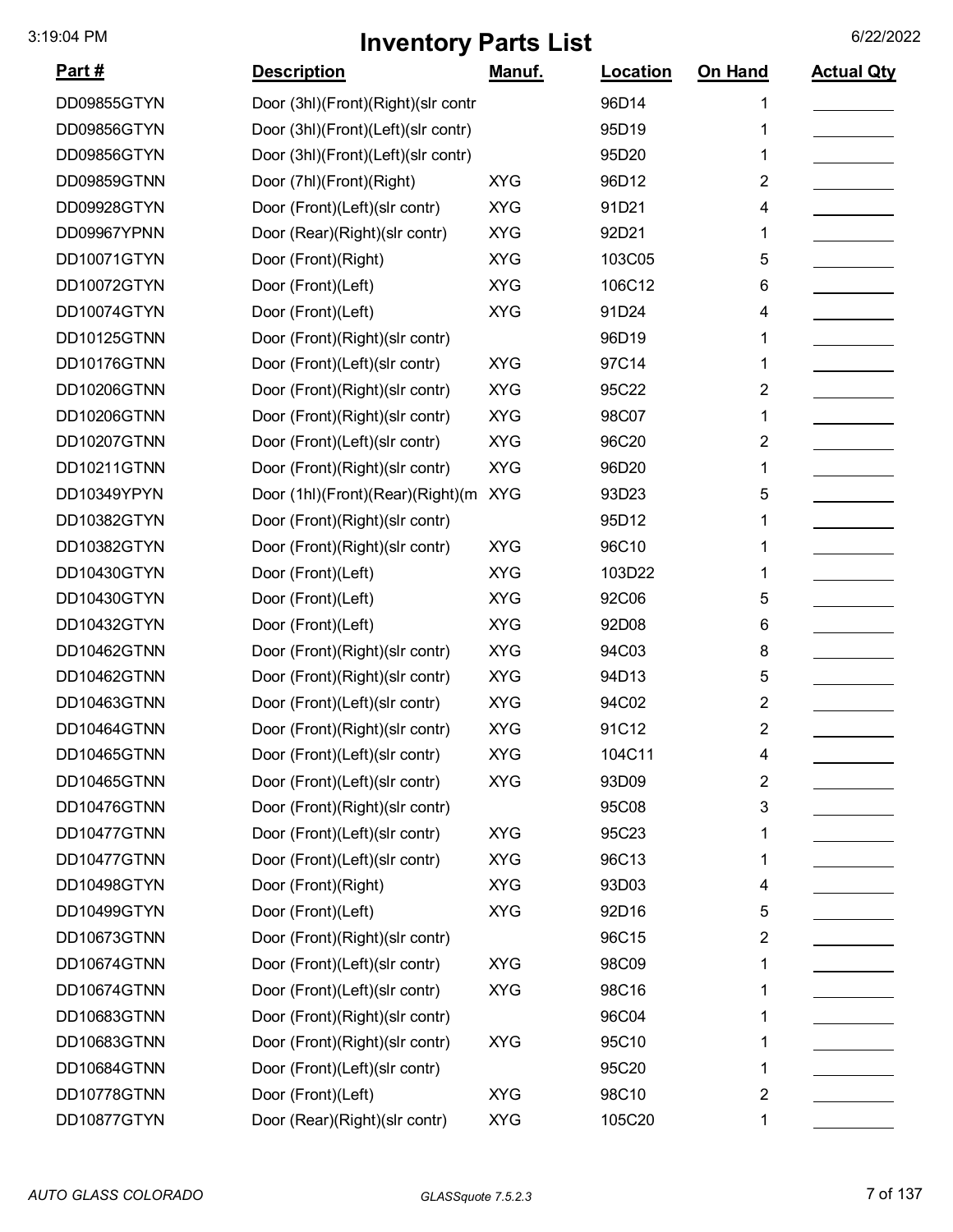| <u>Part #</u> | <b>Description</b>                     | <u>Manuf.</u>     | Location        | On Hand        | <b>Actual Qty</b> |
|---------------|----------------------------------------|-------------------|-----------------|----------------|-------------------|
| DD10921GTNN   | Door (Front)(Right)(slr contr)         | <b>XYG</b>        | 104D02          | 1              |                   |
| DD10921GTNN   | Door (Front)(Right)(slr contr)         | <b>XYG</b>        | 95C15           | 1              |                   |
| DD10922GTNN   | Door (Front)(Left)(slr contr)          | <b>XYG</b>        | 91D14           | $\overline{2}$ |                   |
| DD10956GTNN   | Door (Front)(Left)(slr contr)          | <b>XYG</b>        | 97C17           | 1              |                   |
| DD10985YPNN   | Door (Rear)(Right)(slr contr)          | <b>FYG</b>        | 96D01           | 3              |                   |
| DD10986YPNN   | Door (Rear)(Left)(slr contr)           | <b>FYG</b>        | 96C24           | 2              |                   |
| DD10999GTNN   | Door (Front)(Right)(slr contr)         | <b>XYG</b>        | 103D23          | 3              |                   |
| DD11000GTNN   | Door (Front)(Left)(slr contr)          | <b>XYG</b>        | 95D16           | 1              |                   |
| DD11051GTYN   | Door (lam)(Front)(Right)(slr cont      | <b>PILKINGTON</b> | 97C07           | 1              |                   |
| DD11107GTNN   | Door (2hl)(Front)(Right)               | <b>PPG</b>        | 96D24           | 1              |                   |
| DD11108GTNN   | Door (2hl)(Front)(Left)                | <b>XYG</b>        | 92D02           | 6              |                   |
| DD11119GTNN   | Door (1hl)(Front)(Left)                |                   | 95C23           | 1              |                   |
| DD11119GTNN   | Door (1hl)(Front)(Left)                | <b>FYG</b>        | 98C13           | 1              |                   |
| DD11163GTNN   | Door (Front)(Right)(slr contr)         | <b>XYG</b>        | 91C19           | 11             |                   |
| DD11163GTNN   | Door (Front)(Right)(slr contr)         | <b>XYG</b>        | 93C04           | 1              |                   |
| DD11163GTNN   | Door (Front)(Right)(slr contr)         | <b>XYG</b>        | 94D22           | 2              |                   |
| DD11163GTNN   | Door (Front)(Right)(slr contr)         | <b>XYG</b>        | 95D03           | 6              |                   |
| DD11163GTNN   | Door (Front)(Right)(slr contr)         | <b>XYG</b>        | OO <sub>4</sub> | 5              |                   |
| DD11164GTNN   | Door (Front)(Left)(slr contr)          | <b>CMX</b>        | 94D14           | 3              |                   |
| DD11164GTNN   | Door (Front)(Left)(slr contr)          | <b>XYG</b>        | 91C22           | 11             |                   |
| DD11164GTNN   | Door (Front)(Left)(slr contr)          | <b>XYG</b>        | 93C05           | $\overline{2}$ |                   |
| DD11164GTNN   | Door (Front)(Left)(slr contr)          | <b>XYG</b>        | 93D17           | 2              |                   |
| DD11164GTNN   | Door (Front)(Left)(slr contr)          | <b>XYG</b>        | 94D19           | 2              |                   |
| DD11164GTNN   | Door (Front)(Left)(slr contr)          | <b>XYG</b>        | 94D21           | 2              |                   |
| DD11164GTNN   | Door (Front)(Left)(slr contr)          | <b>XYG</b>        | 94D22           | 6              |                   |
| DD11164GTNN   | Door (Front)(Left)(slr contr)          | <b>XYG</b>        | OO4             | 11             |                   |
| DD11182GTNN   | Door (2hl)(Front)(Left)(slr contr)     | <b>XYG</b>        | 94D11           | 6              |                   |
| DD11202GTYN   | Door (Front)(Right)(slr contr)         | <b>XYG</b>        | 91D12           | 1              |                   |
| DD11209GTNN   | Door (1hl)(Front)(Left)                | <b>CMX</b>        | 93D06           | 5              |                   |
| DD11223GTNN   | Door (1hl)(Front)(Left)(slr contr)     | <b>XYG</b>        | 97C18           | 1              |                   |
| DD11238GTYN   | Door (Rear)(Right)(slr contr)          | <b>XYG</b>        | 96C14           | $\overline{2}$ |                   |
| DD11238GTYN   | Door (Rear)(Right)(slr contr)          | <b>XYG</b>        | 98C17           | 1              |                   |
| DD11253GTNN   | Door (Front)(Right)(slr contr)         | <b>XYG</b>        | 94D08           | 3              |                   |
| DD11254GTNN   | Door (Front)(Left)(slr contr)          | <b>XYG</b>        | 94D07           | 1              |                   |
| DD11277GTYN   | Door (lam)(Front)(Right)(slr cont      | <b>XYG</b>        | 106C03          | 6              |                   |
| DD11278GTYN   | Door (lam)(Front)(Left)(slr contr)     | <b>XYG</b>        | 93C15           | 5              |                   |
| DD11348GTNN   | Door (Front)(Left)(slr contr)          | <b>XYG</b>        | 103D18          | 2              |                   |
| DD11370GTNN   | Door (Front)(Left)(slr contr)          | <b>XYG</b>        | 91D05           | 3              |                   |
| DD11435GTNN   | Door (1hl)(Front)(Left)                | <b>XYG</b>        | 95C10           | 1              |                   |
| DD11450GTNN   | Door (2hl)(Front)(Right)(slr contr XYG |                   | 96D11           | 1              |                   |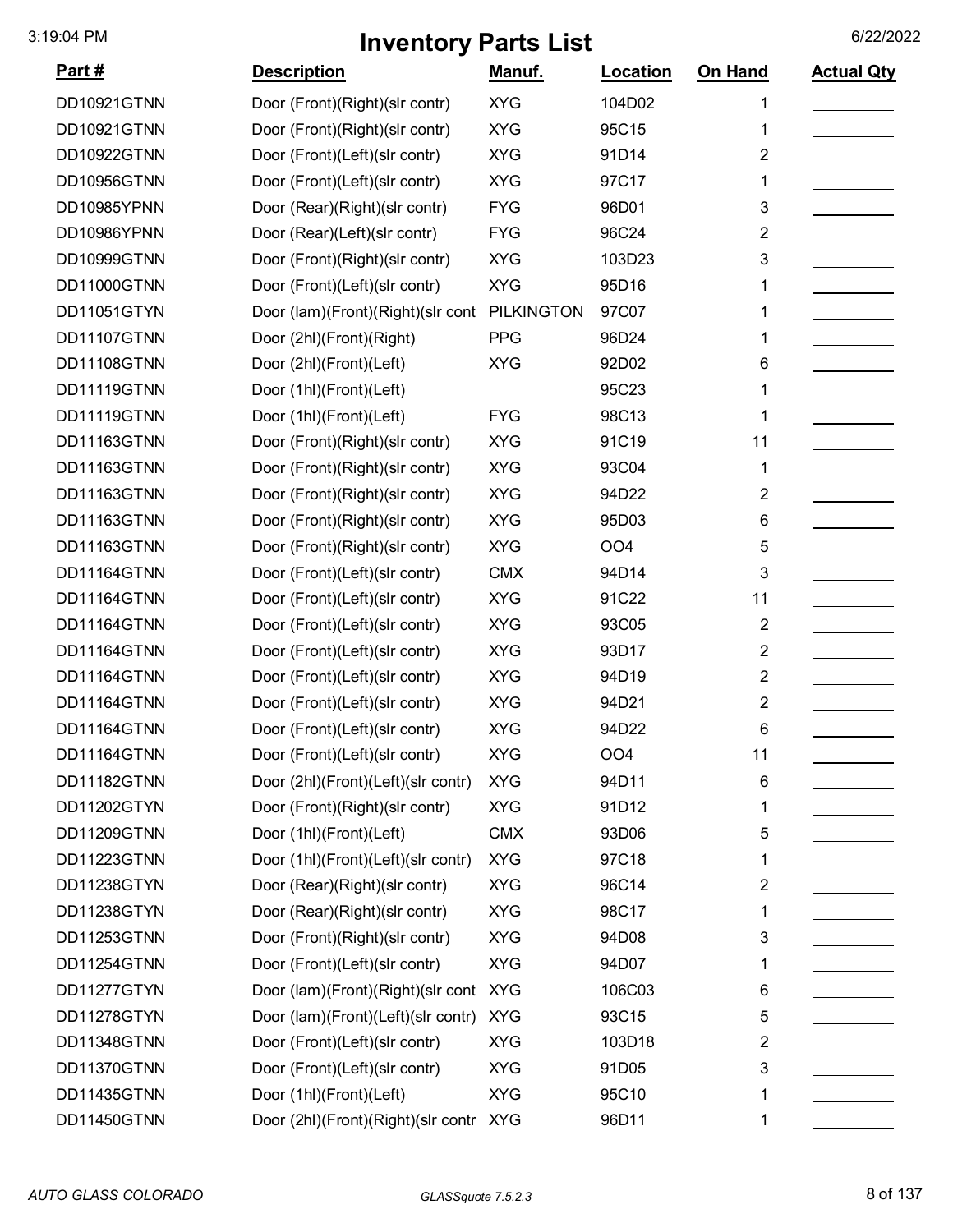| Part#       | <b>Description</b>                     | <u>Manuf.</u>  | <b>Location</b> | On Hand                 | <b>Actual Qty</b> |
|-------------|----------------------------------------|----------------|-----------------|-------------------------|-------------------|
| DD11451GTNN | Door (2hl)(Front)(Left)(slr contr)     | <b>XYG</b>     | 95C10           | 1                       |                   |
| DD11507GTNN | Door (Front)(Left)(slr contr)          | <b>XYG</b>     | 98C17           | 3                       |                   |
| DD11568GTNN | Door (2hl)(Front)(Right)(slr contr     | <b>XYG</b>     | 105C13          | 1                       |                   |
| DD11590GTNN | Door (2hl)(Front)(Left)                | <b>XYG</b>     | 91D11           | 2                       |                   |
| DD11591GTNN | Door (2hl)(Front)(Right)               | <b>XYG</b>     | 91C17           | 6                       |                   |
| DD11592GTNN | Door (2hl)(Front)(Left)                | <b>XYG</b>     | 91C16           | 5                       |                   |
| DD11596YPNN | Door (2hl)(Rear)(Left)(slr contr)      | <b>XYG</b>     | 91C16           | 1                       |                   |
| DD11607GTNN | Door (Front)(Right)(slr contr)         |                | 95C05           | 1                       |                   |
| DD11607GTNN | Door (Front)(Right)(slr contr)         |                | 96D06           | 1                       |                   |
| DD11607GTNN | Door (Front)(Right)(slr contr)         |                | 96D08           | 1                       |                   |
| DD11608GTNN | Door (Front)(Left)(slr contr)          | <b>FYG</b>     | 98C11           | 1                       |                   |
| DD11608GTNN | Door (Front)(Left)(slr contr)          | <b>XYG</b>     | 97C23           | $\overline{2}$          |                   |
| DD11783GTNN | Door (Front)(Left)(slr contr)          | <b>XYG</b>     | 91D06           | 2                       |                   |
| DD11816GTYN | Door (lam)(Front)(Left)(slr contr)     | <b>XYG</b>     | 92C06           | 2                       |                   |
| DD11816GTYN | Door (lam)(Front)(Left)(slr contr)     | <b>XYG</b>     | <b>HOLDING</b>  | 5                       |                   |
| DD11880GTYN | Door (lam)(Front)(Right)(slr cont      | <b>XYG</b>     | 92C08           | 3                       |                   |
| DD11881GTYN | Door (lam)(Front)(Left)(slr contr)     | <b>XYG</b>     | 94D04           | 2                       |                   |
| DD11893GTYN | Door (lam)(Front)(Left)                | <b>XYG</b>     | SS <sub>6</sub> | 5                       |                   |
| DD11926GTYN | Door (lam)(Front)(Left)(slr contr)     | <b>XYG</b>     | 92C05           | 2                       |                   |
| DD11935GTYN | Door (lam)(Front)(Left)(slr contr)     | <b>XYG</b>     | 92D21           | 1                       |                   |
| DD11935GTYN | Door (lam)(Front)(Left)(slr contr)     | <b>XYG</b>     | 92D23           | 3                       |                   |
| DD11999GTNN | Door (Front)(Right)(slr contr)         | <b>XYG</b>     | 91C15           | 4                       |                   |
| DD12000GTNN | Door (Front)(Left)(slr contr)          | <b>XYG</b>     | 92C15           | 4                       |                   |
| DD12192GTNN | Door (Front)(Right)(slr contr)         | <b>XYG</b>     | 92D12           | 1                       |                   |
| DD12193GTNN | Door (Front)(Left)(slr contr)          | <b>XYG</b>     | 91C11           | 2                       |                   |
| DD12273GTNN | Door (Front)(Right)(slr contr)         | <b>XYG</b>     | 94D05           | 3                       |                   |
| DD12274GTNN | Door (Front)(Left)(slr contr)          | <b>XYG</b>     | 94D06           | 6                       |                   |
| DD12305YPYN | Door (Rear)(Left)(slr contr)           | <b>CARLITE</b> | 97C22           | 4                       |                   |
| DD12365GTYN | Door (Front)(Right)(slr contr)         | <b>XYG</b>     | 95D08           | 4                       |                   |
| DD12366GTYN | Door (Front)(Left)(slr contr)          | <b>XYG</b>     | 95D02           | 3                       |                   |
| DD12376GTYN | Door (lam)(Front)(Left)(slr contr)     | <b>XYG</b>     | 91D16           | $\overline{\mathbf{c}}$ |                   |
| DD12393GTYN | Door (lam)(Front)(Right)(slr cont XYG  |                | <b>FF17</b>     | 12                      |                   |
| DD12394GTYN | Door (lam)(Front)(Left)(slr contr)     | <b>XYG</b>     | SS <sub>5</sub> | 6                       |                   |
| DD12446GTNN | Door (Front)(Right)(slr contr)         | <b>XYG</b>     | 91C10           | 7                       |                   |
| DD12447GTNN | Door (Front)(Left)(slr contr)          | <b>XYG</b>     | 91C09           | 7                       |                   |
| DD12666GTYN | Door (lam)(Front)(Left)(slr contr)     | <b>CARLITE</b> | 98D12           | 1                       |                   |
| DD12667GTYN | Door (lam)(Rear)(Right)(slr contr      | <b>CARLITE</b> | 98D11           | 1                       |                   |
| DD12680YPYN | Door (lam)(Rear)(Right)(slid crgo      | <b>CARLITE</b> | 107D23          | 1                       |                   |
| DD12682YPNN | Door (lam)(Rear)(Left)(bs)(slr co      | <b>CARLITE</b> | 104D04          | 1                       |                   |
| DD13100GTNN | Door (2hl)(Front)(Right)(slr contr XYG |                | 93C09           | 6                       |                   |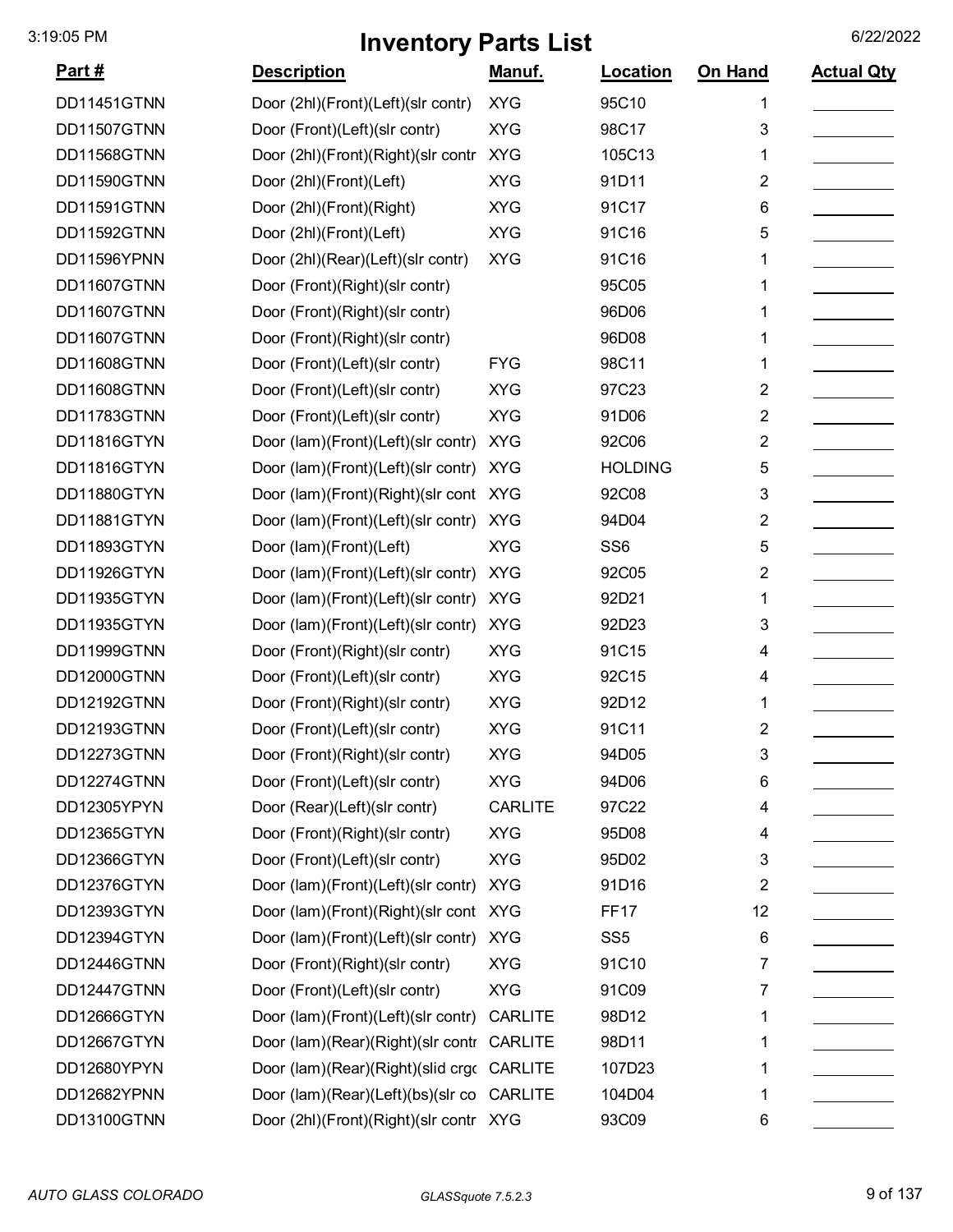| <u>Part #</u> | <b>Description</b>                      | <u>Manuf.</u>    | <b>Location</b> | <b>On Hand</b> | <b>Actual Qty</b> |
|---------------|-----------------------------------------|------------------|-----------------|----------------|-------------------|
| DD13101GTNN   | Door (2hl)(Front)(Left)(slr contr)      | <b>XYG</b>       | 93C11           | 5              |                   |
| DD13102GTNN   | Door (2hl)(Front)(Right)(slr contr XYG  |                  | 102C13          | 7              |                   |
| DD13103GTNN   | Door (2hl)(Front)(Left)(slr contr)      | <b>XYG</b>       | 104C17          | 5              |                   |
| DD13215GTYN   | Door (lam)(Front)(Right)(slr cont       | <b>XYG</b>       | 106C17          | 6              |                   |
| DD13215GTYN   | Door (lam)(Front)(Right)(slr cont XYG   |                  | 97C17           | 3              |                   |
| DD13216GTYN   | Door (lam)(Front)(Left)(slr contr)      | <b>XYG</b>       | 98A04           | 5              |                   |
| DL04613GTNN   | Windshield (Right)(Left)                | <b>XYG</b>       | H <sub>12</sub> | 9              |                   |
| DL04645GTNN   | Windshield                              | <b>CMX</b>       | 36C             | 30             |                   |
| DL04645GTNN   | Windshield                              | <b>XYG</b>       | 91D20           | 8              |                   |
| DL04645GTNN   | Windshield                              | <b>XYG</b>       | 98C05           | 11             |                   |
| DL04717GTNN   | Windshield (Right)(Left)                | <b>CMX</b>       | 92D03           | 14             |                   |
| DL04717GTNN   | Windshield (Right)(Left)                | <b>XYG</b>       | 93C14           | 11             |                   |
| DL04717GTNN   | Windshield (Right)(Left)                | <b>XYG</b>       | GCO             | 11             |                   |
| DL04717GTNN   | Windshield (Right)(Left)                | <b>XYG</b>       | OO <sub>2</sub> | 12             |                   |
| DL04744GTNN   | Windshield                              | <b>XYG</b>       | 107C12          | 3              |                   |
| DL04746GTNN   | Windshield (Right)(Left)                | <b>CMX</b>       | OO <sub>5</sub> | 6              |                   |
| DL04746GTNN   | Windshield (Right)(Left)                | <b>XYG</b>       | 33A             | 1              |                   |
| DO1097        | <b>Twistable Head Rivet Tool</b>        | <b>EQUALIZER</b> | <b>DISPLAY</b>  | 1              |                   |
| DQ08922YPYN   | Quarter (Left)(W/Cargo Door Lef         |                  | 96D19           | 1              |                   |
| DQ08922YPYN   | Quarter (Left)(W/Cargo Door Lef XYG     |                  | 95C15           | 1              |                   |
| DQ08922YPYN   | Quarter (Left)(W/Cargo Door Lef XYG     |                  | 96D15           | 2              |                   |
| DQ08923YPYN   | Quarter (Left)(priv)(slr contr)(W/ XYG  |                  | 95D23           | 2              |                   |
| DQ08927YPYN   | Quarter (Left)(priv)(slr contr)(119 XYG |                  | 95D19           | 1              |                   |
| DQ09072YPNN   | Quarter (Left)(slr contr)(93.4" WI PPG  |                  | 96D14           | 1              |                   |
| DQ09301YPNN   | Quarter (3hl)(Left)(mov)(slr conti XYG  |                  | 96D19           | 1              |                   |
| DQ09425YPNN   | Quarter (Right)(sta)(slr contr)(E-I     | <b>XYG</b>       | 98C06           | 3              |                   |
| DQ09426YPNN   | Quarter (Left)(sta)(slr contr)(E-M XYG  |                  | 97C21           |                |                   |
| DQ09502YPYN   | Quarter (Right)(mov)(slr contr)         |                  | 96D18           | 1              |                   |
| DQ09502YPYN   | Quarter (Right)(mov)(slr contr)         | <b>XYG</b>       | 95C03           |                |                   |
| DQ09502YPYN   | Quarter (Right)(mov)(slr contr)         | <b>XYG</b>       | 96C05           |                |                   |
| DQ09503YPYN   | Quarter (Left)(mov)(slr contr)          | <b>XYG</b>       | 96D07           | 2              |                   |
| DQ09503YPYN   | Quarter (Left)(mov)(slr contr)          | <b>XYG</b>       | 96D08           |                |                   |
| DQ09518GTYN   | Quarter (Rear)(Right)(ext van)(s        | <b>USED</b>      | 105D01          | 1              |                   |
| DQ09519GTYN   | Quarter (Rear)(Left)(ext van)(slr       | <b>USED</b>      | 105D01          |                |                   |
| DQ09528GTNN   | Quarter (Right)(slr contr)              | <b>XYG</b>       | <b>RC01</b>     | 1              |                   |
| DQ09530GTNN   | Quarter (Right)(slr contr)              |                  | 95D15           | 2              |                   |
| DQ09531GTNN   | Quarter (Left)(slr contr)               |                  | 95D14           | 3              |                   |
| DQ09541YPNN   | Quarter (Left)(mov)(slr contr)(W        | <b>XYG</b>       | 102D19          | 2              |                   |
| DQ09595YPNN   | Quarter (Right)(slr contr)              | <b>XYG</b>       | 103D18          | 1              |                   |
| DQ09595YPNN   | Quarter (Right)(slr contr)              | <b>XYG</b>       | 96D14           | 2              |                   |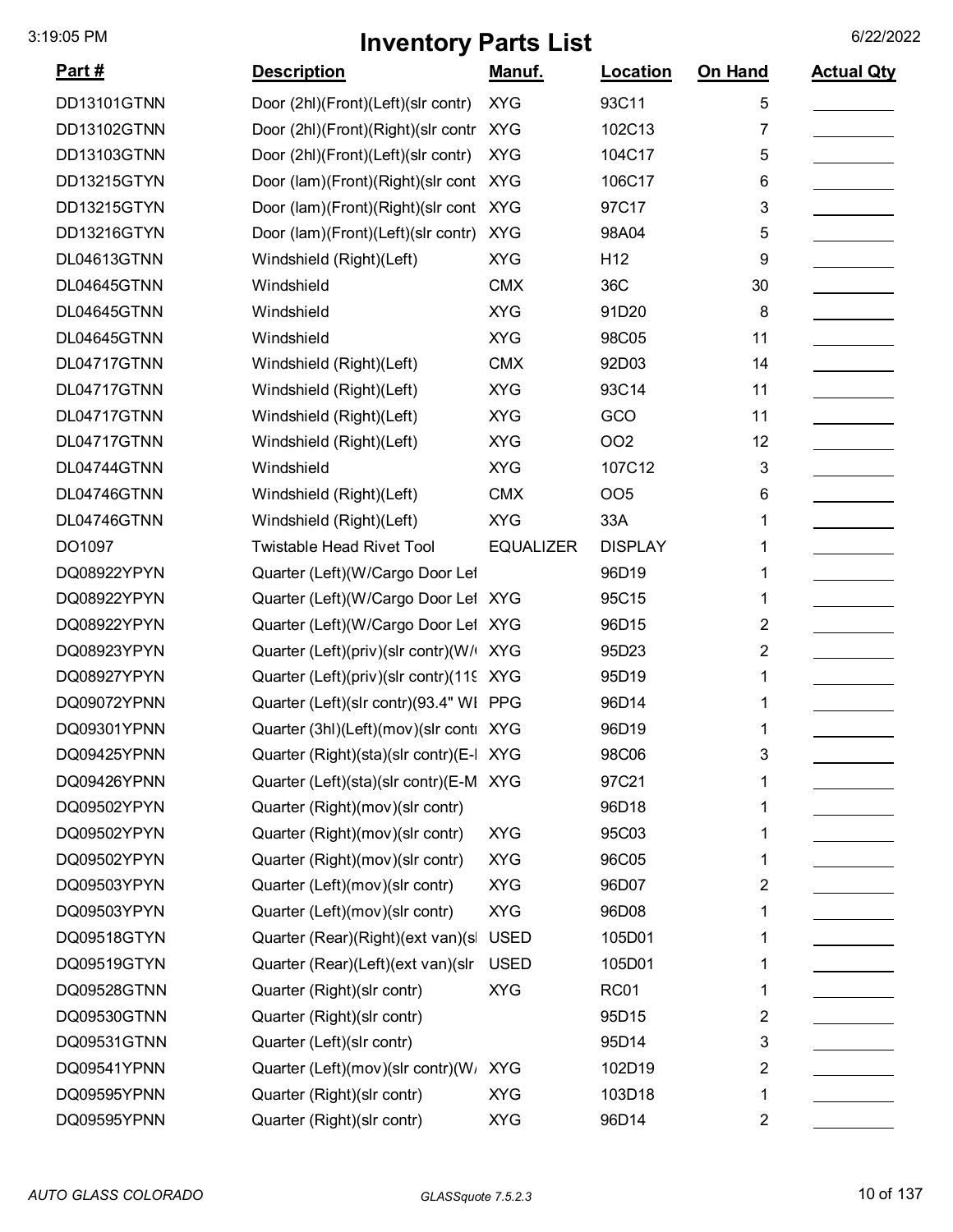| <u> Part #</u> | <b>Description</b>                     | Manuf.         | Location | On Hand                 | <b>Actual Qty</b> |
|----------------|----------------------------------------|----------------|----------|-------------------------|-------------------|
| DQ09596YPNN    | Quarter (Left)(slr contr)              | <b>XYG</b>     | 95C16    | 3                       |                   |
| DQ09632YPYN    | Quarter (Left)(slr contr)(Paint Ba XYG |                | 98C07    | $\overline{2}$          |                   |
| DQ09837YPYN    | Quarter (Right)(man)(slr contr)        |                | 96C01    | 1                       |                   |
| DQ09838YPYN    | Quarter (Left)(man)(slr contr)         |                | 95C02    | 3                       |                   |
| DQ10053YPNN    | Quarter (Right)(slr contr)             |                | 95C13    | 1                       |                   |
| DQ10053YPNN    | Quarter (Right)(slr contr)             |                | 95D13    | 1                       |                   |
| DQ10053YPNN    | Quarter (Right)(slr contr)             | <b>XYG</b>     | 98C08    | 1                       |                   |
| DQ10054YPNN    | Quarter (Left)(slr contr)              | <b>XYG</b>     | 97C24    | 1                       |                   |
| DQ10068YPNN    | Quarter (Left)(slr contr)              | <b>XYG</b>     | 97C16    | 1                       |                   |
| DQ10366YPYN    | Quarter (Left)(slr contr)(W/Rear       | <b>XYG</b>     | 102D08   | $\overline{2}$          |                   |
| DQ10366YPYN    | Quarter (Left)(slr contr)(W/Rear       | <b>XYG</b>     | 102D09   | 1                       |                   |
| DQ10530YPNN    | Quarter (Right)(slr contr)             | <b>XYG</b>     | 95C09    | 1                       |                   |
| DQ10625YPNN    | Quarter (Left)(slr contr)              | <b>XYG</b>     | 96D06    | 1                       |                   |
| DQ10679GTNN    | Quarter (Right)(slr contr)             | <b>XYG</b>     | 95D14    | $\overline{\mathbf{c}}$ |                   |
| DQ10679GTNN    | Quarter (Right)(slr contr)             | <b>XYG</b>     | 95D15    | 1                       |                   |
| DQ10679YPNN    | Quarter (Right)(slr contr)             | <b>XYG</b>     | 103D23   | $\overline{2}$          |                   |
| DQ10680YPNN    | Quarter (Left)(slr contr)              | <b>XYG</b>     | 95D13    | 3                       |                   |
| DQ10750YPYN    | Quarter (Power)(Left)(slr contr)       | <b>APT</b>     | 104C12   | 1                       |                   |
| DQ10962YPNN    | Quarter (Left)(slr contr)              | <b>XYG</b>     | 98C09    | 1                       |                   |
| DQ11046YPNN    | Quarter (Right)(slr contr)             |                | 96C08    | 1                       |                   |
| DQ11046YPNN    | Quarter (Right)(slr contr)             |                | 96C09    | 1                       |                   |
| DQ11046YPNN    | Quarter (Right)(slr contr)             |                | 96C14    | 1                       |                   |
| DQ11217YPNN    | Quarter (Right)(slr contr)             |                | 96C18    | $\overline{2}$          |                   |
| DQ11217YPNN    | Quarter (Right)(slr contr)             |                | 96C20    | 1                       |                   |
| DQ11295GTNN    | Quarter (Right)                        |                | 96C09    | 1                       |                   |
| DQ11296GTNN    | Quarter (Left)                         |                | 96C09    | 1                       |                   |
| DQ11296GTNN    | Quarter (Left)                         |                | 96C10    | 1                       |                   |
| DQ11298GTNN    | Quarter (Right)                        | <b>XYG</b>     | 96D21    | 1                       |                   |
| DQ11299GTNN    | Quarter (Left)                         | <b>XYG</b>     | 96C12    | 2                       |                   |
| DQ11349GTNN    | Quarter (Right)(slr contr)             | <b>XYG</b>     | 104D02   | 3                       |                   |
| DQ11350GTNN    | Quarter (Left)(slr contr)              |                | 96C22    | 3                       |                   |
| DQ11428YPYN    | Quarter (lam)(Right)(slr contr)        | <b>XYG</b>     | 107C18   | $\overline{2}$          |                   |
| DQ11429YPYN    | Quarter (lam)(Left)(slr contr)(W/l     | <b>XYG</b>     | 106C15   | 1                       |                   |
| DQ11429YPYN    | Quarter (lam)(Left)(slr contr)(W/l XYG |                | 107C13   | 2                       |                   |
| DQ11429YPYN    | Quarter (lam)(Left)(slr contr)(W/l XYG |                | 107C14   | 3                       |                   |
| DQ11478YPNN    | Quarter (w/ant)(Right)(slr contr)(     |                | 95C04    | 3                       |                   |
| DQ11682GTYN    | Quarter (Left)(slr contr)              | <b>CARLITE</b> | 98D11    | 1                       |                   |
| DQ12057GTYN    | Quarter (chrm mldg)(Right)(slr c       | <b>CARLITE</b> | 98D11    | 1                       |                   |
| DR09299YPYN    | Roof (slr contr)                       | <b>CARLITE</b> | 98D08    | 1                       |                   |
| DR12674YPYN    | Roof (lam)(cntr)(mov)(slr contr)       | <b>CARLITE</b> | 105C16   | 1                       |                   |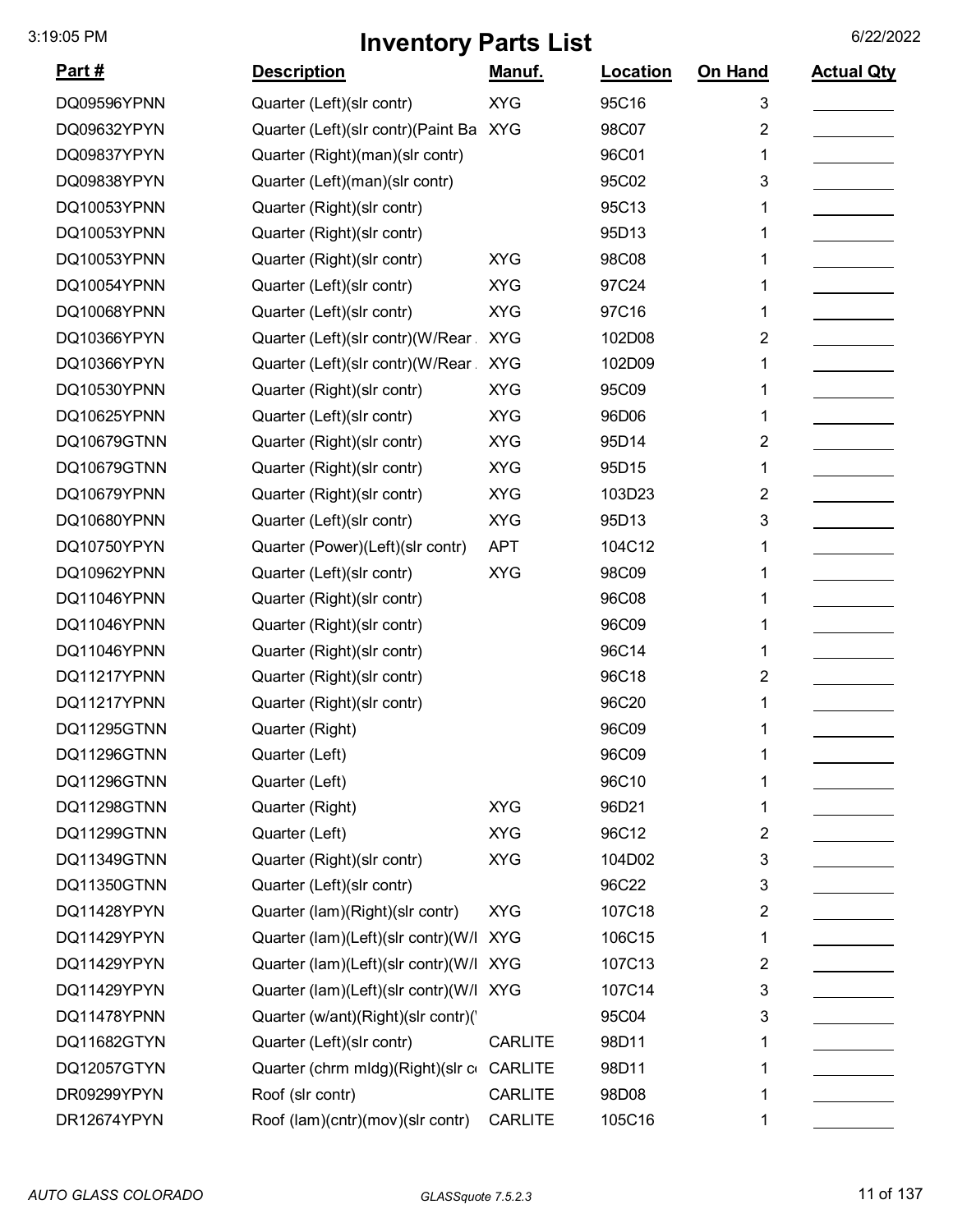| <u>Part #</u> | <b>Description</b>                | <u>Manuf.</u>    | Location        | On Hand | <b>Actual Qty</b> |
|---------------|-----------------------------------|------------------|-----------------|---------|-------------------|
| DR12674YPYN   | Roof (lam)(cntr)(mov)(slr contr)  | <b>CARLITE</b>   | 105C17          |         |                   |
| DR12674YPYN   | Roof (lam)(cntr)(mov)(slr contr)  | <b>CARLITE</b>   | 105C18          | 1       |                   |
| DR12789YPYN   | Roof (Front)(sta)(slr contr)(Head | <b>CARLITE</b>   | 97D14           | 1       |                   |
| DT01158GTNN   | Back Window (1/8" tmp)            | <b>XYG</b>       | 93D10           | 3       |                   |
| DT01158GTNN   | Back Window (1/8" tmp)            | <b>XYG</b>       | 93D11           | 5       |                   |
| <b>DUR748</b> | <b>DOOR UPHOLSTERY REMOVE</b>     | <b>EQUALIZER</b> | <b>OFFICE</b>   | 1       |                   |
| DV08639GTYN   | Vent (Rear)(Left)(slr contr)      | <b>CARLITE</b>   | 98D10           | 1       |                   |
| DV08806YPYN   | Vent (Rear)(Left)(slr contr)      | <b>PPG</b>       | 96D03           |         |                   |
| DV10146YPNN   | Vent (Rear)(Right)(slr contr)     | ATI              | 92D01           | 1       |                   |
| DV10440YPNN   | Vent (Rear)(Right)                | <b>XYG</b>       | <b>RC01</b>     | 3       |                   |
| DV11724GTNN   | Vent (Front)(Right)(slr contr)    | <b>CARLITE</b>   | 97C08           | 1       |                   |
| DV11835YPYN   | Vent (Rear)(Right)(slr contr)     | <b>CARLITE</b>   | 98D05           | 2       |                   |
| DV11836YPYN   | Vent (Rear)(Left)(slr contr)      | <b>CARLITE</b>   | 98D06           | 3       |                   |
| DW00634GBNN   | Windshield                        | <b>PPG</b>       | 98C20           | 1       |                   |
| DW00654GBNN   | Windshield                        | <b>XYG</b>       | 102B06          | 4       |                   |
| DW00654GBNN   | Windshield                        | <b>XYG</b>       | 104B04          | 4       |                   |
| DW00685GBNN   | Windshield (w/o brkt)             | <b>XYG</b>       | SS <sub>5</sub> | 10      |                   |
| DW00685GBNN   | Windshield (w/o brkt)             | <b>XYG</b>       | <b>TM12</b>     | 5       |                   |
| DW00749GBNN   | Windshield (w/ant)                | <b>XYG</b>       | 97C11           | 1       |                   |
| DW00819GBNN   | Windshield (w/o brkt)             | <b>XYG</b>       | 31C             | 9       |                   |
| DW00819GBNN   | Windshield (w/o brkt)             | <b>XYG</b>       | <b>OO3</b>      | 6       |                   |
| DW00819GBNN   | Windshield (w/o brkt)             | <b>XYG</b>       | SS <sub>3</sub> | 9       |                   |
| DW00819GBNN   | Windshield (w/o brkt)             | <b>XYG</b>       | <b>TR16</b>     | 10      |                   |
| DW00837GBNN   | Windshield (w/o brkt)             | <b>XYG</b>       | 47C             | 10      |                   |
| DW00837GBNN   | Windshield (w/o brkt)             | <b>XYG</b>       | <b>TN07</b>     | 9       |                   |
| DW00848GBNN   | Windshield (w/ant)(w/o brkt)      | <b>CMX</b>       | 101A02          | 21      |                   |
| DW00848GBNN   | Windshield (w/ant)(w/o brkt)      | <b>CMX</b>       | OO              | 40      |                   |
| DW00848GBNN   | Windshield (w/ant)(w/o brkt)      | <b>XYG</b>       | 101A02          | 8       |                   |
| DW00848GBNN   | Windshield (w/ant)(w/o brkt)      | <b>XYG</b>       | GG03            | 6       |                   |
| DW00848GBNN   | Windshield (w/ant)(w/o brkt)      | <b>XYG</b>       | <b>SS07</b>     | 12      |                   |
| DW00848GBNN   | Windshield (w/ant)(w/o brkt)      | <b>XYG</b>       | <b>SS08</b>     | 11      |                   |
| DW00848GBNN   | Windshield (w/ant)(w/o brkt)      | <b>XYG</b>       | SS <sub>4</sub> | 9       |                   |
| DW00850CLNN   | Windshield (w/o brkt)             | <b>XYG</b>       | 102C21          | 1       |                   |
| DW00911GBNN   | Windshield (w/o brkt)             | <b>XYG</b>       | 106C19          | 5       |                   |
| DW00911GBNN   | Windshield (w/o brkt)             | <b>XYG</b>       | 106C20          | 3       |                   |
| DW00911GTNN   | Windshield (w/o brkt)             | <b>XYG</b>       | SS <sub>1</sub> | 12      |                   |
| DW00914GBNN   | Windshield (w/brkt)               | <b>XYG</b>       | 31C             | 10      |                   |
| DW00943GBNN   | Windshield                        | <b>XYG</b>       | 43C             | 6       |                   |
| DW00943GBNN   | Windshield                        | <b>XYG</b>       | SS <sub>2</sub> | 10      |                   |
| DW00952GBNN   | Windshield                        | <b>CMX</b>       | <b>TV14</b>     | 28      |                   |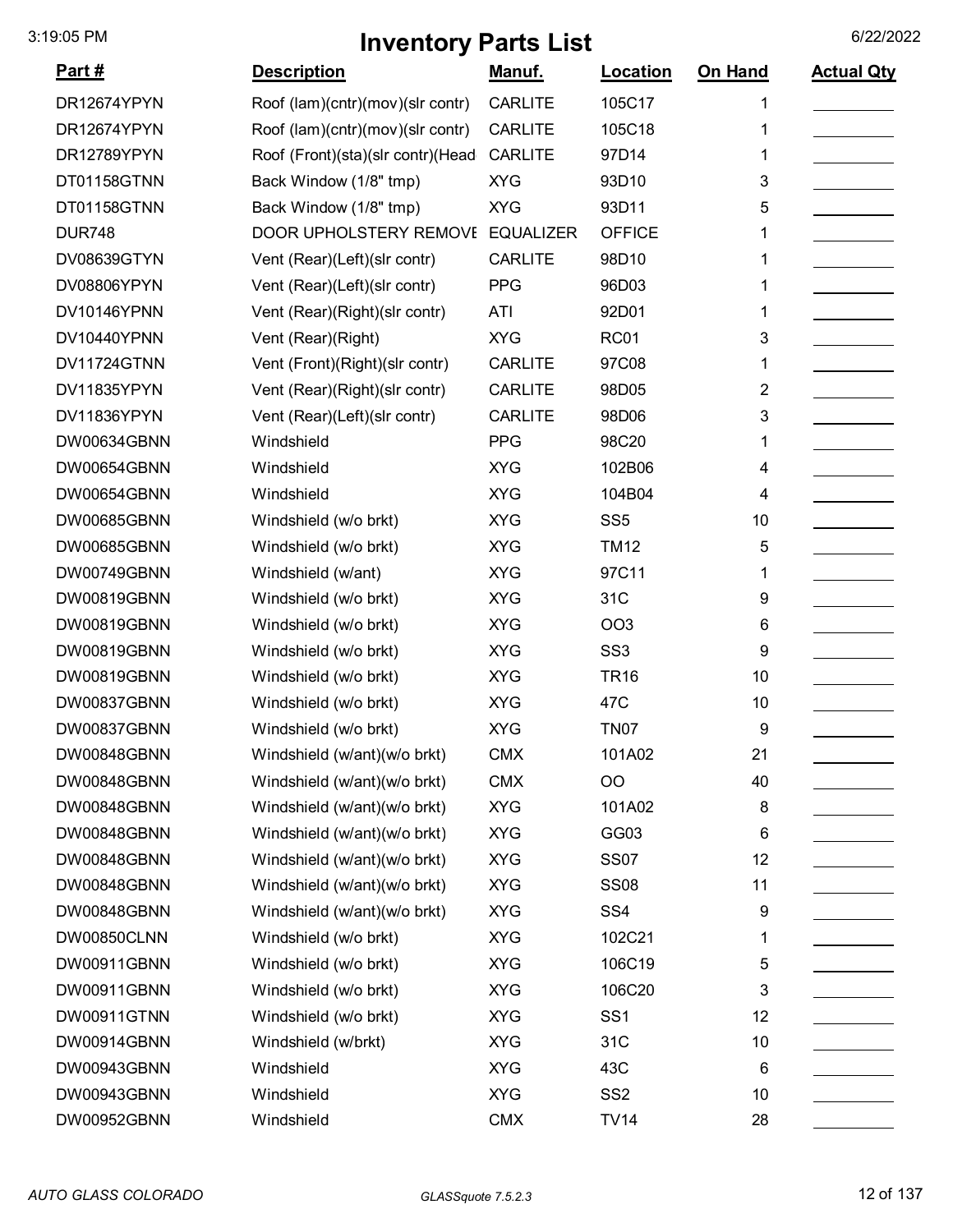| Part#       | <b>Description</b>    | Manuf.     | <b>Location</b> | On Hand                 | <b>Actual Qty</b> |
|-------------|-----------------------|------------|-----------------|-------------------------|-------------------|
| DW00999GBNN | Windshield            | <b>XYG</b> | G02             | 9                       |                   |
| DW00999GBNN | Windshield            | <b>XYG</b> | J.05            | 11                      |                   |
| DW00999GBNN | Windshield            | <b>XYG</b> | M07             | 12                      |                   |
| DW00999GBNN | Windshield            | <b>XYG</b> | <b>OO2</b>      | 10                      |                   |
| DW01000GTNN | Windshield            | <b>XYG</b> | 107C19          | 1                       |                   |
| DW01000GTNN | Windshield            | <b>XYG</b> | 34B             | 6                       |                   |
| DW01024GBNN | Windshield            | <b>XYG</b> | 102B20          | 3                       |                   |
| DW01024GBNN | Windshield            | <b>XYG</b> | H <sub>15</sub> | 11                      |                   |
| DW01036GTYN | Windshield (Right)    | <b>XYG</b> | 101D            | 53                      |                   |
| DW01036GTYN | Windshield (Right)    | <b>XYG</b> | OO <sub>2</sub> | 10                      |                   |
| DW01036GTYN | Windshield (Right)    | <b>XYG</b> | OO <sub>3</sub> | 14                      |                   |
| DW01036GTYN | Windshield (Right)    | <b>XYG</b> | <b>SS08</b>     | 12                      |                   |
| DW01036GTYN | Windshield (Right)    | <b>XYG</b> | <b>SS09</b>     | 11                      |                   |
| DW01036GTYN | Windshield (Right)    | <b>XYG</b> | SS <sub>1</sub> | 10                      |                   |
| DW01036GTYN | Windshield (Right)    | <b>XYG</b> | SS <sub>4</sub> | 10                      |                   |
| DW01037GTYN | Windshield (Left)     | <b>XYG</b> | <b>SS08</b>     | 22                      |                   |
| DW01037GTYN | Windshield (Left)     | <b>XYG</b> | <b>SS09</b>     | 10                      |                   |
| DW01037GTYN | Windshield (Left)     | <b>XYG</b> | SS <sub>1</sub> | 4                       |                   |
| DW01037GTYN | Windshield (Left)     | <b>XYG</b> | SS <sub>3</sub> | 9                       |                   |
| DW01037GTYN | Windshield (Left)     | <b>XYG</b> | SS <sub>4</sub> | 22                      |                   |
| DW01060GBNN | Windshield            | <b>XYG</b> | SS <sub>1</sub> | 11                      |                   |
| DW01060GBNN | Windshield            | <b>XYG</b> | <b>TL06</b>     | $\overline{\mathbf{c}}$ |                   |
| DW01097GBYN | Windshield (blk mldg) | <b>XYG</b> | <b>TF11</b>     | 5                       |                   |
| DW01099GBNN | Windshield (w/bnd)    | <b>XYG</b> | O <sub>O</sub>  | 10                      |                   |
| DW01099GBNN | Windshield (w/bnd)    | <b>XYG</b> | <b>SS08</b>     | 12                      |                   |
| DW01099GBNN | Windshield (w/bnd)    | <b>XYG</b> | <b>SS10</b>     | 12                      |                   |
| DW01099GBNN | Windshield (w/bnd)    | <b>XYG</b> | SS <sub>2</sub> | $\,6$                   |                   |
| DW01099GBNN | Windshield (w/bnd)    | <b>XYG</b> | <b>TM13</b>     | 1                       |                   |
| DW01099GBNN | Windshield (w/bnd)    | <b>XYG</b> | <b>TV15</b>     | 7                       |                   |
| DW01099GBNN | Windshield (w/bnd)    | <b>XYG</b> | <b>XSP</b>      | 24                      |                   |
| DW01113GTYN | Windshield            | <b>XYG</b> | 47B             | 7                       |                   |
| DW01113GTYN | Windshield            | <b>XYG</b> | SS <sub>1</sub> | 10                      |                   |
| DW01118GBNN | Windshield            | <b>XYG</b> | 95B09           | 1                       |                   |
| DW01118GBNN | Windshield            | <b>XYG</b> | K01             | 8                       |                   |
| DW01137GBNN | Windshield            | <b>XYG</b> | <b>TC12</b>     | 9                       |                   |
| DW01139GTNN | Windshield            |            | 06D             | 28                      |                   |
| DW01139GTNN | Windshield            | <b>XYG</b> | 102B21          | 2                       |                   |
| DW01139GTNN | Windshield            | <b>XYG</b> | 50C             | 8                       |                   |
| DW01139GTNN | Windshield            | <b>XYG</b> | H <sub>05</sub> | 6                       |                   |
| DW01139GTNN | Windshield            | <b>XYG</b> | OO <sub>3</sub> | 10                      |                   |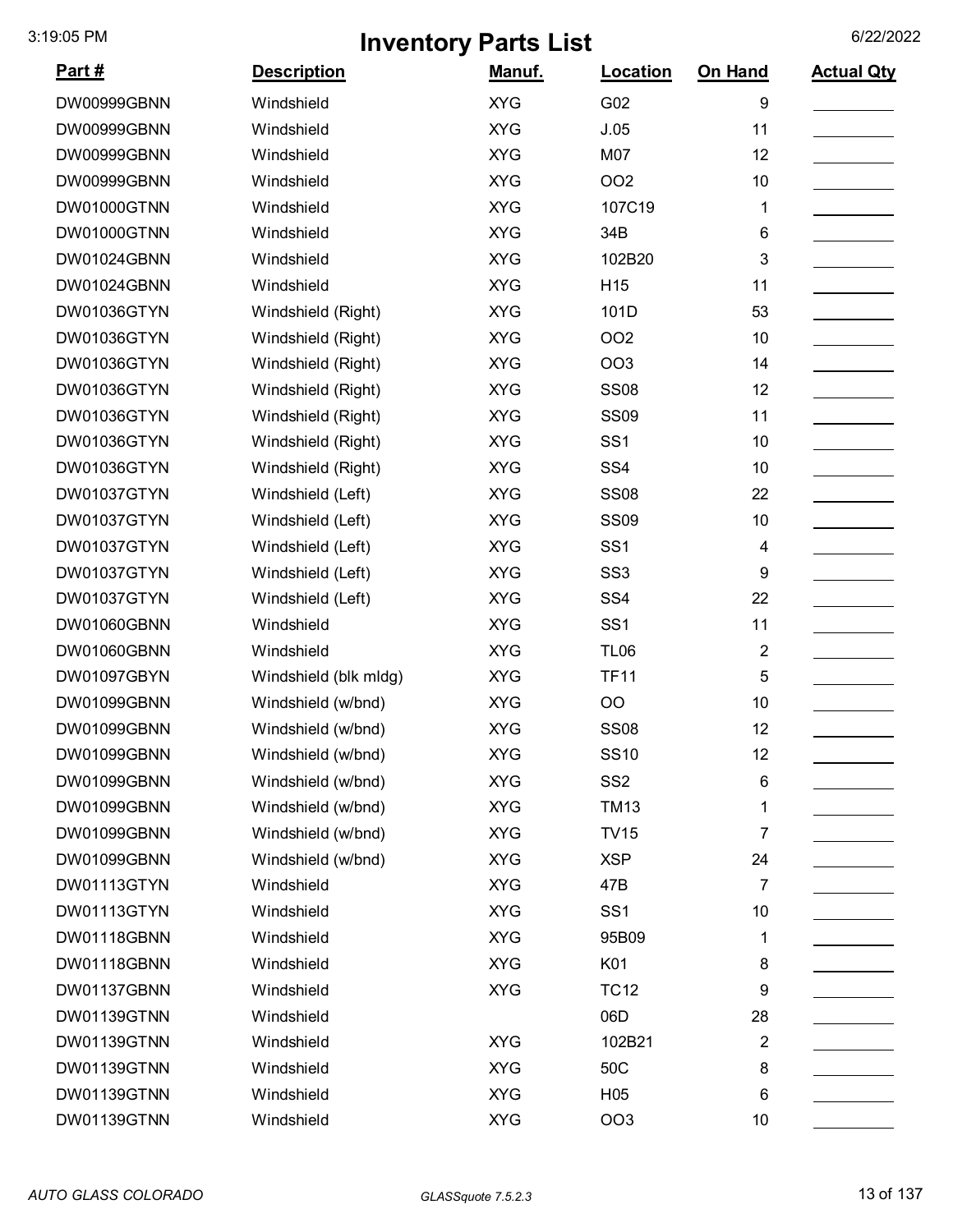| <u>Part #</u> | <b>Description</b>               | Manuf.     | Location        | On Hand        | <b>Actual Qty</b> |
|---------------|----------------------------------|------------|-----------------|----------------|-------------------|
| DW01139GTNN   | Windshield                       | <b>XYG</b> | SS <sub>2</sub> | 5              |                   |
| DW01139GTNN   | Windshield                       | <b>XYG</b> | SS <sub>5</sub> | 9              |                   |
| DW01139GTNN   | Windshield                       | <b>XYG</b> | <b>TR16</b>     | 11             |                   |
| DW01139GTNN   | Windshield                       | <b>XYG</b> | <b>TT17</b>     | 10             |                   |
| DW01139GTNN   | Windshield                       | <b>XYG</b> | <b>XSP</b>      | 14             |                   |
| DW01140GBNN   | Windshield                       | <b>CMX</b> | OO              | 37             |                   |
| DW01140GBNN   | Windshield                       | <b>XYG</b> | 101A03          | 9              |                   |
| DW01140GBNN   | Windshield                       | <b>XYG</b> | OO <sub>4</sub> | 8              |                   |
| DW01140GBNN   | Windshield                       | <b>XYG</b> | <b>SS08</b>     | 10             |                   |
| DW01140GBNN   | Windshield                       | <b>XYG</b> | <b>SS10</b>     | 11             |                   |
| DW01140GTNN   | Windshield                       | <b>XYG</b> | SS <sub>1</sub> | 9              |                   |
| DW01140GTNN   | Windshield                       | <b>XYG</b> | SS <sub>4</sub> | 12             |                   |
| DW01140GTNN   | Windshield                       | <b>XYG</b> | SS <sub>5</sub> | 10             |                   |
| DW01140GTNN   | Windshield                       | <b>XYG</b> | <b>XSP</b>      | 13             |                   |
| DW01142GBNN   | Windshield                       | <b>CMX</b> | <b>TH18</b>     | 28             |                   |
| DW01155GBNN   | Windshield (slr contr)           | <b>XYG</b> | LM07            | 6              |                   |
| DW01158GBNN   | Windshield (w/brkt)(slr contr)   | <b>XYG</b> | 41D             | 12             |                   |
| DW01158GBNN   | Windshield (w/brkt)(slr contr)   | <b>XYG</b> | OO              | 11             |                   |
| DW01158GBNN   | Windshield (w/brkt)(slr contr)   | <b>XYG</b> | <b>OO3</b>      | 10             |                   |
| DW01158GBNN   | Windshield (w/brkt)(slr contr)   | <b>XYG</b> | <b>TM13</b>     | 9              |                   |
| DW01158GBNN   | Windshield (w/brkt)(slr contr)   | <b>XYG</b> | <b>XSP</b>      | 26             |                   |
| DW01160GBNN   | Windshield (slr contr)           | <b>XYG</b> | 104B19          | 6              |                   |
| DW01162GTNN   | Windshield (w/o brkt)(slr contr) | <b>XYG</b> | 31C             | 11             |                   |
| DW01163GTNN   | Windshield (Right)(opt)          | <b>XYG</b> | 106A03          | 10             |                   |
| DW01163GTNN   | Windshield (Right)(opt)          | <b>XYG</b> | 38D             | 5              |                   |
| DW01163GTNN   | Windshield (Right)(opt)          | <b>XYG</b> | 48D             | 5              |                   |
| DW01163GTNN   | Windshield (Right)(opt)          | <b>XYG</b> | 50C             | 10             |                   |
| DW01163GTNN   | Windshield (Right)(opt)          | <b>XYG</b> | 92D22           | 1              |                   |
| DW01163GTNN   | Windshield (Right)(opt)          | <b>XYG</b> | 94D17           | $\overline{2}$ |                   |
| DW01163GTNN   | Windshield (Right)(opt)          | <b>XYG</b> | FG.5            | 10             |                   |
| DW01163GTNN   | Windshield (Right)(opt)          | <b>XYG</b> | GG10            | 3              |                   |
| DW01163GTNN   | Windshield (Right)(opt)          | <b>XYG</b> | OO <sub>4</sub> | 12             |                   |
| DW01163GTNN   | Windshield (Right)(opt)          | <b>XYG</b> | <b>SS07</b>     | 11             |                   |
| DW01163GTNN   | Windshield (Right)(opt)          | <b>XYG</b> | SS <sub>2</sub> | 10             |                   |
| DW01164GTNN   | Windshield (Left)(opt)           | <b>XYG</b> | OO <sub>4</sub> | 9              |                   |
| DW01164GTNN   | Windshield (Left)(opt)           | <b>XYG</b> | <b>SS07</b>     | 12             |                   |
| DW01164GTNN   | Windshield (Left)(opt)           | <b>XYG</b> | SS <sub>2</sub> | 10             |                   |
| DW01168GBNN   | Windshield (slr contr)           | <b>CMX</b> | <b>OO3</b>      | 20             |                   |
| DW01168GBNN   | Windshield (slr contr)           | <b>CMX</b> | OO <sub>5</sub> | 35             |                   |
| DW01168GBNN   | Windshield (slr contr)           | <b>XYG</b> | 105A03          | 1              |                   |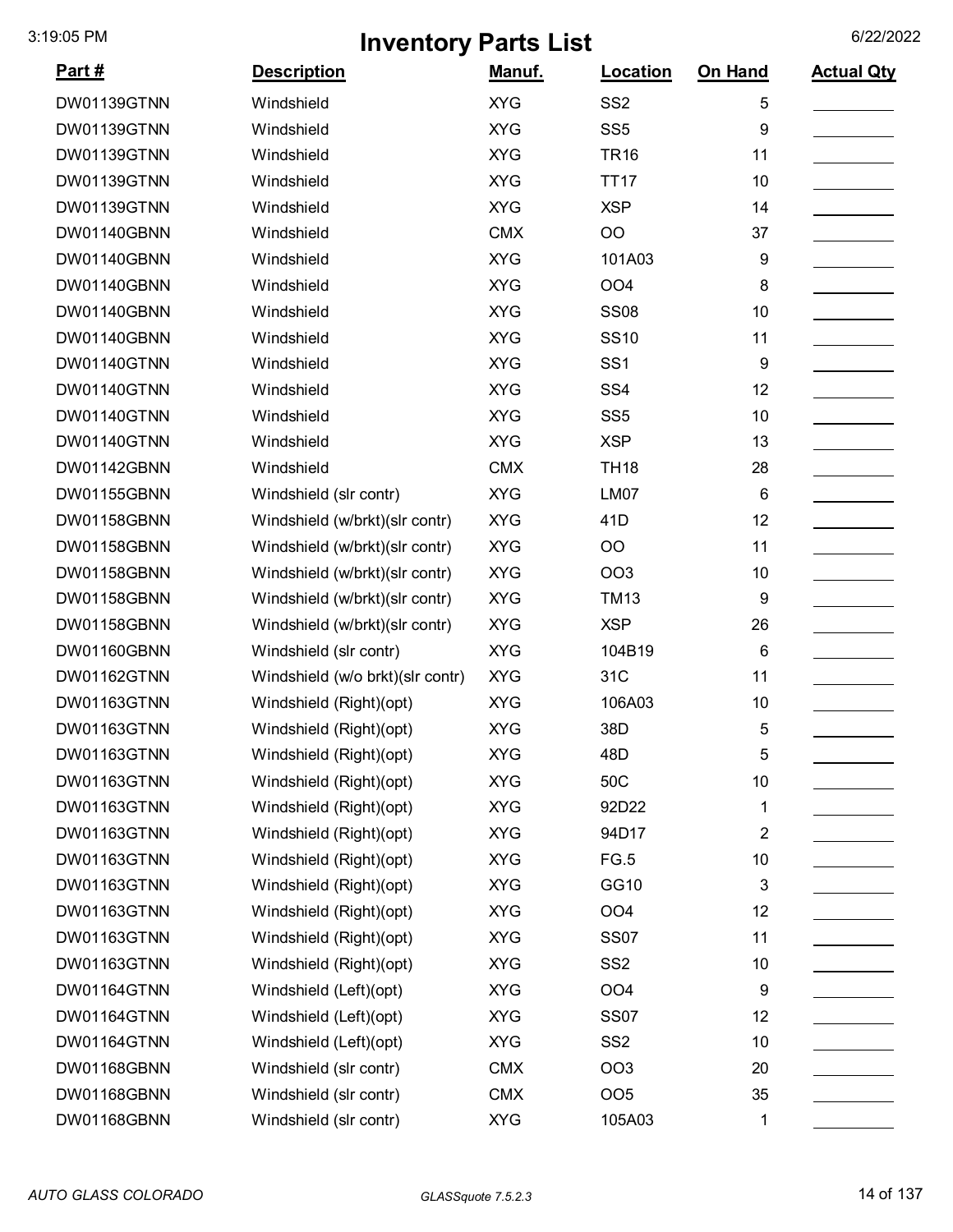| <u>Part #</u> | <b>Description</b>              | Manuf.     | Location           | On Hand     | <b>Actual Qty</b> |
|---------------|---------------------------------|------------|--------------------|-------------|-------------------|
| DW01168GBNN   | Windshield (slr contr)          | <b>XYG</b> | <b>11C</b>         | 11          |                   |
| DW01168GBNN   | Windshield (slr contr)          | <b>XYG</b> | <b>OO2</b>         | 12          |                   |
| DW01169GBYN   | Windshield                      | <b>XYG</b> | 101B21             | 3           |                   |
| DW01174GBNN   | Windshield (slr contr)          | <b>XYG</b> | 98C02              | 3           |                   |
| DW01175GBYN   | Windshield                      | <b>CMX</b> | OO                 | 35          |                   |
| DW01175GBYN   | Windshield                      | <b>CMX</b> | <b>TO06</b>        | 14          |                   |
| DW01175GBYN   | Windshield                      | <b>XYG</b> | <b>XSP</b>         | 10          |                   |
| DW01176GBNN   | Windshield                      | <b>CMX</b> | 14A                | 1           |                   |
| DW01176GBNN   | Windshield                      | <b>CMX</b> | GC50A              | 12          |                   |
| DW01176GBNN   | Windshield                      | <b>CMX</b> | GC50B              | 32          |                   |
| DW01176GBNN   | Windshield                      | <b>CMX</b> | GC69B              | 32          |                   |
| DW01176GBNN   | Windshield                      | <b>CMX</b> | GC80A              | 32          |                   |
| DW01176GBNN   | Windshield                      | <b>CMX</b> | OO                 | 32          |                   |
| DW01176GBNN   | Windshield                      | <b>XYG</b> | GC59A              | 12          |                   |
| DW01176GBNN   | Windshield                      | <b>XYG</b> | H06                | 14          |                   |
| DW01176GBNN   | Windshield                      | <b>XYG</b> | <b>SS08</b>        | 10          |                   |
| DW01176GBNN   | Windshield                      | <b>XYG</b> | SS <sub>1</sub>    | 17          |                   |
| DW01176GBNN   | Windshield                      | <b>XYG</b> | <b>XSP</b>         | 50          |                   |
| DW01191GTYN   | Windshield                      | <b>CMX</b> | GCO                | 28          |                   |
| DW01206GBYN   | Windshield (W/V.I.N. Notch)(slr | <b>CMX</b> | GC07B              | 33          |                   |
| DW01206GBYN   | Windshield (W/V.I.N. Notch)(slr | <b>CMX</b> | <b>GG14</b>        | 33          |                   |
| DW01206GBYN   | Windshield (W/V.I.N. Notch)(slr | <b>XYG</b> | <b>GG15</b>        | 1           |                   |
| DW01206GBYN   | Windshield (W/V.I.N. Notch)(slr | <b>XYG</b> | GG20               | 35          |                   |
| DW01206GBYN   | Windshield (W/V.I.N. Notch)(slr | <b>XYG</b> | <b>OO2</b>         | 21          |                   |
| DW01206GBYN   | Windshield (W/V.I.N. Notch)(slr | <b>XYG</b> | SS <sub>6</sub>    | 10          |                   |
| DW01212GTNN   | Windshield                      | <b>FYG</b> | 102C04             | $\mathbf 1$ |                   |
| DW01217GBYN   | Windshield (w/brkt)(slr contr)  | <b>CMX</b> | 08.5A              | 30          |                   |
| DW01217GBYN   | Windshield (w/brkt)(slr contr)  | <b>CMX</b> | GC18A              | 23          |                   |
| DW01217GBYN   | Windshield (w/brkt)(slr contr)  | <b>CMX</b> | GC19A              | 30          |                   |
| DW01217GBYN   | Windshield (w/brkt)(slr contr)  | <b>CMX</b> | GC19B              | 30          |                   |
| DW01217GBYN   | Windshield (w/brkt)(slr contr)  | <b>CMX</b> | GC38B              | 30          |                   |
| DW01217GBYN   | Windshield (w/brkt)(slr contr)  | <b>CMX</b> | GC39B              | 30          |                   |
| DW01217GBYN   | Windshield (w/brkt)(slr contr)  | <b>CMX</b> | GC40A              | 30          |                   |
| DW01217GBYN   | Windshield (w/brkt)(slr contr)  | <b>CMX</b> | GC40B              | 30          |                   |
| DW01217GBYN   | Windshield (w/brkt)(slr contr)  | <b>CMX</b> | GCO                | 30          |                   |
| DW01217GBYN   | Windshield (w/brkt)(slr contr)  | <b>CMX</b> | <b>HOLDING</b>     | 30          |                   |
| DW01217GBYN   | Windshield (w/brkt)(slr contr)  | <b>XYG</b> | 12C                | 9           |                   |
| DW01217GBYN   | Windshield (w/brkt)(slr contr)  | <b>XYG</b> | GC <sub>10</sub> B | 10          |                   |
| DW01217GBYN   | Windshield (w/brkt)(slr contr)  | <b>XYG</b> | GC18B              | 28          |                   |
| DW01217GBYN   | Windshield (w/brkt)(slr contr)  | <b>XYG</b> | <b>XSP</b>         | 41          |                   |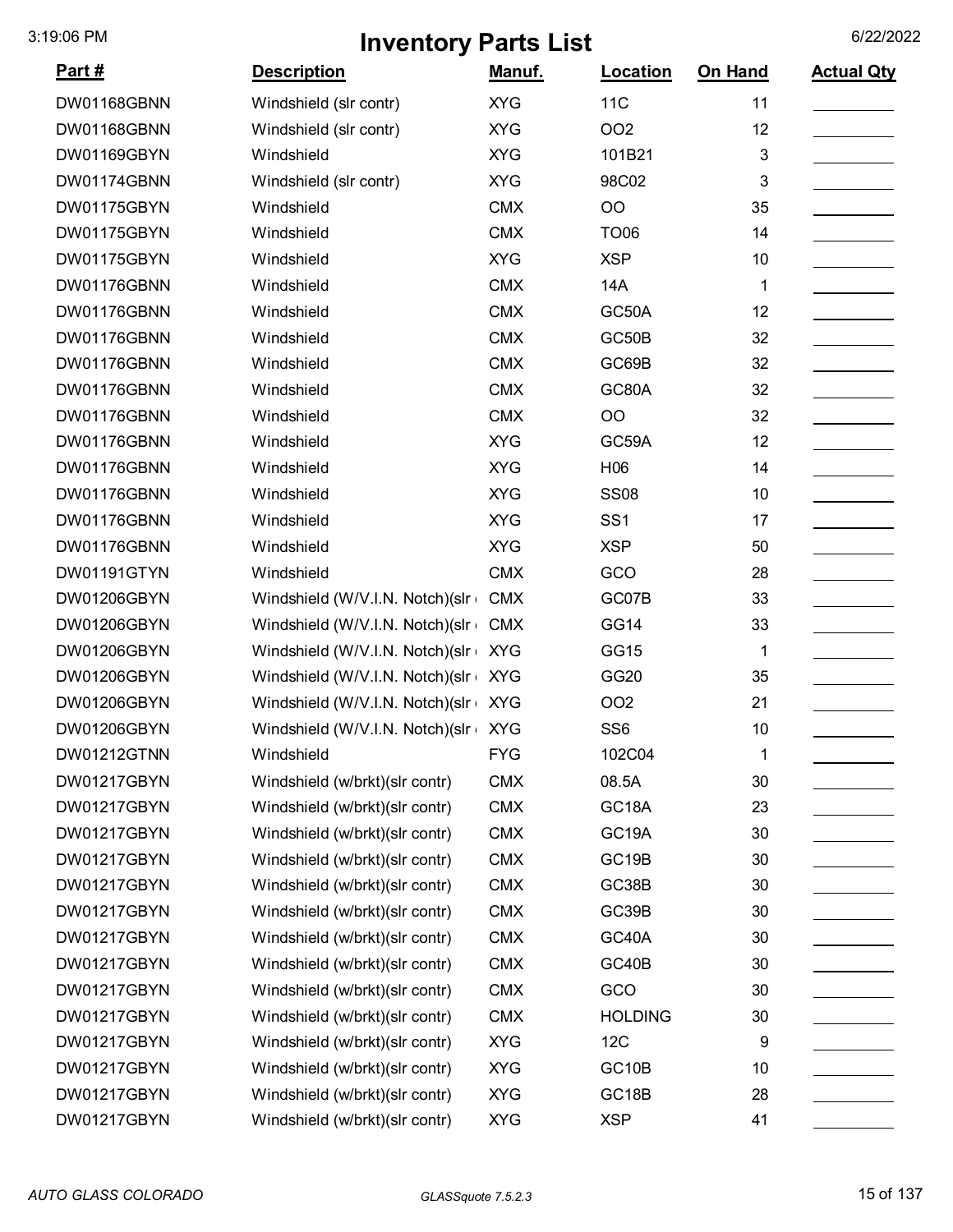| <u>Part #</u> | <b>Description</b>                    | <u>Manuf.</u> | Location           | On Hand | <b>Actual Qty</b> |
|---------------|---------------------------------------|---------------|--------------------|---------|-------------------|
| DW01218GBYN   | Windshield (slr contr)                | <b>XYG</b>    | <b>TR14</b>        | 1       |                   |
| DW01226GBNN   | Windshield (ht)(slr contr)            | <b>XYG</b>    | 96A02              | 3       |                   |
| DW01226GBNN   | Windshield (ht)(slr contr)            | <b>XYG</b>    | OO <sub>4</sub>    | 10      |                   |
| DW01227GBNN   | Windshield (slr contr) (Rain Sens     | <b>XYG</b>    | OO <sub>4</sub>    | 8       |                   |
| DW01229GBNN   | Windshield (slr contr)(Use With < XYG |               | 102B10             | 2       |                   |
| DW01229GBNN   | Windshield (slr contr)(Use With < XYG |               | J <sub>01</sub>    | 8       |                   |
| DW01231GBNN   | Windshield                            | <b>XYG</b>    | 34B                | 2       |                   |
| DW01231GBNN   | Windshield                            | <b>XYG</b>    | <b>XSP</b>         | 13      |                   |
| DW01231GGNN   | Windshield                            | <b>CMX</b>    | <b>TE06</b>        | 17      |                   |
| DW01231GGNN   | Windshield                            | <b>XYG</b>    | 34B                | 8       |                   |
| DW01231GGNN   | Windshield                            | <b>XYG</b>    | M15                | 8       |                   |
| DW01252GBNN   | Windshield (slr contr)                | <b>XYG</b>    | 95B07              | 2       |                   |
| DW01252GBYN   | Windshield (slr contr)                | <b>XYG</b>    | 101B11             | 8       |                   |
| DW01254GBNN   | Windshield (slr contr)                | <b>XYG</b>    | 33C                | 4       |                   |
| DW01255GBYN   | Windshield (W/V.I.N. Notch)(W/I       | <b>XYG</b>    | H <sub>25</sub>    | 7       |                   |
| DW01255GBYN   | Windshield (W/V.I.N. Notch) (W/I      | <b>XYG</b>    | <b>XSP</b>         | 8       |                   |
| DW01256GBNN   | Windshield (slr contr)(pnt bnd)       | <b>XYG</b>    | 07A                | 1       |                   |
| DW01256GTNN   | Windshield (slr contr)(pnt bnd)       | <b>CMX</b>    | GC01B              | 32      |                   |
| DW01256GTNN   | Windshield (slr contr)(pnt bnd)       | <b>CMX</b>    | GC <sub>26</sub> A | 28      |                   |
| DW01256GTNN   | Windshield (slr contr)(pnt bnd)       | <b>CMX</b>    | GC44A              | 31      |                   |
| DW01256GTNN   | Windshield (slr contr)(pnt bnd)       | <b>CMX</b>    | GC57A              | 32      |                   |
| DW01264GBYN   | Windshield (slr contr)(W/Break-/      | <b>XYG</b>    | GG13               | 1       |                   |
| DW01264GBYN   | Windshield (slr contr)(W/Break-/ XYG  |               | <b>TL05</b>        | 5       |                   |
| DW01269GBYN   | Windshield (slr contr)                | <b>CMX</b>    | <b>OO</b>          | 27      |                   |
| DW01270GBYN   | Windshield (slr contr)                | <b>CMX</b>    | OO                 | 21      |                   |
| DW01270GBYN   | Windshield (slr contr)                | <b>CMX</b>    | <b>TN02</b>        | 4       |                   |
| DW01278GTNN   | Windshield (Right) (Gasket Set)       | <b>XYG</b>    | 38D                | 11      |                   |
| DW01278GTNN   | Windshield (Right) (Gasket Set)       | <b>XYG</b>    | 50C                | 2       |                   |
| DW01278GTNN   | Windshield (Right)(Gasket Set)        | <b>XYG</b>    | 91D15              | 7       |                   |
| DW01278GTNN   | Windshield (Right) (Gasket Set)       | <b>XYG</b>    | OO <sub>4</sub>    | 12      |                   |
| DW01278GTNN   | Windshield (Right) (Gasket Set)       | <b>XYG</b>    | P <sub>28</sub>    | 10      |                   |
| DW01279GTNN   | Windshield (Left)(Gasket Set)         | <b>XYG</b>    | 38D                | 9       |                   |
| DW01279GTNN   | Windshield (Left)(Gasket Set)         | <b>XYG</b>    | OO <sub>4</sub>    | 10      |                   |
| DW01279GTNN   | Windshield (Left)(Gasket Set)         | <b>XYG</b>    | P <sub>28</sub>    | 10      |                   |
| DW01283GBYN   | Windshield (slr contr)                | <b>XYG</b>    | <b>TH15</b>        | 8       |                   |
| DW01284GBYN   | Windshield (slr contr)                | <b>XYG</b>    | 101C16             | 4       |                   |
| DW01285GBNN   | Windshield                            | <b>XYG</b>    | 106A04             | 49      |                   |
| DW01285GBNN   | Windshield                            | <b>XYG</b>    | 99A01              | 12      |                   |
| DW01285GTNN   | Windshield                            | <b>CMX</b>    | 50A                | 20      |                   |
| DW01285GTNN   | Windshield                            | <b>XYG</b>    | 92C11              | 1       |                   |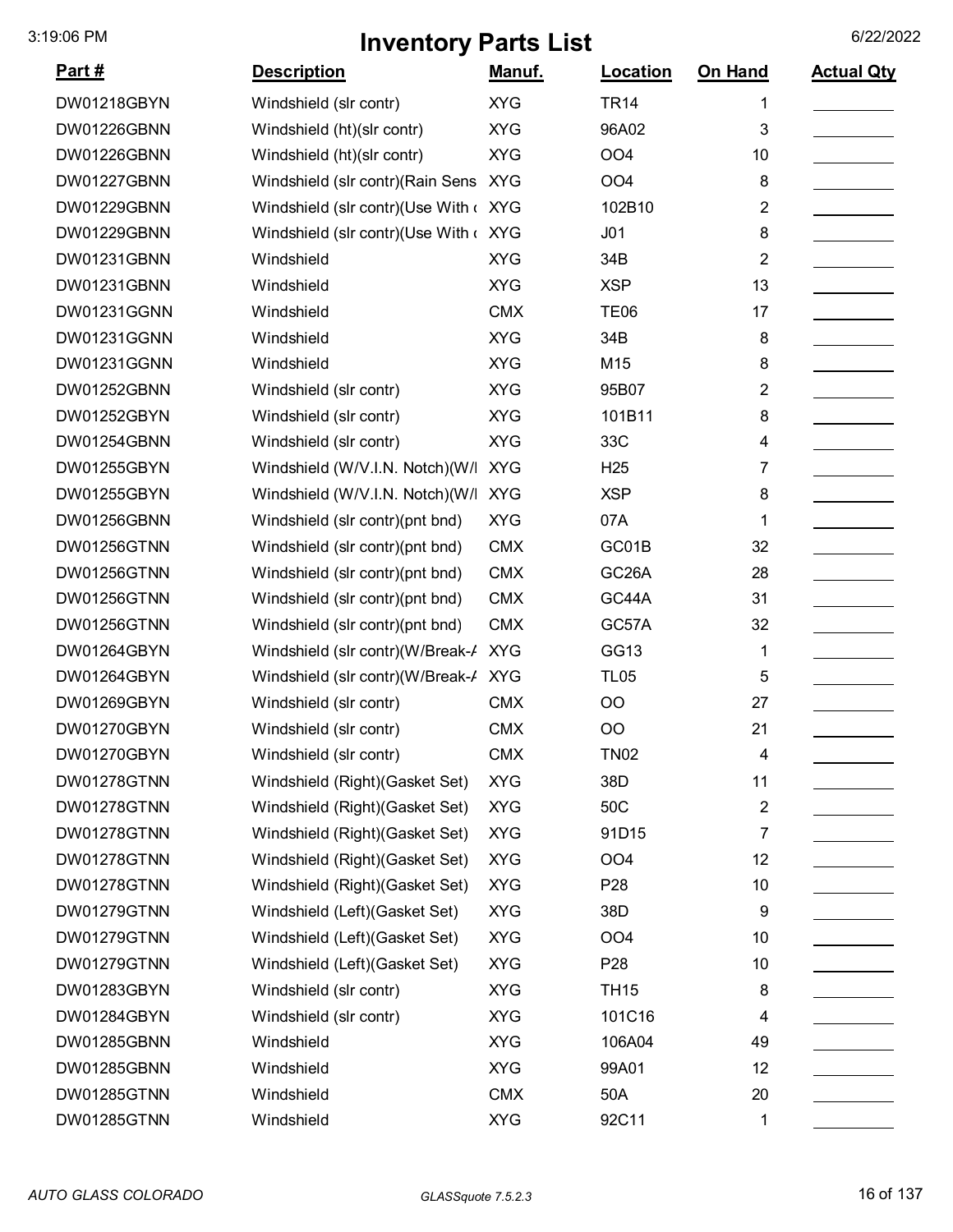| <u>Part #</u> | <b>Description</b>                    | Manuf.     | Location         | On Hand        | <b>Actual Qty</b> |
|---------------|---------------------------------------|------------|------------------|----------------|-------------------|
| DW01285GTNN   | Windshield                            | <b>XYG</b> | <b>SS08</b>      | 13             |                   |
| DW01285GTNN   | Windshield                            | <b>XYG</b> | SS <sub>5</sub>  | 12             |                   |
| DW01286GBNN   | Windshield (slr contr)                | <b>XYG</b> | <b>TC08</b>      | 13             |                   |
| DW01288GBNN   | Windshield (slr contr)(pnt bnd)       | <b>XYG</b> | 43D              | 9              |                   |
| DW01288GBNN   | Windshield (slr contr)(pnt bnd)       | <b>XYG</b> | OO <sub>4</sub>  | 10             |                   |
| DW01295GBNN   | Windshield                            | <b>XYG</b> | H <sub>09</sub>  | 9              |                   |
| DW01295GBNN   | Windshield                            | <b>XYG</b> | O <sub>24</sub>  | 3              |                   |
| DW01295GBNN   | Windshield                            | <b>XYG</b> | <b>XSP</b>       | 10             |                   |
| DW01296GBNN   | Windshield (slr contr)(Use With < XYG |            | 107C07           | 3              |                   |
| DW01297GBNN   | Windshield (slr contr)                | <b>CMX</b> | <b>TI08</b>      | 21             |                   |
| DW01297GBNN   | Windshield (slr contr)                | <b>XYG</b> | 101B18           | 3              |                   |
| DW01297GBNN   | Windshield (slr contr)                | <b>XYG</b> | 38B              | 8              |                   |
| DW01297GBNN   | Windshield (slr contr)                | <b>XYG</b> | N <sub>0</sub> 1 | 9              |                   |
| DW01297GBNN   | Windshield (slr contr)                | <b>XYG</b> | <b>OO2</b>       | 9              |                   |
| DW01297GBNN   | Windshield (slr contr)                | <b>XYG</b> | <b>TT06</b>      | 11             |                   |
| DW01300GBYN   | Windshield (slr contr)                | <b>XYG</b> | <b>TF11</b>      | 7              |                   |
| DW01301GTNN   | Windshield                            | <b>XYG</b> | 103D03           | $\overline{2}$ |                   |
| DW01302GTNN   | Windshield (Right)                    | <b>XYG</b> | 46D              | 6              |                   |
| DW01302GTNN   | Windshield (Right)                    | <b>XYG</b> | <b>FLOOR</b>     | 7              |                   |
| DW01302GTNN   | Windshield (Right)                    | <b>XYG</b> | M14              | 4              |                   |
| DW01302GTNN   | Windshield (Right)                    | <b>XYG</b> | <b>OO2</b>       | 16             |                   |
| DW01302GTNN   | Windshield (Right)                    | <b>XYG</b> | <b>OO3</b>       | 7              |                   |
| DW01302GTNN   | Windshield (Right)                    | <b>XYG</b> | SS <sub>1</sub>  | 11             |                   |
| DW01302GTNN   | Windshield (Right)                    | <b>XYG</b> | T118             | 9              |                   |
| DW01302GTNN   | Windshield (Right)                    | <b>XYG</b> | <b>XSP</b>       | 10             |                   |
| DW01303GTNN   | Windshield (Left)                     | <b>XYG</b> | 46D              | 1              |                   |
| DW01303GTNN   | Windshield (Left)                     | <b>XYG</b> | <b>OO2</b>       | 21             |                   |
| DW01303GTNN   | Windshield (Left)                     | <b>XYG</b> | <b>OO3</b>       | 9              |                   |
| DW01303GTNN   | Windshield (Left)                     | <b>XYG</b> | OO <sub>4</sub>  | 19             |                   |
| DW01303GTNN   | Windshield (Left)                     | <b>XYG</b> | SS <sub>1</sub>  | 10             |                   |
| DW01303GTNN   | Windshield (Left)                     | <b>XYG</b> | <b>TI18</b>      | 8              |                   |
| DW01303GTNN   | Windshield (Left)                     | <b>XYG</b> | <b>XSP</b>       | 18             |                   |
| DW01308GTNN   | Windshield                            | <b>XYG</b> | <b>OO2</b>       | 36             |                   |
| DW01308GTNN   | Windshield                            | <b>XYG</b> | <b>SS07</b>      | 10             |                   |
| DW01308GTNN   | Windshield                            | <b>XYG</b> | SS <sub>8</sub>  | 12             |                   |
| DW01310GTYN   | Windshield                            | <b>XYG</b> | 34B              | 4              |                   |
| DW01310GTYN   | Windshield                            | <b>XYG</b> | <b>OO2</b>       | 30             |                   |
| DW01317GBYN   | Windshield (slr contr)                | <b>XYG</b> | 08C              | 17             |                   |
| DW01317GBYN   | Windshield (slr contr)                | <b>XYG</b> | GC54B            | 12             |                   |
| DW01317GBYN   | Windshield (slr contr)                | <b>XYG</b> | OO <sub>2</sub>  | 65             |                   |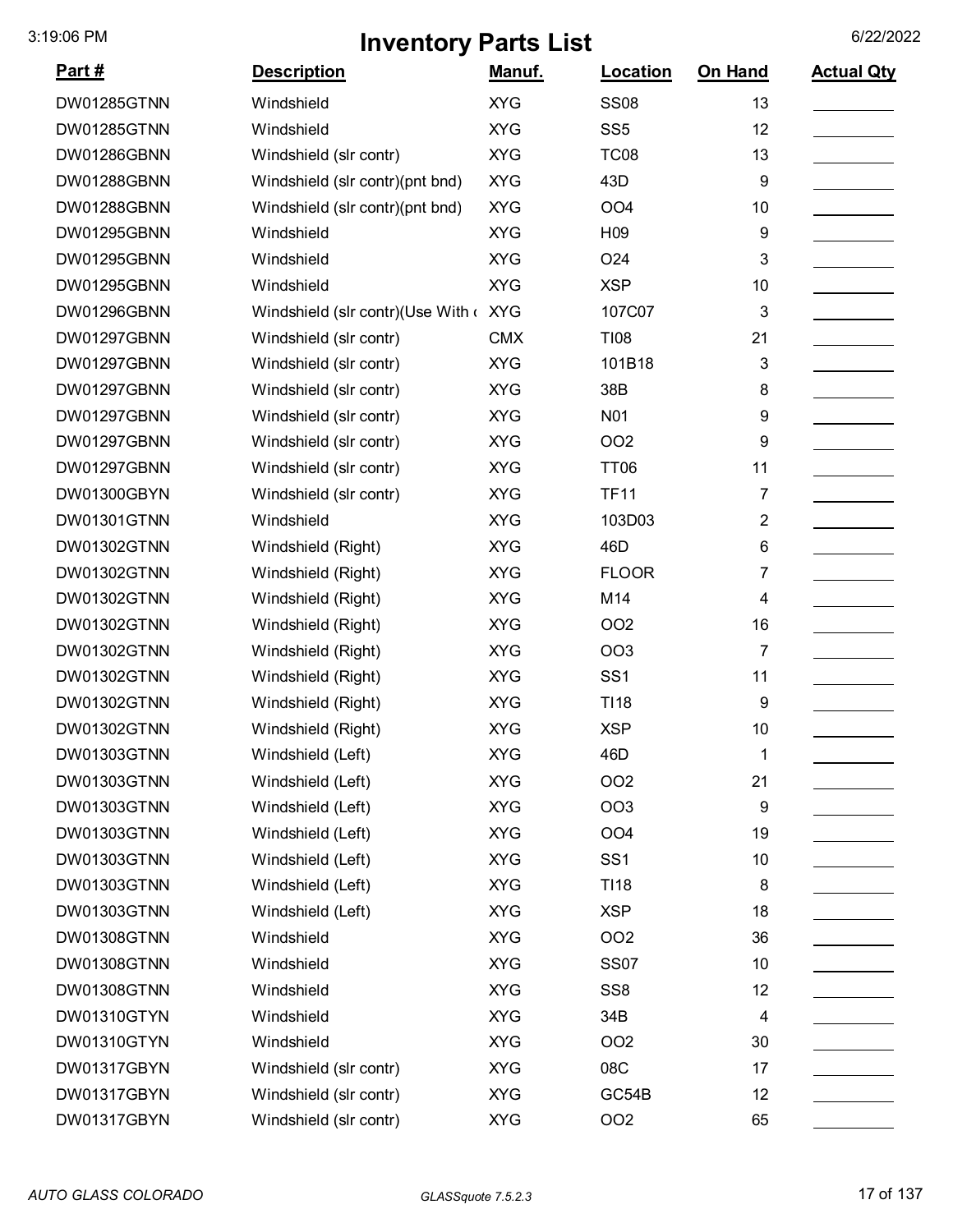| <u>Part #</u> | <b>Description</b>                  | Manuf.      | Location        | On Hand        | <b>Actual Qty</b> |
|---------------|-------------------------------------|-------------|-----------------|----------------|-------------------|
| DW01317GBYN   | Windshield (slr contr)              | <b>XYG</b>  | OO <sub>3</sub> | 19             |                   |
| DW01317GBYN   | Windshield (slr contr)              | <b>XYG</b>  | OO <sub>4</sub> | 33             |                   |
| DW01317GBYN   | Windshield (slr contr)              | <b>XYG</b>  | <b>SS07</b>     | 15             |                   |
| DW01317GBYN   | Windshield (slr contr)              | <b>XYG</b>  | <b>SS08</b>     | 26             |                   |
| DW01317GBYN   | Windshield (slr contr)              | <b>XYG</b>  | <b>SS10</b>     | 26             |                   |
| DW01317GBYN   | Windshield (slr contr)              | <b>XYG</b>  | SS <sub>3</sub> | 18             |                   |
| DW01317GBYN   | Windshield (slr contr)              | <b>XYG</b>  | SS <sub>5</sub> | 52             |                   |
| DW01317GBYN   | Windshield (slr contr)              | <b>XYG</b>  | <b>XSP</b>      | 44             |                   |
| DW01320GBYN   | Windshield (slr contr)              | <b>XYG</b>  | 106B21          | $\overline{2}$ |                   |
| DW01322GBNN   | Windshield (w/ant)(slr contr)(pnt   | <b>XYG</b>  | <b>TF08</b>     | $\overline{2}$ |                   |
| DW01326GBYN   | Windshield (slr contr)              | <b>XYG</b>  | <b>TH12</b>     | 8              |                   |
| DW01327GBYN   | Windshield (slr contr)              | <b>CMX</b>  | <b>TR11</b>     | 3              |                   |
| DW01327GBYN   | Windshield (slr contr)              | <b>XYG</b>  | K07             | 12             |                   |
| DW01330GBNN   | Windshield (slr contr)              | <b>CARL</b> | <b>TK13</b>     | 11             |                   |
| DW01331GTNN   | Windshield (W/V.I.N. Notch In F     | <b>XYG</b>  | 29A             | $\overline{2}$ |                   |
| DW01331GTNN   | Windshield (W/V.I.N. Notch In F     | <b>XYG</b>  | OO <sub>4</sub> | $\overline{7}$ |                   |
| DW01341GBYN   | Windshield (slr contr)              | <b>CMX</b>  | 07A             | 29             |                   |
| DW01341GBYN   | Windshield (slr contr)              | <b>CMX</b>  | OO              | 35             |                   |
| DW01345GBYN   | Windshield (slr contr)              | <b>XYG</b>  | 12B             | 7              |                   |
| DW01345GBYN   | Windshield (slr contr)              | <b>XYG</b>  | <b>FG23</b>     | 1              |                   |
| DW01345GBYN   | Windshield (slr contr)              | <b>XYG</b>  | OO <sub>4</sub> | 10             |                   |
| DW01345GBYN   | Windshield (slr contr)              | <b>XYG</b>  | <b>TH03</b>     | 7              |                   |
| DW01346GBNN   | Windshield                          | <b>CMX</b>  | <b>TV06</b>     | 18             |                   |
| DW01346GBNN   | Windshield                          | <b>XYG</b>  | M23             | 5              |                   |
| DW01347GBNN   | Windshield (w/ant)(slr contr)       | <b>XYG</b>  | 101C20          | 3              |                   |
| DW01347GBNN   | Windshield (w/ant)(slr contr)       | <b>XYG</b>  | 103B11          | 8              |                   |
| DW01347GBNN   | Windshield (w/ant)(slr contr)       | <b>XYG</b>  | 33C             | 9              |                   |
| DW01347GBNN   | Windshield (w/ant)(slr contr)       | <b>XYG</b>  | P <sub>24</sub> | 6              |                   |
| DW01349GBNN   | Windshield                          | <b>XYG</b>  | <b>TR10</b>     | 8              |                   |
| DW01373GBNN   | Windshield (Mirror Button)          | <b>XYG</b>  | 104B21          | 2              |                   |
| DW01374GBYN   | Windshield (slr contr)              | <b>XYG</b>  | <b>FF14</b>     | 6              |                   |
| DW01374GBYN   | Windshield (slr contr)              | <b>XYG</b>  | OO              | 10             |                   |
| DW01374GBYN   | Windshield (slr contr)              | <b>XYG</b>  | SS <sub>1</sub> | 11             |                   |
| DW01374GBYN   | Windshield (slr contr)              | <b>XYG</b>  | TT05            | 1              |                   |
| DW01375GBNN   | Windshield (w/ant)(slr contr)(200   | <b>XYG</b>  | LM11            | 5              |                   |
| DW01375GBNN   | Windshield (w/ant)(slr contr)(200   | <b>XYG</b>  | M10             | 9              |                   |
| DW01377GBNN   | Windshield (slr contr)(Mirror Butl  | <b>XYG</b>  | OO <sub>4</sub> | 9              |                   |
| DW01381GBNN   | Windshield (W/Vin Notch)            | <b>XYG</b>  | 08B             | 9              |                   |
| DW01382GBNN   | Windshield (W/Vin Notch)(3" Lov     | <b>CMX</b>  | 93A03           | 20             |                   |
| DW01382GBNN   | Windshield (W/Vin Notch)(3" Low XYG |             | 43C             | $\overline{2}$ |                   |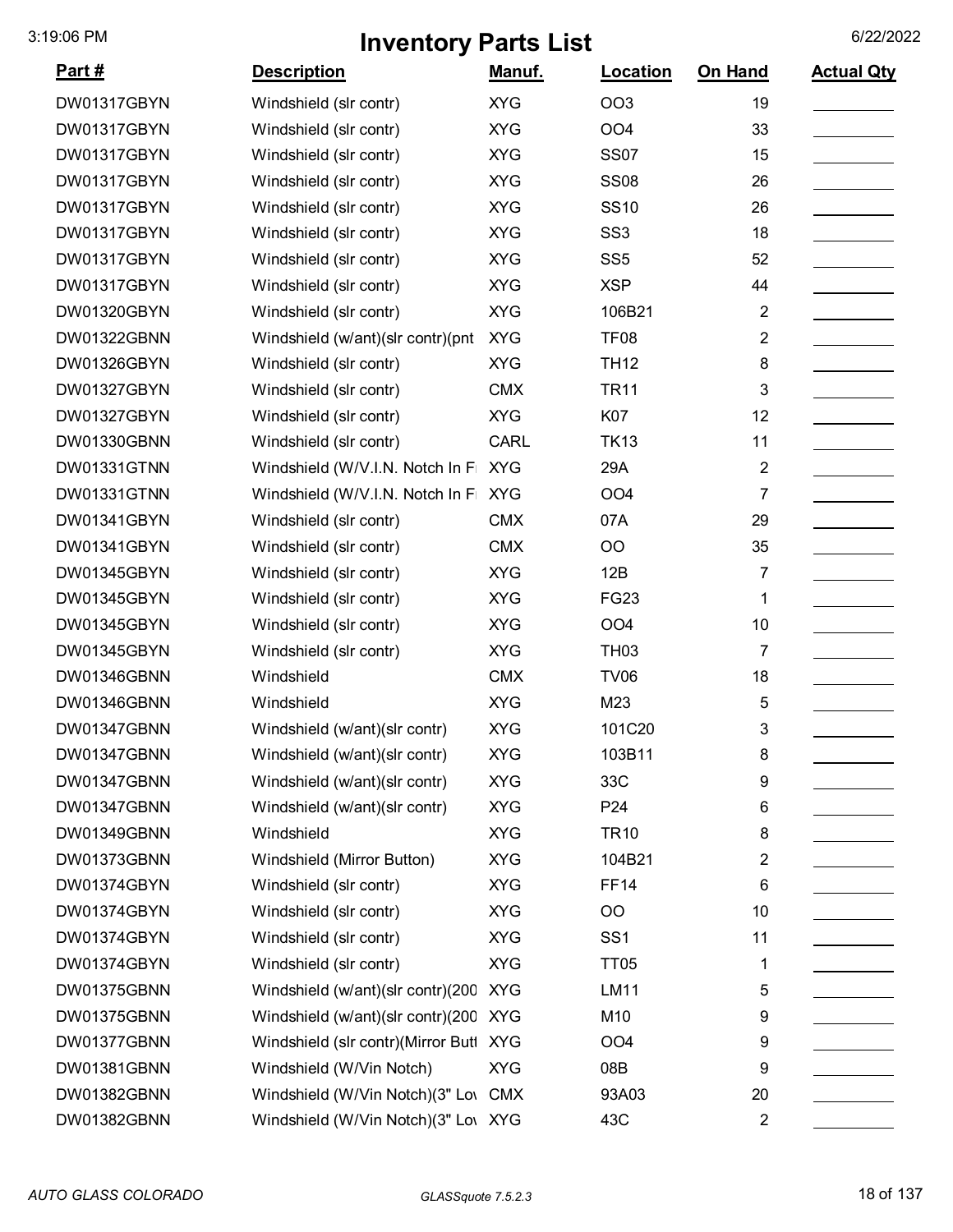| <u>Part #</u> | <b>Description</b>                     | <u>Manuf.</u> | <b>Location</b>  | <b>On Hand</b> | <b>Actual Qty</b> |
|---------------|----------------------------------------|---------------|------------------|----------------|-------------------|
| DW01382GBNN   | Windshield (W/Vin Notch)(3" Low XYG    |               | OO <sub>4</sub>  | 9              |                   |
| DW01382GBNN   | Windshield (W/Vin Notch)(3" Low XYG    |               | <b>SS07</b>      | 10             |                   |
| DW01386GBNN   | Windshield (slr contr)                 | <b>XYG</b>    | <b>OO2</b>       | 11             |                   |
| DW01386GBNN   | Windshield (slr contr)                 | <b>XYG</b>    | <b>TM17</b>      | 6              |                   |
| DW01391GBNN   | Windshield (w/ant)(slr contr)(W/I XYG  |               | <b>TC06</b>      | 9              |                   |
| DW01401GTYN   | Windshield (slr contr)(W/Third V       | <b>XYG</b>    | TD <sub>09</sub> | 6              |                   |
| DW01406GBYN   | Windshield (slr contr)(3rd Visor F XYG |               | 96B04            | 1              |                   |
| DW01406GBYN   | Windshield (slr contr)(3rd Visor F XYG |               | <b>OO3</b>       | 11             |                   |
| DW01406GBYN   | Windshield (slr contr)(3rd Visor F XYG |               | <b>TL16</b>      | 12             |                   |
| DW01408GTNN   | Windshield (slr contr)                 | <b>CMX</b>    | 92D13            | $\overline{2}$ |                   |
| DW01408GTNN   | Windshield (slr contr)                 | <b>CMX</b>    | O <sub>O</sub>   | 34             |                   |
| DW01408GTNN   | Windshield (slr contr)                 | <b>XYG</b>    | 92D14            | 6              |                   |
| DW01408GTNN   | Windshield (slr contr)                 | <b>XYG</b>    | 92D18            | 7              |                   |
| DW01408GTNN   | Windshield (slr contr)                 | <b>XYG</b>    | 99A01            | 12             |                   |
| DW01408GTNN   | Windshield (slr contr)                 | <b>XYG</b>    | 10.5             | 6              |                   |
| DW01408GTNN   | Windshield (slr contr)                 | <b>XYG</b>    | <b>SS08</b>      | 13             |                   |
| DW01408GTNN   | Windshield (slr contr)                 | <b>XYG</b>    | SS <sub>5</sub>  | 12             |                   |
| DW01411GBNN   | Windshield (slr contr)(Heated Wi       | <b>CMX</b>    | <b>TU07</b>      | 18             |                   |
| DW01411GBNN   | Windshield (slr contr)(Heated Wi       | <b>XYG</b>    | 40 <sub>D</sub>  | 8              |                   |
| DW01411GBNN   | Windshield (slr contr)(Heated Wi       | <b>XYG</b>    | 90A10            | 4              |                   |
| DW01411GBNN   | Windshield (slr contr)(Heated Wi       | <b>XYG</b>    | GCO              | 37             |                   |
| DW01411GBNN   | Windshield (slr contr)(Heated Wi XYG   |               | J10              | 25             |                   |
| DW01411GBNN   | Windshield (slr contr) (Heated Wi      | <b>XYG</b>    | OO <sub>2</sub>  | 15             |                   |
| DW01418GBYN   | Windshield (slr contr)                 | <b>XYG</b>    | 97B22            | 1              |                   |
| DW01426GBNN   | Windshield (slr contr)                 | <b>XYG</b>    | <b>TL03</b>      | 3              |                   |
| DW01432GBNN   | Windshield (w/ant)(slr contr)(Sol      | <b>XYG</b>    | G21              | 8              |                   |
| DW01437GBYN   | Windshield (slr contr)(Heated Wi       | <b>XYG</b>    | 94B17            | 3              |                   |
| DW01440GTNN   | Windshield (Right)(pnt bnd)            | <b>XYG</b>    | 92D15            | 2              |                   |
| DW01440GTNN   | Windshield (Right)(pnt bnd)            | <b>XYG</b>    | 92D17            | 5              |                   |
| DW01447GBNN   | Windshield (slr contr)                 | <b>CMX</b>    | GC65A            | 39             |                   |
| DW01447GBNN   | Windshield (slr contr)                 | <b>CMX</b>    | GC75B            | 38             |                   |
| DW01447GBNN   | Windshield (slr contr)                 | <b>CMX</b>    | <b>OO</b>        | 29             |                   |
| DW01447GBNN   | Windshield (slr contr)                 | <b>CMX</b>    | <b>TB01</b>      | 26             |                   |
| DW01447GBNN   | Windshield (slr contr)                 | <b>CMX</b>    | <b>TS04</b>      | 21             |                   |
| DW01448GBYN   | Windshield (slr contr)(Rain Sens       | <b>CMX</b>    | OO <sub>5</sub>  | 3              |                   |
| DW01451GTYN   | Windshield (slr contr)                 | <b>XYG</b>    | 34A              | 6              |                   |
| DW01451GTYN   | Windshield (slr contr)                 | <b>XYG</b>    | <b>SS09</b>      | 9              |                   |
| DW01451GTYN   | Windshield (slr contr)                 | <b>XYG</b>    | <b>XSP</b>       | 18             |                   |
| DW01459GBYN   | Windshield (slr contr)                 | <b>XYG</b>    | <b>LM12</b>      | 6              |                   |
| DW01459GBYN   | Windshield (slr contr)                 | <b>XYG</b>    | OO <sub>3</sub>  | 12             |                   |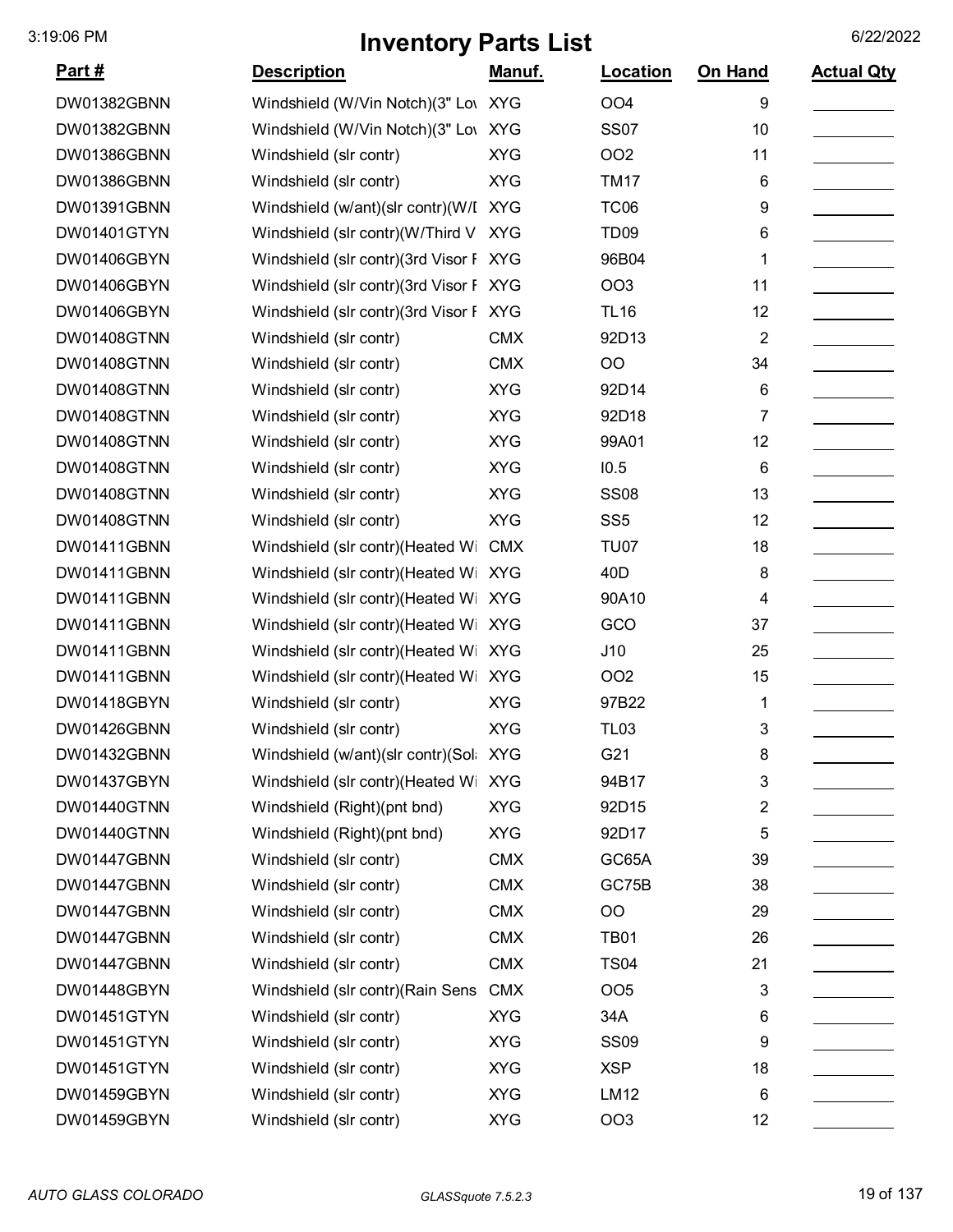| <u>Part #</u> | <b>Description</b>                   | Manuf.         | Location         | <b>On Hand</b>          | <b>Actual Qty</b> |
|---------------|--------------------------------------|----------------|------------------|-------------------------|-------------------|
| DW01462GBYN   | Windshield (slr contr)               | <b>XYG</b>     | <b>TA06</b>      | 9                       |                   |
| DW01465GBYN   | Windshield (slr contr)(W/Third V     | <b>CMX</b>     | <b>TD18</b>      | 12                      |                   |
| DW01465GBYN   | Windshield (slr contr)(W/Third V     | <b>XYG</b>     | <b>14A</b>       | 11                      |                   |
| DW01465GBYN   | Windshield (slr contr)(W/Third V     | <b>XYG</b>     | F <sub>15</sub>  | 12                      |                   |
| DW01466GTNN   | Windshield (slr contr)(3rd Visor F   | CARL           | <b>TK10</b>      | 6                       |                   |
| DW01467GBNN   | Windshield (slr contr)(W/Third V     | <b>XYG</b>     | <b>SS07</b>      | 9                       |                   |
| DW01468GBNN   | Windshield (W/Third Visor Frit)      | <b>CMX</b>     | GC33A            | 33                      |                   |
| DW01468GTNN   | Windshield (W/Third Visor Frit)      | <b>XYG</b>     | GG24             | 7                       |                   |
| DW01468GTNN   | Windshield (W/Third Visor Frit)      | <b>XYG</b>     | <b>TR15</b>      | 10                      |                   |
| DW01470GBNN   | Windshield (slr contr)(W/Third V     | <b>CMX</b>     | GC14B            | 23                      |                   |
| DW01470GBNN   | Windshield (slr contr)(W/Third V     | <b>XYG</b>     | OO <sub>2</sub>  | 13                      |                   |
| DW01470GBNN   | Windshield (slr contr)(W/Third V     | <b>XYG</b>     | SS <sub>2</sub>  | 12                      |                   |
| DW01470GBNN   | Windshield (slr contr)(W/Third V     | <b>XYG</b>     | <b>TI04</b>      | 14                      |                   |
| DW01470GBNN   | Windshield (slr contr)(W/Third V     | <b>XYG</b>     | <b>XSP</b>       | 12                      |                   |
| DW01472GBNN   | Windshield (W/Third Visor Frit)      | <b>XYG</b>     | H14              | 11                      |                   |
| DW01472GBNN   | Windshield (W/Third Visor Frit)      | <b>XYG</b>     | <b>SS08</b>      | 11                      |                   |
| DW01472GTNN   | Windshield (3rd Visor Frit)          | <b>XYG</b>     | GG15             | 1                       |                   |
| DW01472GTNN   | Windshield (3rd Visor Frit)          | <b>XYG</b>     | H14              | 10                      |                   |
| DW01472GTNN   | Windshield (3rd Visor Frit)          | <b>XYG</b>     | <b>SS07</b>      | 9                       |                   |
| DW01472GTNN   | Windshield (3rd Visor Frit)          | <b>XYG</b>     | SS <sub>5</sub>  | 11                      |                   |
| DW01473GBNN   | Windshield (W/Third Visor Frit)      | <b>CMX</b>     | GC68A            | 32                      |                   |
| DW01473GBNN   | Windshield (W/Third Visor Frit)      | <b>CMX</b>     | TI15             | 17                      |                   |
| DW01473GBNN   | Windshield (W/Third Visor Frit)      | <b>CMX</b>     | <b>TN14</b>      | 32                      |                   |
| DW01473GBNN   | Windshield (W/Third Visor Frit)      | <b>XYG</b>     | 07C              | 4                       |                   |
| DW01473GBNN   | Windshield (W/Third Visor Frit)      | <b>XYG</b>     | 105A05           | 23                      |                   |
| DW01473GBNN   | Windshield (W/Third Visor Frit)      | <b>XYG</b>     | 12A              | 8                       |                   |
| DW01473GBNN   | Windshield (W/Third Visor Frit)      | <b>XYG</b>     | GC59A            | 15                      |                   |
| DW01473GBNN   | Windshield (W/Third Visor Frit)      | <b>XYG</b>     | <b>OO2</b>       | 14                      |                   |
| DW01473GBNN   | Windshield (W/Third Visor Frit)      | <b>XYG</b>     | <b>OO3</b>       | 14                      |                   |
| DW01473GBNN   | Windshield (W/Third Visor Frit)      | <b>XYG</b>     | SS <sub>1</sub>  | 15                      |                   |
| DW01473GBNN   | Windshield (W/Third Visor Frit)      | <b>XYG</b>     | <b>TG08</b>      | 8                       |                   |
| DW01473GBNN   | Windshield (W/Third Visor Frit)      | <b>XYG</b>     | <b>TN01</b>      | 28                      |                   |
| DW01473GBNN   | Windshield (W/Third Visor Frit)      | <b>XYG</b>     | TO <sub>16</sub> | 9                       |                   |
| DW01473GBNN   | Windshield (W/Third Visor Frit)      | <b>XYG</b>     | <b>XSP</b>       | 51                      |                   |
| DW01474GBYN   | Windshield (slr contr)               | <b>XYG</b>     | <b>TH04</b>      | $\overline{\mathbf{c}}$ |                   |
| DW01474GTYN   | Windshield (slr contr)               | <b>CARLITE</b> | TJ03             | 25                      |                   |
| DW01474GTYN   | Windshield (slr contr)               | <b>CARLITE</b> | <b>TK07</b>      | 9                       |                   |
| DW01481GBYN   | Windshield (slr contr)(W/Third V     | <b>XYG</b>     | <b>FG01</b>      | 5                       |                   |
| DW01481GBYN   | Windshield (slr contr)(W/Third V XYG |                | OO <sub>3</sub>  | 9                       |                   |
| DW01481GTNN   | Windshield (slr contr)(W/Third V XYG |                | <b>FG11</b>      | 4                       |                   |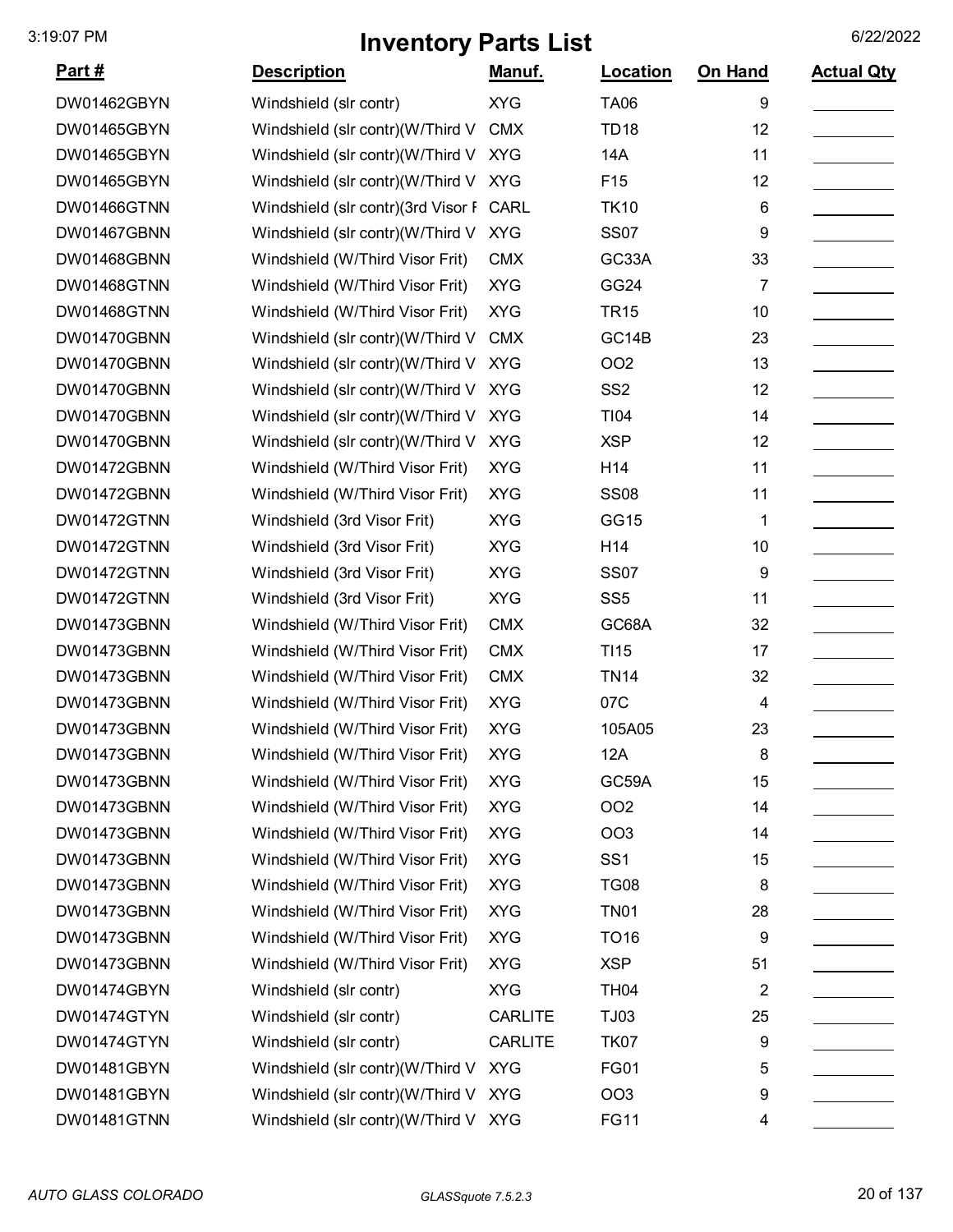| <u> Part #</u> | <b>Description</b>               | <u>Manuf.</u> | Location           | On Hand        | <b>Actual Qty</b> |
|----------------|----------------------------------|---------------|--------------------|----------------|-------------------|
| DW01484GBYN    | Windshield (slr contr)(W/10 1/4" | <b>XYG</b>    | 98C21              | 7              |                   |
| DW01486GTYN    | Windshield (slr contr)           | <b>XYG</b>    | 09C                | 10             |                   |
| DW01486GTYN    | Windshield (slr contr)           | <b>XYG</b>    | OO <sub>4</sub>    | 8              |                   |
| DW01486GTYN    | Windshield (slr contr)           | <b>XYG</b>    | <b>TM13</b>        | 7              |                   |
| DW01486GTYN    | Windshield (slr contr)           | <b>XYG</b>    | <b>XSP</b>         | 22             |                   |
| DW01488GGNN    | Windshield (slr contr)           | <b>XYG</b>    | <b>TA02</b>        | 11             |                   |
| DW01489GBNN    | Windshield (slr contr)           | <b>XYG</b>    | GG18               | 11             |                   |
| DW01489GBNN    | Windshield (slr contr)           | <b>XYG</b>    | M03                | 4              |                   |
| DW01489GBNN    | Windshield (slr contr)           | <b>XYG</b>    | OO <sub>2</sub>    | 11             |                   |
| DW01489GBNN    | Windshield (slr contr)           | <b>XYG</b>    | SS <sub>5</sub>    | 11             |                   |
| DW01491GBYN    | Windshield (slr contr)           | <b>XYG</b>    | 38B                | 10             |                   |
| DW01491GBYN    | Windshield (slr contr)           | <b>XYG</b>    | <b>TL01</b>        | 11             |                   |
| DW01494GTYN    | Windshield (pnt bnd)             | <b>CMX</b>    | 34A                | 12             |                   |
| DW01494GTYN    | Windshield (pnt bnd)             | <b>CMX</b>    | OO <sub>5</sub>    | 18             |                   |
| DW01494GTYN    | Windshield (pnt bnd)             | <b>XYG</b>    | <b>OO3</b>         | 16             |                   |
| DW01494GTYN    | Windshield (pnt bnd)             | <b>XYG</b>    | <b>SS10</b>        | 19             |                   |
| DW01504GBYN    | Windshield (slr contr)           | <b>XYG</b>    | <b>XSP</b>         | 14             |                   |
| DW01505GBYN    | Windshield (slr contr)           | <b>XYG</b>    | <b>STOREROOM</b>   | $\overline{2}$ |                   |
| DW01506GBYN    | Windshield (slr contr)(W/Third V | <b>XYG</b>    | 30 <sub>B</sub>    | 9              |                   |
| DW01506GBYN    | Windshield (slr contr)(W/Third V | <b>XYG</b>    | 32A                | 12             |                   |
| DW01506GBYN    | Windshield (slr contr)(W/Third V | <b>XYG</b>    | 91A01              | 6              |                   |
| DW01506GBYN    | Windshield (slr contr)(W/Third V | <b>XYG</b>    | SS <sub>2</sub>    | 11             |                   |
| DW01506GBYN    | Windshield (slr contr)(W/Third V | <b>XYG</b>    | <b>XSP</b>         | 15             |                   |
| DW01510GBNN    | Windshield (W/Third Visor Frit)  | <b>CMX</b>    | GC <sub>29</sub> A | 29             |                   |
| DW01510GBNN    | Windshield (W/Third Visor Frit)  | <b>CMX</b>    | GC36B              | 32             |                   |
| DW01510GBNN    | Windshield (W/Third Visor Frit)  | <b>CMX</b>    | TU10               | 25             |                   |
| DW01510GBNN    | Windshield (W/Third Visor Frit)  | <b>XYG</b>    | SS <sub>1</sub>    | 11             |                   |
| DW01510GBNN    | Windshield (W/Third Visor Frit)  | <b>XYG</b>    | SS <sub>4</sub>    | 11             |                   |
| DW01511GBNN    | Windshield (W/Third Visor Frit)  | <b>XYG</b>    | H <sub>09</sub>    | 9              |                   |
| DW01511GBNN    | Windshield (W/Third Visor Frit)  | <b>XYG</b>    | 104                | 9              |                   |
| DW01511GBNN    | Windshield (W/Third Visor Frit)  | <b>XYG</b>    | <b>SS08</b>        | 9              |                   |
| DW01511GBNN    | Windshield (W/Third Visor Frit)  | <b>XYG</b>    | <b>SS10</b>        | 11             |                   |
| DW01511GBNN    | Windshield (W/Third Visor Frit)  | <b>XYG</b>    | <b>TM12</b>        | 11             |                   |
| DW01511GBNN    | Windshield (W/Third Visor Frit)  | <b>XYG</b>    | <b>XSP</b>         | 12             |                   |
| DW01512GBNN    | Windshield (W/Third Visor Frit)  | <b>CMX</b>    | GC17A              | 20             |                   |
| DW01512GBNN    | Windshield (W/Third Visor Frit)  | <b>CMX</b>    | GC <sub>28</sub> A | 25             |                   |
| DW01512GBNN    | Windshield (W/Third Visor Frit)  | <b>CMX</b>    | GC30A              | 25             |                   |
| DW01512GBNN    | Windshield (W/Third Visor Frit)  | <b>CMX</b>    | GC30B              | 25             |                   |
| DW01512GBNN    | Windshield (W/Third Visor Frit)  | <b>XYG</b>    | 05A                | 14             |                   |
| DW01512GBNN    | Windshield (W/Third Visor Frit)  | <b>XYG</b>    | GC <sub>22</sub> A | 33             |                   |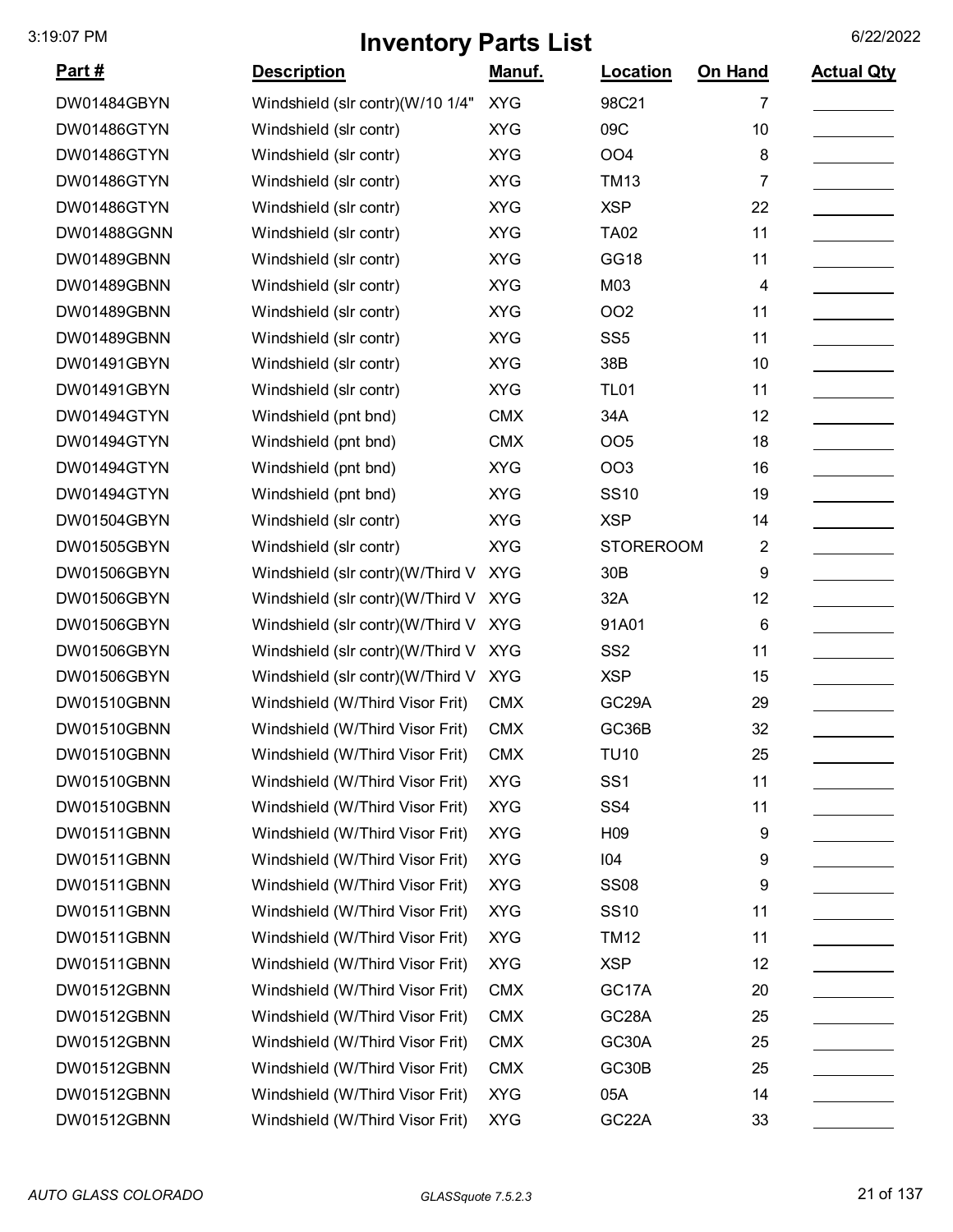| <u> Part #</u> | <b>Description</b>                         | <u>Manuf.</u>  | Location           | On Hand | <b>Actual Qty</b> |
|----------------|--------------------------------------------|----------------|--------------------|---------|-------------------|
| DW01512GBNN    | Windshield (W/Third Visor Frit)            | <b>XYG</b>     | GC22B              | 34      |                   |
| DW01512GBNN    | Windshield (W/Third Visor Frit)            | <b>XYG</b>     | GC <sub>23</sub> A | 34      |                   |
| DW01512GBNN    | Windshield (W/Third Visor Frit)            | <b>XYG</b>     | <b>SS09</b>        | 29      |                   |
| DW01512GBNN    | Windshield (W/Third Visor Frit)            | <b>XYG</b>     | <b>XSP</b>         | 32      |                   |
| DW01517GTYN    | Windshield (Aftermarket) (slr con XYG      |                | 102A04             | 1       |                   |
| DW01517GTYN    | Windshield (Aftermarket) (slr con XYG      |                | 103A04             | 11      |                   |
| DW01517GTYN    | Windshield (Aftermarket) (slr con XYG      |                | OO <sub>3</sub>    | 10      |                   |
| DW01518GBYN    | Windshield (Aftermarket) (slr con XYG      |                | 103A05             | 17      |                   |
| DW01522GTYN    | Windshield (slr contr)("Super Du           | <b>CARLITE</b> | <b>TJ12</b>        | 19      |                   |
| DW01523GBYN    | Windshield                                 | <b>XYG</b>     | <b>TO12</b>        | 16      |                   |
| DW01524GTYN    | Windshield                                 | <b>XYG</b>     | E11                | 10      |                   |
| DW01525GBNN    | Windshield (slr contr)                     | <b>XYG</b>     | 33C                | 16      |                   |
| DW01525GBNN    | Windshield (slr contr)                     | <b>XYG</b>     | GCO                | 36      |                   |
| DW01525GBNN    | Windshield (slr contr)                     | <b>XYG</b>     | <b>SS08</b>        | 40      |                   |
| DW01525GBNN    | Windshield (slr contr)                     | <b>XYG</b>     | <b>SS09</b>        | 16      |                   |
| DW01525GBNN    | Windshield (slr contr)                     | <b>XYG</b>     | <b>XSP</b>         | 16      |                   |
| DW01525GTNN    | Windshield (slr contr)                     | <b>CMX</b>     | 35C                | 1       |                   |
| DW01525GTNN    | Windshield (slr contr)                     | <b>CMX</b>     | <b>OO3</b>         | 23      |                   |
| DW01526GBNN    | Windshield (slr contr)(W/Third V           | <b>XYG</b>     | N.05               | 12      |                   |
| DW01526GBNN    | Windshield (slr contr)(W/Third V           | <b>XYG</b>     | OO <sub>4</sub>    | 11      |                   |
| DW01526GBNN    | Windshield (slr contr)(W/Third V           | <b>XYG</b>     | <b>TT12</b>        | 9       |                   |
| DW01527GBYN    | Windshield (slr contr)(W/Third V           | <b>CARLITE</b> | <b>TJ04</b>        | 18      |                   |
| DW01528GBYN    | Windshield (slr contr)                     | <b>XYG</b>     | <b>TR18</b>        | 2       |                   |
| DW01528GTYN    | Windshield (slr contr)                     | <b>CARLITE</b> | <b>TK09</b>        | 22      |                   |
| DW01529GBYN    | Windshield (slr contr)(3rd Visor F CARLITE |                | <b>TJ10</b>        | 14      |                   |
| DW01530GBYN    | Windshield (slr contr)(PAAS Sys XYG        |                | J06                | 11      |                   |
| DW01531GBYN    | Windshield (slr contr)(W/Third V XYG       |                | 92A02              | 6       |                   |
| DW01531GBYN    | Windshield (slr contr)(W/Third V XYG       |                | E <sub>15</sub>    | 8       |                   |
| DW01531GBYN    | Windshield (slr contr)(W/Third V XYG       |                | OO <sub>4</sub>    | 9       |                   |
| DW01531GBYN    | Windshield (slr contr)(W/Third V           | <b>XYG</b>     | <b>SS09</b>        | 11      |                   |
| DW01533GBYN    | Windshield                                 | <b>CMX</b>     | 13C                | 33      |                   |
| DW01533GBYN    | Windshield                                 | <b>CMX</b>     | OO                 | 33      |                   |
| DW01533GBYN    | Windshield                                 | <b>XYG</b>     | GCO                | 10      |                   |
| DW01533GBYN    | Windshield                                 | <b>XYG</b>     | <b>SS07</b>        | 10      |                   |
| DW01533GTNN    | Windshield                                 | <b>XYG</b>     | 105B13             | 2       |                   |
| DW01533GTNN    | Windshield                                 | <b>XYG</b>     | <b>OO2</b>         | 9       |                   |
| DW01533GTNN    | Windshield                                 | <b>XYG</b>     | <b>SS09</b>        | 12      |                   |
| DW01533GTNN    | Windshield                                 | <b>XYG</b>     | <b>XSP</b>         | 11      |                   |
| DW01533GTYN    | Windshield                                 | <b>XYG</b>     | F18                | 11      |                   |
| DW01539GBNN    | Windshield (w/brkt)(slr contr)             | <b>CMX</b>     | OO                 | 30      |                   |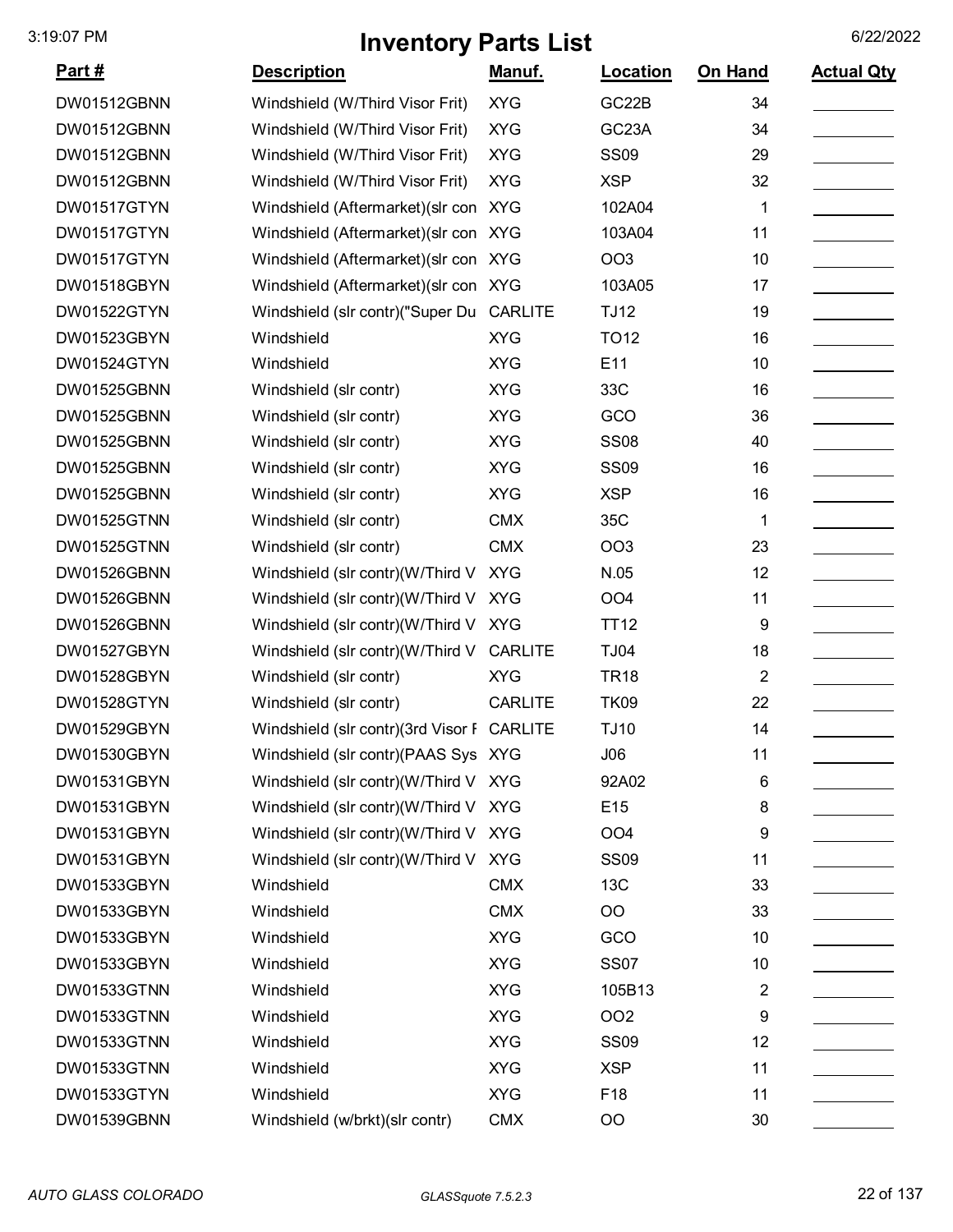| <u> Part #</u> | <b>Description</b>                    | <u>Manuf.</u> | Location           | On Hand                 | <b>Actual Qty</b> |
|----------------|---------------------------------------|---------------|--------------------|-------------------------|-------------------|
| DW01539GBNN    | Windshield (w/brkt)(slr contr)        | <b>CMX</b>    | <b>TN17</b>        | 23                      |                   |
| DW01539GBNN    | Windshield (w/brkt)(slr contr)        | <b>XYG</b>    | 14A                | 8                       |                   |
| DW01539GBNN    | Windshield (w/brkt)(slr contr)        | <b>XYG</b>    | OO <sub>3</sub>    | 10                      |                   |
| DW01539GBNN    | Windshield (w/brkt)(slr contr)        | <b>XYG</b>    | SS <sub>1</sub>    | 11                      |                   |
| DW01539GBNN    | Windshield (w/brkt)(slr contr)        | <b>XYG</b>    | <b>SS10</b>        | 12                      |                   |
| DW01539GBNN    | Windshield (w/brkt)(slr contr)        | <b>XYG</b>    | SS <sub>4</sub>    | 8                       |                   |
| DW01539GBNN    | Windshield (w/brkt)(slr contr)        | <b>XYG</b>    | <b>TB08</b>        | $\overline{\mathbf{c}}$ |                   |
| DW01539GBNN    | Windshield (w/brkt)(slr contr)        | <b>XYG</b>    | <b>TT05</b>        | 9                       |                   |
| DW01539GBNN    | Windshield (w/brkt)(slr contr)        | <b>XYG</b>    | <b>XSP</b>         | 11                      |                   |
| DW01547GBNN    | Windshield (slr contr)(Dot Matrix     | <b>XYG</b>    | F05                | 9                       |                   |
| DW01547GBNN    | Windshield (slr contr)(Dot Matrix XYG |               | <b>FF07</b>        | 10                      |                   |
| DW01547GBNN    | Windshield (slr contr)(Dot Matrix XYG |               | SS <sub>4</sub>    | 10                      |                   |
| DW01547GBNN    | Windshield (slr contr)(Dot Matrix XYG |               | <b>TF15</b>        | 5                       |                   |
| DW01549GBYN    | Windshield (slr contr)(W/Third V      | <b>CARL</b>   | TJ08               | 33                      |                   |
| DW01549GBYN    | Windshield (slr contr)(W/Third V      | <b>CARL</b>   | <b>TJ14</b>        | 33                      |                   |
| DW01549GBYN    | Windshield (slr contr)(W/Third V      | <b>CMX</b>    | GC66A              | 12                      |                   |
| DW01549GBYN    | Windshield (slr contr)(W/Third V      | <b>CMX</b>    | GC66B              | 33                      |                   |
| DW01549GBYN    | Windshield (slr contr)(W/Third V      | <b>CMX</b>    | GC67A              | 33                      |                   |
| DW01549GBYN    | Windshield (slr contr)(W/Third V      | <b>CMX</b>    | GC67B              | 33                      |                   |
| DW01549GBYN    | Windshield (slr contr)(W/Third V      | <b>CMX</b>    | GC71B              | 33                      |                   |
| DW01549GBYN    | Windshield (slr contr)(W/Third V      | <b>CMX</b>    | GC78A              | 33                      |                   |
| DW01549GBYN    | Windshield (slr contr)(W/Third V      | <b>CMX</b>    | GC79A              | 33                      |                   |
| DW01549GBYN    | Windshield (slr contr)(W/Third V      | <b>CMX</b>    | GC79B              | 33                      |                   |
| DW01549GBYN    | Windshield (slr contr)(W/Third V XYG  |               | 06C                | 20                      |                   |
| DW01549GBYN    | Windshield (slr contr)(W/Third V XYG  |               | 11C                | 18                      |                   |
| DW01549GBYN    | Windshield (slr contr)(W/Third V XYG  |               | GC <sub>20</sub> A | 34                      |                   |
| DW01549GBYN    | Windshield (slr contr)(W/Third V XYG  |               | GCO                | 101                     |                   |
| DW01549GBYN    | Windshield (slr contr)(W/Third V XYG  |               | <b>HOLDING</b>     | 68                      |                   |
| DW01549GBYN    | Windshield (slr contr)(W/Third V XYG  |               | OO                 | 22                      |                   |
| DW01549GBYN    | Windshield (slr contr)(W/Third V XYG  |               | <b>SS08</b>        | 19                      |                   |
| DW01549GBYN    | Windshield (slr contr)(W/Third V XYG  |               | <b>SS10</b>        | 74                      |                   |
| DW01549GBYN    | Windshield (slr contr)(W/Third V XYG  |               | <b>XSP</b>         | 60                      |                   |
| DW01550GBYN    | Windshield (slr contr)(W/Third V XYG  |               | OO <sub>3</sub>    | 12                      |                   |
| DW01550GBYN    | Windshield (slr contr)(W/Third V XYG  |               | <b>SS09</b>        | 10                      |                   |
| DW01550GBYN    | Windshield (slr contr)(W/Third V XYG  |               | <b>TI05</b>        | 10                      |                   |
| DW01551GBYN    | Windshield (Aftermarket) (slr con CMX |               | GC33B              | 32                      |                   |
| DW01551GBYN    | Windshield (Aftermarket) (slr con CMX |               | GC47B              | 33                      |                   |
| DW01551GBYN    | Windshield (Aftermarket) (slr con CMX |               | GC49A              | 32                      |                   |
| DW01551GBYN    | Windshield (Aftermarket) (slr con XYG |               | 07C                | 32                      |                   |
| DW01551GBYN    | Windshield (Aftermarket) (slr con XYG |               | <b>FF10</b>        | 4                       |                   |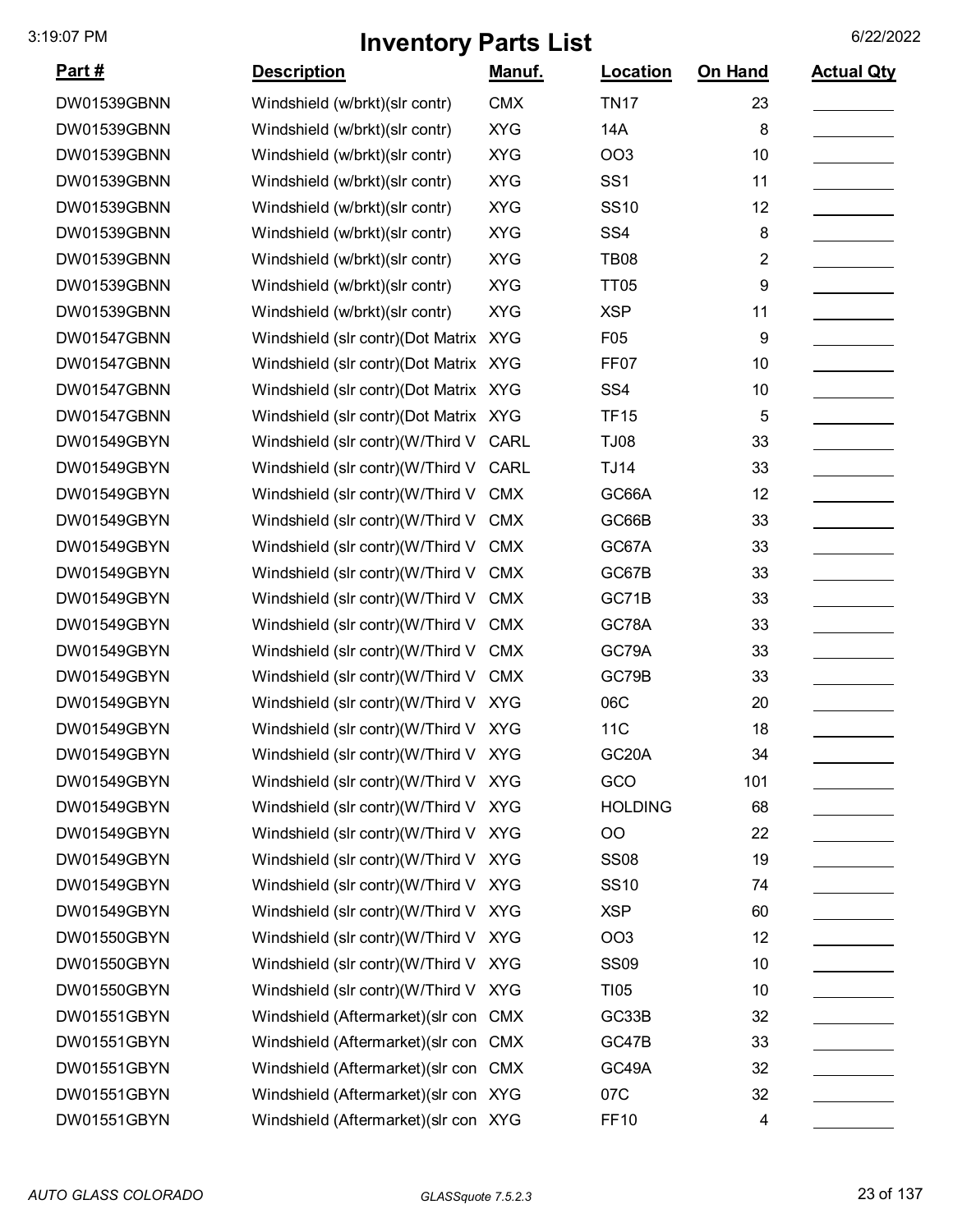| <u> Part #</u> | <b>Description</b>                     | <u>Manuf.</u> | <b>Location</b>  | <b>On Hand</b> | <b>Actual Qty</b> |
|----------------|----------------------------------------|---------------|------------------|----------------|-------------------|
| DW01551GBYN    | Windshield (Aftermarket) (slr con XYG  |               | GC58B            | 43             |                   |
| DW01551GBYN    | Windshield (Aftermarket) (slr con XYG  |               | GC59A            | 6              |                   |
| DW01551GBYN    | Windshield (Aftermarket) (slr con XYG  |               | GCO              | 22             |                   |
| DW01551GBYN    | Windshield (Aftermarket) (slr con XYG  |               | <b>OO2</b>       | 14             |                   |
| DW01551GBYN    | Windshield (Aftermarket) (slr con XYG  |               | <b>SS09</b>      | 32             |                   |
| DW01551GBYN    | Windshield (Aftermarket) (slr con XYG  |               | SS <sub>4</sub>  | 21             |                   |
| DW01551GBYN    | Windshield (Aftermarket) (slr con XYG  |               | <b>XSP</b>       | 49             |                   |
| DW01553GBYN    | Windshield                             | <b>XYG</b>    | 95B06            | 3              |                   |
| DW01553GBYN    | Windshield                             | <b>XYG</b>    | G04              | 6              |                   |
| DW01554GBYN    | Windshield (Rain Sensor)(W/Thi         | <b>XYG</b>    | G04              | 3              |                   |
| DW01555GBNN    | Windshield (W/Third Visor Frit)        | <b>CMX</b>    | G01              | 12             |                   |
| DW01555GBNN    | Windshield (W/Third Visor Frit)        | <b>CMX</b>    | GG07             | 24             |                   |
| DW01555GBNN    | Windshield (W/Third Visor Frit)        | <b>XYG</b>    | 103B09           | 1              |                   |
| DW01555GBNN    | Windshield (W/Third Visor Frit)        | <b>XYG</b>    | 40A              | 11             |                   |
| DW01555GBNN    | Windshield (W/Third Visor Frit)        | <b>XYG</b>    | 91B18            | 3              |                   |
| DW01555GBNN    | Windshield (W/Third Visor Frit)        | <b>XYG</b>    | <b>FG13</b>      | 7              |                   |
| DW01555GBNN    | Windshield (W/Third Visor Frit)        | <b>XYG</b>    | GG07             | 8              |                   |
| DW01555GBNN    | Windshield (W/Third Visor Frit)        | <b>XYG</b>    | <b>OO3</b>       | 11             |                   |
| DW01555GBNN    | Windshield (W/Third Visor Frit)        | <b>XYG</b>    | OO <sub>4</sub>  | 8              |                   |
| DW01555GBNN    | Windshield (W/Third Visor Frit)        | <b>XYG</b>    | <b>SS10</b>      | 16             |                   |
| DW01555GBNN    | Windshield (W/Third Visor Frit)        | <b>XYG</b>    | SS <sub>6</sub>  | 10             |                   |
| DW01555GBNN    | Windshield (W/Third Visor Frit)        | <b>XYG</b>    | <b>XSP</b>       | 15             |                   |
| DW01557GBNN    | Windshield (slr contr)(Dot Matrix XYG  |               | 96B02            | 1              |                   |
| DW01557GTNN    | Windshield (slr contr)(Dot Matrix XYG  |               | H <sub>15</sub>  | 7              |                   |
| DW01558GBYN    | Windshield (slr contr)(W/Third V XYG   |               | 43D              | 9              |                   |
| DW01561GBNN    | Windshield                             | <b>XYG</b>    | J09              | 11             |                   |
| DW01563GBNN    | Windshield                             | <b>GTN</b>    | 102A02           | 17             |                   |
| DW01567GBYN    | Windshield (slr contr)(W/Third V       | <b>XYG</b>    | <b>TO06</b>      | 8              |                   |
| DW01568GBYN    | Windshield (slr contr)                 | <b>XYG</b>    | OO <sub>4</sub>  | 9              |                   |
| DW01568GBYN    | Windshield (slr contr)                 | <b>XYG</b>    | <b>TV03</b>      | 11             |                   |
| DW01571GBNN    | Windshield                             | <b>XYG</b>    | 33A              | 15             |                   |
| DW01571GBNN    | Windshield                             | <b>XYG</b>    | K07              | 11             |                   |
| DW01571GBNN    | Windshield                             | <b>XYG</b>    | OO <sub>4</sub>  | 12             |                   |
| DW01571GBNN    | Windshield                             | <b>XYG</b>    | <b>XSP</b>       | 10             |                   |
| DW01574GBNN    | Windshield (slr contr)                 | <b>CMX</b>    | <b>TM06</b>      | 14             |                   |
| DW01574GBNN    | Windshield (slr contr)                 | <b>XYG</b>    | O <sub>2</sub> 3 | 11             |                   |
| DW01574GBNN    | Windshield (slr contr)                 | <b>XYG</b>    | <b>TF15</b>      | 5              |                   |
| DW01574GBNN    | Windshield (slr contr)                 | <b>XYG</b>    | TM06             | 6              |                   |
| DW01579GBNN    | Windshield (slr contr)(3rd Visor F XYG |               | FF <sub>06</sub> | 9              |                   |
| DW01579GBNN    | Windshield (slr contr)(3rd Visor F XYG |               | J09              | 11             |                   |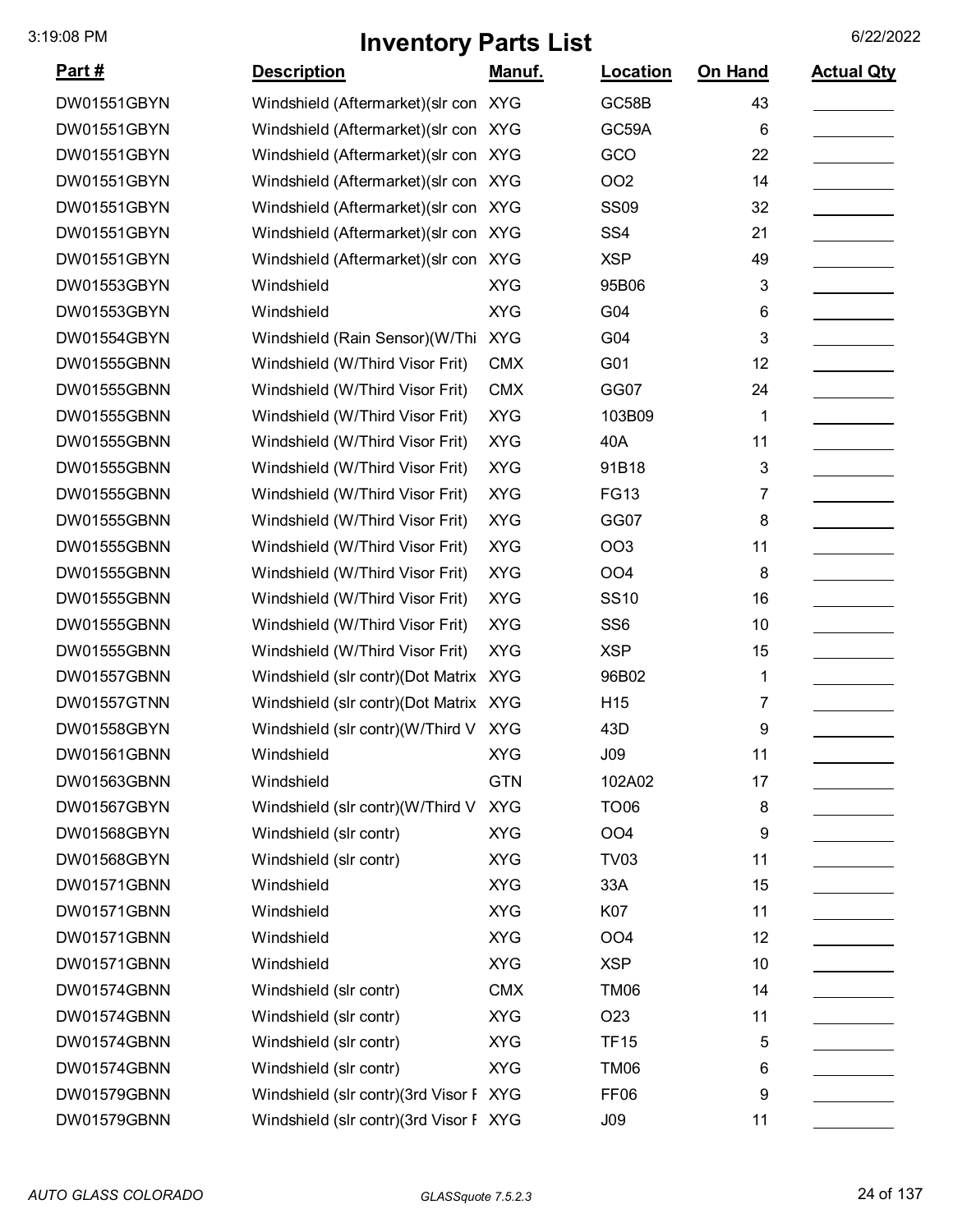| <u>Part #</u> | <b>Description</b>                     | Manuf.     | Location        | <b>On Hand</b> | <b>Actual Qty</b> |
|---------------|----------------------------------------|------------|-----------------|----------------|-------------------|
| DW01579GBNN   | Windshield (slr contr)(3rd Visor F XYG |            | <b>OO3</b>      | 11             |                   |
| DW01579GBNN   | Windshield (slr contr)(3rd Visor F XYG |            | SS <sub>5</sub> | 10             |                   |
| DW01579GBYN   | Windshield (slr contr)(W/Third V CMX   |            | J0.5            | 11             |                   |
| DW01579GBYN   | Windshield (slr contr)(W/Third V       | <b>CMX</b> | O <sub>O</sub>  | 31             |                   |
| DW01579GBYN   | Windshield (slr contr)(W/Third V XYG   |            | J0.5            | 1              |                   |
| DW01579GBYN   | Windshield (slr contr)(W/Third V XYG   |            | <b>OO3</b>      | 10             |                   |
| DW01579GBYN   | Windshield (slr contr)(W/Third V XYG   |            | OO <sub>4</sub> | 10             |                   |
| DW01579GBYN   | Windshield (slr contr)(W/Third V XYG   |            | SS <sub>8</sub> | 10             |                   |
| DW01579GBYN   | Windshield (slr contr)(W/Third V XYG   |            | <b>TV05</b>     | 5              |                   |
| DW01580GBNN   | Windshield (w/brkt)(slr contr)(W/      | <b>CMX</b> | 13B             | 26             |                   |
| DW01580GBNN   | Windshield (w/brkt)(slr contr)(W/      | <b>CMX</b> | <b>OO5</b>      | 86             |                   |
| DW01582GBNN   | Windshield (slr contr)(W/Third V XYG   |            | 95A01           | 1              |                   |
| DW01582GBNN   | Windshield (slr contr)(W/Third V XYG   |            | GC63B           | 41             |                   |
| DW01582GBNN   | Windshield (slr contr)(W/Third V XYG   |            | GCO             | 31             |                   |
| DW01582GBNN   | Windshield (slr contr)(W/Third V XYG   |            | <b>OO2</b>      | 32             |                   |
| DW01582GBNN   | Windshield (slr contr)(W/Third V       | <b>XYG</b> | <b>TR03</b>     | 7              |                   |
| DW01582GBNN   | Windshield (slr contr)(W/Third V XYG   |            | <b>TV15</b>     | 31             |                   |
| DW01583GBNN   | Windshield (slr contr)(W/Third V XYG   |            | H <sub>04</sub> | 9              |                   |
| DW01583GBNN   | Windshield (slr contr)(W/Third V XYG   |            | OO <sub>4</sub> | 9              |                   |
| DW01583GBNN   | Windshield (slr contr)(W/Third V XYG   |            | <b>SS07</b>     | 9              |                   |
| DW01583GBNN   | Windshield (slr contr)(W/Third V       | <b>XYG</b> | <b>TG03</b>     | 1              |                   |
| DW01583GBYN   | Windshield (slr contr)(W/Third V XYG   |            | <b>XSP</b>      | 10             |                   |
| DW01584GBNN   | Windshield (slr contr)(W/Third V XYG   |            | O <sub>O</sub>  | 19             |                   |
| DW01584GBNN   | Windshield (slr contr)(W/Third V XYG   |            | <b>TA10</b>     | 28             |                   |
| DW01584GBNN   | Windshield (slr contr)(W/Third V XYG   |            | <b>TE09</b>     | 19             |                   |
| DW01585GBYN   | Windshield (slr contr) (Rain Sens XYG  |            | J09             | 10             |                   |
| DW01586GTNN   | Windshield (slr contr)(3rd Visor F XYG |            | 104B06          | 5              |                   |
| DW01586GTNN   | Windshield (slr contr)(3rd Visor F XYG |            | 105B06          | 5              |                   |
| DW01590GBNN   | Windshield (W/Third Visor Frit)        | <b>XYG</b> | <b>OO3</b>      | 10             |                   |
| DW01590GBNN   | Windshield (W/Third Visor Frit)        | <b>XYG</b> | P <sub>26</sub> | 1              |                   |
| DW01590GTNN   | Windshield (W/Third Visor Frit)        | <b>XYG</b> | K03             | 6              |                   |
| DW01600GBYN   | Windshield (slr contr)(PAAS Sys XYG    |            | <b>FG05</b>     | 10             |                   |
| DW01601GBYN   | Windshield (slr contr) (Rain Sens XYG  |            | <b>TL14</b>     | 10             |                   |
| DW01603GBYN   | Windshield (slr contr)(W/Third V XYG   |            | 89C             | 9              |                   |
| DW01603GBYN   | Windshield (slr contr)(W/Third V XYG   |            | GG17            | 8              |                   |
| DW01603GBYN   | Windshield (slr contr)(W/Third V XYG   |            | <b>OO2</b>      | 19             |                   |
| DW01603GBYN   | Windshield (slr contr)(W/Third V XYG   |            | <b>SS07</b>     | 10             |                   |
| DW01603GTYN   | Windshield (slr contr)(3rd Visor F XYG |            | SS <sub>1</sub> | 10             |                   |
| DW01603GTYN   | Windshield (slr contr)(3rd Visor F XYG |            | <b>TI17</b>     | 11             |                   |
| DW01605GBYN   | Windshield (slr contr)(W/Third V CMX   |            | <b>TO03</b>     | 29             |                   |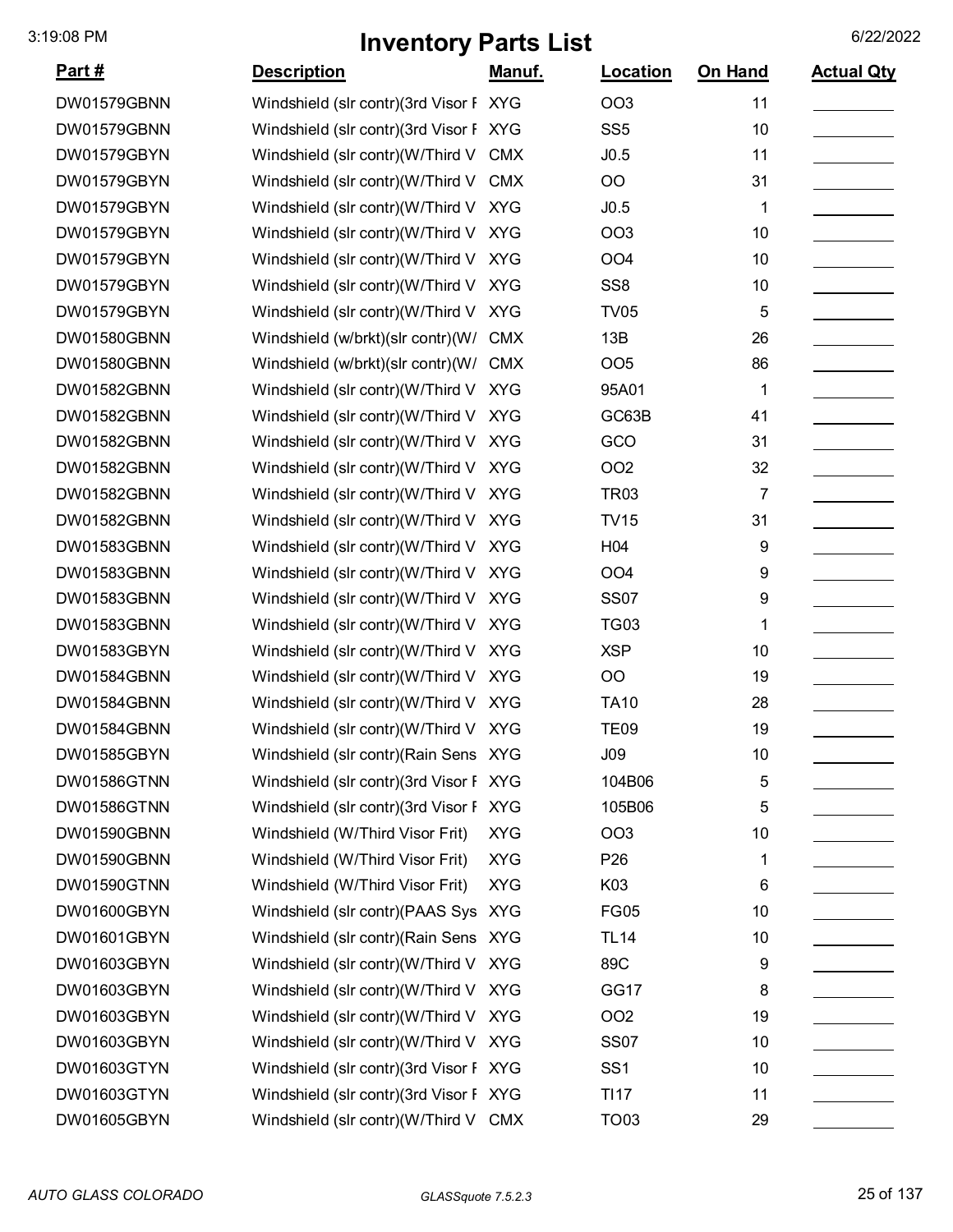| <u>Part #</u> | <b>Description</b>                     | <u>Manuf.</u> | <b>Location</b> | On Hand                 | <b>Actual Qty</b> |
|---------------|----------------------------------------|---------------|-----------------|-------------------------|-------------------|
| DW01605GTYN   | Windshield (slr contr)(W/Third V XYG   |               | GG17            | 6                       |                   |
| DW01605GTYN   | Windshield (slr contr)(W/Third V       | <b>XYG</b>    | OO <sub>2</sub> | 20                      |                   |
| DW01606GBYN   | Windshield (slr contr)(W/Third V       | <b>XYG</b>    | 99A03           | $\overline{\mathbf{c}}$ |                   |
| DW01606GBYN   | Windshield (slr contr)(W/Third V       | <b>XYG</b>    | <b>FG01</b>     | 7                       |                   |
| DW01606GBYN   | Windshield (slr contr)(W/Third V       | <b>XYG</b>    | GG17            | 9                       |                   |
| DW01606GBYN   | Windshield (slr contr)(W/Third V       | <b>XYG</b>    | SS <sub>3</sub> | 10                      |                   |
| DW01606GBYN   | Windshield (slr contr)(W/Third V       | <b>XYG</b>    | <b>TV02</b>     | 11                      |                   |
| DW01606GTYN   | Windshield (slr contr)(W/Third V CMX   |               | GC12A           | 23                      |                   |
| DW01607GBYN   | Windshield (slr contr)(Acoustic Ir XYG |               | <b>TL15</b>     | 12                      |                   |
| DW01607GBYN   | Windshield (slr contr)(Acoustic Ir XYG |               | <b>TP10</b>     | $\overline{\mathbf{c}}$ |                   |
| DW01609GBYN   | Windshield (Aftermarket) (slr con CMX  |               | OO              | 30                      |                   |
| DW01609GBYN   | Windshield (Aftermarket) (slr con XYG  |               | H <sub>09</sub> | 9                       |                   |
| DW01609GBYN   | Windshield (Aftermarket) (slr con XYG  |               | LM24            | 4                       |                   |
| DW01609GBYN   | Windshield (Aftermarket) (slr con XYG  |               | OO <sub>2</sub> | 10                      |                   |
| DW01609GBYN   | Windshield (Aftermarket) (slr con XYG  |               | SS <sub>4</sub> | 10                      |                   |
| DW01609GBYN   | Windshield (Aftermarket) (slr con XYG  |               | <b>TH13</b>     | 5                       |                   |
| DW01609GBYN   | Windshield (Aftermarket) (slr con XYG  |               | <b>TV16</b>     | 11                      |                   |
| DW01610GBNN   | Windshield (slr contr)(3rd Visor F XYG |               | 105B16          | 3                       |                   |
| DW01610GBNN   | Windshield (slr contr)(3rd Visor F XYG |               | SS <sub>5</sub> | 9                       |                   |
| DW01610GBNN   | Windshield (slr contr)(3rd Visor F XYG |               | <b>TS17</b>     | 12                      |                   |
| DW01612GBYN   | Windshield (slr contr)(W/Third V XYG   |               | <b>TG05</b>     | 6                       |                   |
| DW01612GTYN   | Windshield (slr contr)(3rd Visor F XYG |               | <b>TU16</b>     | 11                      |                   |
| DW01618GBYN   | Windshield (slr contr)(W/Third V       | <b>CMX</b>    | OO              | 26                      |                   |
| DW01618GBYN   | Windshield (slr contr)(W/Third V CMX   |               | <b>TL15</b>     | 1                       |                   |
| DW01618GBYN   | Windshield (slr contr)(W/Third V CMX   |               | <b>TO18</b>     | 33                      |                   |
| DW01618GBYN   | Windshield (slr contr)(W/Third V XYG   |               | K <sub>23</sub> | 3                       |                   |
| DW01618GTYN   | Windshield (slr contr)(W/Third V XYG   |               | OO              | 10                      |                   |
| DW01618GTYN   | Windshield (slr contr)(W/Third V XYG   |               | OO <sub>4</sub> | 15                      |                   |
| DW01618GTYN   | Windshield (slr contr)(W/Third V XYG   |               | <b>SS09</b>     | 10                      |                   |
| DW01618GTYN   | Windshield (slr contr)(W/Third V XYG   |               | SS <sub>2</sub> | 10                      |                   |
| DW01618GTYN   | Windshield (slr contr)(W/Third V XYG   |               | SS <sub>4</sub> | 11                      |                   |
| DW01618GTYN   | Windshield (slr contr)(W/Third V XYG   |               | SS <sub>8</sub> | 12                      |                   |
| DW01622GBYN   | Windshield (slr contr)(W/Third V XYG   |               | E16             | 8                       |                   |
| DW01622GBYN   | Windshield (slr contr)(W/Third V XYG   |               | 110             | 10                      |                   |
| DW01622GBYN   | Windshield (slr contr)(W/Third V XYG   |               | OO <sub>3</sub> | 7                       |                   |
| DW01622GBYN   | Windshield (slr contr)(W/Third V XYG   |               | SS <sub>1</sub> | 23                      |                   |
| DW01622GTYN   | Windshield (slr contr)(W/Third V XYG   |               | E18             | 18                      |                   |
| DW01622GTYN   | Windshield (slr contr)(W/Third V XYG   |               | <b>FG10</b>     | 6                       |                   |
| DW01622GTYN   | Windshield (slr contr)(W/Third V XYG   |               | GC54A           | 11                      |                   |
| DW01622GTYN   | Windshield (slr contr)(W/Third V XYG   |               | OO <sub>2</sub> | 9                       |                   |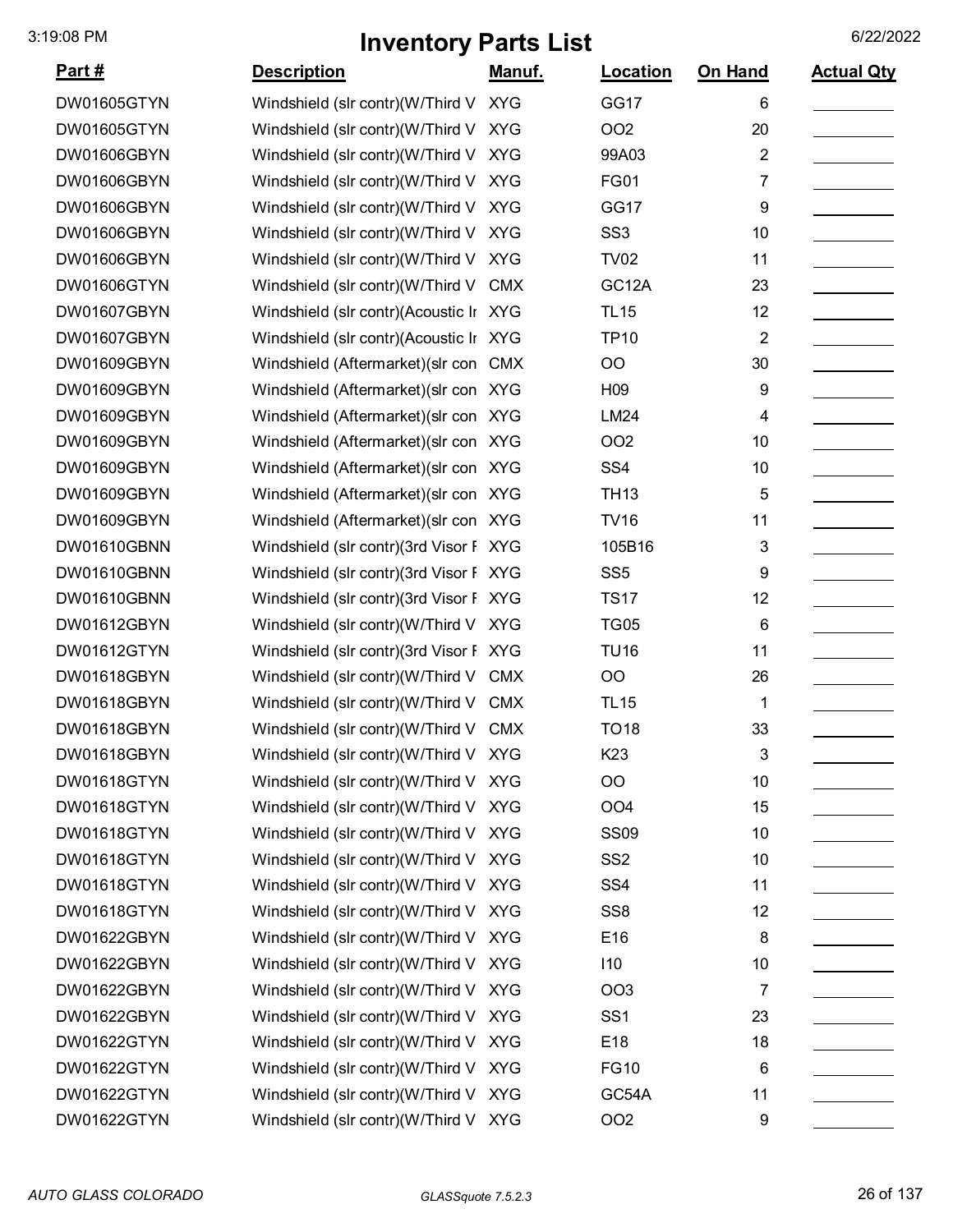| <u>Part #</u> | <b>Description</b>                    | Manuf.     | Location         | On Hand | <b>Actual Qty</b> |
|---------------|---------------------------------------|------------|------------------|---------|-------------------|
| DW01622GTYN   | Windshield (slr contr)(W/Third V XYG  |            | OO <sub>4</sub>  | 21      |                   |
| DW01622GTYN   | Windshield (slr contr)(W/Third V      | <b>XYG</b> | <b>SS07</b>      | 12      |                   |
| DW01622GTYN   | Windshield (slr contr)(W/Third V      | <b>XYG</b> | SS <sub>4</sub>  | 10      |                   |
| DW01622GTYN   | Windshield (slr contr)(W/Third V      | <b>XYG</b> | <b>TE16</b>      | 9       |                   |
| DW01622GTYN   | Windshield (slr contr)(W/Third V      | <b>XYG</b> | <b>TG10</b>      | 4       |                   |
| DW01626GBYN   | Windshield (slr contr)                | <b>XYG</b> | LM23             | 7       |                   |
| DW01626GBYN   | Windshield (slr contr)                | <b>XYG</b> | SS <sub>1</sub>  | 10      |                   |
| DW01626GTYN   | Windshield (slr contr)                | <b>XYG</b> | 91A01            | 9       |                   |
| DW01626GTYN   | Windshield (slr contr)                | <b>XYG</b> | <b>OO2</b>       | 11      |                   |
| DW01629GBYN   | Windshield (slr contr)(GM Style   XYG |            | <b>TO15</b>      | 9       |                   |
| DW01630GBYN   | Windshield (slr contr)                | <b>XYG</b> | TD <sub>08</sub> | 4       |                   |
| DW01634GBYN   | Windshield (w/ant)(slr contr)(W/      | <b>XYG</b> | <b>TG03</b>      | 5       |                   |
| DW01635GBYN   | Windshield (w/ant)(slr contr)(Rai     | <b>XYG</b> | <b>TR14</b>      | 6       |                   |
| DW01637GBYN   | Windshield (slr contr)(W/Third V      | <b>CMX</b> | 39D              | 7       |                   |
| DW01637GBYN   | Windshield (slr contr)(W/Third V      | <b>XYG</b> | <b>FLOOR</b>     | 10      |                   |
| DW01637GBYN   | Windshield (slr contr)(W/Third V      | <b>XYG</b> | H14              | 10      |                   |
| DW01637GBYN   | Windshield (slr contr)(W/Third V      | <b>XYG</b> | M12              | 9       |                   |
| DW01637GBYN   | Windshield (slr contr)(W/Third V      | <b>XYG</b> | OO <sub>2</sub>  | 10      |                   |
| DW01637GBYN   | Windshield (slr contr)(W/Third V      | <b>XYG</b> | SS <sub>8</sub>  | 9       |                   |
| DW01638GBYN   | Windshield (slr contr)(PAAS Sys XYG   |            | <b>FG14</b>      | 5       |                   |
| DW01639GBYN   | Windshield (slr contr) (Rain Sens XYG |            | 97B12            | 1       |                   |
| DW01639GBYN   | Windshield (slr contr) (Rain Sens XYG |            | G10              | 10      |                   |
| DW01640GBYN   | Windshield (slr contr)(W/Third V XYG  |            | H <sub>10</sub>  | 11      |                   |
| DW01640GBYN   | Windshield (slr contr)(W/Third V XYG  |            | 110              | 4       |                   |
| DW01640GBYN   | Windshield (slr contr)(W/Third V XYG  |            | OO <sub>2</sub>  | 21      |                   |
| DW01640GBYN   | Windshield (slr contr)(W/Third V XYG  |            | OO3              | 13      |                   |
| DW01640GBYN   | Windshield (slr contr)(W/Third V XYG  |            | SS <sub>4</sub>  | 8       |                   |
| DW01640GBYN   | Windshield (slr contr)(W/Third V XYG  |            | SS <sub>5</sub>  | 10      |                   |
| DW01640GBYN   | Windshield (slr contr)(W/Third V XYG  |            | <b>XSP</b>       | 10      |                   |
| DW01641GTYN   | Windshield (w/ant)(slr contr)(W/ XYG  |            | 45C              | 6       |                   |
| DW01641GTYN   | Windshield (w/ant)(slr contr)(W/ XYG  |            | LM07             | 4       |                   |
| DW01641GTYN   | Windshield (w/ant)(slr contr)(W/ XYG  |            | OO               | 11      |                   |
| DW01641GTYN   | Windshield (w/ant)(slr contr)(W/      | <b>XYG</b> | SS <sub>1</sub>  | 8       |                   |
| DW01641GTYN   | Windshield (w/ant)(slr contr)(W/      | <b>XYG</b> | <b>TT08</b>      | 10      |                   |
| DW01642GTYN   | Windshield (slr contr)                | <b>XYG</b> | 107A03           | 8       |                   |
| DW01643GBNN   | Windshield (W/Third Visor Frit)       | <b>XYG</b> | 92B23            | 1       |                   |
| DW01643GBNN   | Windshield (W/Third Visor Frit)       | <b>XYG</b> | SS <sub>4</sub>  | 9       |                   |
| DW01643GTNN   | Windshield (W/Third Visor Frit)       | <b>XYG</b> | GG <sub>24</sub> | 11      |                   |
| DW01643GTNN   | Windshield (W/Third Visor Frit)       | <b>XYG</b> | OO <sub>2</sub>  | 8       |                   |
| DW01648GBNN   | Windshield (Right)(Left)(86.5" Br GTN |            | 106C08           | 1       |                   |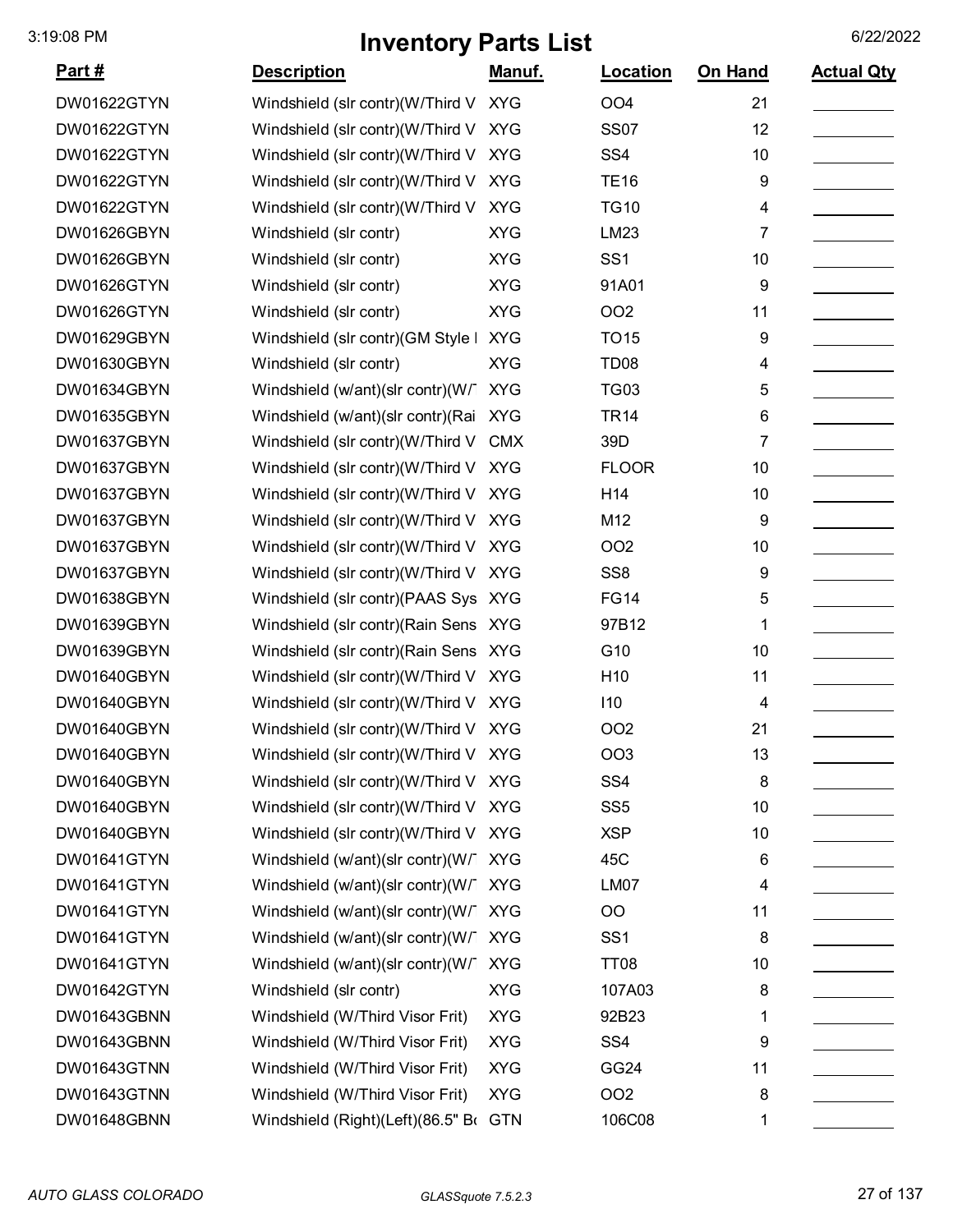| <u>Part #</u>      | <b>Description</b>                     | Manuf.     | Location        | On Hand        | <b>Actual Qty</b> |
|--------------------|----------------------------------------|------------|-----------------|----------------|-------------------|
| DW01648GBNN        | Windshield (Right)(Left)(86.5" Br XYG  |            | SS <sub>3</sub> | 10             |                   |
| DW01651GBYN        | Windshield (slr contr)(W/Third V XYG   |            | 92B09           | 1              |                   |
| DW01651GTYN        | Windshield (slr contr)(W/Third V       | <b>XYG</b> | N01             | 11             |                   |
| DW01653GTYN        | Windshield (slr contr)(W/Third V       | <b>XYG</b> | 39C             | 8              |                   |
| DW01653GTYN        | Windshield (slr contr)(W/Third V       | <b>XYG</b> | OO <sub>2</sub> | 14             |                   |
| DW01653GTYN        | Windshield (slr contr)(W/Third V       | <b>XYG</b> | SS <sub>4</sub> | 12             |                   |
| DW01654GBYN        | Windshield (slr contr)(W/Third V       | <b>XYG</b> | N.05            | $\overline{2}$ |                   |
| DW01655GTNN        | Windshield (pnt bnd)                   | <b>XYG</b> | 101A01          | 5              |                   |
| DW01655GTNN        | Windshield (pnt bnd)                   | <b>XYG</b> | <b>TR16</b>     | 6              |                   |
| DW01655GTNN        | Windshield (pnt bnd)                   | <b>XYG</b> | <b>XSP</b>      | 9              |                   |
| DW01656GTNN        | Windshield (Right)(pnt bnd)            | <b>XYG</b> | <b>FLOOR</b>    | 12             |                   |
| DW01656GTNN        | Windshield (Right)(pnt bnd)            | <b>XYG</b> | OO <sub>4</sub> | 8              |                   |
| <b>DW01656GTNN</b> | Windshield (Right)(pnt bnd)            | <b>XYG</b> | SS <sub>1</sub> | 11             |                   |
| DW01656GTNN        | Windshield (Right)(pnt bnd)            | <b>XYG</b> | SS <sub>5</sub> | 10             |                   |
| DW01656GTNN        | Windshield (Right)(pnt bnd)            | <b>XYG</b> | SS <sub>6</sub> | 13             |                   |
| <b>DW01656GTNN</b> | Windshield (Right)(pnt bnd)            | <b>XYG</b> | <b>XSP</b>      | 22             |                   |
| DW01657GTNN        | Windshield (Left)(pnt bnd)             | <b>XYG</b> | <b>FLOOR</b>    | 11             |                   |
| DW01657GTNN        | Windshield (Left)(pnt bnd)             | <b>XYG</b> | 103             | 1              |                   |
| DW01657GTNN        | Windshield (Left)(pnt bnd)             | <b>XYG</b> | SS <sub>3</sub> | 18             |                   |
| DW01657GTNN        | Windshield (Left)(pnt bnd)             | <b>XYG</b> | SS <sub>4</sub> | 20             |                   |
| DW01657GTNN        | Windshield (Left)(pnt bnd)             | <b>XYG</b> | SS <sub>5</sub> | 11             |                   |
| DW01657GTNN        | Windshield (Left)(pnt bnd)             | <b>XYG</b> | SS <sub>6</sub> | 11             |                   |
| <b>DW01657GTNN</b> | Windshield (Left)(pnt bnd)             | <b>XYG</b> | <b>XSP</b>      | 21             |                   |
| DW01658GBYN        | Windshield (slr contr)(3rd Visor F XYG |            | 05C             | 27             |                   |
| DW01658GBYN        | Windshield (slr contr)(3rd Visor F XYG |            | GC10B           | 35             |                   |
| DW01658GBYN        | Windshield (slr contr)(3rd Visor F XYG |            | GC25A           | 26             |                   |
| DW01658GBYN        | Windshield (slr contr)(3rd Visor F XYG |            | GC35A           | 34             |                   |
| DW01658GBYN        | Windshield (slr contr)(3rd Visor F XYG |            | GC35B           | 43             |                   |
| DW01658GBYN        | Windshield (slr contr)(3rd Visor F XYG |            | GC39B           | 44             |                   |
| DW01658GBYN        | Windshield (slr contr)(3rd Visor F XYG |            | GC52B           | 22             |                   |
| DW01658GBYN        | Windshield (slr contr)(3rd Visor F XYG |            | GC60A           | 33             |                   |
| DW01658GBYN        | Windshield (slr contr)(3rd Visor F XYG |            | GC61B           | 33             |                   |
| DW01658GBYN        | Windshield (slr contr)(3rd Visor F XYG |            | GC70B           | 43             |                   |
| DW01658GBYN        | Windshield (slr contr)(3rd Visor F XYG |            | <b>HOLDING</b>  | 30             |                   |
| DW01658GBYN        | Windshield (slr contr)(3rd Visor F XYG |            | <b>SS09</b>     | 30             |                   |
| DW01658GBYN        | Windshield (slr contr)(3rd Visor F XYG |            | SS <sub>1</sub> | 28             |                   |
| DW01658GBYN        | Windshield (slr contr)(3rd Visor F XYG |            | SS <sub>4</sub> | 30             |                   |
| DW01658GBYN        | Windshield (slr contr)(3rd Visor F XYG |            | <b>XSP</b>      | 75             |                   |
| DW01658GTYN        | Windshield (slr contr)(3rd Visor F CMX |            | GC17B           | 33             |                   |
| DW01658GTYN        | Windshield (slr contr)(3rd Visor F CMX |            | GC37A           | 24             |                   |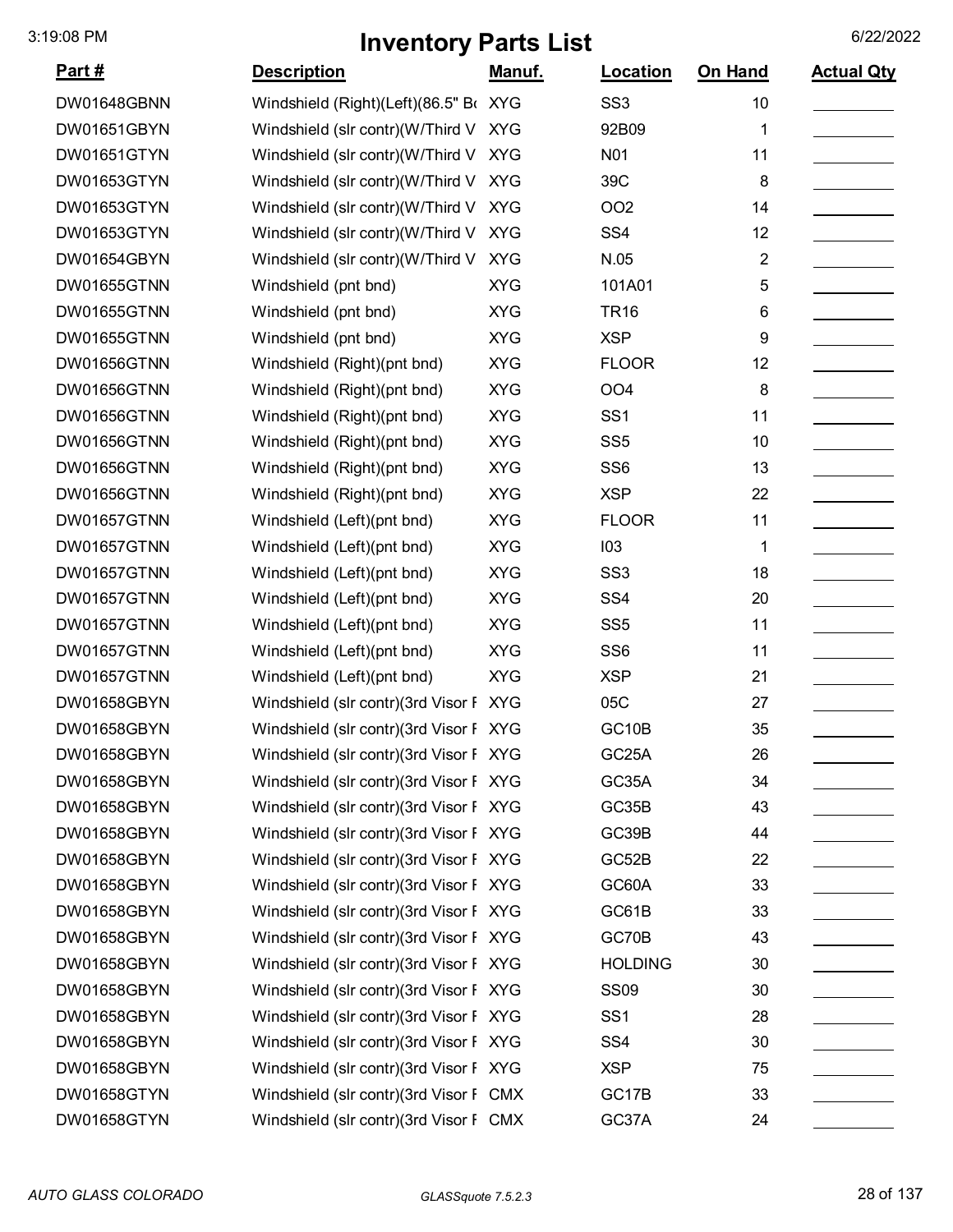| <u>Part #</u>      | <b>Description</b>                       | Manuf.     | Location        | <b>On Hand</b> | <b>Actual Qty</b> |
|--------------------|------------------------------------------|------------|-----------------|----------------|-------------------|
| DW01658GTYN        | Windshield (slr contr)(3rd Visor F CMX   |            | GC59A           | 33             |                   |
| DW01658GTYN        | Windshield (slr contr)(3rd Visor F CMX   |            | GC65B           | 33             |                   |
| DW01658GTYN        | Windshield (slr contr)(3rd Visor F CMX   |            | GCO             | 66             |                   |
| DW01658GTYN        | Windshield (slr contr)(3rd Visor F CMX   |            | O <sub>O</sub>  | 31             |                   |
| DW01659GBYN        | Windshield (slr contr) (Rain Sens        | <b>CMX</b> | GC08B           | 33             |                   |
| DW01659GBYN        | Windshield (slr contr) (Rain Sens CMX    |            | GC24B           | 33             |                   |
| DW01659GBYN        | Windshield (slr contr) (Rain Sens CMX    |            | GC51A           | 26             |                   |
| DW01659GBYN        | Windshield (slr contr) (Rain Sens CMX    |            | GC55B           | 33             |                   |
| DW01659GBYN        | Windshield (slr contr) (Rain Sens        | <b>CMX</b> | GCO             | 33             |                   |
| DW01659GBYN        | Windshield (slr contr) (Rain Sens        | <b>CMX</b> | <b>OO</b>       | 33             |                   |
| DW01659GBYN        | Windshield (slr contr) (Rain Sens XYG    |            | 09B             | 30             |                   |
| DW01659GBYN        | Windshield (slr contr)(Rain Sens XYG     |            | GC10B           | 11             |                   |
| DW01659GBYN        | Windshield (slr contr) (Rain Sens XYG    |            | GC35A           | 16             |                   |
| DW01659GBYN        | Windshield (slr contr) (Rain Sens XYG    |            | SS <sub>4</sub> | 36             |                   |
| DW01659GBYN        | Windshield (slr contr)(Rain Sens XYG     |            | <b>TA14</b>     | 21             |                   |
| DW01660GTYN        | Windshield (Rain Sensor)                 | <b>XYG</b> | <b>TB08</b>     | 4              |                   |
| DW01661GBNN        | Windshield (slr contr)(3rd Visor F XYG   |            | M15             | 8              |                   |
| DW01662GTNN        | Windshield (slr contr)(W/Third V XYG     |            | 104B17          | 1              |                   |
| DW01662GTNN        | Windshield (slr contr)(W/Third V XYG     |            | <b>FG03</b>     | 11             |                   |
| DW01662GTNN        | Windshield (slr contr)(W/Third V         | <b>XYG</b> | <b>OO2</b>      | 7              |                   |
| DW01662GTNN        | Windshield (slr contr)(W/Third V         | <b>XYG</b> | <b>OO3</b>      | 11             |                   |
| DW01662GTNN        | Windshield (slr contr)(W/Third V XYG     |            | <b>SS08</b>     | 10             |                   |
| <b>DW01662GTNN</b> | Windshield (slr contr)(W/Third V XYG     |            | <b>TM17</b>     | 10             |                   |
| DW01667GBYN        | Windshield (slr contr)("Super Du CARLITE |            | <b>TJ09</b>     | 15             |                   |
| DW01667GBYN        | Windshield (slr contr)("Super Du GTY     |            | <b>TK12</b>     | 12             |                   |
| DW01668GBNN        | Windshield (slr contr)                   | <b>XYG</b> | OO <sub>3</sub> | 15             |                   |
| DW01668GBNN        | Windshield (slr contr)                   | <b>XYG</b> | <b>SS08</b>     | 23             |                   |
| DW01668GBNN        | Windshield (slr contr)                   | <b>XYG</b> | <b>SS10</b>     | 20             |                   |
| DW01668GBNN        | Windshield (slr contr)                   | <b>XYG</b> | <b>XSP</b>      | 38             |                   |
| DW01668GTNN        | Windshield (slr contr)                   | <b>CMX</b> | OO              | 39             |                   |
| <b>DW01668GTNN</b> | Windshield (slr contr)                   | <b>XYG</b> | 11D             | 17             |                   |
| DW01668GTNN        | Windshield (slr contr)                   | <b>XYG</b> | <b>SS07</b>     | 15             |                   |
| DW01668GTNN        | Windshield (slr contr)                   | <b>XYG</b> | <b>SS09</b>     | 21             |                   |
| <b>DW01668GTNN</b> | Windshield (slr contr)                   | <b>XYG</b> | SS <sub>4</sub> | 11             |                   |
| DW01668GTNN        | Windshield (slr contr)                   | <b>XYG</b> | SS <sub>6</sub> | 13             |                   |
| <b>DW01668GTNN</b> | Windshield (slr contr)                   | <b>XYG</b> | <b>XSP</b>      | 19             |                   |
| DW01670GBNN        | Windshield (W/Third Visor Frit)          | <b>XYG</b> | J22             | 9              |                   |
| DW01670GBNN        | Windshield (W/Third Visor Frit)          | <b>XYG</b> | OO <sub>4</sub> | 9              |                   |
| DW01670GBNN        | Windshield (W/Third Visor Frit)          | <b>XYG</b> | SS <sub>2</sub> | 9              |                   |
| DW01670GBNN        | Windshield (W/Third Visor Frit)          | <b>XYG</b> | <b>TT05</b>     | 1              |                   |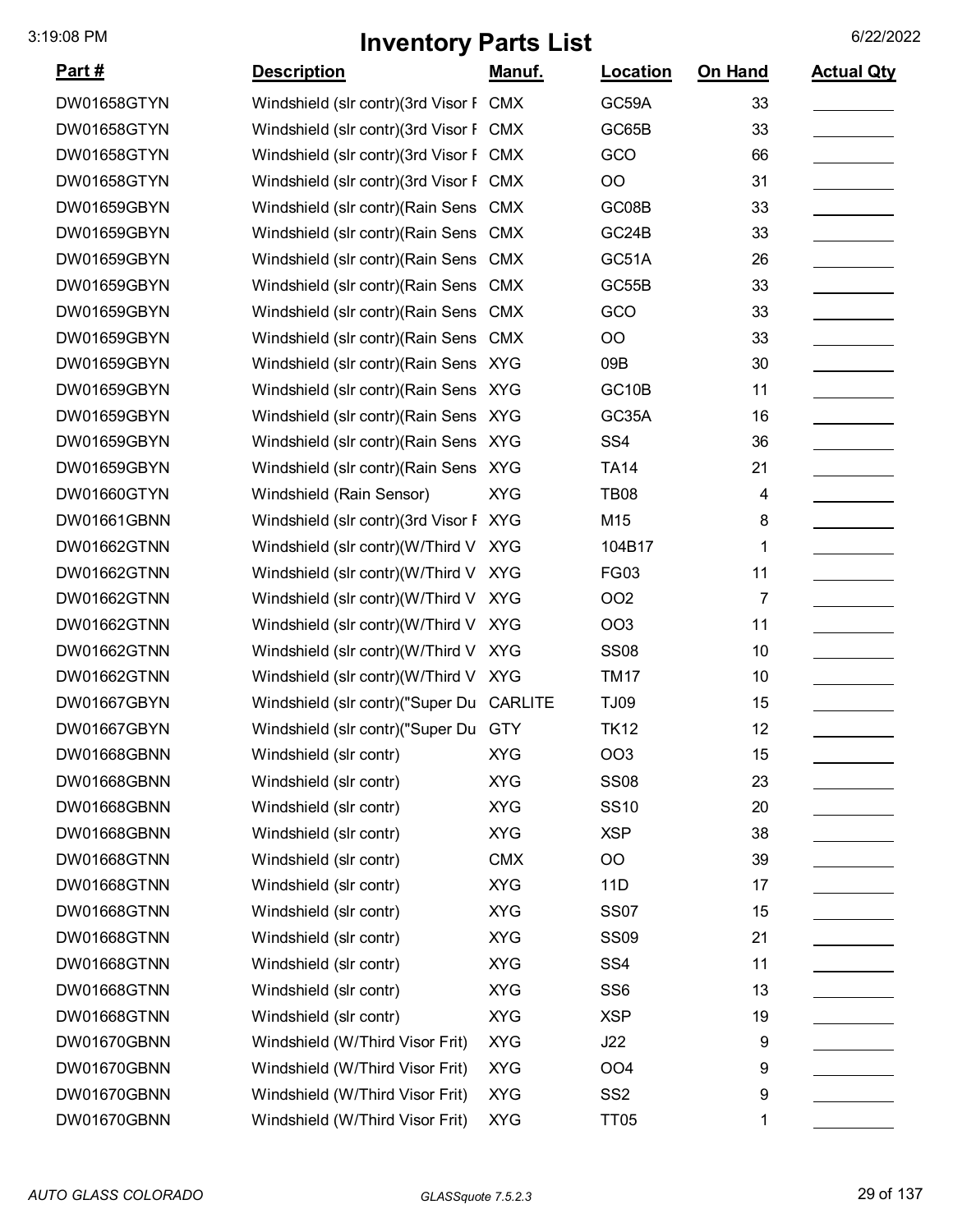| <u>Part #</u> | <b>Description</b>                     | <u>Manuf.</u> | Location        | On Hand        | <b>Actual Qty</b> |
|---------------|----------------------------------------|---------------|-----------------|----------------|-------------------|
| DW01670GBNN   | Windshield (W/Third Visor Frit)        | <b>XYG</b>    | <b>TU02</b>     | 11             |                   |
| DW01670GTNN   | Windshield (W/Third Visor Frit)        | <b>XYG</b>    | OO <sub>2</sub> | 34             |                   |
| DW01670GTNN   | Windshield (W/Third Visor Frit)        | <b>XYG</b>    | OO <sub>3</sub> | 42             |                   |
| DW01672GTYN   | Windshield (slr contr)(3rd Visor F     | <b>XYG</b>    | OO <sub>4</sub> | 11             |                   |
| DW01676GBNN   | Windshield (Right)(Left)(93.5" Bo      | <b>XYG</b>    | 106C16          | 6              |                   |
| DW01676GBNN   | Windshield (Right)(Left)(93.5" Br XYG  |               | 106C23          | 5              |                   |
| DW01676GTNN   | Windshield (Right)(Left)(93.5" Br XYG  |               | 107C10          | 5              |                   |
| DW01676GTNN   | Windshield (Right)(Left)(93.5" Br XYG  |               | 107C11          | 7              |                   |
| DW01678GBNN   | Windshield (W/Third Visor Frit)        | <b>XYG</b>    | SS <sub>8</sub> | 10             |                   |
| DW01678GTNN   | Windshield (3rd Visor Frit)            | <b>XYG</b>    | <b>SS07</b>     | 11             |                   |
| DW01681GTYN   | Windshield (slr contr)(3rd Visor F XYG |               | N03             | 6              |                   |
| DW01682GBNN   | Windshield (slr contr)(W/Third V       | <b>XYG</b>    | 95A02           | 11             |                   |
| DW01682GBNN   | Windshield (slr contr)(W/Third V       | <b>XYG</b>    | LM23            | 13             |                   |
| DW01682GBNN   | Windshield (slr contr)(W/Third V       | <b>XYG</b>    | OO <sub>2</sub> | 36             |                   |
| DW01682GBNN   | Windshield (slr contr)(W/Third V       | <b>XYG</b>    | OO <sub>3</sub> | 56             |                   |
| DW01682GBNN   | Windshield (slr contr)(W/Third V       | <b>XYG</b>    | <b>SS08</b>     | 25             |                   |
| DW01682GBNN   | Windshield (slr contr)(W/Third V XYG   |               | <b>SS09</b>     | 15             |                   |
| DW01682GBNN   | Windshield (slr contr)(W/Third V       | <b>XYG</b>    | SS <sub>2</sub> | 30             |                   |
| DW01682GBNN   | Windshield (slr contr)(W/Third V       | <b>XYG</b>    | SS <sub>4</sub> | 40             |                   |
| DW01682GBNN   | Windshield (slr contr)(W/Third V       | <b>XYG</b>    | SS <sub>5</sub> | 39             |                   |
| DW01682GBNN   | Windshield (slr contr)(W/Third V       | <b>XYG</b>    | <b>TE03</b>     | 10             |                   |
| DW01682GBNN   | Windshield (slr contr)(W/Third V       | <b>XYG</b>    | <b>TP13</b>     | 35             |                   |
| DW01682GBNN   | Windshield (slr contr)(W/Third V XYG   |               | <b>XSP</b>      | 47             |                   |
| DW01683GBNN   | Windshield (slr contr)(W/Third V       | <b>CMX</b>    | <b>TM09</b>     | 35             |                   |
| DW01683GBNN   | Windshield (slr contr)(W/Third V XYG   |               | 103B15          | 8              |                   |
| DW01683GBNN   | Windshield (slr contr)(W/Third V XYG   |               | G12             | 12             |                   |
| DW01683GBNN   | Windshield (slr contr)(W/Third V XYG   |               | 123             | 11             |                   |
| DW01683GBNN   | Windshield (slr contr)(W/Third V XYG   |               | <b>OO2</b>      | 9              |                   |
| DW01683GBNN   | Windshield (slr contr)(W/Third V XYG   |               | OO <sub>4</sub> | 10             |                   |
| DW01683GBNN   | Windshield (slr contr)(W/Third V XYG   |               | <b>SS08</b>     | 12             |                   |
| DW01683GBNN   | Windshield (slr contr)(W/Third V XYG   |               | SS <sub>1</sub> | 9              |                   |
| DW01683GBNN   | Windshield (slr contr)(W/Third V XYG   |               | <b>TQ03</b>     | 18             |                   |
| DW01684GBYN   | Windshield (slr contr)(W/Third V XYG   |               | 91A02           | 1              |                   |
| DW01684GTYN   | Windshield (slr contr)(W/Third V XYG   |               | OO <sub>3</sub> | 10             |                   |
| DW01684GTYN   | Windshield (slr contr)(W/Third V XYG   |               | SS <sub>8</sub> | 10             |                   |
| DW01685GTYN   | Windshield (slr contr)(Asymmetr CMX    |               | 34C             | 8              |                   |
| DW01685GTYN   | Windshield (slr contr)(Asymmetr CMX    |               | OO <sub>5</sub> | 9              |                   |
| DW01685GTYN   | Windshield (slr contr)(Asymmetr XYG    |               | OO <sub>2</sub> | 13             |                   |
| DW01685GTYN   | Windshield (slr contr)(Asymmetr XYG    |               | <b>SS09</b>     | 9              |                   |
| DW01690GBYN   | Windshield (Electrochromic Mirr XYG    |               | 36C             | $\overline{2}$ |                   |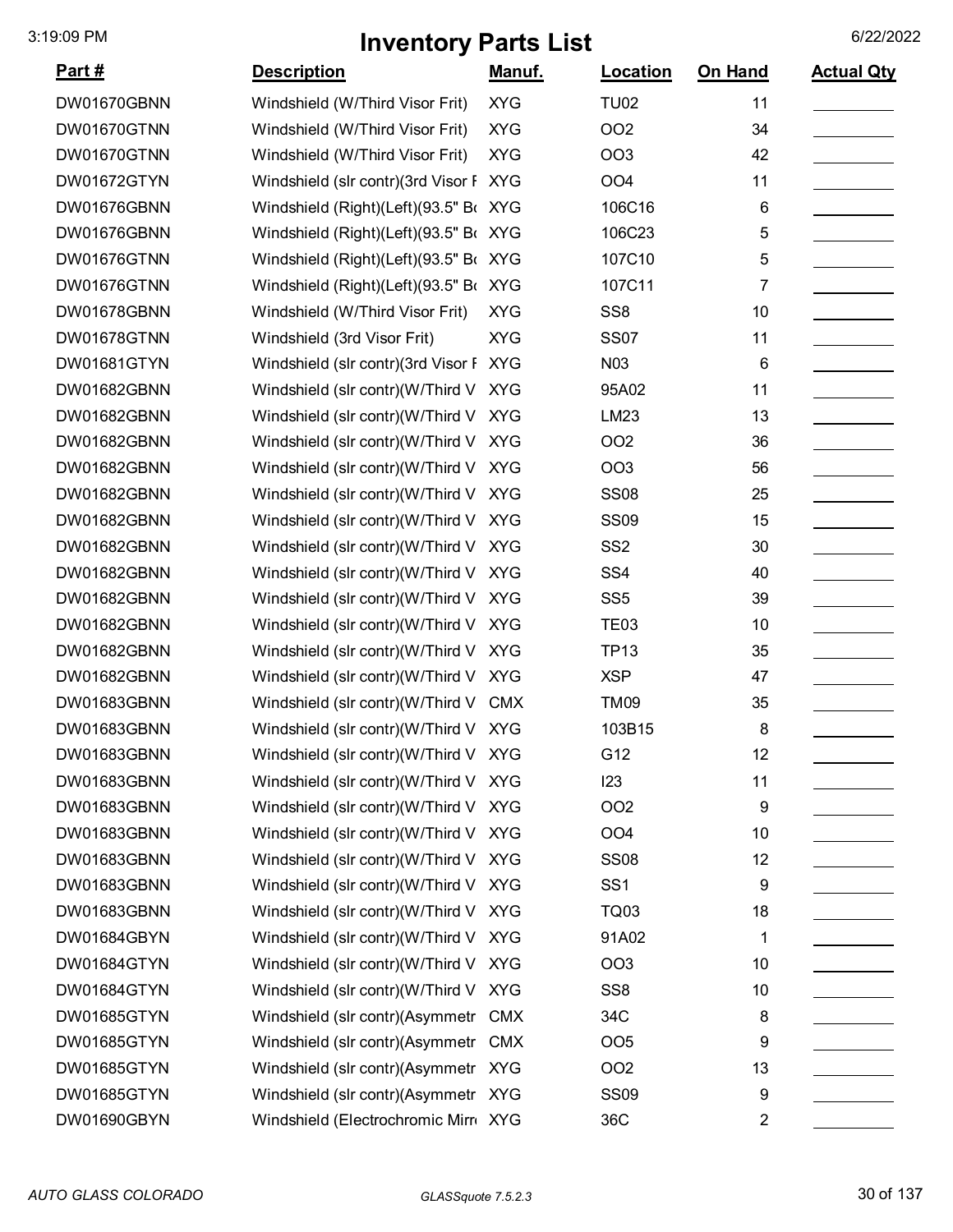| <u>Part #</u>      | <b>Description</b>                   | Manuf.     | Location         | On Hand | <b>Actual Qty</b> |
|--------------------|--------------------------------------|------------|------------------|---------|-------------------|
| DW01690GBYN        | Windshield (Electrochromic Mirr XYG  |            | G1.5             | 9       |                   |
| DW01691GTYN        | Windshield (slr contr)(W/Third V     | <b>XYG</b> | <b>TP02</b>      | 5       |                   |
| DW01693GBYN        | Windshield (slr contr)(W/Third V XYG |            | <b>XSP</b>       | 11      |                   |
| DW01695GBNN        | Windshield                           | <b>XYG</b> | <b>FG06</b>      | 7       |                   |
| DW01695GBNN        | Windshield                           | <b>XYG</b> | SS <sub>1</sub>  | 10      |                   |
| DW01700GBNN        | Windshield (W/Third Visor Frit)      | <b>XYG</b> | 31C              | 9       |                   |
| DW01700GBNN        | Windshield (W/Third Visor Frit)      | <b>XYG</b> | K <sub>23</sub>  | 19      |                   |
| DW01700GBNN        | Windshield (W/Third Visor Frit)      | <b>XYG</b> | <b>OO2</b>       | 22      |                   |
| DW01700GBNN        | Windshield (W/Third Visor Frit)      | <b>XYG</b> | <b>OO3</b>       | 50      |                   |
| DW01700GBNN        | Windshield (W/Third Visor Frit)      | <b>XYG</b> | SS <sub>2</sub>  | 12      |                   |
| DW01700GBNN        | Windshield (W/Third Visor Frit)      | <b>XYG</b> | <b>XSP</b>       | 11      |                   |
| DW01701GBYN        | Windshield (Rain Sensor)(W/Thi       | <b>XYG</b> | 105B03           | 4       |                   |
| DW01701GBYN        | Windshield (Rain Sensor)(W/Thi XYG   |            | <b>SS08</b>      | 10      |                   |
| DW01701GBYN        | Windshield (Rain Sensor)(W/Thi       | <b>XYG</b> | SS <sub>4</sub>  | 8       |                   |
| DW01701GBYN        | Windshield (Rain Sensor)(W/Thi       | <b>XYG</b> | SS <sub>8</sub>  | 12      |                   |
| DW01702GBYN        | Windshield (slr contr)(W/Third V     | <b>XYG</b> | 101C05           | 3       |                   |
| DW01702GBYN        | Windshield (slr contr)(W/Third V     | <b>XYG</b> | 101C06           | 5       |                   |
| DW01704GBNN        | Windshield                           | <b>XYG</b> | 105A03           | 3       |                   |
| DW01704GBNN        | Windshield                           | <b>XYG</b> | <b>11A</b>       | 3       |                   |
| DW01704GBNN        | Windshield                           | <b>XYG</b> | 14A              | 7       |                   |
| DW01704GBNN        | Windshield                           | <b>XYG</b> | FF <sub>05</sub> | 9       |                   |
| DW01704GBNN        | Windshield                           | <b>XYG</b> | <b>SS07</b>      | 14      |                   |
| DW01704GBNN        | Windshield                           | <b>XYG</b> | SS <sub>2</sub>  | 11      |                   |
| DW01704GBNN        | Windshield                           | <b>XYG</b> | <b>TH04</b>      | 10      |                   |
| DW01704GBNN        | Windshield                           | <b>XYG</b> | <b>XSP</b>       | 12      |                   |
| DW01704GTNN        | Windshield                           | <b>CMX</b> | GC68B            | 33      |                   |
| DW01704GTNN        | Windshield                           | <b>CMX</b> | GC69A            | 22      |                   |
| DW01704GTNN        | Windshield                           | <b>CMX</b> | <b>TU11</b>      | 11      |                   |
| DW01705GBYN        | Windshield (Rain Sensor)             | <b>XYG</b> | J22              | 9       |                   |
| DW01706GBNN        | Windshield (slr contr)(W/Third V     | <b>XYG</b> | H <sub>06</sub>  | 11      |                   |
| <b>DW01706GBNN</b> | Windshield (slr contr)(W/Third V     | <b>XYG</b> | OO <sub>4</sub>  | 11      |                   |
| DW01706GBNN        | Windshield (slr contr)(W/Third V XYG |            | TF <sub>02</sub> | 4       |                   |
| DW01708GBNN        | Windshield (slr contr)(W/Third V     | <b>CMX</b> | <b>TA05</b>      | 34      |                   |
| DW01709GTNN        | Windshield (W/Third Visor Frit)      | <b>XYG</b> | TF01             | 15      |                   |
| DW01712GTYN        | Windshield (slr contr)(W/Third V     | <b>CMX</b> | 11B              | 12      |                   |
| DW01712GTYN        | Windshield (slr contr)(W/Third V     | <b>CMX</b> | O <sub>O</sub>   | 90      |                   |
| DW01712GTYN        | Windshield (slr contr)(W/Third V XYG |            | <b>SS09</b>      | 16      |                   |
| DW01712GTYN        | Windshield (slr contr)(W/Third V XYG |            | <b>XSP</b>       | 20      |                   |
| DW01713GTYN        | Windshield (hud)(slr contr)(W/Tr XYG |            | 104B12           | 4       |                   |
| DW01713GTYN        | Windshield (hud)(slr contr)(W/Tr XYG |            | 90C07            | 3       |                   |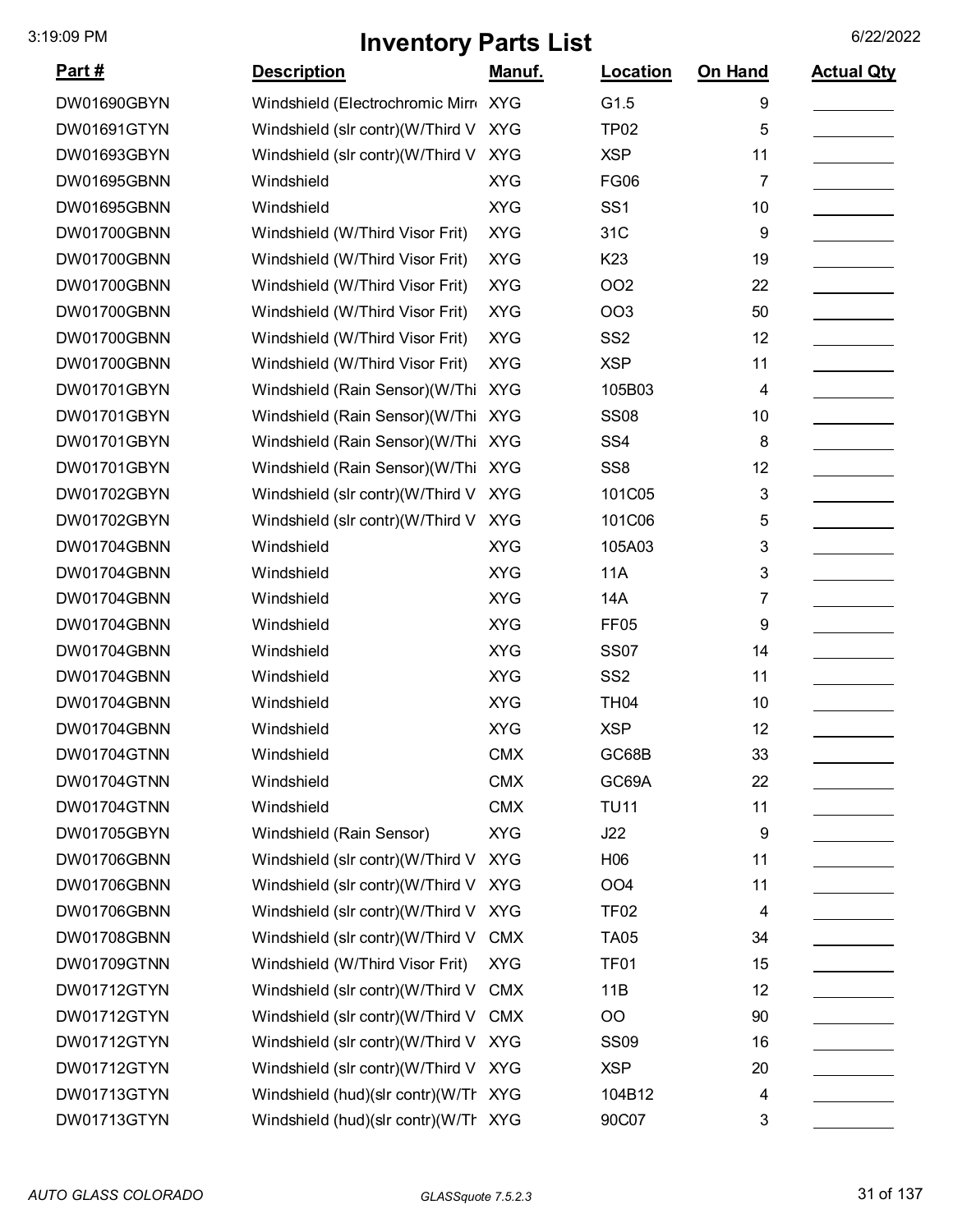| <u>Part #</u> | <b>Description</b>                     | <u>Manuf.</u> | <b>Location</b> | On Hand    | <b>Actual Qty</b> |
|---------------|----------------------------------------|---------------|-----------------|------------|-------------------|
| DW01716GBYN   | Windshield (Aftermarket) (slr con XYG  |               | <b>TF08</b>     | 12         |                   |
| DW01716GBYN   | Windshield (Aftermarket) (slr con XYG  |               | <b>TF09</b>     | 3          |                   |
| DW01719GBNN   | Windshield (slr contr)(W/Third V       | <b>XYG</b>    | 106             | 8          |                   |
| DW01720GBYN   | Windshield (slr contr)(W/Third V       | <b>XYG</b>    | <b>TA02</b>     | 10         |                   |
| DW01722GTNN   | Windshield (slr contr)(W/Third V       | <b>CMX</b>    | <b>TM11</b>     | 25         |                   |
| DW01722GTNN   | Windshield (slr contr)(W/Third V       | <b>XYG</b>    | 33B             | 8          |                   |
| DW01723GBNN   | Windshield (W/Third Visor Frit)        | <b>XYG</b>    | 101A05          | 2          |                   |
| DW01723GBNN   | Windshield (W/Third Visor Frit)        | <b>XYG</b>    | 102A05          | 19         |                   |
| DW01723GBNN   | Windshield (W/Third Visor Frit)        | <b>XYG</b>    | <b>FG21</b>     | $\sqrt{3}$ |                   |
| DW01723GBNN   | Windshield (W/Third Visor Frit)        | <b>XYG</b>    | GG15            | 7          |                   |
| DW01723GBNN   | Windshield (W/Third Visor Frit)        | <b>XYG</b>    | H <sub>09</sub> | 8          |                   |
| DW01723GBNN   | Windshield (W/Third Visor Frit)        | <b>XYG</b>    | <b>OO3</b>      | 9          |                   |
| DW01723GBNN   | Windshield (W/Third Visor Frit)        | <b>XYG</b>    | <b>SS07</b>     | 11         |                   |
| DW01723GBNN   | Windshield (W/Third Visor Frit)        | <b>XYG</b>    | SS <sub>1</sub> | 9          |                   |
| DW01723GBNN   | Windshield (W/Third Visor Frit)        | <b>XYG</b>    | <b>SS10</b>     | 11         |                   |
| DW01723GBNN   | Windshield (W/Third Visor Frit)        | <b>XYG</b>    | SS <sub>2</sub> | 13         |                   |
| DW01723GBNN   | Windshield (W/Third Visor Frit)        | <b>XYG</b>    | SS <sub>3</sub> | 14         |                   |
| DW01723GBNN   | Windshield (W/Third Visor Frit)        | <b>XYG</b>    | SS <sub>5</sub> | 22         |                   |
| DW01723GBNN   | Windshield (W/Third Visor Frit)        | <b>XYG</b>    | <b>XSP</b>      | 23         |                   |
| DW01725GBYN   | Windshield (slr contr)(W/Third V       | <b>XYG</b>    | SS <sub>1</sub> | 12         |                   |
| DW01725GBYN   | Windshield (slr contr)(W/Third V       | <b>XYG</b>    | <b>XSP</b>      | 11         |                   |
| DW01726GBYN   | Windshield (slr contr)(3rd Visor F XYG |               | <b>TL03</b>     | 14         |                   |
| DW01727GBYN   | Windshield (slr contr) (Rain Sens XYG  |               | 103B20          | 3          |                   |
| DW01728GTNN   | Windshield (Ram's Head Logo ir MOPAR   |               | <b>TB06</b>     | 2          |                   |
| DW01731GTNN   | Windshield (Right) (Gasket Set)        | <b>XYG</b>    | 48D             | 3          |                   |
| DW01731GTNN   | Windshield (Right) (Gasket Set)        | <b>XYG</b>    | 91D09           | 5          |                   |
| DW01731GTNN   | Windshield (Right) (Gasket Set)        | <b>XYG</b>    | 93C21           | 1          |                   |
| DW01731GTNN   | Windshield (Right) (Gasket Set)        | <b>XYG</b>    | 94C07           | 8          |                   |
| DW01731GTNN   | Windshield (Right) (Gasket Set)        | <b>XYG</b>    | <b>FLOOR</b>    | 9          |                   |
| DW01731GTNN   | Windshield (Right) (Gasket Set)        | <b>XYG</b>    | H <sub>12</sub> | 10         |                   |
| DW01731GTNN   | Windshield (Right)(Gasket Set)         | <b>XYG</b>    | J <sub>03</sub> | 11         |                   |
| DW01731GTNN   | Windshield (Right) (Gasket Set)        | <b>XYG</b>    | OO <sub>2</sub> | 34         |                   |
| DW01731GTNN   | Windshield (Right) (Gasket Set)        | <b>XYG</b>    | <b>SS09</b>     | 11         |                   |
| DW01731GTNN   | Windshield (Right) (Gasket Set)        | <b>XYG</b>    | <b>SS10</b>     | 10         |                   |
| DW01731GTNN   | Windshield (Right) (Gasket Set)        | <b>XYG</b>    | SS <sub>3</sub> | 10         |                   |
| DW01731GTNN   | Windshield (Right)(Gasket Set)         | <b>XYG</b>    | SS <sub>4</sub> | 17         |                   |
| DW01731GTNN   | Windshield (Right) (Gasket Set)        | <b>XYG</b>    | <b>XSP</b>      | 18         |                   |
| DW01732GTNN   | Windshield (Left)(Gasket Set)          | <b>XYG</b>    | 29B             | 9          |                   |
| DW01732GTNN   | Windshield (Left)(Gasket Set)          | <b>XYG</b>    | 48D             | 3          |                   |
| DW01732GTNN   | Windshield (Left)(Gasket Set)          | <b>XYG</b>    | 50C             | 6          |                   |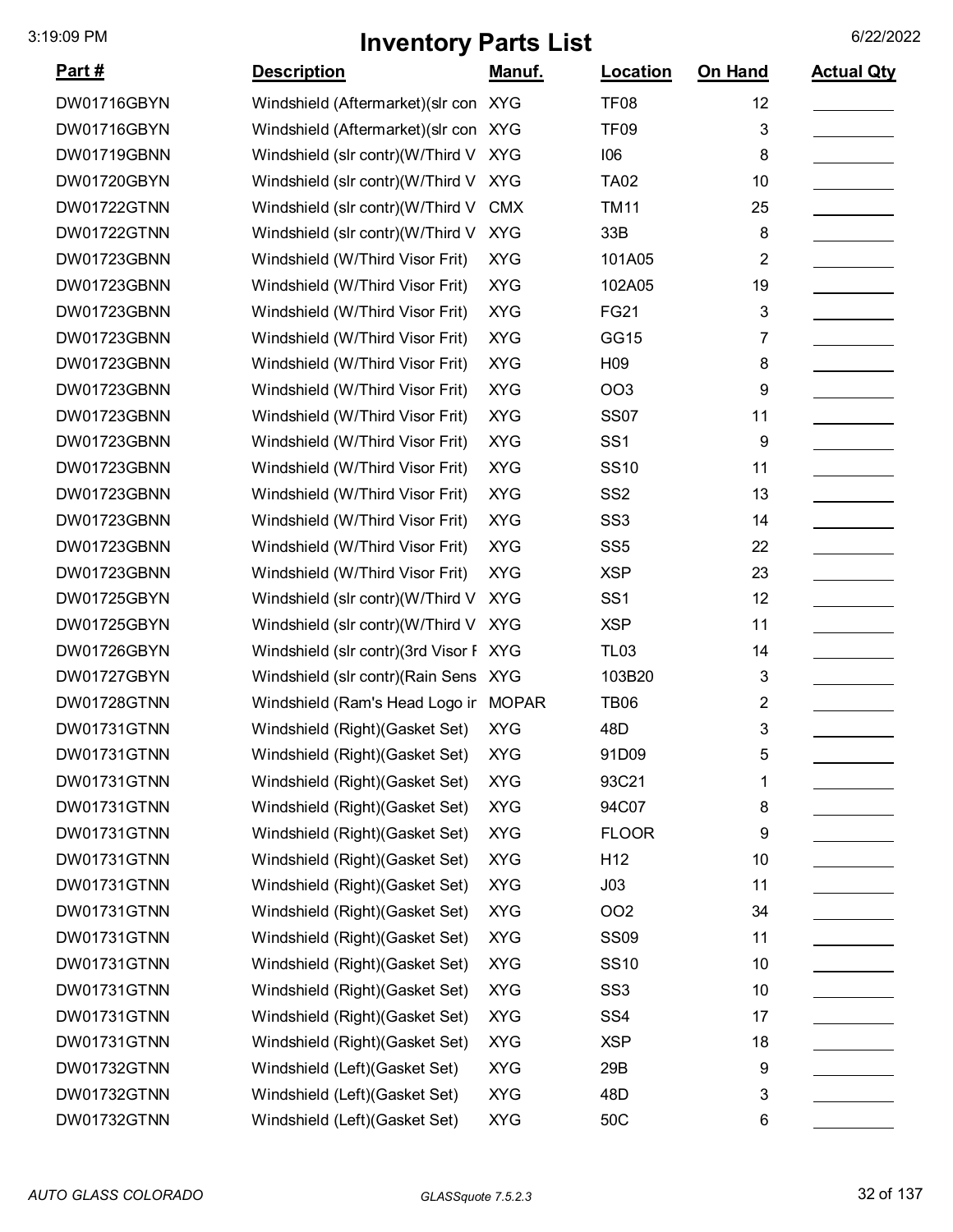| Part#       | <b>Description</b>                         | <u>Manuf.</u> | Location         | <b>On Hand</b> | <b>Actual Qty</b> |
|-------------|--------------------------------------------|---------------|------------------|----------------|-------------------|
| DW01732GTNN | Windshield (Left)(Gasket Set)              | <b>XYG</b>    | 91D17            | 7              |                   |
| DW01732GTNN | Windshield (Left)(Gasket Set)              | <b>XYG</b>    | 91D18            | $\overline{2}$ |                   |
| DW01732GTNN | Windshield (Left)(Gasket Set)              | <b>XYG</b>    | 94D23            | 3              |                   |
| DW01732GTNN | Windshield (Left)(Gasket Set)              | <b>XYG</b>    | <b>FLOOR</b>     | 3              |                   |
| DW01732GTNN | Windshield (Left)(Gasket Set)              | <b>XYG</b>    | H <sub>12</sub>  | 6              |                   |
| DW01732GTNN | Windshield (Left)(Gasket Set)              | <b>XYG</b>    | J03              | 15             |                   |
| DW01732GTNN | Windshield (Left)(Gasket Set)              | <b>XYG</b>    | OO <sub>2</sub>  | 46             |                   |
| DW01732GTNN | Windshield (Left)(Gasket Set)              | <b>XYG</b>    | <b>SS09</b>      | 11             |                   |
| DW01732GTNN | Windshield (Left)(Gasket Set)              | <b>XYG</b>    | <b>SS10</b>      | 10             |                   |
| DW01732GTNN | Windshield (Left)(Gasket Set)              | <b>XYG</b>    | SS <sub>3</sub>  | 16             |                   |
| DW01732GTNN | Windshield (Left)(Gasket Set)              | <b>XYG</b>    | SS <sub>4</sub>  | 20             |                   |
| DW01732GTNN | Windshield (Left)(Gasket Set)              | <b>XYG</b>    | <b>TT09</b>      | 11             |                   |
| DW01732GTNN | Windshield (Left) (Gasket Set)             | <b>XYG</b>    | <b>XSP</b>       | 30             |                   |
| DW01739GBYN | Windshield (slr contr)                     | <b>XYG</b>    | M04              | 2              |                   |
| DW01742GBNN | Windshield (Aftermarket) (slr con XYG      |               | TC <sub>06</sub> | 6              |                   |
| DW01746GTYN | Windshield (slr contr)(W/Third V           | <b>XYG</b>    | GG20             | 13             |                   |
| DW01746GTYN | Windshield (slr contr)(W/Third V           | <b>XYG</b>    | OO <sub>2</sub>  | 11             |                   |
| DW01746GTYN | Windshield (slr contr)(W/Third V           | <b>XYG</b>    | OO <sub>3</sub>  | 14             |                   |
| DW01746GTYN | Windshield (slr contr)(W/Third V           | <b>XYG</b>    | <b>SS09</b>      | 10             |                   |
| DW01746GTYN | Windshield (slr contr)(W/Third V           | <b>XYG</b>    | SS <sub>3</sub>  | 11             |                   |
| DW01746GTYN | Windshield (slr contr)(W/Third V XYG       |               | <b>XSP</b>       | 9              |                   |
| DW01747GBYN | Windshield (slr contr)(W/Third V           | <b>CMX</b>    | GC36B            | 32             |                   |
| DW01747GBYN | Windshield (slr contr)(W/Third V           | <b>CMX</b>    | GC37A            | 26             |                   |
| DW01747GBYN | Windshield (slr contr)(W/Third V CMX       |               | <b>HOLDING</b>   | 32             |                   |
| DW01747GBYN | Windshield (slr contr)(W/Third V CMX       |               | <b>TI06</b>      | 13             |                   |
| DW01747GBYN | Windshield (slr contr)(W/Third V XYG       |               | GC34A            | 21             |                   |
| DW01747GBYN | Windshield (slr contr)(W/Third V XYG       |               | GCO              | 14             |                   |
| DW01747GBYN | Windshield (slr contr)(W/Third V XYG       |               | <b>SS09</b>      | 42             |                   |
| DW01747GBYN | Windshield (slr contr)(W/Third V XYG       |               | <b>XSP</b>       | 20             |                   |
| DW01748GTYN | Windshield (slr contr) (Rain Sens XYG      |               | OO <sub>4</sub>  | 9              |                   |
| DW01749GBYN | Windshield (slr contr)(3rd Visor F CARLITE |               | <b>TK06</b>      | 16             |                   |
| DW01749GTYN | Windshield (slr contr)(3rd Visor F CARLITE |               | <b>TJ11</b>      | 4              |                   |
| DW01754GBYN | Windshield (w/ant)(Aftermarket)(XYG        |               | N06              | 7              |                   |
| DW01756GBYN | Windshield (W/Third Visor Frit)            | <b>XYG</b>    | <b>FG10</b>      | 6              |                   |
| DW01756GBYN | Windshield (W/Third Visor Frit)            | <b>XYG</b>    | OO <sub>4</sub>  | 11             |                   |
| DW01759GTNN | Windshield (3rd Visor Frit)                | <b>CMX</b>    | 103B04           | $\overline{2}$ |                   |
| DW01759GTNN | Windshield (3rd Visor Frit)                | <b>CMX</b>    | <b>TU08</b>      | 19             |                   |
| DW01759GTNN | Windshield (3rd Visor Frit)                | <b>XYG</b>    | GCO              | 10             |                   |
| DW01759GTNN | Windshield (3rd Visor Frit)                | <b>XYG</b>    | 106              | 9              |                   |
| DW01760GBNN | Windshield (W/Third Visor Frit)            | <b>XYG</b>    | 45D              | 9              |                   |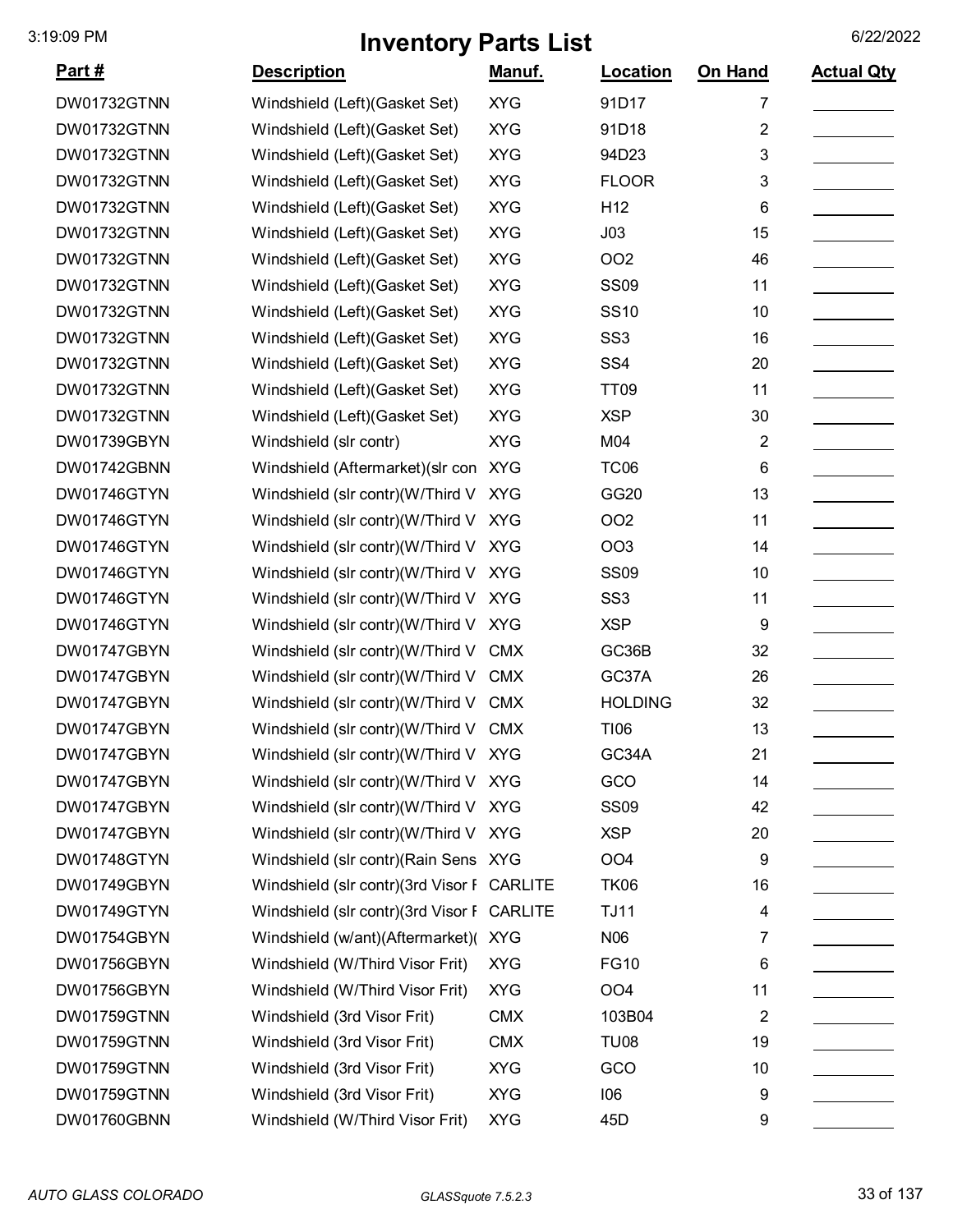| <u>Part #</u> | <b>Description</b>                       | <u>Manuf.</u> | Location        | On Hand        | <b>Actual Qty</b> |
|---------------|------------------------------------------|---------------|-----------------|----------------|-------------------|
| DW01760GBNN   | Windshield (W/Third Visor Frit)          | <b>XYG</b>    | OO <sub>2</sub> | 9              |                   |
| DW01760GTYN   | Windshield (3rd Visor Frit)              | <b>XYG</b>    | 94B15           | 3              |                   |
| DW01760GTYN   | Windshield (3rd Visor Frit)              | <b>XYG</b>    | K14             | $\overline{2}$ |                   |
| DW01760GTYN   | Windshield (3rd Visor Frit)              | <b>XYG</b>    | SS <sub>6</sub> | 11             |                   |
| DW01760GTYN   | Windshield (3rd Visor Frit)              | <b>XYG</b>    | <b>TU16</b>     | 9              |                   |
| DW01761GBYN   | Windshield (slr contr)(W/Third V         | <b>XYG</b>    | J08             | 1              |                   |
| DW01762GBYN   | Windshield (slr contr) (Rain Sens        | <b>XYG</b>    | OO <sub>4</sub> | 11             |                   |
| DW01764GBYN   | Windshield (slr contr)                   | <b>XYG</b>    | 101A01          | 16             |                   |
| DW01764GBYN   | Windshield (slr contr)                   | <b>XYG</b>    | <b>FG19</b>     | 11             |                   |
| DW01764GBYN   | Windshield (slr contr)                   | <b>XYG</b>    | SS <sub>8</sub> | 10             |                   |
| DW01764GTYN   | Windshield (slr contr)                   | <b>XYG</b>    | <b>FG19</b>     | 4              |                   |
| DW01767GTYN   | Windshield (slr contr)                   | <b>CMX</b>    | 06A             | 22             |                   |
| DW01767GTYN   | Windshield (slr contr)                   | <b>CMX</b>    | OO <sub>5</sub> | 139            |                   |
| DW01771GBNN   | Windshield (slr contr)(3rd Visor F MOPAR |               | <b>TB14</b>     | 11             |                   |
| DW01782GBYN   | Windshield (slr contr)(W/Third V         | <b>XYG</b>    | 42D             | 10             |                   |
| DW01782GBYN   | Windshield (slr contr)(W/Third V         | <b>XYG</b>    | OO <sub>4</sub> | 10             |                   |
| DW01785GBYN   | Windshield (slr contr) (Rain Sens XYG    |               | <b>TG05</b>     | 10             |                   |
| DW01786GBYN   | Windshield (slr contr)(W/Third V         | <b>XYG</b>    | 97B17           | $\overline{2}$ |                   |
| DW01786GBYN   | Windshield (slr contr)(W/Third V         | <b>XYG</b>    | <b>FG04</b>     | 9              |                   |
| DW01786GBYN   | Windshield (slr contr)(W/Third V XYG     |               | SS <sub>4</sub> | 10             |                   |
| DW01786GBYN   | Windshield (slr contr)(W/Third V XYG     |               | <b>TS01</b>     | 4              |                   |
| DW01793GBNN   | Windshield (Aftermarket) (slr con XYG    |               | 11B             | 10             |                   |
| DW01793GBNN   | Windshield (Aftermarket) (slr con XYG    |               | GC62A           | 31             |                   |
| DW01793GBNN   | Windshield (Aftermarket) (slr con XYG    |               | OO <sub>2</sub> | 40             |                   |
| DW01793GBNN   | Windshield (Aftermarket) (slr con XYG    |               | <b>SS09</b>     | 32             |                   |
| DW01793GBNN   | Windshield (Aftermarket) (slr con XYG    |               | SS <sub>2</sub> | 15             |                   |
| DW01793GBNN   | Windshield (Aftermarket) (slr con XYG    |               | SS <sub>4</sub> | 23             |                   |
| DW01793GBNN   | Windshield (Aftermarket) (slr con XYG    |               | <b>XSP</b>      | 32             |                   |
| DW01793GTNN   | Windshield (Aftermarket) (slr con CMX    |               | GC41A           | 31             |                   |
| DW01793GTNN   | Windshield (Aftermarket) (slr con CMX    |               | GC43A           | 33             |                   |
| DW01793GTNN   | Windshield (Aftermarket) (slr con XYG    |               | GC63A           | 28             |                   |
| DW01794GTYN   | Windshield (Aftermarket) (slr con XYG    |               | N <sub>02</sub> | 3              |                   |
| DW01794GTYN   | Windshield (Aftermarket) (slr con XYG    |               | <b>SS10</b>     | 10             |                   |
| DW01795GBYN   | Windshield (Aftermarket) (slr con XYG    |               | 91A02           | 3              |                   |
| DW01795GBYN   | Windshield (Aftermarket) (slr con XYG    |               | GCO             | 13             |                   |
| DW01795GBYN   | Windshield (Aftermarket) (slr con XYG    |               | OO <sub>2</sub> | 21             |                   |
| DW01795GBYN   | Windshield (Aftermarket) (slr con XYG    |               | OO <sub>3</sub> | 21             |                   |
| DW01795GBYN   | Windshield (Aftermarket) (slr con XYG    |               | <b>SS07</b>     | 10             |                   |
| DW01795GBYN   | Windshield (Aftermarket) (slr con XYG    |               | <b>SS08</b>     | 18             |                   |
| DW01796GBNN   | Windshield (slr contr)(W/Third V XYG     |               | 93A02           | 6              |                   |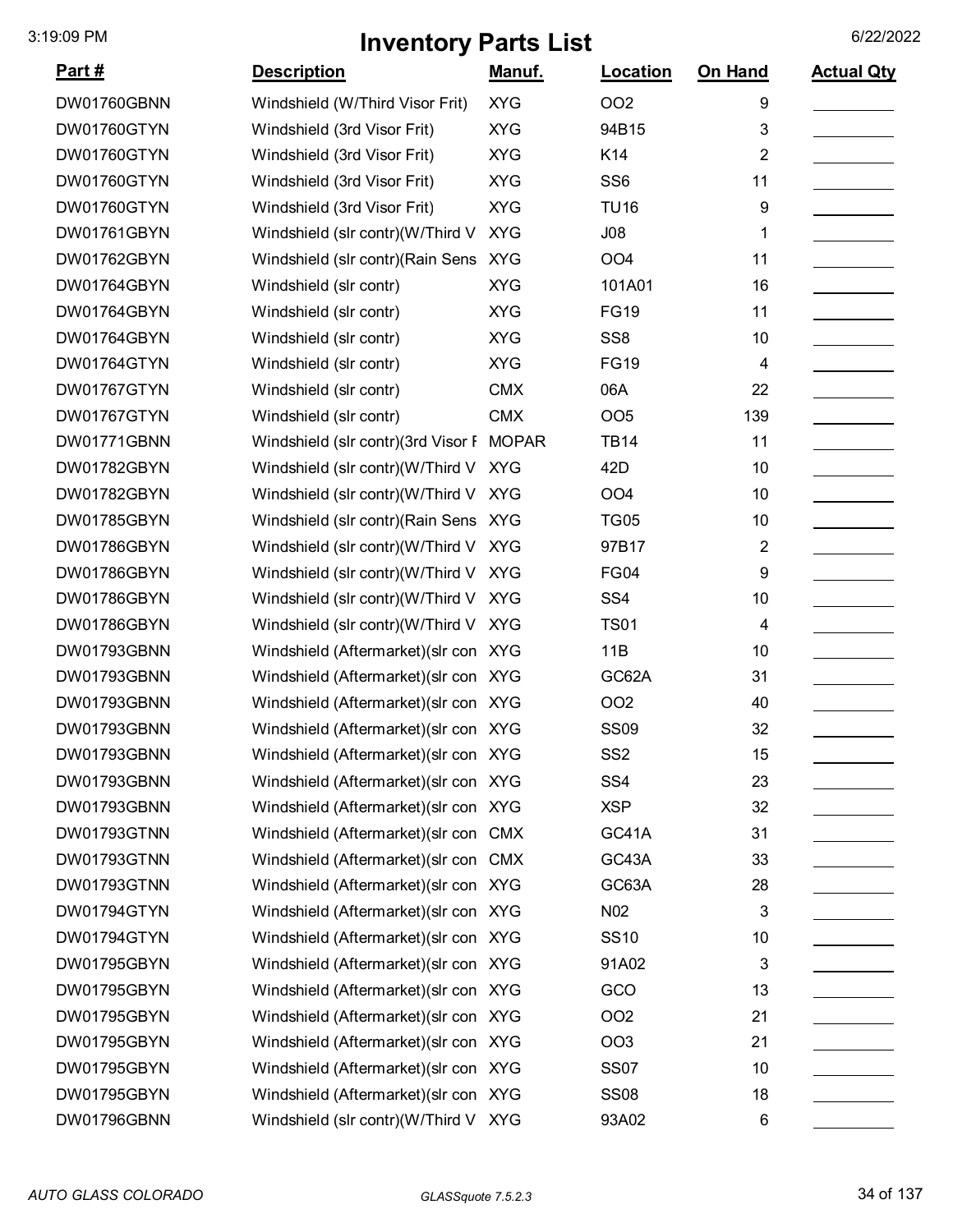| <u>Part #</u>      | <b>Description</b>                       | Manuf.     | Location         | On Hand        | <b>Actual Qty</b> |
|--------------------|------------------------------------------|------------|------------------|----------------|-------------------|
| DW01798GBYN        | Windshield (slr contr) (Rain Sens XYG    |            | 08B              | 6              |                   |
| DW01798GBYN        | Windshield (slr contr) (Rain Sens XYG    |            | GCO              | 10             |                   |
| DW01798GTYN        | Windshield (slr contr)(Rain Sens XYG     |            | LM11             | 5              |                   |
| DW01813GTYN        | Windshield (slr contr)(W/Third V         | <b>XYG</b> | OO <sub>4</sub>  | 10             |                   |
| DW01813GTYN        | Windshield (slr contr)(W/Third V         | <b>XYG</b> | SS <sub>5</sub>  | 12             |                   |
| DW01813GTYN        | Windshield (slr contr)(W/Third V         | <b>XYG</b> | <b>TP10</b>      | 3              |                   |
| DW01814GTYN        | Windshield (slr contr)(W/Third V XYG     |            | OO <sub>3</sub>  | 9              |                   |
| DW01814GTYN        | Windshield (slr contr)(W/Third V         | <b>XYG</b> | OO <sub>4</sub>  | 10             |                   |
| DW01814GTYN        | Windshield (slr contr)(W/Third V         | <b>XYG</b> | <b>TF05</b>      | 2              |                   |
| <b>DW01815GTNN</b> | Windshield (slr contr)(W/Third V         | <b>XYG</b> | J06              | 4              |                   |
| DW01815GTNN        | Windshield (slr contr)(W/Third V XYG     |            | <b>SS08</b>      | 11             |                   |
| DW01816GBNN        | Windshield (slr contr)                   | <b>XYG</b> | 98B22            | 2              |                   |
| DW01816GBYN        | Windshield (slr contr)                   | <b>XYG</b> | <b>TN12</b>      | 6              |                   |
| DW01817GBYN        | Windshield (slr contr) (Rain Sens XYG    |            | SS <sub>6</sub>  | 12             |                   |
| DW01818GBNN        | Windshield (slr contr)(3rd Visor F XYG   |            | K04              | 15             |                   |
| DW01818GBNN        | Windshield (slr contr)(3rd Visor F XYG   |            | OO <sub>2</sub>  | 26             |                   |
| DW01818GBNN        | Windshield (slr contr)(3rd Visor F XYG   |            | <b>SS07</b>      | 23             |                   |
| DW01819GTYN        | Windshield (slr contr) (Rain Sens XYG    |            | F <sub>19</sub>  | 9              |                   |
| DW01819GTYN        | Windshield (slr contr) (Rain Sens XYG    |            | OO <sub>4</sub>  | 11             |                   |
| DW01822GTYN        | Windshield (slr contr)(W/Third V         | <b>XYG</b> | 106A03           | 3              |                   |
| DW01824GBYN        | Windshield (slr contr)(W/Third V XYG     |            | OO <sub>2</sub>  | 10             |                   |
| DW01826GBYN        | Windshield (w/ant)(Aftermarket)( XYG     |            | 33B              | 7              |                   |
| DW01826GBYN        | Windshield (w/ant)(Aftermarket)( XYG     |            | TF <sub>07</sub> | $\overline{c}$ |                   |
| DW01833GTYN        | Windshield (slr contr)("Super Du CARLITE |            | <b>TJ12</b>      | 1              |                   |
| DW01833GTYN        | Windshield (slr contr)("Super Du CARLITE |            | <b>TK05</b>      | 10             |                   |
| DW01834GBYN        | Windshield (Aftermarket) (slr con CMX    |            | 11C              | 19             |                   |
| DW01834GBYN        | Windshield (Aftermarket) (slr con XYG    |            | 11 <sub>C</sub>  | 1              |                   |
| DW01834GBYN        | Windshield (Aftermarket) (slr con XYG    |            | OO               | 10             |                   |
| DW01834GBYN        | Windshield (Aftermarket) (slr con XYG    |            | <b>SS09</b>      | 9              |                   |
| DW01834GBYN        | Windshield (Aftermarket) (slr con XYG    |            | SS <sub>2</sub>  | 9              |                   |
| DW01835GBYN        | Windshield (Aftermarket) (slr con CMX    |            | <b>TG11</b>      | 5              |                   |
| DW01835GBYN        | Windshield (Aftermarket) (slr con XYG    |            | <b>SS08</b>      | 8              |                   |
| DW01835GBYN        | Windshield (Aftermarket) (slr con XYG    |            | SS <sub>1</sub>  | 23             |                   |
| DW01835GBYN        | Windshield (Aftermarket) (slr con XYG    |            | <b>TG11</b>      | 6              |                   |
| DW01839GBYN        | Windshield (slr contr)(W/Third V XYG     |            | 08A              | 5              |                   |
| DW01839GBYN        | Windshield (slr contr)(W/Third V XYG     |            | OO <sub>4</sub>  | 8              |                   |
| DW01839GTNN        | Windshield (slr contr)(W/Third V XYG     |            | 41B              | 1              |                   |
| DW01839GTNN        | Windshield (slr contr)(W/Third V XYG     |            | 41C              | 4              |                   |
| DW01839GTNN        | Windshield (slr contr)(W/Third V XYG     |            | 94B05            | 1              |                   |
| DW01839GTNN        | Windshield (slr contr)(W/Third V XYG     |            | LM03             | 10             |                   |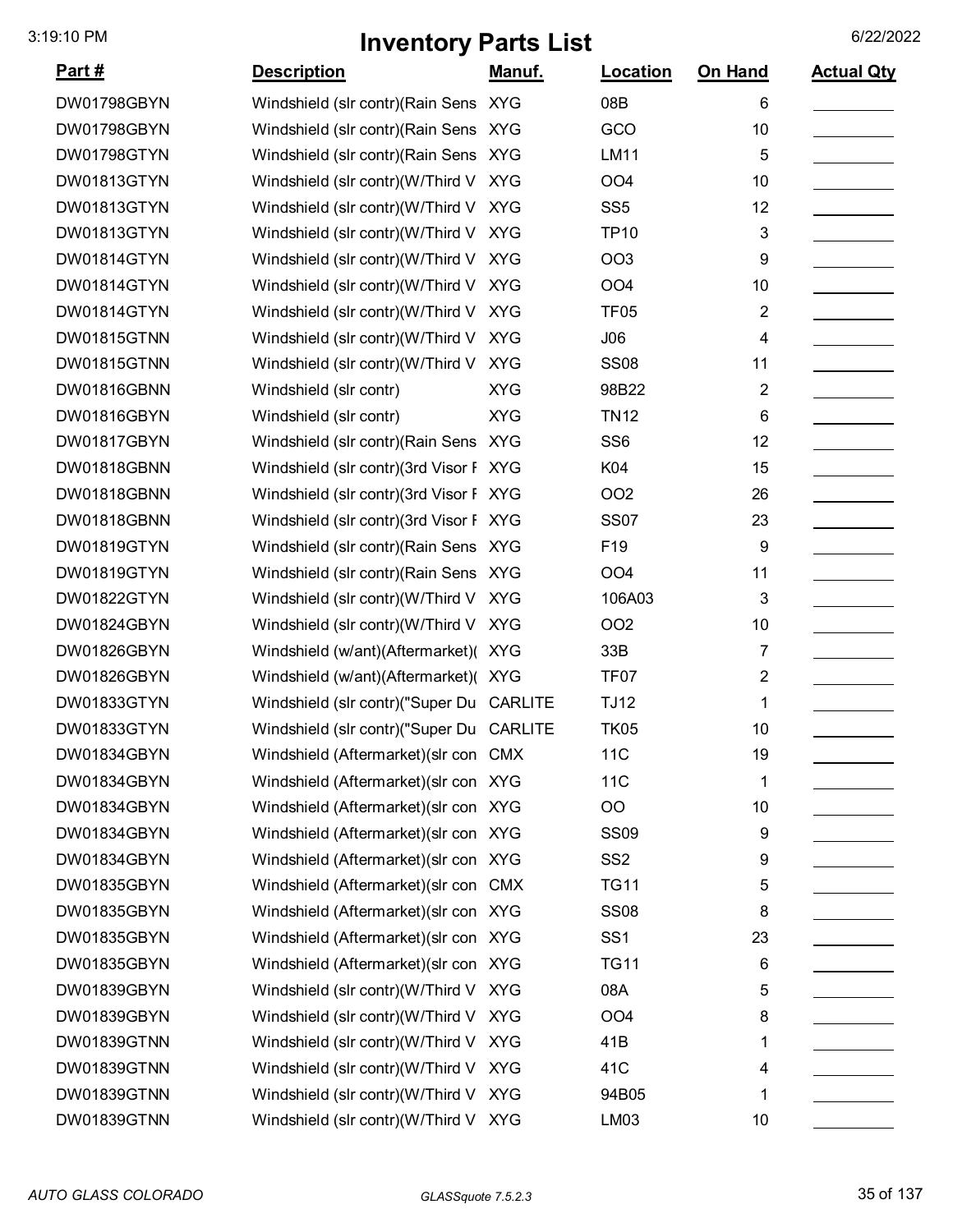| <u>Part #</u> | <b>Description</b>                     | Manuf.     | Location        | On Hand | <b>Actual Qty</b> |
|---------------|----------------------------------------|------------|-----------------|---------|-------------------|
| DW01839GTNN   | Windshield (slr contr)(W/Third V XYG   |            | <b>SS07</b>     | 9       |                   |
| DW01839GTNN   | Windshield (slr contr)(W/Third V XYG   |            | SS <sub>1</sub> | 10      |                   |
| DW01839GTYN   | Windshield (slr contr)(W/Third V       | <b>XYG</b> | 101B01          | 1       |                   |
| DW01839GTYN   | Windshield (slr contr)(W/Third V       | <b>XYG</b> | E06             | 2       |                   |
| DW01839GTYN   | Windshield (slr contr)(W/Third V XYG   |            | <b>FG14</b>     | 7       |                   |
| DW01839GTYN   | Windshield (slr contr)(W/Third V       | <b>XYG</b> | M12             | 8       |                   |
| DW01839GTYN   | Windshield (slr contr)(W/Third V XYG   |            | OO <sub>2</sub> | 9       |                   |
| DW01839GTYN   | Windshield (slr contr)(W/Third V XYG   |            | <b>SS09</b>     | 10      |                   |
| DW01839GTYN   | Windshield (slr contr)(W/Third V       | <b>XYG</b> | SS <sub>1</sub> | 10      |                   |
| DW01839GTYN   | Windshield (slr contr)(W/Third V XYG   |            | <b>XSP</b>      | 10      |                   |
| DW01840GBYN   | Windshield (slr contr) (Rain Sens XYG  |            | E15             | 10      |                   |
| DW01840GBYN   | Windshield (slr contr)(Rain Sens XYG   |            | OO <sub>4</sub> | 10      |                   |
| DW01840GBYN   | Windshield (slr contr) (Rain Sens XYG  |            | <b>SS07</b>     | 9       |                   |
| DW01840GBYN   | Windshield (slr contr) (Rain Sens XYG  |            | SS <sub>1</sub> | 9       |                   |
| DW01840GBYN   | Windshield (slr contr) (Rain Sens XYG  |            | SS <sub>4</sub> | 12      |                   |
| DW01840GTYN   | Windshield (slr contr) (Rain Sens XYG  |            | 92A02           | 7       |                   |
| DW01840GTYN   | Windshield (slr contr) (Rain Sens XYG  |            | SS <sub>5</sub> | 9       |                   |
| DW01843GGYN   | Windshield (slr contr)(W/Third V       | <b>XYG</b> | <b>OO3</b>      | 13      |                   |
| DW01843GGYN   | Windshield (slr contr)(W/Third V XYG   |            | OO <sub>4</sub> | 20      |                   |
| DW01843GGYN   | Windshield (slr contr)(W/Third V       | <b>XYG</b> | <b>SS10</b>     | 20      |                   |
| DW01843GGYN   | Windshield (slr contr)(W/Third V XYG   |            | SS <sub>5</sub> | 37      |                   |
| DW01843GGYN   | Windshield (slr contr)(W/Third V XYG   |            | SS <sub>6</sub> | 17      |                   |
| DW01843GGYN   | Windshield (slr contr)(W/Third V XYG   |            | <b>XSP</b>      | 22      |                   |
| DW01844GBYN   | Windshield (slr contr)(Rain Sens XYG   |            | 103B21          | 7       |                   |
| DW01844GBYN   | Windshield (slr contr) (Rain Sens XYG  |            | 93A01           | 8       |                   |
| DW01844GBYN   | Windshield (slr contr) (Rain Sens XYG  |            | FE10            | 6       |                   |
| DW01844GBYN   | Windshield (slr contr) (Rain Sens XYG  |            | OO <sub>4</sub> | 10      |                   |
| DW01844GBYN   | Windshield (slr contr)(Rain Sens XYG   |            | <b>TP09</b>     | 14      |                   |
| DW01849GTYN   | Windshield (Aftermarket) (slr con XYG  |            | OO              | 13      |                   |
| DW01851GBYN   | Windshield (Aftermarket) (slr con CMX  |            | 06B             | 20      |                   |
| DW01851GBYN   | Windshield (Aftermarket) (slr con XYG  |            | GC77A           | 29      |                   |
| DW01851GBYN   | Windshield (Aftermarket) (slr con XYG  |            | <b>HOLDING</b>  | 33      |                   |
| DW01851GBYN   | Windshield (Aftermarket) (slr con XYG  |            | <b>XSP</b>      | 33      |                   |
| DW01852GTYN   | Windshield (slr contr)(W/Third V XYG   |            | 49A             | 4       |                   |
| DW01853GBNN   | Windshield (slr contr)(3rd Visor F XYG |            | SS <sub>1</sub> | 11      |                   |
| DW01853GTNN   | Windshield (slr contr)(W/Third V CMX   |            | 95A03           | 21      |                   |
| DW01853GTNN   | Windshield (slr contr)(W/Third V XYG   |            | <b>SS08</b>     | 10      |                   |
| DW01855GBYN   | Windshield (Aftermarket) (slr con XYG  |            | TQ07            | 3       |                   |
| DW01856GTYN   | Windshield (Aftermarket) (slr con XYG  |            | 107B09          | 3       |                   |
| DW01856GTYN   | Windshield (Aftermarket) (slr con XYG  |            | 107B10          | 5       |                   |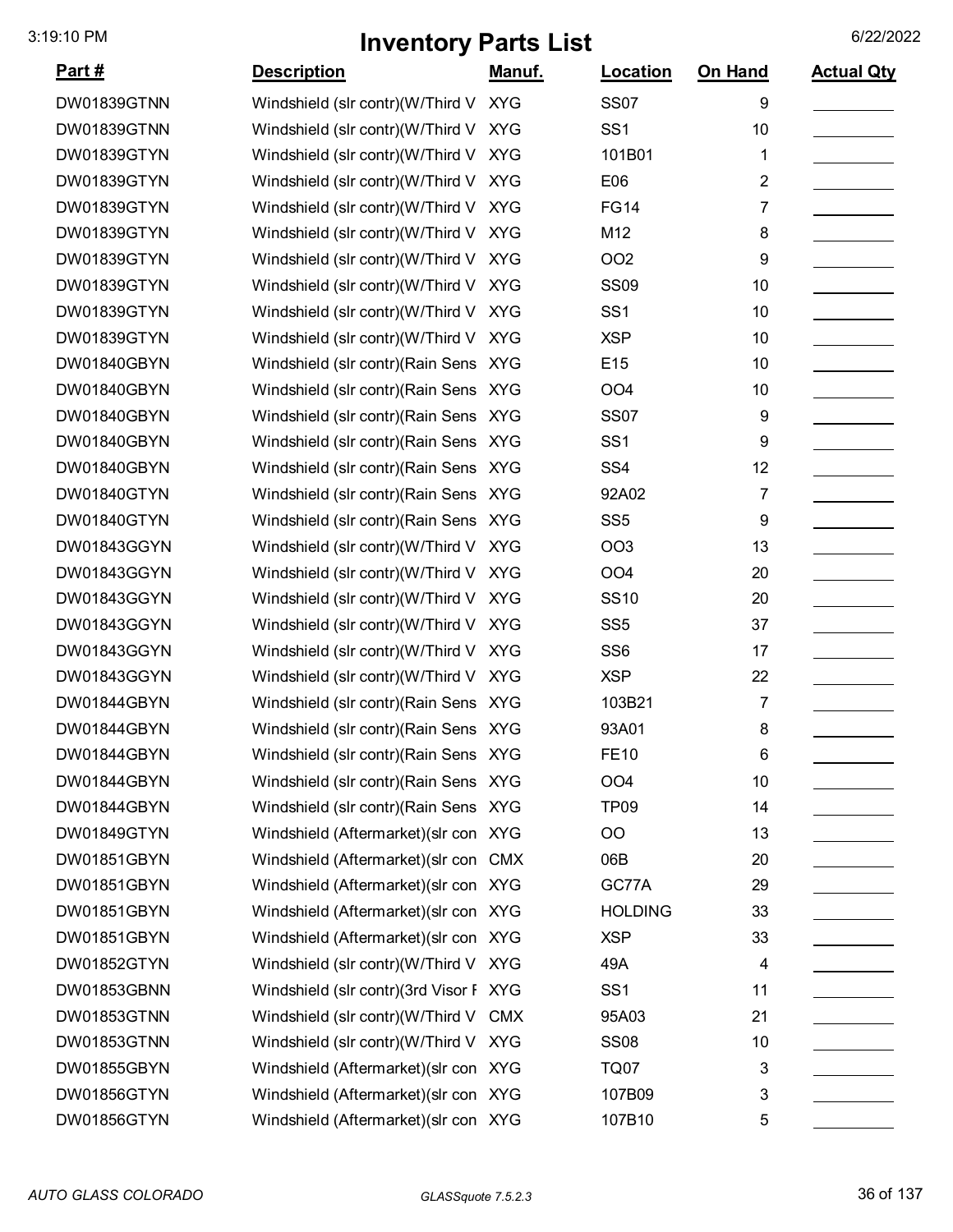| <u>Part #</u> | <b>Description</b>                    | <u>Manuf.</u> | <b>Location</b>  | On Hand | <b>Actual Qty</b> |
|---------------|---------------------------------------|---------------|------------------|---------|-------------------|
| DW01856GTYN   | Windshield (Aftermarket) (slr con XYG |               | 107B20           | 6       |                   |
| DW01859GBYN   | Windshield (Aftermarket) (slr con XYG |               | <b>FF24</b>      | 8       |                   |
| DW01859GBYN   | Windshield (Aftermarket) (slr con XYG |               | M08              | 7       |                   |
| DW01859GBYN   | Windshield (Aftermarket) (slr con XYG |               | <b>SS09</b>      | 12      |                   |
| DW01859GBYN   | Windshield (Aftermarket) (slr con XYG |               | SS <sub>3</sub>  | 10      |                   |
| DW01859GBYN   | Windshield (Aftermarket) (slr con XYG |               | SS <sub>4</sub>  | 8       |                   |
| DW01859GTYN   | Windshield (Aftermarket) (slr con CMX |               | N <sub>16</sub>  | 26      |                   |
| DW01859GTYN   | Windshield (Aftermarket) (slr con CMX |               | <b>TT10</b>      | 12      |                   |
| DW01859GTYN   | Windshield (Aftermarket) (slr con XYG |               | FF <sub>09</sub> | 11      |                   |
| DW01859GTYN   | Windshield (Aftermarket) (slr con XYG |               | <b>SS09</b>      | 12      |                   |
| DW01860GBNN   | Windshield (Aftermarket) (slr con XYG |               | 42A              | 6       |                   |
| DW01860GBNN   | Windshield (Aftermarket) (slr con XYG |               | <b>TT05</b>      | 6       |                   |
| DW01861GBYN   | Windshield (Aftermarket) (slr con XYG |               | <b>TN08</b>      | 17      |                   |
| DW01862GBNN   | Windshield (Aftermarket) (slr con XYG |               | GG08             | 6       |                   |
| DW01863GTYN   | Windshield (Aftermarket) (slr con XYG |               | 45B              | 12      |                   |
| DW01864GBYN   | Windshield (Aftermarket) (slr con XYG |               | 89B              | 12      |                   |
| DW01864GBYN   | Windshield (Aftermarket) (slr con XYG |               | <b>TR03</b>      | 10      |                   |
| DW01865GBYN   | Windshield (Aftermarket) (slr con XYG |               | 105B11           | 4       |                   |
| DW01865GBYN   | Windshield (Aftermarket) (slr con XYG |               | <b>TF15</b>      | 9       |                   |
| DW01866GBYN   | Windshield (Aftermarket) (slr con XYG |               | <b>TH10</b>      | 13      |                   |
| DW01872GBYN   | Windshield (Aftermarket) (slr con XYG |               | <b>GG18</b>      | 5       |                   |
| DW01872GBYN   | Windshield (Aftermarket) (slr con XYG |               | SS <sub>4</sub>  | 10      |                   |
| DW01874GTYN   | Windshield (slr contr)                | <b>XYG</b>    | F04              | 8       |                   |
| DW01874GTYN   | Windshield (slr contr)                | <b>XYG</b>    | <b>FF18</b>      | 10      |                   |
| DW01874GTYN   | Windshield (slr contr)                | <b>XYG</b>    | OO <sub>4</sub>  | 8       |                   |
| DW01874GTYN   | Windshield (slr contr)                | <b>XYG</b>    | SS <sub>4</sub>  | 12      |                   |
| DW01875GBYN   | Windshield (slr contr)(Rain Sens      | <b>XYG</b>    | F <sub>12</sub>  | 8       |                   |
| DW01880GBNN   | Windshield (W/Third Visor Frit)       | <b>CMX</b>    | <b>TV07</b>      | 3       |                   |
| DW01880GBNN   | Windshield (W/Third Visor Frit)       | <b>XYG</b>    | 47C              | 9       |                   |
| DW01880GBNN   | Windshield (W/Third Visor Frit)       | <b>XYG</b>    | GC07A            | 29      |                   |
| DW01880GBNN   | Windshield (W/Third Visor Frit)       | <b>XYG</b>    | H <sub>0</sub> 7 | 10      |                   |
| DW01880GBNN   | Windshield (W/Third Visor Frit)       | <b>XYG</b>    | M13              | 9       |                   |
| DW01880GBNN   | Windshield (W/Third Visor Frit)       | <b>XYG</b>    | SS <sub>4</sub>  | 9       |                   |
| DW01880GBNN   | Windshield (W/Third Visor Frit)       | <b>XYG</b>    | <b>TL17</b>      | 6       |                   |
| DW01880GBNN   | Windshield (W/Third Visor Frit)       | <b>XYG</b>    | <b>TN04</b>      | 15      |                   |
| DW01880GBNN   | Windshield (W/Third Visor Frit)       | <b>XYG</b>    | <b>TP16</b>      | 10      |                   |
| DW01880GBNN   | Windshield (W/Third Visor Frit)       | <b>XYG</b>    | <b>XSP</b>       | 12      |                   |
| DW01880GTNN   | Windshield (W/Third Visor Frit)       | <b>CMX</b>    | <b>TV07</b>      | 15      |                   |
| DW01880GTNN   | Windshield (W/Third Visor Frit)       | <b>XYG</b>    | 47C              | 11      |                   |
| DW01880GTNN   | Windshield (W/Third Visor Frit)       | <b>XYG</b>    | K02              | 12      |                   |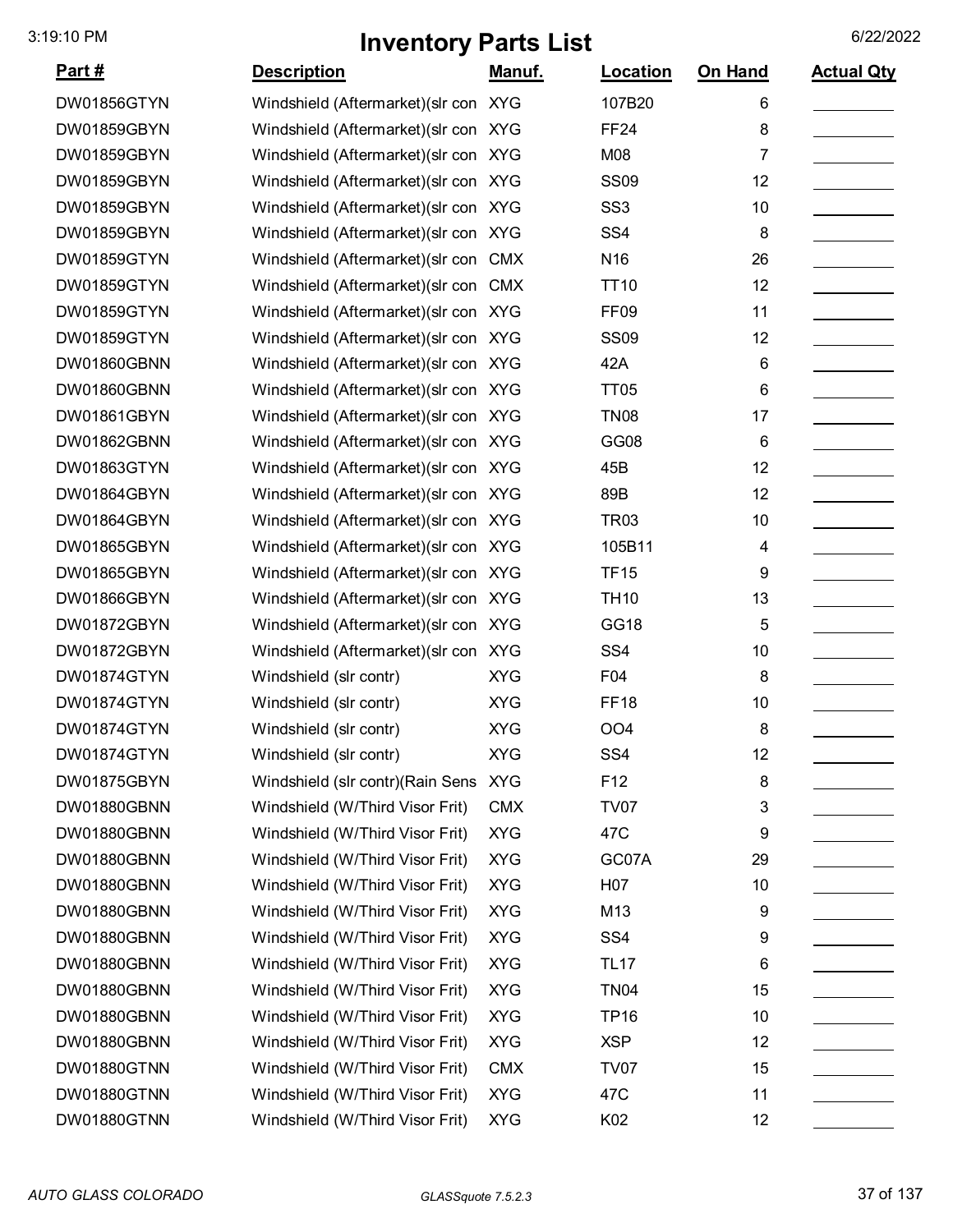| <u>Part #</u>      | <b>Description</b>                         | Manuf.     | <b>Location</b> | <b>On Hand</b> | <b>Actual Qty</b> |
|--------------------|--------------------------------------------|------------|-----------------|----------------|-------------------|
| DW01880GTNN        | Windshield (W/Third Visor Frit)            | <b>XYG</b> | <b>SS07</b>     | 11             |                   |
| DW01880GTNN        | Windshield (W/Third Visor Frit)            | <b>XYG</b> | <b>TA16</b>     | 6              |                   |
| DW01880GTNN        | Windshield (W/Third Visor Frit)            | <b>XYG</b> | <b>TH05</b>     | 10             |                   |
| DW01881GTNN        | Windshield (slr contr)(Jeep Grille MOPAR   |            | LM01            | 15             |                   |
| DW01881GTNN        | Windshield (slr contr)(Jeep Grille MOPAR   |            | <b>TH01</b>     | 70             |                   |
| <b>DW01885GTNN</b> | Windshield (slr contr)                     | <b>XYG</b> | <b>FF16</b>     | 10             |                   |
| DW01886GTYN        | Windshield (slr contr)(W/Third V XYG       |            | G22             | 6              |                   |
| DW01891GTYN        | Windshield (slr contr)(Acoustic Ir CARL    |            | 105B21          | 5              |                   |
| DW01891GTYN        | Windshield (slr contr)(Acoustic Ir XYG     |            | 105B21          | 4              |                   |
| DW01891GTYN        | Windshield (slr contr)(Acoustic Ir XYG     |            | 106B01          | 4              |                   |
| DW01891GTYN        | Windshield (slr contr)(Acoustic Ir XYG     |            | 107             | 10             |                   |
| DW01892GTYN        | Windshield (slr contr)(Acoustic Ir CARL    |            | <b>TG10</b>     | 11             |                   |
| DW01893GTYN        | Windshield (slr contr) (Rain Sens XYG      |            | 106B04          | 3              |                   |
| DW01893GTYN        | Windshield (slr contr)(Rain Sens XYG       |            | OO              | 11             |                   |
| DW01896GTNN        | Windshield (ht)(slr contr)(3rd Vis CARLITE |            | 93B23           | 1              |                   |
| DW01897GTYN        | Windshield (Aftermarket) (slr con XYG      |            | N.05            | 5              |                   |
| DW01900GTYN        | Windshield (hud)(slr contr)(W/Tr XYG       |            | 92C21           | 1              |                   |
| DW01900GTYN        | Windshield (hud)(slr contr)(W/Th           | <b>XYG</b> | OO              | 4              |                   |
| DW01901GTYN        | Windshield (hud)(slr contr)(3rd V          | <b>XYG</b> | 93B03           | 1              |                   |
| DW01901GTYN        | Windshield (hud)(slr contr)(3rd V XYG      |            | E08             | 4              |                   |
| DW01902GTYN        | Windshield (Aftermarket) (slr con GBY      |            | J04             | 3              |                   |
| DW01902GTYN        | Windshield (Aftermarket) (slr con XYG      |            | 105             | 12             |                   |
| DW01903GTYN        | Windshield (slr contr)(W/Third V XYG       |            | OO <sub>4</sub> | 10             |                   |
| DW01903GTYN        | Windshield (slr contr)(W/Third V XYG       |            | <b>TT10</b>     | 2              |                   |
| DW01904GTYN        | Windshield (slr contr)(W/Third V XYG       |            | OO              | 11             |                   |
| DW01910GTYN        | Windshield (slr contr)(W/Third V XYG       |            | O <sub>23</sub> | 9              |                   |
| DW01910GTYN        | Windshield (slr contr)(W/Third V XYG       |            | OO <sub>4</sub> | 12             |                   |
| DW01920GTYN        | Windshield (slr contr)(Acoustic Ir XYG     |            | 41A             | 9              |                   |
| DW01920GTYN        | Windshield (slr contr)(Acoustic Ir XYG     |            | 48A             | 12             |                   |
| DW01920GTYN        | Windshield (slr contr)(Acoustic Ir XYG     |            | K22             | 10             |                   |
| DW01920GTYN        | Windshield (slr contr)(Acoustic Ir XYG     |            | <b>SS07</b>     | 13             |                   |
| DW01920GTYN        | Windshield (slr contr)(Acoustic Ir XYG     |            | <b>SS08</b>     | 11             |                   |
| DW01920GTYN        | Windshield (slr contr)(Acoustic Ir XYG     |            | SS <sub>2</sub> | 10             |                   |
| DW01920GTYN        | Windshield (slr contr)(Acoustic Ir XYG     |            | SS <sub>4</sub> | 10             |                   |
| DW01920GTYN        | Windshield (slr contr)(Acoustic Ir XYG     |            | <b>TV18</b>     | 10             |                   |
| DW01921GTYN        | Windshield (Electrochromic Mirr XYG        |            | OO              | 10             |                   |
| DW01921GTYN        | Windshield (Electrochromic Mirr XYG        |            | OO <sub>4</sub> | 10             |                   |
| DW01922GTYN        | Windshield (Electrochromic Mirr XYG        |            | E12             | 9              |                   |
| DW01922GTYN        | Windshield (Electrochromic Mirr XYG        |            | <b>XSP</b>      | 11             |                   |
| DW01928GBYN        | Windshield (slr contr) (Rain Sens XYG      |            | <b>TI17</b>     | 4              |                   |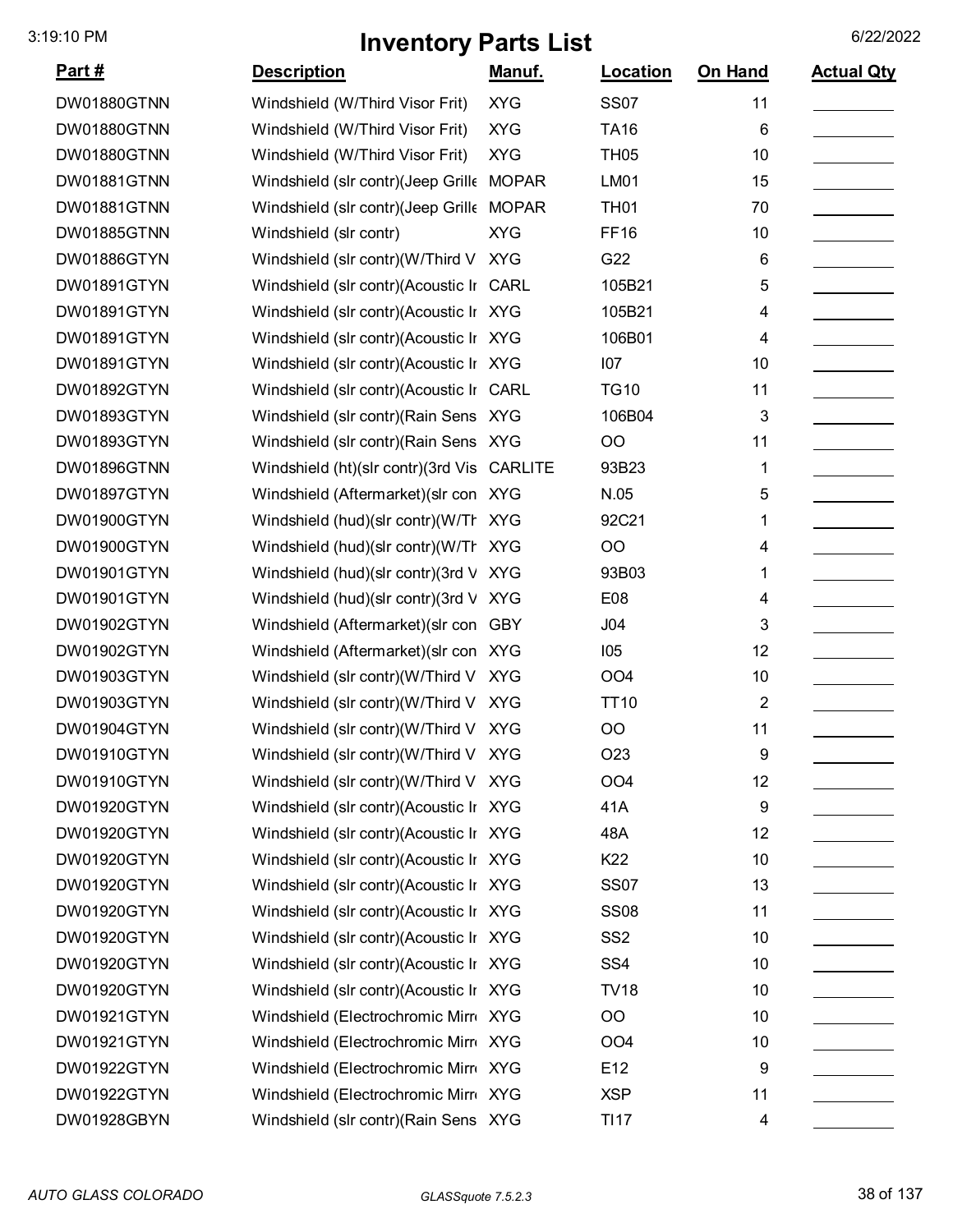| <u>Part #</u> | <b>Description</b>                     | Manuf.     | Location        | On Hand | <b>Actual Qty</b> |
|---------------|----------------------------------------|------------|-----------------|---------|-------------------|
| DW01929GBYN   | Windshield (slr contr) (Rain Sens XYG  |            | SS <sub>3</sub> | 5       |                   |
| DW01931GTYN   | Windshield (slr contr)(W/Third V XYG   |            | SS <sub>4</sub> | 10      |                   |
| DW01931GTYN   | Windshield (slr contr)(W/Third V       | <b>XYG</b> | <b>TS04</b>     | 5       |                   |
| DW01932GTYN   | Windshield (slr contr)(W/Third V       | <b>XYG</b> | 91A01           | 5       |                   |
| DW01932GTYN   | Windshield (slr contr)(W/Third V XYG   |            | <b>FF21</b>     | 11      |                   |
| DW01932GTYN   | Windshield (slr contr)(W/Third V XYG   |            | OO <sub>3</sub> | 31      |                   |
| DW01937GBYN   | Windshield (Aftermarket) (slr con XYG  |            | OO <sub>4</sub> | 9       |                   |
| DW01937GBYN   | Windshield (Aftermarket) (slr con XYG  |            | <b>TF07</b>     | 3       |                   |
| DW01938GBYN   | Windshield (Aftermarket) (slr con XYG  |            | GC44B           | 33      |                   |
| DW01938GBYN   | Windshield (Aftermarket) (slr con XYG  |            | H <sub>20</sub> | 36      |                   |
| DW01938GBYN   | Windshield (Aftermarket) (slr con XYG  |            | <b>SS07</b>     | 19      |                   |
| DW01938GBYN   | Windshield (Aftermarket) (slr con XYG  |            | <b>SS08</b>     | 20      |                   |
| DW01938GBYN   | Windshield (Aftermarket) (slr con XYG  |            | <b>SS09</b>     | 25      |                   |
| DW01938GBYN   | Windshield (Aftermarket) (slr con XYG  |            | SS <sub>4</sub> | 29      |                   |
| DW01938GBYN   | Windshield (Aftermarket) (slr con XYG  |            | <b>TA03</b>     | 3       |                   |
| DW01945GBYN   | Windshield (slr contr)(W/Vin Not XYG   |            | M24             | 9       |                   |
| DW01945GBYN   | Windshield (slr contr)(W/Vin Not XYG   |            | N22             | 6       |                   |
| DW01945GBYN   | Windshield (slr contr)(W/Vin Not XYG   |            | OO <sub>2</sub> | 12      |                   |
| DW01945GBYN   | Windshield (slr contr)(W/Vin Not XYG   |            | OO <sub>4</sub> | 10      |                   |
| DW01946GTYN   | Windshield (slr contr)(W/Third V       | <b>XYG</b> | <b>FG19</b>     | 8       |                   |
| DW01946GTYN   | Windshield (slr contr)(W/Third V XYG   |            | OO <sub>2</sub> | 10      |                   |
| DW01946GTYN   | Windshield (slr contr)(W/Third V XYG   |            | <b>SS09</b>     | 22      |                   |
| DW01946GTYN   | Windshield (slr contr)(W/Third V XYG   |            | SS <sub>4</sub> | 9       |                   |
| DW01946GTYN   | Windshield (slr contr)(W/Third V XYG   |            | <b>TF16</b>     | 5       |                   |
| DW01946GTYN   | Windshield (slr contr)(W/Third V XYG   |            | <b>TL09</b>     | 23      |                   |
| DW01947GTYN   | Windshield (slr contr)(W/Third V CMX   |            | TN04            | 7       |                   |
| DW01947GTYN   | Windshield (slr contr)(W/Third V XYG   |            | 37C             | 9       |                   |
| DW01947GTYN   | Windshield (slr contr)(W/Third V XYG   |            | 38D             | 10      |                   |
| DW01947GTYN   | Windshield (slr contr)(W/Third V XYG   |            | K05             | 8       |                   |
| DW01947GTYN   | Windshield (slr contr)(W/Third V XYG   |            | SS <sub>1</sub> | 17      |                   |
| DW01949GTYN   | Windshield (slr contr)(Acoustic Ir XYG |            | OO <sub>3</sub> | 11      |                   |
| DW01949GTYN   | Windshield (slr contr)(Acoustic Ir XYG |            | SS <sub>6</sub> | 10      |                   |
| DW01949GTYN   | Windshield (slr contr)(Acoustic Ir XYG |            | <b>TM15</b>     | 1       |                   |
| DW01950GTYN   | Windshield (slr contr) (Rain Sens XYG  |            | OO <sub>4</sub> | 12      |                   |
| DW01950GTYN   | Windshield (slr contr) (Rain Sens XYG  |            | <b>SS09</b>     | 6       |                   |
| DW01952GBYN   | Windshield (slr contr) (Rain Sens XYG  |            | 44B             | 7       |                   |
| DW01954GTYN   | Windshield (slr contr) (Rain Sens XYG  |            | <b>TQ16</b>     | 8       |                   |
| DW01956GTYN   | Windshield (slr contr)(Rain Sens MOPAR |            | <b>TB08</b>     | 6       |                   |
| DW01956GTYN   | Windshield (slr contr)(Rain Sens MOPAR |            | <b>TS08</b>     | 40      |                   |
| DW01957GTYN   | Windshield (slr contr)(Acoustic Ir XYG |            | <b>TH06</b>     | 4       |                   |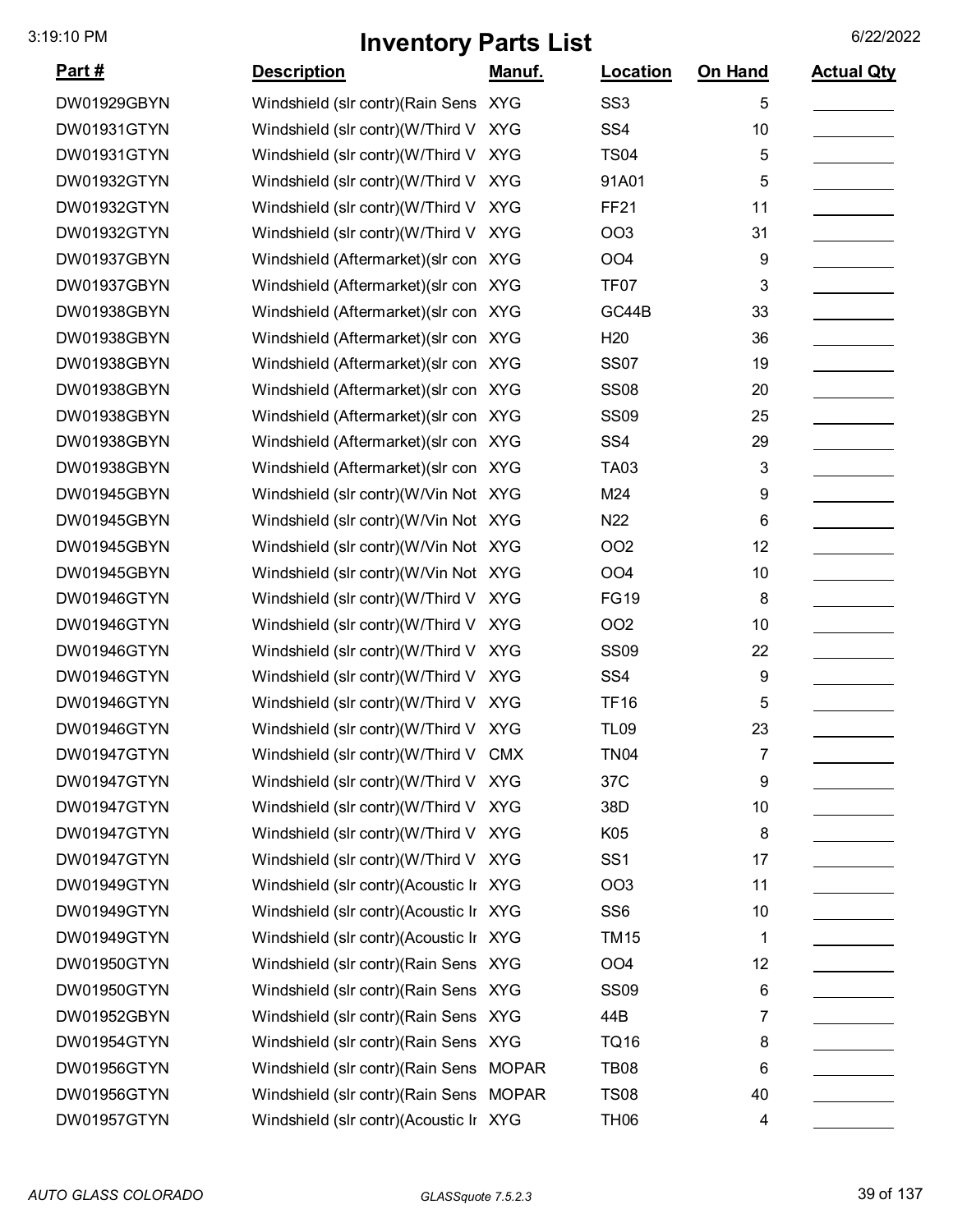| <u>Part #</u> | <b>Description</b>                         | Manuf.         | Location        | On Hand        | <b>Actual Qty</b> |
|---------------|--------------------------------------------|----------------|-----------------|----------------|-------------------|
| DW01958GGYN   | Windshield (slr contr) (Rain Sens XYG      |                | <b>TO06</b>     | 4              |                   |
| DW01960GTYN   | Windshield (slr contr)(3rd Visor F XYG     |                | 115             | 6              |                   |
| DW01960GTYN   | Windshield (slr contr)(3rd Visor F XYG     |                | <b>LM15</b>     | 11             |                   |
| DW01960GTYN   | Windshield (slr contr)(3rd Visor F XYG     |                | OO <sub>4</sub> | 10             |                   |
| DW01961GBYN   | Windshield (slr contr)(Rain Sens XYG       |                | <b>TR07</b>     | 8              |                   |
| DW01965GTYN   | Windshield (slr contr)(W/Third V XYG       |                | 106B06          | $\overline{2}$ |                   |
| DW01965GTYN   | Windshield (slr contr)(W/Third V XYG       |                | 106B07          | 7              |                   |
| DW01968GTYN   | Windshield (slr contr)(Acoustic Ir MOPAR   |                | <b>TB10</b>     | 3              |                   |
| DW01968GTYN   | Windshield (slr contr)(Acoustic Ir MOPAR   |                | <b>TS10</b>     | 40             |                   |
| DW01968GTYN   | Windshield (slr contr)(Acoustic Ir MOPAR   |                | <b>TS11</b>     | 20             |                   |
| DW01969GBYN   | Windshield (slr contr)(Rain Sens XYG       |                | <b>TP17</b>     | 6              |                   |
| DW01974GTYN   | Windshield (Aftermarket) (slr con XYG      |                | <b>FG17</b>     | 1              |                   |
| DW01974GTYN   | Windshield (Aftermarket) (slr con XYG      |                | SS <sub>5</sub> | 9              |                   |
| DW01974GTYN   | Windshield (Aftermarket) (slr con XYG      |                | SS <sub>6</sub> | 11             |                   |
| DW01974GTYN   | Windshield (Aftermarket) (slr con XYG      |                | <b>TS01</b>     | 10             |                   |
| DW01975GTYN   | Windshield (Aftermarket) (slr con XYG      |                | SS <sub>2</sub> | 9              |                   |
| DW01975GTYN   | Windshield (Aftermarket) (slr con XYG      |                | <b>TU14</b>     | 10             |                   |
| DW01976GBYN   | Windshield (Aftermarket) (slr con          | <b>GTY</b>     | 41C             | 5              |                   |
| DW01976GBYN   | Windshield (Aftermarket) (slr con          | <b>GTY</b>     | <b>TF12</b>     | 7              |                   |
| DW01979GBYN   | Windshield (slr contr) (Rain Sens XYG      |                | 103B02          | 3              |                   |
| DW01981GTYN   | Windshield (slr contr)(Ford Oval           | <b>CARLITE</b> | <b>TK12</b>     | 7              |                   |
| DW01981GTYN   | Windshield (slr contr)(Ford Oval           | <b>CARLITE</b> | <b>TK14</b>     | 24             |                   |
| DW01982GTYN   | Windshield (slr contr)(Acoustic Ir         | <b>CARLITE</b> | <b>TG13</b>     | 11             |                   |
| DW01982GTYN   | Windshield (slr contr)(Acoustic Ir CARLITE |                | <b>TH15</b>     | 1              |                   |
| DW01985GBYN   | Windshield (slr contr) (Rain Sens XYG      |                | OO              | 10             |                   |
| DW01987GBYN   | Windshield (slr contr) (Rain Sens XYG      |                | 102C16          | 3              |                   |
| DW01987GBYN   | Windshield (slr contr) (Rain Sens XYG      |                | 102C19          | 5              |                   |
| DW01993GTNN   | Windshield (slr contr)(3rd Visor F MOPAR   |                | <b>TC17</b>     | 15             |                   |
| DW01993GTNN   | Windshield (slr contr)(3rd Visor F MOPAR   |                | <b>TC18</b>     | 20             |                   |
| DW01994GTYN   | Windshield (slr contr)(Rain Sens MOPAR     |                | <b>TB11</b>     | 5              |                   |
| DW01994GTYN   | Windshield (slr contr)(Rain Sens MOPAR     |                | <b>TB13</b>     | 12             |                   |
| DW01994GTYN   | Windshield (slr contr)(Rain Sens MOPAR     |                | <b>TC01</b>     | 25             |                   |
| DW01995GTYN   | Windshield (slr contr)(Acoustic Ir XYG     |                | E <sub>19</sub> | 5              |                   |
| DW01995GTYN   | Windshield (slr contr)(Acoustic Ir XYG     |                | <b>SS09</b>     | 10             |                   |
| DW01995GTYN   | Windshield (slr contr)(Acoustic Ir XYG     |                | SS <sub>1</sub> | 10             |                   |
| DW01995GTYN   | Windshield (slr contr)(Acoustic Ir XYG     |                | <b>XSP</b>      | 10             |                   |
| DW02000GTYN   | Windshield (slr contr) (Rain Sens XYG      |                | SS <sub>1</sub> | 11             |                   |
| DW02000GTYN   | Windshield (slr contr) (Rain Sens XYG      |                | <b>XSP</b>      | 8              |                   |
| DW02001GBYN   | Windshield (slr contr)                     | <b>XYG</b>     | <b>SS09</b>     | 8              |                   |
| DW02001GBYN   | Windshield (slr contr)                     | <b>XYG</b>     | <b>TA17</b>     | 11             |                   |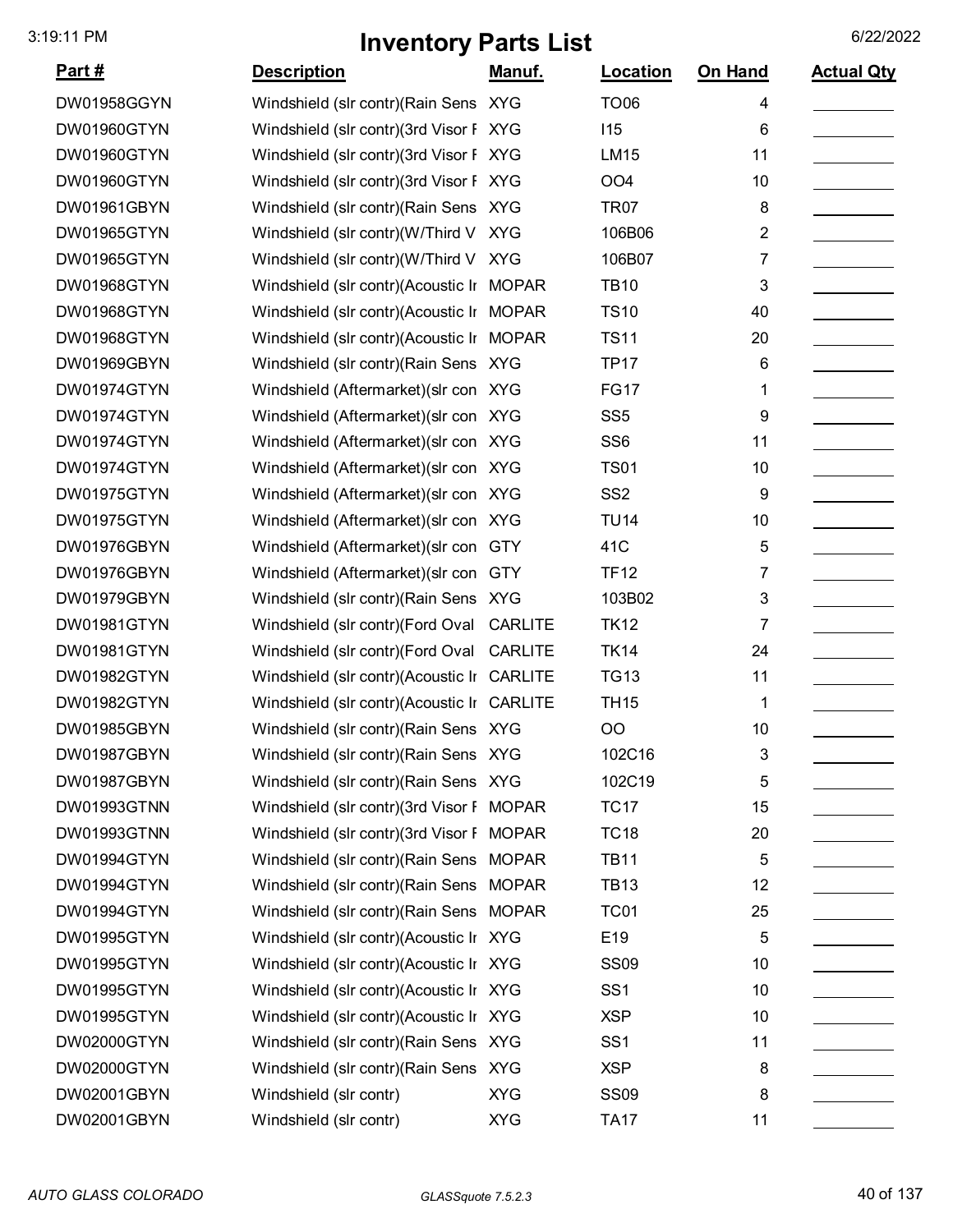| <u>Part #</u>      | <b>Description</b>                    | Manuf.     | Location           | On Hand | <b>Actual Qty</b> |
|--------------------|---------------------------------------|------------|--------------------|---------|-------------------|
| DW02001GTYN        | Windshield (slr contr)                | <b>CMX</b> | GC70A              | 30      |                   |
| DW02001GTYN        | Windshield (slr contr)                | <b>CMX</b> | GG13               | 16      |                   |
| DW02001GTYN        | Windshield (slr contr)                | <b>XYG</b> | 44A                | 10      |                   |
| DW02001GTYN        | Windshield (slr contr)                | <b>XYG</b> | 44 <sub>D</sub>    | 5       |                   |
| DW02001GTYN        | Windshield (slr contr)                | <b>XYG</b> | FF <sub>03</sub>   | 12      |                   |
| DW02001GTYN        | Windshield (slr contr)                | <b>XYG</b> | GC <sub>29</sub> B | 10      |                   |
| DW02001GTYN        | Windshield (slr contr)                | <b>XYG</b> | OO <sub>2</sub>    | 11      |                   |
| DW02001GTYN        | Windshield (slr contr)                | <b>XYG</b> | OO <sub>4</sub>    | 19      |                   |
| DW02001GTYN        | Windshield (slr contr)                | <b>XYG</b> | <b>SS10</b>        | 16      |                   |
| DW02001GTYN        | Windshield (slr contr)                | <b>XYG</b> | SS <sub>4</sub>    | 11      |                   |
| DW02001GTYN        | Windshield (slr contr)                | <b>XYG</b> | SS <sub>5</sub>    | 12      |                   |
| DW02001GTYN        | Windshield (slr contr)                | <b>XYG</b> | <b>TU09</b>        | 10      |                   |
| DW02001GTYN        | Windshield (slr contr)                | <b>XYG</b> | <b>XSP</b>         | 14      |                   |
| DW02002GBYN        | Windshield (slr contr)(Acoustic Ir    | <b>XYG</b> | <b>LM12</b>        | 7       |                   |
| DW02002GBYN        | Windshield (slr contr)(Acoustic Ir    | <b>XYG</b> | SS <sub>5</sub>    | 9       |                   |
| DW02003GTYN        | Windshield (slr contr)                | <b>XYG</b> | J0.5               | 8       |                   |
| DW02003GTYN        | Windshield (slr contr)                | <b>XYG</b> | SS <sub>3</sub>    | 9       |                   |
| DW02003GTYN        | Windshield (slr contr)                | <b>XYG</b> | SS <sub>4</sub>    | 10      |                   |
| DW02007GBNN        | Windshield (Aftermarket) (slr con     | <b>CMX</b> | 13B                | 6       |                   |
| DW02007GBNN        | Windshield (Aftermarket) (slr con     | <b>CMX</b> | OO <sub>5</sub>    | 41      |                   |
| DW02007GBNN        | Windshield (Aftermarket) (slr con     | <b>XYG</b> | 08.5B              | 34      |                   |
| DW02007GBNN        | Windshield (Aftermarket) (slr con XYG |            | <b>XSP</b>         | 16      |                   |
| DW02007GTNN        | Windshield (Aftermarket) (slr con     | <b>CMX</b> | GC15A              | 21      |                   |
| DW02007GTNN        | Windshield (Aftermarket) (slr con CMX |            | GC15B              | 25      |                   |
| DW02007GTNN        | Windshield (Aftermarket) (slr con     | <b>CMX</b> | GC45B              | 25      |                   |
| DW02007GTNN        | Windshield (Aftermarket) (slr con CMX |            | OO                 | 25      |                   |
| DW02008GTYN        | Windshield (Aftermarket) (slr con XYG |            | 35D                | 9       |                   |
| <b>DW02008GTYN</b> | Windshield (Aftermarket) (slr con XYG |            | <b>SS10</b>        | 15      |                   |
| DW02009GTYN        | Windshield (Aftermarket) (slr con XYG |            | 46C                | 18      |                   |
| DW02009GTYN        | Windshield (Aftermarket) (slr con XYG |            | 94A01              | 17      |                   |
| DW02009GTYN        | Windshield (Aftermarket) (slr con XYG |            | <b>FG05</b>        | 11      |                   |
| DW02009GTYN        | Windshield (Aftermarket) (slr con XYG |            | <b>FG08</b>        | 10      |                   |
| <b>DW02009GTYN</b> | Windshield (Aftermarket) (slr con XYG |            | G14                | 9       |                   |
| DW02009GTYN        | Windshield (Aftermarket) (slr con XYG |            | LM13               | 8       |                   |
| <b>DW02009GTYN</b> | Windshield (Aftermarket) (slr con XYG |            | M14                | 9       |                   |
| <b>DW02009GTYN</b> | Windshield (Aftermarket)(slr con XYG  |            | OO <sub>2</sub>    | 13      |                   |
| DW02009GTYN        | Windshield (Aftermarket) (slr con XYG |            | OO <sub>4</sub>    | 33      |                   |
| <b>DW02009GTYN</b> | Windshield (Aftermarket)(slr con XYG  |            | <b>SS08</b>        | 15      |                   |
| DW02009GTYN        | Windshield (Aftermarket) (slr con XYG |            | <b>SS09</b>        | 16      |                   |
| DW02009GTYN        | Windshield (Aftermarket) (slr con XYG |            | SS <sub>1</sub>    | 15      |                   |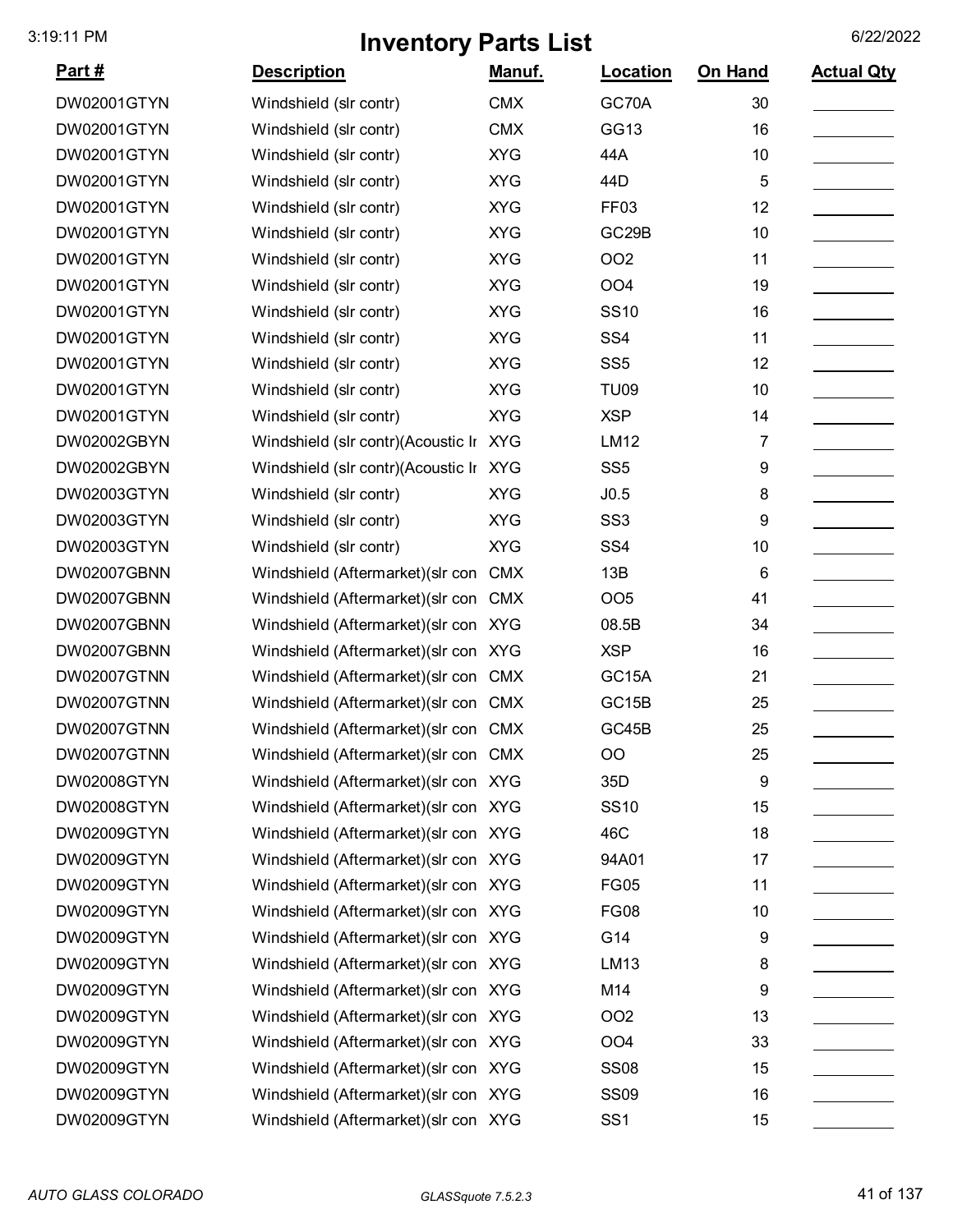| <u>Part #</u> | <b>Description</b>                         | <u>Manuf.</u> | <b>Location</b> | On Hand | <b>Actual Qty</b> |
|---------------|--------------------------------------------|---------------|-----------------|---------|-------------------|
| DW02009GTYN   | Windshield (Aftermarket) (slr con XYG      |               | SS <sub>4</sub> | 29      |                   |
| DW02010GTYN   | Windshield (Aftermarket) (slr con          | <b>CMX</b>    | <b>TO05</b>     | 4       |                   |
| DW02010GTYN   | Windshield (Aftermarket) (slr con XYG      |               | OO <sub>3</sub> | 12      |                   |
| DW02010GTYN   | Windshield (Aftermarket) (slr con XYG      |               | OO <sub>4</sub> | 14      |                   |
| DW02010GTYN   | Windshield (Aftermarket) (slr con XYG      |               | SS <sub>4</sub> | 11      |                   |
| DW02010GTYN   | Windshield (Aftermarket) (slr con XYG      |               | <b>TO05</b>     | 6       |                   |
| DW02011GTYN   | Windshield (Electrochromic Mirr XYG        |               | F04             | 5       |                   |
| DW02011GTYN   | Windshield (Electrochromic Mirr XYG        |               | H <sub>03</sub> | 11      |                   |
| DW02011GTYN   | Windshield (Electrochromic Mirr XYG        |               | OO <sub>4</sub> | 10      |                   |
| DW02012GTYN   | Windshield (Electrochromic Mirr CMX        |               | 29B             | 13      |                   |
| DW02012GTYN   | Windshield (Electrochromic Mirr XYG        |               | F <sub>12</sub> | 7       |                   |
| DW02012GTYN   | Windshield (Electrochromic Mirr XYG        |               | <b>SS07</b>     | 12      |                   |
| DW02013GTYN   | Windshield (Aftermarket) (slr con XYG      |               | GC54A           | 12      |                   |
| DW02013GTYN   | Windshield (Aftermarket) (slr con XYG      |               | <b>TC05</b>     | 14      |                   |
| DW02013GTYN   | Windshield (Aftermarket) (slr con XYG      |               | <b>TS02</b>     | 11      |                   |
| DW02014GBYN   | Windshield (Aftermarket) (slr con XYG      |               | 37C             | 11      |                   |
| DW02014GBYN   | Windshield (Aftermarket) (slr con XYG      |               | G17             | 9       |                   |
| DW02015GTYN   | Windshield (Aftermarket) (slr con XYG      |               | E16             | 8       |                   |
| DW02015GTYN   | Windshield (Aftermarket) (slr con XYG      |               | OO <sub>4</sub> | 10      |                   |
| DW02015GTYN   | Windshield (Aftermarket) (slr con XYG      |               | SS <sub>1</sub> | 12      |                   |
| DW02015GTYN   | Windshield (Aftermarket) (slr con XYG      |               | <b>TG07</b>     | 10      |                   |
| DW02016GTYN   | Windshield (Aftermarket) (slr con XYG      |               | <b>TR09</b>     | 10      |                   |
| DW02017GTYN   | Windshield (Aftermarket) (slr con XYG      |               | SS <sub>1</sub> | 11      |                   |
| DW02017GTYN   | Windshield (Aftermarket) (slr con XYG      |               | <b>TI17</b>     | 10      |                   |
| DW02020GTYN   | Windshield (Aftermarket) (slr con XYG      |               | LM13            | 9       |                   |
| DW02020GTYN   | Windshield (Aftermarket) (slr con XYG      |               | OO <sub>4</sub> | 12      |                   |
| DW02020GTYN   | Windshield (Aftermarket) (slr con XYG      |               | SS <sub>1</sub> | 10      |                   |
| DW02021GTNN   | Windshield (Aftermarket) (W/Thir XYG       |               | 98B08           | 1       |                   |
| DW02021GTNN   | Windshield (Aftermarket) (W/Thir XYG       |               | SS <sub>3</sub> | 13      |                   |
| DW02022GTYN   | Windshield (slr contr)("Super Du CARLITE   |               | <b>TK11</b>     | 1       |                   |
| DW02022GTYN   | Windshield (slr contr)("Super Du CARLITE   |               | <b>TN07</b>     | 4       |                   |
| DW02023GTYN   | Windshield (slr contr)(Acoustic Ir CARLITE |               | <b>TV09</b>     | 17      |                   |
| DW02023GTYN   | Windshield (slr contr)(Acoustic Ir CMX     |               | GC49B           | 19      |                   |
| DW02023GTYN   | Windshield (slr contr)(Acoustic Ir CMX     |               | GC52A           | 4       |                   |
| DW02023GTYN   | Windshield (slr contr)(Acoustic Ir CMX     |               | <b>LM17</b>     | 5       |                   |
| DW02023GTYN   | Windshield (slr contr)(Acoustic Ir XYG     |               | GG13            | 6       |                   |
| DW02024GTYN   | Windshield (slr contr)(Acoustic Ir XYG     |               | G13             | 2       |                   |
| DW02028GBYN   | Windshield (slr contr)(W/Third V XYG       |               | <b>FG08</b>     | 20      |                   |
| DW02028GBYN   | Windshield (slr contr)(W/Third V XYG       |               | G06             | 4       |                   |
| DW02028GBYN   | Windshield (slr contr)(W/Third V XYG       |               | N23             | 5       |                   |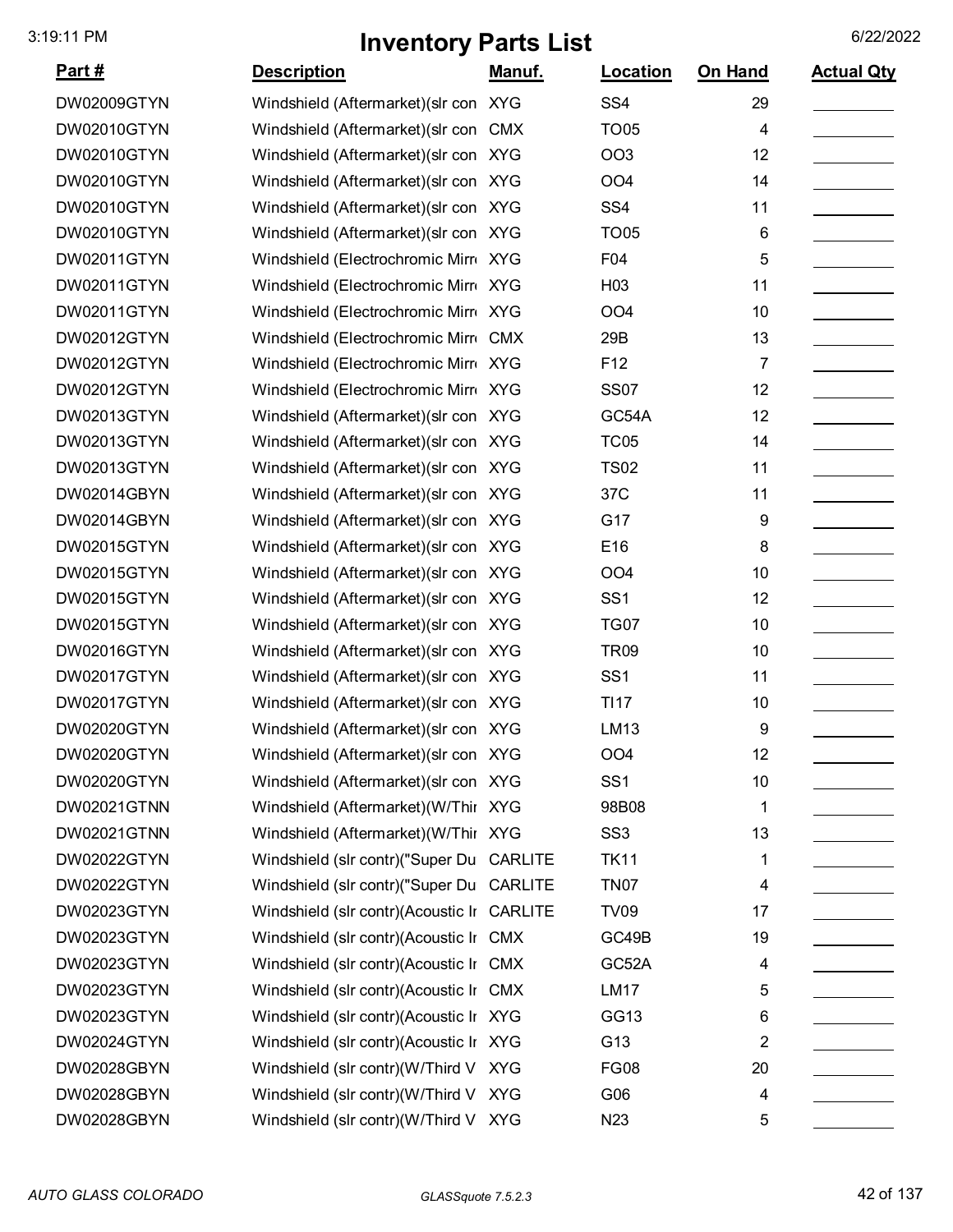| <u> Part #</u> | <b>Description</b>                    | Manuf.     | Location        | <b>On Hand</b> | <b>Actual Qty</b> |
|----------------|---------------------------------------|------------|-----------------|----------------|-------------------|
| DW02028GBYN    | Windshield (slr contr)(W/Third V XYG  |            | <b>OO2</b>      | 13             |                   |
| DW02028GBYN    | Windshield (slr contr)(W/Third V XYG  |            | <b>OO3</b>      | 9              |                   |
| DW02028GBYN    | Windshield (slr contr)(W/Third V XYG  |            | <b>SS07</b>     | 13             |                   |
| DW02028GBYN    | Windshield (slr contr)(W/Third V XYG  |            | <b>SS08</b>     | 23             |                   |
| DW02028GBYN    | Windshield (slr contr)(W/Third V      | XYG        | SS <sub>1</sub> | 10             |                   |
| DW02028GBYN    | Windshield (slr contr)(W/Third V XYG  |            | SS <sub>4</sub> | 12             |                   |
| DW02028GBYN    | Windshield (slr contr)(W/Third V XYG  |            | SS <sub>5</sub> | 11             |                   |
| DW02028GBYN    | Windshield (slr contr)(W/Third V XYG  |            | SS <sub>6</sub> | 18             |                   |
| DW02028GBYN    | Windshield (slr contr)(W/Third V XYG  |            | <b>XSP</b>      | 15             |                   |
| DW02029GTYN    | Windshield (slr contr) (Rain Sens     | <b>GBY</b> | 08A             | 6              |                   |
| DW02029GTYN    | Windshield (slr contr) (Rain Sens     | <b>GBY</b> | E06             | 4              |                   |
| DW02029GTYN    | Windshield (slr contr)(Rain Sens GBY  |            | GG23            | 9              |                   |
| DW02029GTYN    | Windshield (slr contr) (Rain Sens GBY |            | <b>SS09</b>     | 10             |                   |
| DW02032GTYN    | Windshield (slr contr)(W/Third V      | <b>XYG</b> | 91A03           | 6              |                   |
| DW02035GTYN    | Windshield (slr contr) (Rain Sens XYG |            | <b>FF19</b>     | 8              |                   |
| DW02036GTYN    | Windshield (slr contr) (Rain Sens XYG |            | <b>TL12</b>     | 13             |                   |
| DW02038GBYN    | Windshield                            | <b>XYG</b> | <b>OO2</b>      | 18             |                   |
| DW02038GBYN    | Windshield                            | <b>XYG</b> | <b>OO3</b>      | 37             |                   |
| DW02038GBYN    | Windshield                            | <b>XYG</b> | P27             | 17             |                   |
| DW02038GBYN    | Windshield                            | <b>XYG</b> | <b>SS07</b>     | 19             |                   |
| DW02038GBYN    | Windshield                            | <b>XYG</b> | SS <sub>1</sub> | 19             |                   |
| DW02038GBYN    | Windshield                            | <b>XYG</b> | SS <sub>3</sub> | 19             |                   |
| DW02038GBYN    | Windshield                            | <b>XYG</b> | <b>XSP</b>      | 38             |                   |
| DW02039GBYN    | Windshield                            | <b>XYG</b> | OO <sub>2</sub> | 17             |                   |
| DW02039GBYN    | Windshield                            | <b>XYG</b> | <b>SS07</b>     | 19             |                   |
| DW02039GBYN    | Windshield                            | <b>XYG</b> | SS <sub>3</sub> | 19             |                   |
| DW02039GBYN    | Windshield                            | <b>XYG</b> | SS <sub>4</sub> | 18             |                   |
| DW02039GBYN    | Windshield                            | <b>XYG</b> | SS <sub>8</sub> | 19             |                   |
| DW02040GBYN    | Windshield (slr contr)                | <b>CMX</b> | GC01B           | 33             |                   |
| DW02040GBYN    | Windshield (slr contr)                | <b>CMX</b> | GC02A           | 19             |                   |
| DW02040GBYN    | Windshield (slr contr)                | <b>CMX</b> | GC38A           | 33             |                   |
| DW02040GBYN    | Windshield (slr contr)                | <b>CMX</b> | GC60B           | 33             |                   |
| DW02040GBYN    | Windshield (slr contr)                | <b>CMX</b> | GC76A           | 33             |                   |
| DW02040GBYN    | Windshield (slr contr)                | <b>XYG</b> | 05B             | 13             |                   |
| DW02040GBYN    | Windshield (slr contr)                | <b>XYG</b> | 05C             | 13             |                   |
| DW02040GBYN    | Windshield (slr contr)                | <b>XYG</b> | GC03A           | 35             |                   |
| DW02040GBYN    | Windshield (slr contr)                | <b>XYG</b> | GC03B           | 34             |                   |
| DW02040GBYN    | Windshield (slr contr)                | <b>XYG</b> | GC04A           | 31             |                   |
| DW02040GBYN    | Windshield (slr contr)                | <b>XYG</b> | GC04B           | 30             |                   |
| DW02040GBYN    | Windshield (slr contr)                | <b>XYG</b> | GC05A           | 33             |                   |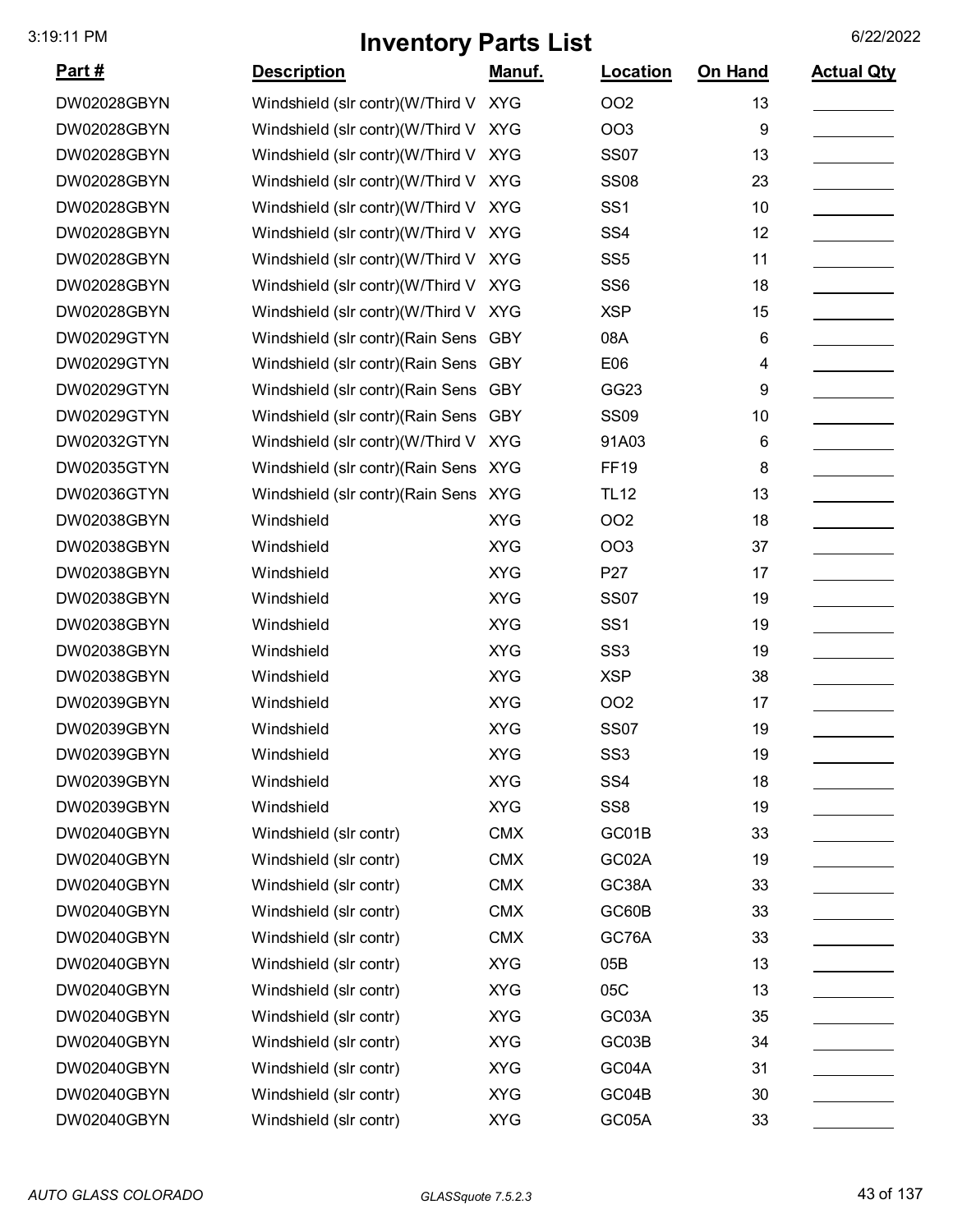| <u>Part #</u>      | <b>Description</b>                    | Manuf.       | Location           | On Hand | <b>Actual Qty</b> |
|--------------------|---------------------------------------|--------------|--------------------|---------|-------------------|
| DW02040GBYN        | Windshield (slr contr)                | <b>XYG</b>   | GC05B              | 36      |                   |
| DW02040GBYN        | Windshield (slr contr)                | <b>XYG</b>   | GC06A              | 35      |                   |
| DW02040GBYN        | Windshield (slr contr)                | <b>XYG</b>   | GC06B              | 36      |                   |
| DW02040GBYN        | Windshield (slr contr)                | <b>XYG</b>   | GC52B              | 16      |                   |
| DW02040GBYN        | Windshield (slr contr)                | <b>XYG</b>   | GC59B              | 36      |                   |
| DW02040GBYN        | Windshield (slr contr)                | <b>XYG</b>   | GC62B              | 37      |                   |
| DW02040GBYN        | Windshield (slr contr)                | <b>XYG</b>   | GCO                | 104     |                   |
| DW02040GBYN        | Windshield (slr contr)                | <b>XYG</b>   | OO                 | 39      |                   |
| DW02040GBYN        | Windshield (slr contr)                | <b>XYG</b>   | <b>OO2</b>         | 81      |                   |
| DW02040GBYN        | Windshield (slr contr)                | <b>XYG</b>   | <b>SS09</b>        | 41      |                   |
| DW02040GTYN        | Windshield (slr contr)                | <b>CMX</b>   | GC <sub>10</sub> A | 29      |                   |
| DW02040GTYN        | Windshield (slr contr)                | <b>CMX</b>   | GC75A              | 32      |                   |
| DW02041GTYN        | Windshield (Electrochromic Mirro      | <b>CMX</b>   | 13A                | 8       |                   |
| DW02041GTYN        | Windshield (Electrochromic Mirro      | <b>CMX</b>   | OO <sub>5</sub>    | 95      |                   |
| DW02060GTYN        | Windshield (Aftermarket) (slr con     | <b>XYG</b>   | 107B22             | 3       |                   |
| DW02067GTNN        | Windshield (slr contr)(W/Third V      | <b>CMX</b>   | 09A                | 11      |                   |
| DW02074GTYN        | Windshield (slr contr)(3rd Visor F    | <b>MOPAR</b> | <b>TS12</b>        | 22      |                   |
| DW02075GTYN        | Windshield (slr contr) (Rain Sens     | <b>MOPAR</b> | <b>TS13</b>        | 11      |                   |
| DW02077GTNN        | Windshield (slr contr)(W/Third V      | <b>GBN</b>   | <b>TP04</b>        | 9       |                   |
| DW02080GBYN        | Windshield (Aftermarket)(slr con      | <b>XYG</b>   | H <sub>02</sub>    | 11      |                   |
| DW02081GBYN        | Windshield (slr contr)(W/Vin Not XYG  |              | <b>TE18</b>        | 4       |                   |
| DW02081GBYN        | Windshield (slr contr)(W/Vin Not XYG  |              | <b>TV01</b>        | 3       |                   |
| <b>DW02085GTYN</b> | Windshield (Aftermarket) (slr con XYG |              | 90B21              | 1       |                   |
| <b>DW02085GTYN</b> | Windshield (Aftermarket) (slr con XYG |              | TD <sub>08</sub>   | 8       |                   |
| DW02087GTYN        | Windshield (Aftermarket) (slr con XYG |              | 92B19              | 1       |                   |
| DW02087GTYN        | Windshield (Aftermarket) (slr con XYG |              | K01                | 6       |                   |
| DW02087GTYN        | Windshield (Aftermarket) (slr con XYG |              | <b>OO3</b>         | 10      |                   |
| DW02087GTYN        | Windshield (Aftermarket) (slr con XYG |              | SS <sub>4</sub>    | 22      |                   |
| DW02087GTYN        | Windshield (Aftermarket) (slr con XYG |              | <b>XSP</b>         | 10      |                   |
| <b>DW02088GTNN</b> | Windshield (Aftermarket) (slr con XYG |              | 49C                | 10      |                   |
| <b>DW02088GTNN</b> | Windshield (Aftermarket) (slr con XYG |              | OO <sub>4</sub>    | 19      |                   |
| DW02089GBYN        | Windshield (Aftermarket) (slr con GTY |              | SS <sub>3</sub>    | 11      |                   |
| DW02089GBYN        | Windshield (Aftermarket) (slr con XYG |              | <b>TC09</b>        | 5       |                   |
| DW02092GTYN        | Windshield (hud)(slr contr)(Rain      | <b>XYG</b>   | 95B12              | 3       |                   |
| DW02093GGYN        | Windshield (Aftermarket) (slr con XYG |              | <b>FG18</b>        | 8       |                   |
| DW02097GTYN        | Windshield (Aftermarket)(slr con XYG  |              | 14A                | 5       |                   |
| DW02097GTYN        | Windshield (Aftermarket) (slr con XYG |              | 93A02              | 3       |                   |
| DW02097GTYN        | Windshield (Aftermarket) (slr con XYG |              | 93A04              | 11      |                   |
| DW02097GTYN        | Windshield (Aftermarket) (slr con XYG |              | <b>FG12</b>        | 1       |                   |
| DW02097GTYN        | Windshield (Aftermarket) (slr con XYG |              | OO <sub>4</sub>    | 11      |                   |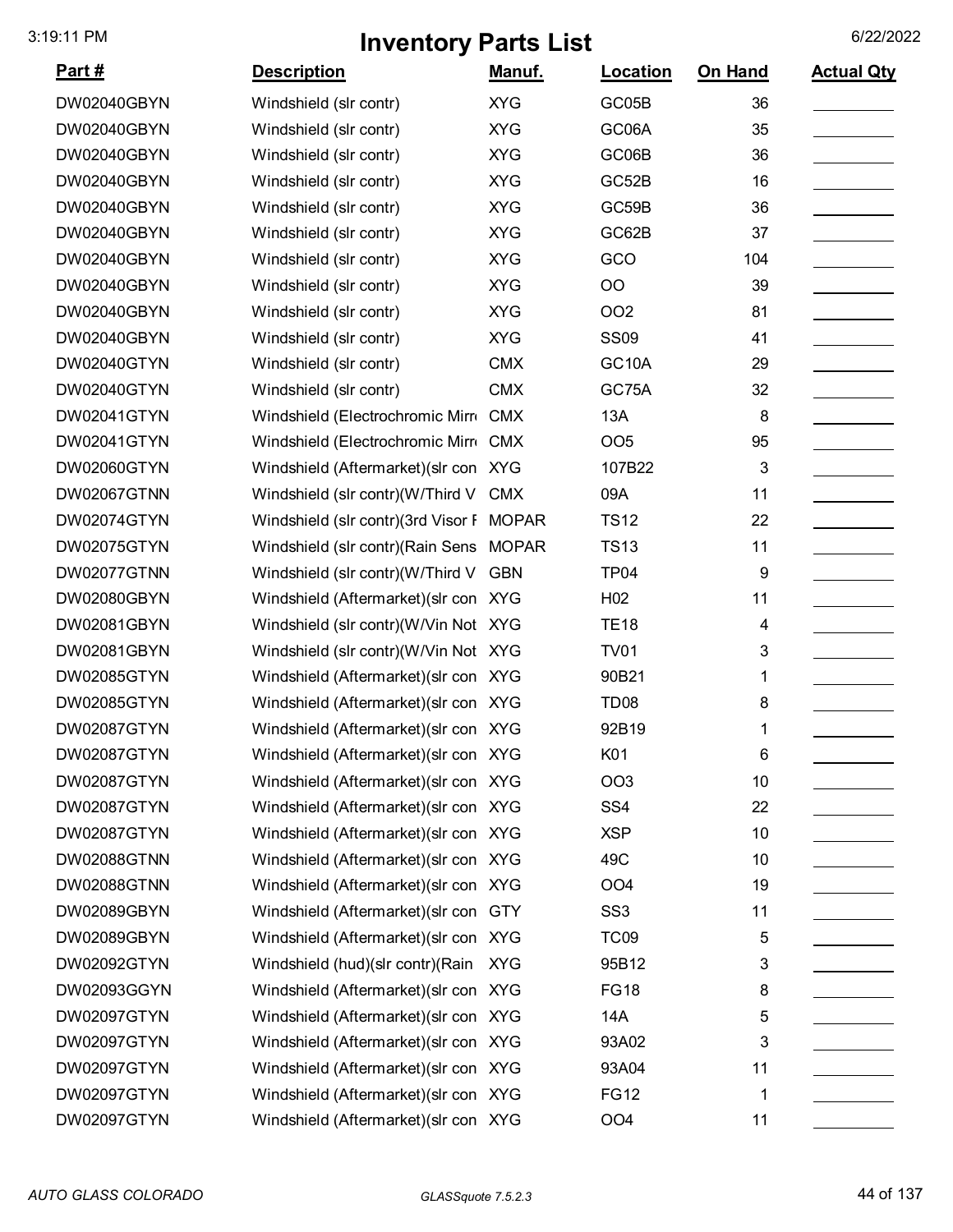| <u>Part #</u> | <b>Description</b>                               | <u>Manuf.</u> | <b>Location</b> | On Hand                 | <b>Actual Qty</b> |
|---------------|--------------------------------------------------|---------------|-----------------|-------------------------|-------------------|
| DW02097GTYN   | Windshield (Aftermarket)(slr con XYG             |               | <b>TA18</b>     | 12                      |                   |
| DW02098GTYN   | Windshield (Aftermarket) (slr con                | <b>GBY</b>    | G21             | 10                      |                   |
| DW02098GTYN   | Windshield (Aftermarket) (slr con                | <b>GBY</b>    | GG04            | 5                       |                   |
| DW02098GTYN   | Windshield (Aftermarket) (slr con                | <b>GBY</b>    | SS <sub>2</sub> | 10                      |                   |
| DW02098GTYN   | Windshield (Aftermarket) (slr con                | <b>GBY</b>    | SS <sub>4</sub> | 11                      |                   |
| DW02098GTYN   | Windshield (Aftermarket) (slr con                | <b>GBY</b>    | <b>TU05</b>     | 11                      |                   |
| DW02098GTYN   | Windshield (Aftermarket) (slr con XYG            |               | 102B18          | 5                       |                   |
| DW02098GTYN   | Windshield (Aftermarket) (slr con XYG            |               | M16             | 8                       |                   |
| DW02098GTYN   | Windshield (Aftermarket) (slr con                | <b>XYG</b>    | <b>OO2</b>      | 11                      |                   |
| DW02101GTYN   | Windshield (slr contr)                           | <b>CMX</b>    | N <sub>23</sub> | $\overline{\mathbf{c}}$ |                   |
| DW02101GTYN   | Windshield (slr contr)                           | <b>XYG</b>    | E0.5            | 5                       |                   |
| DW02101GTYN   | Windshield (slr contr)                           | <b>XYG</b>    | F08             | 13                      |                   |
| DW02101GTYN   | Windshield (slr contr)                           | <b>XYG</b>    | <b>LM06</b>     | 13                      |                   |
| DW02101GTYN   | Windshield (slr contr)                           | <b>XYG</b>    | <b>LM14</b>     | 11                      |                   |
| DW02101GTYN   | Windshield (slr contr)                           | <b>XYG</b>    | M05             | 6                       |                   |
| DW02101GTYN   | Windshield (slr contr)                           | <b>XYG</b>    | OO <sub>3</sub> | 21                      |                   |
| DW02101GTYN   | Windshield (slr contr)                           | <b>XYG</b>    | P <sub>23</sub> | 16                      |                   |
| DW02101GTYN   | Windshield (slr contr)                           | <b>XYG</b>    | SS <sub>1</sub> | 11                      |                   |
| DW02102GTYN   | Windshield (slr contr)(Heated Wi                 | <b>XYG</b>    | 95A04           | 9                       |                   |
| DW02102GTYN   | Windshield (slr contr)(Heated Wi                 | <b>XYG</b>    | <b>FG07</b>     | 8                       |                   |
| DW02102GTYN   | Windshield (slr contr)(Heated Wi                 | <b>XYG</b>    | M09             | 13                      |                   |
| DW02102GTYN   | Windshield (slr contr)(Heated Wi XYG             |               | OO <sub>2</sub> | 14                      |                   |
| DW02102GTYN   | Windshield (slr contr)(Heated Wi                 | <b>XYG</b>    | SS <sub>1</sub> | 14                      |                   |
| DW02102GTYN   | Windshield (slr contr)(Heated Wi XYG             |               | SS <sub>4</sub> | 16                      |                   |
| DW02102GTYN   | Windshield (slr contr)(Heated Wi XYG             |               | <b>TA12</b>     | 10                      |                   |
| DW02102GTYN   | Windshield (slr contr)(Heated Wi XYG             |               | <b>TG14</b>     | 10                      |                   |
| DW02103GTYN   | Windshield (slr contr)(W/Humidit XYG             |               | <b>FF21</b>     | 10                      |                   |
| DW02103GTYN   | Windshield (slr contr)(W/Humidit XYG             |               | LM06            | 9                       |                   |
| DW02103GTYN   | Windshield (slr contr)(W/Humidit XYG             |               | SS <sub>1</sub> | 10                      |                   |
| DW02103GTYN   | Windshield (slr contr)(W/Humidit XYG             |               | <b>TA15</b>     | 10                      |                   |
| DW02103GTYN   | Windshield (slr contr)(W/Humidit XYG             |               | <b>TC14</b>     | 7                       |                   |
| DW02104GTYN   | Windshield (slr contr)(Heated Wi XYG             |               | 89D             | 5                       |                   |
| DW02104GTYN   | Windshield (slr contr)(Heated Wi XYG             |               | SS <sub>4</sub> | 9                       |                   |
| DW02104GTYN   | Windshield (slr contr)(Heated Wi XYG             |               | SS <sub>5</sub> | 12                      |                   |
| DW02104GTYN   | Windshield (slr contr)(Heated Wi                 | XYG           | SS <sub>6</sub> | 12                      |                   |
| DW02104GTYN   | Windshield (slr contr)(Heated Wi XYG             |               | <b>TT18</b>     | 8                       |                   |
| DW02105GTYN   | Windshield (w/o brkt)(slr contr)(V CARLITE       |               | 107B15          | 1                       |                   |
| DW02106GTYN   | Windshield (w/brkt)(slr contr)(W/ XYG            |               | GG04            | 4                       |                   |
| DW02107GTYN   | Windshield (slr contr)(Use With $\leftarrow$ CMX |               | N <sub>14</sub> | 7                       |                   |
| DW02108GTYN   | Windshield (slr contr)(Use With c CMX            |               | GC08B           | 15                      |                   |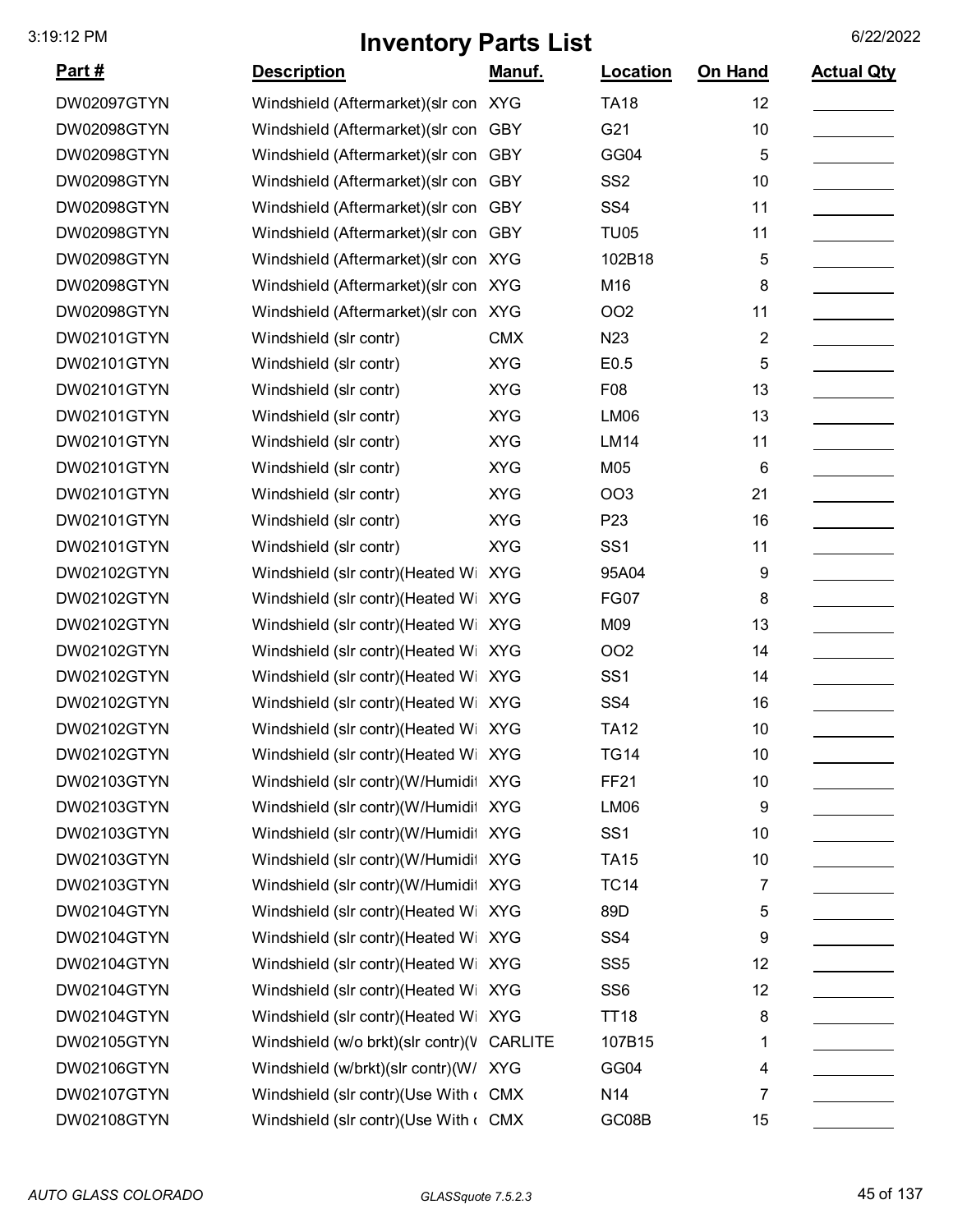| <u>Part #</u>      | <b>Description</b>                     | Manuf.     | Location         | On Hand | <b>Actual Qty</b> |
|--------------------|----------------------------------------|------------|------------------|---------|-------------------|
| <b>DW02108GTYN</b> | Windshield (slr contr)(Use With ( CMX  |            | <b>TB05</b>      | 6       |                   |
| <b>DW02108GTYN</b> | Windshield (slr contr)(Use With < XYG  |            | GG04             | 4       |                   |
| <b>DW02108GTYN</b> | Windshield (slr contr)(Use With < XYG  |            | SS <sub>6</sub>  | 8       |                   |
| DW02109GTYN        | Windshield (w/o brkt)(slr contr)(V XYG |            | 48A              | 6       |                   |
| DW02109GTYN        | Windshield (w/o brkt)(slr contr)(V XYG |            | 90B02            | 2       |                   |
| DW02109GTYN        | Windshield (w/o brkt)(slr contr)(V XYG |            | 90B03            | 3       |                   |
| DW02109GTYN        | Windshield (w/o brkt)(slr contr)(V XYG |            | GG03             | 10      |                   |
| DW02110GTYN        | Windshield (w/brkt)(slr contr)(3rc CMX |            | OO               | 30      |                   |
| DW02110GTYN        | Windshield (w/brkt)(slr contr)(3rc XYG |            | <b>FG10</b>      | 9       |                   |
| DW02110GTYN        | Windshield (w/brkt)(slr contr)(3rc XYG |            | GG03             | 12      |                   |
| DW02110GTYN        | Windshield (w/brkt)(slr contr)(3rc XYG |            | TF <sub>07</sub> | 4       |                   |
| <b>DW02112GTYN</b> | Windshield (slr contr)(Use With < XYG  |            | J13              | 1       |                   |
| DW02112GTYN        | Windshield (slr contr)(Use With < XYG  |            | N <sub>05</sub>  | 9       |                   |
| DW02112GTYN        | Windshield (slr contr)(Use With < XYG  |            | OO <sub>2</sub>  | 17      |                   |
| DW02115GTYN        | Windshield (slr contr)(Use With < XYG  |            | <b>SS10</b>      | 11      |                   |
| DW02115GTYN        | Windshield (slr contr)(Use With < XYG  |            | SS <sub>2</sub>  | 9       |                   |
| DW02115GTYN        | Windshield (slr contr)(Use With < XYG  |            | <b>TB04</b>      | 9       |                   |
| DW02116GTYN        | Windshield (slr contr)(Use With < XYG  |            | M22              | 5       |                   |
| DW02116GTYN        | Windshield (slr contr)(Use With < XYG  |            | <b>XSP</b>       | 5       |                   |
| DW02119GTYN        | Windshield (slr contr)(3rd Visor F XYG |            | <b>TT14</b>      | 8       |                   |
| DW02120GTYN        | Windshield (W/Third Visor Frit)        | <b>CMX</b> | <b>HOLDING</b>   | 30      |                   |
| DW02120GTYN        | Windshield (W/Third Visor Frit)        | <b>XYG</b> | H <sub>10</sub>  | 6       |                   |
| DW02120GTYN        | Windshield (W/Third Visor Frit)        | <b>XYG</b> | N <sub>0</sub> 3 | 1       |                   |
| DW02120GTYN        | Windshield (W/Third Visor Frit)        | <b>XYG</b> | OO               | 11      |                   |
| DW02120GTYN        | Windshield (W/Third Visor Frit)        | <b>XYG</b> | <b>SS07</b>      | 10      |                   |
| DW02120GTYN        | Windshield (W/Third Visor Frit)        | XYG        | <b>SS10</b>      | 11      |                   |
| DW02122GTYN        | Windshield (Aftermarket) (slr con XYG  |            | 97A01            | 6       |                   |
| DW02122GTYN        | Windshield (Aftermarket) (slr con XYG  |            | G23              | 10      |                   |
| DW02122GTYN        | Windshield (Aftermarket) (slr con XYG  |            | 115              | 1       |                   |
| DW02122GTYN        | Windshield (Aftermarket) (slr con XYG  |            | SS <sub>1</sub>  | 10      |                   |
| DW02122GTYN        | Windshield (Aftermarket) (slr con XYG  |            | SS <sub>2</sub>  | 9       |                   |
| DW02122GTYN        | Windshield (Aftermarket) (slr con XYG  |            | <b>TV13</b>      | 9       |                   |
| DW02123GBYN        | Windshield (W/Third Visor Frit)(\ XYG  |            | <b>LM08</b>      | 10      |                   |
| DW02123GBYN        | Windshield (W/Third Visor Frit)(\ XYG  |            | M12              | 7       |                   |
| DW02123GBYN        | Windshield (W/Third Visor Frit)(\ XYG  |            | SS <sub>6</sub>  | 8       |                   |
| DW02133GBYN        | Windshield (slr contr) (Rain Sens XYG  |            | K05              | 8       |                   |
| DW02133GBYN        | Windshield (slr contr) (Rain Sens XYG  |            | <b>TU18</b>      | 4       |                   |
| DW02133GTYN        | Windshield (slr contr) (Rain Sens      | <b>CMX</b> | 102B08           | 2       |                   |
| DW02133GTYN        | Windshield (slr contr) (Rain Sens CMX  |            | <b>OO</b>        | 19      |                   |
| DW02134GBYN        | Windshield (slr contr) (Rain Sens CMX  |            | <b>OO</b>        | 37      |                   |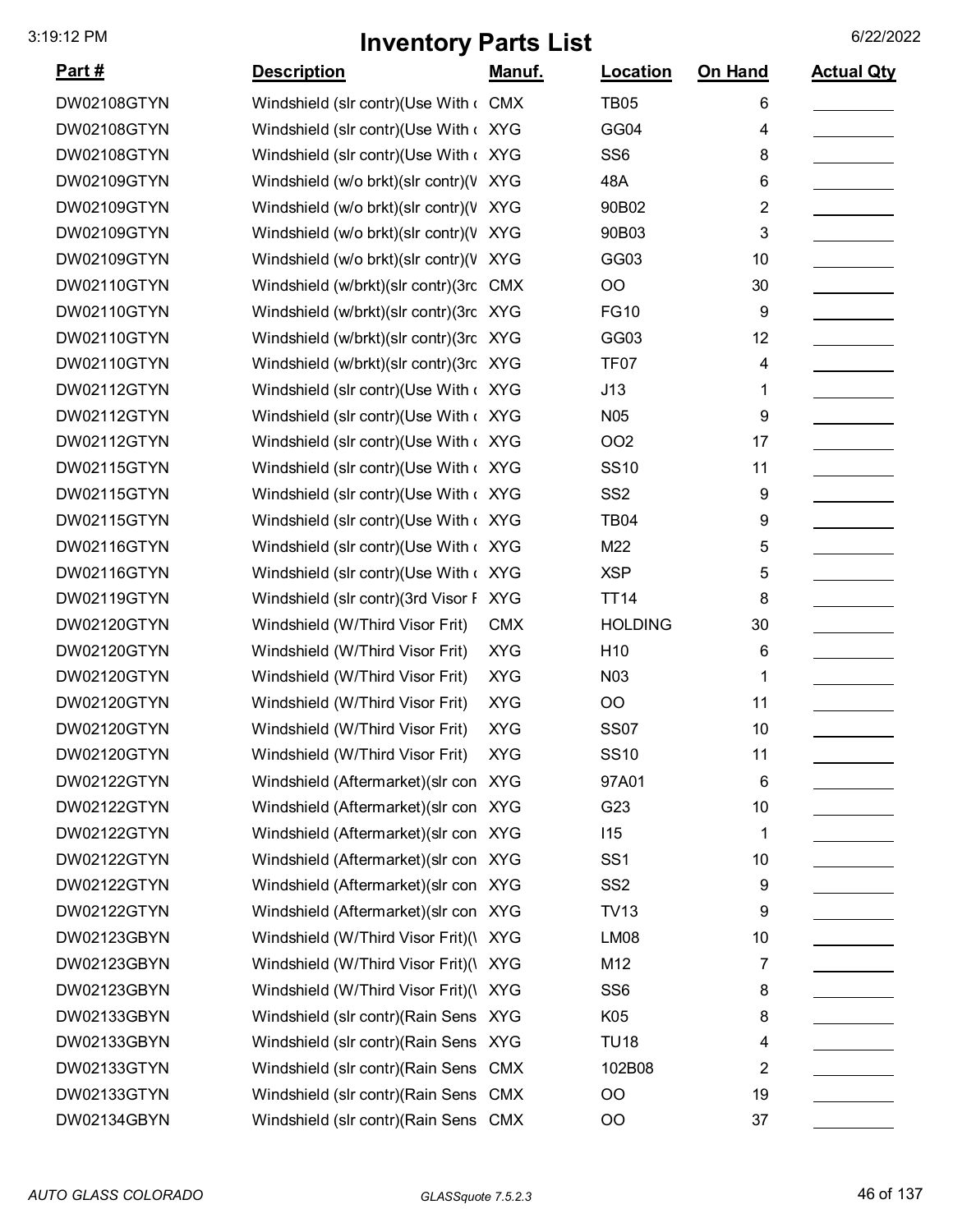| Part#              | <b>Description</b>                         | <u>Manuf.</u>  | <b>Location</b> | On Hand        | <b>Actual Qty</b> |
|--------------------|--------------------------------------------|----------------|-----------------|----------------|-------------------|
| DW02134GBYN        | Windshield (slr contr) (Rain Sens XYG      |                | SS <sub>2</sub> | 8              |                   |
| DW02134GBYN        | Windshield (slr contr) (Rain Sens XYG      |                | <b>TU18</b>     | 4              |                   |
| DW02134GBYN        | Windshield (slr contr) (Rain Sens XYG      |                | <b>XSP</b>      | 20             |                   |
| DW02135GBYN        | Windshield (hud)(slr contr)(Rain           | <b>XYG</b>     | <b>FF19</b>     | 4              |                   |
| DW02135GBYN        | Windshield (hud)(slr contr)(Rain           | <b>XYG</b>     | SS <sub>2</sub> | 4              |                   |
| DW02136GBYN        | Windshield (hud)(slr contr)(Rain           | <b>XYG</b>     | 93B17           | 3              |                   |
| DW02136GBYN        | Windshield (hud)(slr contr)(Rain           | <b>XYG</b>     | <b>TV12</b>     | 5              |                   |
| DW02137GTYN        | Windshield (slr contr)(Ford Oval           | <b>CARLITE</b> | 91C23           | 1              |                   |
| DW02144GTYN        | Windshield (slr contr) (Rain Sens XYG      |                | H <sub>06</sub> | 12             |                   |
| DW02145GTYN        | Windshield (Aftermarket) (slr con XYG      |                | 91B04           | 3              |                   |
| <b>DW02145GTYN</b> | Windshield (Aftermarket) (slr con XYG      |                | 95B05           | 2              |                   |
| DW02147GTYN        | Windshield (Aftermarket) (slr con XYG      |                | F09             | 5              |                   |
| DW02147GTYN        | Windshield (Aftermarket) (slr con XYG      |                | SS <sub>2</sub> | 9              |                   |
| DW02151GTYN        | Windshield (slr contr) (Rain Sens XYG      |                | 95B20           | 1              |                   |
| DW02153GTYN        | Windshield (Aftermarket) (slr con          | CMX            | OO              | 64             |                   |
| DW02153GTYN        | Windshield (Aftermarket) (slr con          | <b>CMX</b>     | OO <sub>2</sub> | 25             |                   |
| DW02153GTYN        | Windshield (Aftermarket) (slr con          | <b>GBY</b>     | 10A             | 25             |                   |
| DW02153GTYN        | Windshield (Aftermarket) (slr con          | <b>GBY</b>     | GC29B           | 34             |                   |
| DW02153GTYN        | Windshield (Aftermarket) (slr con          | <b>GBY</b>     | GC32A           | 20             |                   |
| DW02153GTYN        | Windshield (Aftermarket) (slr con          | <b>GBY</b>     | GC34B           | 40             |                   |
| DW02153GTYN        | Windshield (Aftermarket) (slr con          | <b>GBY</b>     | <b>HOLDING</b>  | 43             |                   |
| DW02153GTYN        | Windshield (Aftermarket) (slr con XYG      |                | <b>SS07</b>     | 17             |                   |
| DW02153GTYN        | Windshield (Aftermarket) (slr con XYG      |                | <b>SS10</b>     | 34             |                   |
| DW02153GTYN        | Windshield (Aftermarket) (slr con XYG      |                | SS <sub>2</sub> | 25             |                   |
| DW02153GTYN        | Windshield (Aftermarket) (slr con XYG      |                | <b>XSP</b>      | 44             |                   |
| DW02154GTYN        | Windshield (Aftermarket) (slr con CMX      |                | TG07            | 3              |                   |
| DW02154GTYN        | Windshield (Aftermarket) (slr con CMX      |                | <b>TM07</b>     | 15             |                   |
| DW02154GTYN        | Windshield (Aftermarket) (slr con CMX      |                | <b>TM08</b>     | 25             |                   |
| DW02154GTYN        | Windshield (Aftermarket) (slr con XYG      |                | 44A             | $\overline{7}$ |                   |
| DW02154GTYN        | Windshield (Aftermarket) (slr con XYG      |                | 99A02           | 14             |                   |
| <b>DW02154GTYN</b> | Windshield (Aftermarket) (slr con XYG      |                | OO <sub>2</sub> | 29             |                   |
| DW02154GTYN        | Windshield (Aftermarket) (slr con XYG      |                | OO <sub>3</sub> | 13             |                   |
| DW02154GTYN        | Windshield (Aftermarket) (slr con XYG      |                | <b>SS07</b>     | 19             |                   |
| DW02156GTYN        | Windshield (Aftermarket) (slr con XYG      |                | OO <sub>3</sub> | 9              |                   |
| <b>DW02156GTYN</b> | Windshield (Aftermarket) (slr con XYG      |                | OO <sub>4</sub> | 9              |                   |
| DW02156GTYN        | Windshield (Aftermarket) (slr con XYG      |                | <b>TV03</b>     | 4              |                   |
| <b>DW02157GTYN</b> | Windshield (slr contr)(Acoustic Ir CARLITE |                | 90B10           | 2              |                   |
| DW02158GTYN        | Windshield (Aftermarket) (slr con XYG      |                | <b>TO08</b>     | 13             |                   |
| DW02161GTYN        | Windshield (Electrochromic Mirr XYG        |                | <b>TT14</b>     | 6              |                   |
| DW02162GTYN        | Windshield (slr contr)(3rd Visor F MOPAR   |                | <b>TB07</b>     | 1              |                   |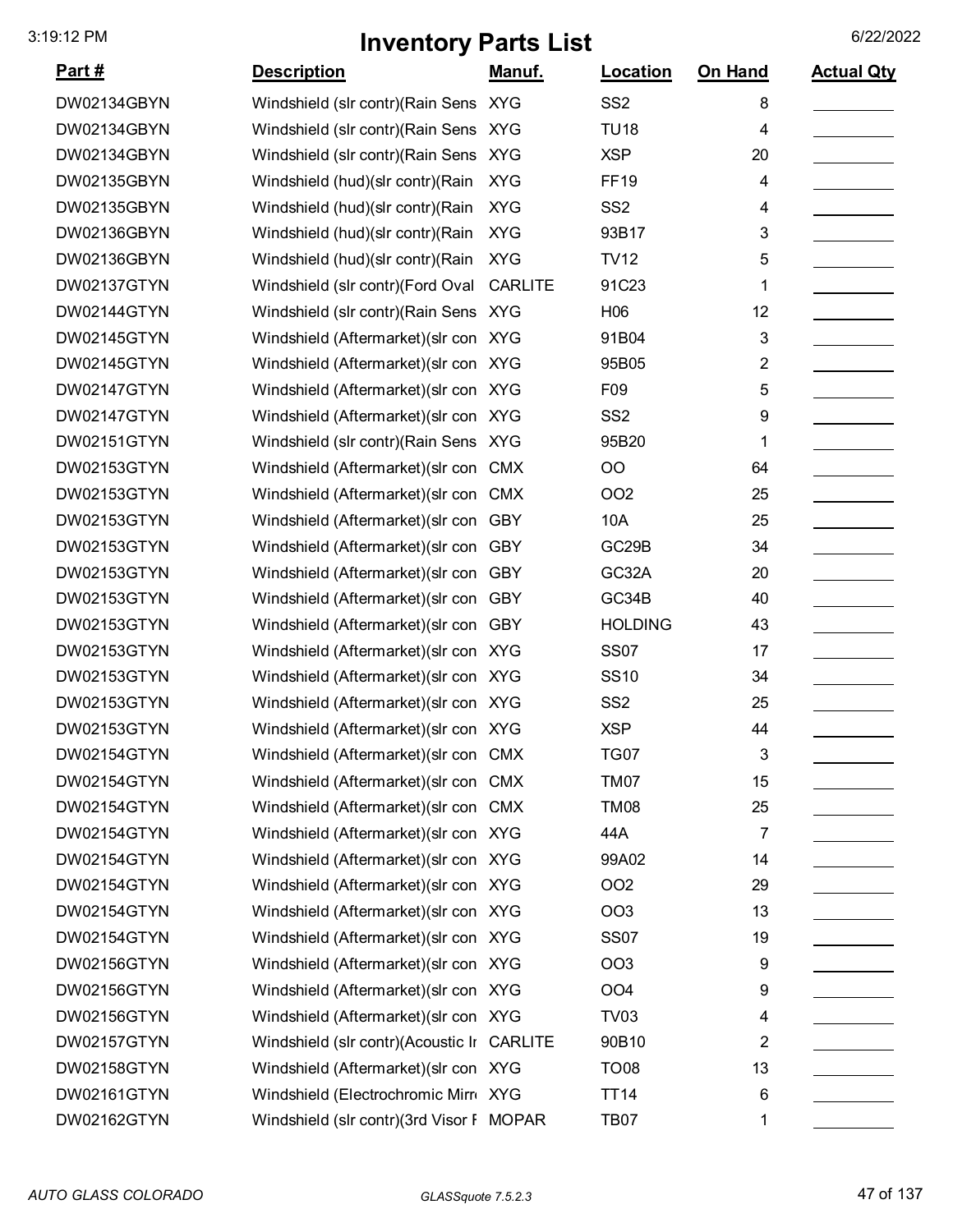| <u>Part #</u>      | <b>Description</b>                       | <u>Manuf.</u> | Location        | On Hand | <b>Actual Qty</b> |
|--------------------|------------------------------------------|---------------|-----------------|---------|-------------------|
| DW02162GTYN        | Windshield (slr contr)(3rd Visor F MOPAR |               | <b>TS07</b>     | 5       |                   |
| DW02162GTYN        | Windshield (slr contr)(3rd Visor F XYG   |               | <b>FF13</b>     | 9       |                   |
| DW02163GTYN        | Windshield (slr contr)(W/Third V         | <b>MOPAR</b>  | <b>TS07</b>     | 14      |                   |
| DW02163GTYN        | Windshield (slr contr)(W/Third V         | <b>MOPAR</b>  | <b>TS15</b>     | 25      |                   |
| <b>DW02165GTYN</b> | Windshield (slr contr)(W/Third V         | <b>CMX</b>    | OO              | 20      |                   |
| <b>DW02165GTYN</b> | Windshield (slr contr)(W/Third V         | <b>CMX</b>    | <b>TQ01</b>     | 24      |                   |
| DW02165GTYN        | Windshield (slr contr)(W/Third V         | <b>CMX</b>    | <b>TQ18</b>     | 40      |                   |
| <b>DW02165GTYN</b> | Windshield (slr contr)(W/Third V         | <b>XYG</b>    | M14             | 16      |                   |
| DW02165GTYN        | Windshield (slr contr)(W/Third V         | <b>XYG</b>    | OO <sub>3</sub> | 22      |                   |
| DW02165GTYN        | Windshield (slr contr)(W/Third V XYG     |               | <b>SS09</b>     | 10      |                   |
| <b>DW02165GTYN</b> | Windshield (slr contr)(W/Third V XYG     |               | <b>TG09</b>     | 1       |                   |
| DW02173GTYN        | Windshield (Aftermarket) (slr con XYG    |               | 101B13          | 2       |                   |
| DW02173GTYN        | Windshield (Aftermarket) (slr con XYG    |               | <b>SS09</b>     | 10      |                   |
| DW02173GTYN        | Windshield (Aftermarket) (slr con XYG    |               | <b>TD17</b>     | 6       |                   |
| DW02174GTYN        | Windshield (Aftermarket) (slr con XYG    |               | 104C04          | 3       |                   |
| DW02174GTYN        | Windshield (Aftermarket) (slr con XYG    |               | 104C07          | 6       |                   |
| DW02174GTYN        | Windshield (Aftermarket) (slr con XYG    |               | 106B08          | 3       |                   |
| DW02174GTYN        | Windshield (Aftermarket) (slr con XYG    |               | <b>TP15</b>     | 11      |                   |
| DW02175GTYN        | Windshield (slr contr)(Acoustic Ir XYG   |               | SS <sub>2</sub> | 9       |                   |
| DW02175GTYN        | Windshield (slr contr)(Acoustic Ir XYG   |               | SS <sub>4</sub> | 10      |                   |
| DW02175GTYN        | Windshield (slr contr)(Acoustic Ir XYG   |               | SS <sub>6</sub> | 11      |                   |
| DW02175GTYN        | Windshield (slr contr)(Acoustic Ir XYG   |               | <b>TA14</b>     | 8       |                   |
| DW02176GTYN        | Windshield (slr contr)(Acoustic Ir XYG   |               | <b>TU14</b>     | 6       |                   |
| DW02184GTYN        | Windshield (slr contr)(3rd Visor F XYG   |               | <b>FG11</b>     | 4       |                   |
| DW02188GTYN        | Windshield (slr contr) (Rain Sens MOPAR  |               | <b>TB16</b>     | 8       |                   |
| DW02194GBYN        | Windshield (slr contr)(W/Third V XYG     |               | <b>FF08</b>     | 8       |                   |
| DW02194GBYN        | Windshield (slr contr)(W/Third V XYG     |               | SS <sub>5</sub> | 9       |                   |
| DW02195GBYN        | Windshield (slr contr) (Rain Sens GTY    |               | 97A02           | 3       |                   |
| DW02195GBYN        | Windshield (slr contr) (Rain Sens GTY    |               | SS <sub>5</sub> | 5       |                   |
| DW02195GBYN        | Windshield (slr contr) (Rain Sens XYG    |               | 90A23           | 3       |                   |
| DW02195GBYN        | Windshield (slr contr) (Rain Sens XYG    |               | <b>SS08</b>     | 5       |                   |
| DW02195GBYN        | Windshield (slr contr) (Rain Sens XYG    |               | <b>TM14</b>     | 5       |                   |
| DW02195GBYN        | Windshield (slr contr) (Rain Sens XYG    |               | <b>XSP</b>      | 5       |                   |
| DW02198GBYN        | Windshield (Aftermarket) (slr con XYG    |               | 09C             | 10      |                   |
| DW02198GBYN        | Windshield (Aftermarket) (slr con XYG    |               | 14C             | 10      |                   |
| DW02200GTYN        | Windshield (slr contr)(Heated Wi XYG     |               | <b>TR06</b>     | 5       |                   |
| DW02202GTYN        | Windshield (slr contr) (Rain Sens XYG    |               | M10             | 4       |                   |
| DW02204GGYN        | Windshield (slr contr)(W/Third V XYG     |               | <b>FF15</b>     | 8       |                   |
| DW02204GGYN        | Windshield (slr contr)(W/Third V XYG     |               | OO <sub>4</sub> | 9       |                   |
| DW02204GGYN        | Windshield (slr contr)(W/Third V XYG     |               | SS <sub>1</sub> | 10      |                   |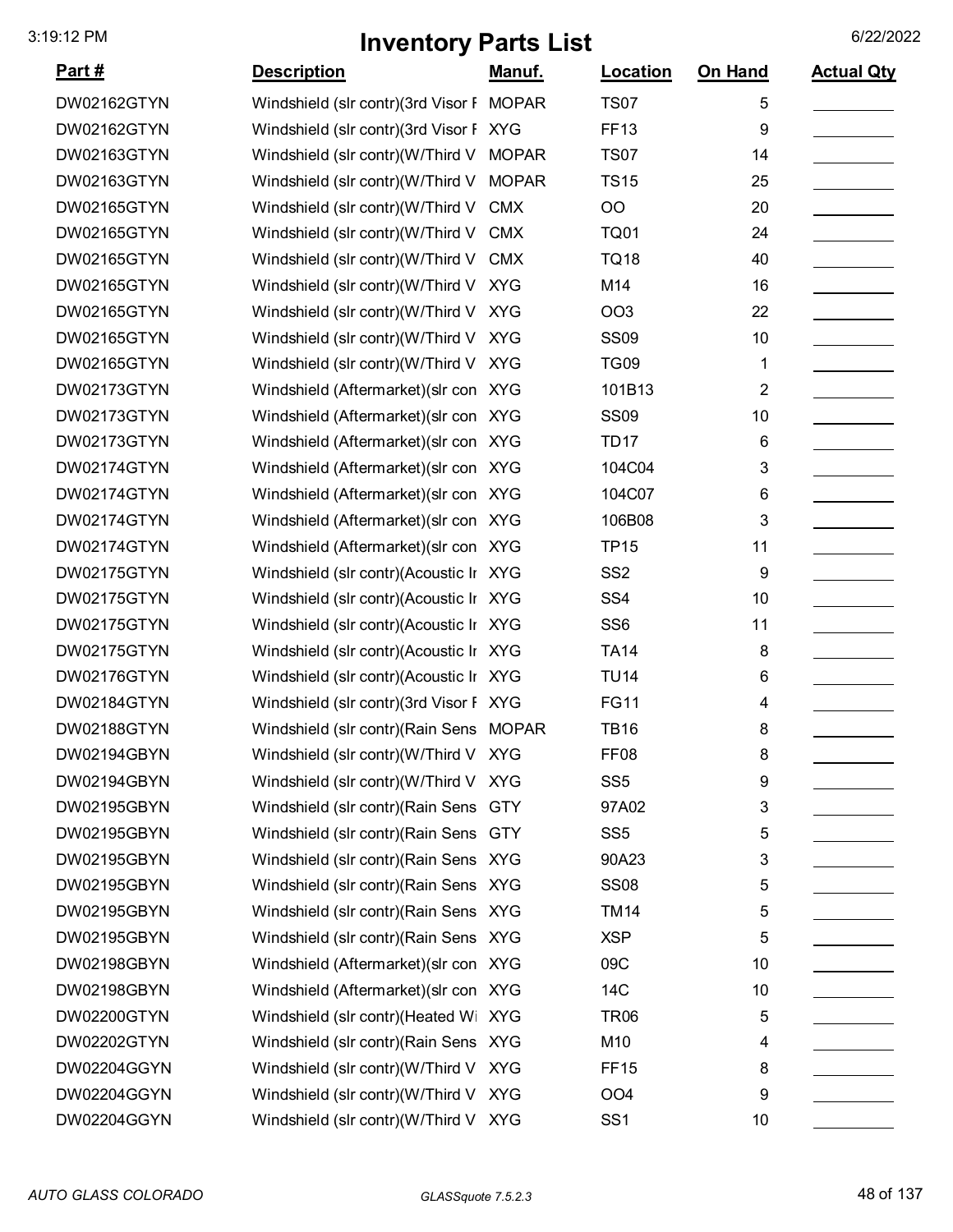| <u>Part #</u> | <b>Description</b>                     | Manuf.     | Location         | On Hand | <b>Actual Qty</b> |
|---------------|----------------------------------------|------------|------------------|---------|-------------------|
| DW02204GGYN   | Windshield (slr contr)(W/Third V XYG   |            | SS <sub>5</sub>  | 37      |                   |
| DW02204GGYN   | Windshield (slr contr)(W/Third V       | <b>XYG</b> | <b>TE15</b>      | 15      |                   |
| DW02205GGYN   | Windshield (slr contr) (Rain Sens      | <b>CMX</b> | GC48A            | 20      |                   |
| DW02205GGYN   | Windshield (slr contr) (Rain Sens XYG  |            | 107B18           | 1       |                   |
| DW02205GGYN   | Windshield (slr contr) (Rain Sens XYG  |            | 107B19           | 2       |                   |
| DW02205GGYN   | Windshield (slr contr) (Rain Sens XYG  |            | 98A04            | 9       |                   |
| DW02205GGYN   | Windshield (slr contr) (Rain Sens XYG  |            | <b>TG02</b>      | 3       |                   |
| DW02205GGYN   | Windshield (slr contr) (Rain Sens XYG  |            | <b>TV12</b>      | 5       |                   |
| DW02205GGYN   | Windshield (slr contr) (Rain Sens XYG  |            | <b>XSP</b>       | 11      |                   |
| DW02206GTYN   | Windshield (slr contr) (Rain Sens XYG  |            | 90A03            | 2       |                   |
| DW02206GTYN   | Windshield (slr contr) (Rain Sens      | <b>XYG</b> | <b>TQ16</b>      | 4       |                   |
| DW02208GTNN   | Windshield (slr contr)                 | <b>XYG</b> | M08              | 3       |                   |
| DW02208GTNN   | Windshield (slr contr)                 | <b>XYG</b> | SS <sub>1</sub>  | 11      |                   |
| DW02208GTNN   | Windshield (slr contr)                 | <b>XYG</b> | SS <sub>5</sub>  | 11      |                   |
| DW02209GBYN   | Windshield (Aftermarket) (slr con XYG  |            | 102A01           | 8       |                   |
| DW02209GBYN   | Windshield (Aftermarket) (slr con      | <b>XYG</b> | 42B              | 17      |                   |
| DW02209GBYN   | Windshield (Aftermarket) (slr con XYG  |            | 92A03            | 20      |                   |
| DW02209GBYN   | Windshield (Aftermarket) (slr con XYG  |            | <b>FF11</b>      | 10      |                   |
| DW02209GBYN   | Windshield (Aftermarket) (slr con XYG  |            | TI <sub>13</sub> | 11      |                   |
| DW02211GBYN   | Windshield (Electrochromic Mirr XYG    |            | <b>TF10</b>      | 7       |                   |
| DW02215GTNN   | Windshield (slr contr)(Acoustic Ir CMX |            | J13              | 17      |                   |
| DW02215GTNN   | Windshield (slr contr)(Acoustic Ir CMX |            | OO <sub>5</sub>  | 4       |                   |
| DW02215GTNN   | Windshield (slr contr)(Acoustic Ir XYG |            | FF <sub>02</sub> | 9       |                   |
| DW02215GTNN   | Windshield (slr contr)(Acoustic Ir XYG |            | OO <sub>3</sub>  | 11      |                   |
| DW02215GTNN   | Windshield (slr contr)(Acoustic Ir XYG |            | OO <sub>4</sub>  | 8       |                   |
| DW02216GBNN   | Windshield (slr contr)(Heated Wi XYG   |            | 90A02            | 1       |                   |
| DW02216GBNN   | Windshield (slr contr)(Heated Wi XYG   |            | H <sub>23</sub>  | 7       |                   |
| DW02216GBNN   | Windshield (slr contr)(Heated Wi XYG   |            | OO <sub>2</sub>  | 9       |                   |
| DW02216GBNN   | Windshield (slr contr)(Heated Wi XYG   |            | SS <sub>4</sub>  | 10      |                   |
| DW02216GBNN   | Windshield (slr contr)(Heated Wi XYG   |            | SS <sub>8</sub>  | 13      |                   |
| DW02216GBNN   | Windshield (slr contr)(Heated Wi XYG   |            | <b>TE02</b>      | 9       |                   |
| DW02216GBNN   | Windshield (slr contr) (Heated Wi XYG  |            | <b>XSP</b>       | 11      |                   |
| DW02216GTNN   | Windshield (slr contr)(Heated Wi CMX   |            | GG02             | 16      |                   |
| DW02219GTYN   | Windshield (slr contr)(W/Third V CMX   |            | GC43B            | 33      |                   |
| DW02219GTYN   | Windshield (slr contr)(W/Third V       | <b>CMX</b> | OO               | 30      |                   |
| DW02219GTYN   | Windshield (slr contr)(W/Third V CMX   |            | <b>TE14</b>      | 8       |                   |
| DW02219GTYN   | Windshield (slr contr)(W/Third V XYG   |            | <b>SS07</b>      | 10      |                   |
| DW02221GTYN   | Windshield (slr contr) (Rain Sens CARL |            | OO <sub>3</sub>  | 15      |                   |
| DW02221GTYN   | Windshield (slr contr) (Rain Sens CARL |            | <b>TU03</b>      | 11      |                   |
| DW02221GTYN   | Windshield (slr contr) (Rain Sens XYG  |            | 30A              | 11      |                   |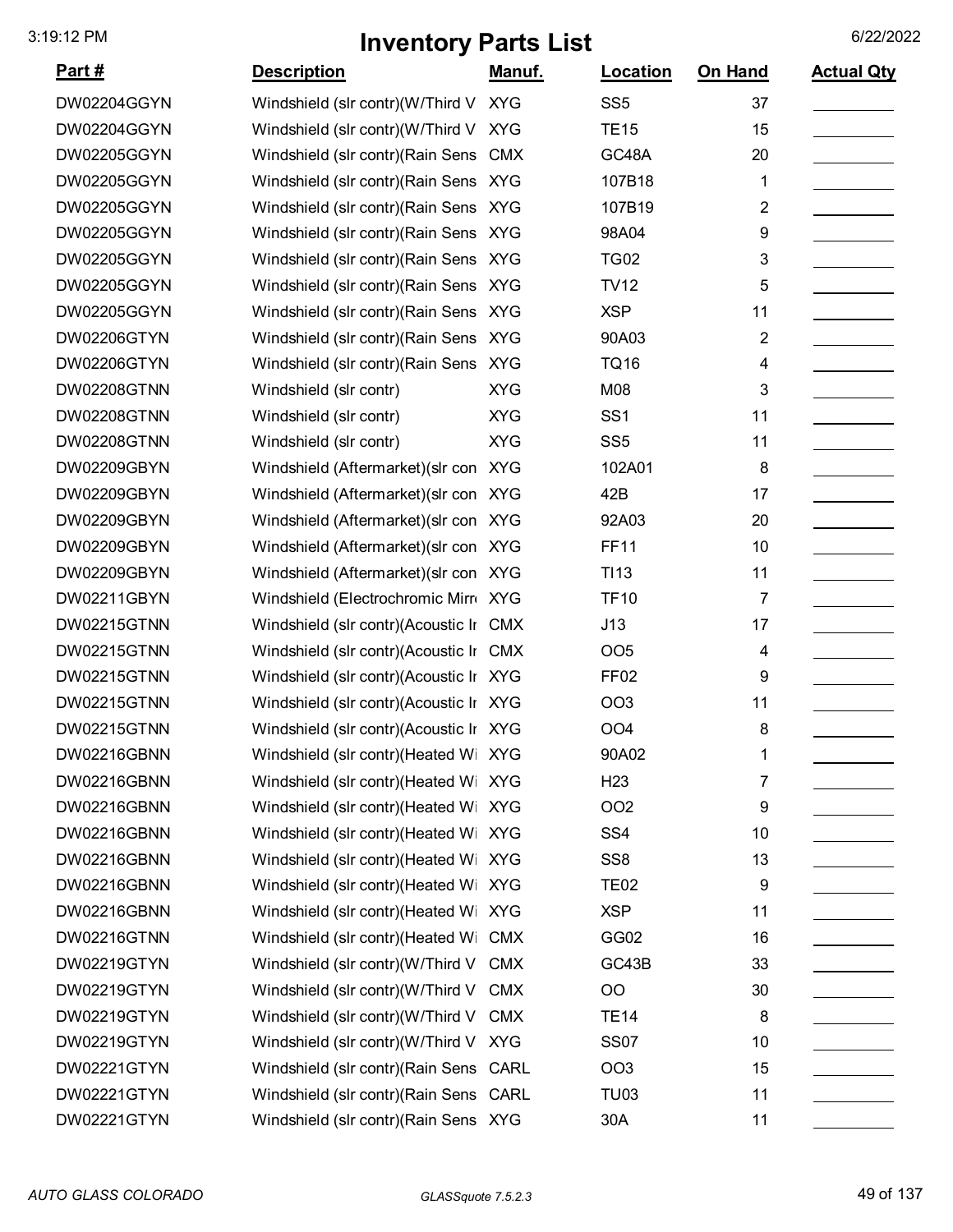| <u>Part #</u> | <b>Description</b>                        | Manuf.     | Location        | On Hand        | <b>Actual Qty</b> |
|---------------|-------------------------------------------|------------|-----------------|----------------|-------------------|
| DW02221GTYN   | Windshield (slr contr) (Rain Sens XYG     |            | <b>OO3</b>      | 9              |                   |
| DW02221GTYN   | Windshield (slr contr) (Rain Sens XYG     |            | OO <sub>4</sub> | 11             |                   |
| DW02221GTYN   | Windshield (slr contr) (Rain Sens XYG     |            | <b>SS08</b>     | 14             |                   |
| DW02221GTYN   | Windshield (slr contr) (Rain Sens XYG     |            | SS <sub>4</sub> | 10             |                   |
| DW02226GTYN   | Windshield (Aftermarket) (slr con XYG     |            | 107A02          | 9              |                   |
| DW02226GTYN   | Windshield (Aftermarket) (slr con XYG     |            | SS <sub>1</sub> | 8              |                   |
| DW02226GTYN   | Windshield (Aftermarket) (slr con XYG     |            | SS <sub>3</sub> | 10             |                   |
| DW02227GTYN   | Windshield (slr contr)                    | <b>XYG</b> | 14B             | 13             |                   |
| DW02227GTYN   | Windshield (slr contr)                    | <b>XYG</b> | 110             | 8              |                   |
| DW02227GTYN   | Windshield (slr contr)                    | <b>XYG</b> | <b>OO2</b>      | 10             |                   |
| DW02227GTYN   | Windshield (slr contr)                    | <b>XYG</b> | SS <sub>2</sub> | 9              |                   |
| DW02227GTYN   | Windshield (slr contr)                    | <b>XYG</b> | <b>XSP</b>      | 9              |                   |
| DW02228GTYN   | Windshield (slr contr)(Acoustic Ir XYG    |            | <b>FF21</b>     | 9              |                   |
| DW02228GTYN   | Windshield (slr contr)(Acoustic Ir XYG    |            | SS <sub>6</sub> | 10             |                   |
| DW02230GTYN   | Windshield (slr contr)(Acoustic Ir XYG    |            | E19             | 10             |                   |
| DW02230GTYN   | Windshield (slr contr)(Acoustic Ir XYG    |            | <b>OO3</b>      | 10             |                   |
| DW02230GTYN   | Windshield (slr contr)(Acoustic Ir XYG    |            | SS <sub>1</sub> | 11             |                   |
| DW02231GTYN   | Windshield (Aftermarket) (slr con XYG     |            | OO <sub>4</sub> | 11             |                   |
| DW02231GTYN   | Windshield (Aftermarket) (slr con XYG     |            | SS <sub>1</sub> | 11             |                   |
| DW02231GTYN   | Windshield (Aftermarket) (slr con XYG     |            | <b>TE16</b>     | 1              |                   |
| DW02234GTYN   | Windshield (Aftermarket) (slr con XYG     |            | 107             | 9              |                   |
| DW02235GTYN   | Windshield (Aftermarket) (slr con XYG     |            | 104A02          | $\overline{2}$ |                   |
| DW02235GTYN   | Windshield (Aftermarket) (slr con XYG     |            | SS <sub>3</sub> | 10             |                   |
| DW02236GTYN   | Windshield (slr contr)                    | <b>XYG</b> | 10C             | 2              |                   |
| DW02236GTYN   | Windshield (slr contr)                    | <b>XYG</b> | 12A             | 9              |                   |
| DW02238GTYN   | Windshield (slr contr)(Acoustic Ir XYG    |            | TI17            | 9              |                   |
| DW02241GBYN   | Windshield (slr contr) (Rain Sens CARLITE |            | 90B15           | $\overline{2}$ |                   |
| DW02242GBYN   | Windshield (slr contr)(Rain Sens CARLITE  |            | 93B05           | 1              |                   |
| DW02250GBYN   | Windshield (Aftermarket) (slr con XYG     |            | 93A01           | 10             |                   |
| DW02273GTYN   | Windshield (slr contr)(3rd Visor F XYG    |            | OO <sub>4</sub> | 9              |                   |
| DW02274GBYN   | Windshield (slr contr)(Rain Sens XYG      |            | 101A05          | 14             |                   |
| DW02274GBYN   | Windshield (slr contr) (Rain Sens XYG     |            | 14C             | 5              |                   |
| DW02274GBYN   | Windshield (slr contr) (Rain Sens XYG     |            | 89D             | 2              |                   |
| DW02274GBYN   | Windshield (slr contr) (Rain Sens XYG     |            | OO <sub>4</sub> | 8              |                   |
| DW02274GBYN   | Windshield (slr contr) (Rain Sens XYG     |            | <b>SS07</b>     | 11             |                   |
| DW02274GBYN   | Windshield (slr contr) (Rain Sens XYG     |            | <b>SS10</b>     | 20             |                   |
| DW02274GBYN   | Windshield (slr contr) (Rain Sens XYG     |            | SS <sub>4</sub> | 9              |                   |
| DW02275GBYN   | Windshield (hud)(slr contr)(Rain          | <b>XYG</b> | <b>TA12</b>     | 5              |                   |
| DW02276GBYN   | Windshield (slr contr)(Rain/Light XYG     |            | <b>LM17</b>     | 2              |                   |
| DW02276GTYN   | Windshield (slr contr)(Rain/Light XYG     |            | 106B17          | $\overline{2}$ |                   |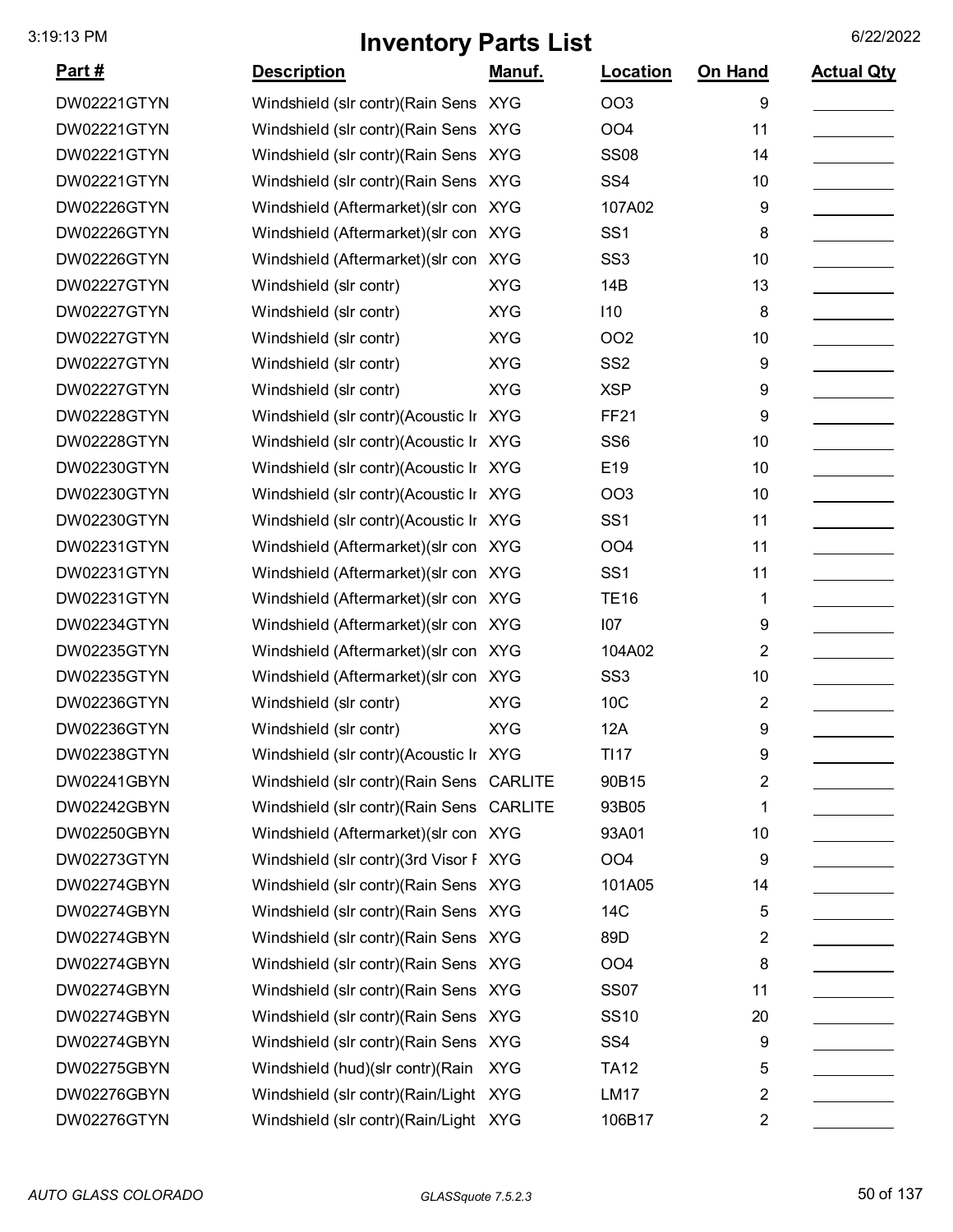| <u>Part #</u> | <b>Description</b>                     | <u>Manuf.</u> | <b>Location</b> | On Hand        | <b>Actual Qty</b> |
|---------------|----------------------------------------|---------------|-----------------|----------------|-------------------|
| DW02284GBYN   | Windshield (Aftermarket) (slr con XYG  |               | SS <sub>4</sub> | 7              |                   |
| DW02284GBYN   | Windshield (Aftermarket) (slr con XYG  |               | <b>TG11</b>     | 3              |                   |
| DW02285GBYN   | Windshield (Aftermarket) (slr con XYG  |               | GG23            | 3              |                   |
| DW02286GTNN   | Windshield (slr contr)                 | <b>XYG</b>    | SS <sub>4</sub> | 11             |                   |
| DW02291GTYN   | Windshield (Aftermarket) (slr con XYG  |               | 31B             | $\overline{2}$ |                   |
| DW02291GTYN   | Windshield (Aftermarket) (slr con XYG  |               | OO <sub>2</sub> | 10             |                   |
| DW02291GTYN   | Windshield (Aftermarket) (slr con XYG  |               | OO <sub>3</sub> | 10             |                   |
| DW02291GTYN   | Windshield (Aftermarket) (slr con XYG  |               | SS <sub>1</sub> | 9              |                   |
| DW02291GTYN   | Windshield (Aftermarket) (slr con XYG  |               | SS <sub>5</sub> | 8              |                   |
| DW02291GTYN   | Windshield (Aftermarket) (slr con XYG  |               | <b>TS17</b>     | 10             |                   |
| DW02292GTYN   | Windshield (Aftermarket) (slr con XYG  |               | OO <sub>3</sub> | 10             |                   |
| DW02292GTYN   | Windshield (Aftermarket) (slr con XYG  |               | OO <sub>4</sub> | 10             |                   |
| DW02292GTYN   | Windshield (Aftermarket) (slr con XYG  |               | <b>SS08</b>     | 14             |                   |
| DW02292GTYN   | Windshield (Aftermarket) (slr con XYG  |               | SS <sub>2</sub> | 18             |                   |
| DW02292GTYN   | Windshield (Aftermarket) (slr con XYG  |               | SS <sub>4</sub> | 10             |                   |
| DW02292GTYN   | Windshield (Aftermarket) (slr con XYG  |               | <b>TE04</b>     | 3              |                   |
| DW02292GTYN   | Windshield (Aftermarket) (slr con XYG  |               | <b>XSP</b>      | 21             |                   |
| DW02313GTYN   | Windshield (slr contr)                 | <b>XYG</b>    | 107B05          | 1              |                   |
| DW02313GTYN   | Windshield (slr contr)                 | <b>XYG</b>    | 47A             | 9              |                   |
| DW02313GTYN   | Windshield (slr contr)                 | <b>XYG</b>    | 48C             | 9              |                   |
| DW02313GTYN   | Windshield (slr contr)                 | <b>XYG</b>    | E01             | 17             |                   |
| DW02313GTYN   | Windshield (slr contr)                 | <b>XYG</b>    | GG19            | 11             |                   |
| DW02313GTYN   | Windshield (slr contr)                 | <b>XYG</b>    | SS <sub>2</sub> | 11             |                   |
| DW02313GTYN   | Windshield (slr contr)                 | <b>XYG</b>    | <b>TC03</b>     | 21             |                   |
| DW02313GTYN   | Windshield (slr contr)                 | <b>XYG</b>    | <b>TT08</b>     | 9              |                   |
| DW02314GTYN   | Windshield (slr contr) (Condensa       |               | E0.5            | 11             |                   |
| DW02314GTYN   | Windshield (slr contr)(Condensa XYG    |               | OO <sub>4</sub> | 8              |                   |
| DW02315GTYN   | Windshield (slr contr)(Acoustic Ir XYG |               | 38D             | 6              |                   |
| DW02317GTYN   | Windshield (slr contr)(Acoustic Ir XYG |               | <b>TF09</b>     | 7              |                   |
| DW02318GBNN   | Windshield (slr contr)(Acoustic Ir CMX |               | <b>TT19</b>     | 3              |                   |
| DW02318GBNN   | Windshield (slr contr)(Acoustic Ir CMX |               | <b>TV06</b>     | 24             |                   |
| DW02318GTNN   | Windshield (slr contr)(Acoustic Ir XYG |               | 45C             | 12             |                   |
| DW02318GTNN   | Windshield (slr contr)(Acoustic Ir XYG |               | M15             | 12             |                   |
| DW02319GTYN   | Windshield (slr contr) (Rain Sens XYG  |               | <b>FF14</b>     | 9              |                   |
| DW02320GTYN   | Windshield (Aftermarket) (slr con CMX  |               | OO <sub>5</sub> | 1              |                   |
| DW02320GTYN   | Windshield (Aftermarket)(slr con XYG   |               | <b>TG11</b>     | 3              |                   |
| DW02321GTYN   | Windshield (Aftermarket) (slr con XYG  |               | <b>FG12</b>     | 9              |                   |
| DW02321GTYN   | Windshield (Aftermarket) (slr con XYG  |               | LM12            | 4              |                   |
| DW02322GTYN   | Windshield (Aftermarket) (slr con XYG  |               | SS <sub>4</sub> | 10             |                   |
| DW02322GTYN   | Windshield (Aftermarket) (slr con XYG  |               | <b>TT09</b>     | 4              |                   |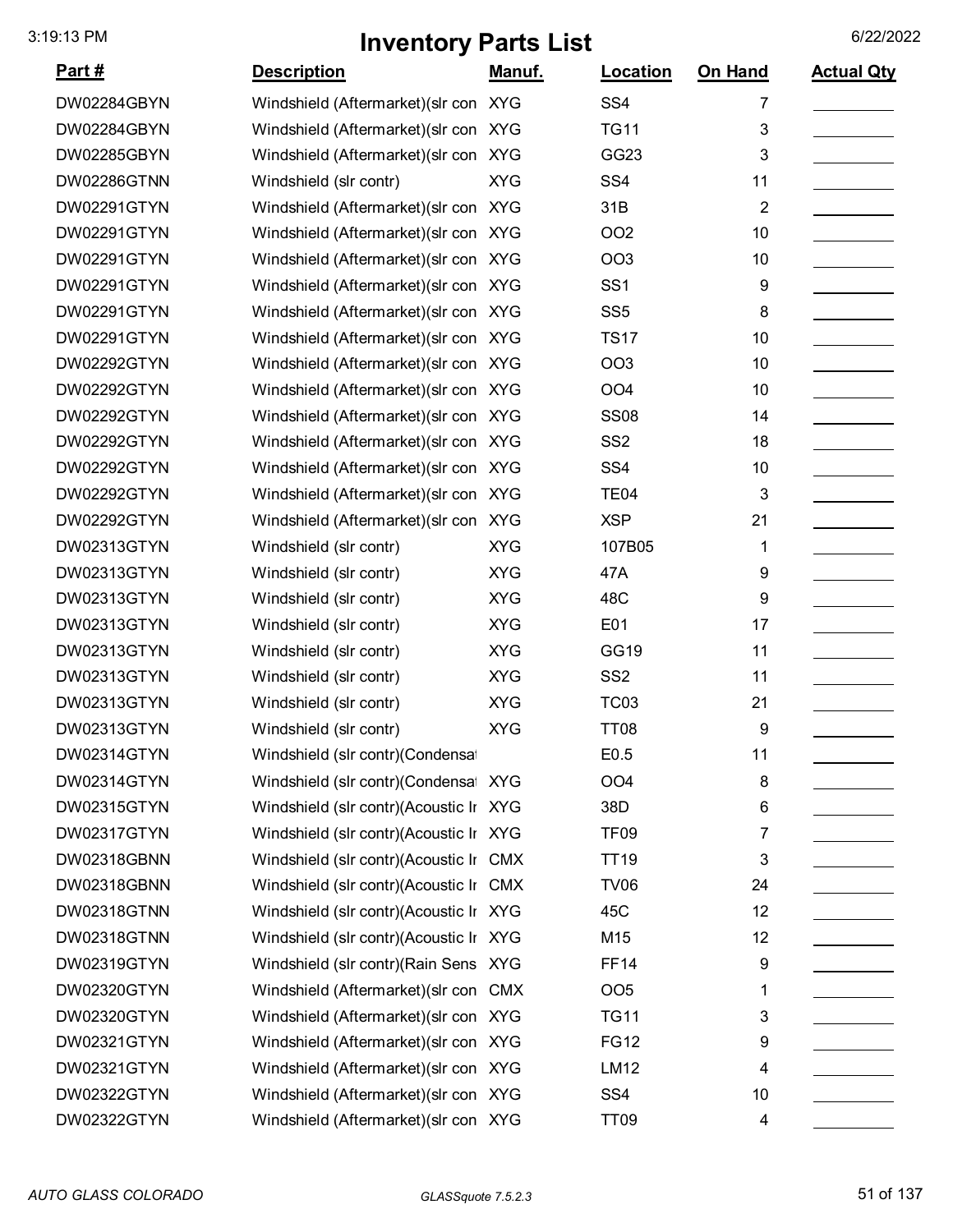| <u>Part #</u> | <b>Description</b>                         | <u>Manuf.</u> | <b>Location</b>  | On Hand                 | <b>Actual Qty</b> |
|---------------|--------------------------------------------|---------------|------------------|-------------------------|-------------------|
| DW02327GTYN   | Windshield (slr contr) (Humidity S         | <b>MOPAR</b>  | 93B07            | 1                       |                   |
| DW02348GBYN   | Windshield (slr contr)(Heated Wi XYG       |               | 90A04            | 1                       |                   |
| DW02348GBYN   | Windshield (slr contr)(Heated Wi XYG       |               | <b>XSP</b>       | 6                       |                   |
| DW02349GBYN   | Windshield (slr contr)(Heated Wi           | <b>XYG</b>    | OO <sub>4</sub>  | 4                       |                   |
| DW02351GBYN   | Windshield (slr contr)(Rain Sens XYG       |               | FF <sub>07</sub> | 4                       |                   |
| DW02351GBYN   | Windshield (slr contr)(Rain Sens XYG       |               | GG09             | 10                      |                   |
| DW02352GTYN   | Windshield (slr contr) (Rain Sens CMX      |               | <b>TO16</b>      | 6                       |                   |
| DW02352GTYN   | Windshield (slr contr) (Rain Sens XYG      |               | GG10             | 7                       |                   |
| DW02354GTYN   | Windshield (slr contr)(Acoustic Ir CARLITE |               | <b>TK02</b>      | 1                       |                   |
| DW02355GTYN   | Windshield (slr contr) (Rain Sens CARLITE  |               | 97B11            | $\overline{2}$          |                   |
| DW02355GTYN   | Windshield (slr contr)(Rain Sens CARLITE   |               | <b>TJ02</b>      | 30                      |                   |
| DW02355GTYN   | Windshield (slr contr)(Rain Sens CARLITE   |               | <b>TJ16</b>      | 14                      |                   |
| DW02355GTYN   | Windshield (slr contr) (Rain Sens XYG      |               | K08              | 8                       |                   |
| DW02355GTYN   | Windshield (slr contr)(Rain Sens XYG       |               | OO <sub>4</sub>  | 15                      |                   |
| DW02355GTYN   | Windshield (slr contr) (Rain Sens XYG      |               | <b>XSP</b>       | 7                       |                   |
| DW02358GTYN   | Windshield (slr contr)(Acoustic Ir XYG     |               | 97A01            | 9                       |                   |
| DW02358GTYN   | Windshield (slr contr)(Acoustic Ir XYG     |               | <b>TQ03</b>      | 6                       |                   |
| DW02358GTYN   | Windshield (slr contr)(Acoustic Ir XYG     |               | <b>TQ17</b>      | 5                       |                   |
| DW02366GTYN   | Windshield (slr contr)(Heated W CARLITE    |               | <b>TK16</b>      | 1                       |                   |
| DW02366GTYN   | Windshield (slr contr)(Heated Wi XYG       |               | 33A              | 2                       |                   |
| DW02366GTYN   | Windshield (slr contr)(Heated Wi XYG       |               | 97B20            | 1                       |                   |
| DW02369GTYN   | Windshield (slr contr)(Acoustic Ir XYG     |               | 105              | 10                      |                   |
| DW02384GTYN   | Windshield (Aftermarket) (slr con XYG      |               | 98B18            | 2                       |                   |
| DW02384GTYN   | Windshield (Aftermarket) (slr con XYG      |               | OO <sub>4</sub>  | 5                       |                   |
| DW02384GTYN   | Windshield (Aftermarket) (slr con XYG      |               | <b>TD12</b>      | 10                      |                   |
| DW02392GTYN   | Windshield (slr contr)(Heated Wi XYG       |               | E02              | 1                       |                   |
| DW02392GTYN   | Windshield (slr contr)(Heated Wi XYG       |               | OO <sub>4</sub>  | 11                      |                   |
| DW02395GTYN   | Windshield (slr contr) (Rain Sens XYG      |               | <b>FG07</b>      | 6                       |                   |
| DW02395GTYN   | Windshield (slr contr) (Rain Sens XYG      |               | OO <sub>4</sub>  | 10                      |                   |
| DW02402GTYN   | Windshield (slr contr)(Acoustic Ir XYG     |               | <b>TL16</b>      | $\overline{\mathbf{c}}$ |                   |
| DW02404GTYN   | Windshield (slr contr)(Rain Sens XYG       |               | K12              | 5                       |                   |
| DW02405GTYN   | Windshield (slr contr) (Rain Sens CARLITE  |               | 106C24           | 2                       |                   |
| DW02409GTNN   | Windshield (LDWS)                          | <b>CMX</b>    | OO <sub>2</sub>  | 10                      |                   |
| DW02409GTNN   | Windshield (LDWS)                          | <b>XYG</b>    | 29A              | 16                      |                   |
| DW02409GTNN   | Windshield (LDWS)                          | <b>XYG</b>    | <b>OO3</b>       | 17                      |                   |
| DW02409GTNN   | Windshield (LDWS)                          | <b>XYG</b>    | P <sub>28</sub>  | 20                      |                   |
| DW02409GTYN   | Windshield (LDWS)                          | <b>CMX</b>    | 33B              | 10                      |                   |
| DW02409GTYN   | Windshield (LDWS)                          | <b>CMX</b>    | P32              | 18                      |                   |
| DW02409GTYN   | Windshield (LDWS)                          | <b>XYG</b>    | 38B              | 10                      |                   |
| DW02409GTYN   | Windshield (LDWS)                          | <b>XYG</b>    | OO <sub>2</sub>  | 19                      |                   |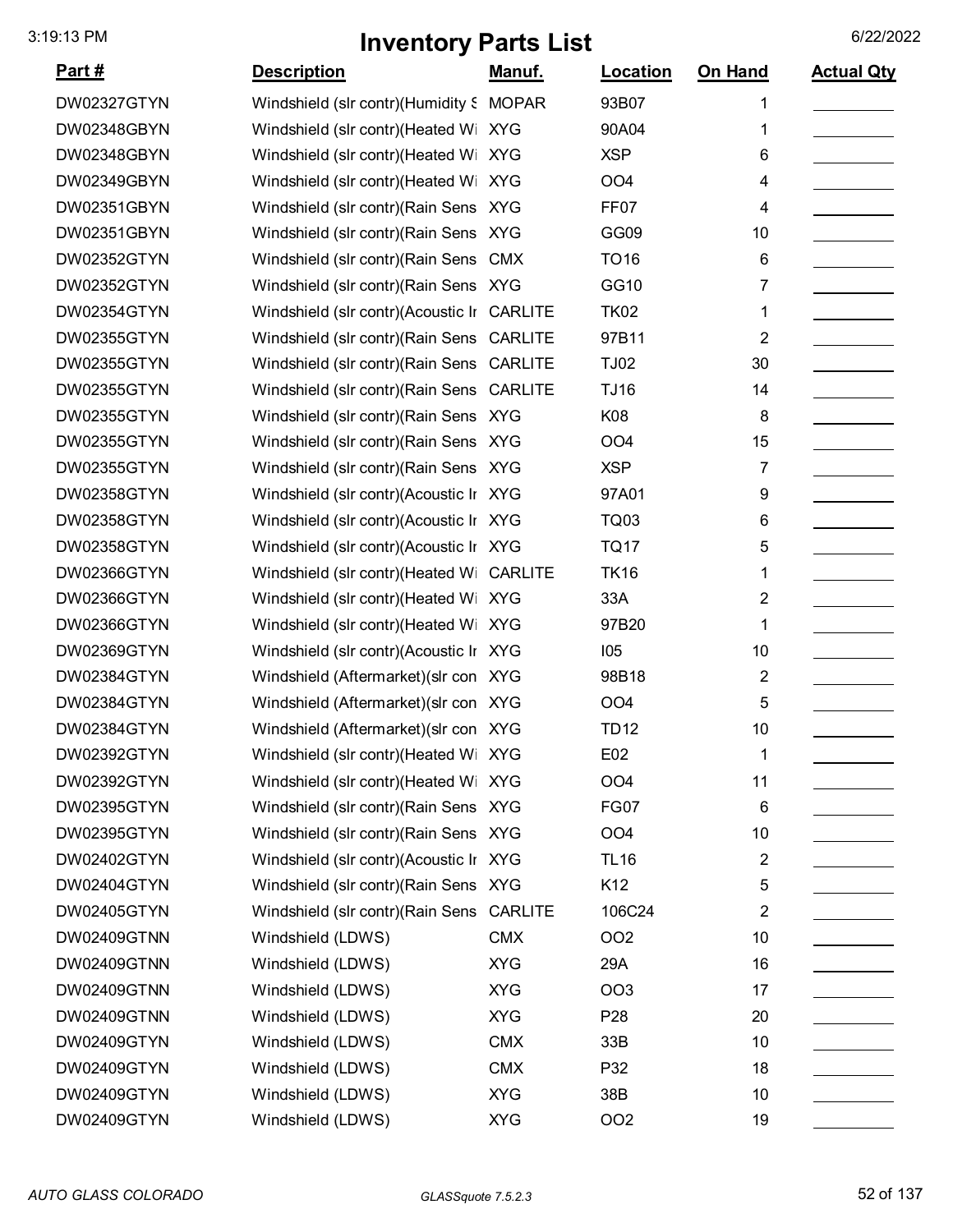| <u>Part #</u> | <b>Description</b>                       | <u>Manuf.</u> | Location           | On Hand | <b>Actual Qty</b> |
|---------------|------------------------------------------|---------------|--------------------|---------|-------------------|
| DW02412GTYN   | Windshield (slr contr)(W/Surrour XYG     |               | <b>TU16</b>        | 6       |                   |
| DW02415GTYN   | Windshield (slr contr)(Acoustic Ir MOPAR |               | 37A                | 15      |                   |
| DW02416GTYN   | Windshield (Aftermarket) (slr con        | <b>CMX</b>    | GC18B              | 35      |                   |
| DW02416GTYN   | Windshield (Aftermarket) (slr con        | <b>CMX</b>    | L01                | 18      |                   |
| DW02416GTYN   | Windshield (Aftermarket) (slr con        | <b>CMX</b>    | OO                 | 35      |                   |
| DW02416GTYN   | Windshield (Aftermarket) (slr con XYG    |               | <b>SS07</b>        | 21      |                   |
| DW02416GTYN   | Windshield (Aftermarket) (slr con XYG    |               | SS <sub>1</sub>    | 21      |                   |
| DW02416GTYN   | Windshield (Aftermarket) (slr con XYG    |               | <b>SS10</b>        | 21      |                   |
| DW02416GTYN   | Windshield (Aftermarket) (slr con XYG    |               | SS <sub>6</sub>    | 20      |                   |
| DW02417GTYN   | Windshield (w/ant)(Aftermarket)(         | <b>CMX</b>    | 101D02             | 18      |                   |
| DW02417GTYN   | Windshield (w/ant)(Aftermarket)(         | <b>CMX</b>    | <b>TE13</b>        | 3       |                   |
| DW02420GTYN   | Windshield (slr contr)                   | <b>XYG</b>    | SS <sub>4</sub>    | 11      |                   |
| DW02421GTYN   | Windshield (slr contr)(Acoustic Ir XYG   |               | <b>TQ16</b>        | 11      |                   |
| DW02423GTYN   | Windshield (slr contr) (Rain Sens XYG    |               | 103B14             | 5       |                   |
| DW02424GTYN   | Windshield (slr contr) (Rain Sens XYG    |               | H03                | 12      |                   |
| DW02425GTYN   | Windshield (Aftermarket) (slr con XYG    |               | 46C                | 7       |                   |
| DW02433GTYN   | Windshield (slr contr)(3rd Visor F XYG   |               | 35C                | 7       |                   |
| DW02446GTNN   | Windshield (Aftermarket) (slr con XYG    |               | <b>FG15</b>        | 5       |                   |
| DW02447GTYN   | Windshield (Aftermarket) (slr con XYG    |               | 106                | 10      |                   |
| DW02451GTYN   | Windshield (Aftermarket) (slr con XYG    |               | O22                | 8       |                   |
| DW02451GTYN   | Windshield (Aftermarket) (slr con XYG    |               | <b>TT04</b>        | 11      |                   |
| DW02451GTYN   | Windshield (Aftermarket) (slr con XYG    |               | <b>TT18</b>        | 3       |                   |
| DW02451GTYN   | Windshield (Aftermarket) (slr con XYG    |               | <b>TV10</b>        | 18      |                   |
| DW02452GTYN   | Windshield (Aftermarket) (slr con XYG    |               | 45B                | 5       |                   |
| DW02452GTYN   | Windshield (Aftermarket) (slr con XYG    |               | K12                | 5       |                   |
| DW02453GTYN   | Windshield (Aftermarket) (slr con XYG    |               | FG04               | 1       |                   |
| DW02453GTYN   | Windshield (Aftermarket) (slr con XYG    |               | K05                | 9       |                   |
| DW02453GTYN   | Windshield (Aftermarket) (slr con XYG    |               | SS <sub>4</sub>    | 10      |                   |
| DW02455GTYN   | Windshield (slr contr)                   | <b>XYG</b>    | 97A02              | 10      |                   |
| DW02455GTYN   | Windshield (slr contr)                   | <b>XYG</b>    | <b>TF16</b>        | 5       |                   |
| DW02458GTYN   | Windshield (Electrochromic Mirre MOPAR   |               | <b>TB07</b>        | 6       |                   |
| DW02459GTYN   | Windshield (Electrochromic Mirr XYG      |               | 105B02             | 7       |                   |
| DW02459GTYN   | Windshield (Electrochromic Mirr XYG      |               | O <sub>22</sub>    | 9       |                   |
| DW02475GTNN   | Windshield (slr contr)(3rd Visor F CMX   |               | GC <sub>23</sub> A | 32      |                   |
| DW02475GTNN   | Windshield (slr contr)(3rd Visor F CMX   |               | GC <sub>26</sub> B | 30      |                   |
| DW02475GTNN   | Windshield (slr contr)(3rd Visor F CMX   |               | GC27B              | 30      |                   |
| DW02475GTNN   | Windshield (slr contr)(3rd Visor F CMX   |               | GC72A              | 30      |                   |
| DW02475GTNN   | Windshield (slr contr)(3rd Visor F CMX   |               | GC73A              | 20      |                   |
| DW02475GTNN   | Windshield (slr contr)(3rd Visor F CMX   |               | GC73B              | 20      |                   |
| DW02475GTNN   | Windshield (slr contr)(3rd Visor F CMX   |               | GC75B              | 33      |                   |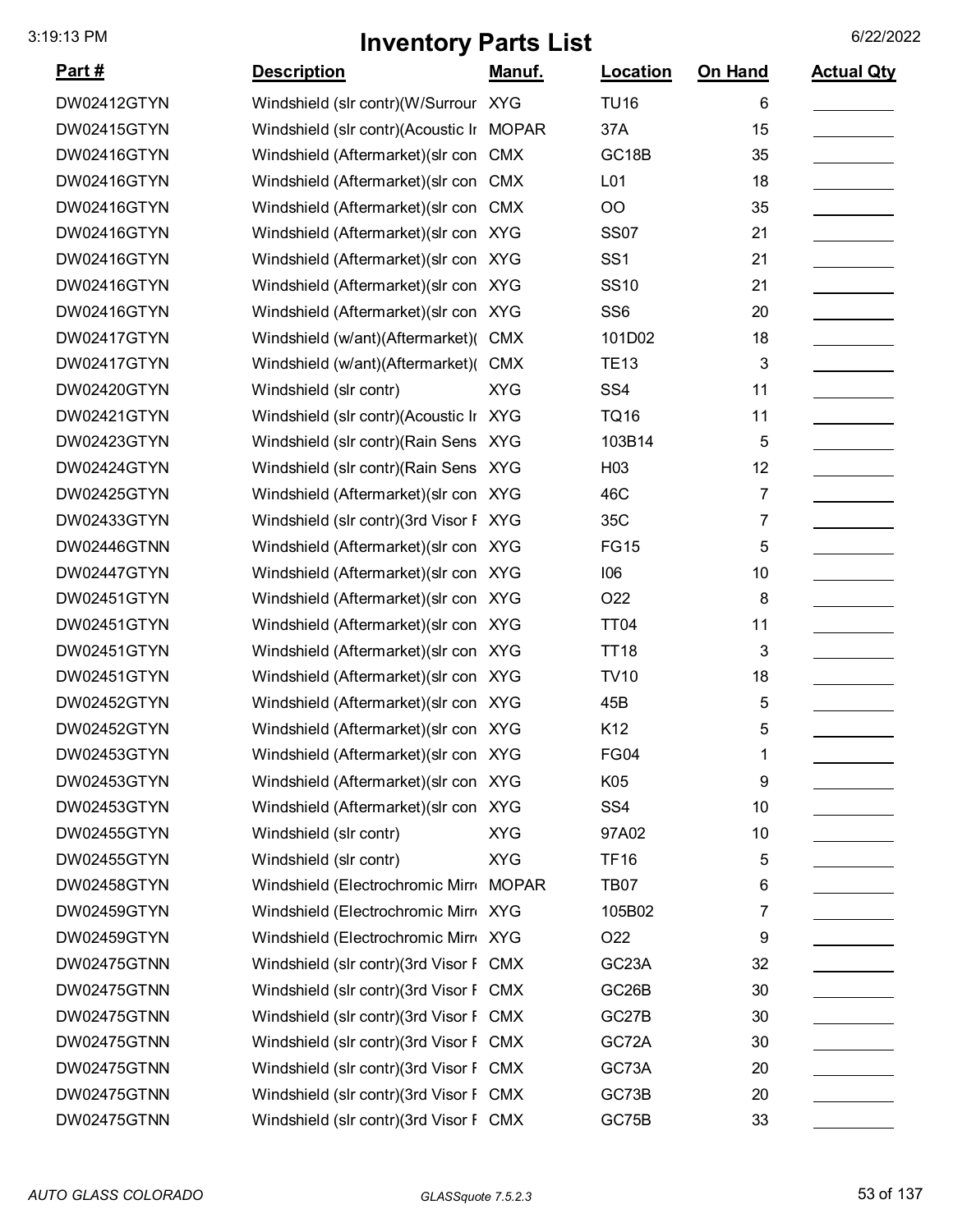| Part#              | <b>Description</b>                     | Manuf.     | Location        | On Hand        | <b>Actual Qty</b> |
|--------------------|----------------------------------------|------------|-----------------|----------------|-------------------|
| DW02475GTNN        | Windshield (slr contr)(3rd Visor F CMX |            | <b>OO</b>       | 20             |                   |
| DW02475GTNN        | Windshield (slr contr)(3rd Visor F CMX |            | OO <sub>5</sub> | 3              |                   |
| DW02475GTNN        | Windshield (slr contr)(3rd Visor F     | <b>CMX</b> | <b>TN13</b>     | 5              |                   |
| DW02475GTNN        | Windshield (slr contr)(3rd Visor F XYG |            | K04             | 5              |                   |
| DW02475GTNN        | Windshield (slr contr)(3rd Visor F XYG |            | <b>XSP</b>      | 14             |                   |
| DW02476GTNN        | Windshield (Electrochromic Mirr XYG    |            | 90A23           | 1              |                   |
| DW02476GTNN        | Windshield (Electrochromic Mirr XYG    |            | 114             | 9              |                   |
| DW02476GTNN        | Windshield (Electrochromic Mirr XYG    |            | <b>SS07</b>     | 11             |                   |
| DW02480GTYN        | Windshield (Electrochromic Mirr XYG    |            | OO              | 12             |                   |
| DW02480GTYN        | Windshield (Electrochromic Mirro XYG   |            | <b>TM14</b>     | 9              |                   |
| <b>DW02483GTYN</b> | Windshield (Electrochromic Mirr XYG    |            | 90A13           | $\overline{2}$ |                   |
| DW02483GTYN        | Windshield (Electrochromic Mirr XYG    |            | 90A14           | $\overline{2}$ |                   |
| DW02492GTYN        | Windshield (slr contr)(W/Lane D        | XYG        | H <sub>21</sub> | 10             |                   |
| DW02492GTYN        | Windshield (slr contr)(W/Lane D        | <b>XYG</b> | OO <sub>4</sub> | 10             |                   |
| DW02492GTYN        | Windshield (slr contr)(W/Lane D        | <b>XYG</b> | SS <sub>3</sub> | 10             |                   |
| DW02492GTYN        | Windshield (slr contr)(W/Lane D XYG    |            | SS <sub>6</sub> | 10             |                   |
| DW02493GTYN        | Windshield (slr contr)(Acoustic Ir XYG |            | 95B16           | 1              |                   |
| DW02493GTYN        | Windshield (slr contr)(Acoustic Ir XYG |            | H <sub>21</sub> | 10             |                   |
| DW02493GTYN        | Windshield (slr contr)(Acoustic Ir XYG |            | <b>LM18</b>     | 9              |                   |
| DW02493GTYN        | Windshield (slr contr)(Acoustic Ir XYG |            | OO <sub>3</sub> | 11             |                   |
| DW02493GTYN        | Windshield (slr contr)(Acoustic Ir XYG |            | SS <sub>3</sub> | 8              |                   |
| DW02493GTYN        | Windshield (slr contr)(Acoustic Ir XYG |            | SS <sub>6</sub> | 10             |                   |
| DW02497GBYN        | Windshield (slr contr)(3rd Visor F     |            | 92A01           | 9              |                   |
| DW02497GBYN        | Windshield (slr contr)(3rd Visor F     |            | OO <sub>3</sub> | 21             |                   |
| DW02497GBYN        | Windshield (slr contr)(3rd Visor F CMX |            | GC31A           | 33             |                   |
| DW02497GBYN        | Windshield (slr contr)(3rd Visor F CMX |            | GC31B           | 33             |                   |
| DW02497GBYN        | Windshield (slr contr)(3rd Visor F CMX |            | GG08            | 16             |                   |
| DW02497GBYN        | Windshield (slr contr)(3rd Visor F XYG |            | 42D             | 10             |                   |
| DW02497GBYN        | Windshield (slr contr)(3rd Visor F XYG |            | GG18            | $\overline{2}$ |                   |
| DW02497GBYN        | Windshield (slr contr)(3rd Visor F XYG |            | OO              | 16             |                   |
| DW02497GBYN        | Windshield (slr contr)(3rd Visor F XYG |            | SS <sub>6</sub> | 37             |                   |
| DW02497GBYN        | Windshield (slr contr)(3rd Visor F XYG |            | SS <sub>8</sub> | 6              |                   |
| DW02497GTYN        | Windshield (slr contr)(3rd Visor F XYG |            | <b>SS10</b>     | 19             |                   |
| DW02498GBYN        | Windshield (slr contr)(3rd Visor F XYG |            | SS <sub>6</sub> | 5              |                   |
| DW02498GBYN        | Windshield (slr contr)(3rd Visor F XYG |            | <b>TM16</b>     | 18             |                   |
| DW02498GTYN        | Windshield (slr contr)(3rd Visor F CMX |            | OO              | 33             |                   |
| DW02499GTYN        | Windshield (slr contr)(3rd Visor F CMX |            | <b>TN04</b>     | 3              |                   |
| DW02500GTYN        | Windshield (hud)(slr contr)(3rd V XYG  |            | O22             | 1              |                   |
| DW02500GTYN        | Windshield (hud)(slr contr)(3rd V XYG  |            | OO <sub>4</sub> | 3              |                   |
| DW02500GTYN        | Windshield (hud)(slr contr)(3rd V XYG  |            | <b>SS07</b>     | 4              |                   |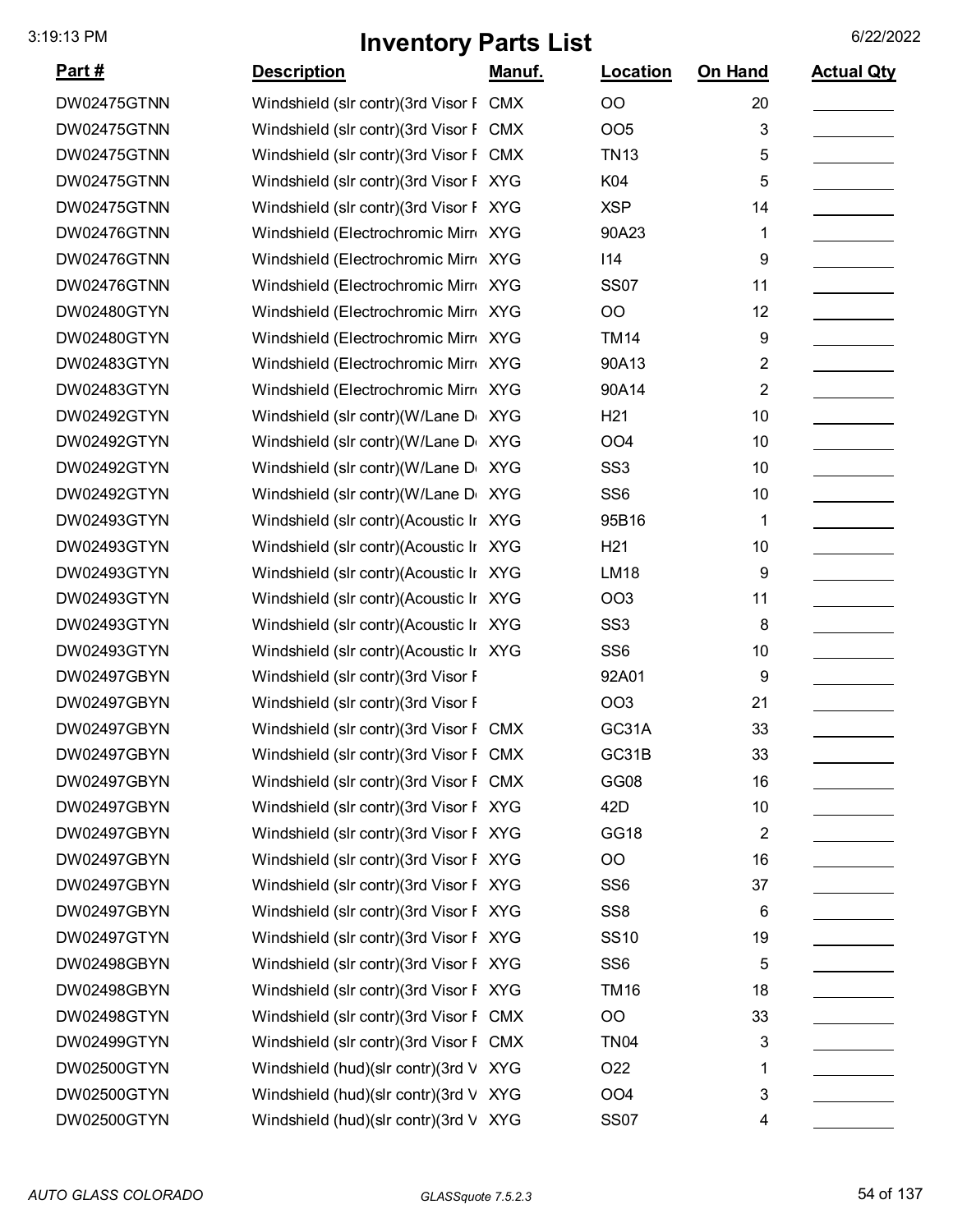| Part#              | <b>Description</b>                         | <u>Manuf.</u>    | <b>Location</b>  | On Hand        | <b>Actual Qty</b> |
|--------------------|--------------------------------------------|------------------|------------------|----------------|-------------------|
| <b>DW02500GTYN</b> | Windshield (hud)(slr contr)(3rd V          | <b>XYG</b>       | SS <sub>4</sub>  | 7              |                   |
| <b>DW02500GTYN</b> | Windshield (hud)(slr contr)(3rd V          | <b>XYG</b>       | <b>TA12</b>      | 6              |                   |
| DW02501GTYN        | Windshield (Aftermarket) (slr con XYG      |                  | 104B07           | 8              |                   |
| DW02508GTYN        | Windshield (Aftermarket) (slr con XYG      |                  | 95A04            | 9              |                   |
| <b>DW02508GTYN</b> | Windshield (Aftermarket) (slr con XYG      |                  | <b>TF13</b>      | 2              |                   |
| DW02510GTYN        | Windshield (Aftermarket) (slr con XYG      |                  | G17              | 8              |                   |
| DW02537GTYN        | Windshield (Aftermarket) (slr con XYG      |                  | G13              | 5              |                   |
| DW02540GTYN        | Windshield (slr contr)(Use With < XYG      |                  | N <sub>04</sub>  | 5              |                   |
| DW02543GTYN        | Windshield (slr contr)(3rd Visor F XYG     |                  | J0.5             | 9              |                   |
| DW02549GTYN        | Windshield (slr contr) (Rain Sens CARLITE  |                  | 90B09            | 1              |                   |
| DW02552GTYN        | Windshield (slr contr)(Acoustic Ir CARLITE |                  | <b>TJ13</b>      | 3              |                   |
| DW02563GTYN        | Windshield (slr contr)(Acoustic Ir MOPAR   |                  | 93C22            | 2              |                   |
| <b>DW02566GTYN</b> | Windshield (slr contr)(3rd Visor F XYG     |                  | <b>STOREROOM</b> | 1              |                   |
| DW02577GTYN        | Windshield (slr contr) (Rain Sens CARLITE  |                  | 90A07            |                |                   |
| DW02577GTYN        | Windshield (slr contr) (Rain Sens XYG      |                  | 50 <sub>B</sub>  | 6              |                   |
| DW02577GTYN        | Windshield (slr contr)(Rain Sens XYG       |                  | 90C09            | 3              |                   |
| <b>DW02580GTYN</b> | Windshield (Aftermarket) (slr con XYG      |                  | Q <sub>32</sub>  | 1              |                   |
| <b>DW02606GTYN</b> | Windshield (slr contr)(Acoustic Ir         | <b>CARLITE</b>   | <b>TJ15</b>      | 6              |                   |
| DW02607GTNN        | Windshield (Electrochromic Mirr XYG        |                  | 36C              | 8              |                   |
| DW02611GTYN        | Windshield (Aftermarket) (slr con XYG      |                  | <b>TU05</b>      | 6              |                   |
| DW02612GTYN        | Windshield (Aftermarket) (slr con XYG      |                  | SS <sub>5</sub>  | 8              |                   |
| DW02621GTYN        | Windshield (Aftermarket) (slr con XYG      |                  | TP <sub>07</sub> | 8              |                   |
| DW02663GTYN        | Windshield (slr contr)(Rain Sens XYG       |                  | G1.5             | 10             |                   |
| DW02665GTYN        | Windshield (hud)(slr contr)(Rain           | <b>XYG</b>       | OO               | 4              |                   |
| DW02694GTYN        | Windshield (ht)(slr contr)(Rain S XYG      |                  | 31A              | 9              |                   |
| DY90075PKYN        | Back Window (Curved)(Aftermal XYG          |                  | 105D07           | 2              |                   |
| DY90088PKYN        | Back Window (blk frm)(Aftermar XYG         |                  | 104D12           |                |                   |
| DY90107PKYN        | Back Window (blk frm)(man)(Aft XYG         |                  | 105D08           | 1              |                   |
| <b>EHF173</b>      | <b>EQUALIZER HYDROBLADE</b>                | <b>EQUALIZER</b> | <b>DISPLAY</b>   |                |                   |
| <b>EHS174</b>      | 1-1/2" x 10" Equalizer Spacer Hy           | <b>EQUALIZER</b> | <b>DISPLAY</b>   | 1              |                   |
| <b>ERT470</b>      | <b>Rivet Setting Tool</b>                  | <b>EQUALIZER</b> | <b>OFFICE</b>    | 2              |                   |
| ES1406             | Equalizer HydroBlade Sheath                | <b>EQUALIZER</b> | <b>DISPLAY</b>   | 2              |                   |
| ES1406             | Equalizer HydroBlade Sheath                | <b>EQUALIZER</b> | <b>OFFICE</b>    | 13             |                   |
| ET-1648-B          | MOLDING BLACK GLASS INNE                   | GGG              | <b>STOREROOM</b> | $\overline{2}$ |                   |
| <b>FB05600GTNN</b> | Back Window (ht)                           | <b>XYG</b>       | 102D02           | 1              |                   |
| FB05600GTNN        | Back Window (ht)                           | <b>XYG</b>       | 102D11           | 1              |                   |
| <b>FB05600GTNN</b> | Back Window (ht)                           | <b>XYG</b>       | 103C06           |                |                   |
| FB20025YPNN        | Back Window (ht)(10hl)                     | <b>XYG</b>       | 103C06           | 1              |                   |
| <b>FB20312GTNN</b> | Back Window (ht)                           | <b>XYG</b>       | 103C12           | 3              |                   |
| FB20313GTNN        | Back Window (w/ant)(ht)                    | <b>XYG</b>       | 104D01           | 1              |                   |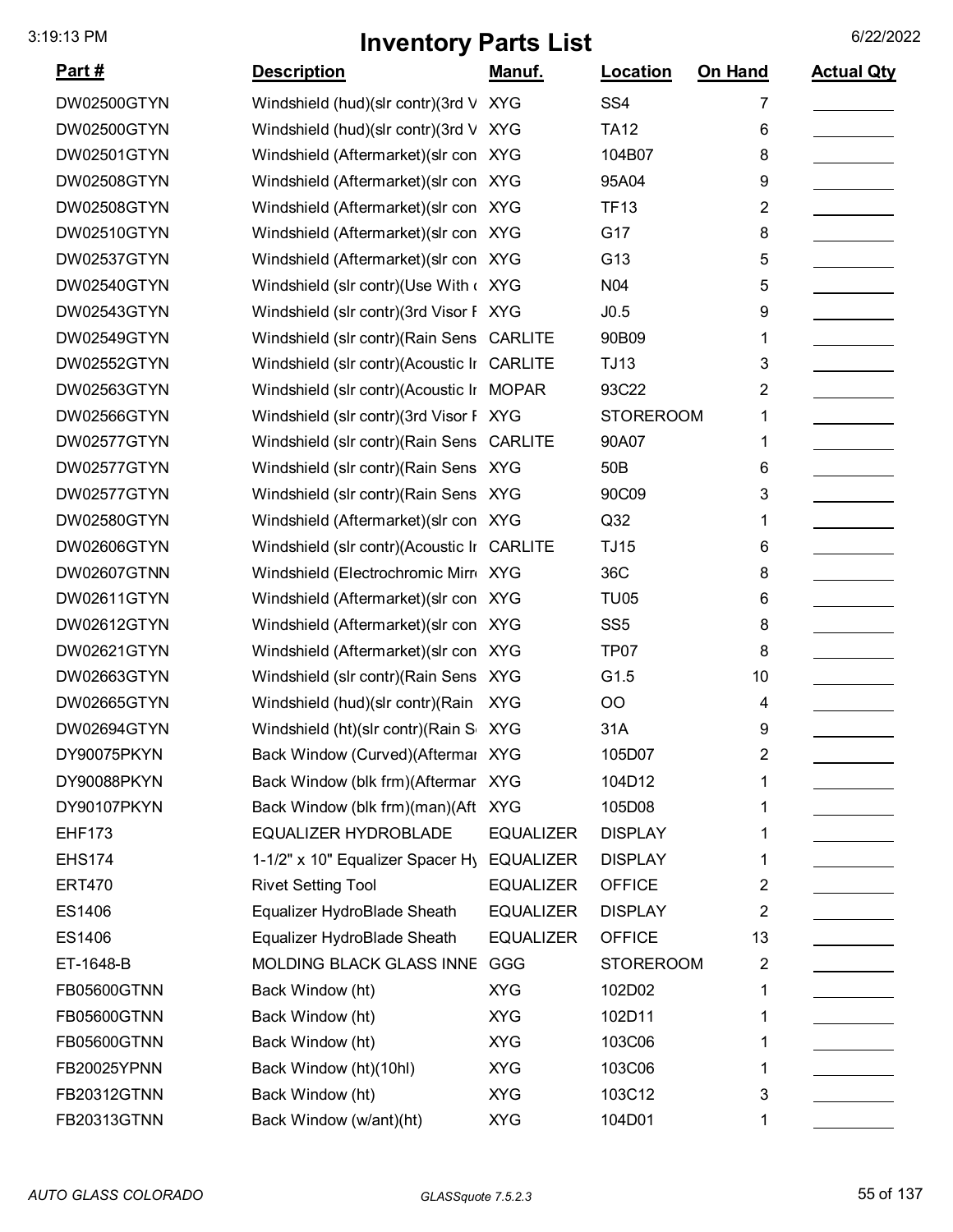| <u>Part #</u>      | <b>Description</b>                   | Manuf.     | Location     | On Hand                 | <b>Actual Qty</b> |
|--------------------|--------------------------------------|------------|--------------|-------------------------|-------------------|
| FB20321GTNN        | Back Window (w/ant)(ht)(slr cont XYG |            | 103C09       | 1                       |                   |
| FB20321GTNN        | Back Window (w/ant)(ht)(slr cont     | <b>XYG</b> | 104D11       | 1                       |                   |
| FB20431GTNN        | Back Window (w/ant)(kyls entry)      | <b>XYG</b> | 103C19       | 1                       |                   |
| FB20431GTNN        | Back Window (w/ant)(kyls entry)      | <b>XYG</b> | 104C03       | $\overline{2}$          |                   |
| FB20562YPNN        | Back Window (ht)(slr contr)          | <b>XYG</b> | 92C10        | 5                       |                   |
| <b>FB20595GTNN</b> | Back Window (ht)(pnt bnd)            | <b>XYG</b> | 103C14       | 3                       |                   |
| FB20605GTNN        | Back Window (ht)(pnt bnd)            | <b>XYG</b> | 103C04       | 2                       |                   |
| <b>FB20610GTNN</b> | Back Window (ht)(pnt bnd)            | <b>XYG</b> | 103C19       | 1                       |                   |
| <b>FB20610GTNN</b> | Back Window (ht)(pnt bnd)            | <b>XYG</b> | 104D16       | 2                       |                   |
| FB20904GTNN        | Back Window (w/ant)(ht)(1hl)(w/      | <b>XYG</b> | 103D12       | $\overline{2}$          |                   |
| FB20906GTNN        | Back Window (w/ant)(ht)(slr cont     | <b>XYG</b> | 103C21       | $\overline{2}$          |                   |
| FB20906GTNN        | Back Window (w/ant)(ht)(slr cont     | <b>XYG</b> | 104C02       | 1                       |                   |
| <b>FB20918GTNN</b> | Back Window (ht)                     | <b>XYG</b> | 103C18       | 1                       |                   |
| FB20987GTNN        | Back Window (ht)(slr contr)          | <b>XYG</b> | 95D17        | 1                       |                   |
| FB20999GTNN        | Back Window (w/ant)(ht)(slr cont     | <b>XYG</b> | 103D02       | 1                       |                   |
| FB21027GTNN        | Back Window (w/ant)(ht)(slr cont XYG |            | 103C16       | 1                       |                   |
| FB21058YPNN        | Back Window (ht)(slr contr)          | <b>XYG</b> | 103C02       | 1                       |                   |
| FB21089GTNN        | Back Window (ht)                     |            | 95C07        | 2                       |                   |
| FB21089GTNN        | Back Window (ht)                     |            | 96D18        | 1                       |                   |
| FB21190GTNN        | Back Window (w/ant)(ht)(slr cont     | <b>PPG</b> | 97C02        | 1                       |                   |
| <b>FB21206GTNN</b> | Back Window (w/ant)(ht)(slr cont XYG |            | 104C02       | 2                       |                   |
| FB21229GTNN        | Back Window (ht)                     | <b>XYG</b> | 105C05       | $\overline{2}$          |                   |
| FB21229GTNN        | Back Window (ht)                     | <b>XYG</b> | 97C03        | 1                       |                   |
| FB21467GTNN        | Back Window (ht)(slr contr)          | <b>XYG</b> | 98C15        | 1                       |                   |
| FB21527GTNN        | Back Window (ht)(slr contr)          | <b>XYG</b> | 103C10       | 2                       |                   |
| FB21582YPNN        | Back Window (ht)(10hl)(slr contr     | <b>XYG</b> | 103D05       | 3                       |                   |
| FB21679YPNN        | Back Window (w/ant)(ht)(slr cont XYG |            | 103C18       | 3                       |                   |
| FB21707GTYN        | Back Window (ht)(13hl)               | <b>XYG</b> | 102D06       | 1                       |                   |
| FB21876GTNN        | Back Window (ht)                     | <b>XYG</b> | 102D08       | 3                       |                   |
| FB21886YPYN        | Back Window (ht)(slr contr)          | <b>XYG</b> | 92D10        | 4                       |                   |
| <b>FB22136GTNN</b> | Back Window (w/ant)(ht)(slr cont     | <b>XYG</b> | 103D02       | 1                       |                   |
| FB22217GTNN        | Back Window (sta)(slr contr)         | <b>XYG</b> | 102D10       | 2                       |                   |
| FB22231GTNN        | Back Window (w/ant)(ht)(slr cont     | <b>XYG</b> | 103C08       | $\overline{\mathbf{c}}$ |                   |
| FB22279YPYN        | Back Window (ht)(1hl)(w/wpr)         | <b>XYG</b> | 91D22        | 5                       |                   |
| FB22481YPYN        | Back Window (sta)(slr contr)         | <b>XYG</b> | <b>FLOOR</b> | 5                       |                   |
| <b>FB22522GTNN</b> |                                      | <b>XYG</b> | 103C01       | 3                       |                   |
| FB22831GTYN        | Back Window (ht)                     | <b>XYG</b> | 102D13       | 1                       |                   |
| FB23111GTYN        | Back Window (ht)(1hl)                | <b>XYG</b> | 93C02        | 5                       |                   |
| FB23277YPNN        | Back Window (ht)(2hl)(slr contr)     | <b>XYG</b> | 95B18        | 3                       |                   |
| FB23277YPNN        | Back Window (ht)(2hl)(slr contr)     | <b>XYG</b> | 95C19        | 5                       |                   |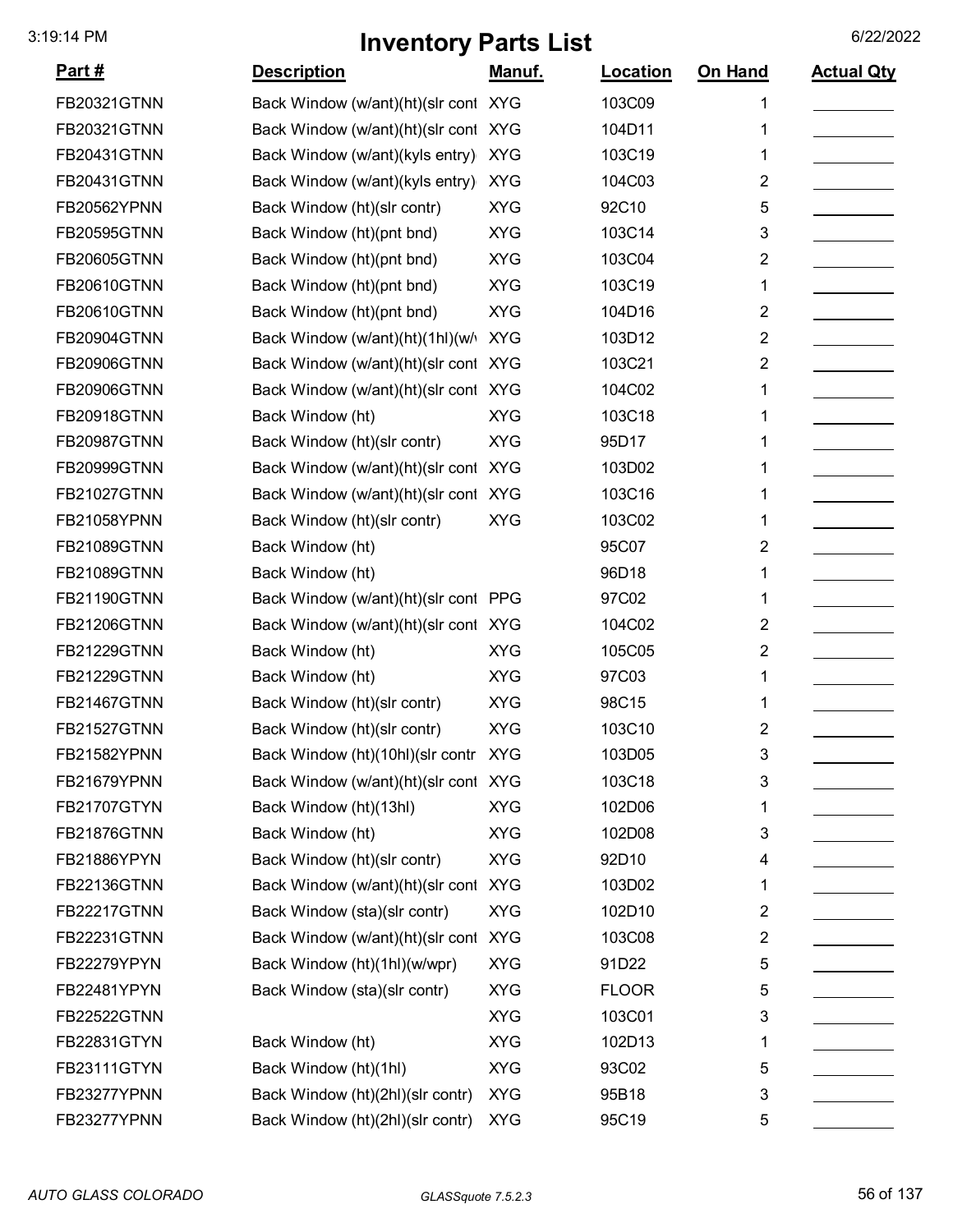| <u>Part #</u>      | <b>Description</b>               | <u>Manuf.</u>    | Location       | On Hand | <b>Actual Qty</b> |
|--------------------|----------------------------------|------------------|----------------|---------|-------------------|
| FB23334YPYN        | Back Window (sta)(slr contr)     | <b>XYG</b>       | 90C20          | 3       |                   |
| FB23334YPYN        | Back Window (sta)(slr contr)     | <b>XYG</b>       | 90C21          | 1       |                   |
| FB23335YPYN        | Back Window (man)(slr contr)(SI  | <b>XYG</b>       | 104D21         | 1       |                   |
| FB23335YPYN        | Back Window (man)(slr contr)(SI  | <b>XYG</b>       | 104D22         | 1       |                   |
| FB23377GTNN        | Back Window (ht)(slr contr)      | <b>XYG</b>       | 91C06          | 5       |                   |
| <b>FB23512GTNN</b> | Back Window (w/ant)(ht)(slr cont | <b>XYG</b>       | 101C15         | 2       |                   |
| FB23642YPYN        | Back Window (ht)(1hl)(slr contr) | <b>XYG</b>       | 93C19          | 3       |                   |
| FB23697GTYN        | Back Window (w/ant)(ht)(slr cont | <b>XYG</b>       | 97C07          | 3       |                   |
| <b>FB23947GTNN</b> | Back Window (w/ant)(ht)(slr cont | <b>XYG</b>       | 103C11         | 2       |                   |
| FB23987YPYN        | Back Window (ht)(1hl)(w/wpr)(sln | <b>XYG</b>       | <b>FLOOR</b>   | 3       |                   |
| FB24504YPYN        | Back Window (ht)(slr contr)      | <b>XYG</b>       | 92C16          | 2       |                   |
| <b>FB25004GTNN</b> | Back Window (w/ant)(ht)(slr cont | <b>CMX</b>       | 101C13         | 1       |                   |
| FB25037GTYN        | Back Window (ht)(1hl)(w/wpr)(slr | <b>XYG</b>       | 91C23          | 5       |                   |
| <b>FB25118GTNN</b> | Back Window (w/ant)(ht)(slr cont | <b>GTY</b>       | 91C08          | 3       |                   |
| <b>FB25136GTNN</b> | Back Window (w/ant)(ht)(slr cont | <b>XYG</b>       | 101C03         | 3       |                   |
| FB25221GTYN        | Back Window (w/ant)(ht)(slr cont | <b>XYG</b>       | 104C10         | 4       |                   |
| <b>FB25265GTNN</b> | Back Window (ht)(slr contr)      | <b>XYG</b>       | 103C13         | 2       |                   |
| <b>FB25476GTNN</b> | Back Window (ht)(1hl)(slr contr) | <b>XYG</b>       | 91D13          | 3       |                   |
| <b>FB25769GTNN</b> | Back Window (w/ant)(ht)(slr cont | <b>XYG</b>       | 102C03         | 1       |                   |
| FB25869YPNN        | Back Window (ht)(1hl)(slr contr) | <b>XYG</b>       | 94C08          | 1       |                   |
| <b>FB26052GTNN</b> | Back Window (w/ant)(ht)(slr cont | <b>GTY</b>       | 103D08         | 5       |                   |
| FB26160YPYN        | Back Window (ht)(1hl)(slr contr) | <b>XYG</b>       | 102D03         | 3       |                   |
| FB26719YPYN        | Back Window (ht)(1hl)(slr contr) | <b>XYG</b>       | 103C03         | 1       |                   |
| FB26719YPYN        | Back Window (ht)(1hl)(slr contr) | <b>XYG</b>       | 98C14          | 5       |                   |
| FB26983YPYN        | Back Window (ht)(1hl)(slr contr) | <b>XYG</b>       | 102C09         | 5       |                   |
| FB27295YPYN        | Back Window (ht)(1hl)(slr contr) | <b>XYG</b>       | 96C23          | 5       |                   |
| <b>FB27410GTNN</b> | Back Window (w/ant)(ht)(slr cont | <b>XYG</b>       | 102D08         | 6       |                   |
| FB27419YPNN        | Back Window (ht)(1hl)(slr contr) | <b>XYG</b>       | 103C03         | 5       |                   |
| FB27419YPNN        | Back Window (ht)(1hl)(slr contr) | <b>XYG</b>       | 105A05         | 6       |                   |
| FB27566GTYN        | Back Window (ht)(slr contr)      | <b>XYG</b>       | 101C01         | 4       |                   |
| <b>FB28175GTNN</b> | Back Window (w/ant)(ht)(slr cont | <b>PGW</b>       | 101C08         | 1       |                   |
| <b>FCT686</b>      | A-PILLAR RELEASE TOOL            | <b>EQUALIZER</b> | <b>DISPLAY</b> | 1       |                   |
| <b>FCT686</b>      | A-PILLAR RELEASE TOOL            | <b>EQUALIZER</b> | <b>OFFICE</b>  | 5       |                   |
| FD04512GTYN        | Door (Front)(Right)              |                  | 95D21          | 2       |                   |
| FD20031GTYN        | Door (Front)(Right)(slr contr)   | <b>XYG</b>       | 105C13         | 3       |                   |
| FD20032GTYN        | Door (Front)(Left)(slr contr)    | <b>XYG</b>       | 105C06         | 1       |                   |
| FD20039GTYN        | Door (Front)(Left)               | <b>XYG</b>       | 105C14         | 3       |                   |
| FD20200GTNN        | Door (Front)(Right)              | <b>XYG</b>       | 102D20         | 2       |                   |
| FD20323GTYN        | Door (Front)(Left)               | <b>XYG</b>       | 95D07          | 1       |                   |
| FD20347GTNN        | Door (Front)(Right)              | <b>FYG</b>       | 103D13         | 1       |                   |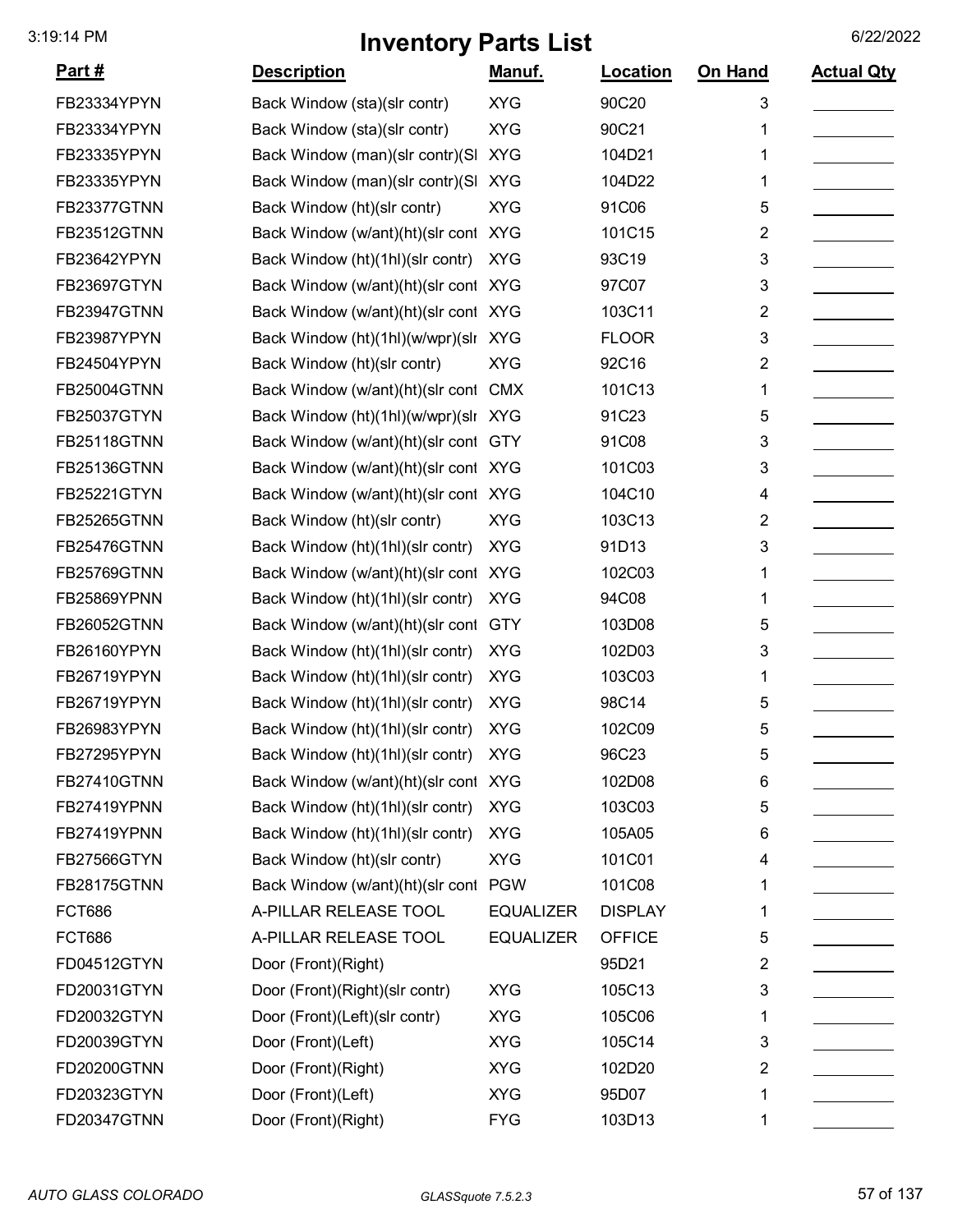| <u>Part #</u>      | <b>Description</b>                 | Manuf.     | Location | On Hand                 | <b>Actual Qty</b> |
|--------------------|------------------------------------|------------|----------|-------------------------|-------------------|
| <b>FD20347GTNN</b> | Door (Front)(Right)                | <b>XYG</b> | 103C21   | 1                       |                   |
| FD20370GTYN        | Door (Front)(Right)                |            | 96D18    | 1                       |                   |
| FD20538GTNN        | Door (2hl)(Front)(Right)(slr contr | XYG        | 96C03    |                         |                   |
| FD20539GTNN        | Door (2hl)(Front)(Left)(slr contr) |            | 105C04   | 1                       |                   |
| FD20572GTYN        | Door (Front)(Right)(slr contr)     |            | 95D17    | 2                       |                   |
| FD20573GTYN        | Door (Front)(Left)(slr contr)      | <b>XYG</b> | 93C08    | 1                       |                   |
| FD20640GTYN        | Door (Front)(Right)(slr contr)     | <b>XYG</b> | 96C13    | 1                       |                   |
| FD20641GTYN        | Door (Front)(Left)(slr contr)      |            | 96C16    | 1                       |                   |
| FD20777GTNN        | Door (Front)(Right)(slr contr)     | <b>XYG</b> | 92C23    | 1                       |                   |
| FD20791GTNN        | Door (Front)(Right)(slr contr)     | <b>XYG</b> | 102D21   | 3                       |                   |
| FD20793GTYN        | Door (1hl)(Rear)(Right)(slr contr) | <b>XYG</b> | 94D20    | 1                       |                   |
| <b>FD20884GTNN</b> | Door (6hl)(Front)(Right)(slr contr | <b>XYG</b> | 96D22    | $\overline{2}$          |                   |
| <b>FD20885GTNN</b> | Door (6hl)(Front)(Left)(slr contr) | <b>XYG</b> | 96D23    | 3                       |                   |
| <b>FD20896GTNN</b> | Door (Front)(Left)(slr contr)      |            | 96C04    | 2                       |                   |
| FD20993GTYN        | Door (Front)(Right)(slr contr)     |            | 96C02    | $\overline{2}$          |                   |
| FD20994GTYN        | Door (Front)(Left)(slr contr)      |            | 96C11    | 1                       |                   |
| FD20994GTYN        | Door (Front)(Left)(slr contr)      |            | 96C12    | 1                       |                   |
| FD20996GTNN        | Door (Rear)(Left)(slr contr)       | <b>XYG</b> | 95D09    | 1                       |                   |
| FD21036GTNN        | Door (2hl)(Front)(Right)           | <b>XYG</b> | 103D13   | 2                       |                   |
| FD21037GTNN        | Door (2hl)(Front)(Left)            | <b>XYG</b> | 103C14   | 1                       |                   |
| FD21119GTNN        | Door (Front)(Right)(slr contr)     | <b>XYG</b> | 103D13   | 3                       |                   |
| FD21120GTNN        | Door (Front)(Left)(slr contr)      | <b>XYG</b> | 96D10    | $\overline{2}$          |                   |
| FD21147GTYN        | Door (Front)(Right)(slr contr)     | <b>FYG</b> | 98C12    | 1                       |                   |
| FD21148GTYN        | Door (Front)(Left)(slr contr)      |            | 95D21    | 1                       |                   |
| FD21148GTYN        | Door (Front)(Left)(slr contr)      | <b>XYG</b> | 96C11    | 1                       |                   |
| FD21148GTYN        | Door (Front)(Left)(slr contr)      | <b>XYG</b> | 96C12    | 1                       |                   |
| FD21178GTYN        | Door (Front)(Right)(slr contr)     |            | 96C18    | $\overline{2}$          |                   |
| FD21179GTYN        | Door (Front)(Left)(slr contr)      |            | 96C08    | $\overline{2}$          |                   |
| FD21179GTYN        | Door (Front)(Left)(slr contr)      | <b>XYG</b> | 95C20    | 1                       |                   |
| FD21200GTYN        | Door (Front)(Right)(slr contr)     | <b>XYG</b> | 95C14    | $\overline{2}$          |                   |
| FD21200GTYN        | Door (Front)(Right)(slr contr)     | <b>XYG</b> | 96C03    | 1                       |                   |
| FD21201GTYN        | Door (Front)(Left)(slr contr)      | <b>XYG</b> | 97C14    | 3                       |                   |
| FD21246GTYN        | Door (Rear)(Left)(slr contr)       |            | 97C06    | 1                       |                   |
| FD21246GTYN        | Door (Rear)(Left)(slr contr)       | <b>XYG</b> | 96D01    | $\overline{\mathbf{c}}$ |                   |
| FD21263GTNN        | Door (Front)(Left)(slr contr)      |            | 95D05    | 1                       |                   |
| FD21351GTNN        | Door (8hl)(Front)(Right)(slr contr | <b>XYG</b> | 103D13   | 1                       |                   |
| FD21442GTNN        | Door (Front)(Left)                 | <b>XYG</b> | 95D16    | 1                       |                   |
| FD21442GTYN        | Door (Front)(Left)                 | <b>XYG</b> | 95D15    | 2                       |                   |
| FD21461GTYN        | Door (Front)(Right)(slr contr)     | <b>XYG</b> | 105C14   | 3                       |                   |
| FD21462GTYN        | Door (Front)(Left)(slr contr)      |            | 96C17    | 2                       |                   |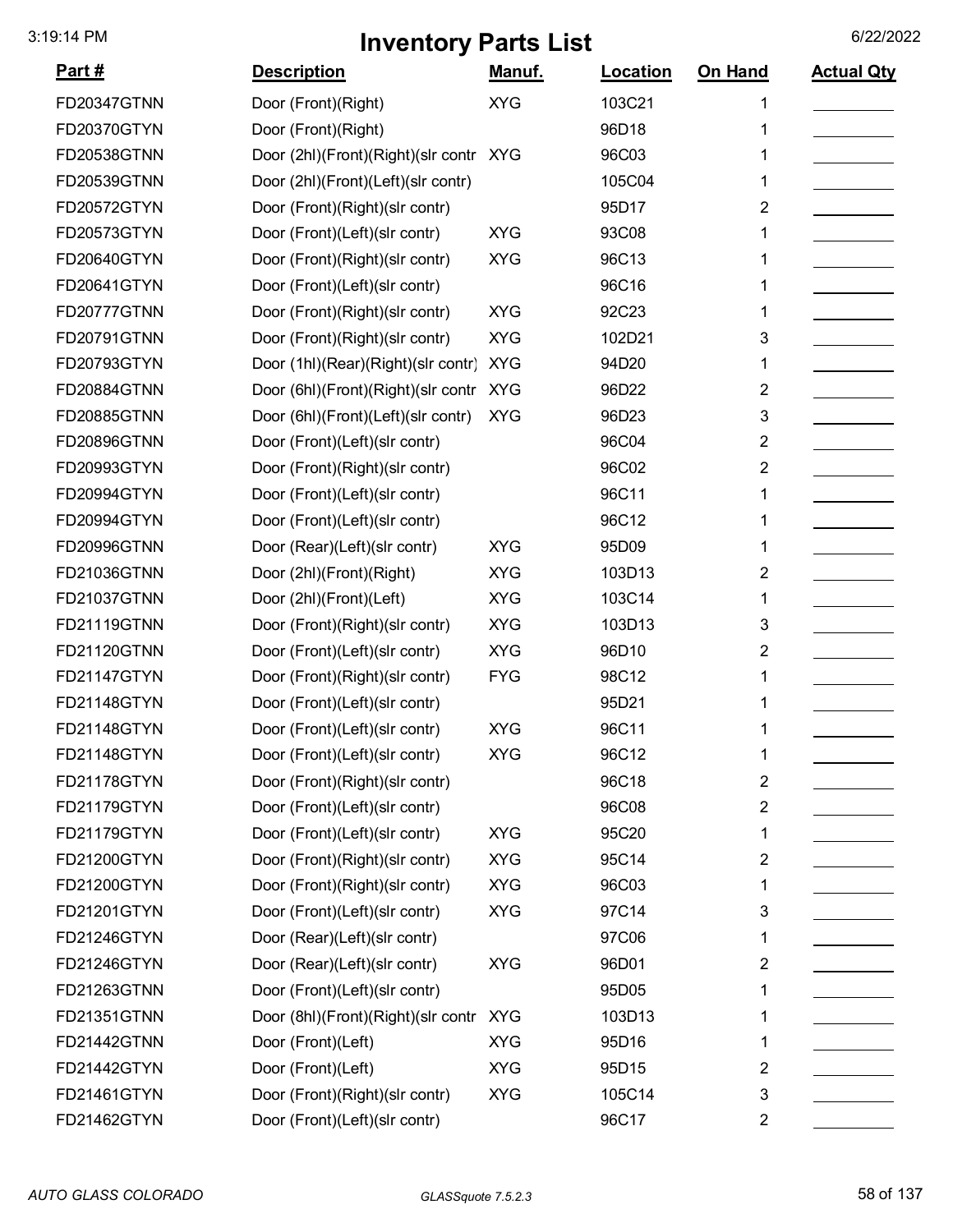| <u>Part #</u>      | <b>Description</b>                     | <u>Manuf.</u> | Location | On Hand        | <b>Actual Qty</b> |
|--------------------|----------------------------------------|---------------|----------|----------------|-------------------|
| FD21832GTNN        | Door (2hl)(Front)(Left)(slr contr)     | <b>XYG</b>    | 96C07    |                |                   |
| <b>FD22247GTNN</b> | Door (Rear)(Left)(slr contr)           | <b>XYG</b>    | 91C22    | 1              |                   |
| FD22273GTNN        | Door (1hl)(Rear)(Right)(slr contr) XYG |               | 104C01   | 1              |                   |
| FD22406GTYN        | Door (Front)(Left)(slr contr)          |               | 96C17    | 2              |                   |
| FD22506YPYN        | Door (2hl)(Rear)(Right)(slr contr)     |               | 97C13    | 1              |                   |
| FD22512GTYN        | Door (Front)(Right)                    | <b>XYG</b>    | 91C13    | 7              |                   |
| FD22513GTYN        | Door (Front)(Left)                     | <b>XYG</b>    | 91C14    | 6              |                   |
| FD22556GTYN        | Door (Front)(Right)(slr contr)         | <b>XYG</b>    | 96C21    | 1              |                   |
| FD22556GTYN        | Door (Front)(Right)(slr contr)         | <b>XYG</b>    | 96D17    | 1              |                   |
| FD22569GTYN        | Door (2hl)(Front)(Right)               | <b>XYG</b>    | 96C19    | 2              |                   |
| FD22570GTYN        | Door (2hl)(Front)(Left)                |               | 91C17    | 1              |                   |
| <b>FD22618GTNN</b> | Door (1hl)(Rear)(Right)                | <b>PPG</b>    | 94D15    | 1              |                   |
| FD22641GTNN        | Door (Front)(Right)(slr contr)         | <b>XYG</b>    | 97C24    | 1              |                   |
| <b>FD22641GTNN</b> | Door (Front)(Right)(slr contr)         | <b>XYG</b>    | 98C09    |                |                   |
| <b>FD22642GTNN</b> | Door (Front)(Left)(slr contr)          | <b>XYG</b>    | 98C04    | 2              |                   |
| FD22664GTYN        | Door (Rear)(Left)(slr contr)           | <b>XYG</b>    | 102D12   | 1              |                   |
| FD22701GTNN        | Door (3hl)(Front)(Left)(slr contr)     |               | 96D10    | 1              |                   |
| FD22701GTNN        | Door (3hl)(Front)(Left)(slr contr)     | <b>XYG</b>    | 96D08    |                |                   |
| FD22701GTNN        | Door (3hl)(Front)(Left)(slr contr)     | <b>XYG</b>    | 96D18    | 1              |                   |
| <b>FD22707GTNN</b> | Door (Front)(Right)(slr contr)         | <b>XYG</b>    | 103D19   | 2              |                   |
| <b>FD22708GTNN</b> | Door (Front)(Left)(slr contr)          | <b>XYG</b>    | 103D23   | 1              |                   |
| <b>FD22825GTNN</b> | Door (2hl)(Front)(Right)               | <b>XYG</b>    | 102C15   | 6              |                   |
| <b>FD22825GTNN</b> | Door (2hl)(Front)(Right)               | <b>XYG</b>    | 102D19   | $\overline{2}$ |                   |
| <b>FD22826GTNN</b> | Door (2hl)(Front)(Left)                | <b>XYG</b>    | 102C11   | 6              |                   |
| <b>FD22858GTYN</b> | Door (Front)(Left)                     | <b>XYG</b>    | 95C13    | 3              |                   |
| <b>FD22867GTNN</b> | Door (Front)(Left)                     | <b>XYG</b>    | 97C10    | 2              |                   |
| FD22900GTYN        | Door (Front)(Right)(slr contr)         | <b>XYG</b>    | 96D24    | 1              |                   |
| FD22901GTYN        | Door (Front)(Left)(slr contr)          |               | 97C04    | 3              |                   |
| FD22907GTYN        | Door (Front)(Right)(slr contr)         | <b>XYG</b>    | 97C16    | 1              |                   |
| FD22991GTNN        | Door (2hl)(Front)(Right)(slr contr     | <b>XYG</b>    | 92C02    | 5              |                   |
| <b>FD22992GTNN</b> | Door (2hl)(Front)(Left)(slr contr)     |               | 95D14    | 2              |                   |
| <b>FD22992GTNN</b> | Door (2hl)(Front)(Left)(slr contr)     |               | 97C05    | 1              |                   |
| FD23006GTNN        | Door (Front)(Right)(slr contr)         | <b>XYG</b>    | 96C20    | 1              |                   |
| FD23006GTNN        | Door (Front)(Right)(slr contr)         | <b>XYG</b>    | 96C21    | 2              |                   |
| FD23033GTNN        | Door (2hl)(Front)(Right)               |               | 96D05    | 1              |                   |
| FD23090GTNN        | Door (2hl)(Front)(Left)                | <b>XYG</b>    | 97C14    | 1              |                   |
| FD23238GTYN        | Door (Front)(Right)(slr contr)         | <b>XYG</b>    | 105C07   | 2              |                   |
| FD23239GTYN        | Door (Front)(Left)(slr contr)          | <b>PPG</b>    | 104D08   | 1              |                   |
| FD23239GTYN        | Door (Front)(Left)(slr contr)          | <b>XYG</b>    | 105C06   | 1              |                   |
| FD23260GTYN        | Door (Front)(Right)(slr contr)         |               | 96D05    | 1              |                   |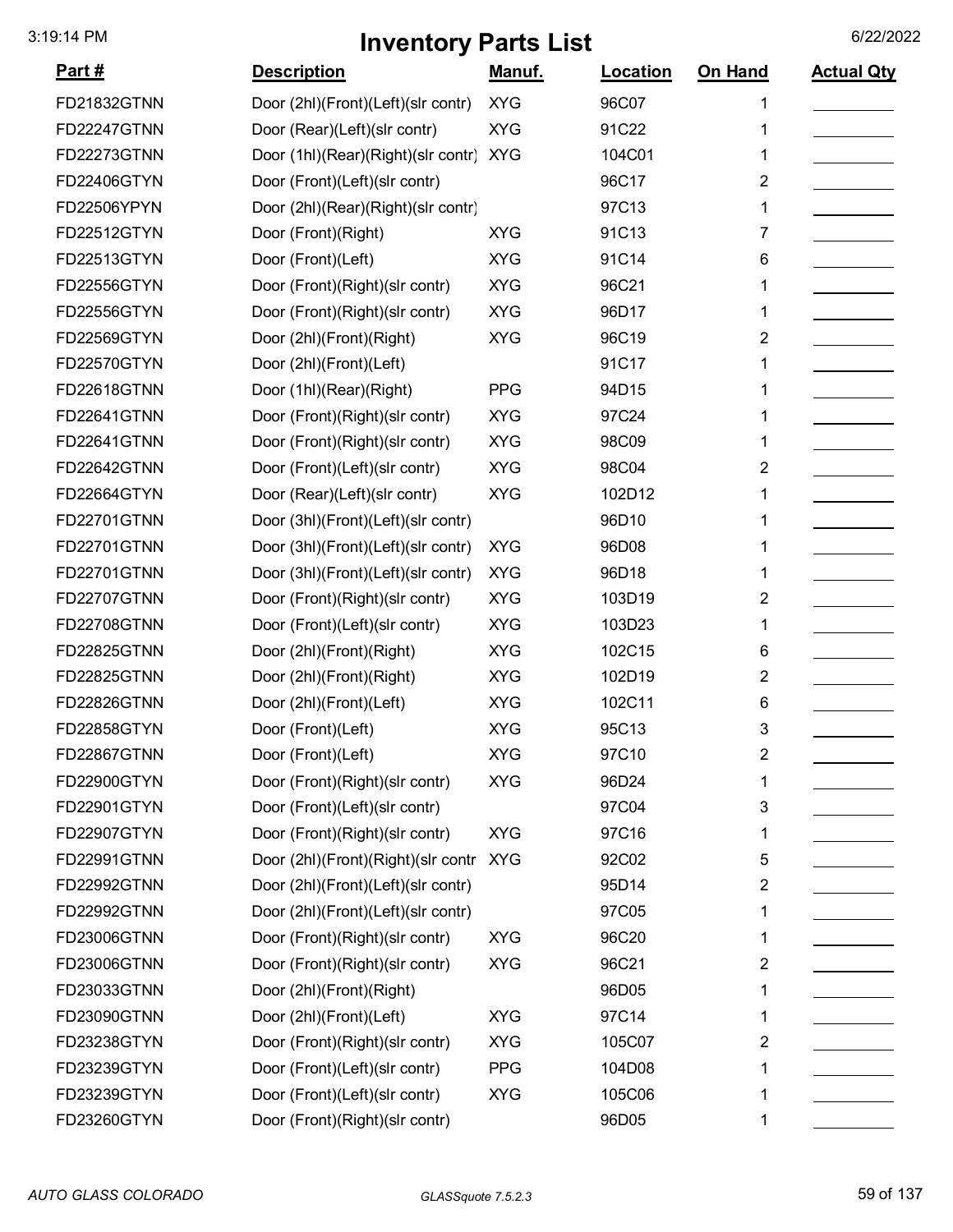| <u>Part #</u> | <b>Description</b>                 | <u>Manuf.</u> | Location | On Hand        | <b>Actual Qty</b> |
|---------------|------------------------------------|---------------|----------|----------------|-------------------|
| FD23321GTYN   | Door (Front)(Right)(slr contr)     | <b>XYG</b>    | 96D16    | 6              |                   |
| FD23322GTYN   | Door (Front)(Left)(slr contr)      | <b>XYG</b>    | 103D24   | 2              |                   |
| FD23351GTNN   | Door (Front)(Right)                |               | 96C20    | 1              |                   |
| FD23351GTNN   | Door (Front)(Right)                |               | 96D18    | 1              |                   |
| FD23351GTNN   | Door (Front)(Right)                |               | 97C06    | 1              |                   |
| FD23352GTNN   | Door (Front)(Left)                 | <b>XYG</b>    | 98C07    | 3              |                   |
| FD23388GTYN   | Door (Front)(Left)(slr contr)      | <b>XYG</b>    | 93D06    | 5              |                   |
| FD23411GTYN   | Door (Front)(Left)(slr contr)      | <b>FYG</b>    | 105C20   | 1              |                   |
| FD23425GTNN   | Door (1hl)(Front)(Right)(slr contr |               | 95C12    | 1              |                   |
| FD23426GTNN   | Door (1hl)(Front)(Left)(slr contr) | <b>XYG</b>    | 95C12    | 2              |                   |
| FD23451GTYN   | Door (Front)(Right)(slr contr)     | <b>XYG</b>    | 105C10   | 2              |                   |
| FD23452GTYN   | Door (Front)(Left)(slr contr)      | <b>XYG</b>    | 105C15   | 1              |                   |
| FD23453YPYN   | Door (Rear)(Right)(slr contr)      | <b>XYG</b>    | 97C18    | 1              |                   |
| FD23513GTYN   | Door (Front)(Right)(slr contr)     | <b>XYG</b>    | 96D21    | 1              |                   |
| FD23533GTYN   | Door (Front)(Right)(slr contr)     | <b>XYG</b>    | 96D17    | 1              |                   |
| FD23534GTYN   | Door (Front)(Left)(slr contr)      | <b>XYG</b>    | 103D24   | 1              |                   |
| FD23534GTYN   | Door (Front)(Left)(slr contr)      | <b>XYG</b>    | 96D16    | 2              |                   |
| FD23698GTYN   | Door (Front)(Right)(Japan Built)(  |               | 96D20    | $\overline{2}$ |                   |
| FD23699GTYN   | Door (Front)(Left)(Japan Built)(sl | <b>XYG</b>    | 105C10   | 2              |                   |
| FD23707GTYN   | Door (Front)(Right)(slr contr)     |               | 96D04    | 3              |                   |
| FD23725GTYN   | Door (Front)(Left)(slr contr)      | <b>XYG</b>    | 91C03    | 6              |                   |
| FD23740GTYN   | Door (Front)(Left)(slr contr)      | <b>XYG</b>    | 105C12   | 2              |                   |
| FD23746GTNN   | Door (Front)(Right)(slr contr)     |               | 95C06    | $\overline{2}$ |                   |
| FD23747GTNN   | Door (Front)(Left)(slr contr)      | <b>XYG</b>    | 96D06    | 1              |                   |
| FD23747GTNN   | Door (Front)(Left)(slr contr)      | <b>XYG</b>    | 96D17    | 2              |                   |
| FD23799GTYN   | Door (Front)(Right)(slr contr)     | <b>XYG</b>    | 95C12    | 1              |                   |
| FD23799GTYN   | Door (Front)(Right)(slr contr)     | <b>XYG</b>    | 96D17    | 1              |                   |
| FD23800GTYN   | Door (Front)(Left)(slr contr)      | <b>XYG</b>    | 105C10   | 2              |                   |
| FD23843GTNN   | Door (2hl)(Front)(Left)(slr contr) | <b>XYG</b>    | 103D19   | 1              |                   |
| FD23843GTNN   | Door (2hl)(Front)(Left)(slr contr) | <b>XYG</b>    | 96D15    | $\overline{2}$ |                   |
| FD23932GTYN   | Door (Front)(Left)(slr contr)      | <b>PPG</b>    | 98C03    | 1              |                   |
| FD23998GTYN   | Door (Rear)(Right)(slr contr)      |               | 96D07    | 1              |                   |
| FD24062GTYN   | Door (Front)(Right)                | <b>XYG</b>    | 106C05   | 1              |                   |
| FD24062GTYN   | Door (Front)(Right)                | <b>XYG</b>    | 106C09   | 1              |                   |
| FD24405GTYN   | Door (Rear)(Left)(slr contr)       | <b>XYG</b>    | 102D12   | 1              |                   |
| FD25201GTYN   | Door (Front)(Right)                | <b>XYG</b>    | 93C24    | 4              |                   |
| FD25202GTYN   | Door (Front)(Left)                 | <b>XYG</b>    | 94C01    | 3              |                   |
| FD25857GTYN   | Door (Front)(Left)                 | <b>XYG</b>    | 93C17    | 4              |                   |
| FD25930GTYN   | Door (Front)(Left)(slr contr)      | <b>XYG</b>    | 102D16   | 3              |                   |
| FD25930GTYN   | Door (Front)(Left)(slr contr)      | <b>XYG</b>    | 93D24    | 1              |                   |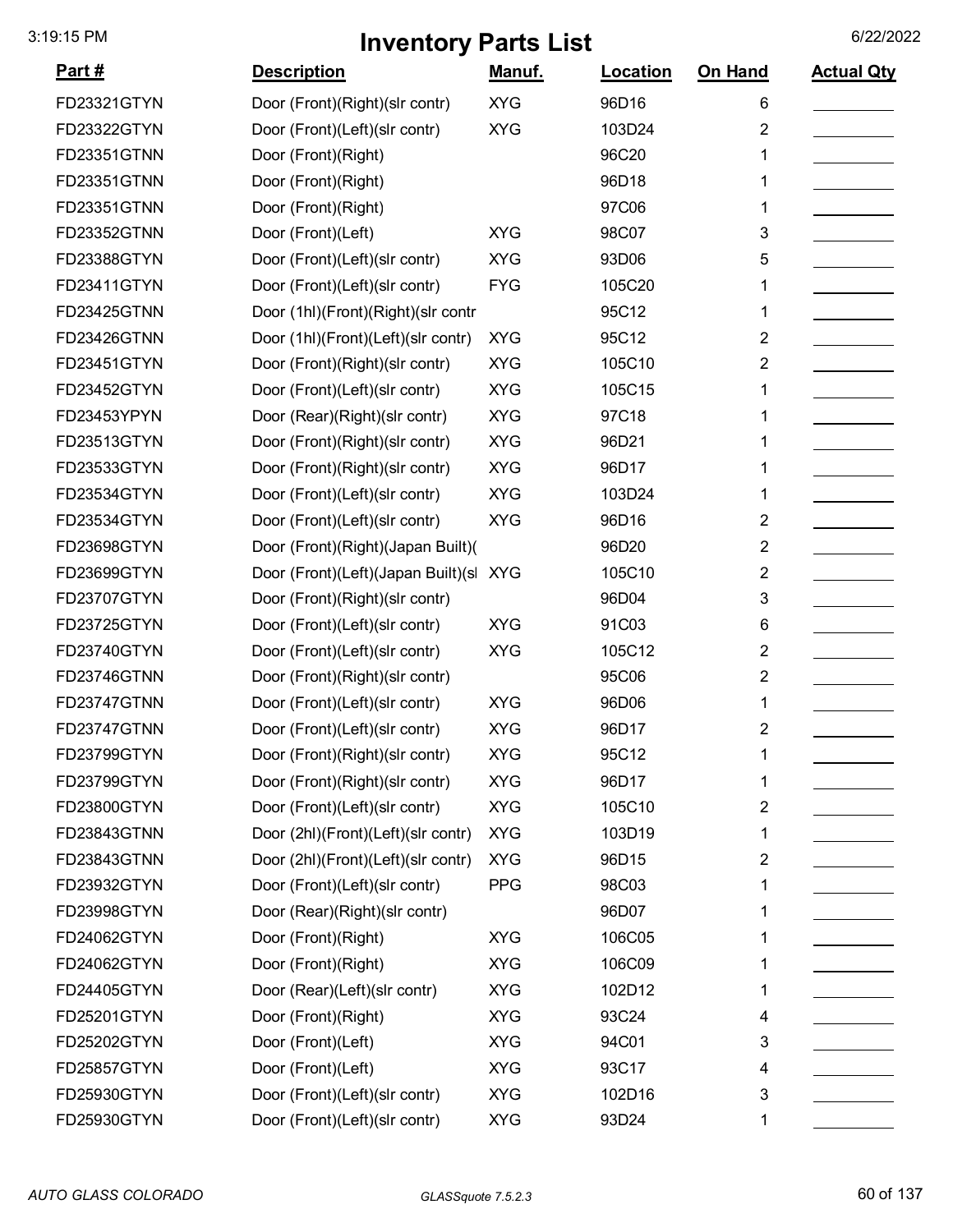| <u>Part #</u>      | <b>Description</b>                     | <u>Manuf.</u>     | Location         | On Hand                 | <b>Actual Qty</b> |
|--------------------|----------------------------------------|-------------------|------------------|-------------------------|-------------------|
| FD26496GTYN        | Door (Front)(Right)(slr contr)         | <b>XYG</b>        | 93D12            | 3                       |                   |
| FD26497GTYN        | Door (Front)(Left)(slr contr)          | <b>XYG</b>        | 93D07            | 4                       |                   |
| FD26596GTNN        | Door (Front)(Right)(slr contr)         | <b>PILKINGTON</b> | <b>STOREROOM</b> | 1                       |                   |
| FD26799GTYN        | Door (Front)(Left)(slr contr)          | <b>XYG</b>        | 91C18            | 4                       |                   |
| FD26978GTYN        | Door (Front)(Left)(slr contr)          | <b>XYG</b>        | 92C09            | 5                       |                   |
| FD27381GTYN        | Door (Rear)(Right)(slr contr)          | <b>XYG</b>        | 104C01           | 1                       |                   |
| FD27962GTYN        | Door (Front)(Left)(slr contr)          | <b>XYG</b>        | 95D06            | 6                       |                   |
| <b>FMR482</b>      | <b>Rearview Mirror Remover</b>         | <b>EQUALIZER</b>  | <b>OFFICE</b>    | 3                       |                   |
| FQ20219YPNN        | Quarter (Right)                        | <b>XYG</b>        | 96D08            | 3                       |                   |
| FQ20220YPNN        | Quarter (Left)                         | <b>XYG</b>        | 95C14            | 3                       |                   |
| FQ20419GTYN        | Quarter (Left)(slr contr)              | <b>XYG</b>        | 104C21           | 1                       |                   |
| FQ20529YPNN        | Quarter (Left)(slr contr)(pnt bnd)     | <b>XYG</b>        | <b>RC01</b>      | 2                       |                   |
| FQ20535YPNN        | Quarter (Right)(slr contr)             | <b>XYG</b>        | <b>RC01</b>      |                         |                   |
| FQ20536YPNN        | Quarter (Left)(slr contr)              | <b>XYG</b>        | 96C11            | 1                       |                   |
| FQ20536YPNN        | Quarter (Left)(slr contr)              | <b>XYG</b>        | 98C09            | 2                       |                   |
| <b>FQ20566GTNN</b> | Quarter (Right)(slr contr)             | <b>XYG</b>        | 96D03            | 1                       |                   |
| FQ20566GTNN        | Quarter (Right)(slr contr)             | <b>XYG</b>        | 96D04            | 1                       |                   |
| <b>FQ20566GTNN</b> | Quarter (Right)(slr contr)             | <b>XYG</b>        | 96D06            | 1                       |                   |
| <b>FQ20567GTNN</b> | Quarter (Left)(slr contr)              | <b>XYG</b>        | 97C09            | 2                       |                   |
| FQ20567GTNN        | Quarter (Left)(slr contr)              | <b>XYG</b>        | 97C10            | 1                       |                   |
| FQ20863GTNN        | Quarter (Right)                        | <b>XYG</b>        | 104D03           | 3                       |                   |
| FQ20864GTNN        | Quarter (Left)                         |                   | 95C07            | 1                       |                   |
| FQ21025GTYN        | Quarter (1hl)(Left)(mov)(slr conti XYG |                   | 104C19           | 1                       |                   |
| FQ21056YPNN        | Quarter (Right)(slr contr)             |                   | 95C18            | 1                       |                   |
| FQ21057YPNN        | Quarter (Left)(slr contr)              |                   | 95D23            | 3                       |                   |
| FQ21125GTNN        | Quarter (Right)(slr contr)             | <b>XYG</b>        | 96D23            | 3                       |                   |
| <b>FQ21126GTNN</b> | Quarter (Left)(slr contr)              | <b>XYG</b>        | 96D22            | 3                       |                   |
| FQ21438YPNN        | Quarter (3hl)(Right)(mov)(slr cor      | <b>XYG</b>        | 95C11            | 2                       |                   |
| FQ21439YPNN        | Quarter (3hl)(Left)(mov)(slr conti XYG |                   | 97C13            | 1                       |                   |
| FQ21654GTNN        | Quarter (Right)                        | <b>XYG</b>        | 103D19           | 1                       |                   |
| FQ21655GTNN        | Quarter (Left)                         | <b>XYG</b>        | 103D21           | $\overline{\mathbf{c}}$ |                   |
| FQ21655GTNN        | Quarter (Left)                         | <b>XYG</b>        | 103D24           | 1                       |                   |
| FQ21722GTNN        | Quarter (Right)                        | <b>XYG</b>        | 96D09            | 2                       |                   |
| FQ21723GTNN        | Quarter (Left)                         | <b>XYG</b>        | 97C14            | 1                       |                   |
| FQ21884YPYN        | Quarter (w/ant)(Right)(slr contr)      | <b>FYG</b>        | 96D02            | 2                       |                   |
| FQ21947YPNN        | Quarter (Right)(slr contr)             |                   | 96C01            | 1                       |                   |
| FQ21947YPNN        | Quarter (Right)(slr contr)             |                   | 96C04            |                         |                   |
| FQ21948YPNN        | Quarter (Left)(slr contr)              |                   | 96C01            | 1                       |                   |
| FQ21948YPNN        | Quarter (Left)(slr contr)              | <b>XYG</b>        | 96C07            | 1                       |                   |
| FQ22477YPNN        | Quarter (Left)(slr contr)              | <b>XYG</b>        | <b>RC01</b>      | $\overline{2}$          |                   |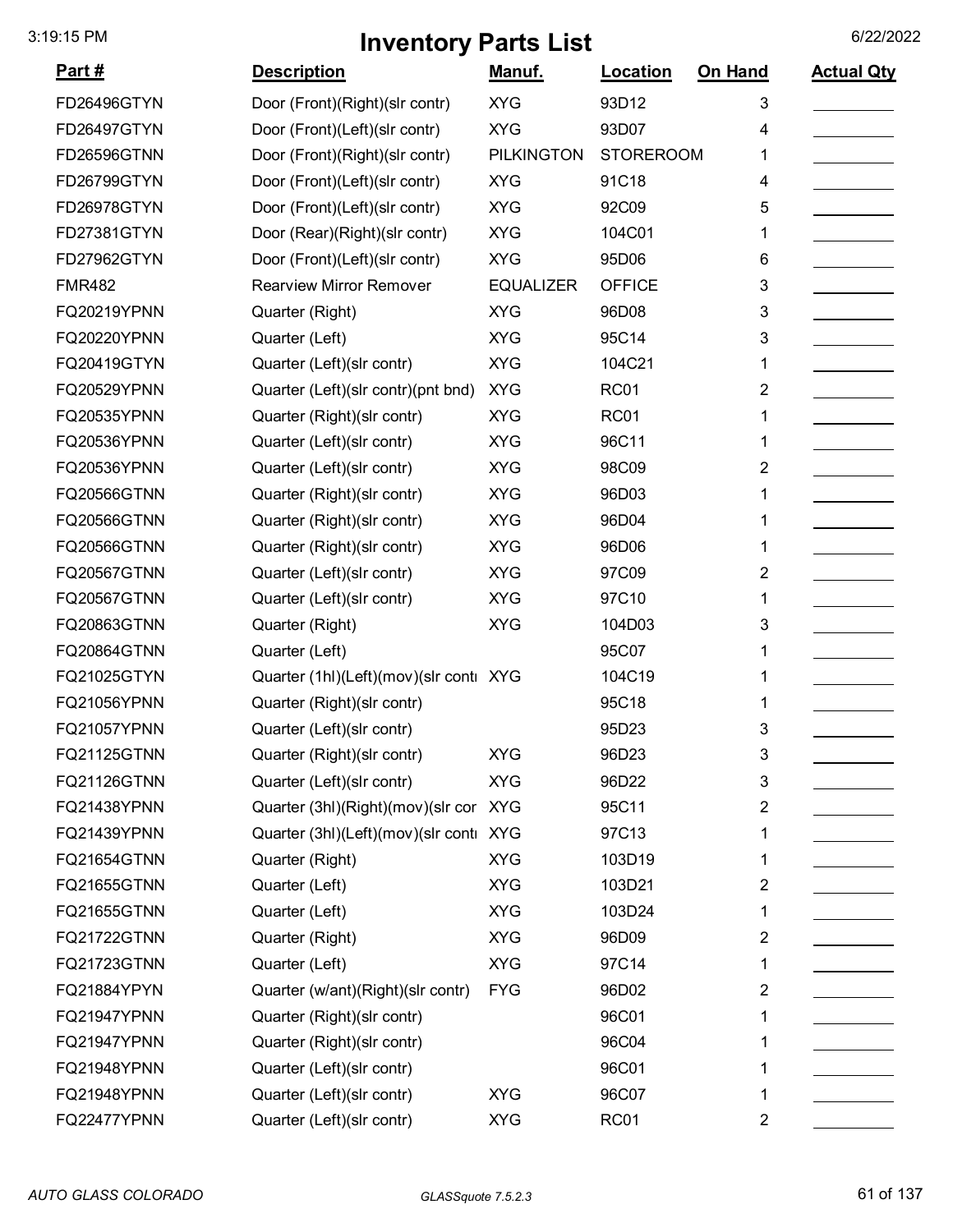| <u>Part #</u>      | <b>Description</b>                     | Manuf.     | Location         | On Hand | <b>Actual Qty</b> |
|--------------------|----------------------------------------|------------|------------------|---------|-------------------|
| <b>FQ22909GTNN</b> | Quarter (Right)(slr contr)             | <b>XYG</b> | 96D10            | 1       |                   |
| <b>FQ22909GTNN</b> | Quarter (Right)(slr contr)             | <b>XYG</b> | 96D12            | 1       |                   |
| FQ22910GTNN        | Quarter (Left)(slr contr)              | <b>FYG</b> | 98C08            |         |                   |
| FQ22910GTNN        | Quarter (Left)(slr contr)              | <b>XYG</b> | 98C09            |         |                   |
| FQ23515GTNN        | Quarter (Right)(slr contr)             | <b>XYG</b> | 95D04            |         |                   |
| <b>FQ24659GTNN</b> | Quarter (Right)(slr contr)             | <b>XYG</b> | 95D11            | 1       |                   |
| FQ25901GTYN        | Quarter (chrm mldg)(Right)(slr c       | <b>XYG</b> | 94D20            | 1       |                   |
| <b>FV20022YPNN</b> | Vent (Rear)(Left)                      | <b>XYG</b> | <b>RC01</b>      | 2       |                   |
| FV20217YPNN        | Vent (Rear)(Right)                     | <b>XYG</b> | <b>RC01</b>      | 3       |                   |
| FV20394YPNN        | Vent (Rear)(Right)                     | <b>XYG</b> | <b>RC01</b>      | 3       |                   |
| FV20395YPNN        | Vent (Rear)(Left)                      | <b>XYG</b> | <b>RC01</b>      | 3       |                   |
| <b>FV20616GTNN</b> | Vent (Rear)(Left)                      | <b>XYG</b> | <b>RC01</b>      | 3       |                   |
| <b>FV20626GTNN</b> | Vent (Rear)(Right)                     | <b>XYG</b> | <b>RC01</b>      | 4       |                   |
| <b>FV20627GTNN</b> | Vent (Rear)(Left)                      | <b>XYG</b> | <b>RC01</b>      | 1       |                   |
| <b>FV20806YPNN</b> | Vent (Rear)(Left)(slr contr)           | <b>XYG</b> | <b>RC01</b>      | 3       |                   |
| <b>FV21033GTNN</b> | Vent (Rear)(Right)                     | <b>XYG</b> | <b>RC01</b>      | 1       |                   |
| <b>FV21034GTNN</b> | Vent (Rear)(Left)                      | <b>XYG</b> | <b>RC01</b>      | 2       |                   |
| <b>FV21258YPNN</b> | Vent (Rear)(Right)(slr contr)          | <b>XYG</b> | <b>RC01</b>      | 3       |                   |
| FV21575YPNN        | Vent (Rear)(Right)(slr contr)          | <b>XYG</b> | <b>RC01</b>      | 2       |                   |
| FV21576YPNN        | Vent (Rear)(Left)(slr contr)           | <b>XYG</b> | <b>RC01</b>      | 1       |                   |
| FV21712YPNN        | Vent (Rear)(Right)(slr contr)          | <b>XYG</b> | <b>RC02</b>      | 1       |                   |
| FV21713YPNN        | Vent (Rear)(Left)(slr contr)           | <b>XYG</b> | <b>RC02</b>      | 3       |                   |
| FV21940YPNN        | Vent (Rear)(Left)(slr contr)           | <b>XYG</b> | <b>RC02</b>      | 3       |                   |
| FV22439YPNN        | Vent (Rear)(Right)(sta)(slid crgo      | <b>XYG</b> | <b>RC02</b>      | 2       |                   |
| FV22440YPNN        | Vent (Rear)(Left)(sta)(slid crgo d XYG |            | <b>RC02</b>      | 3       |                   |
| <b>FV22460YPNN</b> | Vent (Rear)(Right)(slr contr)          | XYG        | RC <sub>02</sub> | 1       |                   |
| <b>FV22485YPNN</b> | Vent (Rear)(Right)(slr contr)          | <b>XYG</b> | <b>RC02</b>      | 2       |                   |
| <b>FV22492YPNN</b> | Vent (Rear)(Right)(slr contr)          | <b>XYG</b> | <b>RC02</b>      | 1       |                   |
| <b>FV22649GTNN</b> | Vent (Rear)(Right)(slr contr)          | <b>XYG</b> | <b>RC02</b>      | 2       |                   |
| <b>FV22861YPNN</b> | Vent (Rear)(Right)(slr contr)          | <b>XYG</b> | <b>RC01</b>      | 3       |                   |
| <b>FV22862YPNN</b> | Vent (Rear)(Left)(slr contr)           | <b>XYG</b> | <b>RC01</b>      | 1       |                   |
| <b>FV22884GTNN</b> | Vent (Rear)(Right)(slr contr)          | <b>XYG</b> | <b>RC02</b>      | 1       |                   |
| <b>FV22918YPNN</b> | Vent (Rear)(Right)(slr contr)          | <b>XYG</b> | <b>RC02</b>      | 2       |                   |
| <b>FV22934GTNN</b> | Vent (Rear)(Left)(slr contr)           | <b>XYG</b> | <b>RC02</b>      | 1       |                   |
| <b>FV22945GTNN</b> | Vent (Rear)(Right)(slr contr)          | <b>XYG</b> | <b>RC02</b>      | 2       |                   |
| <b>FV22946GTNN</b> | Vent (Rear)(Left)(slr contr)           | <b>XYG</b> | <b>RC02</b>      | 3       |                   |
| <b>FV23030GTNN</b> | Vent (Rear)(Right)                     | <b>XYG</b> | <b>RC02</b>      | 2       |                   |
| <b>FV23068GTNN</b> | Vent (Rear)(Right)(slr contr)          | <b>XYG</b> | <b>RC01</b>      | 2       |                   |
| <b>FV23069GTNN</b> | Vent (Rear)(Left)(slr contr)           | <b>XYG</b> | <b>RC02</b>      | 3       |                   |
| <b>FV23315GTNN</b> | Vent (Rear)(Right)(slr contr)          | <b>XYG</b> | <b>RC02</b>      | 3       |                   |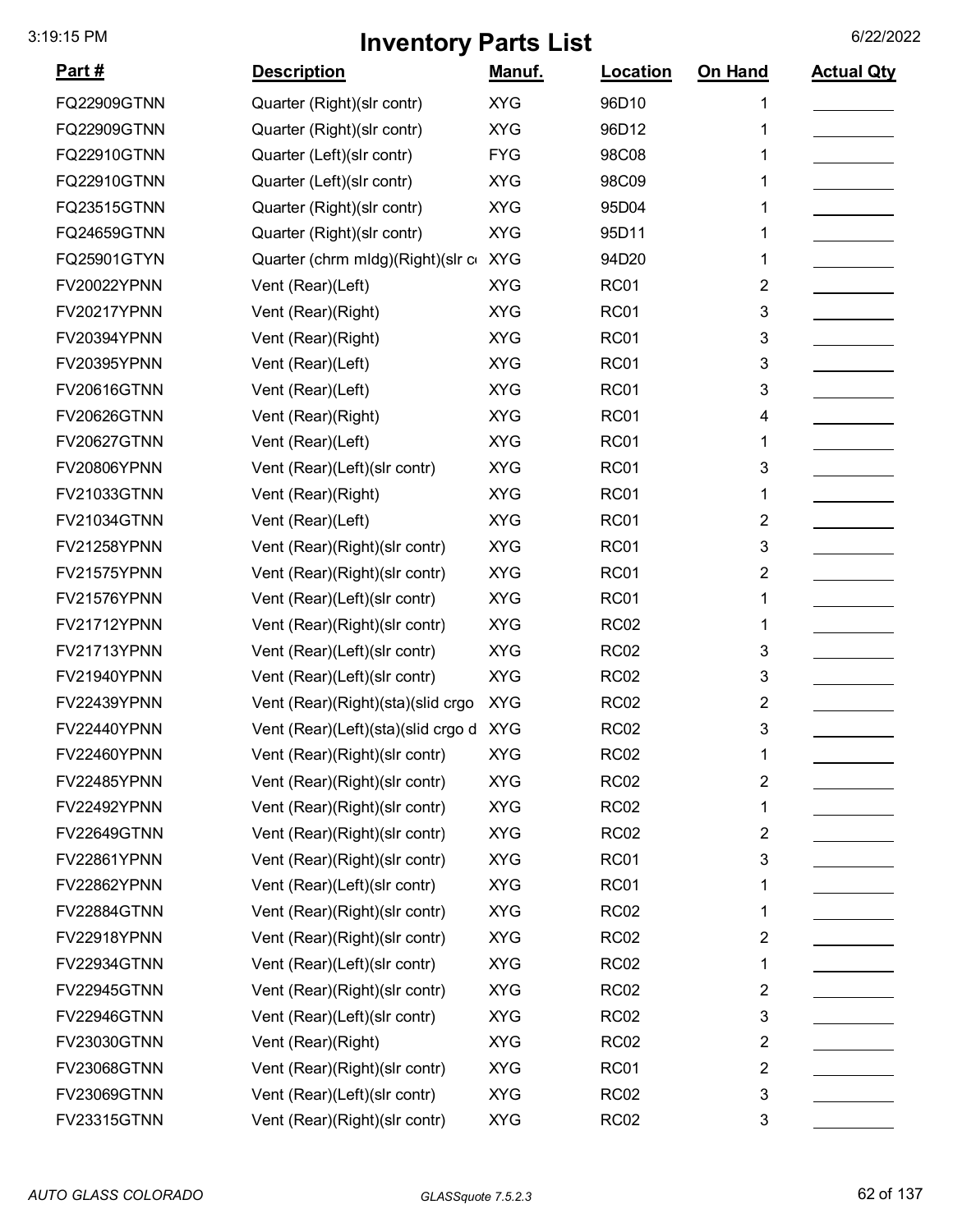| <u> Part #</u>     | <b>Description</b>                 | <u>Manuf.</u> | <b>Location</b> | On Hand | <b>Actual Qty</b> |
|--------------------|------------------------------------|---------------|-----------------|---------|-------------------|
| <b>FV23316GTNN</b> | Vent (Rear)(Left)(slr contr)       | <b>XYG</b>    | <b>RC02</b>     | 3       |                   |
| <b>FV23350GTYN</b> | Vent (Front)(Left)                 | <b>OEM</b>    | 104D17          | 1       |                   |
| <b>FV23350GTYN</b> | Vent (Front)(Left)                 | <b>PPG</b>    | 104D17          | 1       |                   |
| FV23375GTNN        | Vent (Rear)(Right)(slr contr)      | <b>XYG</b>    | <b>RC02</b>     | 3       |                   |
| <b>FV23540GTNN</b> | Vent (Rear)(Left)(slr contr)       | <b>XYG</b>    | <b>RC02</b>     | 3       |                   |
| FV23626YPNN        | Vent (Rear)(Right)(slr contr)      | <b>XYG</b>    | <b>RC01</b>     | 2       |                   |
| FW00471GBNN        | Windshield                         | <b>XYG</b>    | 92C20           | 1       |                   |
| FW00471GBNN        | Windshield                         | <b>XYG</b>    | <b>XSP</b>      | 6       |                   |
| FW00480GBNN        | Windshield                         | <b>XYG</b>    | 94C04           | 3       |                   |
| FW00546GBNN        | Windshield                         | <b>XYG</b>    | 92B16           | 1       |                   |
| FW00546GBNN        | Windshield                         | <b>XYG</b>    | F09             | 10      |                   |
| FW00580GGNN        | Windshield                         | <b>XYG</b>    | 91B11           | 1       |                   |
| FW00580GGNN        | Windshield                         | <b>XYG</b>    | <b>TG18</b>     | 7       |                   |
| FW00588GBNN        | Windshield                         | <b>CARL</b>   | <b>TJ05</b>     | 5       |                   |
| <b>FW00598GGNN</b> | Windshield (w/bnd)                 | <b>XYG</b>    | E14             | 6       |                   |
| FW00598GGNN        | Windshield (w/bnd)                 | <b>XYG</b>    | OO <sub>4</sub> | 11      |                   |
| <b>FW00598GTNN</b> | Windshield (w/bnd)                 | <b>XYG</b>    | <b>SS07</b>     | 11      |                   |
| <b>FW00598GTNN</b> | Windshield (w/bnd)                 | <b>XYG</b>    | <b>TB10</b>     | 5       |                   |
| FW00629GGNN        | Windshield                         | <b>XYG</b>    | <b>TC17</b>     | 11      |                   |
| FW00641GBNN        | Windshield                         | <b>CMX</b>    | LM16            | 10      |                   |
| FW00641GBNN        | Windshield                         | <b>XYG</b>    | 49C             | 8       |                   |
| FW00649GTNN        | Windshield                         | <b>XYG</b>    | 90B07           | 1       |                   |
| FW00662BBNN        | Windshield                         | <b>XYG</b>    | OO              | 10      |                   |
| FW00690BBNN        | Windshield                         | <b>XYG</b>    | 97C19           | 5       |                   |
| FW00694GBNN        | Windshield                         | <b>XYG</b>    | <b>TP01</b>     | 11      |                   |
| FW00703GBNN        | Windshield (W/Bullet Shaped Mi XYG |               | 103B06          | 2       |                   |
| FW00705GGNN        | Windshield                         | <b>XYG</b>    | 95B09           | 1       |                   |
| FW00709GBNN        | Windshield (W/Square Shaped N      | <b>XYG</b>    | <b>TR06</b>     | 8       |                   |
| FW00724GBNN        | Windshield                         | <b>XYG</b>    | OO <sub>4</sub> | 8       |                   |
| FW00725GBNN        | Windshield                         | <b>XYG</b>    | 106B19          | 2       |                   |
| FW00732GTNN        | Windshield                         | <b>XYG</b>    | <b>SS10</b>     | 13      |                   |
| FW00736GBNN        | Windshield                         | <b>XYG</b>    | 105C08          | 1       |                   |
| FW00739GGNN        | Windshield                         | <b>XYG</b>    | GG16            | 5       |                   |
| FW00741BTNN        | Windshield                         | <b>CARL</b>   | <b>TJ05</b>     | 3       |                   |
| FW00741GBNN        | Windshield                         | <b>XYG</b>    | OO <sub>2</sub> | 13      |                   |
| <b>FW00741GTNN</b> | Windshield                         | <b>XYG</b>    | 41C             | 1       |                   |
| FW00747GBNN        | Windshield (w/brkt)                | <b>XYG</b>    | <b>TQ05</b>     | 5       |                   |
| FW00753GBNN        | Windshield                         | <b>XYG</b>    | 49C             | 3       |                   |
| FW00753GBNN        | Windshield                         | <b>XYG</b>    | M10             | 9       |                   |
| FW00753GBNN        | Windshield                         | <b>XYG</b>    | OO <sub>3</sub> | 10      |                   |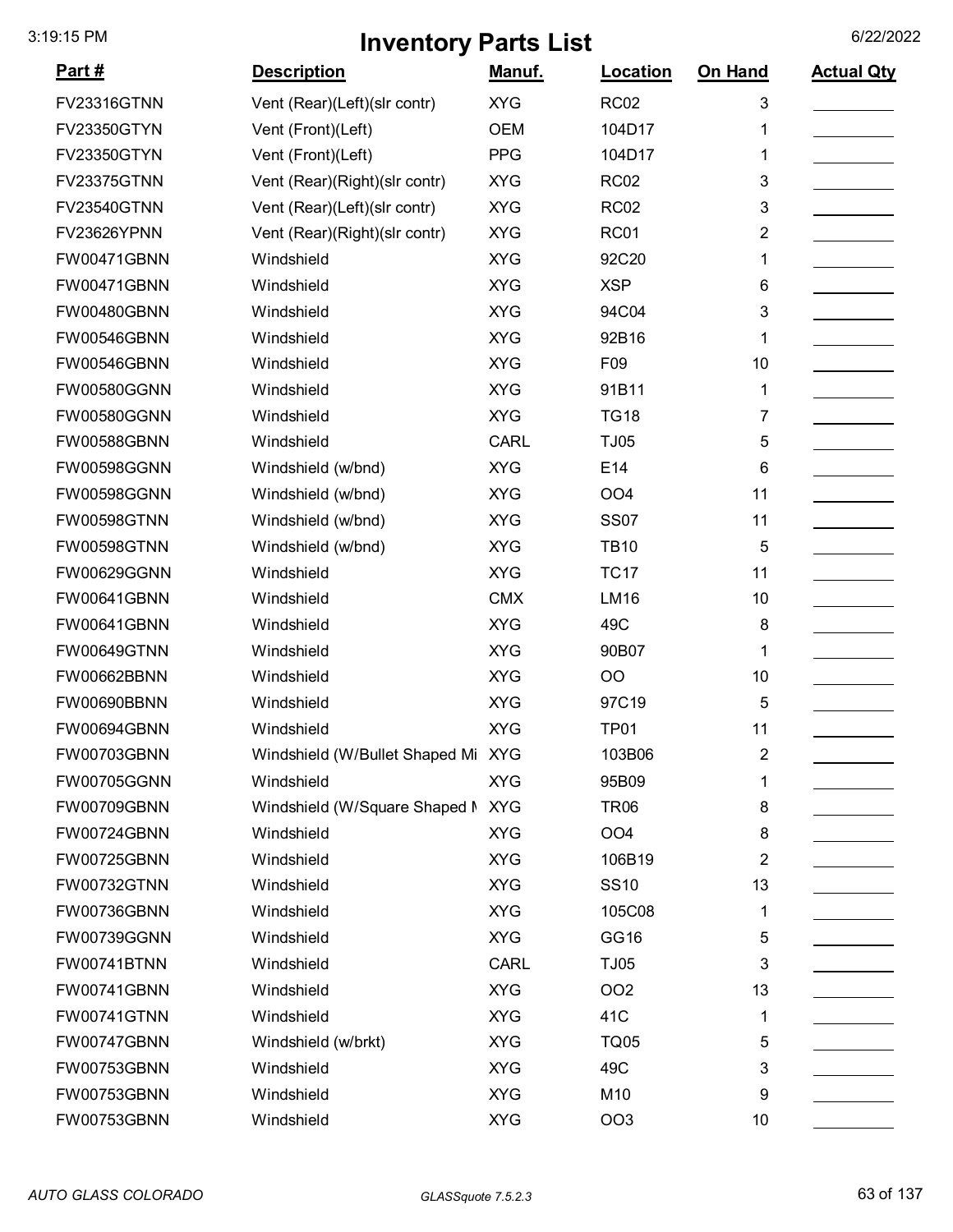| <u> Part #</u>     | <b>Description</b>                   | <u>Manuf.</u> | <b>Location</b>  | On Hand | <b>Actual Qty</b> |
|--------------------|--------------------------------------|---------------|------------------|---------|-------------------|
| FW00753GBNN        | Windshield                           | <b>XYG</b>    | OO <sub>4</sub>  | 10      |                   |
| FW00756GBNN        | Windshield (W/V.I.N. Notch)          | <b>CMX</b>    | G18              | 27      |                   |
| FW00756GBNN        | Windshield (W/V.I.N. Notch)          | <b>XYG</b>    | G02              | 8       |                   |
| FW00756GGNN        | Windshield (W/V.I.N. Notch)          | <b>CMX</b>    | <b>TU11</b>      | 3       |                   |
| FW00757GGNN        | Windshield (w/ant)(W/V.I.N. Not      | <b>XYG</b>    | <b>TQ05</b>      | 12      |                   |
| FW00757GGNN        | Windshield (w/ant)(W/V.I.N. Not XYG  |               | <b>TV06</b>      | 4       |                   |
| FW00757GTNN        | Windshield (w/ant)(W/V.I.N. Not      | <b>XYG</b>    | OO <sub>4</sub>  | 9       |                   |
| FW00761GBNN        | Windshield                           | <b>XYG</b>    | G09              | 9       |                   |
| FW00766BTNN        | Windshield                           | <b>FYG</b>    | 94C23            | 4       |                   |
| FW00772GBNN        | Windshield                           | <b>XYG</b>    | P <sub>23</sub>  | 7       |                   |
| FW00781GBNN        | Windshield                           | <b>XYG</b>    | FF <sub>07</sub> | 9       |                   |
| FW00783GGNN        | Windshield                           | <b>CMX</b>    | M04              | 16      |                   |
| FW00783GGNN        | Windshield                           | <b>XYG</b>    | OO <sub>4</sub>  | 10      |                   |
| FW00783GGNN        | Windshield                           | <b>XYG</b>    | <b>TB17</b>      | 8       |                   |
| FW00795ZZNN        | Windshield                           | <b>XYG</b>    | <b>TL07</b>      | 8       |                   |
| FW00799GBNN        | Windshield                           | <b>XYG</b>    | H <sub>15</sub>  | 11      |                   |
| <b>FW00801GTNN</b> | Windshield                           | <b>XYG</b>    | 107B08           | 1       |                   |
| <b>FW00801GTNN</b> | Windshield                           | <b>XYG</b>    | H <sub>15</sub>  | 6       |                   |
| <b>FW00804GTNN</b> | Windshield                           | <b>XYG</b>    | H <sub>15</sub>  | 5       |                   |
| <b>FW00804GTNN</b> | Windshield                           | <b>XYG</b>    | <b>TQ05</b>      | 2       |                   |
| FW00812GTNN        | Windshield (W/V.I.N. Notch)          | <b>XYG</b>    | GG15             | 6       |                   |
| FW00821GBNN        | Windshield                           | <b>CMX</b>    | GC48B            | 33      |                   |
| FW00821GBNN        | Windshield                           | <b>CMX</b>    | <b>TV07</b>      | 3       |                   |
| FW00821GBNN        | Windshield                           | <b>XYG</b>    | OO <sub>2</sub>  | 9       |                   |
| FW00821GBNN        | Windshield                           | <b>XYG</b>    | SS <sub>2</sub>  | 10      |                   |
| FW00821GBYN        | Windshield                           | <b>XYG</b>    | OO <sub>3</sub>  | 12      |                   |
| FW00821GBYN        | Windshield                           | <b>XYG</b>    | <b>SS08</b>      | 13      |                   |
| FW00821GBYN        | Windshield                           | <b>XYG</b>    | SS <sub>6</sub>  | 7       |                   |
| FW00821GBYN        | Windshield                           | <b>XYG</b>    | SS <sub>8</sub>  | 11      |                   |
| FW00821GGNN        | Windshield                           | <b>XYG</b>    | OO <sub>2</sub>  | 10      |                   |
| FW00821GGNN        | Windshield                           | <b>XYG</b>    | <b>TN17</b>      | 10      |                   |
| FW00821GGYN        | Windshield                           | <b>XYG</b>    | SS <sub>5</sub>  | 9       |                   |
| FW00822GBNN        | Windshield (USA, Japan Built)        | <b>XYG</b>    | 99A04            | 5       |                   |
| FW00822GBNN        | Windshield (USA, Japan Built)        | <b>XYG</b>    | M03              | 11      |                   |
| FW00822GBNN        | Windshield (USA, Japan Built)        | <b>XYG</b>    | OO <sub>3</sub>  | 12      |                   |
| FW00822GBNN        | Windshield (USA, Japan Built)        | <b>XYG</b>    | <b>SS07</b>      | 10      |                   |
| FW00823GGNN        | Windshield (w/brkt)(W/V.I.N. Not     | <b>XYG</b>    | SS <sub>2</sub>  | 10      |                   |
| FW00823GGNN        | Windshield (w/brkt)(W/V.I.N. Not XYG |               | <b>TL04</b>      | 4       |                   |
| FW00823GYNN        | Windshield (w/brkt)(W/V.I.N. Not XYG |               | <b>TG18</b>      | 12      |                   |
| FW02000GTNN        | Windshield                           | <b>XYG</b>    | <b>SS10</b>      | 12      |                   |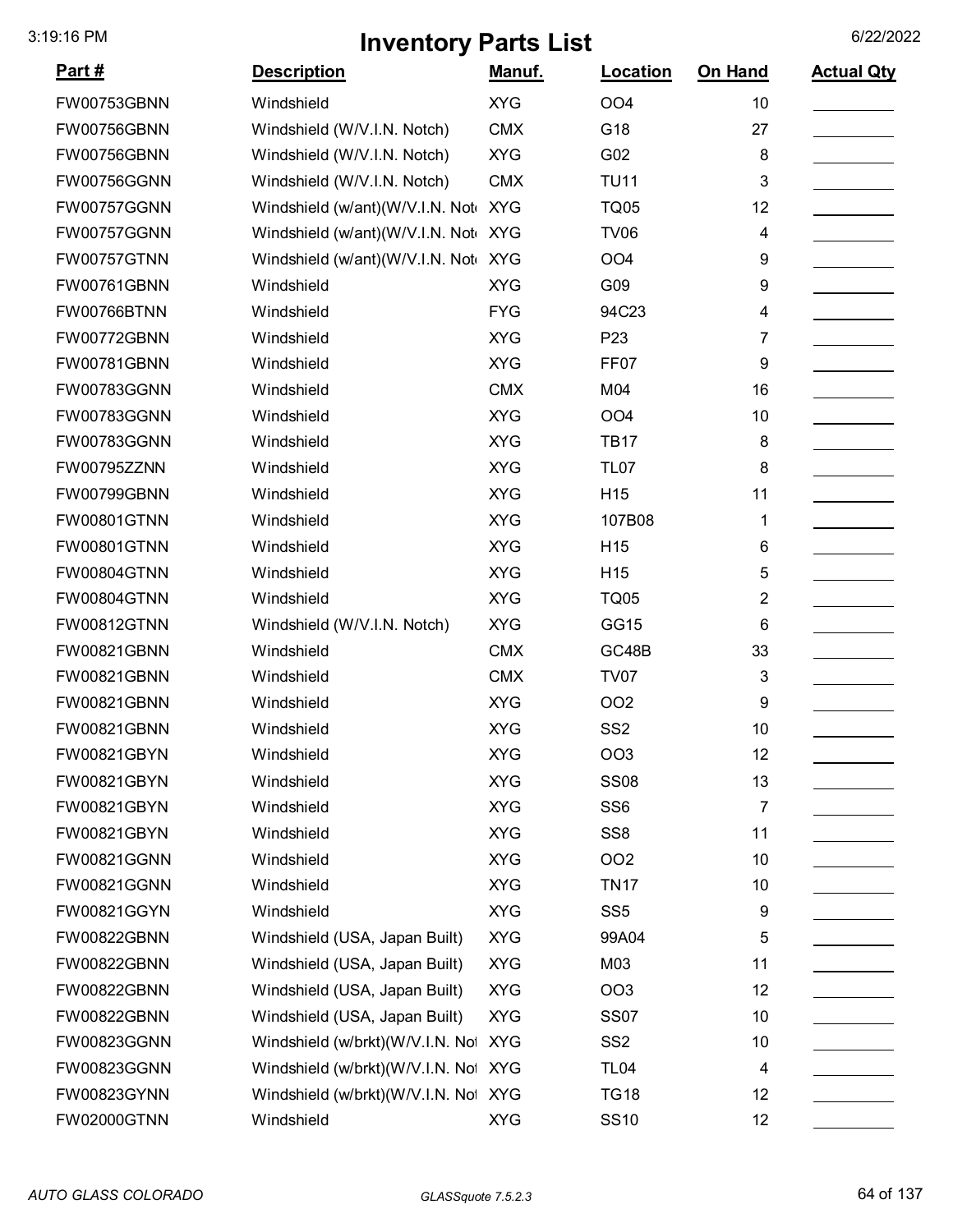| <u>Part #</u>      | <b>Description</b>             | <u>Manuf.</u> | Location        | On Hand        | <b>Actual Qty</b> |
|--------------------|--------------------------------|---------------|-----------------|----------------|-------------------|
| FW02000GTNN        | Windshield                     | <b>XYG</b>    | <b>TG17</b>     | $\overline{7}$ |                   |
| FW02001GBNN        | Windshield                     | <b>XYG</b>    | 102B16          | 9              |                   |
| FW02001GBNN        | Windshield                     | <b>XYG</b>    | E14             | 10             |                   |
| FW02001GBNN        | Windshield                     | <b>XYG</b>    | <b>FG21</b>     | 11             |                   |
| FW02001GBNN        | Windshield                     | <b>XYG</b>    | J.05            | 10             |                   |
| FW02001GBNN        | Windshield                     | <b>XYG</b>    | M07             | 4              |                   |
| FW02001GBNN        | Windshield                     | <b>XYG</b>    | <b>SS08</b>     | 11             |                   |
| FW02001GBNN        | Windshield                     | <b>XYG</b>    | <b>TH09</b>     | 7              |                   |
| FW02001GBNN        | Windshield                     | <b>XYG</b>    | <b>TM12</b>     | 9              |                   |
| FW02006GGYN        | Windshield (Euro Bracket)(PAAS | <b>XYG</b>    | 40B             | 11             |                   |
| FW02007GGNN        | Windshield                     | <b>XYG</b>    | <b>LM01</b>     | 10             |                   |
| FW02008GBNN        | Windshield (slr contr)         | <b>XYG</b>    | <b>TC17</b>     | 10             |                   |
| FW02009GBNN        | Windshield                     | <b>XYG</b>    | 102B12          | 3              |                   |
| <b>FW02010GBNN</b> | Windshield                     | <b>XYG</b>    | 102B14          | 9              |                   |
| FW02011GBNN        | Windshield                     | <b>XYG</b>    | <b>OO2</b>      | 14             |                   |
| FW02011GBNN        | Windshield                     | <b>XYG</b>    | <b>SS07</b>     | 18             |                   |
| FW02011GBNN        | Windshield                     | <b>XYG</b>    | <b>TP04</b>     | 1              |                   |
| FW02011GBNN        | Windshield                     | <b>XYG</b>    | <b>XSP</b>      | 22             |                   |
| FW02011GGNN        | Windshield                     | <b>CMX</b>    | 94B20           | 1              |                   |
| <b>FW02011GGNN</b> | Windshield                     | <b>XYG</b>    | 101A05          | 10             |                   |
| FW02011GGNN        | Windshield                     | <b>XYG</b>    | 102A03          | 21             |                   |
| FW02011GGNN        | Windshield                     | <b>XYG</b>    | G08             | 27             |                   |
| FW02011GGNN        | Windshield                     | <b>XYG</b>    | M03             | 9              |                   |
| FW02011GGNN        | Windshield                     | <b>XYG</b>    | <b>OO2</b>      | 17             |                   |
| <b>FW02011GGNN</b> | Windshield                     | <b>XYG</b>    | OO <sub>3</sub> | 12             |                   |
| FW02011GGNN        | Windshield                     | <b>XYG</b>    | OO4             | 15             |                   |
| FW02011GGNN        | Windshield                     | <b>XYG</b>    | <b>SS08</b>     | 19             |                   |
| FW02011GGNN        | Windshield                     | <b>XYG</b>    | <b>SS09</b>     | 20             |                   |
| FW02011GGNN        | Windshield                     | <b>XYG</b>    | <b>SS10</b>     | 19             |                   |
| FW02011GGNN        | Windshield                     | <b>XYG</b>    | <b>XSP</b>      | 32             |                   |
| FW02012GBNN        | Windshield (w/ant)             | <b>XYG</b>    | H <sub>12</sub> | 9              |                   |
| FW02012GTNN        | Windshield (w/ant)             | <b>CMX</b>    | <b>OO</b>       | 40             |                   |
| FW02015GTNN        | Windshield (w/brkt)            | <b>XYG</b>    | <b>TL05</b>     | 5              |                   |
| FW02017GBNN        | Windshield (W/O Turbo)         | <b>XYG</b>    | 106A03          | 11             |                   |
| FW02018GBNN        | Windshield (slr contr)         | <b>CMX</b>    | <b>FF11</b>     | 3              |                   |
| FW02018GBNN        | Windshield (slr contr)         | <b>XYG</b>    | 105A02          | $\overline{2}$ |                   |
| FW02018GBNN        | Windshield (slr contr)         | <b>XYG</b>    | <b>HOLDING</b>  | 10             |                   |
| FW02018GBNN        | Windshield (slr contr)         | <b>XYG</b>    | 104             | 9              |                   |
| FW02018GBNN        | Windshield (slr contr)         | <b>XYG</b>    | OO <sub>3</sub> | 11             |                   |
| FW02018GBNN        | Windshield (slr contr)         | <b>XYG</b>    | OO <sub>4</sub> | 23             |                   |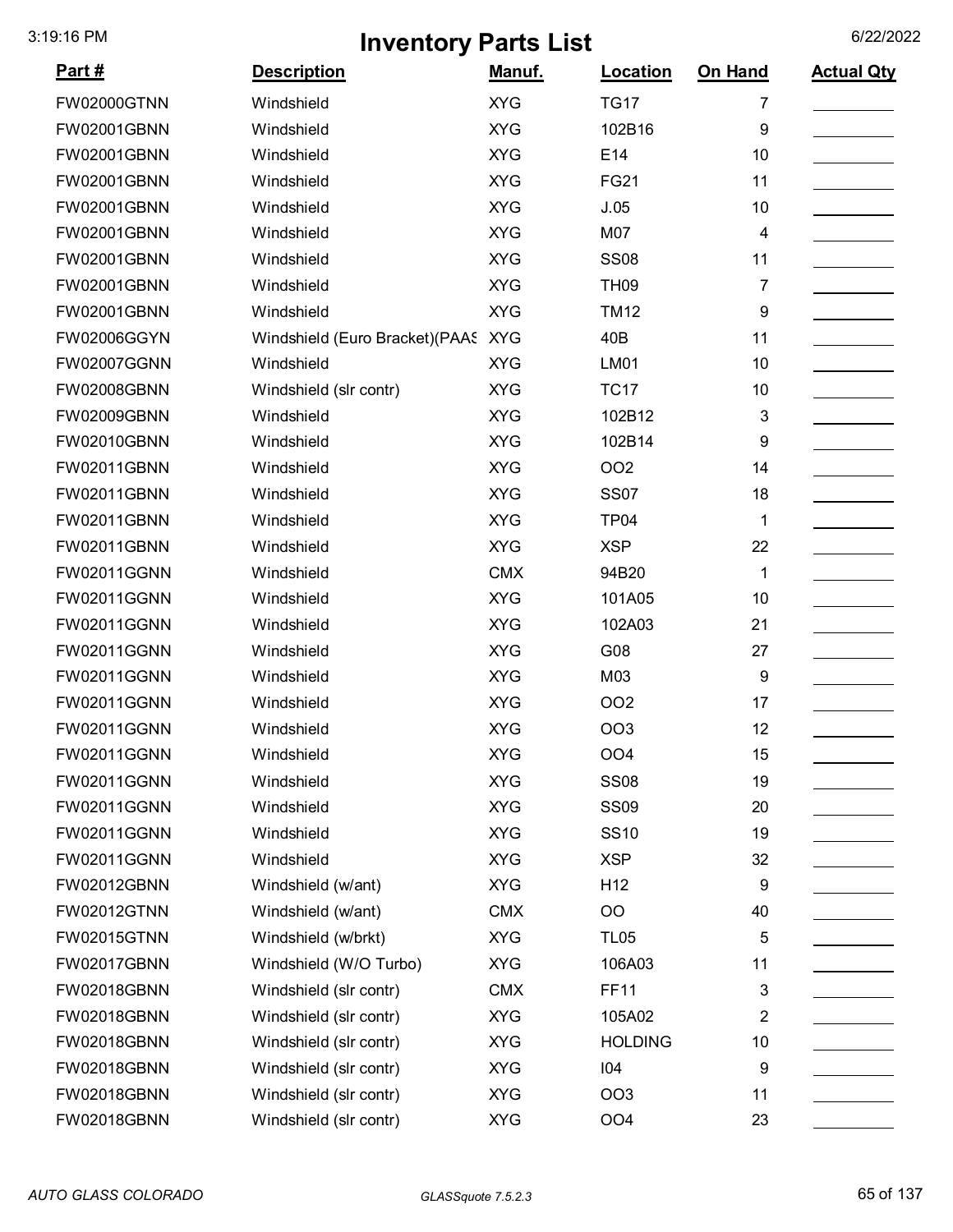| Part#              | <b>Description</b>                   | Manuf.      | Location           | On Hand        | <b>Actual Qty</b> |
|--------------------|--------------------------------------|-------------|--------------------|----------------|-------------------|
| <b>FW02018GBNN</b> | Windshield (slr contr)               | <b>XYG</b>  | <b>TB13</b>        | $\overline{2}$ |                   |
| <b>FW02018GBNN</b> | Windshield (slr contr)               | <b>XYG</b>  | <b>TT09</b>        | 9              |                   |
| <b>FW02018GBNN</b> | Windshield (slr contr)               | <b>XYG</b>  | <b>TU02</b>        | 9              |                   |
| <b>FW02018GBNN</b> | Windshield (slr contr)               | <b>XYG</b>  | <b>TV05</b>        | 12             |                   |
| <b>FW02019GBNN</b> | Windshield                           | <b>XYG</b>  | M07                | 7              |                   |
| <b>FW02019GBNN</b> | Windshield                           | <b>XYG</b>  | TP07               | 9              |                   |
| FW02023GBNN        | Windshield (slr contr)               | <b>CMX</b>  | OO                 | 43             |                   |
| FW02023GBNN        | Windshield (slr contr)               | <b>XYG</b>  | 101A05             | 12             |                   |
| <b>FW02023GBNN</b> | Windshield (slr contr)               | <b>XYG</b>  | 95A02              | 10             |                   |
| FW02023GBNN        | Windshield (slr contr)               | <b>XYG</b>  | <b>OO2</b>         | 9              |                   |
| FW02023GBNN        | Windshield (slr contr)               | <b>XYG</b>  | SS <sub>1</sub>    | 10             |                   |
| FW02023GBNN        | Windshield (slr contr)               | <b>XYG</b>  | SS <sub>2</sub>    | 10             |                   |
| FW02023GBNN        | Windshield (slr contr)               | <b>XYG</b>  | <b>TA15</b>        | 10             |                   |
| <b>FW02023GBNN</b> | Windshield (slr contr)               | <b>XYG</b>  | <b>TV10</b>        | 9              |                   |
| <b>FW02028GBNN</b> | Windshield (W/Mirror Bracket)        | <b>XYG</b>  | 96A01              | 15             |                   |
| FW02036GGNN        | Windshield                           | <b>XYG</b>  | 94B14              | 1              |                   |
| FW02036GGNN        | Windshield                           | <b>XYG</b>  | 123                | 5              |                   |
| <b>FW02051GGNN</b> | Windshield (w/brkt)(slr contr)       | <b>CARL</b> | 105B19             | 2              |                   |
| <b>FW02051GGNN</b> | Windshield (w/brkt)(slr contr)       | <b>XYG</b>  | 105B22             | 11             |                   |
| <b>FW02052GBNN</b> | Windshield                           | <b>CMX</b>  | <b>TH12</b>        | 5              |                   |
| <b>FW02052GBNN</b> | Windshield                           | <b>XYG</b>  | <b>TF12</b>        | 12             |                   |
| <b>FW02057GBNN</b> | Windshield                           | <b>XYG</b>  | SS <sub>3</sub>    | 12             |                   |
| <b>FW02057GTNN</b> | Windshield                           | <b>XYG</b>  | <b>FG02</b>        | 4              |                   |
| <b>FW02057GTNN</b> | Windshield                           | <b>XYG</b>  | <b>OO3</b>         | 8              |                   |
| <b>FW02058GBNN</b> | Windshield                           | <b>XYG</b>  | <b>FF20</b>        | 7              |                   |
| <b>FW02058GBNN</b> | Windshield                           | <b>XYG</b>  | <b>TM17</b>        | 12             |                   |
| <b>FW02058GGNN</b> | Windshield                           | <b>XYG</b>  | 101A03             | 8              |                   |
| FW02058GGNN        | Windshield                           | <b>XYG</b>  | <b>HOLDING</b>     | 11             |                   |
| FW02058GGNN        | Windshield                           | <b>XYG</b>  | OO <sub>2</sub>    | 11             |                   |
| <b>FW02059GBNN</b> | Windshield (pnt bnd)                 | <b>XYG</b>  | F10                | 5              |                   |
| FW02059GBNN        | Windshield (pnt bnd)                 | <b>XYG</b>  | OO <sub>4</sub>    | 12             |                   |
| <b>FW02059GBNN</b> | Windshield (pnt bnd)                 | <b>XYG</b>  | SS <sub>2</sub>    | 10             |                   |
| <b>FW02060GBNN</b> | Windshield                           | <b>CMX</b>  | <b>TT10</b>        | 8              |                   |
| <b>FW02060GBNN</b> | Windshield                           | <b>CMX</b>  | <b>TV12</b>        | 7              |                   |
| <b>FW02060GBNN</b> | Windshield                           | <b>XYG</b>  | H <sub>24</sub>    | 5              |                   |
| <b>FW02062GBNN</b> | Windshield                           | <b>XYG</b>  | <b>OO2</b>         | 13             |                   |
| <b>FW02062GBNN</b> | Windshield                           | <b>XYG</b>  | OO <sub>4</sub>    | 9              |                   |
| FW02063GBNN        | Windshield (W/Sunroof)(slr conti XYG |             | <b>SS10</b>        | 11             |                   |
| <b>FW02064GBNN</b> | Windshield (slr contr)               | <b>CMX</b>  | GC <sub>23</sub> B | 29             |                   |
| <b>FW02064GBNN</b> | Windshield (slr contr)               | <b>CMX</b>  | <b>LM17</b>        | 4              |                   |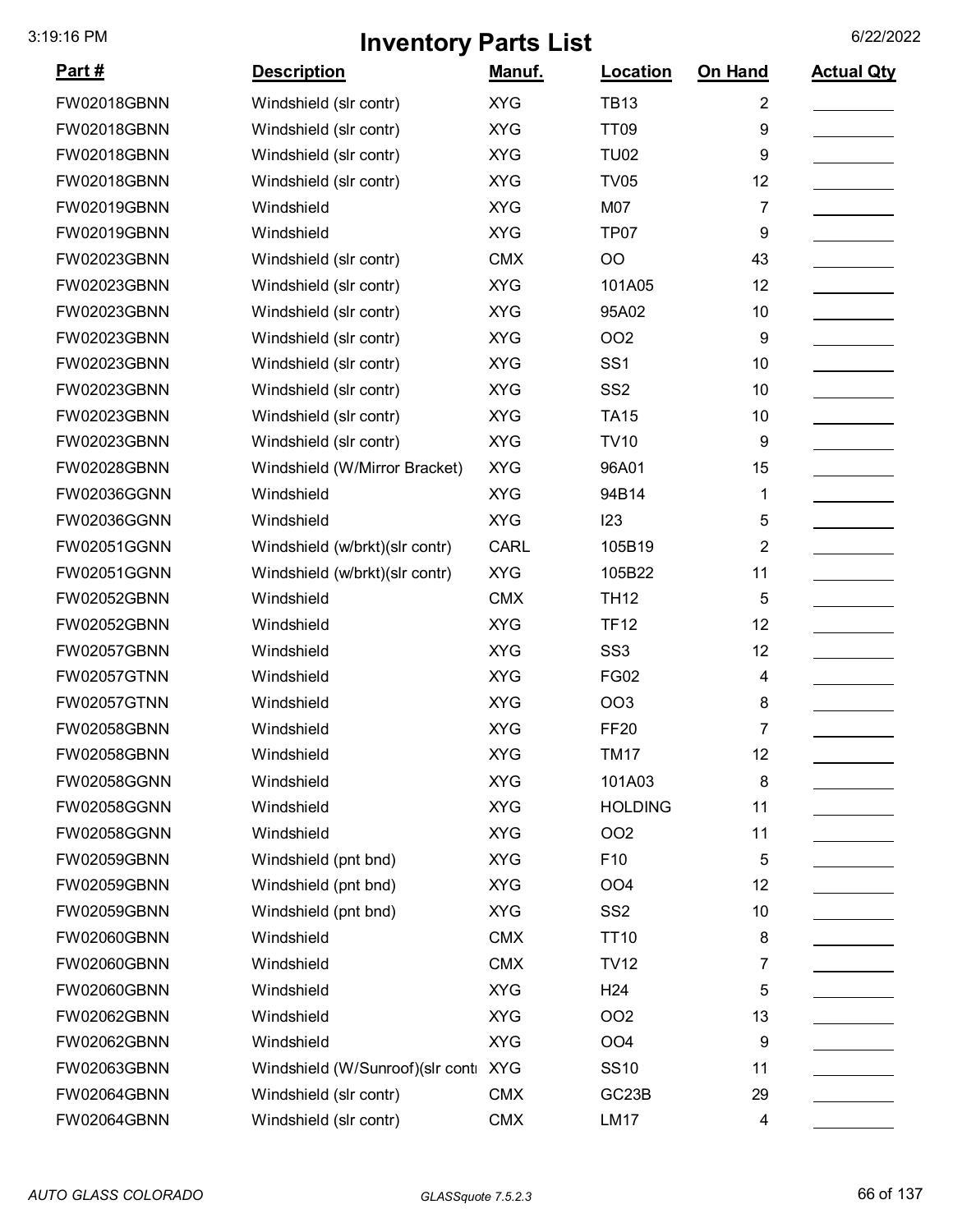| Part#              | <b>Description</b>                  | Manuf.      | Location         | On Hand                 | <b>Actual Qty</b> |
|--------------------|-------------------------------------|-------------|------------------|-------------------------|-------------------|
| <b>FW02064GBNN</b> | Windshield (slr contr)              | <b>CMX</b>  | <b>TD14</b>      | 19                      |                   |
| <b>FW02064GBNN</b> | Windshield (slr contr)              | <b>XYG</b>  | J23              | 1                       |                   |
| <b>FW02064GBNN</b> | Windshield (slr contr)              | <b>XYG</b>  | OO <sub>2</sub>  | 11                      |                   |
| <b>FW02064GBNN</b> | Windshield (slr contr)              | <b>XYG</b>  | OO <sub>3</sub>  | 8                       |                   |
| <b>FW02064GBNN</b> | Windshield (slr contr)              | <b>XYG</b>  | OO <sub>4</sub>  | 10                      |                   |
| <b>FW02064GBNN</b> | Windshield (slr contr)              | <b>XYG</b>  | <b>SS09</b>      | 10                      |                   |
| <b>FW02064GBNN</b> | Windshield (slr contr)              | <b>XYG</b>  | <b>SS10</b>      | 13                      |                   |
| <b>FW02064GBNN</b> | Windshield (slr contr)              | <b>XYG</b>  | <b>TM04</b>      | 9                       |                   |
| <b>FW02064GBNN</b> | Windshield (slr contr)              | <b>XYG</b>  | <b>XSP</b>       | 32                      |                   |
| <b>FW02065GBNN</b> | Windshield (Paint Band Dot)         | <b>XYG</b>  | <b>TL15</b>      | 4                       |                   |
| <b>FW02065GBNN</b> | Windshield (Paint Band Dot)         | <b>XYG</b>  | <b>TU13</b>      | 11                      |                   |
| <b>FW02066GBNN</b> | Windshield (slr contr)(pnt bnd)     | <b>XYG</b>  | K03              | 10                      |                   |
| <b>FW02066GBNN</b> | Windshield (slr contr)(pnt bnd)     | <b>XYG</b>  | <b>TO12</b>      | 8                       |                   |
| <b>FW02067GYNN</b> | Windshield (PAAS System)            | <b>XYG</b>  | <b>TC16</b>      | 3                       |                   |
| <b>FW02067GYYN</b> | Windshield (PAAS System)            | <b>XYG</b>  | <b>TC14</b>      | 9                       |                   |
| <b>FW02069GBNN</b> | Windshield (W/O Sunroof)(slr cc XYG |             | <b>SS10</b>      | 10                      |                   |
| <b>FW02070GBNN</b> | Windshield                          | <b>XYG</b>  | 106A02           | 10                      |                   |
| <b>FW02070GBNN</b> | Windshield                          | <b>XYG</b>  | 107A03           | 12                      |                   |
| <b>FW02070GBNN</b> | Windshield                          | <b>XYG</b>  | M07              | $\overline{2}$          |                   |
| <b>FW02070GBNN</b> | Windshield                          | <b>XYG</b>  | <b>SS08</b>      | 12                      |                   |
| <b>FW02070GBNN</b> | Windshield                          | <b>XYG</b>  | TP <sub>04</sub> | 10                      |                   |
| <b>FW02070GBNN</b> | Windshield                          | <b>XYG</b>  | <b>XSP</b>       | 10                      |                   |
| <b>FW02070GTNN</b> | Windshield                          | <b>CARL</b> | <b>FLOOR</b>     | 25                      |                   |
| FW02072GYYN        | Windshield (PAAS System)            | <b>XYG</b>  | <b>FG16</b>      | 6                       |                   |
| FW02072GYYN        | Windshield (PAAS System)            | <b>XYG</b>  | SS <sub>1</sub>  | 8                       |                   |
| <b>FW02073GBNN</b> | Windshield                          | <b>CARL</b> | <b>TJ05</b>      | 1                       |                   |
| <b>FW02074GGNN</b> | Windshield                          | <b>XYG</b>  | 104A05           | 1                       |                   |
| <b>FW02074GGNN</b> | Windshield                          | <b>XYG</b>  | <b>TH04</b>      | 8                       |                   |
| <b>FW02074ZZNN</b> | Windshield                          | <b>XYG</b>  | 93B20            | 1                       |                   |
| <b>FW02087GBNN</b> | Windshield                          | <b>XYG</b>  | SS <sub>2</sub>  | 10                      |                   |
| <b>FW02087GBNN</b> | Windshield                          | <b>XYG</b>  | SS <sub>5</sub>  | 10                      |                   |
| <b>FW02087GBNN</b> | Windshield                          | <b>XYG</b>  | <b>TG03</b>      | $\overline{\mathbf{c}}$ |                   |
| <b>FW02087GBNN</b> | Windshield                          | <b>XYG</b>  | <b>XSP</b>       | 11                      |                   |
| <b>FW02088GTYN</b> | Windshield (slr contr)              | <b>XYG</b>  | <b>TC17</b>      | 6                       |                   |
| <b>FW02089GGNN</b> | Windshield (Heated Wiper Park       | <b>XYG</b>  | OO <sub>4</sub>  | 9                       |                   |
| <b>FW02089GGNN</b> | Windshield (Heated Wiper Park       | <b>XYG</b>  | <b>TQ14</b>      | 5                       |                   |
| <b>FW02091GBNN</b> | Windshield (slr contr)              | <b>XYG</b>  | G06              | 7                       |                   |
| FW02091GBNN        | Windshield (slr contr)              | <b>XYG</b>  | SS <sub>4</sub>  | 11                      |                   |
| <b>FW02091GBNN</b> | Windshield (slr contr)              | <b>XYG</b>  | TF <sub>04</sub> | 7                       |                   |
| <b>FW02091GBNN</b> | Windshield (slr contr)              | <b>XYG</b>  | <b>TF17</b>      | 11                      |                   |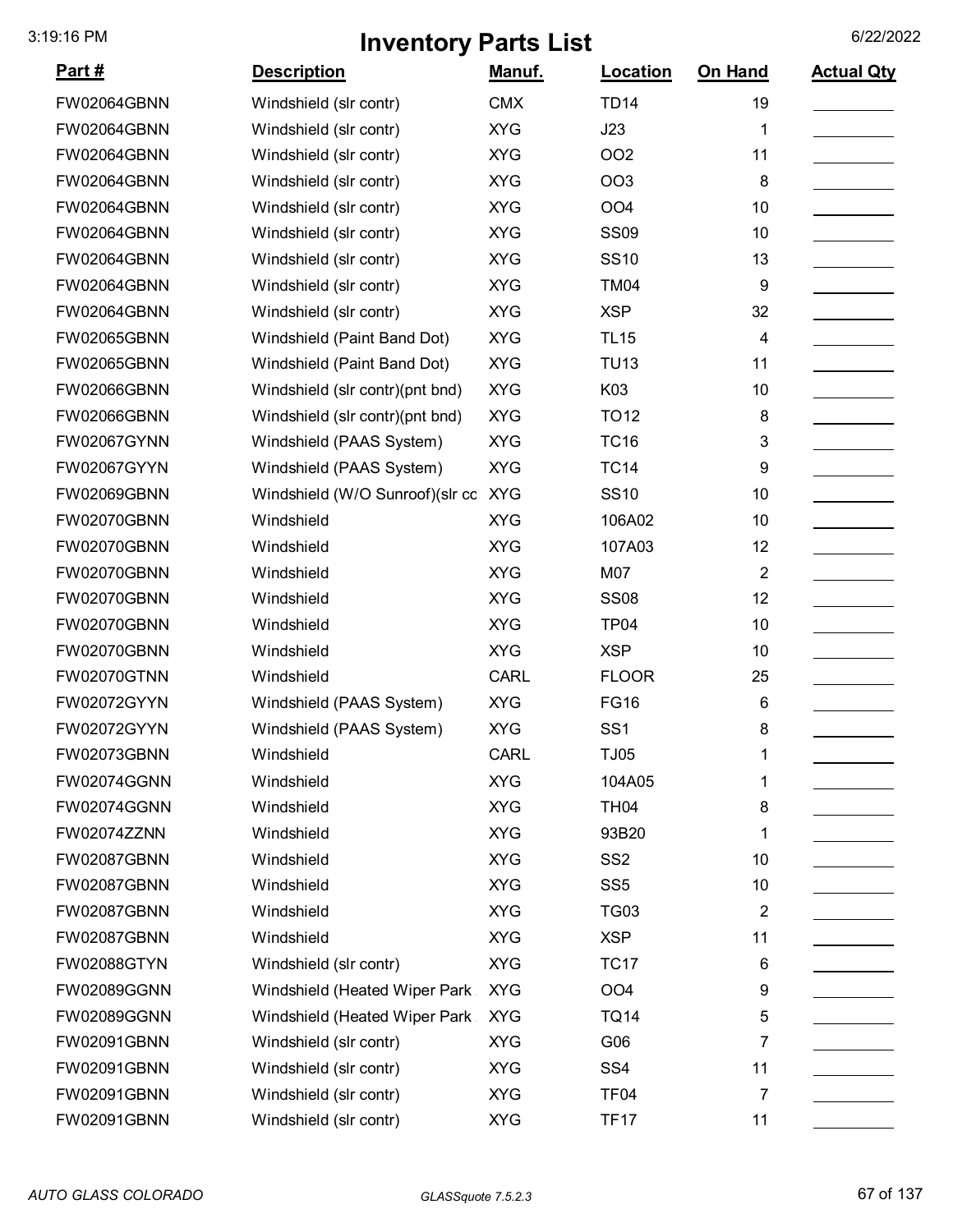| <u>Part #</u>      | <b>Description</b>                   | Manuf.     | Location        | On Hand | <b>Actual Qty</b> |
|--------------------|--------------------------------------|------------|-----------------|---------|-------------------|
| <b>FW02092GBNN</b> | Windshield (slr contr)               | <b>XYG</b> | <b>OO4</b>      | 8       |                   |
| <b>FW02092GBNN</b> | Windshield (slr contr)               | <b>XYG</b> | <b>TD18</b>     | 9       |                   |
| <b>FW02098GYYN</b> | Windshield (PAAS System)             | <b>XYG</b> | <b>TC05</b>     | 2       |                   |
| <b>FW02098GYYN</b> | Windshield (PAAS System)             | <b>XYG</b> | <b>TC16</b>     | 4       |                   |
| FW02101GGYN        | Windshield (slr contr) (Rain Sens    | <b>XYG</b> | <b>TF17</b>     | 10      |                   |
| <b>FW02105GBNN</b> | Windshield (slr contr)(pnt bnd)      | <b>XYG</b> | OO <sub>4</sub> | 6       |                   |
| <b>FW02105GBNN</b> | Windshield (slr contr)(pnt bnd)      | <b>XYG</b> | <b>TM12</b>     | 9       |                   |
| <b>FW02106GBNN</b> | Windshield (slr contr)(pnt bnd)      | <b>XYG</b> | OO <sub>4</sub> | 9       |                   |
| <b>FW02106GBNN</b> | Windshield (slr contr)(pnt bnd)      | <b>XYG</b> | <b>TE02</b>     | 6       |                   |
| <b>FW02107GBNN</b> | Windshield (pnt bnd)                 | <b>XYG</b> | F05             | 7       |                   |
| <b>FW02108GBNN</b> | Windshield (slr contr)               | <b>XYG</b> | OO <sub>3</sub> | 9       |                   |
| <b>FW02108GBNN</b> | Windshield (slr contr)               | <b>XYG</b> | <b>TG17</b>     | 8       |                   |
| <b>FW02108GGNN</b> | Windshield (slr contr)               | <b>XYG</b> | F10             | 3       |                   |
| <b>FW02108GGNN</b> | Windshield (slr contr)               | <b>XYG</b> | <b>XSP</b>      | 10      |                   |
| <b>FW02108GTNN</b> | Windshield (slr contr)               | <b>XYG</b> | <b>TG17</b>     | 6       |                   |
| <b>FW02108GTNN</b> | Windshield (slr contr)               | <b>XYG</b> | <b>TM04</b>     | 11      |                   |
| <b>FW02109GBNN</b> | Windshield (slr contr)               | <b>XYG</b> | E17             | 5       |                   |
| <b>FW02109GBNN</b> | Windshield (slr contr)               | <b>XYG</b> | G21             | 13      |                   |
| <b>FW02109GBNN</b> | Windshield (slr contr)               | <b>XYG</b> | GG17            | 5       |                   |
| <b>FW02109GBNN</b> | Windshield (slr contr)               | <b>XYG</b> | N01             | 10      |                   |
| <b>FW02109GBNN</b> | Windshield (slr contr)               | <b>XYG</b> | OO <sub>2</sub> | 15      |                   |
| <b>FW02109GBNN</b> | Windshield (slr contr)               | <b>XYG</b> | <b>TA18</b>     | 11      |                   |
| <b>FW02109GBNN</b> | Windshield (slr contr)               | <b>XYG</b> | <b>TT02</b>     | 6       |                   |
| FW02109GGYN        | Windshield (slr contr)               | <b>CMX</b> | GC53B           | 5       |                   |
| FW02109GGYN        | Windshield (slr contr)               | <b>CMX</b> | OO              | 24      |                   |
| FW02109GGYN        | Windshield (slr contr)               | <b>XYG</b> | <b>OO4</b>      | 9       |                   |
| FW02109GGYN        | Windshield (slr contr)               | <b>XYG</b> | SS <sub>2</sub> | 20      |                   |
| FW02109GGYN        | Windshield (slr contr)               | <b>XYG</b> | <b>TH07</b>     | 10      |                   |
| FW02109GGYN        | Windshield (slr contr)               | <b>XYG</b> | <b>XSP</b>      | 10      |                   |
| FW02111GGYN        | Windshield (slr contr)(USA, Japa XYG |            | 45A             | 12      |                   |
| FW02111GGYN        | Windshield (slr contr)(USA, Japa XYG |            | F21             | 3       |                   |
| FW02112GGYN        | Windshield (slr contr)(USA, Japa CMX |            | N <sub>15</sub> | 28      |                   |
| FW02112GGYN        | Windshield (slr contr)(USA, Japa XYG |            | <b>SS09</b>     | 9       |                   |
| FW02115GYYN        | Windshield (W/V.I.N. Notch)(Mir XYG  |            | <b>SS10</b>     | 15      |                   |
| FW02115GYYY        | Windshield (W/V.I.N. Notch)(Mir XYG  |            | FF04            | 13      |                   |
| FW02115GYYY        | Windshield (W/V.I.N. Notch) (Mir XYG |            | OO <sub>3</sub> | 9       |                   |
| FW02115GYYY        | Windshield (W/V.I.N. Notch) (Mir XYG |            | OO <sub>4</sub> | 22      |                   |
| FW02115GYYY        | Windshield (W/V.I.N. Notch)(Mir XYG  |            | SS <sub>2</sub> | 9       |                   |
| FW02115GYYY        | Windshield (W/V.I.N. Notch) (Mir XYG |            | SS <sub>5</sub> | 21      |                   |
| FW02115GYYY        | Windshield (W/V.I.N. Notch)(Mir XYG  |            | <b>TU06</b>     | 7       |                   |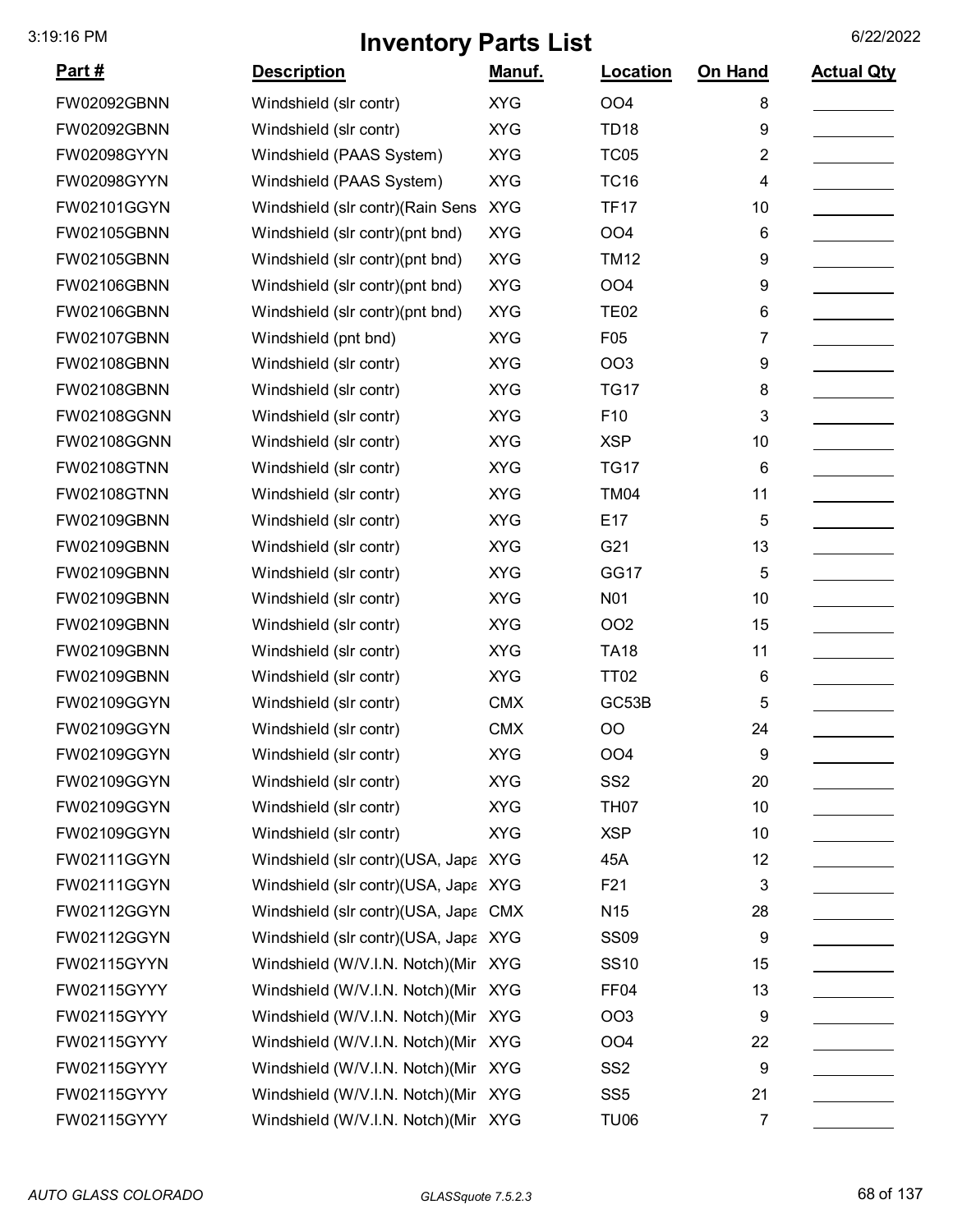| <u>Part #</u>      | <b>Description</b>                | <u>Manuf.</u> | Location        | On Hand | <b>Actual Qty</b> |
|--------------------|-----------------------------------|---------------|-----------------|---------|-------------------|
| FW02117GYYN        | Windshield (W/V.I.N. Notch) (Mir  | <b>XYG</b>    | <b>TL14</b>     | 9       |                   |
| <b>FW02118GBNN</b> | Windshield (slr contr)            | <b>XYG</b>    | F11             | 2       |                   |
| FW02118GBNN        | Windshield (slr contr)            | <b>XYG</b>    | OO <sub>4</sub> | 9       |                   |
| FW02119GBNN        | Windshield (Heated Wiper Park     | <b>XYG</b>    | 96A01           | 6       |                   |
| FW02119GBNN        | Windshield (Heated Wiper Park     | <b>XYG</b>    | <b>FG09</b>     | 8       |                   |
| FW02119GBNN        | Windshield (Heated Wiper Park     | <b>XYG</b>    | H <sub>13</sub> | 10      |                   |
| FW02119GBNN        | Windshield (Heated Wiper Park     | <b>XYG</b>    | <b>OO3</b>      | 8       |                   |
| FW02119GBNN        | Windshield (Heated Wiper Park     | <b>XYG</b>    | OO <sub>4</sub> | 19      |                   |
| FW02119GBNN        | Windshield (Heated Wiper Park     | <b>XYG</b>    | <b>TM05</b>     | 11      |                   |
| FW02119GBNN        | Windshield (Heated Wiper Park     | <b>XYG</b>    | <b>XSP</b>      | 11      |                   |
| FW02121GBNN        | Windshield                        | <b>XYG</b>    | 97B14           | 1       |                   |
| FW02121GBNN        | Windshield                        | <b>XYG</b>    | GCO             | 11      |                   |
| FW02121GBNN        | Windshield                        | <b>XYG</b>    | OO <sub>4</sub> | 9       |                   |
| FW02123GYYN        | Windshield                        | <b>XYG</b>    | <b>TP14</b>     | 5       |                   |
| FW02135GBNN        | Windshield (slr contr)            | <b>XYG</b>    | OO <sub>4</sub> | 10      |                   |
| FW02137GGNN        | Windshield                        | <b>XYG</b>    | <b>OO4</b>      | 10      |                   |
| FW02150GGNN        | Windshield (slr contr)            | <b>XYG</b>    | M23             | 5       |                   |
| FW02151GBNN        | Windshield (slr contr)            | <b>XYG</b>    | 45B             | 4       |                   |
| FW02154GBNN        | Windshield                        | <b>XYG</b>    | GG12            | 27      |                   |
| FW02154GBNN        | Windshield                        | <b>XYG</b>    | SS <sub>1</sub> | 10      |                   |
| FW02154GBNN        | Windshield                        | <b>XYG</b>    | SS <sub>6</sub> | 10      |                   |
| FW02154GBNN        | Windshield                        | <b>XYG</b>    | <b>TS16</b>     | 9       |                   |
| FW02154GBNN        | Windshield                        | <b>XYG</b>    | <b>XSP</b>      | 20      |                   |
| FW02154GGNN        | Windshield                        | <b>CMX</b>    | <b>GG18</b>     | 27      |                   |
| <b>FW02154GGNN</b> | Windshield                        | <b>XYG</b>    | GCO             | 10      |                   |
| FW02155GGNN        | Windshield (Heated Wiper Park     | <b>XYG</b>    | OO <sub>3</sub> | 9       |                   |
| FW02155GGNN        | Windshield (Heated Wiper Park     | <b>XYG</b>    | <b>SS08</b>     | 13      |                   |
| FW02155GGNN        | Windshield (Heated Wiper Park     | <b>XYG</b>    | SS <sub>1</sub> | 11      |                   |
| FW02155GGNN        | Windshield (Heated Wiper Park     | <b>XYG</b>    | <b>SS10</b>     | 11      |                   |
| FW02155GGNN        | Windshield (Heated Wiper Park     | <b>XYG</b>    | SS <sub>4</sub> | 11      |                   |
| FW02155GGNN        | Windshield (Heated Wiper Park     | <b>XYG</b>    | <b>TT14</b>     | 9       |                   |
| FW02155GGNN        | Windshield (Heated Wiper Park     | <b>XYG</b>    | <b>TV16</b>     | 8       |                   |
| FW02156GBNN        | Windshield (slr contr)            | <b>XYG</b>    | 94B13           | 1       |                   |
| FW02156GBNN        | Windshield (slr contr)            | <b>XYG</b>    | OO <sub>4</sub> | 6       |                   |
| FW02157GBNN        | Windshield                        | <b>XYG</b>    | <b>TQ06</b>     | 5       |                   |
| FW02157GBNN        | Windshield                        | <b>XYG</b>    | <b>XSP</b>      | 5       |                   |
| FW02158GBNN        | Windshield (slr contr)            | <b>XYG</b>    | <b>TA07</b>     | 10      |                   |
| FW02162GBNN        | Windshield                        | <b>XYG</b>    | 105B20          | 6       |                   |
| FW02165GYYN        | Windshield (slr contr) (Rain Sens | <b>XYG</b>    | 103A03          | 13      |                   |
| FW02168GBNN        | Windshield                        | <b>XYG</b>    | F03             | 4       |                   |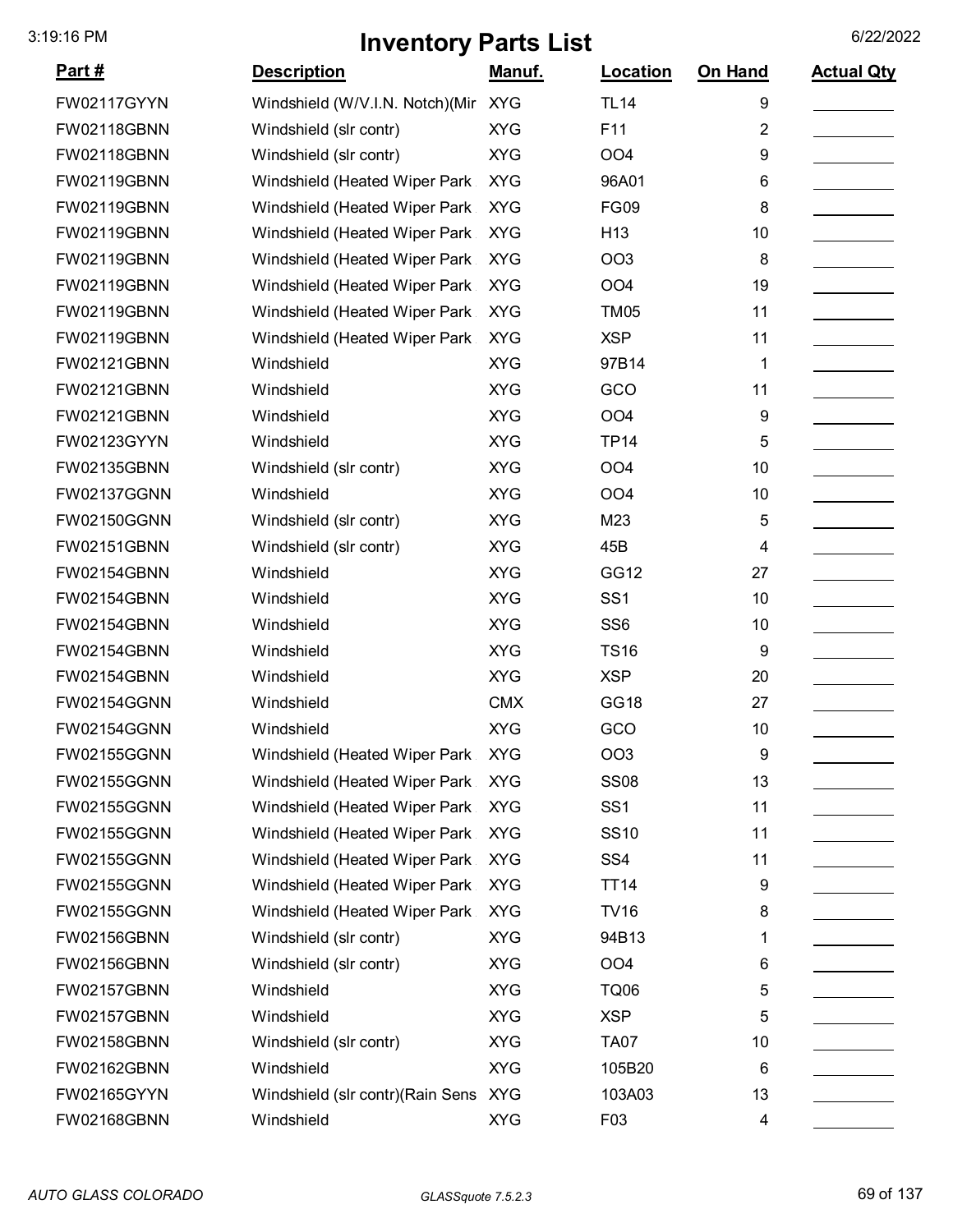| Part#              | <b>Description</b>     | Manuf.     | Location        | On Hand        | <b>Actual Qty</b> |
|--------------------|------------------------|------------|-----------------|----------------|-------------------|
| <b>FW02171GBNN</b> | Windshield (slr contr) | <b>XYG</b> | 101C11          | 11             |                   |
| <b>FW02174GBNN</b> | Windshield (slr contr) | <b>XYG</b> | FF07            | 9              |                   |
| <b>FW02178GBNN</b> | Windshield (slr contr) | <b>XYG</b> | F11             | 7              |                   |
| <b>FW02178GBNN</b> | Windshield (slr contr) | <b>XYG</b> | SS <sub>2</sub> | 9              |                   |
| <b>FW02179GBNN</b> | Windshield             | <b>XYG</b> | 105B08          | 6              |                   |
| <b>FW02179GBNN</b> | Windshield             | <b>XYG</b> | 38A             | 10             |                   |
| <b>FW02179GBNN</b> | Windshield             | <b>XYG</b> | <b>SS10</b>     | 10             |                   |
| <b>FW02179GBNN</b> | Windshield             | <b>XYG</b> | SS <sub>2</sub> | 10             |                   |
| <b>FW02179GBNN</b> | Windshield             | <b>XYG</b> | <b>TU08</b>     | 15             |                   |
| FW02181GBNN        | Windshield (slr contr) | <b>XYG</b> | 38B             | 7              |                   |
| FW02181GBNN        | Windshield (slr contr) | <b>XYG</b> | H16             | 8              |                   |
| FW02181GBNN        | Windshield (slr contr) | <b>XYG</b> | SS <sub>1</sub> | 11             |                   |
| FW02181GBNN        | Windshield (slr contr) | <b>XYG</b> | <b>TM03</b>     | 11             |                   |
| FW02181GBNN        | Windshield (slr contr) | <b>XYG</b> | <b>XSP</b>      | 10             |                   |
| FW02183GGYN        | Windshield             | <b>GGN</b> | 102B15          | 3              |                   |
| FW02183GGYN        | Windshield             | <b>GGN</b> | OO <sub>2</sub> | 11             |                   |
| FW02183GTYN        | Windshield             | <b>GTN</b> | F <sub>02</sub> | 12             |                   |
| FW02183GTYN        | Windshield             | <b>GTN</b> | <b>XSP</b>      | 10             |                   |
| FW02183GTYN        | Windshield             | <b>XYG</b> | M10             | 12             |                   |
| FW02184GBYN        | Windshield (slr contr) | <b>XYG</b> | 31B             | 9              |                   |
| FW02184GBYN        | Windshield (slr contr) | <b>XYG</b> | OO <sub>4</sub> | 11             |                   |
| FW02184GBYN        | Windshield (slr contr) | <b>XYG</b> | <b>SS10</b>     | 10             |                   |
| FW02184GBYN        | Windshield (slr contr) | <b>XYG</b> | SS <sub>8</sub> | 11             |                   |
| FW02184GGYN        | Windshield (slr contr) | <b>CMX</b> | OO              | 32             |                   |
| <b>FW02184GGYN</b> | Windshield (slr contr) | <b>XYG</b> | 91B22           | 1              |                   |
| FW02184GGYN        | Windshield (slr contr) | <b>XYG</b> | FG23            | 6              |                   |
| <b>FW02184GGYN</b> | Windshield (slr contr) | <b>XYG</b> | SS <sub>6</sub> | 12             |                   |
| FW02188GYYN        | Windshield (slr contr) | <b>XYG</b> | 105B06          | 8              |                   |
| FW02212GBNN        | Windshield             | <b>XYG</b> | <b>TF05</b>     | 5              |                   |
| <b>FW02215GBNN</b> | Windshield (slr contr) | <b>XYG</b> | 10A             | 8              |                   |
| <b>FW02215GBNN</b> | Windshield (slr contr) | <b>XYG</b> | 94A02           | 9              |                   |
| <b>FW02215GBNN</b> | Windshield (slr contr) | <b>XYG</b> | OO <sub>3</sub> | 21             |                   |
| <b>FW02215GBNN</b> | Windshield (slr contr) | <b>XYG</b> | <b>SS10</b>     | 8              |                   |
| <b>FW02215GBNN</b> | Windshield (slr contr) | <b>XYG</b> | <b>XSP</b>      | 11             |                   |
| <b>FW02216GBNN</b> | Windshield             | <b>XYG</b> | <b>TL15</b>     | 9              |                   |
| <b>FW02217GBNN</b> | Windshield (slr contr) | <b>XYG</b> | J09             | 10             |                   |
| <b>FW02217GBNN</b> | Windshield (slr contr) | <b>XYG</b> | <b>TV16</b>     | 11             |                   |
| <b>FW02218GBNN</b> | Windshield             | <b>CMX</b> | GG11            | 18             |                   |
| FW02218GBNN        | Windshield             | <b>XYG</b> | 12B             | $\overline{2}$ |                   |
| FW02218GBNN        | Windshield             | <b>XYG</b> | OO <sub>3</sub> | 10             |                   |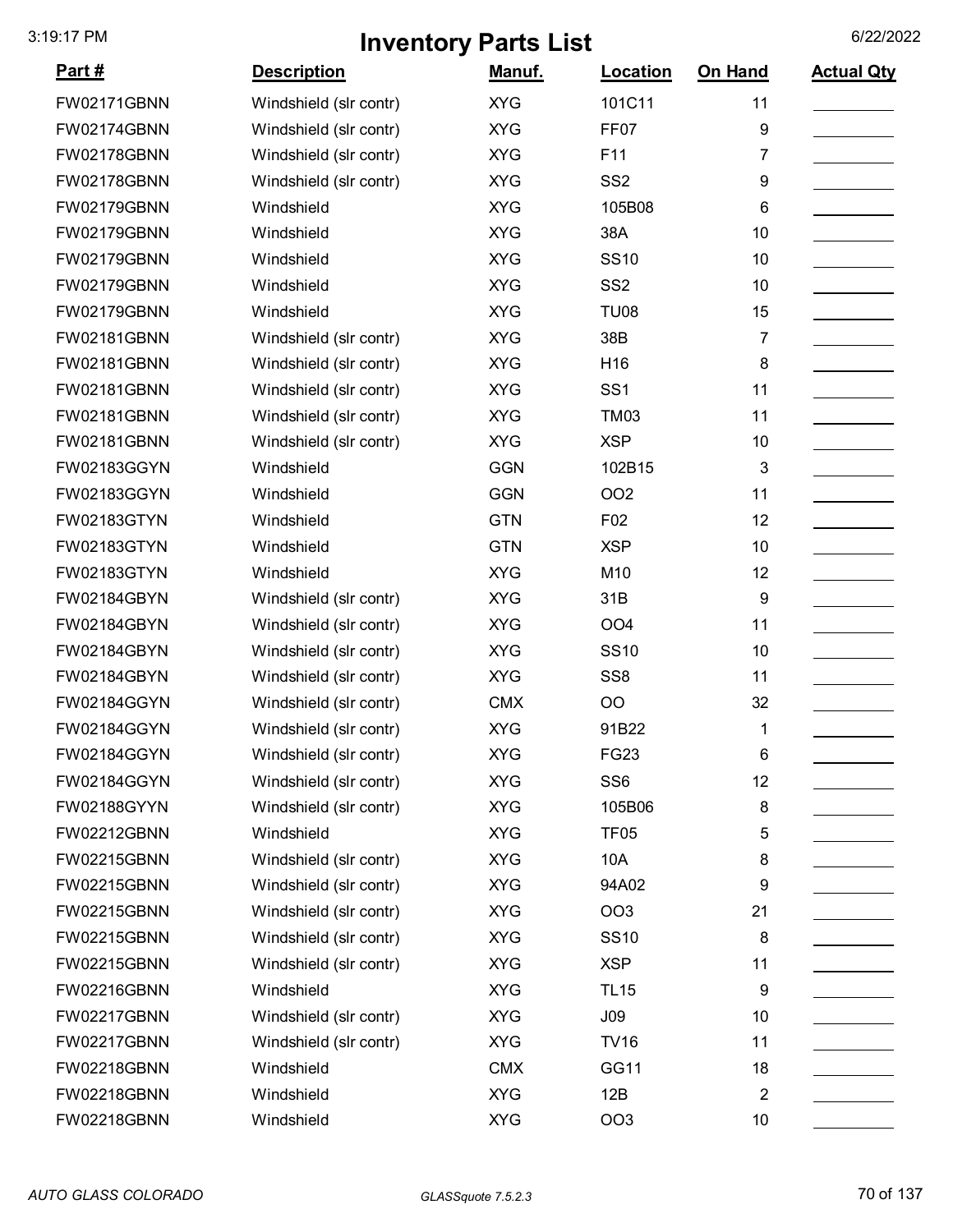| <u> Part #</u>     | <b>Description</b>                    | <b>Manuf.</b> | Location         | <b>On Hand</b> | <b>Actual Qty</b> |
|--------------------|---------------------------------------|---------------|------------------|----------------|-------------------|
| <b>FW02218GBNN</b> | Windshield                            | <b>XYG</b>    | OO <sub>4</sub>  | 12             |                   |
| FW02218GBNN        | Windshield                            | <b>XYG</b>    | <b>SS10</b>      | 11             |                   |
| FW02220GBYN        | Windshield (slr contr)                | <b>XYG</b>    | 42C              | 9              |                   |
| FW02222GBYN        | Windshield (slr contr)(Rain Sens      | <b>XYG</b>    | F11              | 6              |                   |
| FW02223GBNN        | Windshield                            | <b>XYG</b>    | 101B05           | 4              |                   |
| FW02223GBNN        | Windshield                            | <b>XYG</b>    | <b>XSP</b>       | 5              |                   |
| FW02224GBNN        | Windshield (slr contr)                | <b>XYG</b>    | OO <sub>4</sub>  | 5              |                   |
| FW02228GBNN        | Windshield                            | <b>XYG</b>    | <b>FG03</b>      | 8              |                   |
| FW02229GBNN        | Windshield                            | <b>CMX</b>    | <b>LM24</b>      | 11             |                   |
| FW02229GBNN        | Windshield                            | <b>XYG</b>    | 103B16           | 11             |                   |
| FW02229GBNN        | Windshield                            | <b>XYG</b>    | 105A02           | 10             |                   |
| FW02229GBNN        | Windshield                            | <b>XYG</b>    | F17              | 8              |                   |
| FW02229GBNN        | Windshield                            | <b>XYG</b>    | GG06             | 11             |                   |
| FW02229GBNN        | Windshield                            | <b>XYG</b>    | <b>LM02</b>      | 10             |                   |
| FW02229GBNN        | Windshield                            | <b>XYG</b>    | <b>LM24</b>      | 24             |                   |
| FW02229GBNN        | Windshield                            | <b>XYG</b>    | T116             | 10             |                   |
| FW02229GBNN        | Windshield                            | <b>XYG</b>    | <b>XSP</b>       | 23             |                   |
| <b>FW02229GTNN</b> | Windshield                            | <b>CMX</b>    | <b>TL15</b>      | 4              |                   |
| FW02230GBNN        | Windshield (slr contr)                | <b>CMX</b>    | <b>TT02</b>      | 2              |                   |
| FW02230GBNN        | Windshield (slr contr)                | <b>XYG</b>    | <b>GG24</b>      | 4              |                   |
| FW02231GBNN        | Windshield (w/ant)(slr contr)(W/I     | <b>XYG</b>    | SS <sub>4</sub>  | 8              |                   |
| FW02231GBNN        | Windshield (w/ant)(slr contr)(W/I XYG |               | <b>TC02</b>      | 4              |                   |
| FW02245GBNN        | Windshield                            | <b>XYG</b>    | <b>SS07</b>      | 10             |                   |
| FW02245GBNN        | Windshield                            | <b>XYG</b>    | <b>TU12</b>      | 7              |                   |
| <b>FW02245GBNN</b> | Windshield                            | <b>XYG</b>    | <b>TV16</b>      | 10             |                   |
| FW02246GBNN        | Windshield (pnt bnd)                  | <b>CMX</b>    | <b>TU07</b>      | 1              |                   |
| FW02246GBNN        | Windshield (pnt bnd)                  | <b>XYG</b>    | <b>SS08</b>      | 11             |                   |
| FW02248GTYN        | Windshield (W/VIN Notch) (PAA: XYG    |               | E02              | 5              |                   |
| FW02248GTYN        | Windshield (W/VIN Notch)(PAA: XYG     |               | G09              | 7              |                   |
| FW02249GYYN        | Windshield (Rain Sensor)(W/Vin XYG    |               | TC07             | 14             |                   |
| FW02254GYYN        | Windshield (slr contr)(W/Third V XYG  |               | <b>FG17</b>      | 13             |                   |
| FW02254GYYN        | Windshield (slr contr)(W/Third V XYG  |               | <b>TE12</b>      | 7              |                   |
| FW02254GYYN        | Windshield (slr contr)(W/Third V      | <b>XYG</b>    | TF <sub>03</sub> | 5              |                   |
| FW02255GYYN        | Windshield (slr contr)(Rain Sens XYG  |               | H <sub>09</sub>  | 3              |                   |
| FW02259GBNN        | Windshield                            | <b>XYG</b>    | 102B09           | 3              |                   |
| FW02259GBNN        | Windshield                            | <b>XYG</b>    | SS <sub>4</sub>  | 9              |                   |
| FW02260GBNN        | Windshield                            | <b>CARL</b>   | 98B11            | 1              |                   |
| FW02260GBNN        | Windshield                            | <b>XYG</b>    | 105B18           | 9              |                   |
| FW02262GYNN        | Windshield                            | <b>XYG</b>    | <b>LM11</b>      | 5              |                   |
| FW02262GYNN        | Windshield                            | <b>XYG</b>    | SS <sub>4</sub>  | 10             |                   |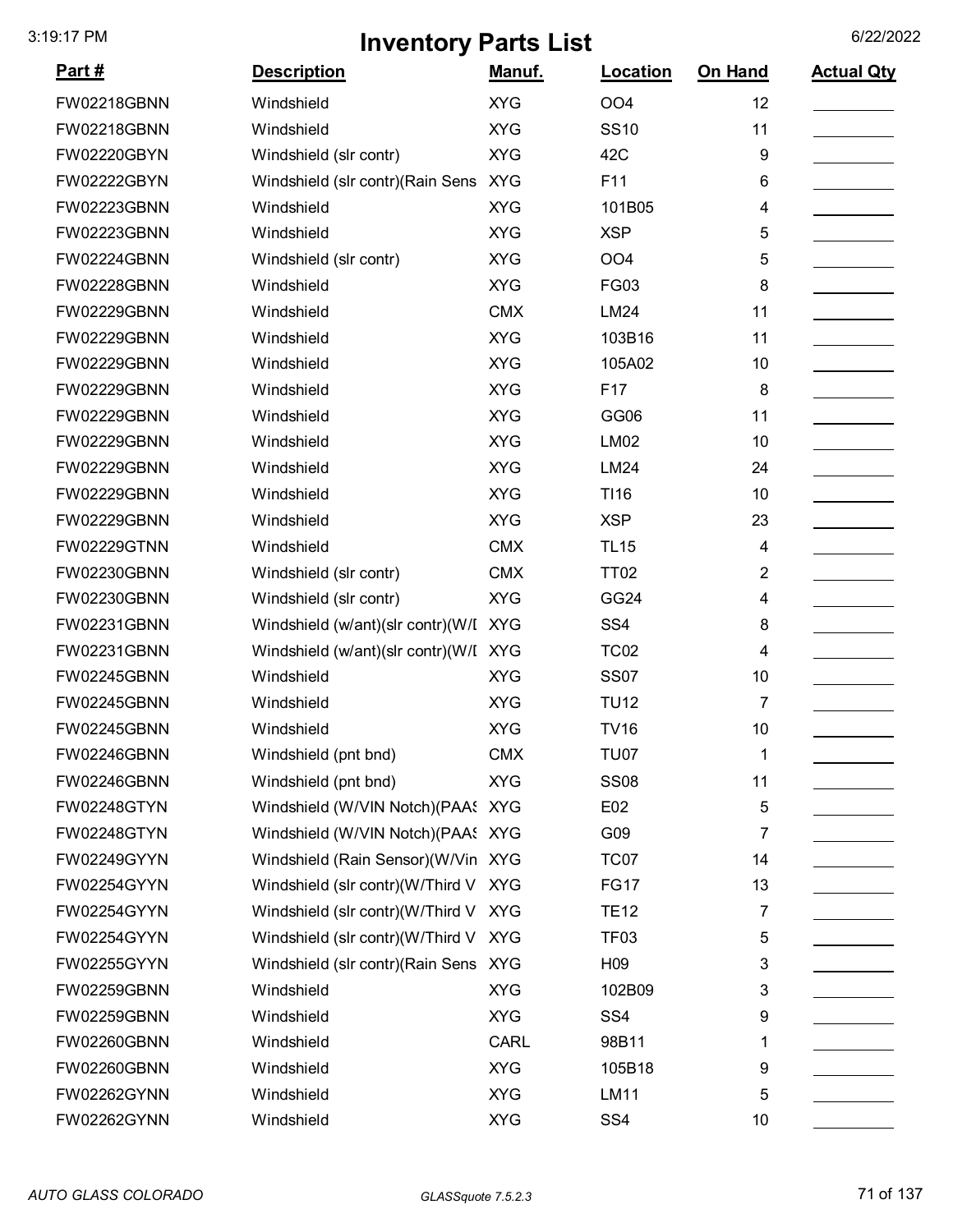| <u>Part #</u>      | <b>Description</b>                    | <u>Manuf.</u> | Location         | On Hand                 | <b>Actual Qty</b> |
|--------------------|---------------------------------------|---------------|------------------|-------------------------|-------------------|
| FW02264GYYN        | Windshield                            | <b>XYG</b>    | <b>TE10</b>      | 25                      |                   |
| FW02266GBNN        | Windshield (Heated Wiper Park         | <b>XYG</b>    | <b>TH06</b>      | 16                      |                   |
| FW02267GBNN        | Windshield (slr contr)                | <b>XYG</b>    | 31B              | 7                       |                   |
| FW02267GBNN        | Windshield (slr contr)                | <b>XYG</b>    | 95B14            | 3                       |                   |
| FW02267GBNN        | Windshield (slr contr)                | <b>XYG</b>    | <b>FG06</b>      | 5                       |                   |
| FW02267GBNN        | Windshield (slr contr)                | <b>XYG</b>    | G06              | 3                       |                   |
| FW02267GBNN        | Windshield (slr contr)                | <b>XYG</b>    | G19              | 14                      |                   |
| FW02267GBNN        | Windshield (slr contr)                | <b>XYG</b>    | OO <sub>3</sub>  | 11                      |                   |
| FW02267GBNN        | Windshield (slr contr)                | <b>XYG</b>    | SS <sub>2</sub>  | 9                       |                   |
| FW02268GBNN        | Windshield (Electrochromic Mirre      | <b>CMX</b>    | 95A01            | 22                      |                   |
| FW02268GBNN        | Windshield (Electrochromic Mirro      | <b>XYG</b>    | 96A03            | 10                      |                   |
| FW02268GBNN        | Windshield (Electrochromic Mirr XYG   |               | GG23             | 9                       |                   |
| FW02268GBNN        | Windshield (Electrochromic Mirr XYG   |               | H <sub>09</sub>  | 8                       |                   |
| FW02268GBNN        | Windshield (Electrochromic Mirr XYG   |               | <b>OO2</b>       | 10                      |                   |
| FW02268GBNN        | Windshield (Electrochromic Mirr XYG   |               | OO <sub>4</sub>  | 8                       |                   |
| <b>FW02268GBNN</b> | Windshield (Electrochromic Mirr XYG   |               | SS <sub>1</sub>  | 11                      |                   |
| FW02268GBNN        | Windshield (Electrochromic Mirr XYG   |               | <b>TV04</b>      | 10                      |                   |
| FW02270GTNN        | Windshield (slr contr)                | <b>XYG</b>    | 44D              | 10                      |                   |
| FW02273GBNN        | Windshield (slr contr)(Heated Wi      | <b>XYG</b>    | 97B05            | 1                       |                   |
| FW02273GBNN        | Windshield (slr contr)(Heated Wi      | <b>XYG</b>    | SS <sub>4</sub>  | 11                      |                   |
| FW02273GBNN        | Windshield (slr contr)(Heated Wi      | <b>XYG</b>    | <b>TF01</b>      | 4                       |                   |
| FW02275GBNN        | Windshield                            | <b>XYG</b>    | <b>TU12</b>      | 7                       |                   |
| FW02277GBYN        | Windshield (slr contr)(Rain Sens XYG  |               | M16              | 6                       |                   |
| FW02281GBNN        | Windshield (slr contr)                | <b>CMX</b>    | GC46A            | 39                      |                   |
| FW02281GBNN        | Windshield (slr contr)                | <b>XYG</b>    | GG16             | 9                       |                   |
| FW02281GBNN        | Windshield (slr contr)                | <b>XYG</b>    | J24              | 3                       |                   |
| FW02281GBNN        | Windshield (slr contr)                | <b>XYG</b>    | SS <sub>2</sub>  | 11                      |                   |
| FW02281GBNN        | Windshield (slr contr)                | <b>XYG</b>    | <b>TN18</b>      | 9                       |                   |
| FW02283GBYN        | Windshield (slr contr)(PAAS Sys XYG   |               | <b>TV02</b>      | 5                       |                   |
| FW02283GYYN        | Windshield (slr contr)(PAAS Sys XYG   |               | 104B22           | $\overline{\mathbf{c}}$ |                   |
| FW02284GBYN        | Windshield (Electrochromic Mirr XYG   |               | 97A04            | 16                      |                   |
| FW02294GBNN        | Windshield (slr contr)                | <b>CMX</b>    | <b>TH19</b>      | 14                      |                   |
| FW02294GBNN        | Windshield (slr contr)                | <b>XYG</b>    | GG <sub>23</sub> | 1                       |                   |
| FW02294GBNN        | Windshield (slr contr)                | <b>XYG</b>    | OO <sub>2</sub>  | 7                       |                   |
| FW02294GBNN        | Windshield (slr contr)                | <b>XYG</b>    | <b>SS07</b>      | 22                      |                   |
| FW02294GBNN        | Windshield (slr contr)                | <b>XYG</b>    | <b>SS10</b>      | 15                      |                   |
| FW02294GBNN        | Windshield (slr contr)                | <b>XYG</b>    | <b>TG02</b>      | 4                       |                   |
| FW02294GBNN        | Windshield (slr contr)                | <b>XYG</b>    | <b>XSP</b>       | 15                      |                   |
| FW02295GBNN        | Windshield (1.8L Eng)                 | <b>XYG</b>    | <b>TL08</b>      | 8                       |                   |
| FW02296GGYN        | Windshield (slr contr) (Rain Sens XYG |               | SS <sub>4</sub>  | 11                      |                   |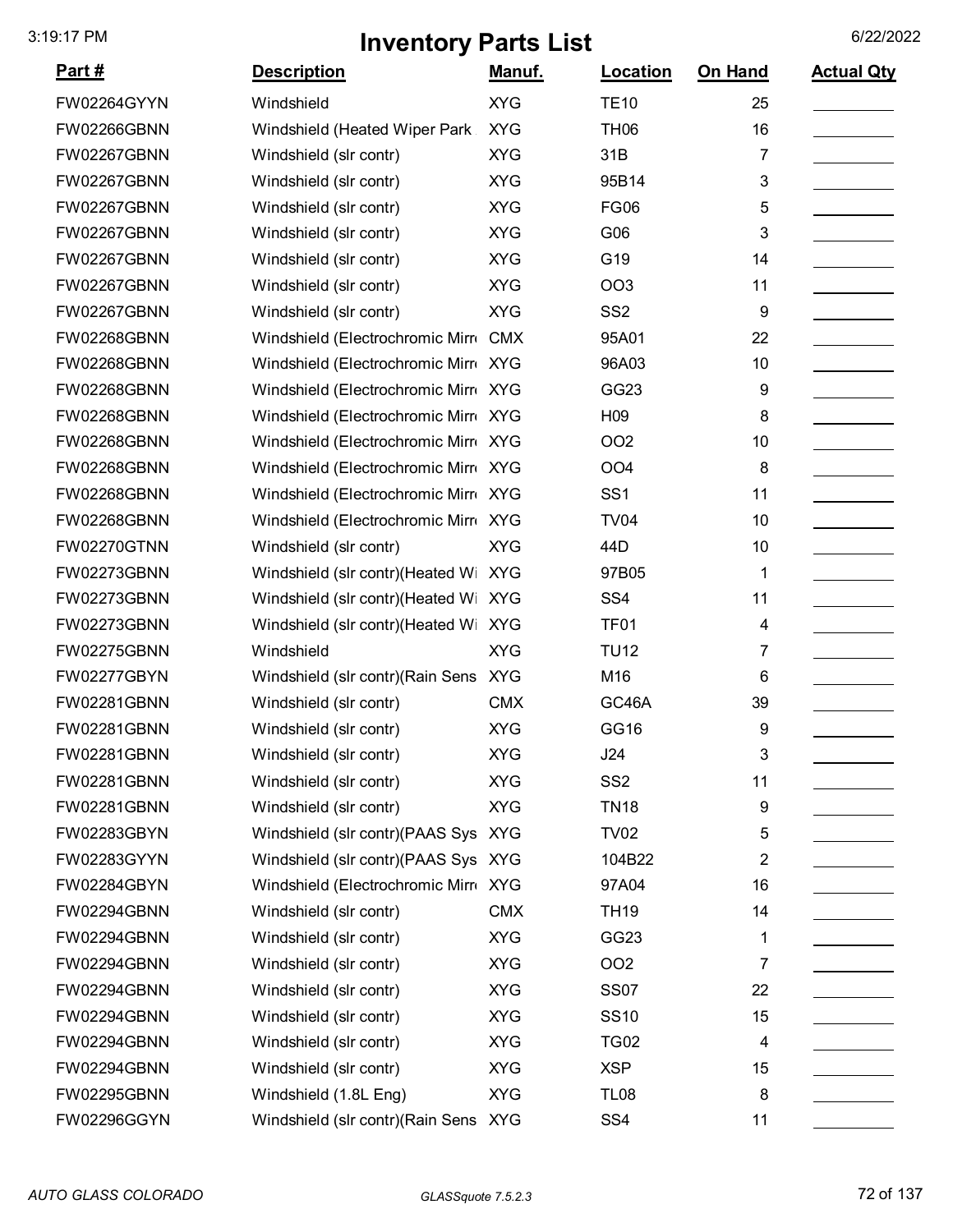| <u>Part #</u>      | <b>Description</b>              | <u>Manuf.</u> | <b>Location</b> | On Hand        | <b>Actual Qty</b> |
|--------------------|---------------------------------|---------------|-----------------|----------------|-------------------|
| FW02298GBNN        | Windshield (W/Third Visor Frit) | <b>CMX</b>    | H11             | 14             |                   |
| FW02298GBNN        | Windshield (W/Third Visor Frit) | <b>CMX</b>    | O <sub>O</sub>  | 42             |                   |
| FW02298GBNN        | Windshield (W/Third Visor Frit) | <b>XYG</b>    | 38C             | 9              |                   |
| FW02298GBNN        | Windshield (W/Third Visor Frit) | <b>XYG</b>    | 44B             | 11             |                   |
| FW02298GBNN        | Windshield (W/Third Visor Frit) | <b>XYG</b>    | 99A04           | 4              |                   |
| <b>FW02298GBNN</b> | Windshield (W/Third Visor Frit) | <b>XYG</b>    | G24             | 10             |                   |
| FW02298GBNN        | Windshield (W/Third Visor Frit) | <b>XYG</b>    | GG21            | 21             |                   |
| FW02298GBNN        | Windshield (W/Third Visor Frit) | <b>XYG</b>    | K <sub>15</sub> | 8              |                   |
| FW02298GBNN        | Windshield (W/Third Visor Frit) | <b>XYG</b>    | <b>SS07</b>     | 10             |                   |
| FW02298GBNN        | Windshield (W/Third Visor Frit) | <b>XYG</b>    | <b>SS10</b>     | 16             |                   |
| FW02298GBNN        | Windshield (W/Third Visor Frit) | <b>XYG</b>    | <b>XSP</b>      | 12             |                   |
| <b>FW02298GTNN</b> | Windshield (W/Third Visor Frit) | <b>CMX</b>    | GC48B           | 6              |                   |
| <b>FW02298GTNN</b> | Windshield (W/Third Visor Frit) | <b>CMX</b>    | GC81A           | 36             |                   |
| FW02299GBNN        | Windshield                      | <b>XYG</b>    | <b>TR04</b>     | 12             |                   |
| FW02301GYYN        | Windshield (slr contr)(PAAS Sys | <b>XYG</b>    | K06             | 12             |                   |
| FW02301GYYN        | Windshield (slr contr)(PAAS Sys | <b>XYG</b>    | <b>SS10</b>     | 14             |                   |
| FW02301GYYY        | Windshield (slr contr)(PAAS)    | <b>XYG</b>    | TU06            | 2              |                   |
| FW02302GBNN        | Windshield                      | <b>XYG</b>    | GG21            | 9              |                   |
| FW02302GBNN        | Windshield                      | <b>XYG</b>    | H11             | 8              |                   |
| FW02302GBNN        | Windshield                      | <b>XYG</b>    | <b>SS10</b>     | 9              |                   |
| FW02303GBNN        | Windshield                      | <b>XYG</b>    | 102A02          | 4              |                   |
| FW02304GBNN        | Windshield                      | <b>CMX</b>    | 37B             | 25             |                   |
| FW02304GBNN        | Windshield                      | <b>XYG</b>    | 43C             | 12             |                   |
| FW02304GBNN        | Windshield                      | <b>XYG</b>    | H <sub>25</sub> | 4              |                   |
| FW02304GGNN        | Windshield                      | <b>XYG</b>    | 107A03          | 9              |                   |
| FW02304GGNN        | Windshield                      | <b>XYG</b>    | K03             | 9              |                   |
| FW02304GGNN        | Windshield                      | <b>XYG</b>    | OO              | 10             |                   |
| FW02304GGNN        | Windshield                      | <b>XYG</b>    | OO <sub>2</sub> | 12             |                   |
| FW02305GBYN        | Windshield (Rain Sensor)        | <b>XYG</b>    | 94C10           | $\overline{2}$ |                   |
| FW02305GBYN        | Windshield (Rain Sensor)        | <b>XYG</b>    | 94D02           | 4              |                   |
| FW02305GBYN        | Windshield (Rain Sensor)        | <b>XYG</b>    | 94D03           | 4              |                   |
| FW02305GBYN        | Windshield (Rain Sensor)        | <b>XYG</b>    | 94D04           | 1              |                   |
| FW02305GBYN        | Windshield (Rain Sensor)        | <b>XYG</b>    | H <sub>25</sub> | 8              |                   |
| FW02305GBYN        | Windshield (Rain Sensor)        | <b>XYG</b>    | OO <sub>4</sub> | 12             |                   |
| FW02305GBYN        | Windshield (Rain Sensor)        | <b>XYG</b>    | SS <sub>1</sub> | 11             |                   |
| FW02305GTYN        | Windshield (Rain Sensor)        | <b>XYG</b>    | 105C01          | 7              |                   |
| FW02305GTYN        | Windshield (Rain Sensor)        | <b>XYG</b>    | 94C09           | $\overline{2}$ |                   |
| FW02308GBNN        | Windshield                      | <b>XYG</b>    | <b>LM14</b>     | 4              |                   |
| FW02308GBNN        | Windshield                      | <b>XYG</b>    | SS <sub>1</sub> | 11             |                   |
| FW02308GBNN        | Windshield                      | <b>XYG</b>    | SS <sub>2</sub> | 12             |                   |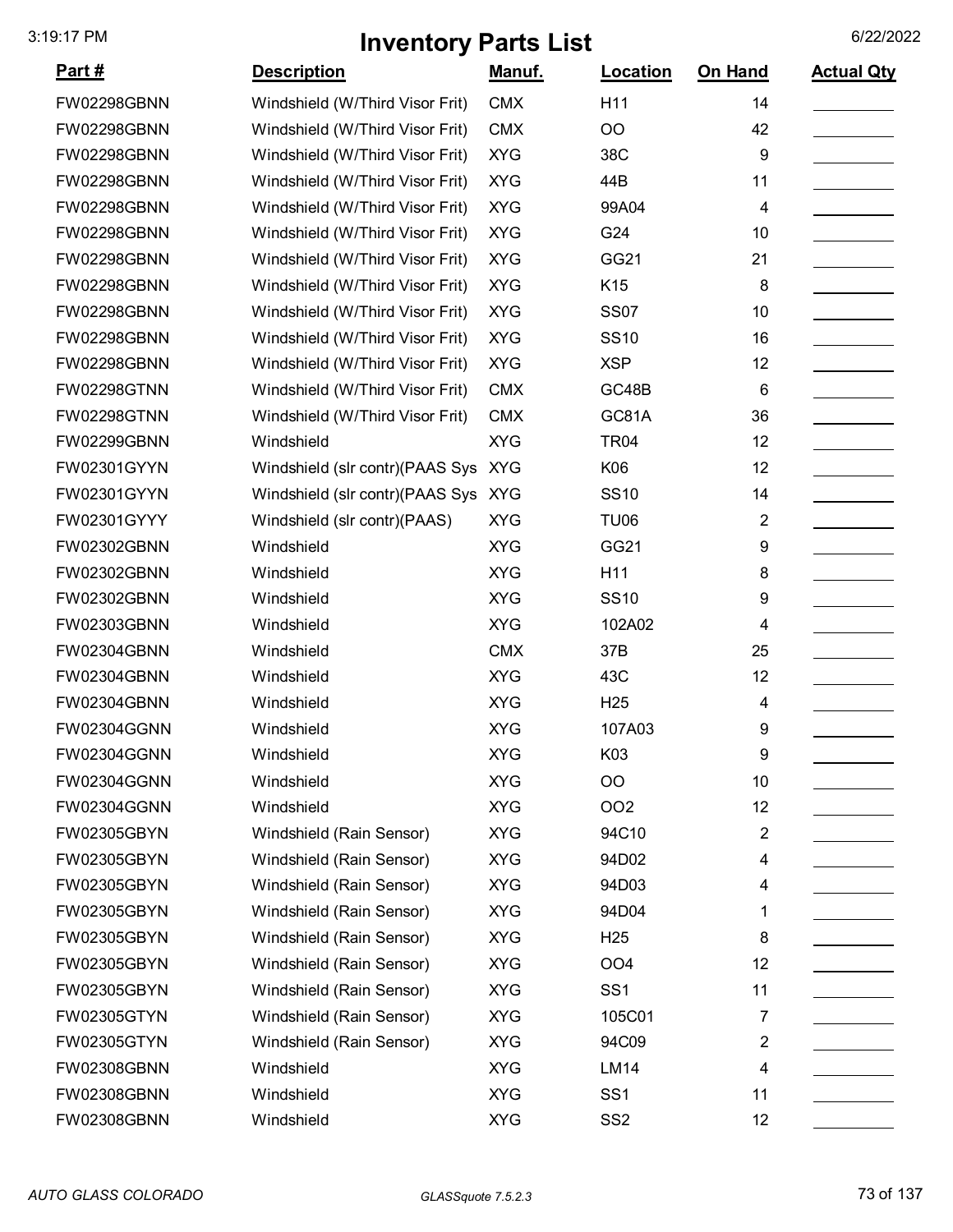| Part#              | <b>Description</b>                    | Manuf.     | Location        | On Hand | <b>Actual Qty</b> |
|--------------------|---------------------------------------|------------|-----------------|---------|-------------------|
| FW02310GBYN        | Windshield (slr contr)                | <b>XYG</b> | 91B12           | 1       |                   |
| FW02310GBYN        | Windshield (slr contr)                | <b>XYG</b> | F16             | 14      |                   |
| FW02310GBYN        | Windshield (slr contr)                | <b>XYG</b> | <b>FG07</b>     | 9       |                   |
| FW02310GBYN        | Windshield (slr contr)                | <b>XYG</b> | <b>OO2</b>      | 9       |                   |
| FW02310GBYN        | Windshield (slr contr)                | <b>XYG</b> | <b>TA15</b>     | 10      |                   |
| FW02310GBYN        | Windshield (slr contr)                | <b>XYG</b> | <b>TG05</b>     | 8       |                   |
| <b>FW02314GBNN</b> | Windshield (slr contr)                |            | OO <sub>4</sub> | 9       |                   |
| <b>FW02314GBNN</b> | Windshield (slr contr)                | <b>CMX</b> | <b>HOLDING</b>  | 27      |                   |
| <b>FW02314GBNN</b> | Windshield (slr contr)                | <b>XYG</b> | H07             | 7       |                   |
| <b>FW02314GBNN</b> | Windshield (slr contr)                | <b>XYG</b> | <b>OO2</b>      | 11      |                   |
| <b>FW02314GBNN</b> | Windshield (slr contr)                | <b>XYG</b> | OO <sub>3</sub> | 9       |                   |
| <b>FW02314GBNN</b> | Windshield (slr contr)                | <b>XYG</b> | OO <sub>4</sub> | 19      |                   |
| FW02314GBNN        | Windshield (slr contr)                | <b>XYG</b> | <b>SS08</b>     | 16      |                   |
| FW02321GBYN        | Windshield (slr contr) (Rain Sens XYG |            | SS <sub>1</sub> | 10      |                   |
| FW02321GBYN        | Windshield (slr contr)(Rain Sens XYG  |            | <b>TG02</b>     | 1       |                   |
| FW02322GBYN        | Windshield (slr contr) (Rain Sens XYG |            | T103            | 11      |                   |
| <b>FW02324GTYN</b> | Windshield (slr contr) (Rain Sens XYG |            | 98A05           | 5       |                   |
| FW02333GGNN        | Windshield                            | <b>XYG</b> | <b>FF20</b>     | 5       |                   |
| FW02333GGNN        | Windshield                            | <b>XYG</b> | OO <sub>2</sub> | 7       |                   |
| FW02334GGNN        | Windshield (ht) (Heated Wiper Pa XYG  |            | E13             | 5       |                   |
| FW02334GGNN        | Windshield (ht) (Heated Wiper Pt XYG  |            | 122             | 3       |                   |
| FW02334GGNN        | Windshield (ht) (Heated Wiper Pt XYG  |            | OO <sub>4</sub> | 7       |                   |
| FW02334GGNN        | Windshield (ht) (Heated Wiper P: XYG  |            | SS <sub>2</sub> | 12      |                   |
| FW02334GGNN        | Windshield (ht) (Heated Wiper P: XYG  |            | SS <sub>6</sub> | 11      |                   |
| FW02334GGNN        | Windshield (ht) (Heated Wiper Pa XYG  |            | SS <sub>8</sub> | 9       |                   |
| FW02334GGNN        | Windshield (ht) (Heated Wiper Pi XYG  |            | <b>TG08</b>     | 6       |                   |
| FW02334GGNN        | Windshield (ht) (Heated Wiper Pt XYG  |            | <b>XSP</b>      | 20      |                   |
| FW02340GYYN        | Windshield (slr contr)(Rain/Light XYG |            | G09             | 1       |                   |
| FW02340GYYN        | Windshield (slr contr)(Rain/Light XYG |            | <b>TE04</b>     | 9       |                   |
| <b>FW02345GBNN</b> | Windshield                            | <b>XYG</b> | <b>TB13</b>     | 5       |                   |
| <b>FW02351GBNN</b> | Windshield (slr contr)                | <b>CMX</b> | OO <sub>5</sub> | 25      |                   |
| FW02351GBNN        | Windshield (slr contr)                | <b>XYG</b> | H08             | 15      |                   |
| FW02351GBNN        | Windshield (slr contr)                | <b>XYG</b> | <b>OO2</b>      | 10      |                   |
| FW02351GBNN        | Windshield (slr contr)                | <b>XYG</b> | OO <sub>4</sub> | 10      |                   |
| FW02351GBNN        | Windshield (slr contr)                | <b>XYG</b> | <b>SS10</b>     | 17      |                   |
| <b>FW02351GBNN</b> | Windshield (slr contr)                | <b>XYG</b> | <b>XSP</b>      | 21      |                   |
| FW02354GBYN        | Windshield (slr contr) (Rain Sens     | <b>XYG</b> | 97A04           | 2       |                   |
| <b>FW02359GBNN</b> | Windshield (slr contr)                | <b>CMX</b> | <b>TB17</b>     | 5       |                   |
| <b>FW02359GBNN</b> | Windshield (slr contr)                | <b>XYG</b> | 106A01          | 11      |                   |
| FW02359GBNN        | Windshield (slr contr)                | <b>XYG</b> | 92B20           | 1       |                   |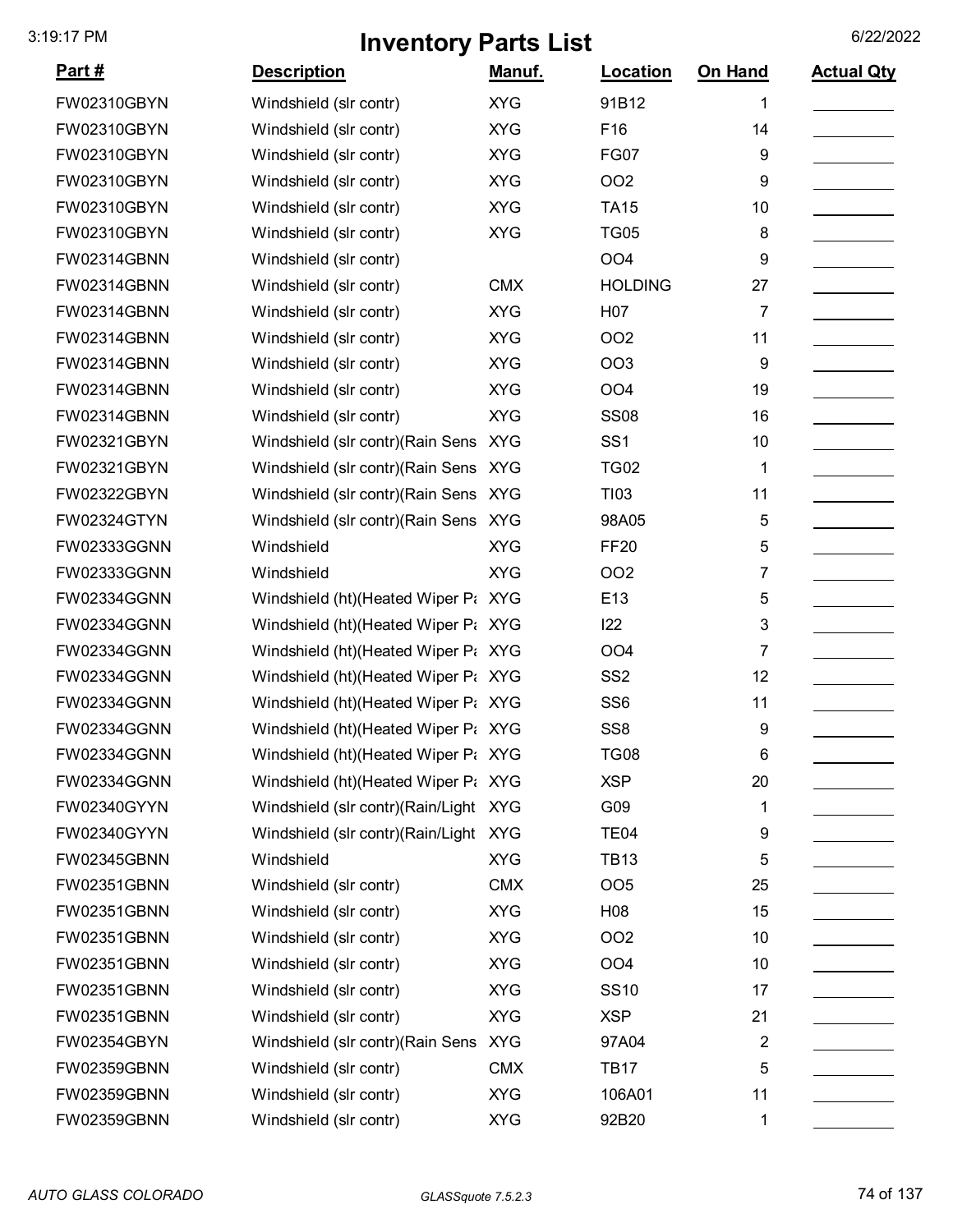| <u>Part #</u>      | <b>Description</b>                   | Manuf.     | Location        | On Hand        | <b>Actual Qty</b> |
|--------------------|--------------------------------------|------------|-----------------|----------------|-------------------|
| <b>FW02359GBNN</b> | Windshield (slr contr)               | <b>XYG</b> | SS <sub>4</sub> | 10             |                   |
| <b>FW02359GBNN</b> | Windshield (slr contr)               | <b>XYG</b> | SS <sub>6</sub> | 12             |                   |
| FW02359GBNN        | Windshield (slr contr)               | <b>XYG</b> | <b>TN07</b>     | 11             |                   |
| <b>FW02359GBNN</b> | Windshield (slr contr)               | <b>XYG</b> | <b>XSP</b>      | 11             |                   |
| <b>FW02360GBNN</b> | Windshield (Electrochromic Mirre     | <b>XYG</b> | 40C             | 8              |                   |
| FW02360GBNN        | Windshield (Electrochromic Mirre     | <b>XYG</b> | F03             | 9              |                   |
| FW02360GBNN        | Windshield (Electrochromic Mirre     | <b>XYG</b> | GG24            | 9              |                   |
| FW02360GBNN        | Windshield (Electrochromic Mirr XYG  |            | <b>OO3</b>      | 11             |                   |
| <b>FW02360GBNN</b> | Windshield (Electrochromic Mirr XYG  |            | <b>OO4</b>      | 11             |                   |
| FW02360GBNN        | Windshield (Electrochromic Mirr XYG  |            | <b>TV16</b>     | 11             |                   |
| <b>FW02360GTNN</b> | Windshield (Electrochromic Mirr XYG  |            | H11             | 10             |                   |
| <b>FW02360GTNN</b> | Windshield (Electrochromic Mirro XYG |            | <b>SS10</b>     | 10             |                   |
| <b>FW02360GTNN</b> | Windshield (Electrochromic Mirr XYG  |            | <b>TV05</b>     | 11             |                   |
| FW02361GBNN        | Windshield (slr contr)(Heated Wi     | <b>XYG</b> | 38A             | 12             |                   |
| <b>FW02361GTNN</b> | Windshield (slr contr)(Heated Wi     | <b>XYG</b> | H <sub>13</sub> | 10             |                   |
| <b>FW02361GTNN</b> | Windshield (slr contr)(Heated Wi     | <b>XYG</b> | OO <sub>2</sub> | 10             |                   |
| <b>FW02361GTNN</b> | Windshield (slr contr) (Heated Wi    | <b>XYG</b> | SS <sub>1</sub> | 10             |                   |
| FW02362GYYN        | Windshield (slr contr)(Rain/Light    | <b>XYG</b> | 102C20          | 6              |                   |
| FW02362GYYN        | Windshield (slr contr)(Rain/Light    | <b>XYG</b> | 106C22          | 5              |                   |
| <b>FW02364GTNN</b> | Windshield (slr contr)               | <b>XYG</b> | H <sub>05</sub> | 7              |                   |
| FW02365GGNN        | Windshield (Electrochromic Mirre     | <b>XYG</b> | 104A03          | 4              |                   |
| FW02365GGNN        | Windshield (Electrochromic Mirro     | <b>XYG</b> | <b>TU02</b>     | 10             |                   |
| FW02366GGYN        | Windshield (Electrochromic Mirro     | <b>XYG</b> | E09             | $\overline{2}$ |                   |
| <b>FW02367GBNN</b> | Windshield (slr contr)               | <b>XYG</b> | 101A03          | 10             |                   |
| FW02368GGNN        | Windshield (slr contr)               | <b>XYG</b> | <b>TH15</b>     | 10             |                   |
| FW02368GYYN        | Windshield (slr contr)               | <b>XYG</b> | <b>TA07</b>     | 1              |                   |
| <b>FW02369GBNN</b> | Windshield                           | <b>XYG</b> | <b>TC15</b>     | 8              |                   |
| FW02371GBNN        | Windshield (Electrochromic Mirro XYG |            | F03             | 4              |                   |
| <b>FW02371GBNN</b> | Windshield (Electrochromic Mirr XYG  |            | F10             | 5              |                   |
| <b>FW02371GBNN</b> | Windshield (Electrochromic Mirr XYG  |            | G02             | 16             |                   |
| <b>FW02371GBNN</b> | Windshield (Electrochromic Mirr XYG  |            | K24             | 13             |                   |
| FW02371GBNN        | Windshield (Electrochromic Mirr XYG  |            | M07             | 9              |                   |
| <b>FW02371GBNN</b> | Windshield (Electrochromic Mirr XYG  |            | <b>SS08</b>     | 11             |                   |
| FW02371GBNN        | Windshield (Electrochromic Mirr XYG  |            | SS <sub>5</sub> | 11             |                   |
| FW02371GGNN        | Windshield (Electrochromic Mirre CMX |            | <b>TA13</b>     | 27             |                   |
| FW02371GGNN        | Windshield (Electrochromic Mirre CMX |            | <b>TB16</b>     | 25             |                   |
| <b>FW02371GGNN</b> | Windshield (Electrochromic Mirr XYG  |            | OO <sub>3</sub> | 7              |                   |
| <b>FW02371GGNN</b> | Windshield (Electrochromic Mirr XYG  |            | <b>SS09</b>     | 11             |                   |
| FW02371GGNN        | Windshield (Electrochromic Mirr XYG  |            | <b>SS10</b>     | 10             |                   |
| FW02371GGNN        | Windshield (Electrochromic Mirr XYG  |            | SS <sub>4</sub> | 12             |                   |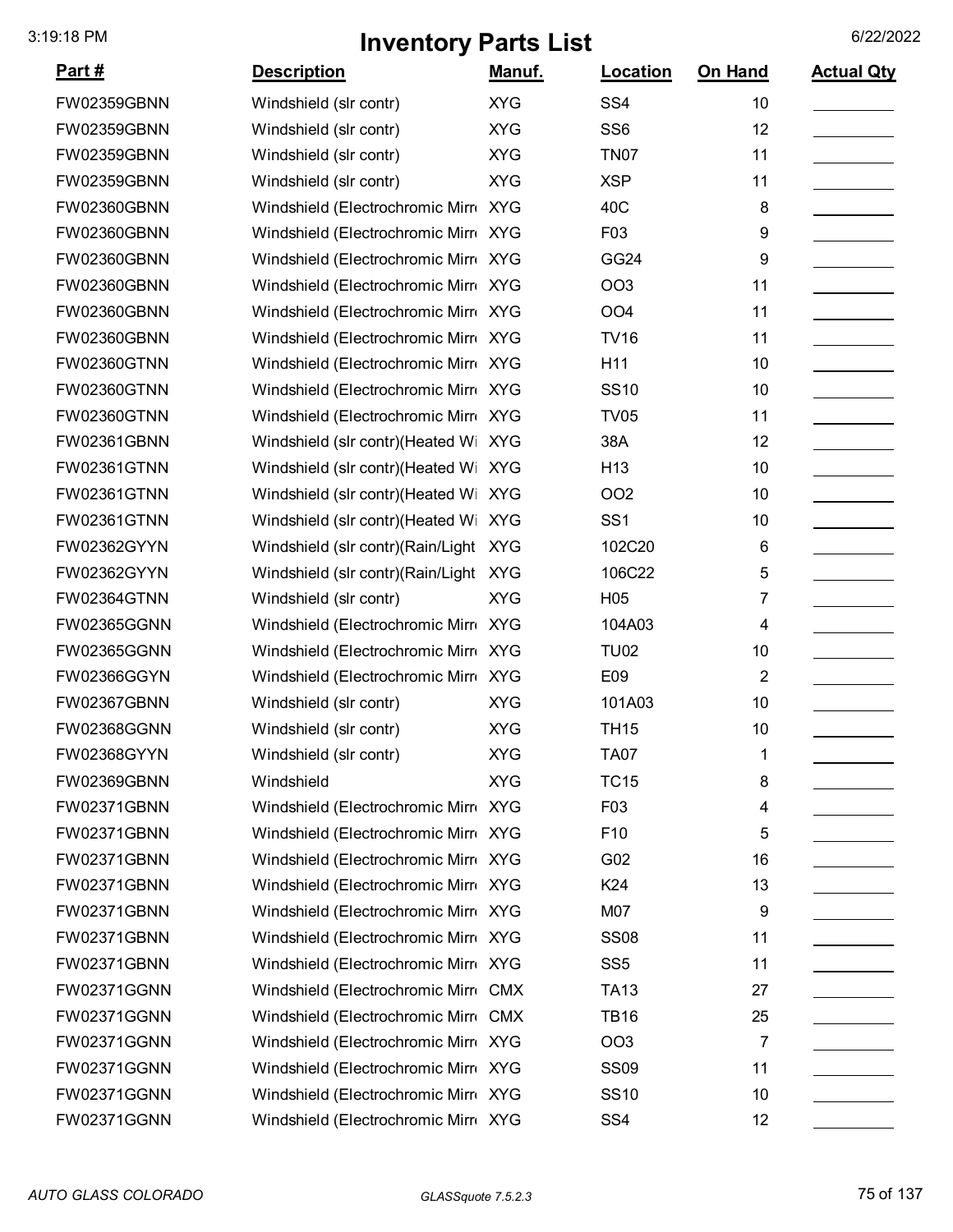| <u>Part #</u> | <b>Description</b>                    | Manuf.     | Location           | On Hand | <b>Actual Qty</b> |
|---------------|---------------------------------------|------------|--------------------|---------|-------------------|
| FW02371GGNN   | Windshield (Electrochromic Mirr XYG   |            | <b>XSP</b>         | 32      |                   |
| FW02372GGNN   | Windshield                            | <b>XYG</b> | OO <sub>4</sub>    | 11      |                   |
| FW02372GGNN   | Windshield                            | <b>XYG</b> | <b>TM05</b>        | 8       |                   |
| FW02373GTYN   | Windshield (slr contr)                | <b>XYG</b> | <b>TC17</b>        | 5       |                   |
| FW02375GBNN   | Windshield (W/Third Visor Frit)       | <b>XYG</b> | 98A05              | 11      |                   |
| FW02380GBNN   | Windshield                            | <b>XYG</b> | 94A02              | 5       |                   |
| FW02380GBNN   | Windshield                            | <b>XYG</b> | F <sub>15</sub>    | 3       |                   |
| FW02380GBNN   | Windshield                            | <b>XYG</b> | OO <sub>3</sub>    | 10      |                   |
| FW02380GBNN   | Windshield                            | <b>XYG</b> | <b>SS08</b>        | 12      |                   |
| FW02380GBNN   | Windshield                            | <b>XYG</b> | <b>SS09</b>        | 11      |                   |
| FW02380GBNN   | Windshield                            | <b>XYG</b> | <b>SS10</b>        | 11      |                   |
| FW02380GBNN   | Windshield                            | <b>XYG</b> | <b>TT17</b>        | 10      |                   |
| FW02380GBNN   | Windshield                            | <b>XYG</b> | <b>XSP</b>         | 10      |                   |
| FW02380GTNN   | Windshield                            | <b>CMX</b> | 43C                | 4       |                   |
| FW02381GBNN   | Windshield (slr contr)                | <b>CMX</b> | OO                 | 29      |                   |
| FW02381GBYN   | Windshield (slr contr)                | <b>XYG</b> | 41B                | 1       |                   |
| FW02381GBYN   | Windshield (slr contr)                | <b>XYG</b> | OO <sub>3</sub>    | 17      |                   |
| FW02381GBYN   | Windshield (slr contr)                | <b>XYG</b> | <b>XSP</b>         | 9       |                   |
| FW02382GGYN   | Windshield (slr contr) (Rain Sens XYG |            | 96B09              | 1       |                   |
| FW02382GGYN   | Windshield (slr contr) (Rain Sens     | <b>XYG</b> | K07                | 11      |                   |
| FW02383GGYN   | Windshield (Rain Sensor)              | <b>XYG</b> | 103B05             | 3       |                   |
| FW02383GGYN   | Windshield (Rain Sensor)              | <b>XYG</b> | <b>TH02</b>        | 10      |                   |
| FW02386GYYN   | Windshield (w/ant)(slr contr)(PA/     | <b>XYG</b> | <b>TQ14</b>        | 9       |                   |
| FW02388GBNN   | Windshield (slr contr)                | <b>XYG</b> | 96A03              | 7       |                   |
| FW02388GBNN   | Windshield (slr contr)                | <b>XYG</b> | OO <sub>3</sub>    | 11      |                   |
| FW02390GGYN   | Windshield (slr contr) (Rain Sens XYG |            | M08                | 6       |                   |
| FW02390GGYN   | Windshield (slr contr) (Rain Sens XYG |            | <b>SS08</b>        | 10      |                   |
| FW02390GGYN   | Windshield (slr contr) (Rain Sens XYG |            | SS <sub>4</sub>    | 10      |                   |
| FW02391GBNN   | Windshield                            | <b>CMX</b> | GC <sub>24</sub> A | 34      |                   |
| FW02391GBNN   | Windshield                            | <b>XYG</b> | 105A05             | 8       |                   |
| FW02391GBNN   | Windshield                            | <b>XYG</b> | 32B                | 10      |                   |
| FW02391GBNN   | Windshield                            | <b>XYG</b> | 89D                | 9       |                   |
| FW02391GBNN   | Windshield                            | <b>XYG</b> | <b>FF14</b>        | 7       |                   |
| FW02391GBNN   | Windshield                            | <b>XYG</b> | <b>FF21</b>        | 15      |                   |
| FW02391GBNN   | Windshield                            | <b>XYG</b> | OO <sub>4</sub>    | 12      |                   |
| FW02391GBNN   | Windshield                            | <b>XYG</b> | <b>SS08</b>        | 10      |                   |
| FW02391GBNN   | Windshield                            | <b>XYG</b> | <b>SS10</b>        | 13      |                   |
| FW02391GBNN   | Windshield                            | <b>XYG</b> | SS <sub>5</sub>    | 11      |                   |
| FW02391GBNN   | Windshield                            | <b>XYG</b> | <b>TL18</b>        | 21      |                   |
| FW02391GBNN   | Windshield                            | <b>XYG</b> | <b>TR03</b>        | 11      |                   |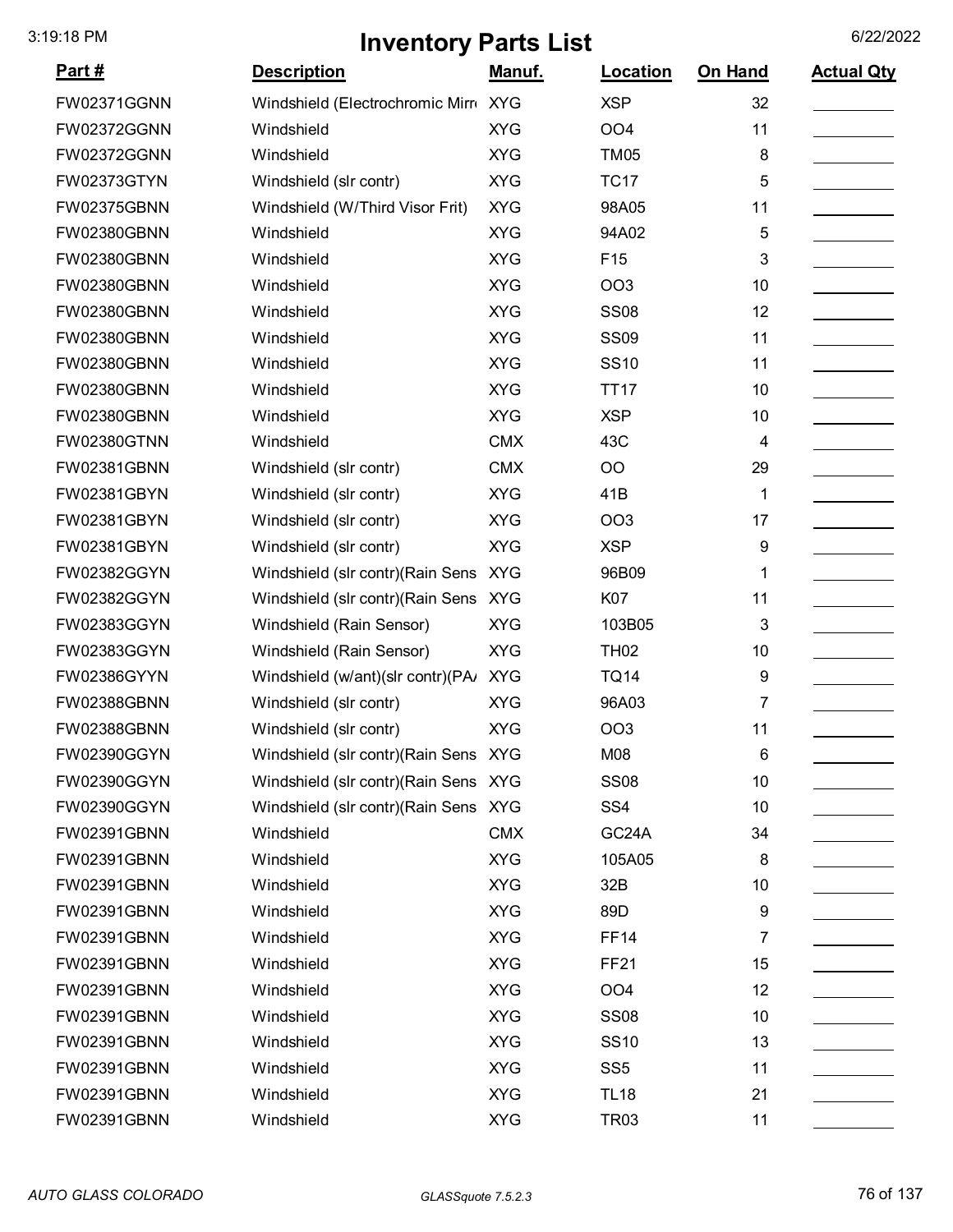| <u>Part #</u>      | <b>Description</b>                     | Manuf.     | Location         | On Hand        | <b>Actual Qty</b> |
|--------------------|----------------------------------------|------------|------------------|----------------|-------------------|
| <b>FW02392GBNN</b> | Windshield (slr contr)                 | <b>XYG</b> | 107B16           | 3              |                   |
| <b>FW02392GBNN</b> | Windshield (slr contr)                 | <b>XYG</b> | <b>TL11</b>      | 3              |                   |
| <b>FW02393GBNN</b> | Windshield (slr contr)                 | <b>XYG</b> | 107B06           | 5              |                   |
| <b>FW02394GBNN</b> | Windshield (slr contr)                 | <b>XYG</b> | <b>LM11</b>      | 7              |                   |
| <b>FW02394GBNN</b> | Windshield (slr contr)                 | <b>XYG</b> | SS <sub>2</sub>  | 9              |                   |
| <b>FW02395GBNN</b> | Windshield (slr contr)(Heated Wi       | <b>CMX</b> | GC42A            | 18             |                   |
| <b>FW02395GBNN</b> | Windshield (slr contr)(Heated Wi       | <b>CMX</b> | GC53B            | 15             |                   |
| <b>FW02395GBNN</b> | Windshield (slr contr)(Heated Wi       | <b>XYG</b> | 45B              | $\overline{2}$ |                   |
| <b>FW02395GBNN</b> | Windshield (slr contr)(Heated Wi       | <b>XYG</b> | 92A01            | 10             |                   |
| FW02395GBNN        | Windshield (slr contr)(Heated Wi XYG   |            | <b>FF12</b>      | 16             |                   |
| <b>FW02395GBNN</b> | Windshield (slr contr)(Heated Wi       | <b>XYG</b> | LM03             | 6              |                   |
| <b>FW02395GBNN</b> | Windshield (slr contr)(Heated Wi       | <b>XYG</b> | OO <sub>2</sub>  | 15             |                   |
| <b>FW02395GBNN</b> | Windshield (slr contr)(Heated Wi       | <b>XYG</b> | <b>SS09</b>      | 16             |                   |
| <b>FW02395GBNN</b> | Windshield (slr contr)(Heated Wi XYG   |            | <b>SS10</b>      | 17             |                   |
| <b>FW02395GBNN</b> | Windshield (slr contr)(Heated Wi       | <b>XYG</b> | SS <sub>2</sub>  | 11             |                   |
| FW02395GBNN        | Windshield (slr contr)(Heated Wi       | <b>XYG</b> | TD <sub>01</sub> | 15             |                   |
| <b>FW02395GBNN</b> | Windshield (slr contr)(Heated Wi       | <b>XYG</b> | <b>TD02</b>      | 7              |                   |
| <b>FW02397GBNN</b> | Windshield                             | <b>XYG</b> | 98B14            | 3              |                   |
| <b>FW02397GBNN</b> | Windshield                             | <b>XYG</b> | 98B15            | 2              |                   |
| <b>FW02398GTNN</b> | Windshield (slr contr)                 | <b>XYG</b> | <b>FG21</b>      | 8              |                   |
| <b>FW02398GTNN</b> | Windshield (slr contr)                 | <b>XYG</b> | SS <sub>4</sub>  | 9              |                   |
| FW02404GBYN        | Windshield (slr contr) (Rain Sens      | <b>XYG</b> | OO <sub>4</sub>  | 12             |                   |
| <b>FW02406GGYN</b> | Windshield (slr contr)                 | <b>XYG</b> | <b>TR13</b>      | 11             |                   |
| <b>FW02406GTYN</b> | Windshield (slr contr)                 | <b>XYG</b> | <b>TR13</b>      | 3              |                   |
| FW02408GYYN        | Windshield (slr contr) (Rain Sens XYG  |            | <b>FF13</b>      | 9              |                   |
| FW02408GYYN        | Windshield (slr contr)(Rain Sens XYG   |            | GG23             | 3              |                   |
| FW02408GYYN        | Windshield (slr contr)(Rain Sens XYG   |            | <b>TP05</b>      | 8              |                   |
| <b>FW02408GYYN</b> | Windshield (slr contr)(Rain Sens XYG   |            | <b>TT18</b>      | 8              |                   |
| <b>FW02412GGNN</b> | Windshield (slr contr)                 | <b>XYG</b> | <b>TC18</b>      | 10             |                   |
| <b>FW02414GGYN</b> | Windshield (slr contr) (Rain Sens XYG  |            | OO <sub>4</sub>  | 9              |                   |
| <b>FW02414GGYN</b> | Windshield (slr contr) (Rain Sens XYG  |            | <b>TC18</b>      | 9              |                   |
| FW02421GBNN        | Windshield (slr contr)                 | <b>XYG</b> | FF <sub>02</sub> | 10             |                   |
| <b>FW02421GBNN</b> | Windshield (slr contr)                 | <b>XYG</b> | N <sub>0</sub> 3 | 3              |                   |
| FW02421GBNN        | Windshield (slr contr)                 | <b>XYG</b> | <b>OO2</b>       | 20             |                   |
| <b>FW02421GBNN</b> | Windshield (slr contr)                 | <b>XYG</b> | OO <sub>4</sub>  | 25             |                   |
| <b>FW02421GBNN</b> | Windshield (slr contr)                 | <b>XYG</b> | SS <sub>4</sub>  | 14             |                   |
| FW02421GBNN        | Windshield (slr contr)                 | <b>XYG</b> | SS <sub>6</sub>  | 10             |                   |
| FW02421GBNN        | Windshield (slr contr)                 | <b>XYG</b> | <b>TA08</b>      | 8              |                   |
| <b>FW02423GBNN</b> | Windshield (slr contr)(W/Third V       | <b>XYG</b> | 101B19           | 6              |                   |
| <b>FW02423GTNN</b> | Windshield (slr contr)(3rd Visor F XYG |            | G11              | 10             |                   |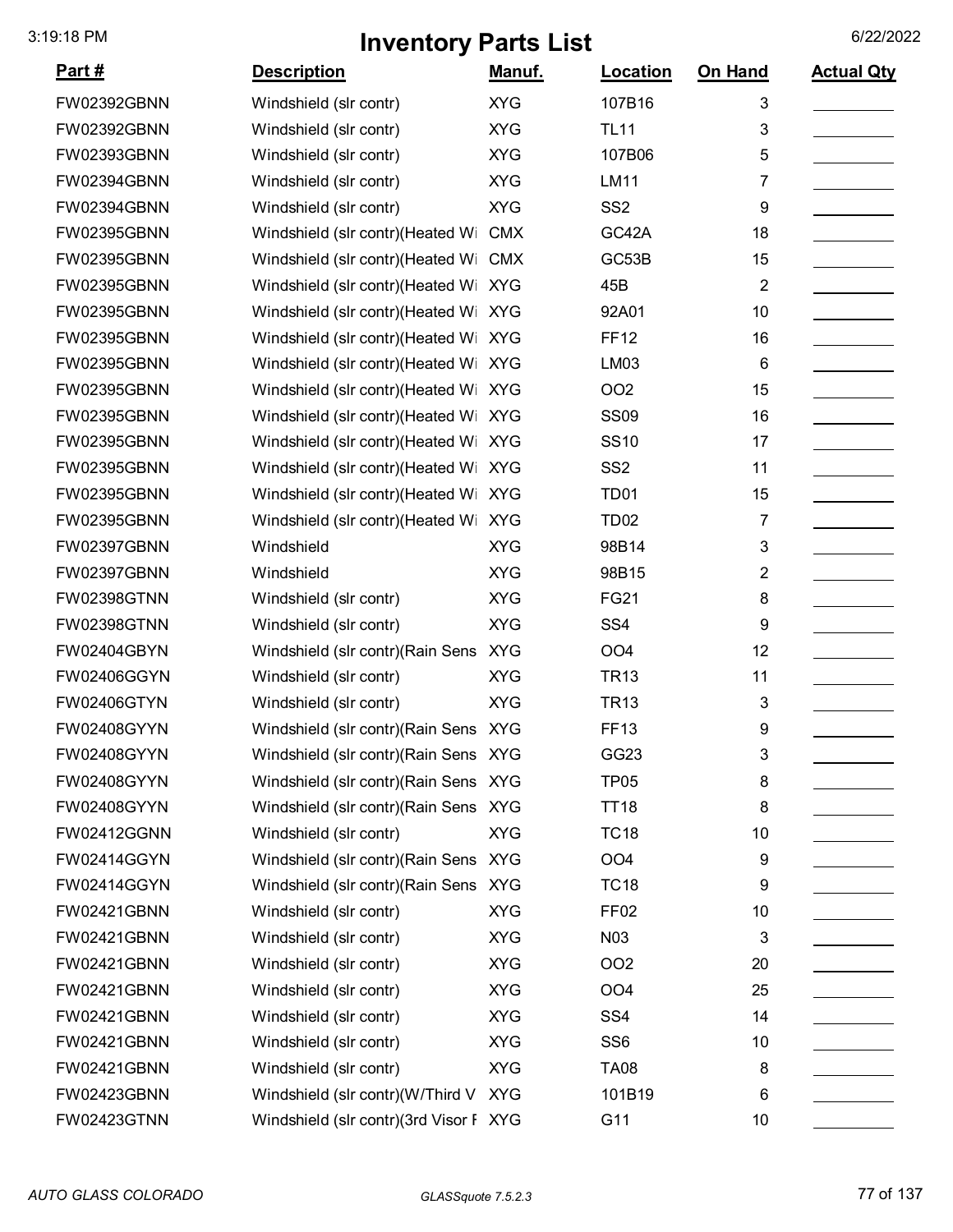| Part #             | <b>Description</b>                     | <u>Manuf.</u> | <b>Location</b> | On Hand | <b>Actual Qty</b> |
|--------------------|----------------------------------------|---------------|-----------------|---------|-------------------|
| FW02424GBNN        | Windshield (Heated Wiper Park          | <b>XYG</b>    | H08             | 10      |                   |
| FW02424GBNN        | Windshield (Heated Wiper Park          | <b>XYG</b>    | <b>SS10</b>     | 10      |                   |
| FW02425GBNN        | Windshield (Heated Wiper Park          | <b>XYG</b>    | <b>TG18</b>     | 11      |                   |
| FW02428GBNN        | Windshield (slr contr)                 | <b>XYG</b>    | 106B22          | 13      |                   |
| <b>FW02428GTNN</b> | Windshield (slr contr)                 | <b>XYG</b>    | 41C             | 8       |                   |
| <b>FW02428GTNN</b> | Windshield (slr contr)                 | <b>XYG</b>    | <b>OO2</b>      | 10      |                   |
| FW02434GBNN        | Windshield                             | <b>XYG</b>    | E04             | 5       |                   |
| FW02434GBNN        | Windshield                             | <b>XYG</b>    | OO <sub>4</sub> | 10      |                   |
| FW02434GBNN        | Windshield                             | <b>XYG</b>    | SS <sub>6</sub> | 9       |                   |
| <b>FW02435GTNN</b> | Windshield (Heated Wiper Park          | <b>XYG</b>    | E04             | 8       |                   |
| <b>FW02435GTNN</b> | Windshield (Heated Wiper Park          | <b>XYG</b>    | <b>FF16</b>     | 7       |                   |
| <b>FW02435GTNN</b> | Windshield (Heated Wiper Park          | <b>XYG</b>    | SS <sub>1</sub> | 9       |                   |
| <b>FW02436GBNN</b> | Windshield (slr contr)(Acoustic Ir XYG |               | 107B17          | 1       |                   |
| FW02436GBYN        | Windshield (slr contr)(Acoustic Ir XYG |               | 41B             | 11      |                   |
| FW02436GBYN        | Windshield (slr contr)(Acoustic Ir XYG |               | F19             | 6       |                   |
| FW02438GBNN        | Windshield (slr contr)                 | <b>XYG</b>    | <b>TG18</b>     | 11      |                   |
| FW02439GBNN        | Windshield (Electrochromic Mirr XYG    |               | 92B04           | 1       |                   |
| FW02439GBNN        | Windshield (Electrochromic Mirro XYG   |               | 92B08           | 4       |                   |
| FW02443GBNN        | Windshield (slr contr)                 | <b>XYG</b>    | GG06            | 13      |                   |
| FW02443GBNN        | Windshield (slr contr)                 | <b>XYG</b>    | LM03            | 6       |                   |
| FW02443GBNN        | Windshield (slr contr)                 | <b>XYG</b>    | OO <sub>4</sub> | 11      |                   |
| FW02443GBNN        | Windshield (slr contr)                 | <b>XYG</b>    | SS <sub>6</sub> | 12      |                   |
| FW02443GBNN        | Windshield (slr contr)                 | <b>XYG</b>    | T116            | 10      |                   |
| FW02443GBNN        | Windshield (slr contr)                 | <b>XYG</b>    | <b>XSP</b>      | 10      |                   |
| <b>FW02450GTYN</b> | Windshield (slr contr)                 | <b>XYG</b>    | <b>TE09</b>     | 15      |                   |
| FW02452GBNN        | Windshield (slr contr)(Acoustic Ir XYG |               | <b>SS10</b>     | 10      |                   |
| FW02454GBNN        | Windshield                             | <b>XYG</b>    | 44D             | 1       |                   |
| FW02454GBNN        | Windshield                             | <b>XYG</b>    | SS <sub>1</sub> | 10      |                   |
| FW02454GBNN        | Windshield                             | <b>XYG</b>    | <b>TA17</b>     | 11      |                   |
| FW02455GBNN        | Windshield (slr contr)(W/Third V       | <b>XYG</b>    | 94B08           | 1       |                   |
| <b>FW02455GTNN</b> | Windshield (slr contr)(W/Third V XYG   |               | OO <sub>2</sub> | 9       |                   |
| <b>FW02455GTNN</b> | Windshield (slr contr)(W/Third V XYG   |               | OO <sub>4</sub> | 11      |                   |
| FW02456GGYN        | Windshield (Rain Sensor)               | <b>XYG</b>    | 103A04          | 3       |                   |
| FW02459GBNN        | Windshield                             | <b>XYG</b>    | G11             | 5       |                   |
| FW02459GBNN        | Windshield                             | <b>XYG</b>    | <b>TF17</b>     | 8       |                   |
| FW02460GGYN        | Windshield (Rain Sensor)               | <b>XYG</b>    | <b>LM04</b>     | 10      |                   |
| FW02461GBYN        | Windshield                             | <b>GBN</b>    | K16             | 3       |                   |
| FW02461GBYN        | Windshield                             | <b>GBN</b>    | OO <sub>2</sub> | 10      |                   |
| FW02461GBYN        | Windshield                             | <b>XYG</b>    | OO <sub>2</sub> | 20      |                   |
| FW02461GBYN        | Windshield                             | <b>XYG</b>    | OO <sub>4</sub> | 10      |                   |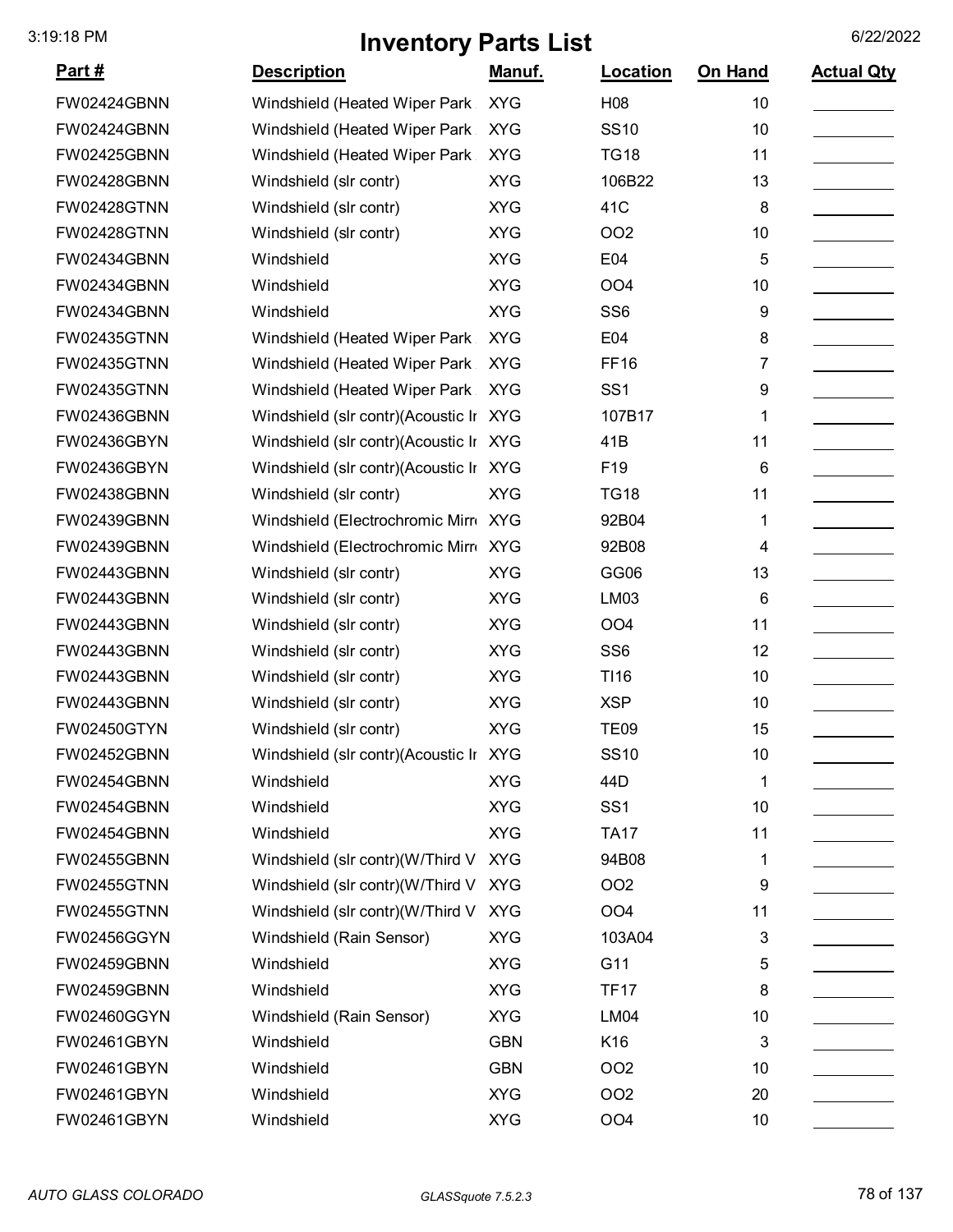| Part #             | <b>Description</b>                    | Manuf.     | Location         | On Hand        | <b>Actual Qty</b> |
|--------------------|---------------------------------------|------------|------------------|----------------|-------------------|
| FW02461GBYN        | Windshield                            | <b>XYG</b> | <b>SS10</b>      | 10             |                   |
| FW02461GBYN        | Windshield                            | <b>XYG</b> | <b>TH03</b>      | 10             |                   |
| FW02464GBYN        | Windshield (Rain Sensor)              | <b>XYG</b> | 102C17           | 2              |                   |
| FW02464GTYN        | Windshield (Rain Sensor)              | <b>XYG</b> | <b>TL12</b>      | 5              |                   |
| FW02470GBNN        | Windshield (slr contr)(W/Third V      | <b>XYG</b> | 105A02           | 10             |                   |
| FW02470GBNN        | Windshield (slr contr)(W/Third V      | <b>XYG</b> | F03              | 7              |                   |
| FW02473GYYN        | Windshield (slr contr)(Rain/Light     | <b>XYG</b> | OO <sub>3</sub>  | 10             |                   |
| FW02473GYYN        | Windshield (slr contr)(Rain/Light     | <b>XYG</b> | <b>TP05</b>      | 1              |                   |
| FW02474GGNN        | Windshield (slr contr)                | <b>XYG</b> | 101A03           | 9              |                   |
| FW02475GGNN        | Windshield (Electrochromic Mirr CMX   |            | <b>TV11</b>      | 26             |                   |
| FW02475GGNN        | Windshield (Electrochromic Mirro XYG  |            | 98B17            | 2              |                   |
| <b>FW02475GGNN</b> | Windshield (Electrochromic Mirr XYG   |            | M23              | 12             |                   |
| FW02475GGNN        | Windshield (Electrochromic Mirr XYG   |            | <b>TM12</b>      | 8              |                   |
| FW02476GBNN        | Windshield (ht)(slr contr)(Heated XYG |            | TP <sub>01</sub> | 9              |                   |
| FW02479GBNN        | Windshield (slr contr)                | <b>XYG</b> | <b>TV05</b>      | 2              |                   |
| FW02489GGNN        | Windshield                            | <b>XYG</b> | FF <sub>08</sub> | 5              |                   |
| FW02489GGNN        | Windshield                            | <b>XYG</b> | G24              | 4              |                   |
| FW02489GGNN        | Windshield                            | <b>XYG</b> | GCO              | 10             |                   |
| FW02489GGNN        | Windshield                            | <b>XYG</b> | GG22             | $\overline{2}$ |                   |
| FW02489GGNN        | Windshield                            | <b>XYG</b> | 104              | 10             |                   |
| FW02489GGNN        | Windshield                            | <b>XYG</b> | OO <sub>4</sub>  | 12             |                   |
| FW02489GGNN        | Windshield                            | <b>XYG</b> | <b>XSP</b>       | 13             |                   |
| FW02490GBNN        | Windshield (Heated Wiper Park         | <b>XYG</b> | 96A03            | 3              |                   |
| FW02490GBNN        | Windshield (Heated Wiper Park         | <b>XYG</b> | <b>FF10</b>      | 14             |                   |
| FW02490GBNN        | Windshield (Heated Wiper Park         | <b>XYG</b> | GG22             | 9              |                   |
| FW02490GBNN        | Windshield (Heated Wiper Park XYG     |            | H18              | 14             |                   |
| FW02490GBNN        | Windshield (Heated Wiper Park         | <b>XYG</b> | <b>SS07</b>      | 21             |                   |
| FW02490GBNN        | Windshield (Heated Wiper Park         | <b>XYG</b> | SS <sub>1</sub>  | 16             |                   |
| FW02490GBNN        | Windshield (Heated Wiper Park         | <b>XYG</b> | <b>SS10</b>      | 16             |                   |
| FW02490GBNN        | Windshield (Heated Wiper Park         | <b>XYG</b> | <b>TM17</b>      | 8              |                   |
| FW02490GBNN        | Windshield (Heated Wiper Park         | <b>XYG</b> | <b>TT13</b>      | 21             |                   |
| FW02490GBNN        | Windshield (Heated Wiper Park         | <b>XYG</b> | <b>XSP</b>       | 11             |                   |
| FW02490GGNN        | Windshield (Heated Wiper Park)        | <b>XYG</b> | FF <sub>05</sub> | 9              |                   |
| FW02490GGNN        | Windshield (Heated Wiper Park) XYG    |            | OO <sub>3</sub>  | 11             |                   |
| FW02490GGNN        | Windshield (Heated Wiper Park)        | <b>XYG</b> | OO <sub>4</sub>  | 31             |                   |
| FW02490GGNN        | Windshield (Heated Wiper Park) XYG    |            | SS <sub>4</sub>  | 13             |                   |
| FW02490GGNN        | Windshield (Heated Wiper Park) XYG    |            | SS <sub>6</sub>  | 12             |                   |
| FW02490GGNN        | Windshield (Heated Wiper Park) XYG    |            | <b>TS16</b>      | 6              |                   |
| FW02492GTYN        | Windshield (hud)(slr contr)(Rain      | <b>XYG</b> | <b>TF14</b>      | 9              |                   |
| FW02494GBNN        | Windshield (2.0L Eng)                 | <b>XYG</b> | E04              | 3              |                   |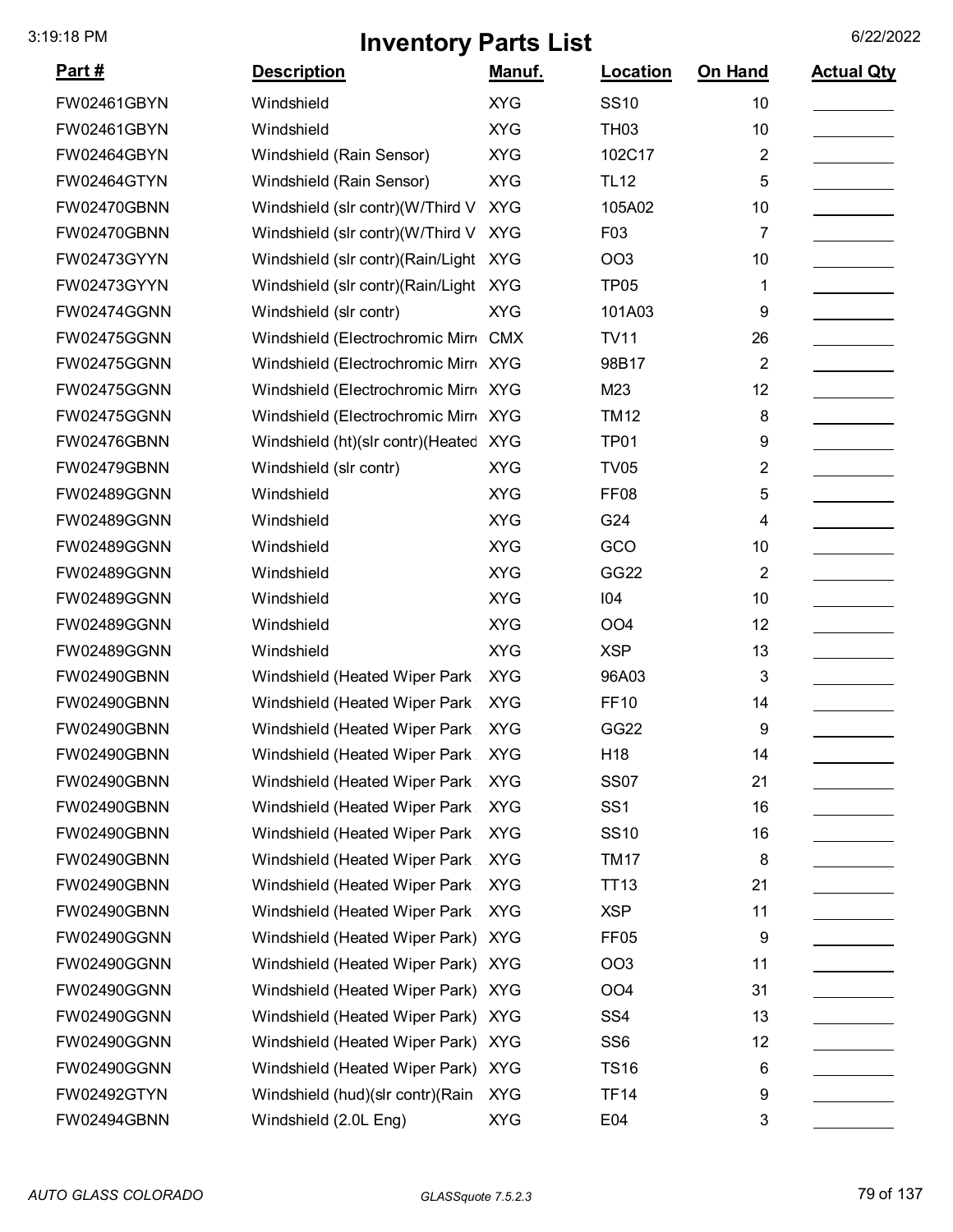| <u>Part #</u> | <b>Description</b>                     | Manuf.     | Location        | On Hand                 | <b>Actual Qty</b> |
|---------------|----------------------------------------|------------|-----------------|-------------------------|-------------------|
| FW02494GBNN   | Windshield (2.0L Eng)                  | <b>XYG</b> | <b>OO3</b>      | 11                      |                   |
| FW02497GGYN   | Windshield (slr contr) (Rain Sens XYG  |            | 91D12           | $\overline{\mathbf{c}}$ |                   |
| FW02497GGYN   | Windshield (slr contr) (Rain Sens XYG  |            | <b>TC12</b>     | 10                      |                   |
| FW02500GBNN   | Windshield (slr contr)(3rd Visor F XYG |            | GCO             | $\overline{2}$          |                   |
| FW02500GBNN   | Windshield (slr contr)(3rd Visor F XYG |            | H <sub>05</sub> | 9                       |                   |
| FW02500GBNN   | Windshield (slr contr)(3rd Visor F XYG |            | <b>OO2</b>      | 47                      |                   |
| FW02500GBNN   | Windshield (slr contr)(3rd Visor F XYG |            | <b>OO3</b>      | 9                       |                   |
| FW02500GBNN   | Windshield (slr contr)(3rd Visor F XYG |            | OO <sub>4</sub> | 23                      |                   |
| FW02500GBNN   | Windshield (slr contr)(3rd Visor F XYG |            | <b>SS07</b>     | 11                      |                   |
| FW02500GBNN   | Windshield (slr contr)(3rd Visor F XYG |            | SS <sub>1</sub> | 16                      |                   |
| FW02500GBNN   | Windshield (slr contr)(3rd Visor F XYG |            | SS <sub>3</sub> | 14                      |                   |
| FW02500GBNN   | Windshield (slr contr)(3rd Visor F XYG |            | SS <sub>5</sub> | 21                      |                   |
| FW02500GBNN   | Windshield (slr contr)(3rd Visor F XYG |            | SS <sub>6</sub> | 9                       |                   |
| FW02500GBNN   | Windshield (slr contr)(3rd Visor F XYG |            | <b>XSP</b>      | 18                      |                   |
| FW02501GBNN   | Windshield (slr contr)                 | <b>CMX</b> | 36B             | 3                       |                   |
| FW02501GBNN   | Windshield (slr contr)                 | <b>CMX</b> | GC57B           | 33                      |                   |
| FW02501GBNN   | Windshield (slr contr)                 | <b>CMX</b> | GC74B           | 33                      |                   |
| FW02501GBNN   | Windshield (slr contr)                 | <b>CMX</b> | <b>TU07</b>     | $\overline{7}$          |                   |
| FW02501GBNN   | Windshield (slr contr)                 | <b>XYG</b> | N03             | 13                      |                   |
| FW02501GBNN   | Windshield (slr contr)                 | <b>XYG</b> | OO <sub>4</sub> | 50                      |                   |
| FW02501GBNN   | Windshield (slr contr)                 | <b>XYG</b> | <b>SS08</b>     | 12                      |                   |
| FW02501GBNN   | Windshield (slr contr)                 | <b>XYG</b> | SS <sub>6</sub> | 11                      |                   |
| FW02501GBNN   | Windshield (slr contr)                 | <b>XYG</b> | <b>TD11</b>     | 3                       |                   |
| FW02501GBNN   | Windshield (slr contr)                 | <b>XYG</b> | <b>TT02</b>     | 9                       |                   |
| FW02501GBNN   | Windshield (slr contr)                 | <b>XYG</b> | <b>TT06</b>     | 17                      |                   |
| FW02501GBYN   | Windshield (slr contr)                 | XYG        | LM07            | 9                       |                   |
| FW02502GBNN   | Windshield (Electrochromic Mirre CMX   |            | <b>TI17</b>     | 20                      |                   |
| FW02502GBNN   | Windshield (Electrochromic Mirro XYG   |            | <b>TI17</b>     | $\overline{\mathbf{c}}$ |                   |
| FW02502GBNN   | Windshield (Electrochromic Mirr XYG    |            | <b>TV10</b>     | 8                       |                   |
| FW02502GTNN   | Windshield (Electrochromic Mirr XYG    |            | <b>OO2</b>      | 12                      |                   |
| FW02502GTNN   | Windshield (Electrochromic Mirr XYG    |            | SS <sub>2</sub> | 9                       |                   |
| FW02502GTNN   | Windshield (Electrochromic Mirr XYG    |            | SS <sub>4</sub> | 12                      |                   |
| FW02502GTNN   | Windshield (Electrochromic Mirr XYG    |            | TI04            | 17                      |                   |
| FW02502GTNN   | Windshield (Electrochromic Mirr XYG    |            | <b>XSP</b>      | 15                      |                   |
| FW02503GGNN   | Windshield (slr contr)(W/Third V XYG   |            | SS <sub>2</sub> | 12                      |                   |
| FW02503GGNN   | Windshield (slr contr)(W/Third V XYG   |            | <b>TG17</b>     | 10                      |                   |
| FW02503GGNN   | Windshield (slr contr)(W/Third V XYG   |            | <b>XSP</b>      | 11                      |                   |
| FW02503GTNN   | Windshield (slr contr)(W/Third V XYG   |            | 106A02          | 7                       |                   |
| FW02503GTNN   | Windshield (slr contr)(W/Third V XYG   |            | G07             | 12                      |                   |
| FW02503GTNN   | Windshield (slr contr)(W/Third V XYG   |            | GG06            | 8                       |                   |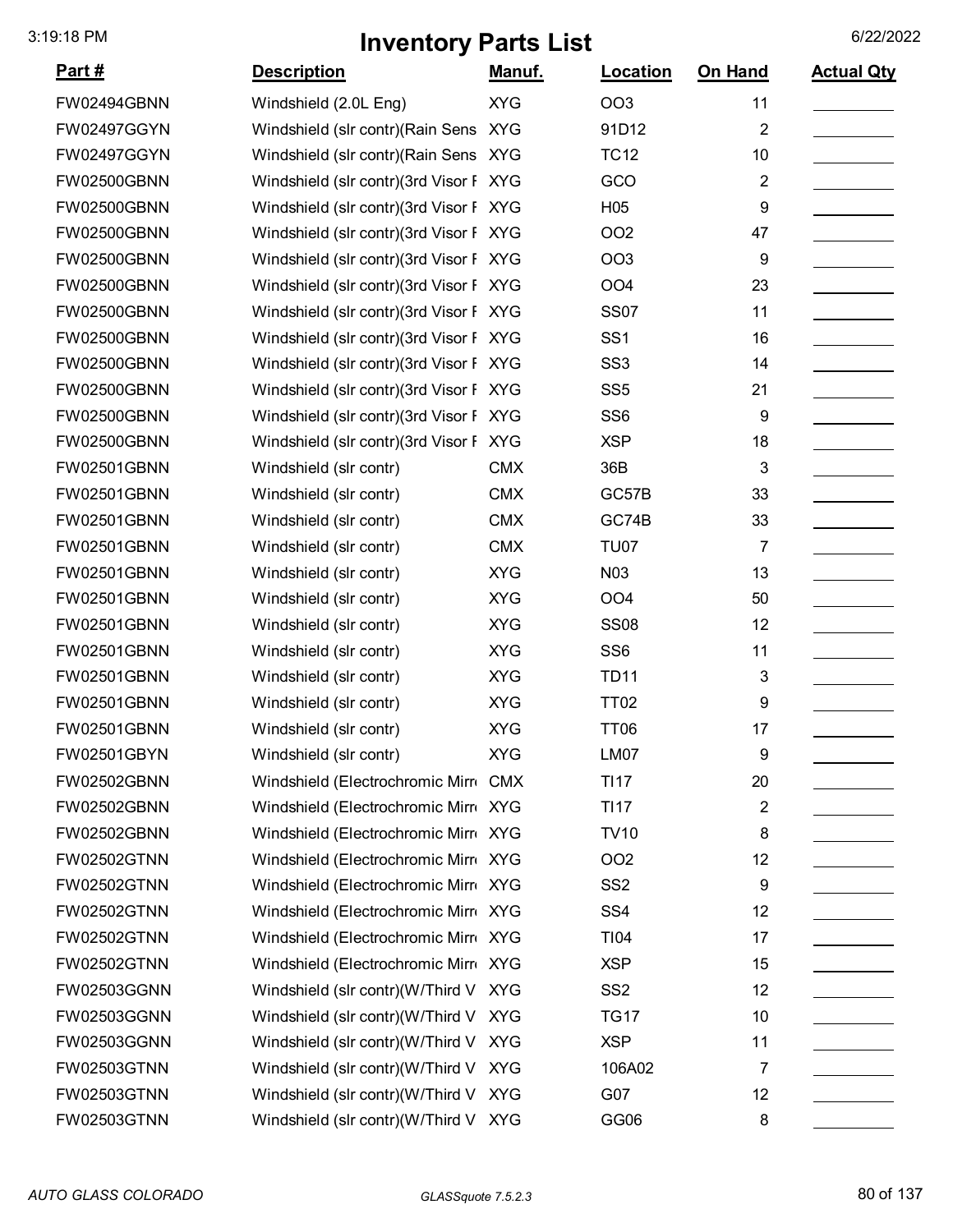| <u>Part #</u> | <b>Description</b>                     | <u>Manuf.</u> | Location         | On Hand | <b>Actual Qty</b> |
|---------------|----------------------------------------|---------------|------------------|---------|-------------------|
| FW02504GBNN   | Windshield (slr contr)(W/Third V XYG   |               | M10              | 10      |                   |
| FW02504GBNN   | Windshield (slr contr)(W/Third V       | <b>XYG</b>    | SS <sub>1</sub>  | 9       |                   |
| FW02504GBNN   | Windshield (slr contr)(W/Third V       | <b>XYG</b>    | SS <sub>6</sub>  | 11      |                   |
| FW02508GBNN   | Windshield (slr contr)(W/Third V       | <b>CMX</b>    | <b>TG08</b>      | 4       |                   |
| FW02508GBNN   | Windshield (slr contr)(W/Third V       | <b>XYG</b>    | 94A02            | 11      |                   |
| FW02508GBNN   | Windshield (slr contr)(W/Third V       | <b>XYG</b>    | <b>SS09</b>      | 10      |                   |
| FW02508GBNN   | Windshield (slr contr)(W/Third V       | <b>XYG</b>    | SS <sub>8</sub>  | 10      |                   |
| FW02508GBNN   | Windshield (slr contr)(W/Third V       | <b>XYG</b>    | <b>TG08</b>      | 10      |                   |
| FW02508GBNN   | Windshield (slr contr)(W/Third V       | <b>XYG</b>    | <b>TH02</b>      | 11      |                   |
| FW02510GBNN   | Windshield (slr contr)                 | <b>CMX</b>    | TI14             | 18      |                   |
| FW02510GBNN   | Windshield (slr contr)                 | <b>XYG</b>    | FF <sub>05</sub> | 2       |                   |
| FW02510GBNN   | Windshield (slr contr)                 | <b>XYG</b>    | <b>OO2</b>       | 7       |                   |
| FW02510GBNN   | Windshield (slr contr)                 | <b>XYG</b>    | <b>TU02</b>      | 3       |                   |
| FW02510GTNN   | Windshield (slr contr)                 | <b>CMX</b>    | 07B              | 37      |                   |
| FW02511GTYN   | Windshield (slr contr)(W/Third V       | <b>XYG</b>    | <b>TQ09</b>      | 8       |                   |
| FW02512GTYN   | Windshield (slr contr) (Rain Sens XYG  |               | <b>TC12</b>      | 12      |                   |
| FW02513GTYN   | Windshield (ht)(slr contr)(3rd Vis XYG |               | 104B15           | 5       |                   |
| FW02513GTYN   | Windshield (ht)(slr contr)(3rd Vis     | <b>XYG</b>    | 96B21            | 1       |                   |
| FW02514GTYN   | Windshield (ht)(slr contr)(Rain S      | <b>XYG</b>    | 91B08            | 4       |                   |
| FW02517GBNN   | Windshield (Heated Wiper Park          | <b>XYG</b>    | TD <sub>06</sub> | 1       |                   |
| FW02518GBNN   | Windshield (W/Compass) (Heate          | <b>XYG</b>    | 107B15           | 4       |                   |
| FW02518GBNN   | Windshield (W/Compass) (Heate          | <b>XYG</b>    | 107B17           | 5       |                   |
| FW02519GGYN   | Windshield (Rain Sensor)               | <b>XYG</b>    | <b>TN07</b>      | 4       |                   |
| FW02521GTNN   | Windshield                             | <b>XYG</b>    | 09C              | 10      |                   |
| FW02521GTNN   | Windshield                             | <b>XYG</b>    | SS <sub>1</sub>  | 6       |                   |
| FW02521GTNN   | Windshield                             | <b>XYG</b>    | SS6              | 12      |                   |
| FW02523GTYN   | Windshield (slr contr)                 | <b>XYG</b>    | <b>TL10</b>      | 27      |                   |
| FW02524GBYN   | Windshield (slr contr) (Rain Sens XYG  |               | <b>TP06</b>      | 7       |                   |
| FW02525GTYN   | Windshield (slr contr)(3rd Visor F XYG |               | F10              | 2       |                   |
| FW02525GTYN   | Windshield (slr contr)(3rd Visor F XYG |               | M24              | 9       |                   |
| FW02525GYYN   | Windshield (slr contr)(W/Third V XYG   |               | OO <sub>2</sub>  | 10      |                   |
| FW02525GYYN   | Windshield (slr contr)(W/Third V XYG   |               | SS <sub>4</sub>  | 11      |                   |
| FW02526GYYN   | Windshield (slr contr) (Rain Sens XYG  |               | 93B18            | 4       |                   |
| FW02526GYYN   | Windshield (slr contr) (Rain Sens XYG  |               | SS <sub>1</sub>  | 11      |                   |
| FW02526GYYN   | Windshield (slr contr) (Rain Sens XYG  |               | <b>SS10</b>      | 12      |                   |
| FW02529GBNN   | Windshield (slr contr)(W/Third V XYG   |               | FF <sub>05</sub> | 11      |                   |
| FW02529GBNN   | Windshield (slr contr)(W/Third V XYG   |               | GCO              | 11      |                   |
| FW02529GBNN   | Windshield (slr contr)(W/Third V XYG   |               | H04              | 12      |                   |
| FW02529GBNN   | Windshield (slr contr)(W/Third V XYG   |               | <b>XSP</b>       | 26      |                   |
| FW02529GTNN   | Windshield (slr contr)(3rd Visor F CMX |               | <b>TU11</b>      | 11      |                   |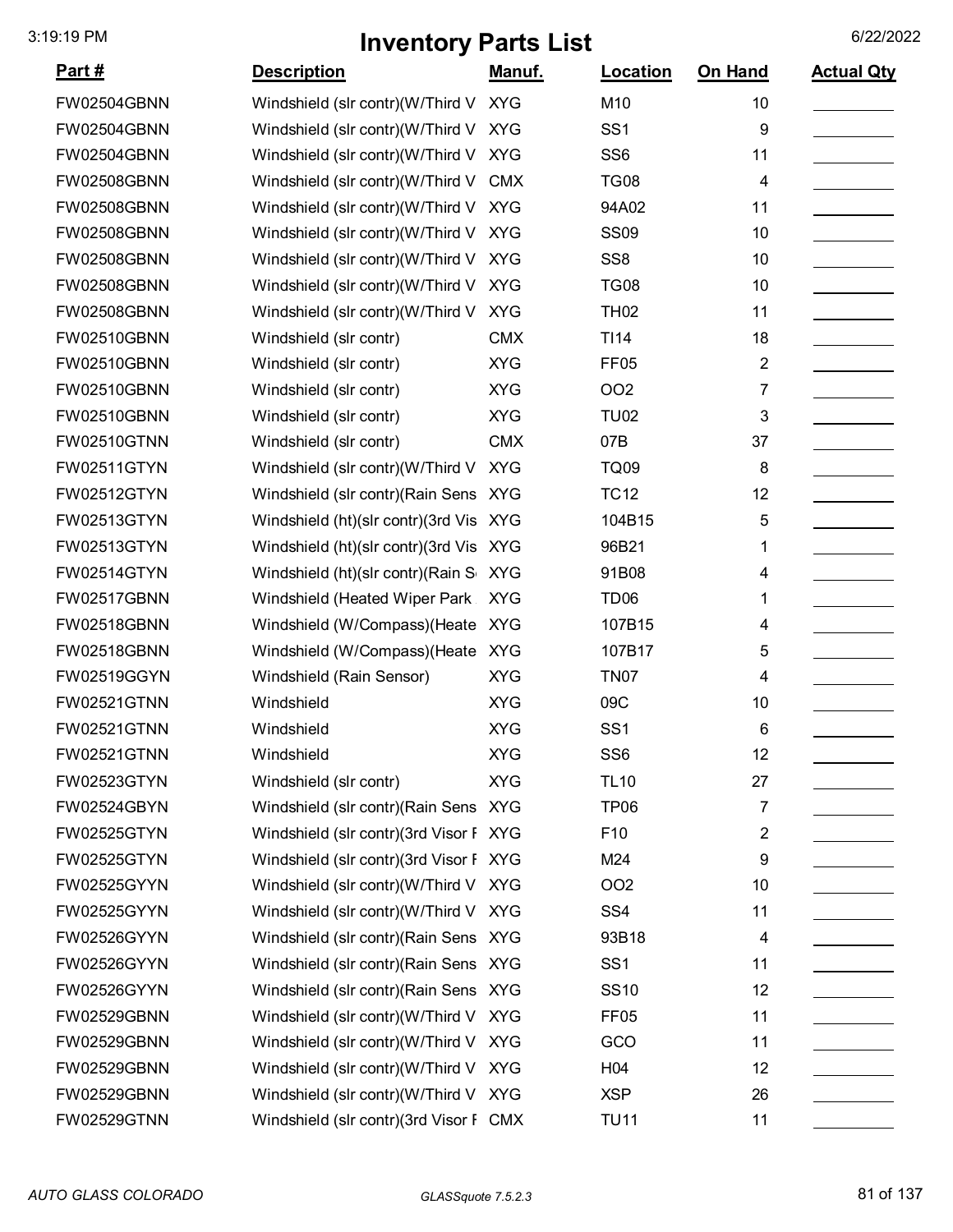| <u>Part #</u>      | <b>Description</b>                    | <u>Manuf.</u> | Location        | On Hand | <b>Actual Qty</b> |
|--------------------|---------------------------------------|---------------|-----------------|---------|-------------------|
| FW02530GYYN        | Windshield (slr contr)(Rain Sens XYG  |               | <b>XSP</b>      | 10      |                   |
| FW02531GBNN        | Windshield (slr contr)                | <b>XYG</b>    | LM03            | 9       |                   |
| FW02531GBNN        | Windshield (slr contr)                | <b>XYG</b>    | <b>SS10</b>     | 9       |                   |
| FW02532GBNN        | Windshield (Electrochromic Mirr XYG   |               | OO <sub>4</sub> | 10      |                   |
| FW02533GBNN        | Windshield (Electrochromic Mirr XYG   |               | <b>TF02</b>     | 6       |                   |
| FW02534GBYN        | Windshield (Electrochromic Mirro XYG  |               | 103B17          | 2       |                   |
| FW02535GBNN        | Windshield (slr contr)(Heated Wi XYG  |               | H07             | 7       |                   |
| FW02535GBNN        | Windshield (slr contr)(Heated Wi XYG  |               | <b>SS08</b>     | 14      |                   |
| FW02535GBNN        | Windshield (slr contr)(Heated Wi XYG  |               | SS <sub>2</sub> | 8       |                   |
| FW02535GBNN        | Windshield (slr contr)(Heated Wi      | <b>XYG</b>    | SS <sub>5</sub> | 10      |                   |
| FW02535GBNN        | Windshield (slr contr)(Heated Wi XYG  |               | <b>TG03</b>     | 2       |                   |
| FW02536GBNN        | Windshield (Electrochromic Mirr XYG   |               | OO <sub>4</sub> | 9       |                   |
| FW02536GBNN        | Windshield (Electrochromic Mirro XYG  |               | P <sub>24</sub> | 4       |                   |
| FW02537GBNN        | Windshield (W/Sunroof)(slr conti XYG  |               | 50A             | 9       |                   |
| FW02537GBNN        | Windshield (W/Sunroof)(slr conti XYG  |               | H <sub>19</sub> | 11      |                   |
| FW02537GBNN        | Windshield (W/Sunroof)(slr conti XYG  |               | J <sub>01</sub> | 7       |                   |
| FW02537GBNN        | Windshield (W/Sunroof)(slr conti XYG  |               | OO <sub>2</sub> | 10      |                   |
| FW02537GBNN        | Windshield (W/Sunroof)(slr conti XYG  |               | SS <sub>2</sub> | 11      |                   |
| FW02537GBNN        | Windshield (W/Sunroof)(slr conti XYG  |               | SS <sub>4</sub> | 10      |                   |
| FW02537GBNN        | Windshield (W/Sunroof)(slr conti XYG  |               | <b>TO06</b>     | 3       |                   |
| FW02538GBNN        | Windshield (Electrochromic Mirr XYG   |               | 44A             | 8       |                   |
| FW02538GBNN        | Windshield (Electrochromic Mirr XYG   |               | 45C             | 10      |                   |
| FW02538GBNN        | Windshield (Electrochromic Mirr XYG   |               | 48A             | 3       |                   |
| FW02538GBNN        | Windshield (Electrochromic Mirr XYG   |               | 93A04           | 11      |                   |
| FW02538GBNN        | Windshield (Electrochromic Mirro XYG  |               | N <sub>02</sub> | 10      |                   |
| FW02539GBNN        | Windshield (W/Third Visor Frit)       | <b>XYG</b>    | 10C             | 10      |                   |
| FW02539GBNN        | Windshield (W/Third Visor Frit)       | <b>XYG</b>    | <b>LM01</b>     | 10      |                   |
| FW02539GBNN        | Windshield (W/Third Visor Frit)       | <b>XYG</b>    | OO <sub>4</sub> | 10      |                   |
| FW02542GTNN        | Windshield (W/Third Visor Frit)       | <b>XYG</b>    | H <sub>08</sub> | 11      |                   |
| <b>FW02542GTNN</b> | Windshield (W/Third Visor Frit)       | <b>XYG</b>    | <b>SS10</b>     | 11      |                   |
| FW02543GBNN        | Windshield (W/Third Visor Frit)       | <b>XYG</b>    | 08B             | 8       |                   |
| FW02544GGYN        | Windshield (ht)(slr contr)(Rain S     | <b>XYG</b>    | 44C             | 6       |                   |
| FW02552GBNN        | Windshield (Heated Wiper Park         | <b>XYG</b>    | 44C             | 7       |                   |
| FW02552GBNN        | Windshield (Heated Wiper Park         | <b>XYG</b>    | 94B19           | 1       |                   |
| FW02553GBNN        | Windshield (Electrochromic Mirr XYG   |               | OO <sub>4</sub> | 12      |                   |
| FW02554GYYN        | Windshield (w/ant) (Rain Sensor) XYG  |               | <b>TM10</b>     | 12      |                   |
| FW02556GGYN        | Windshield (slr contr) (Rain Sens XYG |               | F14             | 5       |                   |
| FW02556GGYN        | Windshield (slr contr) (Rain Sens XYG |               | K05             | 2       |                   |
| FW02556GGYN        | Windshield (slr contr) (Rain Sens XYG |               | SS <sub>6</sub> | 10      |                   |
| FW02556GYYN        | Windshield (slr contr)(Rain Sens XYG  |               | 40 <sub>D</sub> | 12      |                   |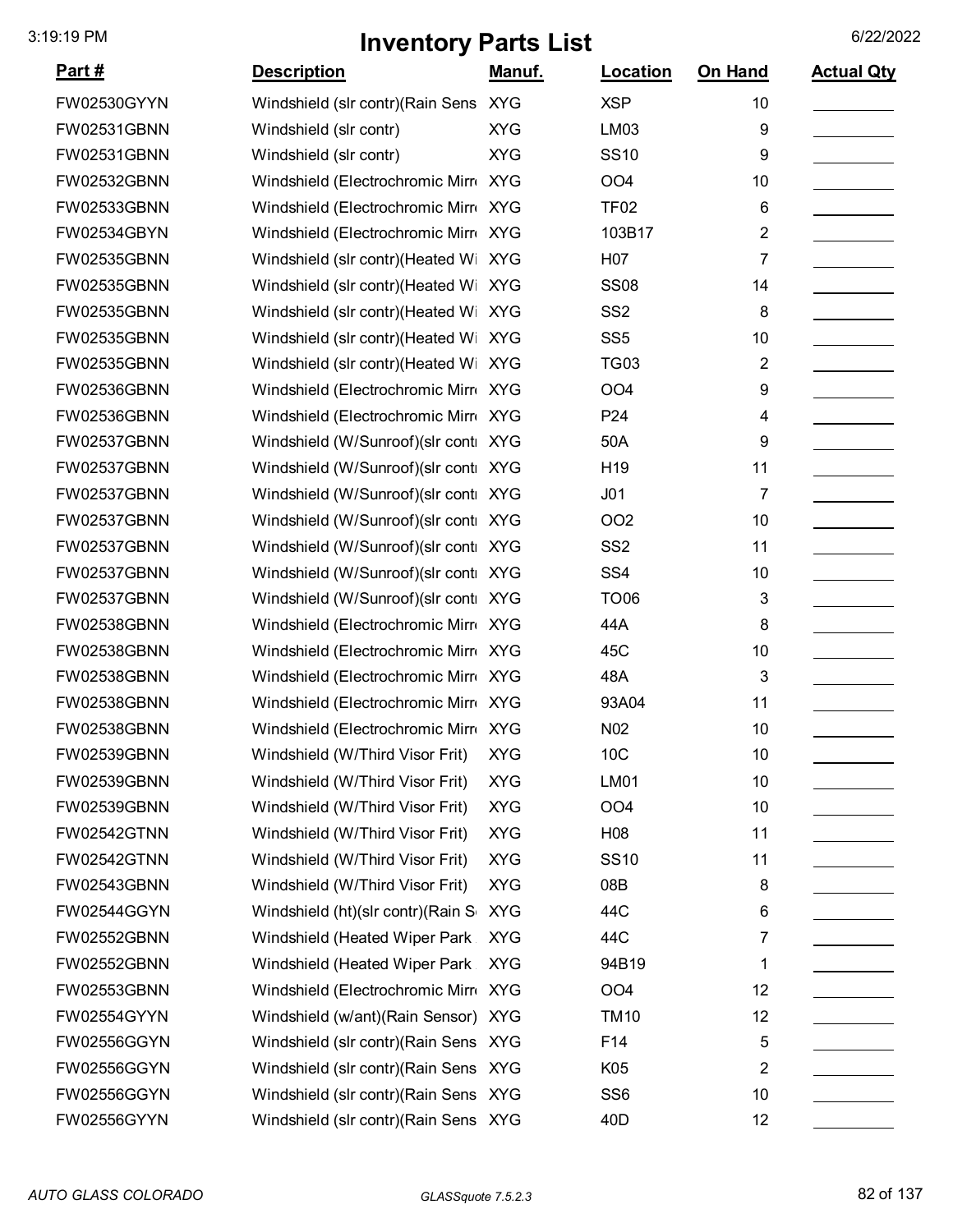| <u>Part #</u>      | <b>Description</b>                     | <u>Manuf.</u> | <b>Location</b> | On Hand        | <b>Actual Qty</b> |
|--------------------|----------------------------------------|---------------|-----------------|----------------|-------------------|
| FW02556GYYN        | Windshield (slr contr)(Rain Sens XYG   |               | GCO             | 11             |                   |
| FW02556GYYN        | Windshield (slr contr) (Rain Sens XYG  |               | <b>OO2</b>      | 10             |                   |
| FW02556GYYN        | Windshield (slr contr) (Rain Sens XYG  |               | <b>OO3</b>      | 10             |                   |
| FW02556GYYN        | Windshield (slr contr) (Rain Sens XYG  |               | SS <sub>4</sub> | 19             |                   |
| FW02556GYYN        | Windshield (slr contr)(Rain Sens XYG   |               | <b>TG02</b>     | 11             |                   |
| <b>FW02558GTYN</b> | Windshield (slr contr)(Rain Sens XYG   |               | 107B04          | 3              |                   |
| FW02558GTYN        | Windshield (slr contr)(Rain Sens XYG   |               | OO <sub>4</sub> | 9              |                   |
| FW02558GTYN        | Windshield (slr contr) (Rain Sens XYG  |               | <b>TL02</b>     | 16             |                   |
| FW02560GBNN        | Windshield                             | <b>XYG</b>    | SS <sub>3</sub> | 11             |                   |
| FW02562GBNN        | Windshield (slr contr)(Heated Wi       | <b>XYG</b>    | 102B04          | 8              |                   |
| FW02564GBNN        | Windshield (Electrochromic Mirr XYG    |               | SS <sub>3</sub> | 12             |                   |
| FW02564GBNN        | Windshield (Electrochromic Mirr XYG    |               | SS <sub>4</sub> | 11             |                   |
| FW02565GBNN        | Windshield (Electrochromic Mirr XYG    |               | 102C02          | 6              |                   |
| FW02565GBNN        | Windshield (Electrochromic Mirr XYG    |               | 105B10          | 4              |                   |
| FW02571GBYN        | Windshield (slr contr)(W/Third V XYG   |               | 103B10          | 5              |                   |
| FW02575GYYN        | Windshield (slr contr)(Rain Sens XYG   |               | <b>TF11</b>     | 5              |                   |
| FW02577GBNN        | Windshield (slr contr)                 | <b>CMX</b>    | <b>TR01</b>     | 17             |                   |
| FW02577GBNN        | Windshield (slr contr)                 | <b>XYG</b>    | <b>OO3</b>      | 9              |                   |
| FW02577GBNN        | Windshield (slr contr)                 | <b>XYG</b>    | <b>SS07</b>     | 12             |                   |
| FW02577GBNN        | Windshield (slr contr)                 | <b>XYG</b>    | SS <sub>1</sub> | 8              |                   |
| FW02577GBNN        | Windshield (slr contr)                 | <b>XYG</b>    | <b>TE09</b>     | 3              |                   |
| FW02577GBNN        | Windshield (slr contr)                 | <b>XYG</b>    | <b>TH13</b>     | 11             |                   |
| FW02577GBNN        | Windshield (slr contr)                 | <b>XYG</b>    | <b>TT11</b>     | 11             |                   |
| FW02579GYNN        | Windshield (slr contr)                 | <b>XYG</b>    | L32             | 8              |                   |
| FW02579GYYN        | Windshield (slr contr)                 | <b>XYG</b>    | F <sub>13</sub> | 9              |                   |
| FW02579GYYN        | Windshield (slr contr)                 | <b>XYG</b>    | <b>TA09</b>     | 26             |                   |
| FW02581GBNN        | Windshield (slr contr)                 | <b>XYG</b>    | <b>TF13</b>     | 16             |                   |
| FW02582GBNN        | Windshield (Electrochromic Mirr XYG    |               | <b>TQ07</b>     | 12             |                   |
| FW02583GBNN        | Windshield (slr contr)(3rd Visor F CMX |               | <b>FF22</b>     | 3              |                   |
| FW02583GBNN        | Windshield (slr contr)(3rd Visor F CMX |               | OO              | 28             |                   |
| FW02583GBNN        | Windshield (slr contr)(3rd Visor F CMX |               | <b>TL16</b>     | $\overline{2}$ |                   |
| FW02583GBNN        | Windshield (slr contr)(3rd Visor F XYG |               | 42A             | 10             |                   |
| FW02583GBNN        | Windshield (slr contr)(3rd Visor F XYG |               | <b>FF22</b>     | 2              |                   |
| FW02583GBNN        | Windshield (slr contr)(3rd Visor F XYG |               | OO <sub>3</sub> | 10             |                   |
| FW02583GBNN        | Windshield (slr contr)(3rd Visor F XYG |               | SS <sub>2</sub> | 10             |                   |
| FW02584GBYN        | Windshield (slr contr)(W/Third V CMX   |               | O <sub>O</sub>  | 33             |                   |
| FW02584GBYN        | Windshield (slr contr)(W/Third V CMX   |               | <b>TD15</b>     | 19             |                   |
| FW02584GBYN        | Windshield (slr contr)(W/Third V       | GBN           | E03             | 5              |                   |
| FW02584GBYN        | Windshield (slr contr)(W/Third V GBN   |               | E17             | 10             |                   |
| FW02584GBYN        | Windshield (slr contr)(W/Third V GBN   |               | GCO             | 8              |                   |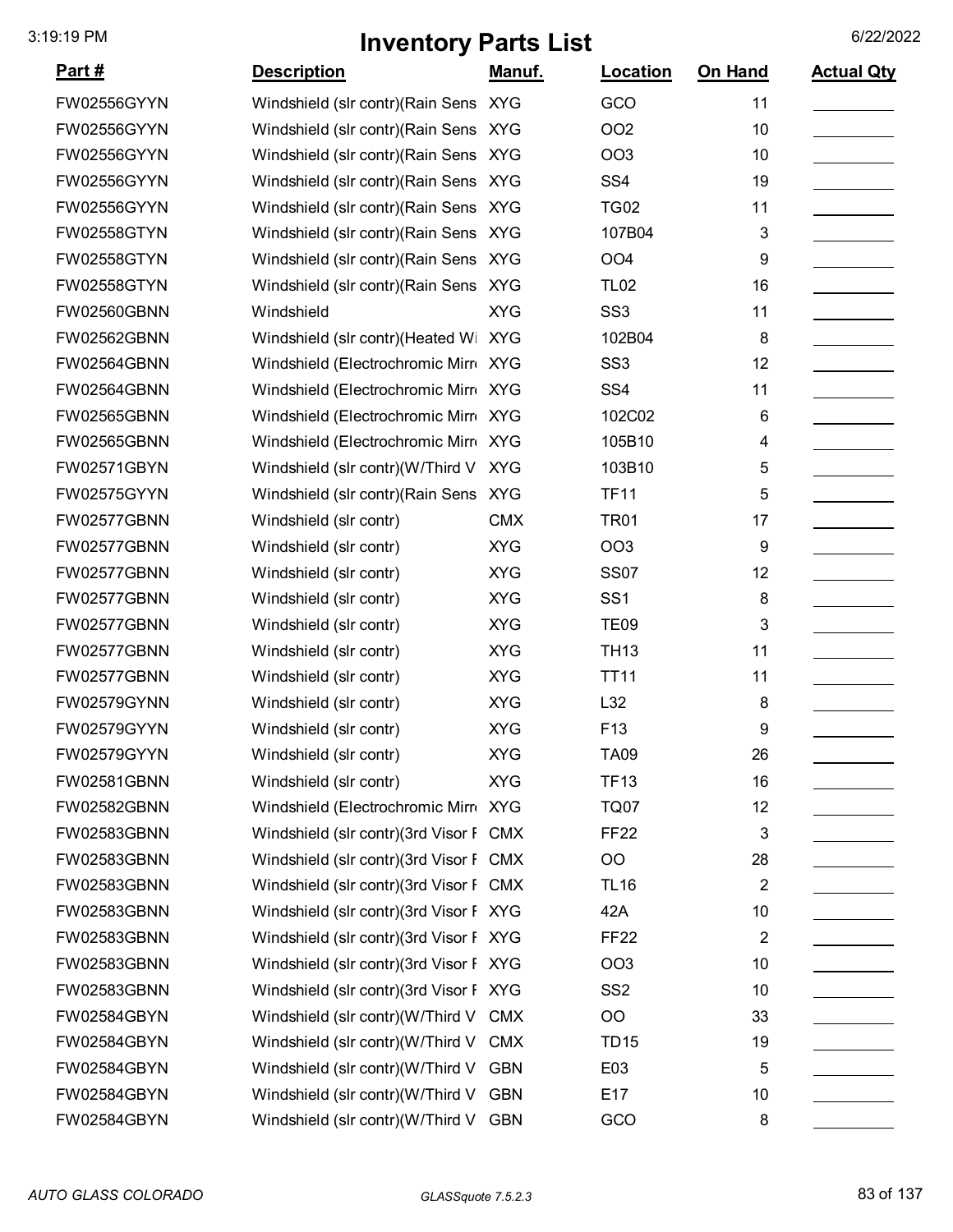| <u> Part #</u>     | <b>Description</b>                     | Manuf.     | Location           | <b>On Hand</b> | <b>Actual Qty</b> |
|--------------------|----------------------------------------|------------|--------------------|----------------|-------------------|
| FW02584GBYN        | Windshield (slr contr)(W/Third V       | <b>GBN</b> | <b>OO2</b>         | 32             |                   |
| FW02584GBYN        | Windshield (slr contr)(W/Third V       | GBN        | OO <sub>4</sub>    | 11             |                   |
| FW02584GBYN        | Windshield (slr contr)(W/Third V GBN   |            | <b>TR15</b>        | 10             |                   |
| FW02584GBYN        | Windshield (slr contr)(W/Third V       | <b>GBN</b> | <b>XSP</b>         | 12             |                   |
| FW02584GBYN        | Windshield (slr contr)(W/Third V       | <b>XYG</b> | 50 <sub>B</sub>    | 8              |                   |
| FW02584GBYN        | Windshield (slr contr)(W/Third V       | <b>XYG</b> | <b>OO2</b>         | 10             |                   |
| FW02584GBYN        | Windshield (slr contr)(W/Third V XYG   |            | <b>OO3</b>         | 10             |                   |
| FW02584GBYN        | Windshield (slr contr)(W/Third V XYG   |            | <b>SS08</b>        | 13             |                   |
| FW02584GBYN        | Windshield (slr contr)(W/Third V XYG   |            | <b>SS09</b>        | 8              |                   |
| <b>FW02584GTNN</b> | Windshield (slr contr)(3rd Visor F CMX |            | GC <sub>28</sub> B | 33             |                   |
| FW02584GTNN        | Windshield (slr contr)(3rd Visor F GBN |            | SS <sub>6</sub>    | 12             |                   |
| <b>FW02584GTNN</b> | Windshield (slr contr)(3rd Visor F GBN |            | <b>TE05</b>        | 32             |                   |
| FW02593GTYN        | Windshield (ht)(slr contr)(Rain S XYG  |            | 102C05             | 1              |                   |
| FW02593GTYN        | Windshield (ht)(slr contr)(Rain S XYG  |            | SS <sub>2</sub>    | 6              |                   |
| FW02593GTYN        | Windshield (ht)(slr contr)(Rain S XYG  |            | <b>XSP</b>         | 6              |                   |
| <b>FW02595GBNN</b> | Windshield (slr contr)(Heated Wi       | <b>XYG</b> | 32A                | 10             |                   |
| FW02595GBNN        | Windshield (slr contr)(Heated Wi XYG   |            | 89A                | 3              |                   |
| FW02595GBNN        | Windshield (slr contr)(Heated Wi XYG   |            | LM03               | 9              |                   |
| FW02595GBNN        | Windshield (slr contr)(Heated Wi       | <b>XYG</b> | OO <sub>4</sub>    | 10             |                   |
| FW02595GBNN        | Windshield (slr contr)(Heated Wi       | <b>XYG</b> | <b>TB03</b>        | 11             |                   |
| FW02605GBNN        | Windshield                             | <b>XYG</b> | <b>TU12</b>        | 6              |                   |
| FW02610GTNN        | Windshield (W/Third Visor Frit)        | <b>XYG</b> | OO <sub>4</sub>    | 8              |                   |
| <b>FW02610GTNN</b> | Windshield (W/Third Visor Frit)        | <b>XYG</b> | SS <sub>1</sub>    | 9              |                   |
| FW02612GYYN        | Windshield (slr contr)                 | <b>XYG</b> | <b>FG19</b>        | 9              |                   |
| FW02612GYYN        | Windshield (slr contr)                 | <b>XYG</b> | <b>OO</b>          | 10             |                   |
| FW02612GYYN        | Windshield (slr contr)                 | <b>XYG</b> | <b>SS08</b>        | 9              |                   |
| FW02613GBYN        | Windshield (slr contr) (Rain Sens XYG  |            | TP <sub>08</sub>   | 9              |                   |
| FW02614GBYN        | Windshield (W/Third Visor Frit)        | <b>XYG</b> | <b>TN04</b>        | 4              |                   |
| FW02615GBNN        | Windshield (slr contr)(W/Third V       | <b>XYG</b> | 97B15              | 1              |                   |
| FW02615GBNN        | Windshield (slr contr)(W/Third V       | <b>XYG</b> | <b>FG15</b>        | 7              |                   |
| FW02616GBYN        | Windshield (slr contr)(Rain Sens XYG   |            | GG08               | 7              |                   |
| FW02617GBNN        | Windshield (slr contr)(Heated Wi XYG   |            | <b>FG13</b>        | 6              |                   |
| FW02617GBNN        | Windshield (slr contr)(Heated Wi XYG   |            | <b>FG15</b>        | 6              |                   |
| FW02617GBNN        | Windshield (slr contr)(Heated Wi       | XYG        | <b>TH10</b>        | 8              |                   |
| FW02618GBYN        | Windshield (slr contr) (Rain Sens XYG  |            | <b>TL17</b>        | 8              |                   |
| FW02624GTYN        | Windshield (Rain Sensor)(W/Thi XYG     |            | 104A04             | 1              |                   |
| FW02625GBNN        | Windshield (W/Third Visor Frit)        | <b>XYG</b> | 32B                | 5              |                   |
| FW02625GBNN        | Windshield (W/Third Visor Frit)        | <b>XYG</b> | GCO                | 9              |                   |
| FW02625GBNN        | Windshield (W/Third Visor Frit)        | <b>XYG</b> | H <sub>04</sub>    | 11             |                   |
| FW02625GBNN        | Windshield (W/Third Visor Frit)        | <b>XYG</b> | OO <sub>2</sub>    | 12             |                   |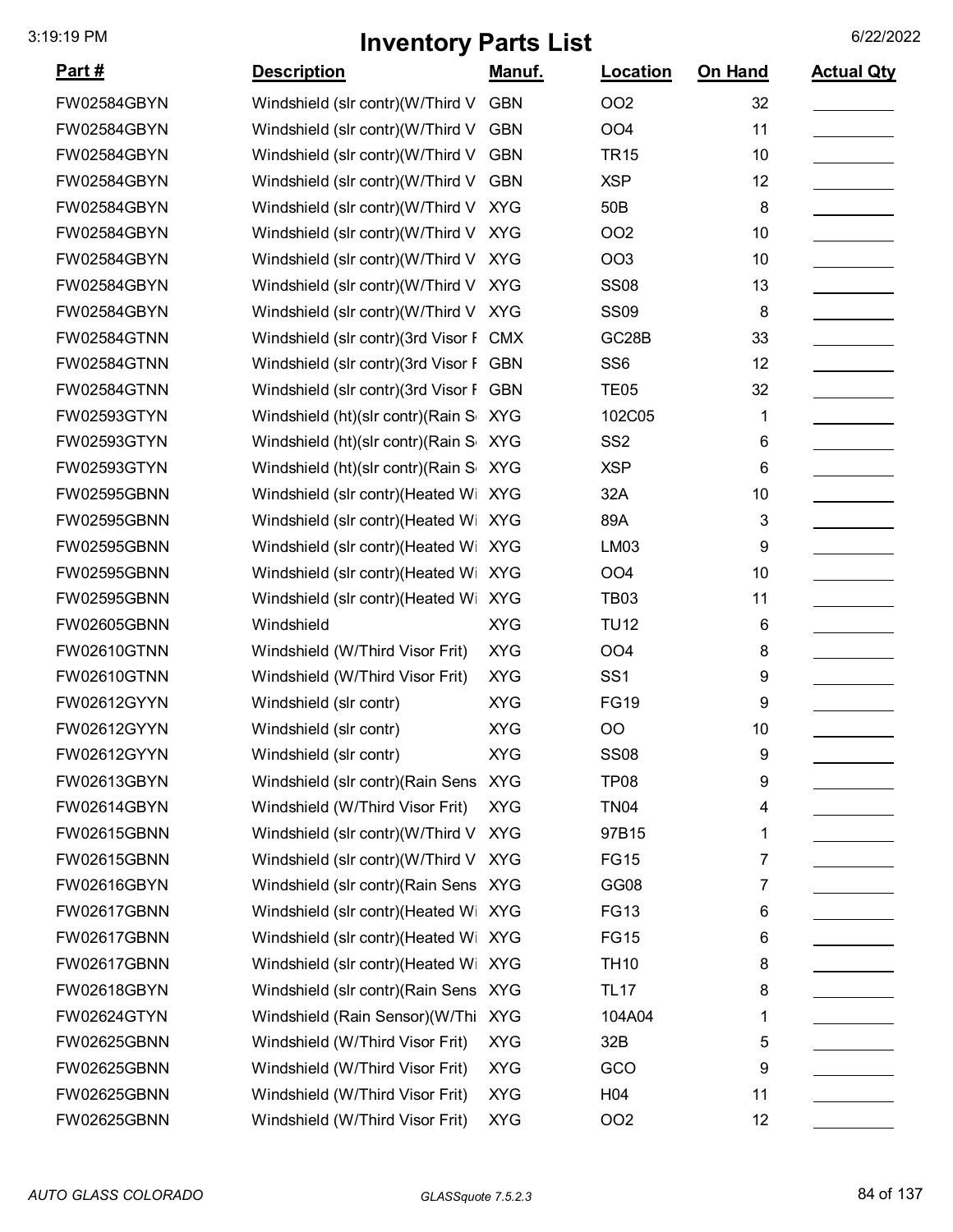| <u>Part #</u>      | <b>Description</b>                     | Manuf.     | Location           | On Hand          | <b>Actual Qty</b> |
|--------------------|----------------------------------------|------------|--------------------|------------------|-------------------|
| FW02625GBNN        | Windshield (W/Third Visor Frit)        | <b>XYG</b> | OO <sub>3</sub>    | 101              |                   |
| FW02625GBNN        | Windshield (W/Third Visor Frit)        | <b>XYG</b> | OO <sub>4</sub>    | 22               |                   |
| FW02625GBNN        | Windshield (W/Third Visor Frit)        | <b>XYG</b> | <b>SS07</b>        | 14               |                   |
| FW02625GBNN        | Windshield (W/Third Visor Frit)        | <b>XYG</b> | <b>SS10</b>        | 10               |                   |
| FW02625GBNN        | Windshield (W/Third Visor Frit)        | <b>XYG</b> | SS <sub>4</sub>    | 10               |                   |
| FW02625GBNN        | Windshield (W/Third Visor Frit)        | <b>XYG</b> | <b>TA06</b>        | 10               |                   |
| FW02625GBYN        | Windshield (W/Third Visor Frit)        | <b>XYG</b> | <b>SS08</b>        | 9                |                   |
| <b>FW02625GTNN</b> | Windshield (3rd Visor Frit)            | <b>XYG</b> | H <sub>04</sub>    | 9                |                   |
| <b>FW02625GTNN</b> | Windshield (3rd Visor Frit)            | <b>XYG</b> | <b>SS07</b>        | 10               |                   |
| FW02625GTYN        | Windshield (W/Third Visor Frit)        | <b>CMX</b> | 36C                | 3                |                   |
| FW02625GTYN        | Windshield (W/Third Visor Frit)        | <b>CMX</b> | GC <sub>23</sub> B | 32               |                   |
| FW02625GTYN        | Windshield (W/Third Visor Frit)        | <b>CMX</b> | O <sub>O</sub>     | 32               |                   |
| FW02627GBYN        | Windshield (slr contr)(3rd Visor F     |            | G1.5               | $\boldsymbol{9}$ |                   |
| FW02627GBYN        | Windshield (slr contr)(3rd Visor F XYG |            | OO <sub>4</sub>    | 13               |                   |
| FW02627GBYN        | Windshield (slr contr)(3rd Visor F XYG |            | <b>SS08</b>        | 10               |                   |
| FW02627GBYN        | Windshield (slr contr)(3rd Visor F XYG |            | SS <sub>1</sub>    | 17               |                   |
| FW02627GBYN        | Windshield (slr contr)(3rd Visor F XYG |            | SS <sub>3</sub>    | 16               |                   |
| FW02627GBYN        | Windshield (slr contr)(3rd Visor F XYG |            | SS <sub>4</sub>    | 11               |                   |
| FW02627GBYN        | Windshield (slr contr)(3rd Visor F XYG |            | <b>TA16</b>        | $\overline{2}$   |                   |
| FW02628GBYN        | Windshield (Electrochromic Mirr XYG    |            | <b>OO2</b>         | 19               |                   |
| FW02628GBYN        | Windshield (Electrochromic Mirr XYG    |            | <b>OO3</b>         | 11               |                   |
| FW02628GBYN        | Windshield (Electrochromic Mirr XYG    |            | OO <sub>4</sub>    | 10               |                   |
| FW02628GBYN        | Windshield (Electrochromic Mirr XYG    |            | TD <sub>03</sub>   | 8                |                   |
| FW02628GBYN        | Windshield (Electrochromic Mirr XYG    |            | <b>TL08</b>        | 8                |                   |
| FW02628GBYN        | Windshield (Electrochromic Mirr XYG    |            | <b>TL13</b>        | 3                |                   |
| FW02628GBYN        | Windshield (Electrochromic Mirr XYG    |            | TR09               | 10               |                   |
| FW02628GBYN        | Windshield (Electrochromic Mirr XYG    |            | <b>XSP</b>         | 10               |                   |
| FW02629GTYN        | Windshield (3rd Visor Frit) (PAAS XYG  |            | <b>TR06</b>        | 9                |                   |
| FW02630GGYN        | Windshield (ht)(slr contr)(Rain S XYG  |            | 103A01             | 8                |                   |
| FW02631GTNN        | Windshield (W/Third Visor Frit)        | <b>XYG</b> | <b>TB17</b>        | 10               |                   |
| FW02631GTNN        | Windshield (W/Third Visor Frit)        | <b>XYG</b> | <b>TN17</b>        | 2                |                   |
| FW02632GBNN        | Windshield                             | <b>XYG</b> | <b>SS08</b>        | 9                |                   |
| FW02632GBNN        | Windshield                             | <b>XYG</b> | SS <sub>1</sub>    | 9                |                   |
| FW02632GTNN        | Windshield                             | <b>XYG</b> | 105B04             | 1                |                   |
| FW02632GTNN        | Windshield                             | <b>XYG</b> | SS <sub>2</sub>    | 10               |                   |
| FW02632GTNN        | Windshield                             | <b>XYG</b> | <b>TT11</b>        | 11               |                   |
| FW02638GBNN        | Windshield (Heated Wiper Park          | <b>XYG</b> | E11                | 9                |                   |
| FW02638GBNN        | Windshield (Heated Wiper Park          | <b>XYG</b> | FF <sub>02</sub>   | 10               |                   |
| FW02639GBNN        | Windshield (Electrochromic Mirr XYG    |            | E11                | 11               |                   |
| FW02639GBNN        | Windshield (Electrochromic Mirr XYG    |            | N <sub>17</sub>    | 1                |                   |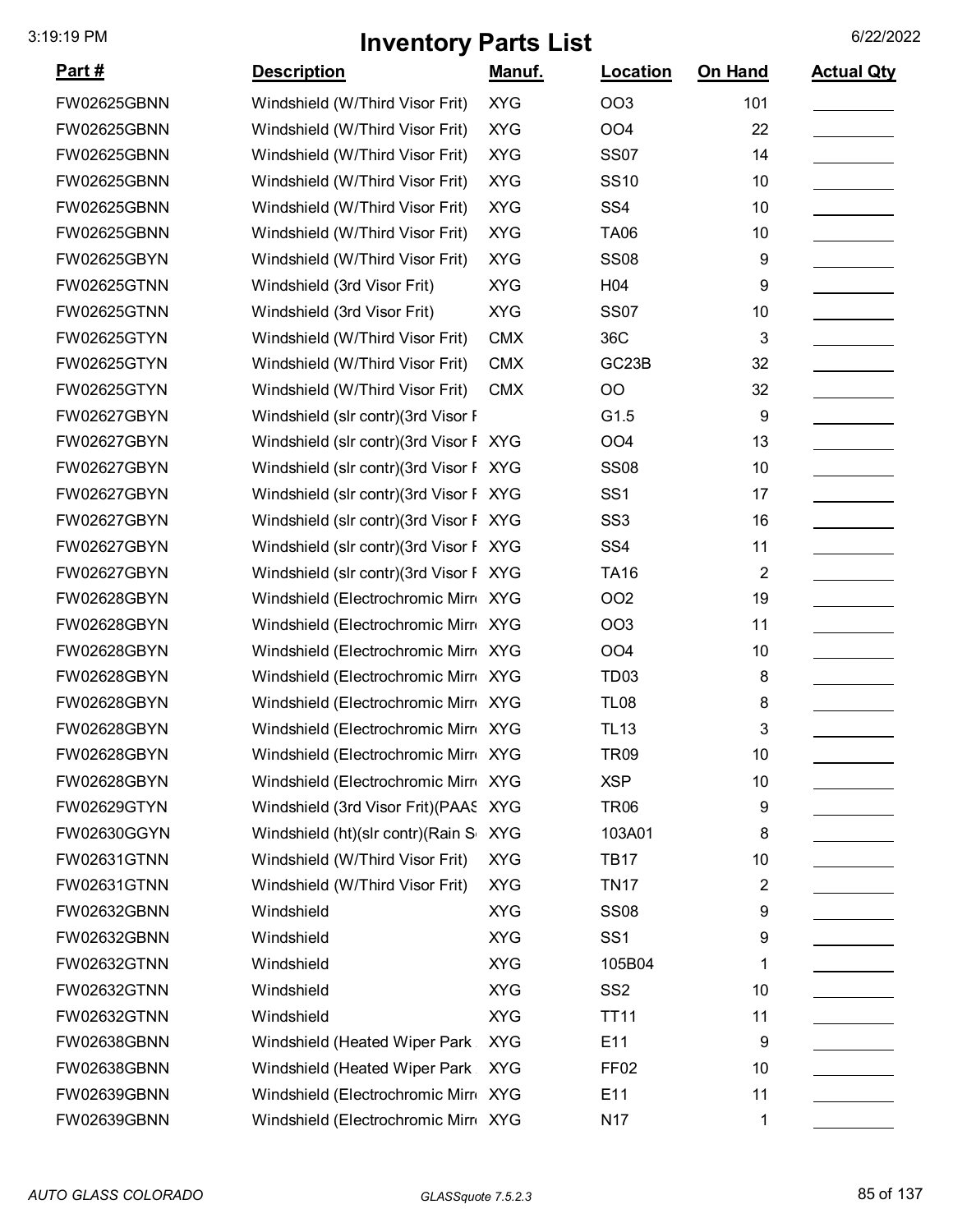| <u>Part #</u>      | <b>Description</b>                    | <u>Manuf.</u> | Location         | On Hand | <b>Actual Qty</b> |
|--------------------|---------------------------------------|---------------|------------------|---------|-------------------|
| <b>FW02640GBNN</b> | Windshield (slr contr)(Heated Wi      | <b>XYG</b>    | <b>LM09</b>      | 10      |                   |
| <b>FW02644GTYN</b> | Windshield (Rain Sensor)(3rd Vi XYG   |               | 101B02           | 7       |                   |
| <b>FW02647GGNN</b> | Windshield (slr contr)(Acoustic Ir    | <b>XYG</b>    | <b>TC18</b>      | 10      |                   |
| <b>FW02650GBNN</b> | Windshield (slr contr)                | <b>XYG</b>    | <b>TQ05</b>      | 10      |                   |
| <b>FW02652GGNN</b> | Windshield                            | <b>XYG</b>    | OO <sub>4</sub>  | 10      |                   |
| <b>FW02652GTYN</b> | Windshield                            | <b>XYG</b>    | 102A05           | 7       |                   |
| <b>FW02652GTYN</b> | Windshield                            | <b>XYG</b>    | OO <sub>2</sub>  | 10      |                   |
| <b>FW02652GTYN</b> | Windshield                            | <b>XYG</b>    | OO <sub>4</sub>  | 11      |                   |
| <b>FW02652GTYN</b> | Windshield                            | <b>XYG</b>    | <b>SS07</b>      | 10      |                   |
| <b>FW02652GTYN</b> | Windshield                            | <b>XYG</b>    | SS <sub>4</sub>  | 12      |                   |
| <b>FW02652GTYN</b> | Windshield                            | <b>XYG</b>    | <b>TP10</b>      | 8       |                   |
| FW02653GBYN        | Windshield (slr contr)(W/Third V      | <b>CMX</b>    | GG10             | 21      |                   |
| FW02653GBYN        | Windshield (slr contr)(W/Third V      | <b>CMX</b>    | <b>TO02</b>      | 9       |                   |
| FW02653GBYN        | Windshield (slr contr)(W/Third V      | <b>XYG</b>    | LM13             | 10      |                   |
| FW02653GBYN        | Windshield (slr contr)(W/Third V      | <b>XYG</b>    | N22              | 3       |                   |
| FW02653GBYN        | Windshield (slr contr)(W/Third V XYG  |               | <b>OO2</b>       | 10      |                   |
| FW02653GBYN        | Windshield (slr contr)(W/Third V      | <b>XYG</b>    | SS <sub>1</sub>  | 10      |                   |
| <b>FW02653GTNN</b> | Windshield (slr contr)(W/Third V      | <b>XYG</b>    | 30A              | 9       |                   |
| <b>FW02653GTNN</b> | Windshield (slr contr)(W/Third V      | <b>XYG</b>    | 94A04            | 12      |                   |
| <b>FW02653GTNN</b> | Windshield (slr contr)(W/Third V      | <b>XYG</b>    | <b>LM22</b>      | 12      |                   |
| <b>FW02653GTNN</b> | Windshield (slr contr)(W/Third V      | <b>XYG</b>    | <b>TO02</b>      | 6       |                   |
| <b>FW02653GTYN</b> | Windshield (slr contr)(W/Third V      | <b>XYG</b>    | OO <sub>4</sub>  | 13      |                   |
| <b>FW02654GBNN</b> | Windshield (slr contr)(Heated Wi      | <b>XYG</b>    | <b>HOLDING</b>   | 11      |                   |
| <b>FW02654GBNN</b> | Windshield (slr contr)(Heated Wi XYG  |               | J06              | 4       |                   |
| <b>FW02654GBNN</b> | Windshield (slr contr)(Heated Wi XYG  |               | SS <sub>1</sub>  | 8       |                   |
| FW02655GBNN        | Windshield (Electrochromic Mirr XYG   |               | F <sub>0</sub> 5 | 5       |                   |
| <b>FW02655GBNN</b> | Windshield (Electrochromic Mirr XYG   |               | GG22             | 7       |                   |
| <b>FW02655GBNN</b> | Windshield (Electrochromic Mirre      | <b>XYG</b>    | <b>OO2</b>       | 11      |                   |
| <b>FW02656GTNN</b> | Windshield (W/Third Visor Frit)       | <b>XYG</b>    | OO <sub>4</sub>  | 10      |                   |
| <b>FW02656GTNN</b> | Windshield (W/Third Visor Frit)       | <b>XYG</b>    | <b>SS07</b>      | 10      |                   |
| <b>FW02656GTYN</b> | Windshield (W/Third Visor Frit)       | <b>XYG</b>    | <b>XSP</b>       | 8       |                   |
| <b>FW02664GTYN</b> | Windshield (slr contr)(W/Third V      | <b>XYG</b>    | 46A              | 6       |                   |
| <b>FW02665GTYN</b> | Windshield (Electrochromic Mirre      | <b>XYG</b>    | 97B16            | 3       |                   |
| <b>FW02665GTYN</b> | Windshield (Electrochromic Mirr XYG   |               | <b>TV02</b>      | 10      |                   |
| <b>FW02682GTNN</b> | Windshield (W/Third Visor Frit)       | <b>XYG</b>    | SS <sub>6</sub>  | 10      |                   |
| <b>FW02684GBYN</b> | Windshield (slr contr) (Rain Sens XYG |               | 98B04            | 5       |                   |
| <b>FW02684GBYN</b> | Windshield (slr contr) (Rain Sens XYG |               | G10              | 5       |                   |
| <b>FW02685GBYN</b> | Windshield (slr contr) (Rain Sens XYG |               | 107C23           | 4       |                   |
| <b>FW02691GTYN</b> | Windshield (slr contr) (Rain Sens XYG |               | 104A05           | 3       |                   |
| FW02691GYYN        | Windshield (slr contr) (Rain Sens XYG |               | <b>TL08</b>      | 1       |                   |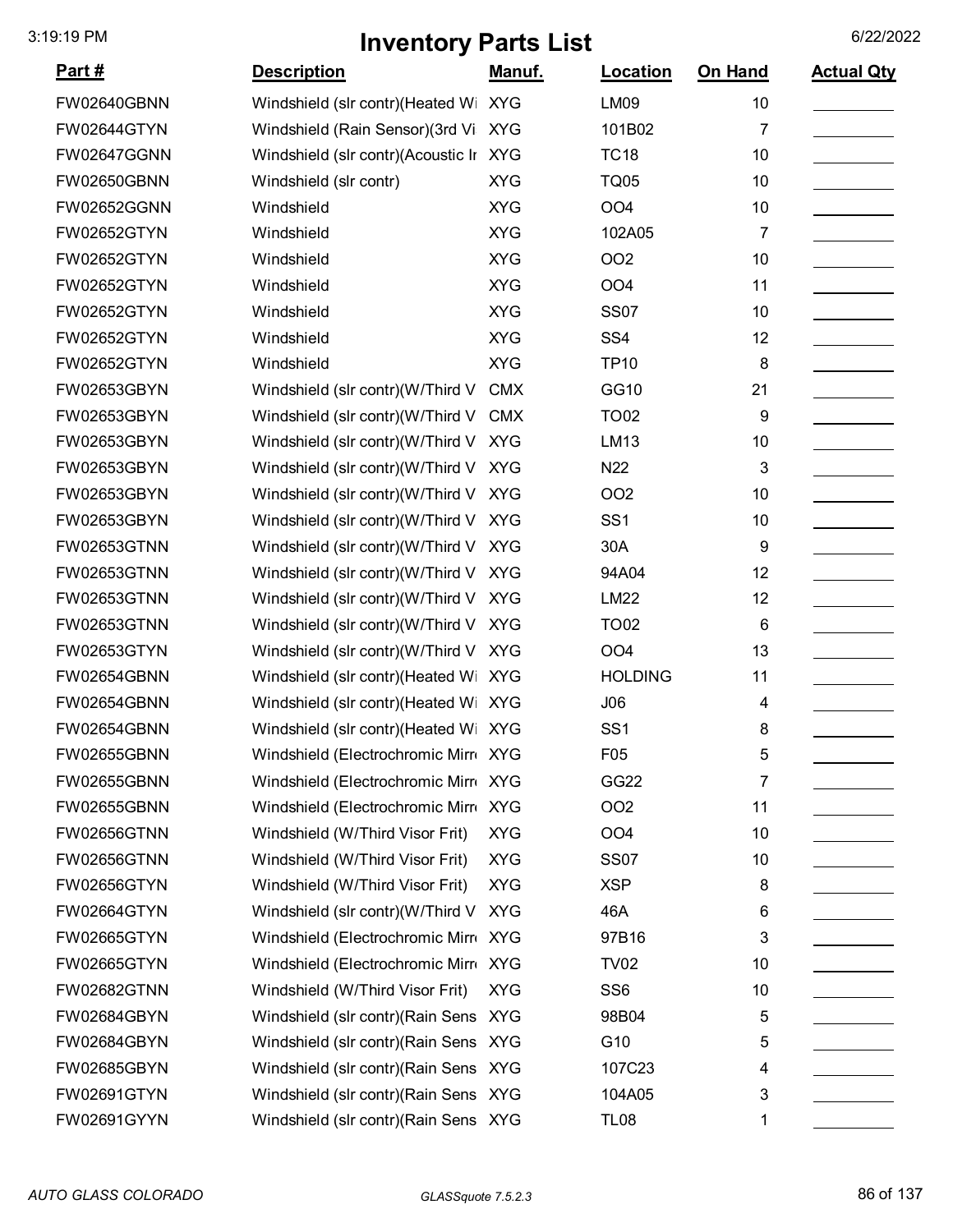| <u>Part #</u>      | <b>Description</b>                     | <u>Manuf.</u> | <b>Location</b> | On Hand | <b>Actual Qty</b> |
|--------------------|----------------------------------------|---------------|-----------------|---------|-------------------|
| FW02702GBNN        | Windshield (slr contr)(Acoustic Ir XYG |               | J08             | 7       |                   |
| FW02702GBNN        | Windshield (slr contr)(Acoustic Ir XYG |               | K02             | 5       |                   |
| FW02702GBNN        | Windshield (slr contr)(Acoustic Ir XYG |               | <b>LM05</b>     | 10      |                   |
| FW02702GBNN        | Windshield (slr contr)(Acoustic Ir XYG |               | OO <sub>3</sub> | 9       |                   |
| FW02703GBNN        | Windshield (Electrochromic Mirro XYG   |               | H <sub>02</sub> | 12      |                   |
| FW02703GBNN        | Windshield (Electrochromic Mirr XYG    |               | OO <sub>3</sub> | 11      |                   |
| FW02703GBNN        | Windshield (Electrochromic Mirr XYG    |               | OO <sub>4</sub> | 9       |                   |
| FW02705GBNN        | Windshield (Electrochromic Mirr XYG    |               | <b>TQ08</b>     | 4       |                   |
| FW02706GBNN        | Windshield (Electrochromic Mirr XYG    |               | TF04            | 8       |                   |
| FW02707GBNN        | Windshield (slr contr)(W/Third V       | <b>XYG</b>    | E12             | 14      |                   |
| FW02707GBNN        | Windshield (slr contr)(W/Third V       | <b>XYG</b>    | H04             | 12      |                   |
| FW02707GBNN        | Windshield (slr contr)(W/Third V       | <b>XYG</b>    | <b>SS07</b>     | 12      |                   |
| <b>FW02707GBNN</b> | Windshield (slr contr)(W/Third V       | <b>XYG</b>    | SS <sub>4</sub> | 30      |                   |
| FW02707GTNN        | Windshield (slr contr)(W/Third V       | <b>CMX</b>    | GC09B           | 39      |                   |
| FW02712GBNN        | Windshield (slr contr)                 | <b>CMX</b>    | <b>TO16</b>     | 33      |                   |
| FW02712GBNN        | Windshield (slr contr)                 | <b>XYG</b>    | E06             | 5       |                   |
| FW02712GBNN        | Windshield (slr contr)                 | <b>XYG</b>    | K22             | 8       |                   |
| <b>FW02712GTNN</b> | Windshield (slr contr)                 | <b>CMX</b>    | 42C             | 18      |                   |
| <b>FW02712GTNN</b> | Windshield (slr contr)                 | <b>CMX</b>    | M16             | 7       |                   |
| <b>FW02712GTNN</b> | Windshield (slr contr)                 | <b>XYG</b>    | E06             | 16      |                   |
| <b>FW02712GTNN</b> | Windshield (slr contr)                 | <b>XYG</b>    | SS <sub>1</sub> | 11      |                   |
| FW02712GTNN        | Windshield (slr contr)                 | <b>XYG</b>    | <b>TG16</b>     | 10      |                   |
| <b>FW02712GTNN</b> | Windshield (slr contr)                 | <b>XYG</b>    | <b>TI02</b>     | 11      |                   |
| FW02716GBNN        | Windshield (slr contr)                 | <b>XYG</b>    | OO <sub>2</sub> | 10      |                   |
| FW02717GBYN        | Windshield (slr contr)                 | <b>CMX</b>    | <b>TO15</b>     | 16      |                   |
| FW02717GBYN        | Windshield (slr contr)                 | <b>XYG</b>    | 93B06           | 3       |                   |
| FW02717GBYN        | Windshield (slr contr)                 | <b>XYG</b>    | G05             | 1       |                   |
| FW02717GBYN        | Windshield (slr contr)                 | <b>XYG</b>    | <b>OO2</b>      | 21      |                   |
| FW02717GBYN        | Windshield (slr contr)                 | <b>XYG</b>    | <b>OO3</b>      | 8       |                   |
| FW02717GBYN        | Windshield (slr contr)                 | <b>XYG</b>    | OO <sub>4</sub> | 12      |                   |
| FW02717GBYN        | Windshield (slr contr)                 | <b>XYG</b>    | SS <sub>2</sub> | 10      |                   |
| FW02721GBYN        | Windshield (slr contr)(W/Third V XYG   |               | 41D             | 1       |                   |
| FW02721GBYN        | Windshield (slr contr)(W/Third V       | <b>XYG</b>    | <b>FLOOR</b>    | 22      |                   |
| FW02721GBYN        | Windshield (slr contr)(W/Third V       | <b>XYG</b>    | OO <sub>2</sub> | 21      |                   |
| FW02721GBYN        | Windshield (slr contr)(W/Third V       | <b>XYG</b>    | OO <sub>3</sub> | 15      |                   |
| FW02721GBYN        | Windshield (slr contr)(W/Third V XYG   |               | <b>SS09</b>     | 20      |                   |
| FW02721GBYN        | Windshield (slr contr)(W/Third V XYG   |               | SS <sub>1</sub> | 20      |                   |
| FW02721GBYN        | Windshield (slr contr)(W/Third V       | <b>XYG</b>    | <b>SS10</b>     | 21      |                   |
| FW02721GBYN        | Windshield (slr contr)(W/Third V XYG   |               | SS <sub>5</sub> | 23      |                   |
| FW02722GBYN        | Windshield (slr contr)(Heated Wi XYG   |               | 39B             | 11      |                   |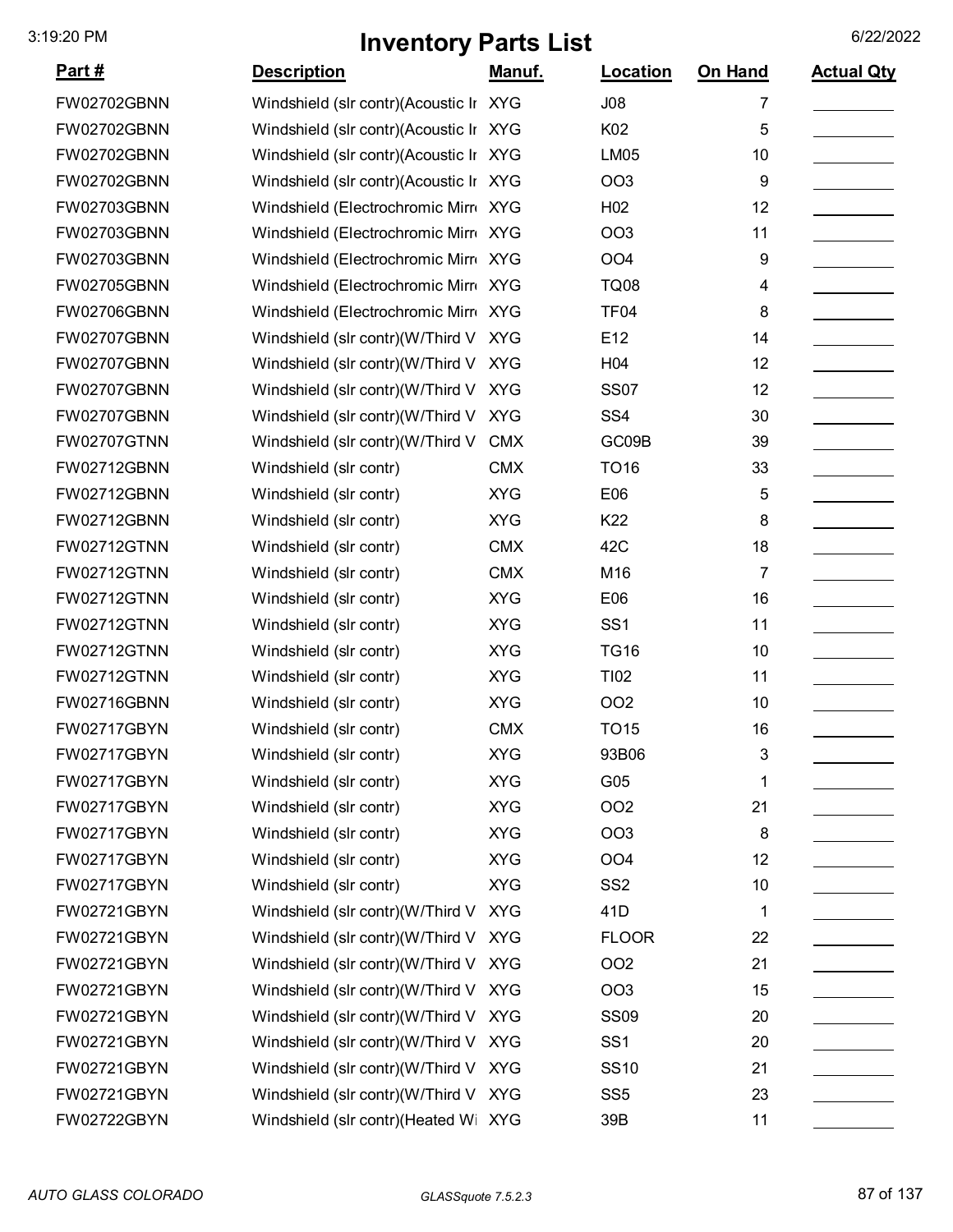| <u>Part #</u>      | <b>Description</b>                     | <u>Manuf.</u> | <b>Location</b>  | On Hand | <b>Actual Qty</b> |
|--------------------|----------------------------------------|---------------|------------------|---------|-------------------|
| FW02722GBYN        | Windshield (slr contr)(Heated Wi       | <b>XYG</b>    | 41D              | 20      |                   |
| FW02722GBYN        | Windshield (slr contr)(Heated Wi XYG   |               | 44A              | 16      |                   |
| FW02722GBYN        | Windshield (slr contr)(Heated Wi XYG   |               | 91A01            | 14      |                   |
| FW02722GBYN        | Windshield (slr contr)(Heated Wi       | <b>XYG</b>    | E08              | 6       |                   |
| FW02722GBYN        | Windshield (slr contr)(Heated Wi       | <b>XYG</b>    | G01              | 17      |                   |
| FW02722GBYN        | Windshield (slr contr)(Heated Wi       | <b>XYG</b>    | K08              | 20      |                   |
| FW02722GBYN        | Windshield (slr contr)(Heated Wi XYG   |               | M10              | 15      |                   |
| FW02722GBYN        | Windshield (slr contr)(Heated Wi       | <b>XYG</b>    | <b>OO2</b>       | 17      |                   |
| FW02722GBYN        | Windshield (slr contr)(Heated Wi       | <b>XYG</b>    | <b>OO3</b>       | 16      |                   |
| FW02722GBYN        | Windshield (slr contr)(Heated Wi       | <b>XYG</b>    | <b>SS07</b>      | 20      |                   |
| FW02722GBYN        | Windshield (slr contr)(Heated Wi       | <b>XYG</b>    | SS <sub>4</sub>  | 34      |                   |
| FW02722GBYN        | Windshield (slr contr)(Heated Wi XYG   |               | SS <sub>6</sub>  | 23      |                   |
| FW02722GBYN        | Windshield (slr contr)(Heated Wi       | <b>XYG</b>    | TD <sub>05</sub> | 9       |                   |
| FW02722GBYN        | Windshield (slr contr)(Heated Wi       | <b>XYG</b>    | <b>XSP</b>       | 20      |                   |
| FW02723GBYN        | Windshield (slr contr)(3rd Visor F XYG |               | <b>FF10</b>      | 11      |                   |
| FW02724GBYN        | Windshield (slr contr)(Heated Wi       | <b>XYG</b>    | <b>FG04</b>      | 12      |                   |
| FW02728GGYN        | Windshield (slr contr) (Rain Sens XYG  |               | <b>TQ02</b>      | 4       |                   |
| FW02729GBNN        | Windshield (W/Third Visor Frit)        | <b>XYG</b>    | H <sub>02</sub>  | 6       |                   |
| FW02729GBNN        | Windshield (W/Third Visor Frit)        | <b>XYG</b>    | J08              | 6       |                   |
| FW02729GBNN        | Windshield (W/Third Visor Frit)        | <b>XYG</b>    | <b>SS08</b>      | 9       |                   |
| FW02729GBNN        | Windshield (W/Third Visor Frit)        | <b>XYG</b>    | SS <sub>1</sub>  | 8       |                   |
| FW02729GBNN        | Windshield (W/Third Visor Frit)        | <b>XYG</b>    | SS <sub>4</sub>  | 11      |                   |
| <b>FW02729GBNN</b> | Windshield (W/Third Visor Frit)        | <b>XYG</b>    | <b>TT07</b>      | 7       |                   |
| FW02731GGYN        | Windshield (slr contr)(Rain Sens XYG   |               | 45 <sub>D</sub>  | 8       |                   |
| FW02731GGYN        | Windshield (slr contr)(Rain Sens XYG   |               | <b>TO14</b>      | 12      |                   |
| FW02731GTYN        | Windshield (slr contr) (Rain Sens XYG  |               | E13              | 12      |                   |
| FW02731GTYN        | Windshield (slr contr) (Rain Sens XYG  |               | <b>FF20</b>      | 10      |                   |
| FW02731GTYN        | Windshield (slr contr)(Rain Sens XYG   |               | <b>TP05</b>      | 6       |                   |
| FW02734GBNN        | Windshield (slr contr)(W/Third V CMX   |               | <b>TO04</b>      | 12      |                   |
| FW02734GBNN        | Windshield (slr contr)(W/Third V XYG   |               | OO <sub>2</sub>  | 16      |                   |
| FW02734GBNN        | Windshield (slr contr)(W/Third V XYG   |               | P <sub>24</sub>  | 10      |                   |
| FW02734GBNN        | Windshield (slr contr)(W/Third V XYG   |               | <b>SS07</b>      | 12      |                   |
| FW02734GBNN        | Windshield (slr contr)(W/Third V XYG   |               | SS <sub>2</sub>  | 11      |                   |
| FW02734GBNN        | Windshield (slr contr)(W/Third V XYG   |               | SS <sub>3</sub>  | 11      |                   |
| FW02734GBNN        | Windshield (slr contr)(W/Third V XYG   |               | SS <sub>4</sub>  | 19      |                   |
| FW02734GBNN        | Windshield (slr contr)(W/Third V XYG   |               | TD <sub>05</sub> | 8       |                   |
| FW02734GBNN        | Windshield (slr contr)(W/Third V XYG   |               | TI <sub>15</sub> | 21      |                   |
| FW02734GBNN        | Windshield (slr contr)(W/Third V XYG   |               | <b>TO04</b>      | 44      |                   |
| FW02734GBNN        | Windshield (slr contr)(W/Third V XYG   |               | <b>XSP</b>       | 11      |                   |
| FW02736GBYN        | Windshield (slr contr) (Rain Sens XYG  |               | 107B13           | 4       |                   |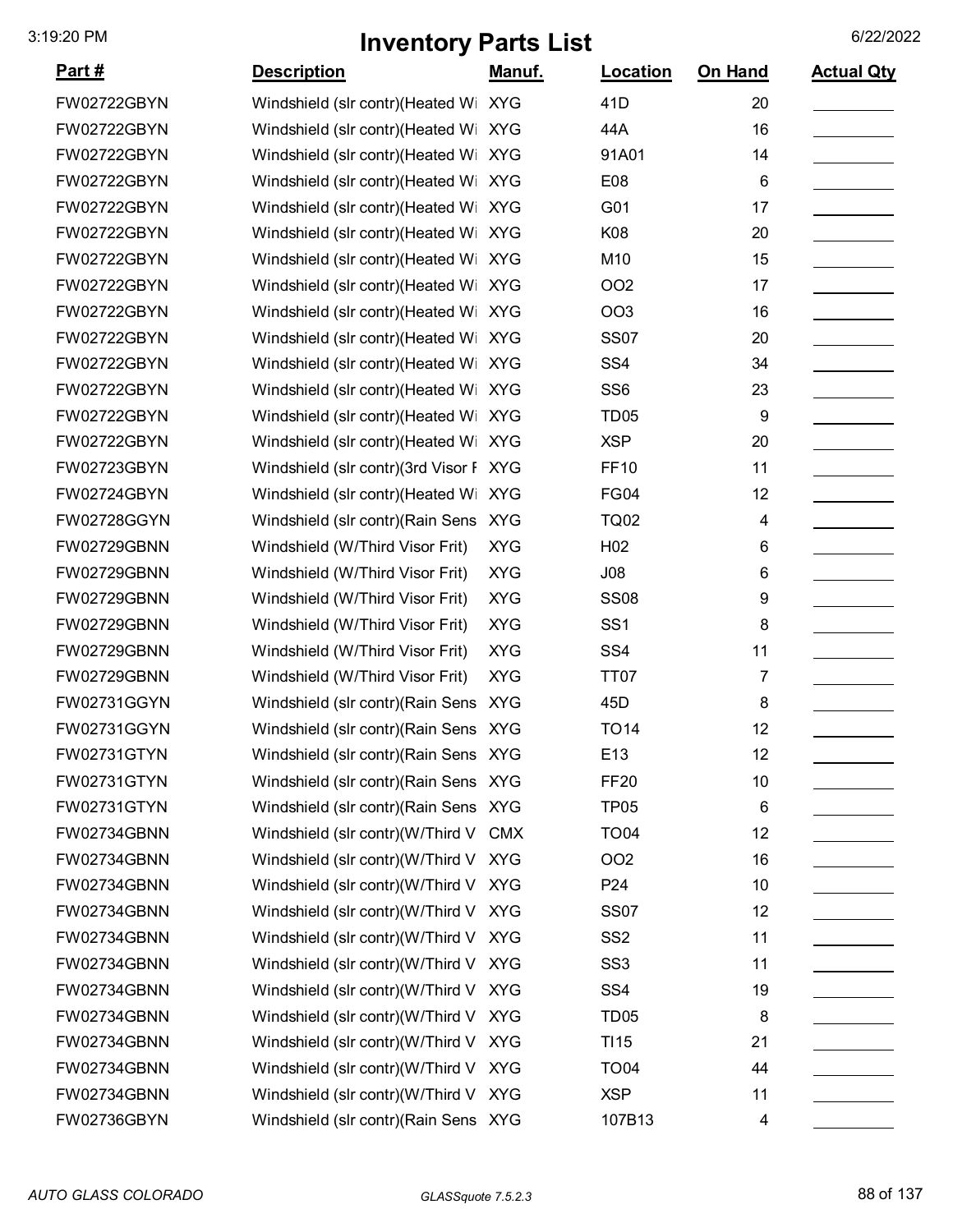| <u>Part #</u>      | <b>Description</b>                     | <u>Manuf.</u> | <b>Location</b>  | On Hand        | <b>Actual Qty</b> |
|--------------------|----------------------------------------|---------------|------------------|----------------|-------------------|
| FW02736GBYN        | Windshield (slr contr)(Rain Sens XYG   |               | K <sub>13</sub>  | 10             |                   |
| FW02737GYNN        | Windshield (slr contr)                 | <b>XYG</b>    | <b>TP14</b>      | 14             |                   |
| FW02741GBYN        | Windshield (slr contr)(W/Third V       | <b>XYG</b>    | J <sub>02</sub>  | 8              |                   |
| FW02741GBYN        | Windshield (slr contr)(W/Third V       | <b>XYG</b>    | <b>SS08</b>      | 11             |                   |
| FW02750GBNN        | Windshield (W/Third Visor Frit)        | <b>XYG</b>    | 124              | 7              |                   |
| <b>FW02750GTNN</b> | Windshield (W/Third Visor Frit)        | <b>XYG</b>    | SS <sub>2</sub>  | 10             |                   |
| FW02750GTNN        | Windshield (W/Third Visor Frit)        | <b>XYG</b>    | TH <sub>03</sub> | 11             |                   |
| FW02752GBYN        | Windshield (W/Third Visor Frit)        | <b>XYG</b>    | F12              | 1              |                   |
| FW02752GBYN        | Windshield (W/Third Visor Frit)        | <b>XYG</b>    | M02              | 9              |                   |
| FW02752GBYN        | Windshield (W/Third Visor Frit)        | <b>XYG</b>    | OO <sub>4</sub>  | 10             |                   |
| FW02752GBYN        | Windshield (W/Third Visor Frit)        | <b>XYG</b>    | SS <sub>1</sub>  | 10             |                   |
| FW02752GBYN        | Windshield (W/Third Visor Frit)        | <b>XYG</b>    | SS <sub>2</sub>  | 10             |                   |
| FW02753GBYN        | Windshield (Rain Sensor)(W/Thi         | <b>XYG</b>    | F04              | 10             |                   |
| FW02753GBYN        | Windshield (Rain Sensor)(W/Thi         | <b>XYG</b>    | <b>FF16</b>      | 9              |                   |
| FW02753GBYN        | Windshield (Rain Sensor)(W/Thi         | <b>XYG</b>    | <b>SS08</b>      | 11             |                   |
| FW02753GBYN        | Windshield (Rain Sensor)(W/Thi         | <b>XYG</b>    | SS <sub>1</sub>  | 10             |                   |
| FW02754GBYN        | Windshield (3rd Visor Frit) (Acou: XYG |               | 108              | 10             |                   |
| FW02755GBYN        | Windshield (Rain Sensor)(3rd Vi        | <b>XYG</b>    | K11              | 8              |                   |
| FW02758GBNN        | Windshield (Aftermarket) (slr con CMX  |               | <b>TE08</b>      | 24             |                   |
| FW02758GBNN        | Windshield (Aftermarket) (slr con XYG  |               | FF <sub>06</sub> | 7              |                   |
| FW02758GBNN        | Windshield (Aftermarket) (slr con XYG  |               | <b>FF14</b>      | 11             |                   |
| FW02758GBNN        | Windshield (Aftermarket) (slr con XYG  |               | <b>FG09</b>      | 6              |                   |
| <b>FW02758GBNN</b> | Windshield (Aftermarket) (slr con XYG  |               | <b>FG15</b>      | 6              |                   |
| FW02758GBNN        | Windshield (Aftermarket) (slr con XYG  |               | K04              | 11             |                   |
| <b>FW02758GBNN</b> | Windshield (Aftermarket) (slr con XYG  |               | OO <sub>2</sub>  | 10             |                   |
| FW02758GBNN        | Windshield (Aftermarket) (slr con XYG  |               | OO <sub>4</sub>  | 10             |                   |
| <b>FW02758GBNN</b> | Windshield (Aftermarket) (slr con XYG  |               | SS <sub>2</sub>  | 11             |                   |
| FW02758GBNN        | Windshield (Aftermarket) (slr con XYG  |               | <b>TE08</b>      | 29             |                   |
| <b>FW02765GTYN</b> | Windshield (slr contr) (Rain Sens XYG  |               | <b>TH13</b>      | 1              |                   |
| FW02767GBNN        | Windshield (Electrochromic Mirr XYG    |               | F <sub>0</sub> 2 | 1              |                   |
| FW02767GBNN        | Windshield (Electrochromic Mirr XYG    |               | SS <sub>4</sub>  | 10             |                   |
| FW02779GYYN        | Windshield (Aftermarket)               | <b>XYG</b>    | 10C              | 13             |                   |
| FW02779GYYN        | Windshield (Aftermarket)               | <b>XYG</b>    | <b>TH09</b>      | $\overline{2}$ |                   |
| FW02783GYYN        | Windshield (Aftermarket) (slr con XYG  |               | <b>TR11</b>      | 4              |                   |
| FW02801GTYN        | Windshield (Aftermarket) (slr con XYG  |               | <b>TC02</b>      | 9              |                   |
| FW02806GYYN        | Windshield (Aftermarket) (slr con XYG  |               | 102B19           | 8              |                   |
| FW02814GTNN        | Windshield (slr contr)(W/Third V       | <b>GBN</b>    | OO <sub>2</sub>  | 9              |                   |
| FW02814GTNN        | Windshield (slr contr)(W/Third V       | <b>GBN</b>    | OO <sub>3</sub>  | 12             |                   |
| FW02814GTNN        | Windshield (slr contr)(W/Third V XYG   |               | OO <sub>2</sub>  | 11             |                   |
| FW02814GTNN        | Windshield (slr contr)(W/Third V XYG   |               | OO <sub>3</sub>  | 13             |                   |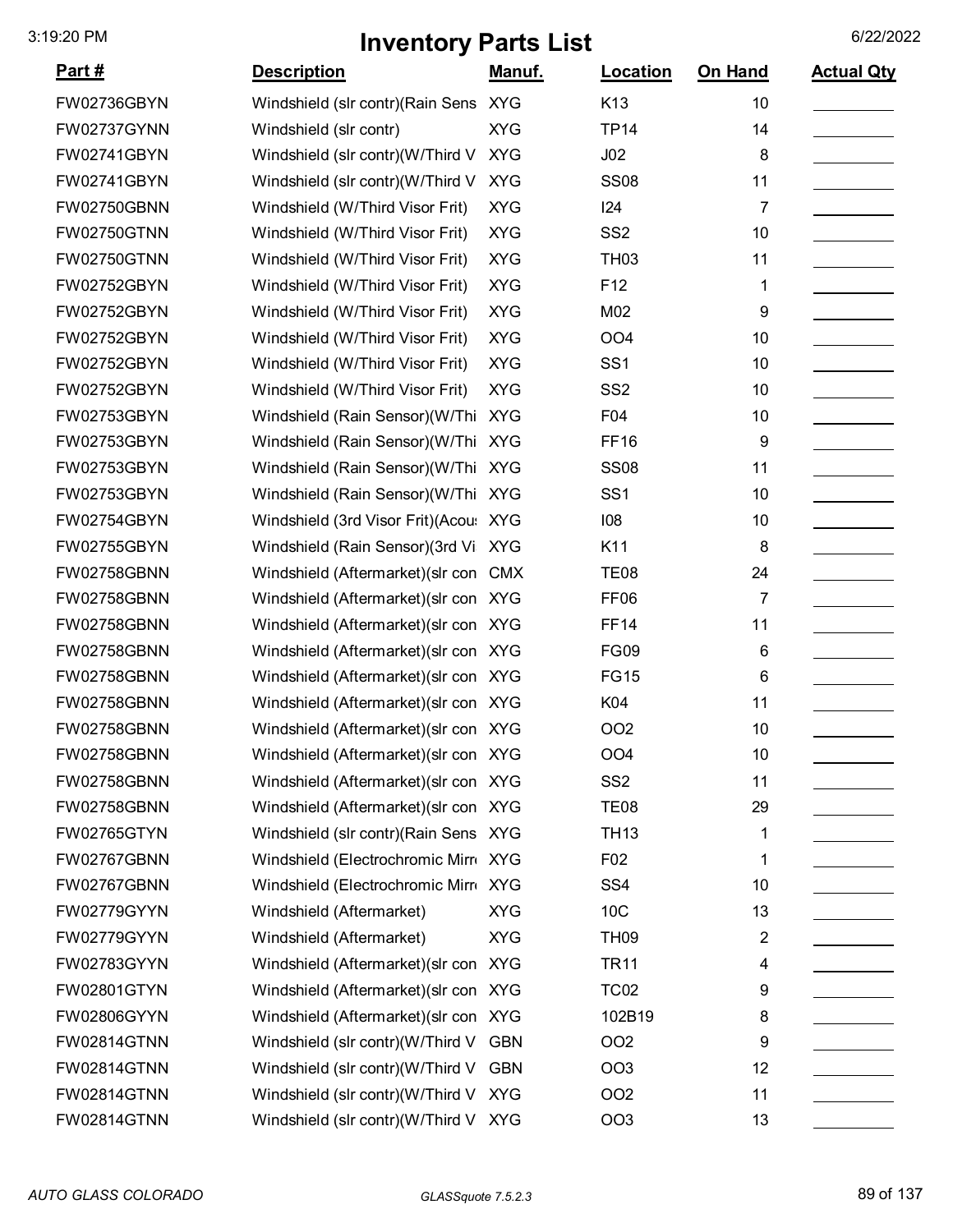| <u> Part #</u>     | <b>Description</b>                    | <u>Manuf.</u> | <b>Location</b>  | <b>On Hand</b> | <b>Actual Qty</b> |
|--------------------|---------------------------------------|---------------|------------------|----------------|-------------------|
| FW02814GTNN        | Windshield (slr contr)(W/Third V      | <b>XYG</b>    | SS <sub>5</sub>  | 9              |                   |
| FW02814GTNN        | Windshield (slr contr)(W/Third V XYG  |               | <b>TM04</b>      | 2              |                   |
| <b>FW02814GTNN</b> | Windshield (slr contr)(W/Third V      | <b>XYG</b>    | <b>XSP</b>       | 20             |                   |
| FW02816GBNN        | Windshield (Electrochromic Mirre      | <b>CMX</b>    | <b>TO04</b>      | 25             |                   |
| <b>FW02816GBNN</b> | Windshield (Electrochromic Mirro XYG  |               | <b>OO2</b>       | 13             |                   |
| <b>FW02816GBNN</b> | Windshield (Electrochromic Mirr XYG   |               | SS <sub>1</sub>  | 12             |                   |
| FW02816GBNN        | Windshield (Electrochromic Mirr XYG   |               | SS <sub>2</sub>  | 11             |                   |
| FW02817GBNN        | Windshield (slr contr)                | <b>XYG</b>    | <b>OO2</b>       | 9              |                   |
| FW02817GBNN        | Windshield (slr contr)                | <b>XYG</b>    | SS <sub>1</sub>  | 9              |                   |
| FW02817GBNN        | Windshield (slr contr)                | <b>XYG</b>    | SS <sub>2</sub>  | 11             |                   |
| FW02817GBNN        | Windshield (slr contr)                | <b>XYG</b>    | TL <sub>03</sub> | 3              |                   |
| <b>FW02817GBNN</b> | Windshield (slr contr)                | <b>XYG</b>    | <b>XSP</b>       | 10             |                   |
| FW02818GBNN        | Windshield                            | <b>XYG</b>    | G14              | 9              |                   |
| FW02818GBNN        | Windshield                            | <b>XYG</b>    | <b>TO04</b>      | 6              |                   |
| FW02822GBNN        | Windshield (slr contr)(W/Third V      | <b>XYG</b>    | F20              | 5              |                   |
| FW02822GBNN        | Windshield (slr contr)(W/Third V      | <b>XYG</b>    | TT <sub>03</sub> | 10             |                   |
| FW02824GTYN        | Windshield (slr contr) (Rain Sens XYG |               | <b>FG22</b>      | 8              |                   |
| FW02824GTYN        | Windshield (slr contr) (Rain Sens     | <b>XYG</b>    | H <sub>17</sub>  | 6              |                   |
| FW02824GTYN        | Windshield (slr contr) (Rain Sens XYG |               | OO <sub>2</sub>  | 5              |                   |
| FW02825GTYN        | Windshield (W/Compass)(slr cor XYG    |               | 97B19            | 2              |                   |
| FW02828GBNN        | Windshield (slr contr)                | <b>XYG</b>    | 104B13           | 3              |                   |
| FW02828GBNN        | Windshield (slr contr)                | <b>XYG</b>    | 96B24            | 3              |                   |
| FW02832GBYN        | Windshield (Electrochromic Mirre      | <b>XYG</b>    | <b>TL09</b>      | 11             |                   |
| FW02833GTNN        | Windshield (W/Third Visor Frit)       | <b>XYG</b>    | <b>LM05</b>      | 6              |                   |
| FW02833GTNN        | Windshield (W/Third Visor Frit)       | <b>XYG</b>    | <b>OO3</b>       | 10             |                   |
| FW02833GTNN        | Windshield (W/Third Visor Frit)       | <b>XYG</b>    | OO <sub>4</sub>  | 9              |                   |
| FW02833GTNN        | Windshield (W/Third Visor Frit)       | <b>XYG</b>    | <b>SS09</b>      | 11             |                   |
| FW02833GTNN        | Windshield (W/Third Visor Frit)       | <b>XYG</b>    | <b>TB03</b>      | 11             |                   |
| FW02834GBNN        | Windshield (slr contr)                | <b>XYG</b>    | 102C06           | 6              |                   |
| FW02834GBNN        | Windshield (slr contr)                | <b>XYG</b>    | <b>TL04</b>      | 12             |                   |
| FW02839GYYN        | Windshield (slr contr) (Rain Sens     | <b>XYG</b>    | 91B10            | 5              |                   |
| FW02839GYYN        | Windshield (slr contr) (Rain Sens XYG |               | 93B21            | 2              |                   |
| <b>FW02840GTNN</b> | Windshield (slr contr)                | <b>CMX</b>    | E09              | 21             |                   |
| FW02840GTNN        | Windshield (slr contr)                | <b>XYG</b>    | <b>FG21</b>      | 11             |                   |
| FW02840GTNN        | Windshield (slr contr)                | <b>XYG</b>    | <b>SS07</b>      | 9              |                   |
| FW02840GTNN        | Windshield (slr contr)                | <b>XYG</b>    | SS <sub>2</sub>  | 11             |                   |
| FW02840GTNN        | Windshield (slr contr)                | <b>XYG</b>    | <b>TT17</b>      | 7              |                   |
| FW02841GTYN        | Windshield (slr contr) (Rain Sens XYG |               | 94B16            | 2              |                   |
| FW02841GTYN        | Windshield (slr contr) (Rain Sens XYG |               | 94B22            | 6              |                   |
| FW02841GTYN        | Windshield (slr contr) (Rain Sens XYG |               | 94B23            | 1              |                   |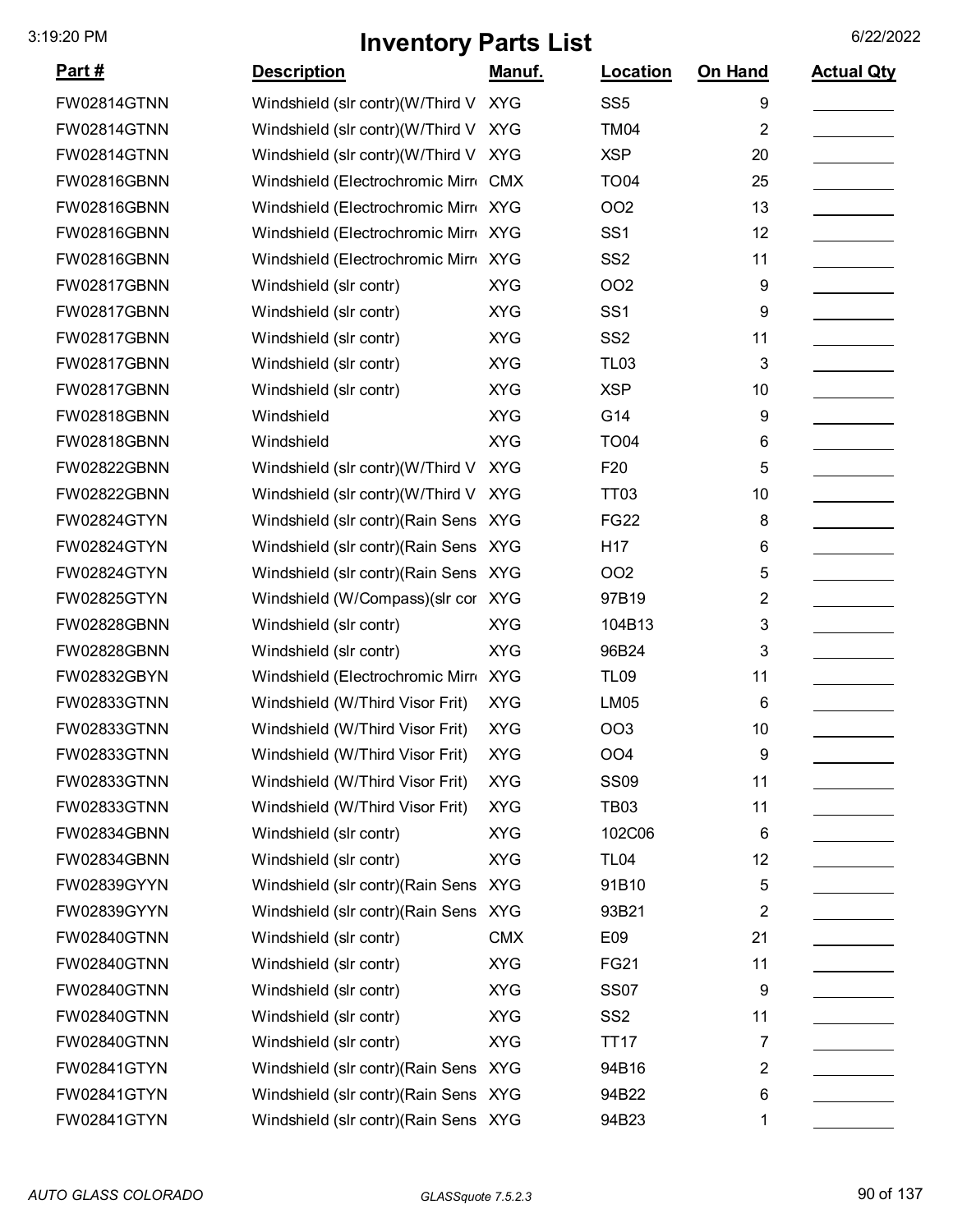| <u>Part #</u>      | <b>Description</b>                    | <u>Manuf.</u> | <b>Location</b>  | On Hand | <b>Actual Qty</b> |
|--------------------|---------------------------------------|---------------|------------------|---------|-------------------|
| FW02841GTYN        | Windshield (slr contr) (Rain Sens XYG |               | N24              | 10      |                   |
| FW02842GTYN        | Windshield (ht)(slr contr)(Rain S     | <b>XYG</b>    | 104A04           | 5       |                   |
| <b>FW02842GTYN</b> | Windshield (ht)(slr contr)(Rain S     | <b>XYG</b>    | 92C17            | 3       |                   |
| FW02849GTNN        | Windshield (slr contr)(W/Third V      | <b>XYG</b>    | 106B10           | 8       |                   |
| FW02849GTNN        | Windshield (slr contr)(W/Third V      | <b>XYG</b>    | SS <sub>1</sub>  | 10      |                   |
| FW02851GBYN        | Windshield (Aftermarket) (slr con     | <b>GBN</b>    | 41C              | 4       |                   |
| FW02851GBYN        | Windshield (Aftermarket) (slr con     | <b>GBN</b>    | <b>OO2</b>       | 11      |                   |
| FW02851GBYN        | Windshield (Aftermarket) (slr con     | <b>GBN</b>    | <b>OO3</b>       | 10      |                   |
| FW02851GBYN        | Windshield (Aftermarket) (slr con     | <b>GBN</b>    | SS <sub>1</sub>  | 5       |                   |
| FW02851GBYN        | Windshield (Aftermarket) (slr con     | <b>GBN</b>    | <b>TI05</b>      | 21      |                   |
| FW02851GBYN        | Windshield (Aftermarket) (slr con     | <b>GBN</b>    | <b>TL01</b>      | 6       |                   |
| FW02851GBYN        | Windshield (Aftermarket) (slr con     | <b>GBN</b>    | <b>XSP</b>       | 13      |                   |
| FW02851GBYN        | Windshield (Aftermarket) (slr con XYG |               | OO <sub>4</sub>  | 9       |                   |
| FW02851GBYN        | Windshield (Aftermarket) (slr con XYG |               | <b>SS07</b>      | 9       |                   |
| FW02851GBYN        | Windshield (Aftermarket) (slr con XYG |               | TP <sub>02</sub> | 6       |                   |
| FW02852GBYN        | Windshield (Aftermarket) (slr con     | <b>GBN</b>    | SS <sub>1</sub>  | 10      |                   |
| FW02852GBYN        | Windshield (Aftermarket) (slr con     | <b>GBN</b>    | TT07             | 8       |                   |
| FW02852GBYN        | Windshield (Aftermarket) (slr con XYG |               | <b>TT07</b>      | 4       |                   |
| FW02863GTNN        | Windshield (W/Third Visor Frit)       | <b>XYG</b>    | <b>SS10</b>      | 10      |                   |
| FW02863GTNN        | Windshield (W/Third Visor Frit)       | <b>XYG</b>    | <b>TM05</b>      | 3       |                   |
| FW02863GTNN        | Windshield (W/Third Visor Frit)       | <b>XYG</b>    | <b>XSP</b>       | 9       |                   |
| FW02864GBNN        | Windshield (Heated Wiper Park         | <b>XYG</b>    | H <sub>19</sub>  | 11      |                   |
| FW02864GBNN        | Windshield (Heated Wiper Park         | <b>XYG</b>    | J02              | 1       |                   |
| FW02864GBNN        | Windshield (Heated Wiper Park         | <b>XYG</b>    | OO <sub>2</sub>  | 38      |                   |
| FW02864GBNN        | Windshield (Heated Wiper Park         | <b>XYG</b>    | OO <sub>4</sub>  | 12      |                   |
| FW02864GBNN        | Windshield (Heated Wiper Park         | <b>XYG</b>    | SS <sub>5</sub>  | 19      |                   |
| FW02864GBNN        | Windshield (Heated Wiper Park         | <b>XYG</b>    | <b>XSP</b>       | 17      |                   |
| FW02865GYYN        | Windshield (slr contr)                | <b>XYG</b>    | 48D              | 9       |                   |
| FW02869GGYN        | Windshield (slr contr)(W/Third V XYG  |               | FG.5             | 11      |                   |
| FW02869GGYN        | Windshield (slr contr)(W/Third V      | <b>XYG</b>    | <b>FG02</b>      | 5       |                   |
| FW02869GGYN        | Windshield (slr contr)(W/Third V XYG  |               | K22              | 3       |                   |
| FW02869GGYN        | Windshield (slr contr)(W/Third V XYG  |               | OO <sub>2</sub>  | 11      |                   |
| FW02869GGYN        | Windshield (slr contr)(W/Third V XYG  |               | <b>TA16</b>      | 10      |                   |
| FW02869GGYN        | Windshield (slr contr)(W/Third V XYG  |               | <b>TB12</b>      | 5       |                   |
| FW02869GGYN        | Windshield (slr contr)(W/Third V      | <b>XYG</b>    | <b>XSP</b>       | 10      |                   |
| FW02870GBYN        | Windshield (slr contr)(Heated Wi XYG  |               | 41B              | 12      |                   |
| FW02870GBYN        | Windshield (slr contr)(Heated Wi XYG  |               | FF <sub>03</sub> | 10      |                   |
| FW02870GBYN        | Windshield (slr contr)(Heated Wi XYG  |               | <b>OO</b>        | 12      |                   |
| FW02870GBYN        | Windshield (slr contr)(Heated Wi XYG  |               | OO <sub>2</sub>  | 15      |                   |
| FW02870GBYN        | Windshield (slr contr)(Heated Wi XYG  |               | OO <sub>3</sub>  | 12      |                   |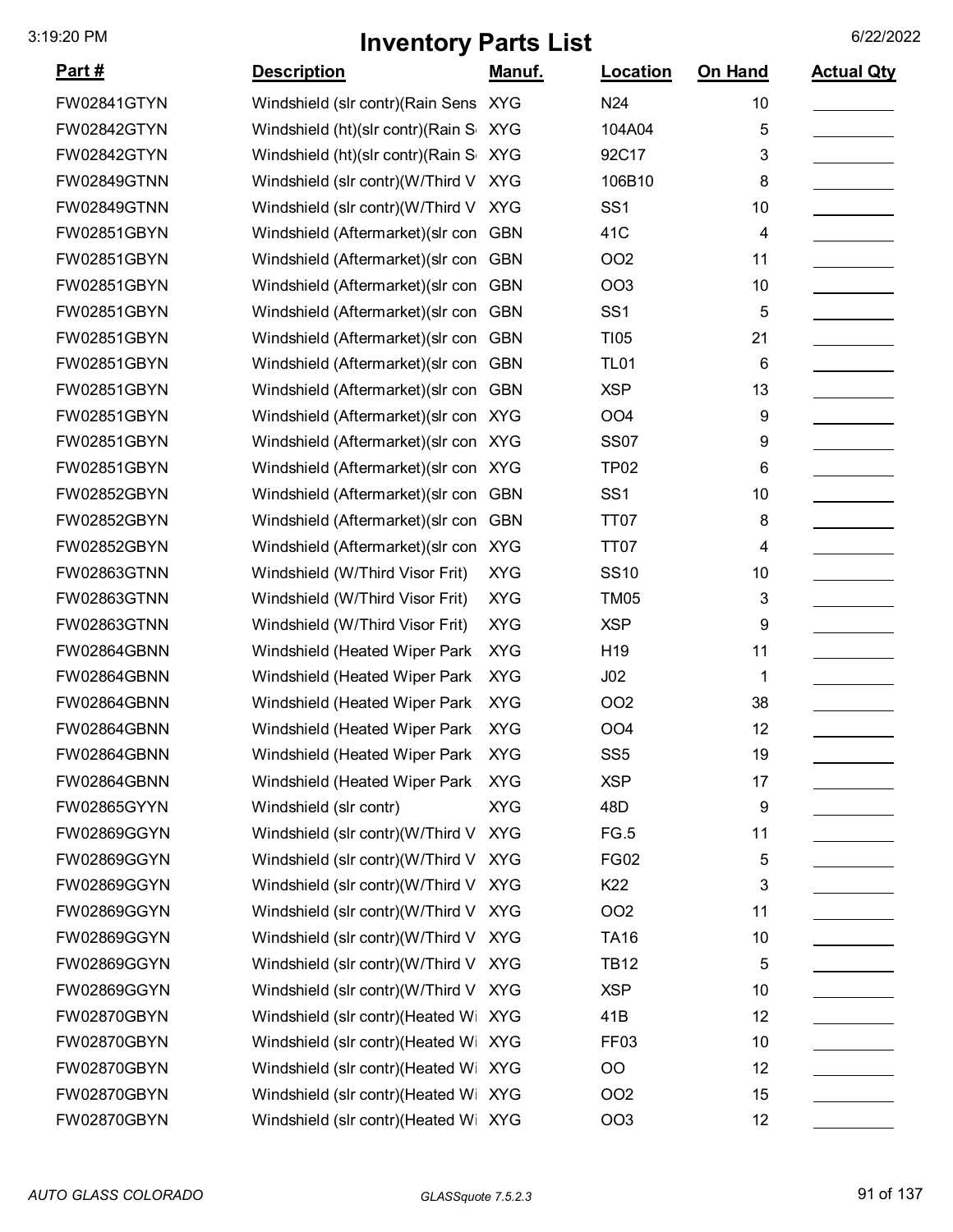| <u> Part #</u>     | <b>Description</b>                     | <u>Manuf.</u> | <b>Location</b>  | On Hand | <b>Actual Qty</b> |
|--------------------|----------------------------------------|---------------|------------------|---------|-------------------|
| FW02870GBYN        | Windshield (slr contr)(Heated Wi XYG   |               | <b>SS08</b>      | 17      |                   |
| FW02870GBYN        | Windshield (slr contr)(Heated Wi XYG   |               | SS <sub>2</sub>  | 8       |                   |
| FW02870GBYN        | Windshield (slr contr)(Heated Wi XYG   |               | SS <sub>4</sub>  | 20      |                   |
| FW02870GBYN        | Windshield (slr contr)(Heated Wi       | <b>XYG</b>    | SS <sub>8</sub>  | 10      |                   |
| FW02870GBYN        | Windshield (slr contr)(Heated Wi       | <b>XYG</b>    | <b>TT15</b>      | 4       |                   |
| FW02870GGYN        | Windshield (slr contr)(Heated Wi       | <b>XYG</b>    | K02              | 1       |                   |
| FW02870GGYN        | Windshield (slr contr)(Heated Wi XYG   |               | <b>OO3</b>       | 16      |                   |
| FW02870GGYN        | Windshield (slr contr)(Heated Wi XYG   |               | <b>XSP</b>       | 8       |                   |
| FW02878GTNN        | Windshield (slr contr)(W/Third V       | <b>GBN</b>    | 08A              | 6       |                   |
| <b>FW02878GTNN</b> | Windshield (slr contr)(W/Third V       | <b>GBN</b>    | E11              | 7       |                   |
| FW02878GTNN        | Windshield (slr contr)(W/Third V       | <b>GBN</b>    | <b>FG13</b>      | 10      |                   |
| FW02878GTNN        | Windshield (slr contr)(W/Third V       | <b>GBN</b>    | H <sub>23</sub>  | 10      |                   |
| <b>FW02878GTNN</b> | Windshield (slr contr)(W/Third V       | <b>GBN</b>    | <b>SS07</b>      | 12      |                   |
| FW02878GTNN        | Windshield (slr contr)(W/Third V       | <b>GBN</b>    | <b>SS08</b>      | 12      |                   |
| <b>FW02878GTNN</b> | Windshield (slr contr)(W/Third V       | <b>GBN</b>    | SS <sub>4</sub>  | 20      |                   |
| FW02878GTNN        | Windshield (slr contr)(W/Third V       | <b>GBN</b>    | <b>TE11</b>      | 17      |                   |
| <b>FW02878GTNN</b> | Windshield (slr contr)(W/Third V       | <b>GBN</b>    | <b>TM03</b>      | 20      |                   |
| FW02878GTNN        | Windshield (slr contr)(W/Third V       | <b>GBN</b>    | <b>TN04</b>      | 9       |                   |
| FW02878GTNN        | Windshield (slr contr)(W/Third V       | <b>GBN</b>    | <b>TT02</b>      | 10      |                   |
| <b>FW02878GTNN</b> | Windshield (slr contr)(W/Third V       | <b>GBN</b>    | <b>TT07</b>      | 21      |                   |
| <b>FW02878GTNN</b> | Windshield (slr contr)(W/Third V       | <b>GBN</b>    | <b>TU09</b>      | 14      |                   |
| FW02878GTNN        | Windshield (slr contr)(W/Third V       | <b>GBN</b>    | <b>TU15</b>      | 33      |                   |
| FW02878GTNN        | Windshield (slr contr)(W/Third V       | <b>GBN</b>    | <b>XSP</b>       | 10      |                   |
| FW02878GTNN        | Windshield (slr contr)(W/Third V       | <b>XYG</b>    | 44D              | 12      |                   |
| <b>FW02878GTNN</b> | Windshield (slr contr)(W/Third V XYG   |               | H <sub>02</sub>  | 8       |                   |
| <b>FW02878GTNN</b> | Windshield (slr contr)(W/Third V XYG   |               | M08              | 1       |                   |
| FW02878GTNN        | Windshield (slr contr)(W/Third V XYG   |               | OO <sub>2</sub>  | 13      |                   |
| FW02878GTNN        | Windshield (slr contr)(W/Third V XYG   |               | OO <sub>3</sub>  | 10      |                   |
| <b>FW02878GTNN</b> | Windshield (slr contr)(W/Third V XYG   |               | OO <sub>4</sub>  | 17      |                   |
| FW02880GBNN        | Windshield (slr contr)(3rd Visor F XYG |               | OO <sub>2</sub>  | 11      |                   |
| FW02880GBNN        | Windshield (slr contr)(3rd Visor F XYG |               | TP01             | 5       |                   |
| FW02880GTNN        | Windshield (slr contr)(W/Third V XYG   |               | TP01             | 5       |                   |
| FW02884GYYN        | Windshield (slr contr)(Rain Sens XYG   |               | <b>TQ10</b>      | 2       |                   |
| FW02886GBNN        | Windshield (slr contr)                 | <b>XYG</b>    | 45 <sub>D</sub>  | 6       |                   |
| FW02886GBNN        | Windshield (slr contr)                 | <b>XYG</b>    | <b>SS07</b>      | 10      |                   |
| FW02886GBNN        | Windshield (slr contr)                 | <b>XYG</b>    | TF <sub>03</sub> | 12      |                   |
| FW02900GBYN        | Windshield (W/Third Visor Frit)        | <b>XYG</b>    | E18              | 9       |                   |
| FW02904GBYN        | Windshield (slr contr)                 | <b>XYG</b>    | E05              | 5       |                   |
| FW02911GTYN        | Windshield (slr contr)(PAAS Sys XYG    |               | J11              | 19      |                   |
| FW02912GYYN        | Windshield (slr contr) (Rain Sens XYG  |               | 102B05           | 10      |                   |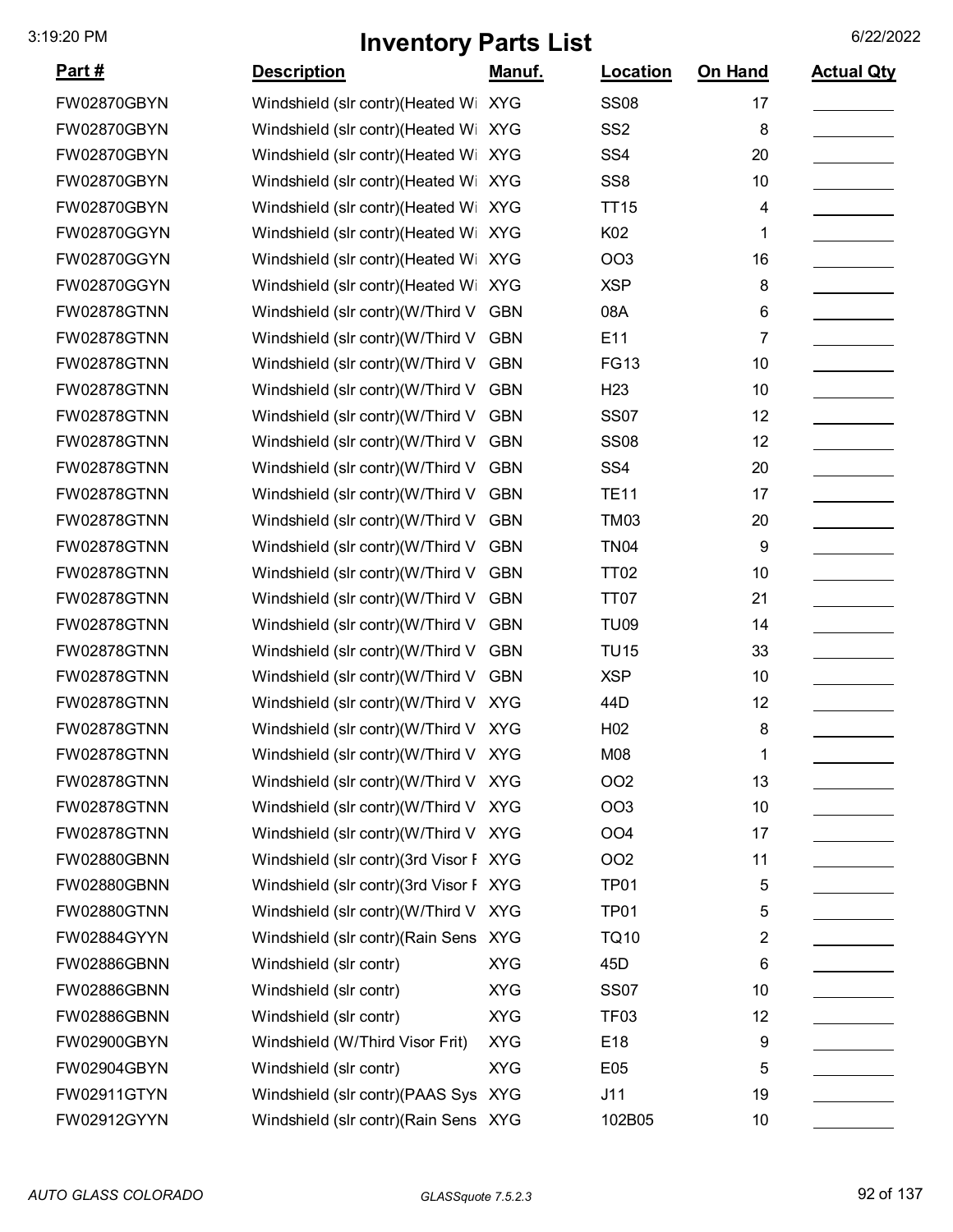| <u>Part #</u>      | <b>Description</b>                     | <u>Manuf.</u> | <b>Location</b>  | <b>On Hand</b> | <b>Actual Qty</b> |
|--------------------|----------------------------------------|---------------|------------------|----------------|-------------------|
| FW02912GYYN        | Windshield (slr contr)(Rain Sens XYG   |               | G22              | 5              |                   |
| <b>FW02914GBYN</b> | Windshield (W/Third Visor Frit)        | <b>XYG</b>    | <b>FF21</b>      | 6              |                   |
| <b>FW02914GBYN</b> | Windshield (W/Third Visor Frit)        | <b>XYG</b>    | SS <sub>1</sub>  | 9              |                   |
| <b>FW02914GBYN</b> | Windshield (W/Third Visor Frit)        | <b>XYG</b>    | SS <sub>5</sub>  | 9              |                   |
| <b>FW02915GBYN</b> | Windshield (Rain Sensor)(W/Thi         | <b>XYG</b>    | E16              | 12             |                   |
| <b>FW02924GGNN</b> | Windshield                             | <b>XYG</b>    | 33C              | 23             |                   |
| <b>FW02924GGNN</b> | Windshield                             | <b>XYG</b>    | 34C              | 38             |                   |
| <b>FW02924GGNN</b> | Windshield                             | <b>XYG</b>    | P <sub>28</sub>  | 10             |                   |
| <b>FW02924GGNN</b> | Windshield                             | <b>XYG</b>    | <b>XSP</b>       | 10             |                   |
| <b>FW02925GBNN</b> | Windshield (slr contr)                 | <b>CMX</b>    | GC52A            | 22             |                   |
| <b>FW02925GBNN</b> | Windshield (slr contr)                 | <b>XYG</b>    | 50A              | 6              |                   |
| <b>FW02925GBNN</b> | Windshield (slr contr)                 | <b>XYG</b>    | FF <sub>06</sub> | 5              |                   |
| <b>FW02925GBNN</b> | Windshield (slr contr)                 | <b>XYG</b>    | GC07A            | 9              |                   |
| <b>FW02925GBNN</b> | Windshield (slr contr)                 | <b>XYG</b>    | SS <sub>2</sub>  | 11             |                   |
| <b>FW02925GBNN</b> | Windshield (slr contr)                 | <b>XYG</b>    | <b>XSP</b>       | 10             |                   |
| <b>FW02926GBNN</b> | Windshield (Electrochromic Mirr CARL   |               | <b>TJ06</b>      | 4              |                   |
| <b>FW02930GBNN</b> | Windshield (slr contr)(Acoustic Ir XYG |               | <b>TA06</b>      | 10             |                   |
| <b>FW02944GTYN</b> | Windshield (slr contr)(W/Third V       | <b>XYG</b>    | <b>FG16</b>      | 8              |                   |
| <b>FW02944GTYN</b> | Windshield (slr contr)(W/Third V       | <b>XYG</b>    | <b>TT18</b>      | 9              |                   |
| <b>FW02944GTYN</b> | Windshield (slr contr)(W/Third V       | <b>XYG</b>    | <b>XSP</b>       | 9              |                   |
| <b>FW02945GTYN</b> | Windshield (slr contr) (Rain Sens XYG  |               | <b>TC04</b>      | 14             |                   |
| <b>FW02946GTYN</b> | Windshield (slr contr)(PAAS Sys XYG    |               | 31B              | 9              |                   |
| <b>FW02946GTYN</b> | Windshield (slr contr)(PAAS Sys XYG    |               | <b>TM15</b>      | 10             |                   |
| <b>FW02947GYYN</b> | Windshield (slr contr) (Rain Sens XYG  |               | 104A01           | 9              |                   |
| <b>FW02947GYYN</b> | Windshield (slr contr) (Rain Sens XYG  |               | 49A              | 6              |                   |
| <b>FW02947GYYN</b> | Windshield (slr contr) (Rain Sens XYG  |               | <b>SS07</b>      | 10             |                   |
| <b>FW02947GYYN</b> | Windshield (slr contr) (Rain Sens XYG  |               | <b>TE14</b>      | 8              |                   |
| <b>FW02948GTYN</b> | Windshield (slr contr) (Rain Sens SGC  |               | 91B13            | 1              |                   |
| <b>FW02955GBNN</b> | Windshield (slr contr)(W/Third V XYG   |               | 106B03           | 2              |                   |
| <b>FW02955GBNN</b> | Windshield (slr contr)(W/Third V       | <b>XYG</b>    | 107B08           | 7              |                   |
| <b>FW02955GBNN</b> | Windshield (slr contr)(W/Third V XYG   |               | OO <sub>4</sub>  | 10             |                   |
| <b>FW02955GBNN</b> | Windshield (slr contr)(W/Third V XYG   |               | <b>TL01</b>      | 11             |                   |
| <b>FW02955GBYN</b> | Windshield (slr contr)(W/Third V CARL  |               | <b>TG09</b>      | 3              |                   |
| <b>FW02955GBYN</b> | Windshield (slr contr)(W/Third V XYG   |               | <b>TO09</b>      | 17             |                   |
| <b>FW02955GTNN</b> | Windshield (slr contr)(W/Third V XYG   |               | SS <sub>4</sub>  | 8              |                   |
| <b>FW02955GTNN</b> | Windshield (slr contr)(W/Third V XYG   |               | <b>TR10</b>      | 15             |                   |
| <b>FW02955GTNN</b> | Windshield (slr contr)(W/Third V XYG   |               | <b>XSP</b>       | 9              |                   |
| <b>FW02961GBYN</b> | Windshield (slr contr) (Rain Sens XYG  |               | <b>TR05</b>      | 10             |                   |
| <b>FW02963GBNN</b> | Windshield (W/Compass)(W/Thi XYG       |               | 10C              | 9              |                   |
| FW02963GBNN        | Windshield (W/Compass)(W/Thi XYG       |               | OO <sub>2</sub>  | 9              |                   |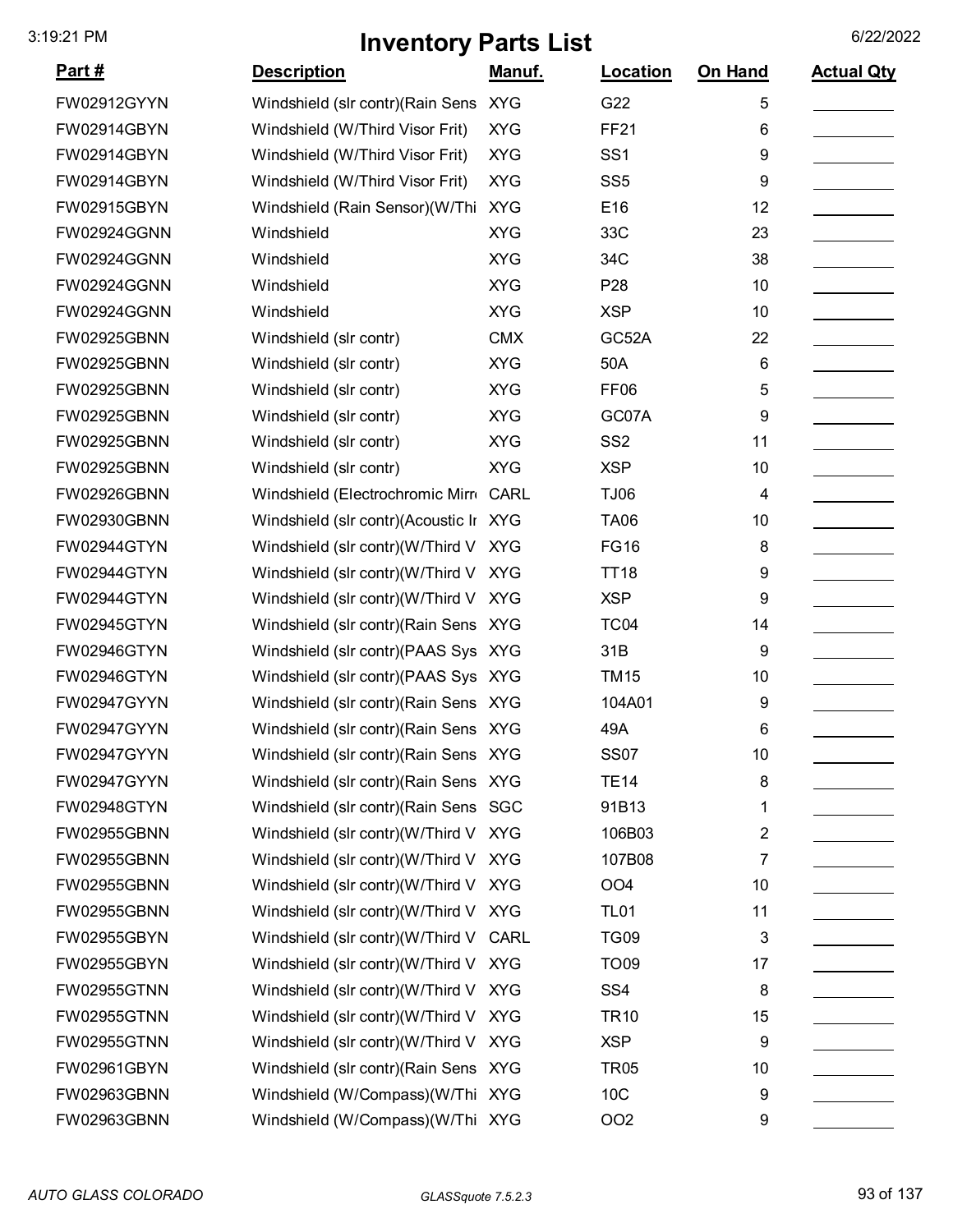| <u>Part #</u> | <b>Description</b>                     | <u>Manuf.</u> | Location        | On Hand        | <b>Actual Qty</b> |
|---------------|----------------------------------------|---------------|-----------------|----------------|-------------------|
| FW02963GBNN   | Windshield (W/Compass) (W/Thi XYG      |               | SS <sub>1</sub> | 11             |                   |
| FW02977GTYN   | Windshield (slr contr)(W/Third V       | <b>XYG</b>    | SS <sub>3</sub> | 8              |                   |
| FW02977GTYN   | Windshield (slr contr)(W/Third V       | <b>XYG</b>    | SS <sub>4</sub> | 12             |                   |
| FW02977GTYN   | Windshield (slr contr)(W/Third V       | <b>XYG</b>    | <b>TV02</b>     | 7              |                   |
| FW02980GBYN   | Windshield (Electrochromic Mirr XYG    |               | <b>TO14</b>     | 13             |                   |
| FW02981GBYN   | Windshield (slr contr)                 | <b>XYG</b>    | F06             | 8              |                   |
| FW02981GBYN   | Windshield (slr contr)                 | <b>XYG</b>    | <b>FF17</b>     | 11             |                   |
| FW02981GBYN   | Windshield (slr contr)                 | <b>XYG</b>    | SS <sub>4</sub> | 11             |                   |
| FW02985GBNN   | Windshield                             | <b>XYG</b>    | <b>FG03</b>     | 7              |                   |
| FW02985GBNN   | Windshield                             | <b>XYG</b>    | <b>SS08</b>     | 10             |                   |
| FW02985GBNN   | Windshield                             | <b>XYG</b>    | SS <sub>1</sub> | 11             |                   |
| FW02985GBNN   | Windshield                             | <b>XYG</b>    | <b>SS10</b>     | 16             |                   |
| FW02985GBNN   | Windshield                             | <b>XYG</b>    | SS <sub>2</sub> | 9              |                   |
| FW02986GBNN   | Windshield (Heated Wiper Park          | <b>XYG</b>    | 104             | 10             |                   |
| FW02986GBNN   | Windshield (Heated Wiper Park          | <b>XYG</b>    | <b>OO2</b>      | 44             |                   |
| FW02986GBNN   | Windshield (Heated Wiper Park          | <b>XYG</b>    | <b>OO3</b>      | 11             |                   |
| FW02986GBNN   | Windshield (Heated Wiper Park          | <b>XYG</b>    | SS <sub>2</sub> | 10             |                   |
| FW02986GBNN   | Windshield (Heated Wiper Park          | <b>XYG</b>    | SS <sub>3</sub> | 13             |                   |
| FW02986GBNN   | Windshield (Heated Wiper Park          | <b>XYG</b>    | SS <sub>4</sub> | 34             |                   |
| FW02986GBNN   | Windshield (Heated Wiper Park          | <b>XYG</b>    | SS <sub>6</sub> | 10             |                   |
| FW02986GBNN   | Windshield (Heated Wiper Park          | <b>XYG</b>    | <b>XSP</b>      | 32             |                   |
| FW02987GBYN   | Windshield (slr contr) (Rain Sens XYG  |               | <b>TN12</b>     | 9              |                   |
| FW02988GBYN   | Windshield (slr contr) (Rain Sens XYG  |               | 96B22           | 1              |                   |
| FW02988GBYN   | Windshield (slr contr) (Rain Sens XYG  |               | SS <sub>4</sub> | 10             |                   |
| FW02989GGYN   | Windshield (slr contr) (Rain Sens XYG  |               | <b>TU13</b>     | 7              |                   |
| FW02994GBNN   | Windshield (slr contr)(Acoustic Ir XYG |               | M03             | 8              |                   |
| FW02994GBNN   | Windshield (slr contr)(Acoustic Ir XYG |               | <b>TU17</b>     | 13             |                   |
| FW03002GTYN   | Windshield (Aftermarket) (slr con XYG  |               | J24             | 8              |                   |
| FW03002GTYN   | Windshield (Aftermarket) (slr con XYG  |               | OO <sub>2</sub> | 10             |                   |
| FW03002GTYN   | Windshield (Aftermarket) (slr con XYG  |               | <b>SS08</b>     | 10             |                   |
| FW03002GTYN   | Windshield (Aftermarket) (slr con XYG  |               | SS <sub>1</sub> | 8              |                   |
| FW03003GTYN   | Windshield (slr contr)(W/Third V       | <b>XYG</b>    | P <sub>22</sub> | 10             |                   |
| FW03003GTYN   | Windshield (slr contr)(W/Third V       | <b>XYG</b>    | <b>XSP</b>      | 10             |                   |
| FW03004GTYN   | Windshield (slr contr)(Heated Wi       | <b>XYG</b>    | <b>TA08</b>     | 4              |                   |
| FW03006GBYN   | Windshield (W/Third Visor Frit)        | <b>XYG</b>    | 92A02           | 11             |                   |
| FW03006GBYN   | Windshield (W/Third Visor Frit)        | <b>XYG</b>    | <b>TP15</b>     | $\overline{7}$ |                   |
| FW03013GTNN   | Windshield (W/Third Visor Frit)        | <b>CMX</b>    | N06             | 17             |                   |
| FW03013GTNN   | Windshield (W/Third Visor Frit)        | <b>GBN</b>    | 40 <sub>D</sub> | 5              |                   |
| FW03013GTNN   | Windshield (W/Third Visor Frit)        | <b>GBN</b>    | <b>FF22</b>     | 6              |                   |
| FW03013GTNN   | Windshield (W/Third Visor Frit)        | <b>GBN</b>    | <b>XSP</b>      | 10             |                   |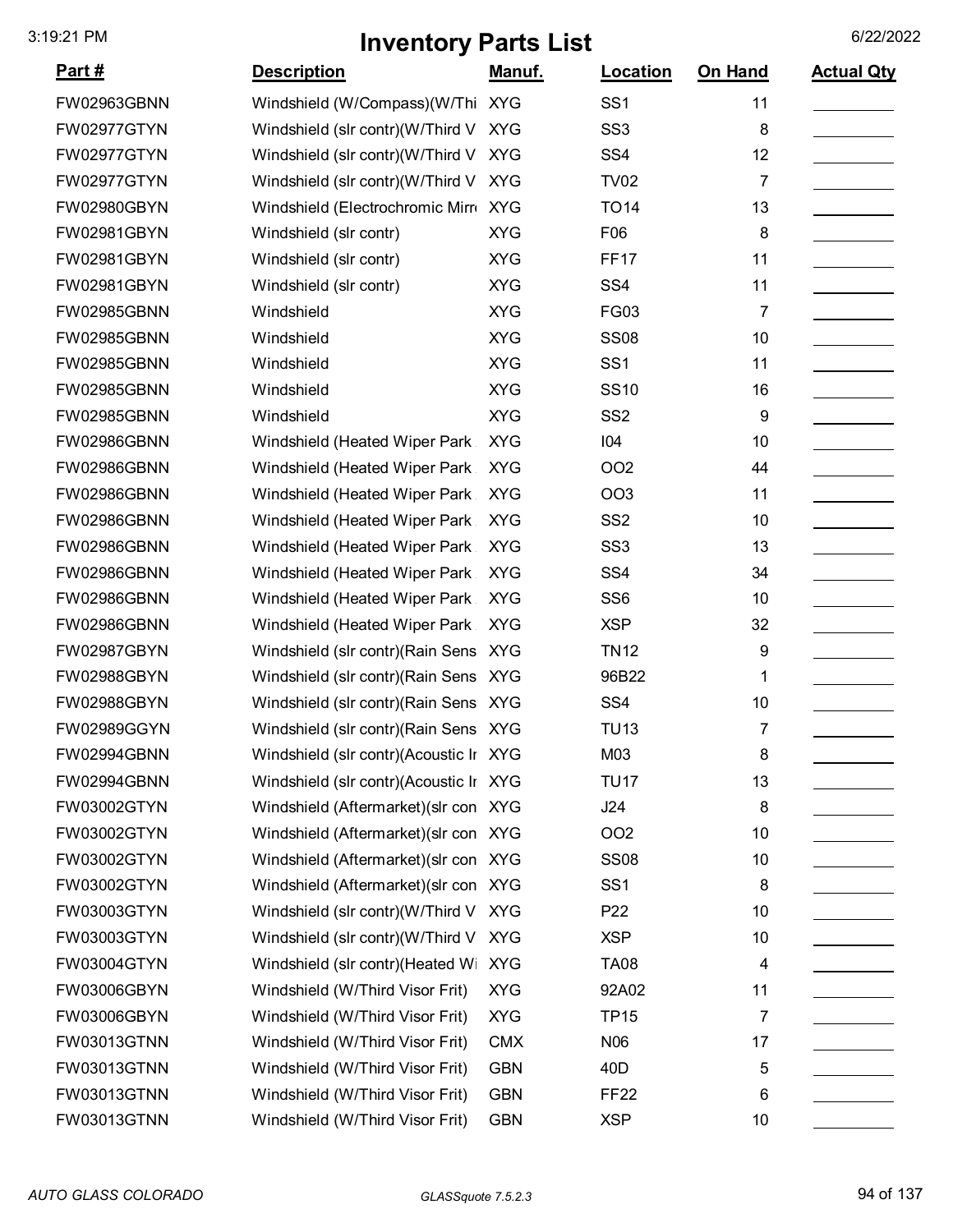| <u>Part #</u> | <b>Description</b>                     | <u>Manuf.</u> | <b>Location</b> | <b>On Hand</b> | <b>Actual Qty</b> |
|---------------|----------------------------------------|---------------|-----------------|----------------|-------------------|
| FW03013GTNN   | Windshield (W/Third Visor Frit)        | <b>XYG</b>    | E07             | 6              |                   |
| FW03013GTNN   | Windshield (W/Third Visor Frit)        | <b>XYG</b>    | OO <sub>4</sub> | 11             |                   |
| FW03013GTNN   | Windshield (W/Third Visor Frit)        | <b>XYG</b>    | SS <sub>6</sub> | 10             |                   |
| FW03014GTYN   | Windshield (slr contr)(W/Third V       | <b>CMX</b>    | <b>TF13</b>     | 3              |                   |
| FW03014GTYN   | Windshield (slr contr)(W/Third V       | <b>XYG</b>    | F08             | 8              |                   |
| FW03014GTYN   | Windshield (slr contr)(W/Third V       | <b>XYG</b>    | <b>TF13</b>     | 4              |                   |
| FW03015GTYN   | Windshield (slr contr)(Heated Wi XYG   |               | 104B20          | 1              |                   |
| FW03039GTYN   | Windshield (w/ant)(slr contr)(3rd      | <b>XYG</b>    | 103B12          | 4              |                   |
| FW03039GTYN   | Windshield (w/ant)(slr contr)(3rd      | <b>XYG</b>    | 104B08          | 6              |                   |
| FW03039GTYN   | Windshield (w/ant)(slr contr)(3rd      | <b>XYG</b>    | SS <sub>4</sub> | 11             |                   |
| FW03051GTNN   | Windshield (3rd Visor Frit)            | <b>XYG</b>    | LM11            | 7              |                   |
| FW03051GTNN   | Windshield (3rd Visor Frit)            | <b>XYG</b>    | <b>TN12</b>     | 10             |                   |
| FW03052GBYN   | Windshield (3rd Visor Frit) (Acous     | <b>XYG</b>    | 14B             | 11             |                   |
| FW03052GBYN   | Windshield (3rd Visor Frit) (Acou: XYG |               | O <sub>O</sub>  | 8              |                   |
| FW03052GBYN   | Windshield (3rd Visor Frit) (Acou: XYG |               | <b>OO2</b>      | 10             |                   |
| FW03053GGYN   | Windshield (Rain Sensor)(W/Thi XYG     |               | K11             | 10             |                   |
| FW03053GGYN   | Windshield (Rain Sensor)(W/Thi XYG     |               | K <sub>13</sub> | 12             |                   |
| FW03053GGYN   | Windshield (Rain Sensor)(W/Thi XYG     |               | <b>OO3</b>      | 8              |                   |
| FW03053GGYN   | Windshield (Rain Sensor)(W/Thi XYG     |               | OO <sub>4</sub> | 10             |                   |
| FW03058GBNN   | Windshield (Electrochromic Mirr XYG    |               | 105B12          | 7              |                   |
| FW03058GBNN   | Windshield (Electrochromic Mirr XYG    |               | <b>OO2</b>      | 10             |                   |
| FW03058GBNN   | Windshield (Electrochromic Mirr XYG    |               | SS <sub>5</sub> | 10             |                   |
| FW03058GBNN   | Windshield (Electrochromic Mirr XYG    |               | <b>TL18</b>     | 10             |                   |
| FW03059GTYN   | Windshield (W/Vin Notch)(W/Th XYG      |               | 101B15          | 4              |                   |
| FW03059GTYN   | Windshield (W/Vin Notch)(W/Th XYG      |               | <b>TF10</b>     | 10             |                   |
| FW03060GTYN   | Windshield (Rain Sensor)(W/Thi XYG     |               | 106B18          | 3              |                   |
| FW03060GTYN   | Windshield (Rain Sensor)(W/Thi XYG     |               | <b>OO2</b>      | 11             |                   |
| FW03066GTNN   | Windshield (slr contr)(W/Third V XYG   |               | <b>TT03</b>     | 9              |                   |
| FW03086GTYN   | Windshield (slr contr)(Rain/Light XYG  |               | 102B07          | 1              |                   |
| FW03087GTYN   | Windshield                             | <b>CMX</b>    | LM11            | 3              |                   |
| FW03087GTYN   | Windshield                             | <b>CMX</b>    | OO <sub>5</sub> | 29             |                   |
| FW03087GTYN   | Windshield                             | <b>XYG</b>    | 09A             | 5              |                   |
| FW03087GTYN   | Windshield                             | <b>XYG</b>    | GCO             | 10             |                   |
| FW03087GTYN   | Windshield                             | <b>XYG</b>    | N <sub>23</sub> | 1              |                   |
| FW03087GTYN   | Windshield                             | <b>XYG</b>    | SS <sub>4</sub> | 10             |                   |
| FW03087GTYN   | Windshield                             | <b>XYG</b>    | <b>TG16</b>     | 11             |                   |
| FW03098GYYN   | Windshield (slr contr) (Rain Sens XYG  |               | 98B21           | 1              |                   |
| FW03098GYYN   | Windshield (slr contr) (Rain Sens XYG  |               | 122             | 7              |                   |
| FW03101GBNN   | Windshield (W/Third Visor Frit)        | <b>CMX</b>    | <b>TN02</b>     | 22             |                   |
| FW03101GBNN   | Windshield (W/Third Visor Frit)        | <b>XYG</b>    | 105A02          | 8              |                   |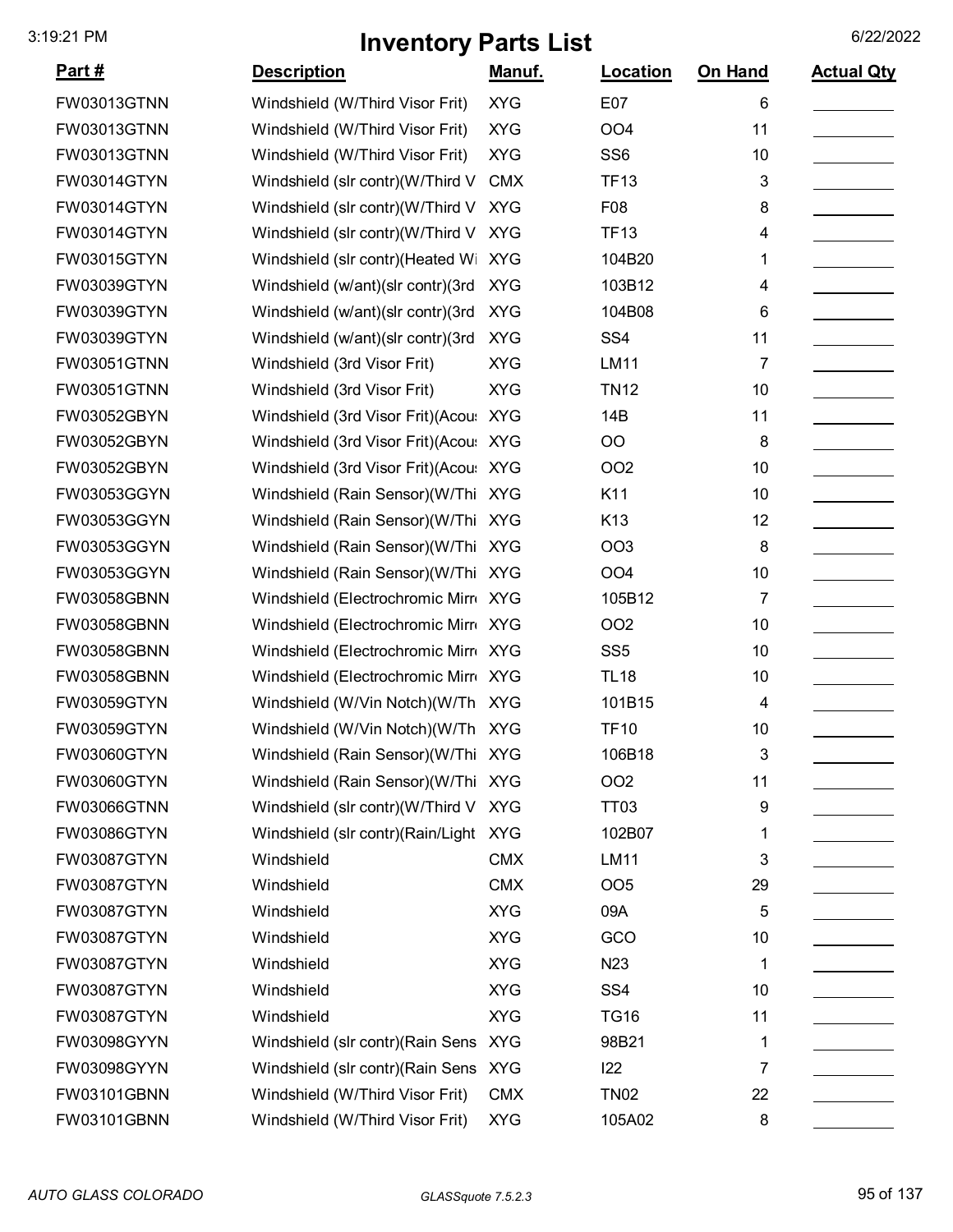| <u>Part #</u> | <b>Description</b>                      | Manuf.     | Location         | On Hand | <b>Actual Qty</b> |
|---------------|-----------------------------------------|------------|------------------|---------|-------------------|
| FW03101GBNN   | Windshield (W/Third Visor Frit)         | <b>XYG</b> | <b>FF16</b>      | 8       |                   |
| FW03101GBNN   | Windshield (W/Third Visor Frit)         | <b>XYG</b> | <b>OO2</b>       | 20      |                   |
| FW03101GBNN   | Windshield (W/Third Visor Frit)         | <b>XYG</b> | <b>SS07</b>      | 10      |                   |
| FW03101GBNN   | Windshield (W/Third Visor Frit)         | <b>XYG</b> | SS <sub>3</sub>  | 16      |                   |
| FW03101GBNN   | Windshield (W/Third Visor Frit)         | <b>XYG</b> | SS <sub>4</sub>  | 11      |                   |
| FW03101GBNN   | Windshield (W/Third Visor Frit)         | <b>XYG</b> | SS <sub>6</sub>  | 10      |                   |
| FW03101GBNN   | Windshield (W/Third Visor Frit)         | <b>XYG</b> | <b>TA13</b>      | 11      |                   |
| FW03101GBNN   | Windshield (W/Third Visor Frit)         | <b>XYG</b> | <b>TT13</b>      | 9       |                   |
| FW03101GBNN   | Windshield (W/Third Visor Frit)         | <b>XYG</b> | <b>XSP</b>       | 9       |                   |
| FW03101GBYN   | Windshield (W/Third Visor Frit)         | <b>XYG</b> | <b>GG19</b>      | 13      |                   |
| FW03101GBYN   | Windshield (W/Third Visor Frit)         | <b>XYG</b> | LM08             | 1       |                   |
| FW03101GBYN   | Windshield (W/Third Visor Frit)         | <b>XYG</b> | OO <sub>3</sub>  | 10      |                   |
| FW03101GBYN   | Windshield (W/Third Visor Frit)         | <b>XYG</b> | <b>SS09</b>      | 11      |                   |
| FW03101GBYN   | Windshield (W/Third Visor Frit)         | <b>XYG</b> | SS <sub>2</sub>  | 11      |                   |
| FW03101GBYN   | Windshield (W/Third Visor Frit)         | <b>XYG</b> | SS <sub>4</sub>  | 10      |                   |
| FW03102GBNN   | Windshield (Heated Wiper Park           | <b>XYG</b> | H <sub>19</sub>  | 8       |                   |
| FW03102GBNN   | Windshield (Heated Wiper Park           | <b>XYG</b> | SS <sub>1</sub>  | 16      |                   |
| FW03102GBNN   | Windshield (Heated Wiper Park           | <b>XYG</b> | SS <sub>2</sub>  | 14      |                   |
| FW03102GBNN   | Windshield (Heated Wiper Park           | <b>XYG</b> | SS <sub>4</sub>  | 18      |                   |
| FW03102GBNN   | Windshield (Heated Wiper Park           | <b>XYG</b> | SS <sub>5</sub>  | 43      |                   |
| FW03102GBNN   | Windshield (Heated Wiper Park           | <b>XYG</b> | <b>TA13</b>      | 10      |                   |
| FW03102GBYN   | Windshield (Heated Wiper Park           | <b>CMX</b> | GC11A            | 31      |                   |
| FW03102GBYN   | Windshield (Heated Wiper Park           | <b>CMX</b> | OO <sub>5</sub>  | 33      |                   |
| FW03102GBYN   | Windshield (Heated Wiper Park           | <b>XYG</b> | 10C              | 17      |                   |
| FW03102GBYN   | Windshield (Heated Wiper Park XYG       |            | F02              | 10      |                   |
| FW03102GBYN   | Windshield (Heated Wiper Park           | <b>XYG</b> | FG01             | 14      |                   |
| FW03102GBYN   | Windshield (Heated Wiper Park           | <b>XYG</b> | J04              | 10      |                   |
| FW03102GBYN   | Windshield (Heated Wiper Park           | <b>XYG</b> | LM10             | 16      |                   |
| FW03102GBYN   | Windshield (Heated Wiper Park           | <b>XYG</b> | OO <sub>2</sub>  | 11      |                   |
| FW03102GBYN   | Windshield (Heated Wiper Park           | <b>XYG</b> | <b>OO3</b>       | 10      |                   |
| FW03102GBYN   | Windshield (Heated Wiper Park           | <b>XYG</b> | SS <sub>6</sub>  | 10      |                   |
| FW03102GBYN   | Windshield (Heated Wiper Park           | <b>XYG</b> | <b>XSP</b>       | 11      |                   |
| FW03103GTNN   | Windshield (slr contr)(W/Third V        | <b>XYG</b> | 105A03           | 7       |                   |
| FW03108GBNN   | Windshield (slr contr)(W/Third V XYG    |            | <b>TL14</b>      | 9       |                   |
| FW03113GTYN   | Windshield (Rain Sensor)                | <b>XYG</b> | <b>TQ13</b>      | 15      |                   |
| FW03116GBYN   | Windshield (w/ant)(slr contr)(Rai XYG   |            | <b>TC02</b>      | 6       |                   |
| FW03116GBYN   | Windshield (w/ant) (slr contr) (Rai XYG |            | TF <sub>05</sub> | 11      |                   |
| FW03117GBNN   | Windshield (W/Compass) (Heate XYG       |            | TD <sub>07</sub> | 9       |                   |
| FW03118GBNN   | Windshield (Electrochromic Mirr XYG     |            | GG22             | 8       |                   |
| FW03123GBNN   | Windshield (Electrochromic Mirr XYG     |            | <b>TQ10</b>      | 13      |                   |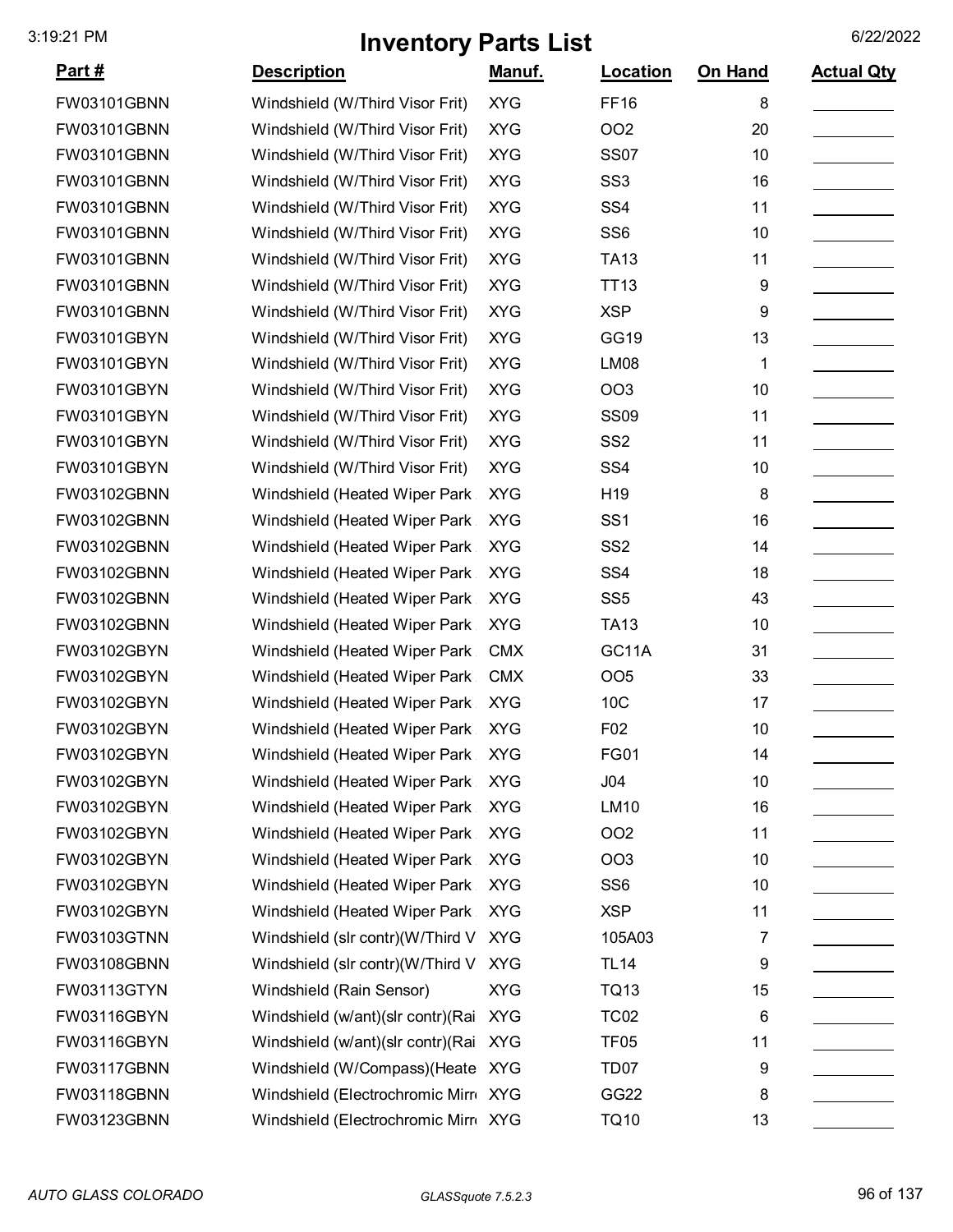| <u>Part #</u>      | <b>Description</b>                   | Manuf.     | Location         | On Hand        | <b>Actual Qty</b> |
|--------------------|--------------------------------------|------------|------------------|----------------|-------------------|
| FW03131GBNN        | Windshield (slr contr)(W/Third V     | <b>CMX</b> | G19              | 14             |                   |
| FW03131GBNN        | Windshield (slr contr)(W/Third V     | <b>CMX</b> | <b>TN05</b>      | 28             |                   |
| <b>FW03131GBNN</b> | Windshield (slr contr)(W/Third V     | <b>XYG</b> | OO <sub>3</sub>  | 11             |                   |
| <b>FW03131GBNN</b> | Windshield (slr contr)(W/Third V     | <b>XYG</b> | SS <sub>1</sub>  | 10             |                   |
| <b>FW03131GBNN</b> | Windshield (slr contr)(W/Third V     | <b>XYG</b> | SS <sub>2</sub>  | 11             |                   |
| FW03131GBNN        | Windshield (slr contr)(W/Third V     | <b>XYG</b> | <b>TN04</b>      | 4              |                   |
| FW03131GBNN        | Windshield (slr contr)(W/Third V XYG |            | <b>TN05</b>      | 37             |                   |
| <b>FW03131GBNN</b> | Windshield (slr contr)(W/Third V     | <b>XYG</b> | <b>TN08</b>      | 10             |                   |
| FW03134GBNN        | Windshield (Electrochromic Mirr CMX  |            | <b>TD16</b>      | 24             |                   |
| FW03134GBNN        | Windshield (Electrochromic Mirro XYG |            | GCO              | 10             |                   |
| <b>FW03134GBNN</b> | Windshield (Electrochromic Mirr XYG  |            | M06              | 13             |                   |
| <b>FW03134GBNN</b> | Windshield (Electrochromic Mirr XYG  |            | OO <sub>2</sub>  | 31             |                   |
| FW03134GBNN        | Windshield (Electrochromic Mirr XYG  |            | OO <sub>4</sub>  | 11             |                   |
| FW03134GBNN        | Windshield (Electrochromic Mirr XYG  |            | SS <sub>4</sub>  | 11             |                   |
| <b>FW03134GBNN</b> | Windshield (Electrochromic Mirro XYG |            | <b>TA04</b>      | 9              |                   |
| <b>FW03135GBNN</b> | Windshield (Electrochromic Mirr GTN  |            | <b>SS10</b>      | 9              |                   |
| FW03135GBNN        | Windshield (Electrochromic Mirr XYG  |            | OO <sub>4</sub>  | 10             |                   |
| FW03135GBNN        | Windshield (Electrochromic Mirr XYG  |            | <b>TL07</b>      | $\overline{2}$ |                   |
| <b>FW03138GTNN</b> | Windshield (slr contr)(W/Third V     | <b>GBN</b> | 44D              | 1              |                   |
| <b>FW03138GTNN</b> | Windshield (slr contr)(W/Third V     | <b>GBN</b> | OO <sub>2</sub>  | 29             |                   |
| <b>FW03138GTNN</b> | Windshield (slr contr)(W/Third V     | <b>GBN</b> | <b>XSP</b>       | 10             |                   |
| <b>FW03138GTNN</b> | Windshield (slr contr)(W/Third V XYG |            | <b>SS07</b>      | 9              |                   |
| FW03138GTYN        | Windshield (slr contr)(W/Third V     | <b>CMX</b> | OO               | 28             |                   |
| FW03138GTYN        | Windshield (slr contr)(W/Third V     | <b>CMX</b> | <b>TT12</b>      | 5              |                   |
| FW03138GTYN        | Windshield (slr contr)(W/Third V GBN |            | 38C              | 8              |                   |
| FW03138GTYN        | Windshield (slr contr)(W/Third V GBY |            | OO3              | 21             |                   |
| FW03138GTYN        | Windshield (slr contr)(W/Third V GBY |            | OO <sub>4</sub>  | 10             |                   |
| FW03138GTYN        | Windshield (slr contr)(W/Third V     | <b>GBY</b> | <b>SS08</b>      | 7              |                   |
| FW03138GTYN        | Windshield (slr contr)(W/Third V GBY |            | SS <sub>1</sub>  | 10             |                   |
| FW03138GTYN        | Windshield (slr contr)(W/Third V     | <b>GBY</b> | <b>TG02</b>      | 2              |                   |
| FW03138GTYN        | Windshield (slr contr)(W/Third V XYG |            | SS <sub>6</sub>  | 13             |                   |
| FW03139GTNN        | Windshield (Electrochromic Mirr XYG  |            | OO <sub>3</sub>  | 10             |                   |
| <b>FW03139GTNN</b> | Windshield (Electrochromic Mirr XYG  |            | SS <sub>8</sub>  | 10             |                   |
| FW03139GTNN        | Windshield (Electrochromic Mirro XYG |            | <b>TB03</b>      | 10             |                   |
| FW03139GTNN        | Windshield (Electrochromic Mirr XYG  |            | <b>TE17</b>      | 3              |                   |
| FW03150GBYN        | Windshield (Electrochromic Mirro XYG |            | TD <sub>04</sub> | 7              |                   |
| FW03160GBNN        | Windshield (slr contr)               | <b>XYG</b> | 103B08           | 1              |                   |
| FW03160GBNN        | Windshield (slr contr)               | <b>XYG</b> | SS <sub>1</sub>  | 10             |                   |
| FW03160GBNN        | Windshield (slr contr)               | <b>XYG</b> | <b>SS10</b>      | 9              |                   |
| FW03161GBNN        | Windshield (Electrochromic Mirr XYG  |            | 94B02            | 1              |                   |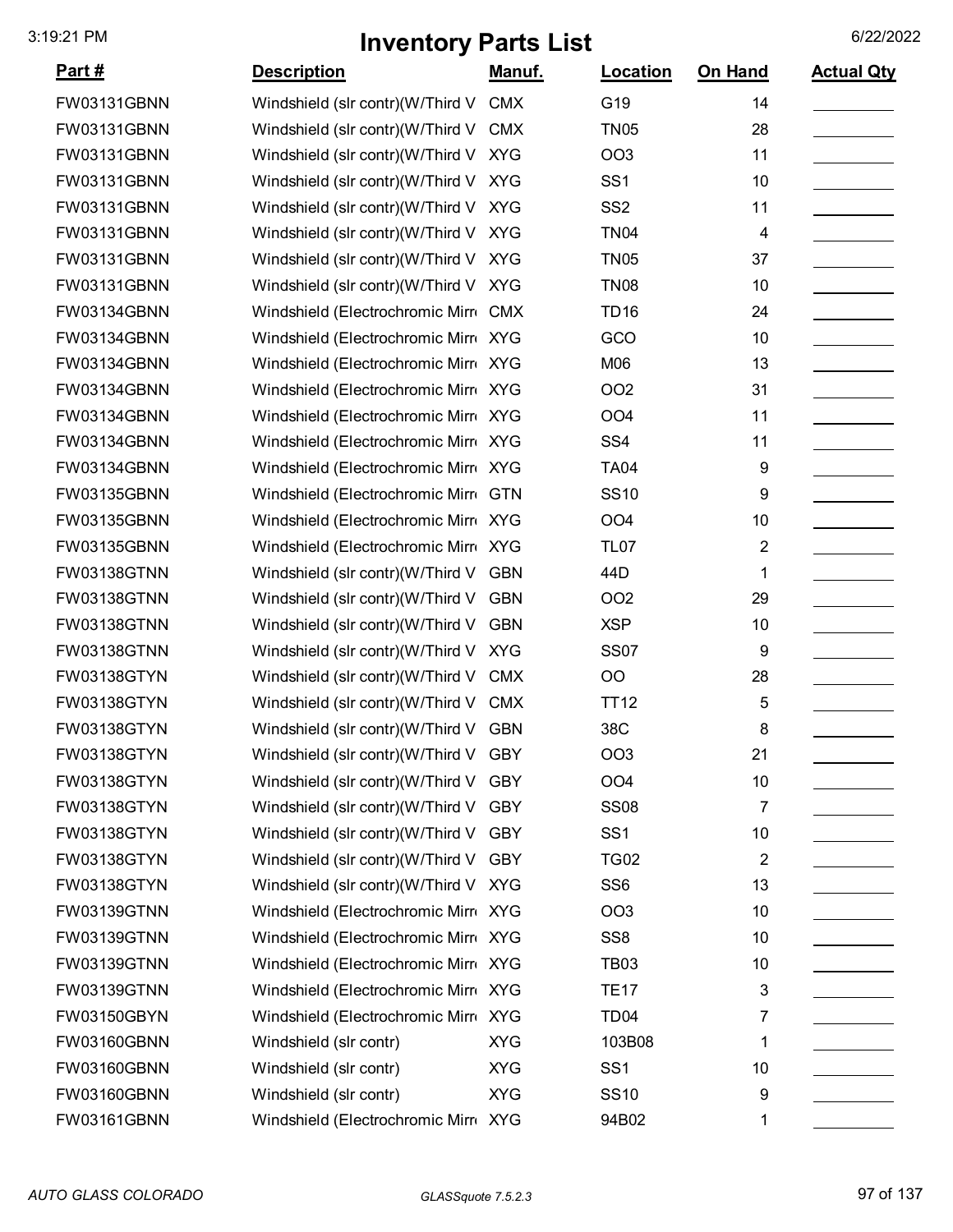| <u>Part #</u>      | <b>Description</b>                    | <u>Manuf.</u> | <b>Location</b>    | On Hand         | <b>Actual Qty</b> |
|--------------------|---------------------------------------|---------------|--------------------|-----------------|-------------------|
| <b>FW03161GBNN</b> | Windshield (Electrochromic Mirr XYG   |               | F02                | 7               |                   |
| FW03161GBNN        | Windshield (Electrochromic Mirr XYG   |               | <b>TU04</b>        | 9               |                   |
| FW03169GTYN        | Windshield (slr contr)(W/Third V      | <b>XYG</b>    | 99A03              | 13              |                   |
| FW03169GTYN        | Windshield (slr contr)(W/Third V      | <b>XYG</b>    | F11                | 10              |                   |
| <b>FW03170GBNN</b> | Windshield (slr contr)(W/Third V      | <b>XYG</b>    | 50A                | $6\phantom{1}6$ |                   |
| FW03170GBNN        | Windshield (slr contr)(W/Third V      | <b>XYG</b>    | <b>FG09</b>        | 5               |                   |
| FW03170GBNN        | Windshield (slr contr)(W/Third V XYG  |               | SS <sub>4</sub>    | 11              |                   |
| FW03170GBNN        | Windshield (slr contr)(W/Third V      | <b>XYG</b>    | <b>TG03</b>        | 10              |                   |
| FW03170GBNN        | Windshield (slr contr)(W/Third V      | <b>XYG</b>    | <b>TT13</b>        | 11              |                   |
| FW03170GBNN        | Windshield (slr contr)(W/Third V      | <b>XYG</b>    | <b>XSP</b>         | 10              |                   |
| FW03170GTNN        | Windshield (slr contr)(W/Third V      | <b>XYG</b>    | 10C                | 11              |                   |
| FW03170GTNN        | Windshield (slr contr)(W/Third V XYG  |               | 50A                | 3               |                   |
| FW03170GTNN        | Windshield (slr contr)(W/Third V      | <b>XYG</b>    | J06                | 7               |                   |
| FW03170GTNN        | Windshield (slr contr)(W/Third V      | <b>XYG</b>    | SS <sub>4</sub>    | 10              |                   |
| <b>FW03171GBNN</b> | Windshield (slr contr)(Heated Wi XYG  |               | 10C                | 3               |                   |
| FW03171GBNN        | Windshield (slr contr)(Heated Wi XYG  |               | <b>FF10</b>        | 6               |                   |
| FW03171GBNN        | Windshield (slr contr)(Heated Wi XYG  |               | H <sub>19</sub>    | 9               |                   |
| FW03171GBNN        | Windshield (slr contr)(Heated Wi XYG  |               | OO <sub>4</sub>    | 11              |                   |
| FW03171GBNN        | Windshield (slr contr)(Heated Wi      | <b>XYG</b>    | SS <sub>1</sub>    | 10              |                   |
| FW03171GBNN        | Windshield (slr contr)(Heated Wi      | <b>XYG</b>    | <b>TS16</b>        | 8               |                   |
| FW03171GBNN        | Windshield (slr contr)(Heated Wi      | <b>XYG</b>    | <b>XSP</b>         | 11              |                   |
| FW03176GTYN        | Windshield (slr contr)(W/Third V      | <b>XYG</b>    | <b>LM02</b>        | 5               |                   |
| <b>FW03176GTYN</b> | Windshield (slr contr)(W/Third V      | <b>XYG</b>    | <b>SS09</b>        | 10              |                   |
| FW03179GYYN        | Windshield (slr contr) (Rain Sens XYG |               | <b>TE15</b>        | 6               |                   |
| FW03183GTYN        | Windshield (slr contr)(Heated Wi XYG  |               | <b>LM02</b>        | 9               |                   |
| FW03184GTYN        | Windshield (Electrochromic Mirr XYG   |               | <b>FG19</b>        | 7               |                   |
| FW03184GTYN        | Windshield (Electrochromic Mirr XYG   |               | <b>FG21</b>        | 9               |                   |
| FW03184GTYN        | Windshield (Electrochromic Mirr XYG   |               | <b>HOLDING</b>     | 9               |                   |
| FW03184GTYN        | Windshield (Electrochromic Mirro XYG  |               | <b>XSP</b>         | 22              |                   |
| FW03185GTYN        | Windshield (Electrochromic Mirre CMX  |               | GC <sub>13</sub> A | 18              |                   |
| FW03185GTYN        | Windshield (Electrochromic Mirr CMX   |               | GC <sub>13</sub> B | 18              |                   |
| FW03185GTYN        | Windshield (Electrochromic Mirr XYG   |               | K06                | 11              |                   |
| FW03185GTYN        | Windshield (Electrochromic Mirr XYG   |               | LM23               | 7               |                   |
| FW03185GTYN        | Windshield (Electrochromic Mirr XYG   |               | OO <sub>2</sub>    | 11              |                   |
| FW03185GTYN        | Windshield (Electrochromic Mirr XYG   |               | <b>SS09</b>        | 15              |                   |
| FW03185GTYN        | Windshield (Electrochromic Mirr XYG   |               | <b>SS10</b>        | 14              |                   |
| FW03185GTYN        | Windshield (Electrochromic Mirr XYG   |               | SS4                | 5               |                   |
| FW03185GTYN        | Windshield (Electrochromic Mirr XYG   |               | <b>XSP</b>         | 24              |                   |
| FW03186GTYN        | Windshield (slr contr)(W/Third V XYG  |               | 93B16              | $\overline{2}$  |                   |
| FW03186GTYN        | Windshield (slr contr)(W/Third V XYG  |               | FF <sub>18</sub>   | 8               |                   |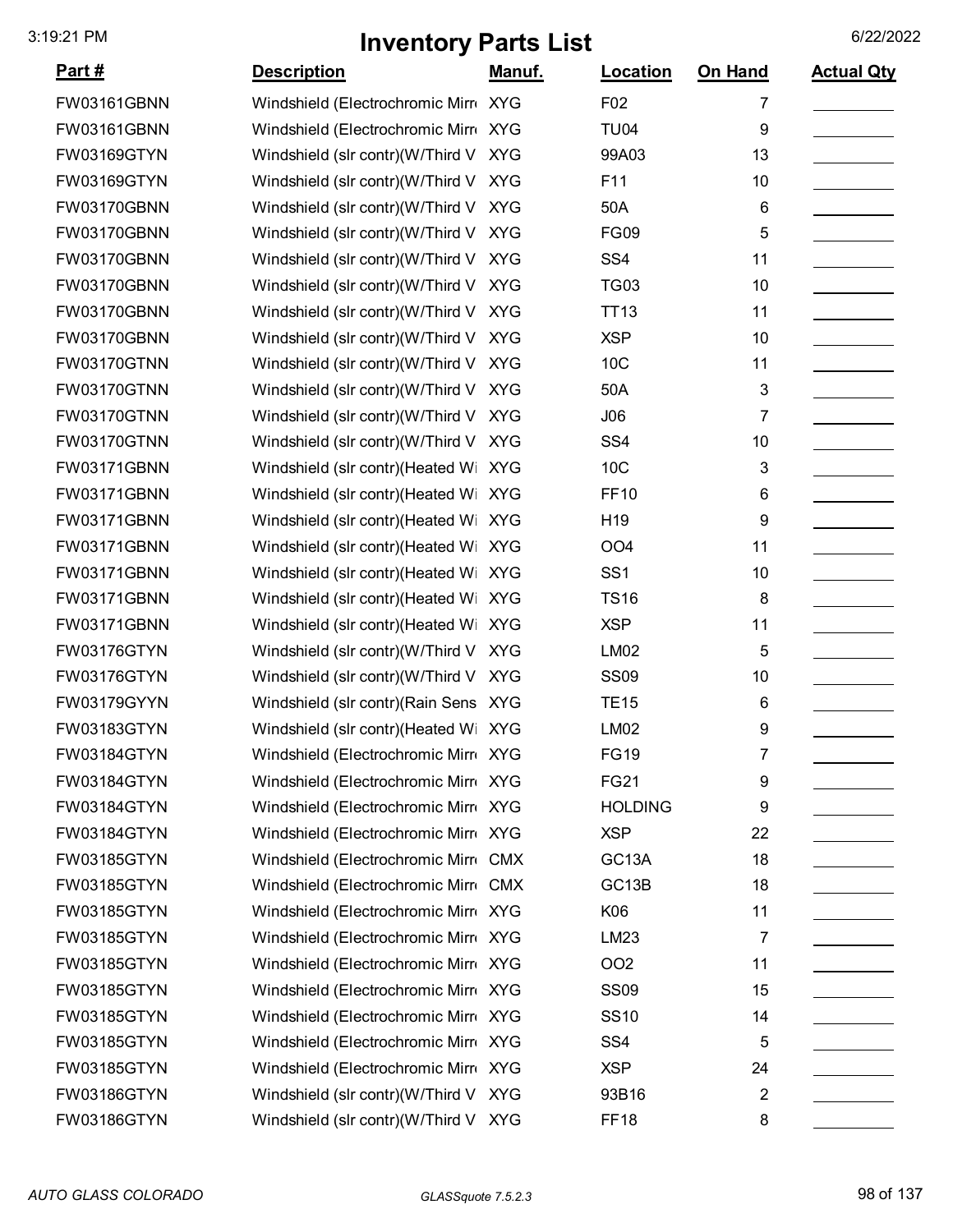| <u>Part #</u> | <b>Description</b>                    | Manuf.     | Location         | On Hand | <b>Actual Qty</b> |
|---------------|---------------------------------------|------------|------------------|---------|-------------------|
| FW03186GTYN   | Windshield (slr contr)(W/Third V XYG  |            | <b>SS10</b>      | 10      |                   |
| FW03186GTYN   | Windshield (slr contr)(W/Third V      | <b>XYG</b> | SS <sub>2</sub>  | 11      |                   |
| FW03186GTYN   | Windshield (slr contr)(W/Third V      | <b>XYG</b> | <b>TD10</b>      | 5       |                   |
| FW03186GYYN   | Windshield (slr contr)(W/Third V      | <b>XYG</b> | OO <sub>4</sub>  | 21      |                   |
| FW03188GBNN   | Windshield (Electrochromic Mirr XYG   |            | 102B11           | 3       |                   |
| FW03188GBNN   | Windshield (Electrochromic Mirr XYG   |            | 103B19           | 6       |                   |
| FW03194GYYN   | Windshield (slr contr)                | <b>XYG</b> | <b>TF06</b>      | 8       |                   |
| FW03194GYYN   | Windshield (slr contr)                | <b>XYG</b> | TP <sub>08</sub> | 11      |                   |
| FW03195GYYN   | Windshield (slr contr) (Rain Sens XYG |            | <b>TH09</b>      | 10      |                   |
| FW03195GYYN   | Windshield (slr contr) (Rain Sens XYG |            | <b>TH14</b>      | 19      |                   |
| FW03198GBYN   | Windshield (slr contr)(W/Third V      | <b>XYG</b> | 33B              | 15      |                   |
| FW03198GBYN   | Windshield (slr contr)(W/Third V      | <b>XYG</b> | GCO              | 10      |                   |
| FW03198GBYN   | Windshield (slr contr)(W/Third V      | <b>XYG</b> | OO <sub>2</sub>  | 13      |                   |
| FW03198GBYN   | Windshield (slr contr)(W/Third V      | <b>XYG</b> | <b>SS07</b>      | 12      |                   |
| FW03198GBYN   | Windshield (slr contr)(W/Third V      | <b>XYG</b> | SS <sub>4</sub>  | 17      |                   |
| FW03209GTYN   | Windshield (ht)(slr contr)(Rain S XYG |            | 101C02           | 4       |                   |
| FW03214GGYN   | Windshield (ht)(slr contr)(Rain S XYG |            | 103A01           | 2       |                   |
| FW03214GGYN   | Windshield (ht)(slr contr)(Rain S     | <b>XYG</b> | E08              | 3       |                   |
| FW03217GTYN   | Windshield (slr contr)(W/Third V      | <b>XYG</b> | OO <sub>2</sub>  | 23      |                   |
| FW03217GTYN   | Windshield (slr contr)(W/Third V      | <b>XYG</b> | <b>OO3</b>       | 10      |                   |
| FW03217GTYN   | Windshield (slr contr)(W/Third V      | <b>XYG</b> | SS <sub>4</sub>  | 22      |                   |
| FW03217GTYN   | Windshield (slr contr)(W/Third V      | <b>XYG</b> | SS <sub>5</sub>  | 22      |                   |
| FW03218GBYN   | Windshield (slr contr)(Heated Wi XYG  |            | GCO              | 20      |                   |
| FW03218GBYN   | Windshield (slr contr)(Heated Wi XYG  |            | SS <sub>2</sub>  | 11      |                   |
| FW03218GTYN   | Windshield (slr contr)(Heated Wi XYG  |            | 11C              | 4       |                   |
| FW03218GTYN   | Windshield (slr contr)(Heated Wi XYG  |            | <b>FLOOR</b>     | 9       |                   |
| FW03218GTYN   | Windshield (slr contr)(Heated Wi XYG  |            | H <sub>22</sub>  | 31      |                   |
| FW03218GTYN   | Windshield (slr contr)(Heated Wi XYG  |            | OO <sub>2</sub>  | 42      |                   |
| FW03218GTYN   | Windshield (slr contr)(Heated Wi XYG  |            | OO <sub>3</sub>  | 23      |                   |
| FW03218GTYN   | Windshield (slr contr)(Heated Wi XYG  |            | OO <sub>4</sub>  | 61      |                   |
| FW03218GTYN   | Windshield (slr contr)(Heated Wi XYG  |            | <b>SS08</b>      | 20      |                   |
| FW03218GTYN   | Windshield (slr contr)(Heated Wi XYG  |            | SS <sub>5</sub>  | 19      |                   |
| FW03219GTYN   | Windshield (Rain Sensor)(W/Thi XYG    |            | 90B22            | 1       |                   |
| FW03219GTYN   | Windshield (Rain Sensor)(W/Thi XYG    |            | 90B23            | 3       |                   |
| FW03219GTYN   | Windshield (Rain Sensor)(W/Thi XYG    |            | <b>TN09</b>      | 21      |                   |
| FW03221GTNN   | Windshield (slr contr)                | <b>XYG</b> | 37D              | 10      |                   |
| FW03221GTNN   | Windshield (slr contr)                | <b>XYG</b> | J08              | 10      |                   |
| FW03221GTNN   | Windshield (slr contr)                | <b>XYG</b> | OO <sub>2</sub>  | 9       |                   |
| FW03221GTNN   | Windshield (slr contr)                | <b>XYG</b> | SS <sub>4</sub>  | 8       |                   |
| FW03222GTNN   | Windshield (Heated Wiper Park) XYG    |            | <b>TB07</b>      | 5       |                   |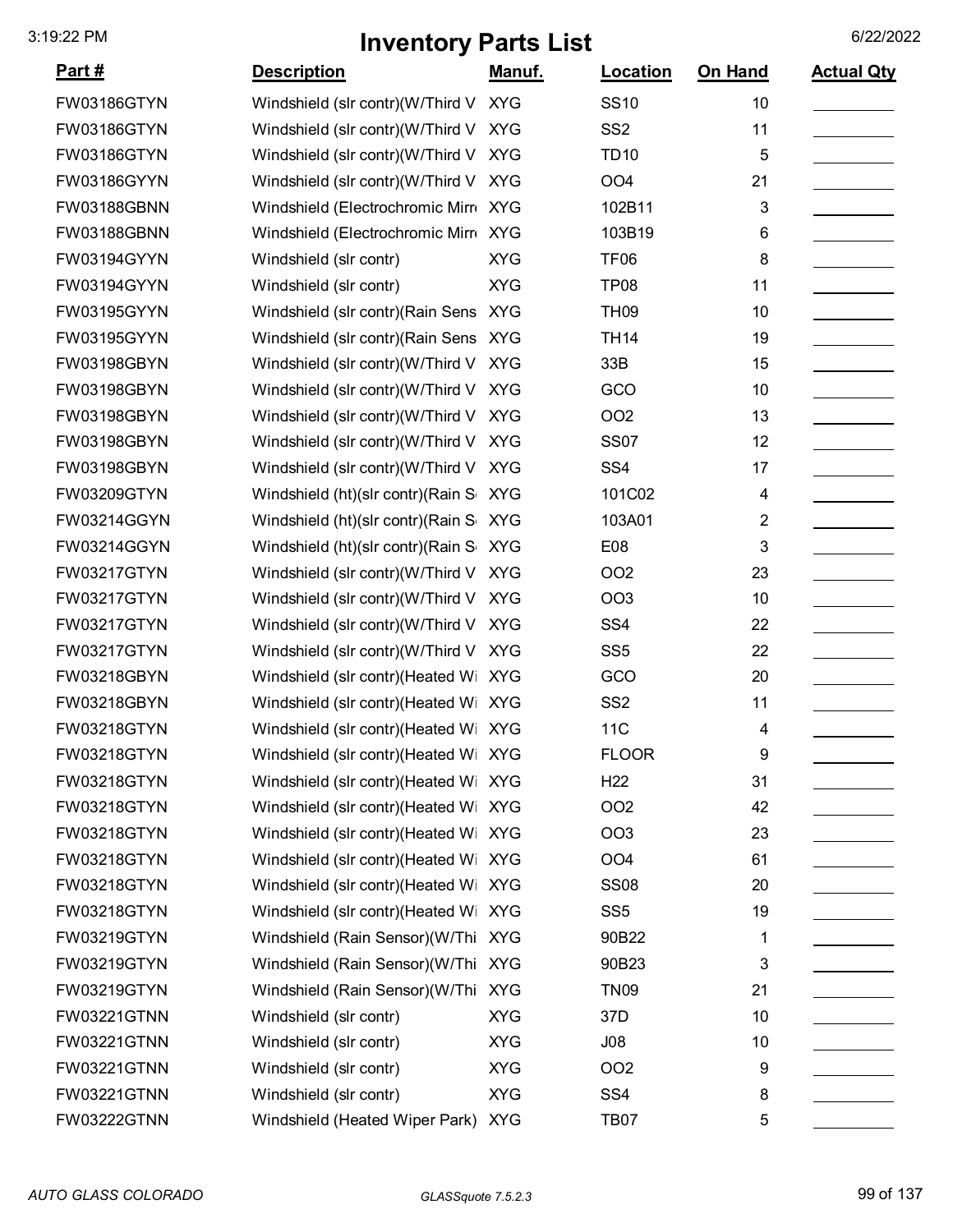| <u>Part #</u>      | <b>Description</b>                     | Manuf.     | Location         | On Hand | <b>Actual Qty</b> |
|--------------------|----------------------------------------|------------|------------------|---------|-------------------|
| <b>FW03226GTNN</b> | Windshield                             | <b>XYG</b> | <b>TC04</b>      | 4       |                   |
| FW03230GYNN        | Windshield (slr contr)                 | <b>XYG</b> | 96A04            | 19      |                   |
| FW03235GBNN        | Windshield (slr contr)(3rd Visor F XYG |            | <b>FF22</b>      | 4       |                   |
| FW03239GBNN        | Windshield (slr contr)(W/Third V       | <b>XYG</b> | <b>SS09</b>      | 11      |                   |
| FW03239GBNN        | Windshield (slr contr)(W/Third V XYG   |            | SS <sub>2</sub>  | 11      |                   |
| FW03239GBNN        | Windshield (slr contr)(W/Third V XYG   |            | <b>TA04</b>      | 11      |                   |
| FW03239GBNN        | Windshield (slr contr)(W/Third V XYG   |            | <b>TA13</b>      | 10      |                   |
| FW03239GBNN        | Windshield (slr contr)(W/Third V XYG   |            | <b>TU04</b>      | 3       |                   |
| FW03240GBYN        | Windshield (slr contr)(Heated Wi XYG   |            | H <sub>10</sub>  | 11      |                   |
| FW03240GBYN        | Windshield (slr contr)(Heated Wi XYG   |            | H <sub>22</sub>  | 18      |                   |
| FW03240GBYN        | Windshield (slr contr)(Heated Wi XYG   |            | J05              | 11      |                   |
| FW03240GBYN        | Windshield (slr contr)(Heated Wi XYG   |            | N <sub>05</sub>  | 7       |                   |
| FW03240GBYN        | Windshield (slr contr)(Heated Wi XYG   |            | <b>SS07</b>      | 18      |                   |
| FW03240GBYN        | Windshield (slr contr)(Heated Wi XYG   |            | <b>SS09</b>      | 19      |                   |
| FW03240GBYN        | Windshield (slr contr)(Heated Wi XYG   |            | SS <sub>1</sub>  | 9       |                   |
| FW03240GBYN        | Windshield (slr contr)(Heated Wi XYG   |            | <b>SS10</b>      | 24      |                   |
| FW03240GBYN        | Windshield (slr contr)(Heated Wi XYG   |            | <b>XSP</b>       | 13      |                   |
| FW03242GYYN        | Windshield (slr contr) (Rain Sens XYG  |            | <b>TF18</b>      | 16      |                   |
| FW03248GBYN        | Windshield (Rain Sensor)(Acous XYG     |            | 32A              | 5       |                   |
| FW03248GBYN        | Windshield (Rain Sensor)(Acous XYG     |            | K17              | 5       |                   |
| FW03249GBYN        | Windshield (Rain Sensor) (Heate XYG    |            | E08              | 3       |                   |
| FW03250GBNN        | Windshield (slr contr)(Heated Wi XYG   |            | <b>TA13</b>      | 11      |                   |
| FW03250GBNN        | Windshield (slr contr)(Heated Wi XYG   |            | <b>TE17</b>      | 3       |                   |
| FW03250GBNN        | Windshield (slr contr)(Heated Wi XYG   |            | <b>TU04</b>      | 9       |                   |
| FW03251GBNN        | Windshield (Electrochromic Mirr XYG    |            | 41C              | 10      |                   |
| FW03251GBNN        | Windshield (Electrochromic Mirr XYG    |            | F14              | 8       |                   |
| FW03251GBNN        | Windshield (Electrochromic Mirr XYG    |            | FF <sub>06</sub> | 10      |                   |
| FW03251GBNN        | Windshield (Electrochromic Mirr XYG    |            | <b>TD10</b>      | 9       |                   |
| FW03252GGYN        | Windshield (slr contr)(Rain Sens XYG   |            | 104A05           | 7       |                   |
| FW03253GBNN        | Windshield (slr contr)(Acoustic Ir XYG |            | M16              | 1       |                   |
| FW03255GBNN        | Windshield (Aftermarket) (slr con XYG  |            | 101B10           | 11      |                   |
| FW03255GBNN        | Windshield (Aftermarket) (slr con XYG  |            | <b>LM05</b>      | 10      |                   |
| FW03255GBNN        | Windshield (Aftermarket) (slr con XYG  |            | M16              | 9       |                   |
| FW03255GBNN        | Windshield (Aftermarket) (slr con XYG  |            | OO <sub>4</sub>  | 9       |                   |
| FW03255GBNN        | Windshield (Aftermarket) (slr con XYG  |            | SS <sub>4</sub>  | 20      |                   |
| FW03255GBNN        | Windshield (Aftermarket) (slr con XYG  |            | TI02             | 9       |                   |
| FW03255GBNN        | Windshield (Aftermarket) (slr con XYG  |            | TT12             | 3       |                   |
| FW03256GBNN        | Windshield (Electrochromic Mirr XYG    |            | SS <sub>4</sub>  | 12      |                   |
| FW03256GBNN        | Windshield (Electrochromic Mirr XYG    |            | <b>TA18</b>      | 10      |                   |
| FW03256GBNN        | Windshield (Electrochromic Mirr XYG    |            | <b>TL01</b>      | 3       |                   |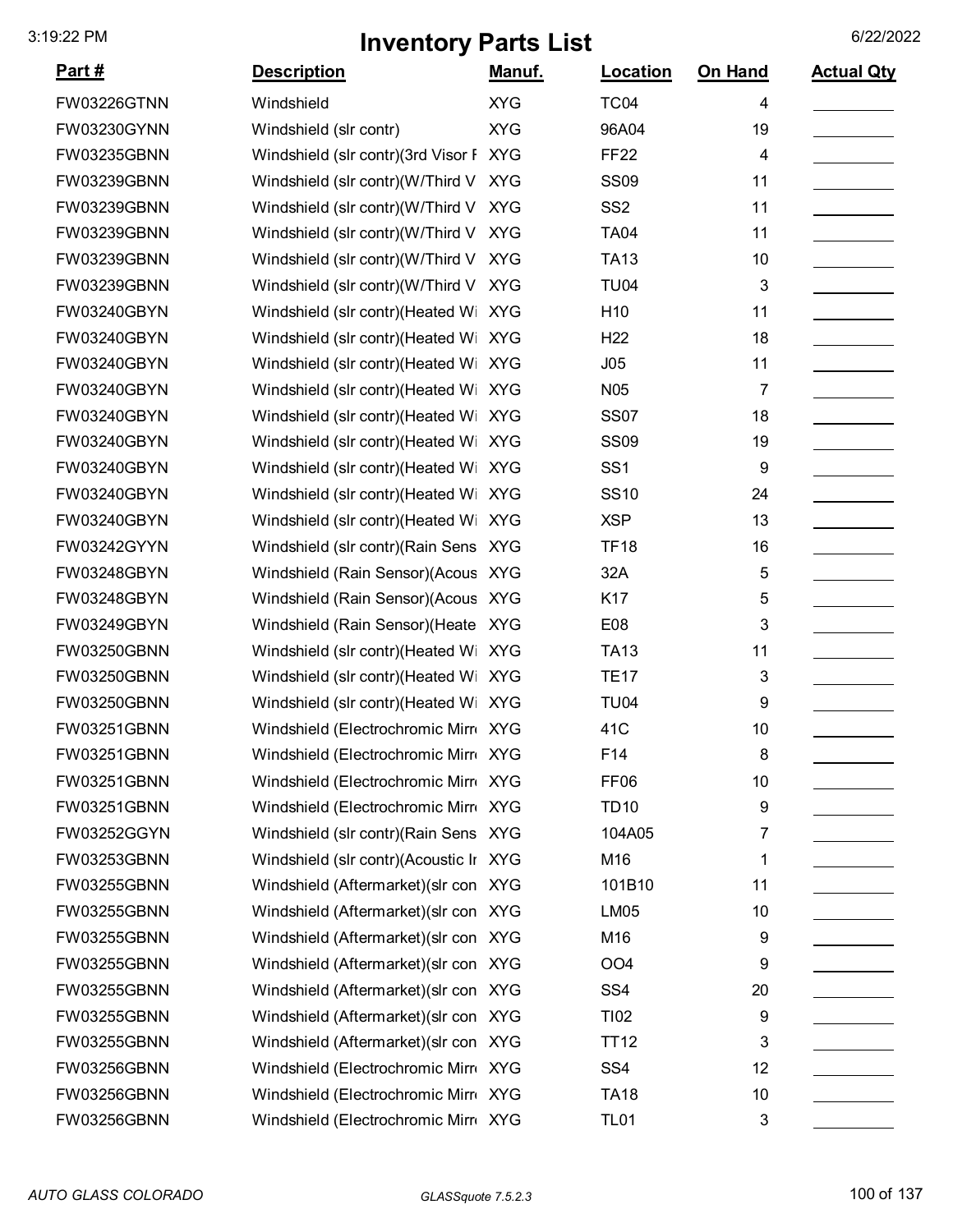| <u>Part #</u> | <b>Description</b>                    | <u>Manuf.</u> | <b>Location</b> | On Hand        | <b>Actual Qty</b> |
|---------------|---------------------------------------|---------------|-----------------|----------------|-------------------|
| FW03259GYYN   | Windshield (Aftermarket) (slr con GTY |               | <b>TC13</b>     | 24             |                   |
| FW03260GBYN   | Windshield (slr contr)(W/Third V      | <b>XYG</b>    | J04             | $\overline{2}$ |                   |
| FW03260GBYN   | Windshield (slr contr)(W/Third V      | <b>XYG</b>    | SS <sub>1</sub> | 10             |                   |
| FW03260GBYN   | Windshield (slr contr)(W/Third V      | <b>XYG</b>    | <b>TG04</b>     | 11             |                   |
| FW03260GBYN   | Windshield (slr contr)(W/Third V      | <b>XYG</b>    | TI16            | 10             |                   |
| FW03260GTYN   | Windshield (slr contr)(W/Third V      | <b>XYG</b>    | <b>LM18</b>     | 14             |                   |
| FW03260GTYN   | Windshield (slr contr)(W/Third V XYG  |               | OO              | 11             |                   |
| FW03260GTYN   | Windshield (slr contr)(W/Third V      | <b>XYG</b>    | OO <sub>2</sub> | 11             |                   |
| FW03260GTYN   | Windshield (slr contr)(W/Third V      | <b>XYG</b>    | OO <sub>3</sub> | 14             |                   |
| FW03260GTYN   | Windshield (slr contr)(W/Third V      | <b>XYG</b>    | OO <sub>4</sub> | 19             |                   |
| FW03260GTYN   | Windshield (slr contr)(W/Third V XYG  |               | <b>TR02</b>     | 9              |                   |
| FW03260GTYN   | Windshield (slr contr)(W/Third V XYG  |               | <b>XSP</b>      | 11             |                   |
| FW03262GBNN   | Windshield (Electrochromic Mirr XYG   |               | OO <sub>4</sub> | 11             |                   |
| FW03262GBNN   | Windshield (Electrochromic Mirr XYG   |               | SS <sub>4</sub> | 11             |                   |
| FW03263GBNN   | Windshield (Aftermarket) (slr con XYG |               | LM22            | 7              |                   |
| FW03264GGYN   | Windshield (ht)(Aftermarket)(slr      | <b>XYG</b>    | 90C11           | 1              |                   |
| FW03264GGYN   | Windshield (ht)(Aftermarket)(slr      | <b>XYG</b>    | 90C13           | 1              |                   |
| FW03267GBYN   | Windshield (Aftermarket) (slr con XYG |               | <b>TP09</b>     | 11             |                   |
| FW03268GBNN   | Windshield (Aftermarket) (slr con XYG |               | 48B             | 7              |                   |
| FW03270GGYN   | Windshield (Aftermarket) (Rain S XYG  |               | 47A             | 3              |                   |
| FW03272GTYN   | Windshield (Aftermarket) (slr con XYG |               | OO <sub>4</sub> | 9              |                   |
| FW03272GTYN   | Windshield (Aftermarket) (slr con XYG |               | <b>TM09</b>     | $\overline{2}$ |                   |
| FW03276GBNN   | Windshield (Aftermarket) (slr con XYG |               | <b>TL10</b>     | 11             |                   |
| FW03283GTNN   | Windshield (Electrochromic Mirro XYG  |               | <b>XSP</b>      | 10             |                   |
| FW03290GYYN   | Windshield (slr contr) (Rain Sens XYG |               | N07             | 11             |                   |
| FW03300GTYN   | Windshield (W/Third Visor Frit)       | <b>XYG</b>    | E02             | 8              |                   |
| FW03305GTYN   | Windshield (slr contr) (Rain Sens XYG |               | OO <sub>4</sub> | 12             |                   |
| FW03309GBYN   | Windshield (slr contr) (Rain Sens XYG |               | <b>XSP</b>      | 11             |                   |
| FW03311GTNN   | Windshield (slr contr)(W/Third V XYG  |               | GCO             | 9              |                   |
| FW03311GTNN   | Windshield (slr contr)(W/Third V      | <b>XYG</b>    | OO <sub>4</sub> | 10             |                   |
| FW03311GTNN   | Windshield (slr contr)(W/Third V XYG  |               | SS <sub>6</sub> | 10             |                   |
| FW03311GTNN   | Windshield (slr contr)(W/Third V XYG  |               | <b>TV16</b>     | 9              |                   |
| FW03316GTYN   | Windshield (slr contr)(W/Third V CMX  |               | GC71A           | 35             |                   |
| FW03316GTYN   | Windshield (slr contr)(W/Third V CMX  |               | <b>OO</b>       | 35             |                   |
| FW03316GTYN   | Windshield (slr contr)(W/Third V      | <b>XYG</b>    | 05C             | 9              |                   |
| FW03316GTYN   | Windshield (slr contr)(W/Third V XYG  |               | 104A01          | 8              |                   |
| FW03316GTYN   | Windshield (slr contr)(W/Third V XYG  |               | O <sub>24</sub> | 6              |                   |
| FW03316GTYN   | Windshield (slr contr)(W/Third V XYG  |               | OO <sub>3</sub> | 20             |                   |
| FW03316GTYN   | Windshield (slr contr)(W/Third V XYG  |               | <b>SS10</b>     | 12             |                   |
| FW03316GTYN   | Windshield (slr contr)(W/Third V XYG  |               | <b>TB16</b>     | 8              |                   |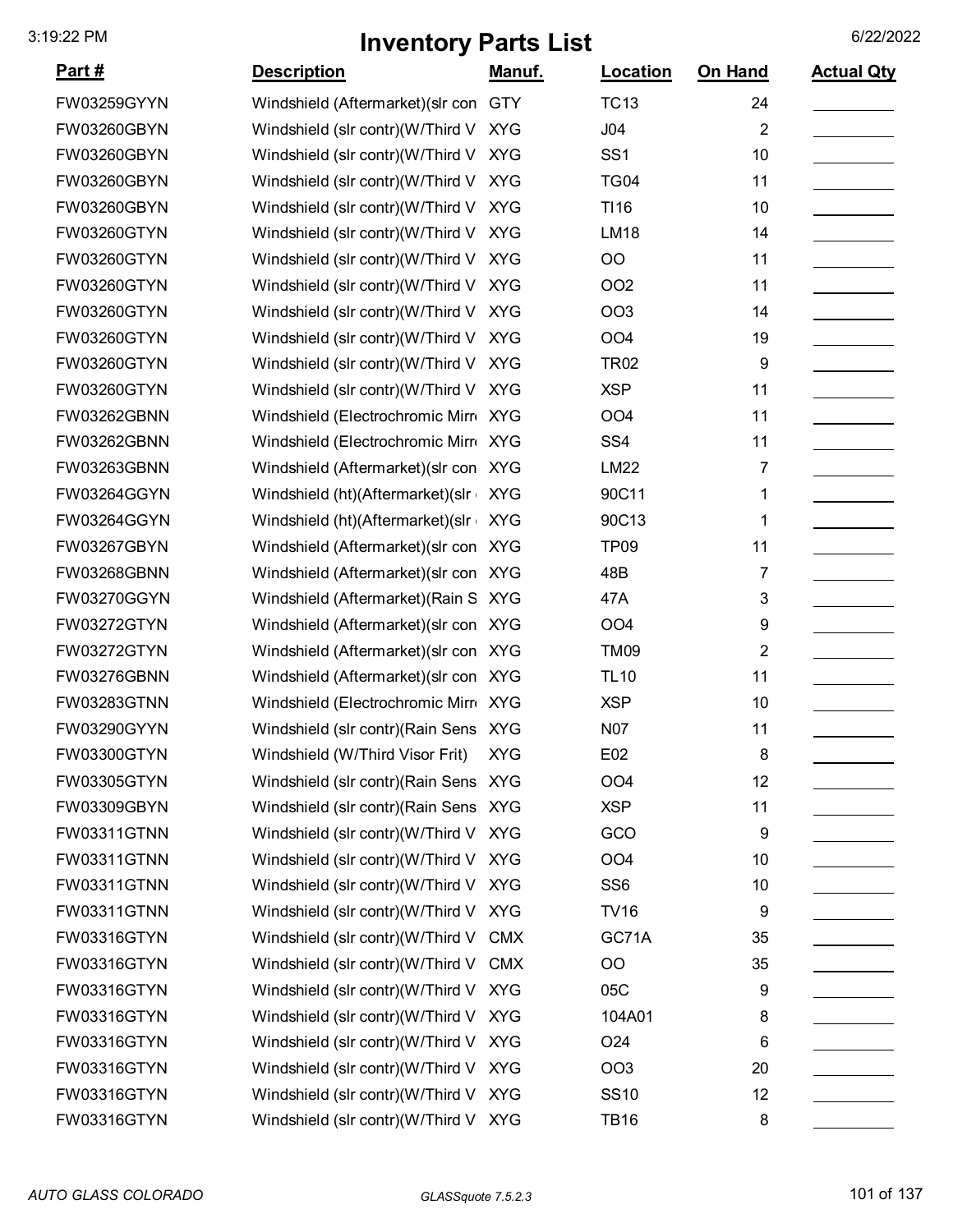| <u>Part #</u> | <b>Description</b>                    | Manuf.        | Location         | On Hand        | <b>Actual Qty</b> |
|---------------|---------------------------------------|---------------|------------------|----------------|-------------------|
| FW03316GTYN   | Windshield (slr contr)(W/Third V XYG  |               | <b>TT10</b>      | 11             |                   |
| FW03317GTYN   | Windshield (slr contr) (Rain Sens     | <b>CARLEX</b> | <b>TK10</b>      | 9              |                   |
| FW03318GBNN   | Windshield (slr contr)(W/Third V      | <b>XYG</b>    | <b>FG14</b>      | $\overline{2}$ |                   |
| FW03318GBNN   | Windshield (slr contr)(W/Third V      | <b>XYG</b>    | OO <sub>2</sub>  | 10             |                   |
| FW03319GBNN   | Windshield (slr contr)(Heated Wi      | <b>XYG</b>    | 101B06           | 3              |                   |
| FW03319GBNN   | Windshield (slr contr)(Heated Wi XYG  |               | 101B07           | 8              |                   |
| FW03333GBYN   | Windshield (Rain Sensor) (Heate XYG   |               | SS <sub>6</sub>  | 12             |                   |
| FW03337GTNN   | Windshield (slr contr)(W/Third V      | <b>XYG</b>    | J03              | 6              |                   |
| FW03337GTNN   | Windshield (slr contr)(W/Third V      | <b>XYG</b>    | <b>TV16</b>      | 9              |                   |
| FW03339GYYN   | Windshield (slr contr)(Rain/Light XYG |               | <b>TO11</b>      | 8              |                   |
| FW03349GBNN   | Windshield (slr contr)(W/Third V      | <b>CMX</b>    | <b>TE14</b>      | 5              |                   |
| FW03349GBNN   | Windshield (slr contr)(W/Third V XYG  |               | E10              | 8              |                   |
| FW03349GBNN   | Windshield (slr contr)(W/Third V      | <b>XYG</b>    | 106              | 10             |                   |
| FW03349GBNN   | Windshield (slr contr)(W/Third V      | <b>XYG</b>    | OO <sub>3</sub>  | 11             |                   |
| FW03349GBNN   | Windshield (slr contr)(W/Third V      | <b>XYG</b>    | OO <sub>4</sub>  | 10             |                   |
| FW03349GBNN   | Windshield (slr contr)(W/Third V      | <b>XYG</b>    | <b>SS08</b>      | 16             |                   |
| FW03349GBNN   | Windshield (slr contr)(W/Third V XYG  |               | SS <sub>2</sub>  | 10             |                   |
| FW03349GBNN   | Windshield (slr contr)(W/Third V      | <b>XYG</b>    | <b>TB07</b>      | 6              |                   |
| FW03349GBNN   | Windshield (slr contr)(W/Third V      | <b>XYG</b>    | <b>TV04</b>      | 11             |                   |
| FW03349GBNN   | Windshield (slr contr)(W/Third V      | <b>XYG</b>    | <b>XSP</b>       | 10             |                   |
| FW03350GTYN   | Windshield (slr contr) (Rain Sens XYG |               | 97B04            | $\overline{2}$ |                   |
| FW03351GTYN   | Windshield (slr contr) (Rain Sens XYG |               | 45 <sub>D</sub>  | 7              |                   |
| FW03351GTYN   | Windshield (slr contr)(Rain Sens XYG  |               | <b>TU05</b>      | 10             |                   |
| FW03351GTYN   | Windshield (slr contr) (Rain Sens XYG |               | <b>XSP</b>       | 11             |                   |
| FW03369GBYN   | Windshield (Electrochromic Mirr XYG   |               | <b>TU17</b>      | 11             |                   |
| FW03371GBNN   | Windshield (slr contr)(W/Third V XYG  |               | FF <sub>02</sub> | 6              |                   |
| FW03371GBNN   | Windshield (slr contr)(W/Third V XYG  |               | OO               | 11             |                   |
| FW03371GBNN   | Windshield (slr contr)(W/Third V      | <b>XYG</b>    | OO <sub>4</sub>  | 10             |                   |
| FW03377GTNN   | Windshield (slr contr)(W/Third V      | <b>XYG</b>    | <b>TU09</b>      | 4              |                   |
| FW03379GBYN   | Windshield (slr contr)                | <b>XYG</b>    | OO <sub>4</sub>  | 10             |                   |
| FW03380GTYN   | Windshield (slr contr)                | <b>CARLEX</b> | <b>TK13</b>      | 5              |                   |
| FW03381GBNN   | Windshield (Heated Wiper Park         | <b>GBY</b>    | OO <sub>4</sub>  | 20             |                   |
| FW03381GBNN   | Windshield (Heated Wiper Park         | <b>GBY</b>    | SS <sub>1</sub>  | 10             |                   |
| FW03381GBNN   | Windshield (Heated Wiper Park         | <b>GBY</b>    | <b>TL13</b>      | 11             |                   |
| FW03381GBNN   | Windshield (Heated Wiper Park         | <b>XYG</b>    | 46A              | 10             |                   |
| FW03381GBNN   | Windshield (Heated Wiper Park         | <b>XYG</b>    | M13              | 6              |                   |
| FW03381GBNN   | Windshield (Heated Wiper Park         | <b>XYG</b>    | SS <sub>1</sub>  | 11             |                   |
| FW03381GBNN   | Windshield (Heated Wiper Park         | <b>XYG</b>    | SS <sub>4</sub>  | 11             |                   |
| FW03381GBNN   | Windshield (Heated Wiper Park         | <b>XYG</b>    | <b>TN18</b>      | 20             |                   |
| FW03383GTYN   | Windshield (slr contr)(Rain/Light XYG |               | <b>SS09</b>      | 11             |                   |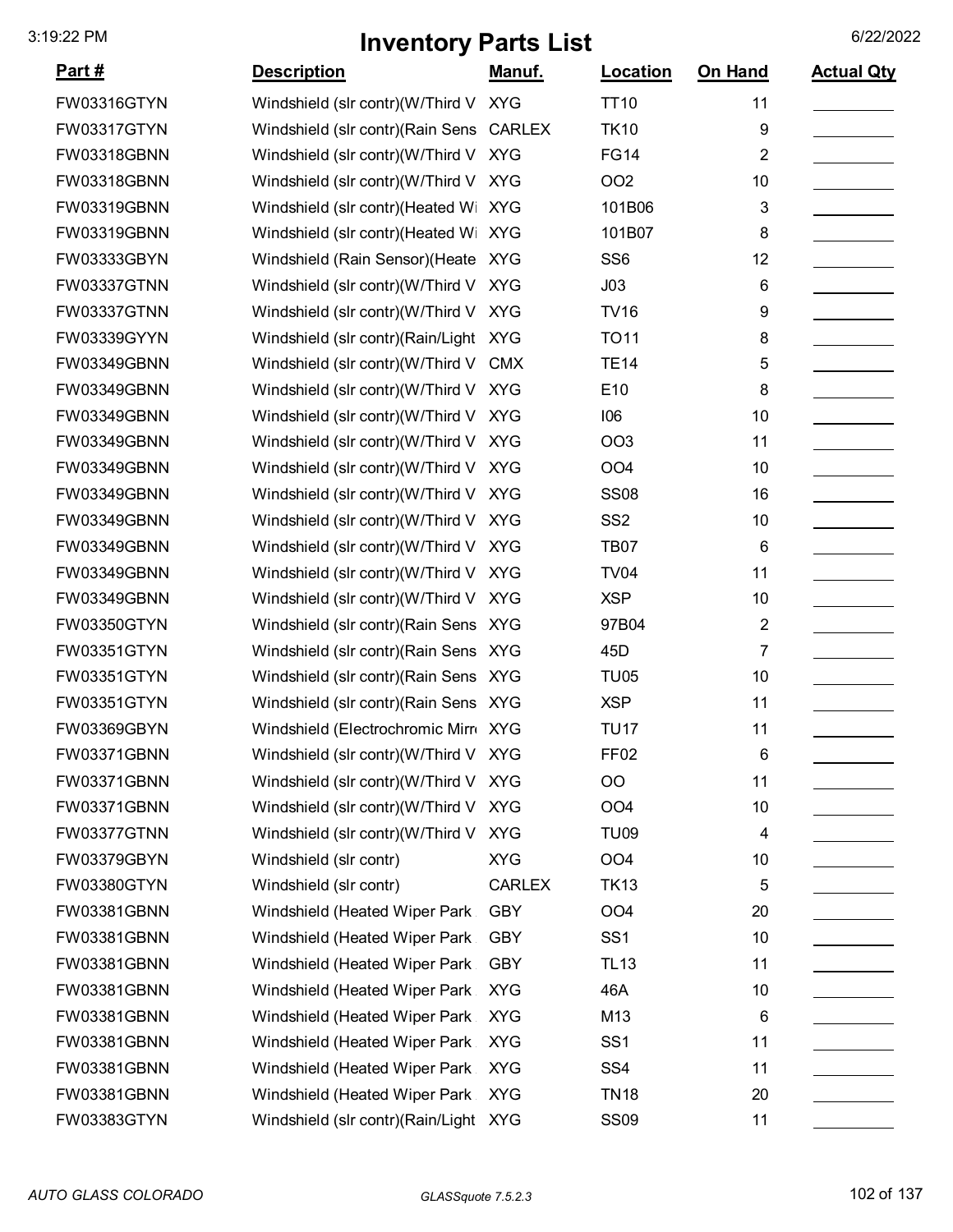| <u> Part #</u>     | <b>Description</b>                    | <u>Manuf.</u> | <b>Location</b>  | <b>On Hand</b>          | <b>Actual Qty</b> |
|--------------------|---------------------------------------|---------------|------------------|-------------------------|-------------------|
| FW03384GBYN        | Windshield (Aftermarket) (Rain S      | <b>XYG</b>    | 94B07            | 1                       |                   |
| FW03389GGYN        | Windshield (Aftermarket) (slr con XYG |               | 103A02           | 14                      |                   |
| FW03391GTYN        | Windshield (slr contr)                | <b>XYG</b>    | SS <sub>2</sub>  | 10                      |                   |
| FW03392GTYN        | Windshield (slr contr) (Rain Sens XYG |               | <b>TU14</b>      | 5                       |                   |
| FW03394GTNN        | Windshield (slr contr)(W/Third V      | <b>XYG</b>    | <b>FF06</b>      | 10                      |                   |
| FW03394GTNN        | Windshield (slr contr)(W/Third V      | <b>XYG</b>    | TT <sub>03</sub> | 3                       |                   |
| FW03395GTYN        | Windshield (slr contr) (Rain Sens XYG |               | 106B23           | 2                       |                   |
| FW03395GTYN        | Windshield (slr contr) (Rain Sens XYG |               | 107B01           | 5                       |                   |
| FW03395GTYN        | Windshield (slr contr) (Rain Sens XYG |               | 107B14           | 4                       |                   |
| FW03403GTNN        | Windshield (slr contr)(W/Third V XYG  |               | 42A              | 11                      |                   |
| FW03403GTNN        | Windshield (slr contr)(W/Third V      | <b>XYG</b>    | <b>OO2</b>       | 10                      |                   |
| FW03403GTNN        | Windshield (slr contr)(W/Third V XYG  |               | <b>OO3</b>       | 9                       |                   |
| FW03403GTNN        | Windshield (slr contr)(W/Third V XYG  |               | OO <sub>4</sub>  | 11                      |                   |
| FW03403GTNN        | Windshield (slr contr)(W/Third V XYG  |               | SS <sub>2</sub>  | 11                      |                   |
| <b>FW03404GTNN</b> | Windshield (slr contr)(W/Third V      | <b>CMX</b>    | <b>OO5</b>       | 21                      |                   |
| FW03404GTNN        | Windshield (slr contr)(W/Third V      | <b>GBN</b>    | O <sub>O</sub>   | 28                      |                   |
| FW03404GTNN        | Windshield (slr contr)(W/Third V GBN  |               | OO <sub>4</sub>  | 4                       |                   |
| FW03404GTNN        | Windshield (slr contr)(W/Third V      | <b>GBN</b>    | <b>SS08</b>      | 13                      |                   |
| FW03404GTNN        | Windshield (slr contr)(W/Third V      | <b>GBN</b>    | <b>SS09</b>      | 11                      |                   |
| FW03404GTNN        | Windshield (slr contr)(W/Third V      | <b>GBN</b>    | SS <sub>4</sub>  | 20                      |                   |
| FW03404GTNN        | Windshield (slr contr)(W/Third V      | <b>GBN</b>    | TI <sub>15</sub> | 17                      |                   |
| FW03404GTNN        | Windshield (slr contr)(W/Third V      | <b>GBN</b>    | <b>XSP</b>       | 12                      |                   |
| FW03404GTNN        | Windshield (slr contr)(W/Third V XYG  |               | <b>TR10</b>      | 1                       |                   |
| FW03407GYYN        | Windshield (Aftermarket) (slr con XYG |               | <b>TR10</b>      | 6                       |                   |
| FW03407GYYN        | Windshield (Aftermarket) (slr con XYG |               | <b>TR17</b>      | 1                       |                   |
| FW03419GTYN        | Windshield (slr contr)(Rain Sens XYG  |               | 123              | $\overline{\mathbf{c}}$ |                   |
| FW03419GTYN        | Windshield (slr contr) (Rain Sens XYG |               | <b>TV10</b>      | 3                       |                   |
| FW03420GTNN        | Windshield (slr contr)                | <b>XYG</b>    | 92D09            | 4                       |                   |
| <b>FW03420GTNN</b> | Windshield (slr contr)                | <b>XYG</b>    | 92D10            | 2                       |                   |
| FW03420GTNN        | Windshield (slr contr)                | <b>XYG</b>    | 92D11            | 7                       |                   |
| FW03421GTYN        | Windshield                            | <b>XYG</b>    | 101A01           | 7                       |                   |
| FW03421GTYN        | Windshield                            | <b>XYG</b>    | P <sub>26</sub>  | 19                      |                   |
| FW03421GTYN        | Windshield                            | <b>XYG</b>    | SS <sub>5</sub>  | 12                      |                   |
| FW03421GTYN        | Windshield                            | <b>XYG</b>    | <b>TP10</b>      | 10                      |                   |
| FW03421GTYN        | Windshield                            | <b>XYG</b>    | <b>TT17</b>      | 9                       |                   |
| FW03422GTYN        | Windshield (Aftermarket) (slr con     | <b>XYG</b>    | <b>TR08</b>      | 9                       |                   |
| FW03423GTYN        | Windshield (ht)(Aftermarket)(slr      | <b>XYG</b>    | 103A01           | 3                       |                   |
| FW03423GTYN        | Windshield (ht)(Aftermarket)(slr      | <b>XYG</b>    | 91B23            | 1                       |                   |
| FW03424GBYN        | Windshield                            | <b>XYG</b>    | <b>FF21</b>      | 9                       |                   |
| FW03424GBYN        | Windshield                            | <b>XYG</b>    | GG20             | 5                       |                   |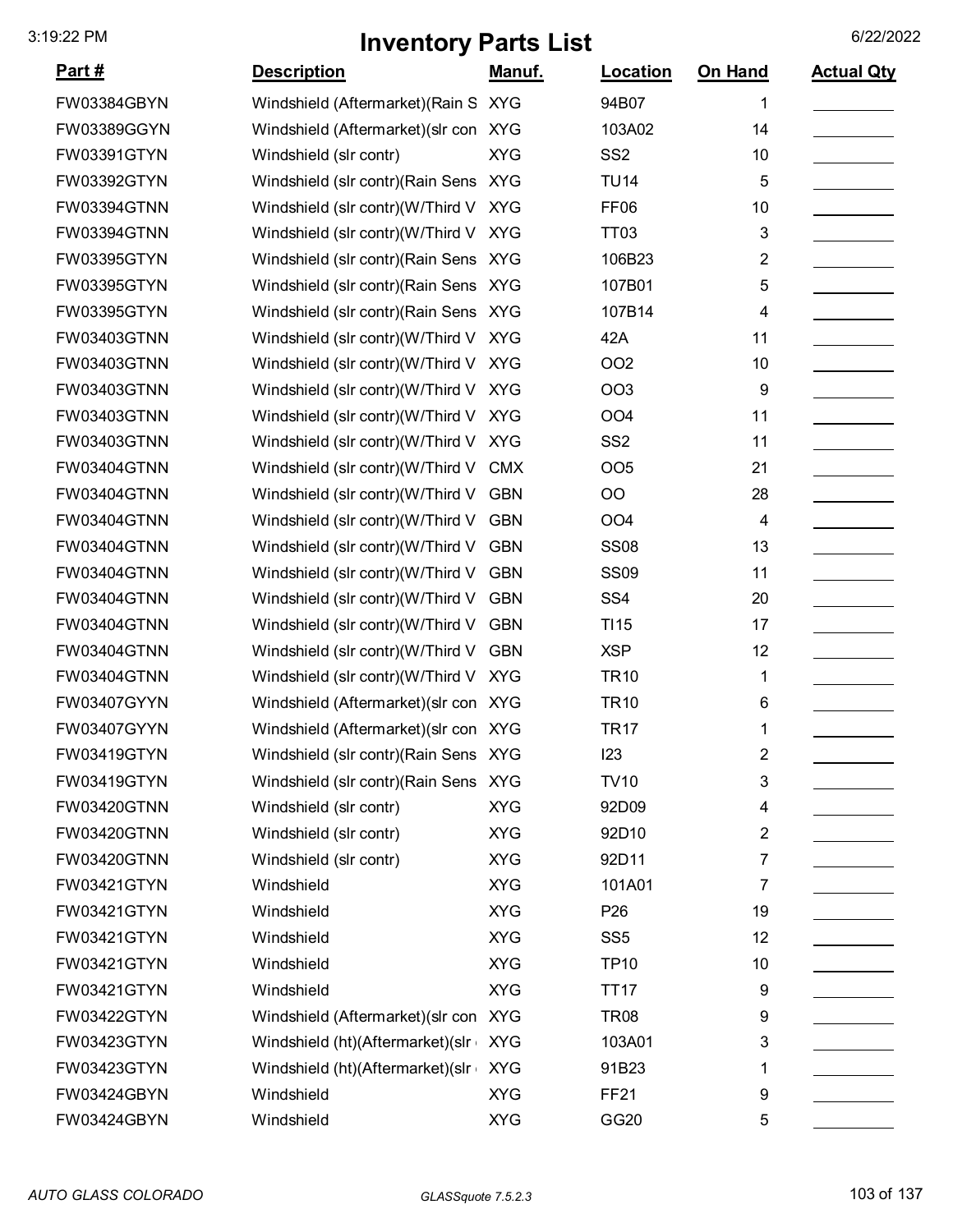| <u>Part #</u>      | <b>Description</b>                     | Manuf.     | Location        | <b>On Hand</b>          | <b>Actual Qty</b> |
|--------------------|----------------------------------------|------------|-----------------|-------------------------|-------------------|
| FW03427GBNN        | Windshield (slr contr)(3rd Visor F XYG |            | 92B07           | 2                       |                   |
| FW03427GBNN        | Windshield (slr contr)(3rd Visor F XYG |            | J23             | 9                       |                   |
| FW03434GBNN        | Windshield (slr contr)(W/Third V XYG   |            | OO <sub>2</sub> | 18                      |                   |
| FW03434GBNN        | Windshield (slr contr)(W/Third V XYG   |            | OO <sub>4</sub> | 14                      |                   |
| FW03434GBNN        | Windshield (slr contr)(W/Third V XYG   |            | <b>SS10</b>     | 12                      |                   |
| FW03434GBNN        | Windshield (slr contr)(W/Third V XYG   |            | SS <sub>4</sub> | 12                      |                   |
| FW03434GBNN        | Windshield (slr contr)(W/Third V XYG   |            | <b>TV16</b>     | 7                       |                   |
| FW03434GTNN        | Windshield (slr contr)(3rd Visor F XYG |            | H <sub>05</sub> | 10                      |                   |
| FW03434GTNN        | Windshield (slr contr)(3rd Visor F XYG |            | OO <sub>3</sub> | 9                       |                   |
| FW03434GTNN        | Windshield (slr contr)(3rd Visor F XYG |            | OO <sub>4</sub> | 19                      |                   |
| FW03434GTNN        | Windshield (slr contr)(3rd Visor F XYG |            | <b>XSP</b>      | 20                      |                   |
| FW03440GTYN        | Windshield (slr contr)(W/Third V       | <b>XYG</b> | 105B15          | 6                       |                   |
| FW03440GTYN        | Windshield (slr contr)(W/Third V XYG   |            | 93C10           | 3                       |                   |
| FW03440GTYN        | Windshield (slr contr)(W/Third V       | <b>XYG</b> | 95B24           | 4                       |                   |
| FW03442GBYN        | Windshield (Rain Sensor)               | <b>XYG</b> | 42 <sub>D</sub> | 11                      |                   |
| FW03442GBYN        | Windshield (Rain Sensor)               | <b>XYG</b> | <b>LM12</b>     | 3                       |                   |
| FW03456GBNN        | Windshield                             | <b>XYG</b> | H11             | 7                       |                   |
| FW03456GBNN        | Windshield                             | <b>XYG</b> | <b>SS08</b>     | 10                      |                   |
| FW03456GBNN        | Windshield                             | <b>XYG</b> | SS <sub>1</sub> | 19                      |                   |
| FW03456GBNN        | Windshield                             | <b>XYG</b> | <b>SS10</b>     | 10                      |                   |
| FW03456GBNN        | Windshield                             | <b>XYG</b> | <b>XSP</b>      | 12                      |                   |
| FW03458GTYN        | Windshield (w/ant) (slr contr) (3rd    | <b>XYG</b> | SS <sub>6</sub> | 9                       |                   |
| FW03473GBYN        | Windshield (slr contr)(W/Third V       | <b>XYG</b> | <b>FF13</b>     | $\overline{\mathbf{c}}$ |                   |
| FW03473GBYN        | Windshield (slr contr)(W/Third V       | <b>XYG</b> | 108             | 12                      |                   |
| FW03473GBYN        | Windshield (slr contr)(W/Third V XYG   |            | SS <sub>4</sub> | 8                       |                   |
| FW03474GTYN        | Windshield (slr contr)                 | <b>XYG</b> | 104B02          | 1                       |                   |
| FW03483GBNN        | Windshield (slr contr)                 | <b>XYG</b> | <b>SS10</b>     | 10                      |                   |
| FW03483GBNN        | Windshield (slr contr)                 | <b>XYG</b> | <b>TM03</b>     | 8                       |                   |
| <b>FW03488GTNN</b> | Windshield (slr contr)                 | <b>CMX</b> | <b>TN12</b>     | 5                       |                   |
| FW03488GTNN        | Windshield (slr contr)                 | <b>XYG</b> | 45A             | 22                      |                   |
| FW03488GTNN        | Windshield (slr contr)                 | <b>XYG</b> | F06             | 8                       |                   |
| FW03488GTNN        | Windshield (slr contr)                 | <b>XYG</b> | FF07            | 16                      |                   |
| FW03488GTNN        | Windshield (slr contr)                 | <b>XYG</b> | G24             | 11                      |                   |
| FW03488GTNN        | Windshield (slr contr)                 | <b>XYG</b> | H <sub>24</sub> | 24                      |                   |
| FW03488GTNN        | Windshield (slr contr)                 | <b>XYG</b> | OO <sub>4</sub> | 10                      |                   |
| FW03488GTNN        | Windshield (slr contr)                 | <b>XYG</b> | SS <sub>1</sub> | 13                      |                   |
| FW03488GTNN        | Windshield (slr contr)                 | <b>XYG</b> | <b>TQ14</b>     | 10                      |                   |
| FW03488GTNN        | Windshield (slr contr)                 | <b>XYG</b> | <b>XSP</b>      | 10                      |                   |
| FW03490GYYN        | Windshield (Aftermarket) (slr con XYG  |            | <b>LM14</b>     | 6                       |                   |
| FW03490GYYN        | Windshield (Aftermarket) (slr con XYG  |            | OO <sub>3</sub> | 11                      |                   |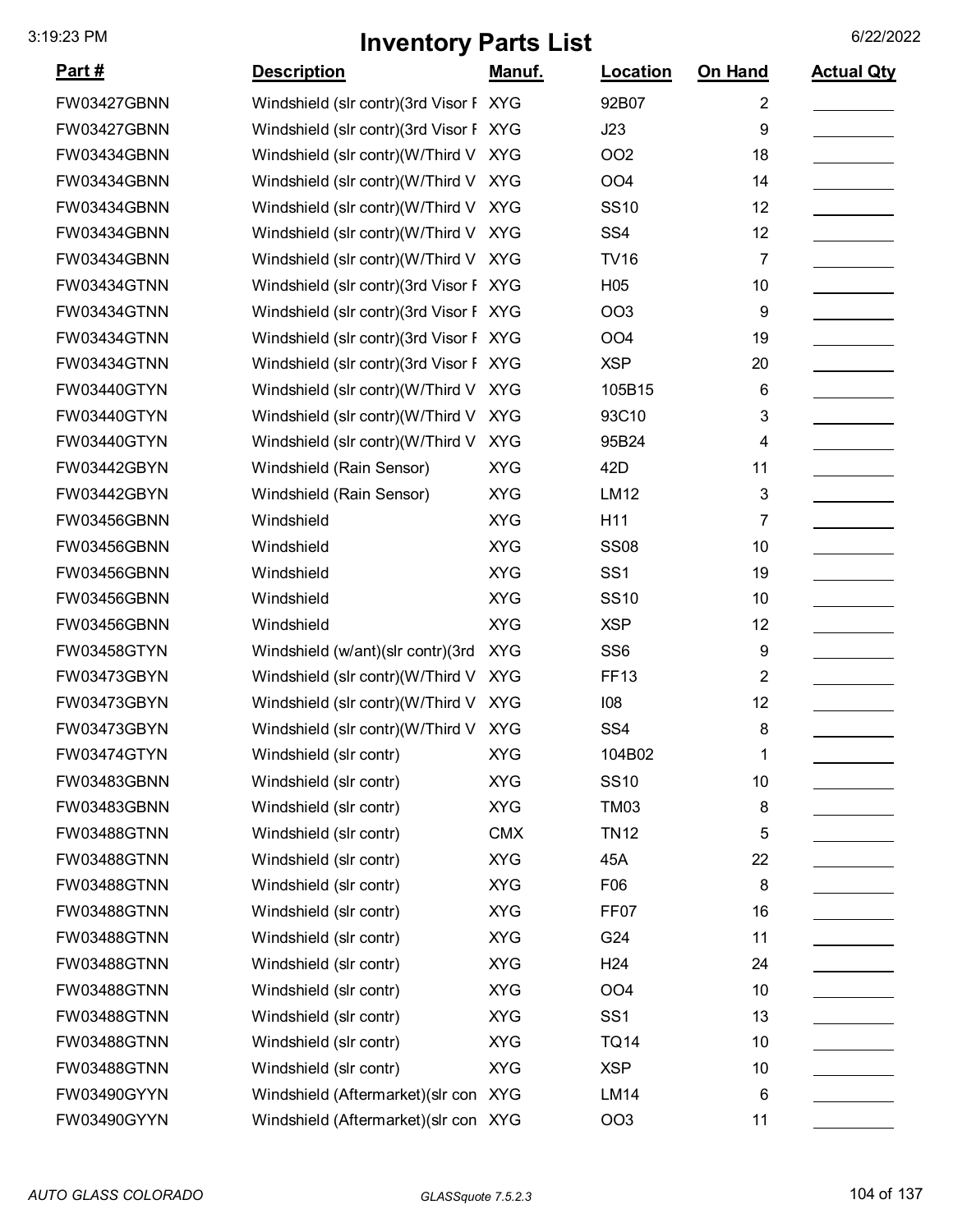| <u>Part #</u>      | <b>Description</b>                     | Manuf.     | Location         | On Hand | <b>Actual Qty</b> |
|--------------------|----------------------------------------|------------|------------------|---------|-------------------|
| FW03490GYYN        | Windshield (Aftermarket)(slr con XYG   |            | SS <sub>4</sub>  | 11      |                   |
| FW03499GBNN        | Windshield (slr contr)                 | <b>XYG</b> | 106C21           | 3       |                   |
| FW03499GBNN        | Windshield (slr contr)                 | <b>XYG</b> | K15              | 4       |                   |
| FW03500GTYN        | Windshield (slr contr)(Acoustic Ir XYG |            | 40B              | 12      |                   |
| FW03504GTYN        | Windshield (slr contr)(W/Panora        | <b>XYG</b> | <b>TH14</b>      | 12      |                   |
| FW03508GBNN        | Windshield (slr contr)                 | <b>XYG</b> | <b>TB05</b>      | 9       |                   |
| FW03508GTNN        | Windshield (slr contr)                 | <b>XYG</b> | F <sub>20</sub>  | 7       |                   |
| FW03508GTNN        | Windshield (slr contr)                 | <b>XYG</b> | <b>FG11</b>      | 11      |                   |
| FW03514GTNN        | Windshield (W/Third Visor Frit)        | <b>CMX</b> | OO               | 42      |                   |
| <b>FW03514GTNN</b> | Windshield (W/Third Visor Frit)        | <b>XYG</b> | GG16             | 6       |                   |
| FW03514GTNN        | Windshield (W/Third Visor Frit)        | <b>XYG</b> | SS <sub>5</sub>  | 11      |                   |
| FW03514GTNN        | Windshield (W/Third Visor Frit)        | <b>XYG</b> | <b>TF17</b>      | 8       |                   |
| <b>FW03514GTNN</b> | Windshield (W/Third Visor Frit)        | <b>XYG</b> | <b>TG03</b>      | 8       |                   |
| <b>FW03516GTNN</b> | Windshield (slr contr)(W/Third V       | <b>XYG</b> | H06              | 3       |                   |
| FW03516GTNN        | Windshield (slr contr)(W/Third V       | <b>XYG</b> | OO <sub>2</sub>  | 19      |                   |
| FW03516GTNN        | Windshield (slr contr)(W/Third V       | <b>XYG</b> | <b>SS08</b>      | 14      |                   |
| FW03516GTNN        | Windshield (slr contr)(W/Third V       | <b>XYG</b> | SS <sub>4</sub>  | 12      |                   |
| FW03516GTNN        | Windshield (slr contr)(W/Third V       | <b>XYG</b> | SS <sub>6</sub>  | 9       |                   |
| FW03516GTNN        | Windshield (slr contr)(W/Third V       | <b>XYG</b> | SS <sub>8</sub>  | 10      |                   |
| <b>FW03516GTNN</b> | Windshield (slr contr)(W/Third V XYG   |            | <b>TE17</b>      | 10      |                   |
| <b>FW03516GTNN</b> | Windshield (slr contr)(W/Third V XYG   |            | <b>XSP</b>       | 8       |                   |
| FW03516GTYN        | Windshield (slr contr)(W/Third V       |            | OO <sub>4</sub>  | 10      |                   |
| FW03516GTYN        | Windshield (slr contr)(W/Third V XYG   |            | 47A              | 3       |                   |
| FW03516GTYN        | Windshield (slr contr)(W/Third V XYG   |            | F18              | 6       |                   |
| FW03516GTYN        | Windshield (slr contr)(W/Third V XYG   |            | <b>OO3</b>       | 10      |                   |
| FW03516GTYN        | Windshield (slr contr)(W/Third V XYG   |            | <b>SS09</b>      | 11      |                   |
| FW03521GTYN        | Windshield (Electrochromic Mirr XYG    |            | G03              | 8       |                   |
| FW03521GTYN        | Windshield (Electrochromic Mirro XYG   |            | OO <sub>3</sub>  | 9       |                   |
| FW03521GTYN        | Windshield (Electrochromic Mirr XYG    |            | SS <sub>2</sub>  | 13      |                   |
| FW03522GTNN        | Windshield (Aftermarket) (slr con GTY  |            | 96B19            | 1       |                   |
| FW03528GTNN        | Windshield (slr contr)(W/Rear Vi XYG   |            | 92B15            | 5       |                   |
| FW03528GTNN        | Windshield (slr contr)(W/Rear Vi XYG   |            | F02              | 4       |                   |
| <b>FW03528GTNN</b> | Windshield (slr contr)(W/Rear Vi XYG   |            | SS <sub>2</sub>  | 7       |                   |
| FW03541GTYN        | Windshield (slr contr) (Rain Sens XYG  |            | SS <sub>6</sub>  | 5       |                   |
| FW03555GTYN        | Windshield (slr contr)(Rain/Light XYG  |            | 92B05            | 3       |                   |
| FW03555GTYN        | Windshield (slr contr)(Rain/Light XYG  |            | <b>TE12</b>      | 12      |                   |
| FW03556GTYN        | Windshield (slr contr)(Rain/Light XYG  |            | 102A04           | 12      |                   |
| FW03558GTYN        | Windshield (slr contr)(W/Third V XYG   |            | FF <sub>08</sub> | 10      |                   |
| FW03558GTYN        | Windshield (slr contr)(W/Third V XYG   |            | <b>FG02</b>      | 1       |                   |
| FW03558GTYN        | Windshield (slr contr)(W/Third V XYG   |            | OO <sub>2</sub>  | 6       |                   |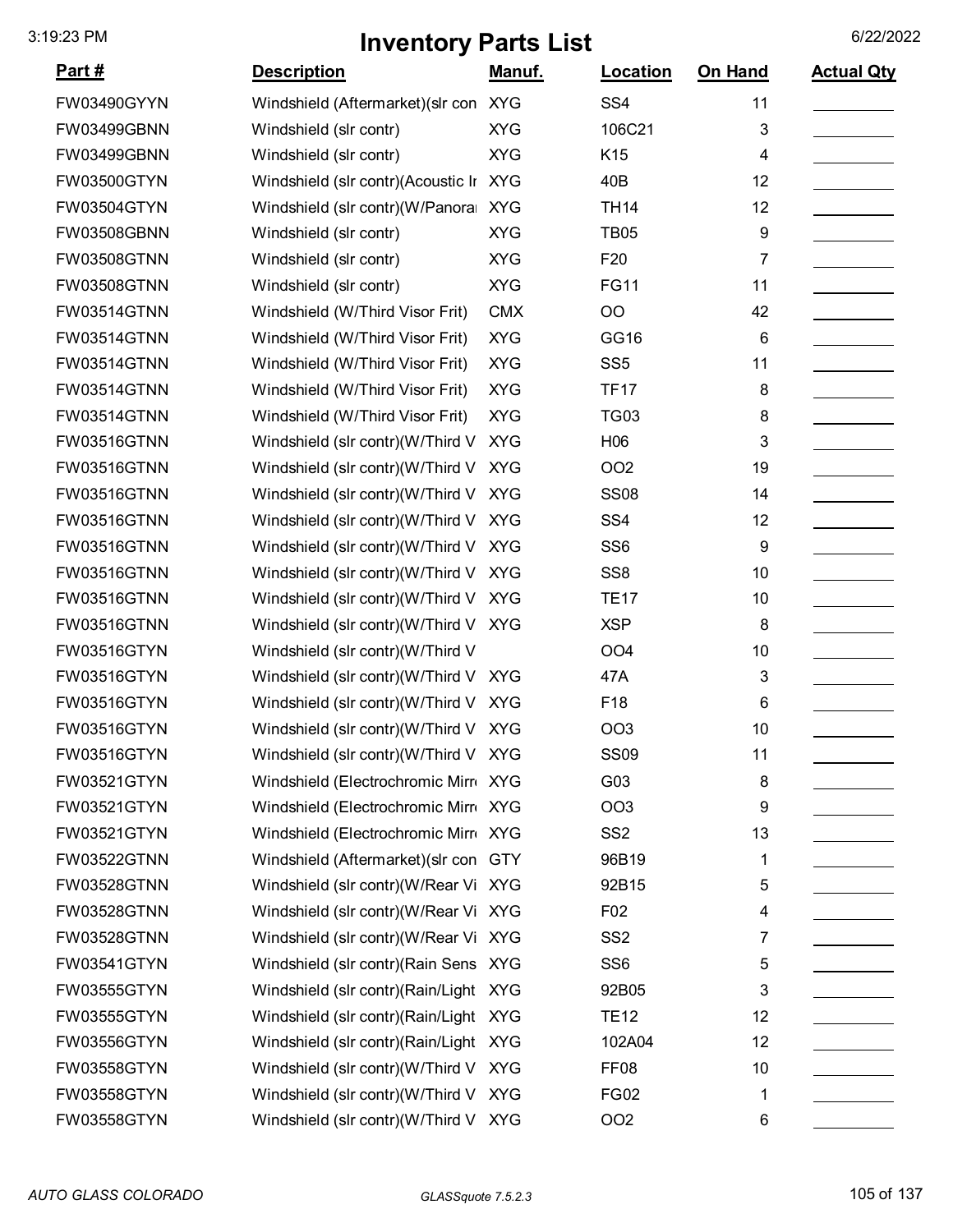|                    | $\cdots$                               |               |                    |                         |                   |
|--------------------|----------------------------------------|---------------|--------------------|-------------------------|-------------------|
| <u> Part #</u>     | <b>Description</b>                     | <u>Manuf.</u> | Location           | <b>On Hand</b>          | <b>Actual Qty</b> |
| FW03558GTYN        | Windshield (slr contr)(W/Third V XYG   |               | SS <sub>2</sub>    | 10                      |                   |
| FW03558GTYN        | Windshield (slr contr)(W/Third V XYG   |               | SS <sub>5</sub>    | 17                      |                   |
| FW03558GTYN        | Windshield (slr contr)(W/Third V XYG   |               | <b>XSP</b>         | 10                      |                   |
| FW03559GTYN        | Windshield (slr contr)(Rain Sens XYG   |               | <b>OO3</b>         | 9                       |                   |
| FW03559GTYN        | Windshield (slr contr) (Rain Sens XYG  |               | <b>TV13</b>        | 11                      |                   |
| FW03563GBNN        | Windshield (slr contr)(3rd Visor F XYG |               | 45C                | 5                       |                   |
| FW03563GBNN        | Windshield (slr contr)(3rd Visor F XYG |               | 48B                | 9                       |                   |
| FW03564GBNN        | Windshield (slr contr)(W/Third V XYG   |               | GC <sub>29</sub> B | 10                      |                   |
| FW03564GBNN        | Windshield (slr contr)(W/Third V XYG   |               | 109                | 11                      |                   |
| FW03564GBNN        | Windshield (slr contr)(W/Third V       | <b>XYG</b>    | <b>OO2</b>         | 47                      |                   |
| FW03564GBNN        | Windshield (slr contr)(W/Third V XYG   |               | OO <sub>4</sub>    | 14                      |                   |
| FW03564GBNN        | Windshield (slr contr)(W/Third V XYG   |               | <b>TA17</b>        | 12                      |                   |
| FW03564GTNN        | Windshield (slr contr)(W/Third V       | <b>CMX</b>    | <b>TG12</b>        | $\overline{2}$          |                   |
| FW03564GTNN        | Windshield (slr contr)(W/Third V XYG   |               | 43D                | 8                       |                   |
| FW03564GTNN        | Windshield (slr contr)(W/Third V       | <b>XYG</b>    | <b>SS07</b>        | 11                      |                   |
| FW03565GBNN        | Windshield (slr contr)(Heated Wi       | <b>CMX</b>    | GC47A              | 16                      |                   |
| FW03565GBNN        | Windshield (slr contr)(Heated Wi       | <b>CMX</b>    | <b>OO5</b>         | 27                      |                   |
| FW03565GBNN        | Windshield (slr contr)(Heated Wi XYG   |               | <b>OO3</b>         | 16                      |                   |
| FW03565GTNN        | Windshield (slr contr)(Heated Wi       | <b>CMX</b>    | O <sub>O</sub>     | 25                      |                   |
| <b>FW03565GTNN</b> | Windshield (slr contr)(Heated Wi XYG   |               | GC <sub>29</sub> B | 22                      |                   |
| <b>FW03565GTNN</b> | Windshield (slr contr)(Heated Wi XYG   |               | 109                | 18                      |                   |
| FW03565GTNN        | Windshield (slr contr)(Heated Wi XYG   |               | <b>OO2</b>         | 48                      |                   |
| FW03565GTNN        | Windshield (slr contr)(Heated Wi XYG   |               | OO <sub>4</sub>    | 23                      |                   |
| FW03565GTNN        | Windshield (slr contr)(Heated Wi XYG   |               | <b>SS07</b>        | 22                      |                   |
| <b>FW03565GTNN</b> | Windshield (slr contr)(Heated Wi XYG   |               | <b>SS08</b>        | 18                      |                   |
| FW03565GTNN        | Windshield (slr contr)(Heated Wi XYG   |               | SS <sub>2</sub>    | 45                      |                   |
| FW03565GTNN        | Windshield (slr contr)(Heated Wi XYG   |               | SS <sub>4</sub>    | 24                      |                   |
| FW03565GTNN        | Windshield (slr contr)(Heated Wi XYG   |               | SS <sub>5</sub>    | 44                      |                   |
| <b>FW03565GTNN</b> | Windshield (slr contr)(Heated Wi XYG   |               | SS <sub>6</sub>    | 20                      |                   |
| FW03565GTNN        | Windshield (slr contr)(Heated Wi XYG   |               | <b>TE17</b>        | 4                       |                   |
| <b>FW03565GTNN</b> | Windshield (slr contr)(Heated Wi XYG   |               | <b>TG03</b>        | 8                       |                   |
| FW03565GTNN        | Windshield (slr contr)(Heated Wi XYG   |               | <b>TH05</b>        | 16                      |                   |
| <b>FW03565GTNN</b> | Windshield (slr contr)(Heated Wi XYG   |               | <b>XSP</b>         | 12                      |                   |
| FW03566GTYN        | Windshield (w/ant)(slr contr)(Rai XYG  |               | 102D04             | 1                       |                   |
| FW03566GTYN        | Windshield (w/ant)(slr contr)(Rai XYG  |               | 92C18              | 2                       |                   |
| <b>FW03578GTNN</b> | Windshield (slr contr)(W/Third V XYG   |               | 96B03              | $\overline{\mathbf{c}}$ |                   |
| FW03578GTNN        | Windshield (slr contr)(W/Third V XYG   |               | H <sub>23</sub>    | 10                      |                   |
| FW03578GTNN        | Windshield (slr contr)(W/Third V XYG   |               | <b>XSP</b>         | 9                       |                   |
| FW03579GBNN        | Windshield (Electrochromic Mirre CMX   |               | GC56A              | 30                      |                   |
| FW03579GBNN        | Windshield (Electrochromic Mirr XYG    |               | 40A                | 8                       |                   |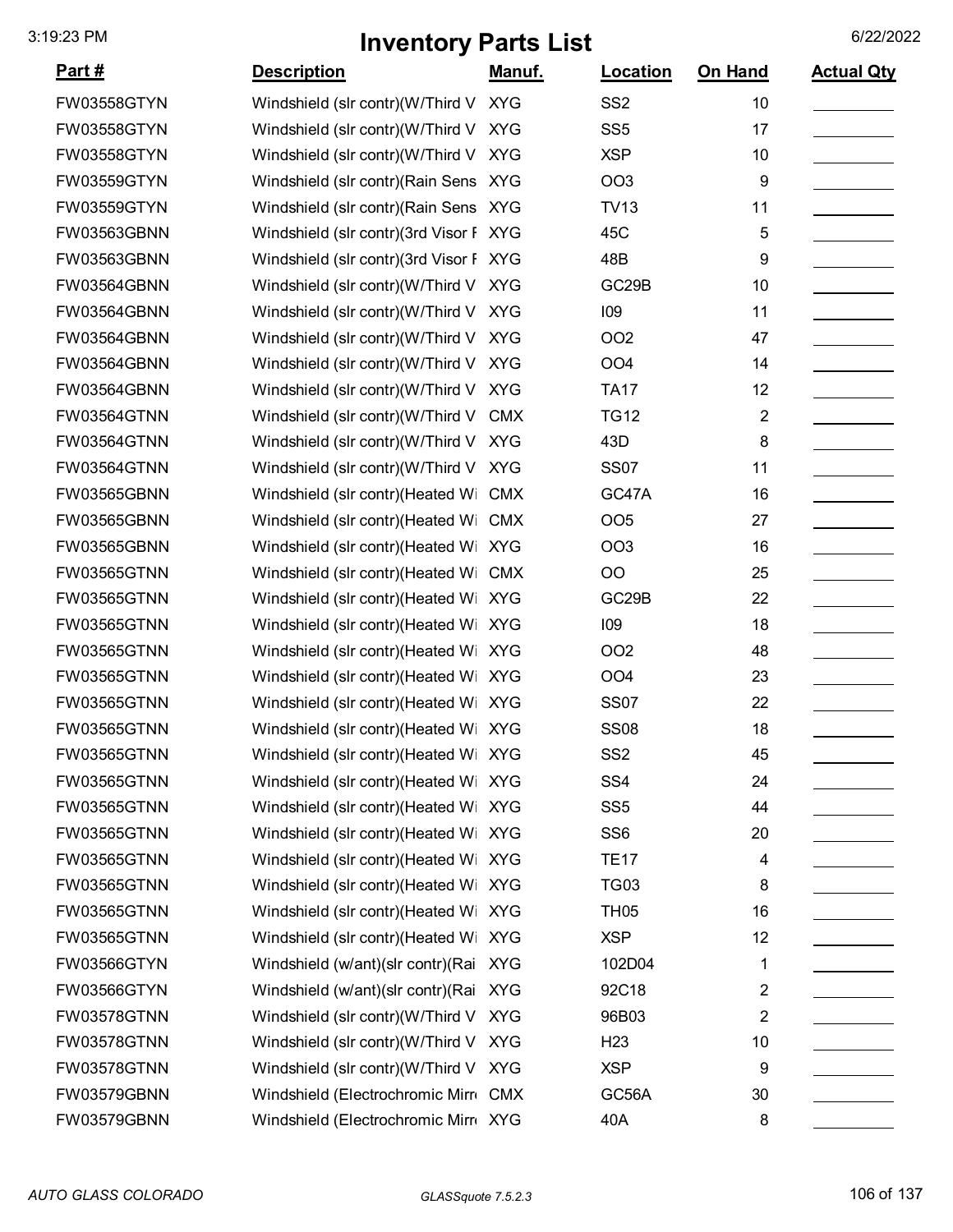|                | vvv. j                                 | $\sim$ $\sim$ $\sim$ $\sim$ |                  |         |                   |
|----------------|----------------------------------------|-----------------------------|------------------|---------|-------------------|
| <u> Part #</u> | <b>Description</b>                     | <u>Manuf.</u>               | Location         | On Hand | <b>Actual Qty</b> |
| FW03579GBNN    | Windshield (Electrochromic Mirr XYG    |                             | 49C              | 8       |                   |
| FW03579GBNN    | Windshield (Electrochromic Mirr XYG    |                             | GG10             | 5       |                   |
| FW03579GBNN    | Windshield (Electrochromic Mirr XYG    |                             | OO <sub>3</sub>  | 53      |                   |
| FW03579GBNN    | Windshield (Electrochromic Mirr XYG    |                             | <b>SS08</b>      | 18      |                   |
| FW03579GBNN    | Windshield (Electrochromic Mirr XYG    |                             | <b>SS09</b>      | 11      |                   |
| FW03579GBNN    | Windshield (Electrochromic Mirr XYG    |                             | SS <sub>4</sub>  | 14      |                   |
| FW03579GBNN    | Windshield (Electrochromic Mirr XYG    |                             | <b>TA08</b>      | 21      |                   |
| FW03579GBYN    | Windshield (Electrochromic Mirr CMX    |                             | G20              | 21      |                   |
| FW03579GBYN    | Windshield (Electrochromic Mirr XYG    |                             | 90B24            | 1       |                   |
| FW03579GBYN    | Windshield (Electrochromic Mirr XYG    |                             | <b>FG10</b>      | 10      |                   |
| FW03579GBYN    | Windshield (Electrochromic Mirro XYG   |                             | N <sub>17</sub>  | 21      |                   |
| FW03579GBYN    | Windshield (Electrochromic Mirro XYG   |                             | <b>OO3</b>       | 11      |                   |
| FW03579GBYN    | Windshield (Electrochromic Mirro XYG   |                             | OO <sub>4</sub>  | 9       |                   |
| FW03579GBYN    | Windshield (Electrochromic Mirro XYG   |                             | SS <sub>6</sub>  | 12      |                   |
| FW03579GBYN    | Windshield (Electrochromic Mirr XYG    |                             | <b>XSP</b>       | 12      |                   |
| FW03580GBYN    | Windshield (slr contr) (Rain Sens XYG  |                             | M02              | 8       |                   |
| FW03581GBYN    | Windshield (slr contr) (Rain Sens GTY  |                             | 89C              | 6       |                   |
| FW03591GGNN    | Windshield (slr contr)(W/Third V       | <b>XYG</b>                  | <b>TV11</b>      | 4       |                   |
| FW03593GTYN    | Windshield (w/ant)(slr contr)(Rai      | <b>XYG</b>                  | TD <sub>08</sub> | 3       |                   |
| FW03598GTYN    | Windshield (ht)(slr contr)(Rain S      | <b>XYG</b>                  | <b>FG08</b>      | 4       |                   |
| FW03602GTYN    | Windshield (ht)(slr contr)(Rain S XYG  |                             | 101C21           | 5       |                   |
| FW03602GTYN    | Windshield (ht)(slr contr)(Rain S XYG  |                             | TD <sub>04</sub> | 10      |                   |
| FW03607GTYN    | Windshield (slr contr)(W/Third V       |                             | <b>XSP</b>       | 10      |                   |
| FW03607GYYN    | Windshield (slr contr)(W/Third V       |                             | H <sub>13</sub>  | 10      |                   |
| FW03607GYYN    | Windshield (slr contr)(W/Third V       |                             | <b>TG02</b>      | 3       |                   |
| FW03607GYYN    | Windshield (slr contr)(W/Third V XYG   |                             | OO <sub>2</sub>  | 19      |                   |
| FW03611GTYN    | Windshield (Aftermarket) (slr con XYG  |                             | <b>TR05</b>      | 12      |                   |
| FW03615GTYN    | Windshield (hud)(Electrochromic XYG    |                             | 39C              | 5       |                   |
| FW03617GTYN    | Windshield (slr contr)(W/Third V XYG   |                             | H <sub>16</sub>  | 10      |                   |
| FW03617GTYN    | Windshield (slr contr)(W/Third V XYG   |                             | <b>SS09</b>      | 10      |                   |
| FW03618GTYN    | Windshield (slr contr) (Rain Sens XYG  |                             | <b>TC15</b>      | 8       |                   |
| FW03618GTYN    | Windshield (slr contr) (Rain Sens XYG  |                             | <b>TL07</b>      | 11      |                   |
| FW03619GTYN    | Windshield (slr contr)(W/Third V XYG   |                             | <b>FG14</b>      | 14      |                   |
| FW03620GTYN    | Windshield (slr contr)(3rd Visor F XYG |                             | <b>TR02</b>      | 8       |                   |
| FW03621GBNN    | Windshield (slr contr)                 | <b>CMX</b>                  | <b>TT19</b>      | 18      |                   |
| FW03621GBNN    | Windshield (slr contr)                 | <b>XYG</b>                  | 39C              | 3       |                   |
| FW03621GBNN    | Windshield (slr contr)                 | <b>XYG</b>                  | N.05             | 13      |                   |
| FW03621GBNN    | Windshield (slr contr)                 | <b>XYG</b>                  | OO <sub>2</sub>  | 78      |                   |
| FW03621GBNN    | Windshield (slr contr)                 | <b>XYG</b>                  | OO <sub>3</sub>  | 40      |                   |
| FW03621GBNN    | Windshield (slr contr)                 | <b>XYG</b>                  | OO <sub>4</sub>  | 38      |                   |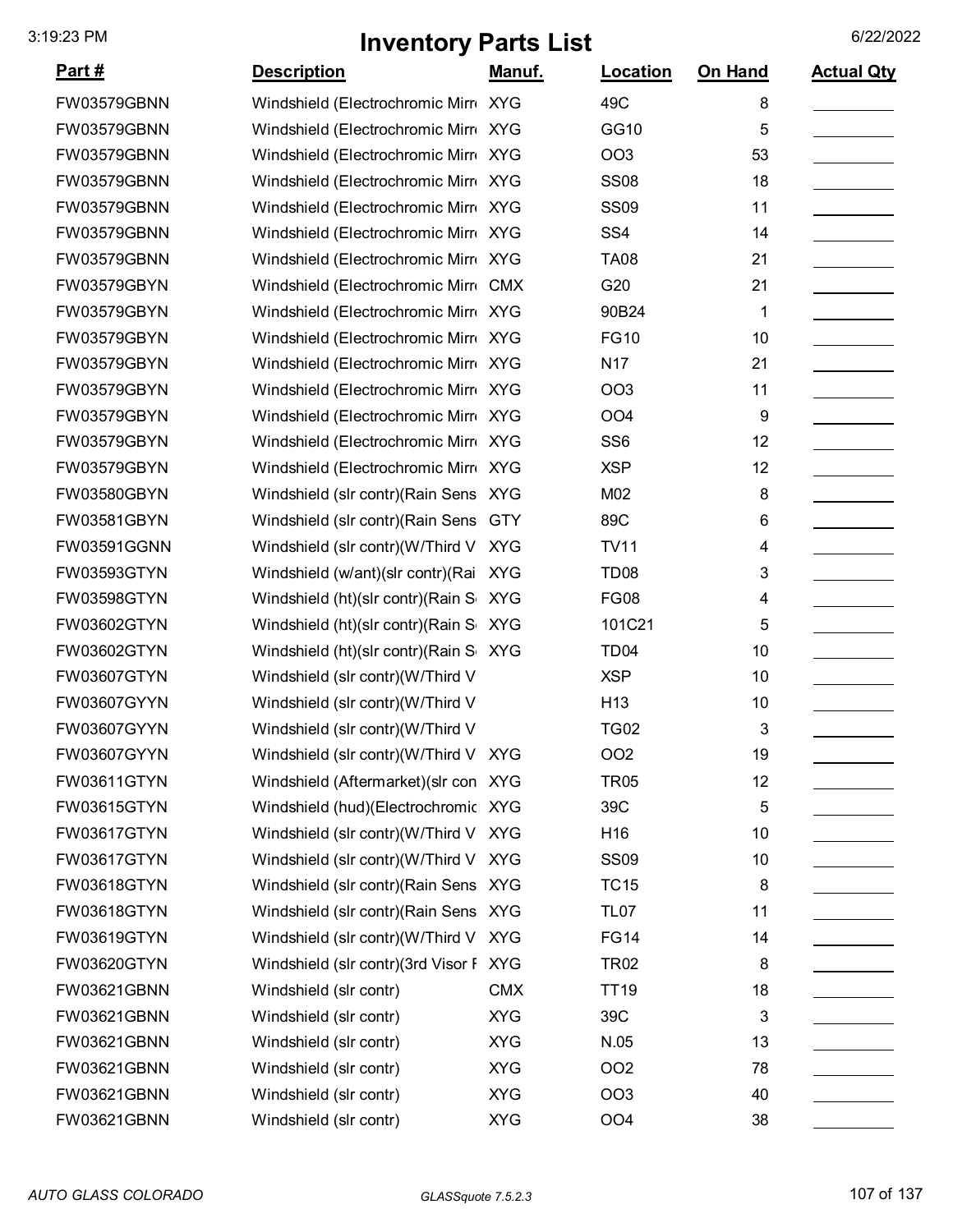| <u>Part #</u>      | <b>Description</b>                     | Manuf.     | Location         | On Hand                 | <b>Actual Qty</b> |
|--------------------|----------------------------------------|------------|------------------|-------------------------|-------------------|
| FW03621GBNN        | Windshield (slr contr)                 | <b>XYG</b> | <b>SS07</b>      | 15                      |                   |
| FW03621GBNN        | Windshield (slr contr)                 | <b>XYG</b> | <b>SS08</b>      | 12                      |                   |
| FW03621GBNN        | Windshield (slr contr)                 | <b>XYG</b> | SS <sub>4</sub>  | 14                      |                   |
| <b>FW03626GTYN</b> | Windshield (slr contr)(W/TV Ant KYG    |            | <b>TP11</b>      | 9                       |                   |
| <b>FW03627GTYN</b> | Windshield (slr contr) (Rain/Light     | <b>XYG</b> | 102C22           | 3                       |                   |
| <b>FW03627GTYN</b> | Windshield (slr contr) (Rain/Light     | <b>XYG</b> | <b>TQ02</b>      | 6                       |                   |
| FW03627GTYN        | Windshield (slr contr) (Rain/Light     | <b>XYG</b> | <b>TQ17</b>      | 4                       |                   |
| FW03637GBNN        | Windshield (Electrochromic Mirr XYG    |            | <b>TA07</b>      | 10                      |                   |
| <b>FW03647GTNN</b> | Windshield (slr contr)(W/Third V       | <b>GBN</b> | OO <sub>4</sub>  | 8                       |                   |
| <b>FW03647GTNN</b> | Windshield (slr contr)(W/Third V       | <b>GBN</b> | <b>TC18</b>      | $\overline{\mathbf{c}}$ |                   |
| <b>FW03647GTNN</b> | Windshield (slr contr)(W/Third V       | <b>XYG</b> | <b>XSP</b>       | 11                      |                   |
| FW03648GBYN        | Windshield (slr contr)(3rd Visor F     | <b>XYG</b> | K09              | $\overline{\mathbf{c}}$ |                   |
| FW03649GBNN        | Windshield (slr contr)                 | <b>XYG</b> | 92A04            | 6                       |                   |
| FW03649GBNN        | Windshield (slr contr)                 | <b>XYG</b> | H <sub>02</sub>  | 11                      |                   |
| <b>FW03649GBNN</b> | Windshield (slr contr)                 | <b>XYG</b> | <b>XSP</b>       | 11                      |                   |
| <b>FW03652GBNN</b> | Windshield (slr contr)                 | <b>XYG</b> | GG21             | 1                       |                   |
| <b>FW03652GBNN</b> | Windshield (slr contr)                 | <b>XYG</b> | OO <sub>3</sub>  | 8                       |                   |
| FW03653GBNN        | Windshield (slr contr)(Heated Wi       | <b>XYG</b> | <b>FF12</b>      | 7                       |                   |
| <b>FW03653GBNN</b> | Windshield (slr contr)(Heated Wi       | <b>XYG</b> | OO <sub>4</sub>  | 10                      |                   |
| FW03653GBNN        | Windshield (slr contr)(Heated Wi       | <b>XYG</b> | <b>SS10</b>      | 8                       |                   |
| FW03653GBNN        | Windshield (slr contr)(Heated Wi       | <b>XYG</b> | SS <sub>2</sub>  | 10                      |                   |
| <b>FW03653GBNN</b> | Windshield (slr contr)(Heated Wi       | <b>XYG</b> | <b>TM04</b>      | 11                      |                   |
| FW03654GBYN        | Windshield (Electrochromic Mirr XYG    |            | <b>TR04</b>      | 9                       |                   |
| FW03657GBYN        | Windshield (slr contr)(W/Third V       | CARL       | <b>TL11</b>      | 2                       |                   |
| FW03657GBYN        | Windshield (slr contr)(W/Third V       | <b>XYG</b> | <b>FF24</b>      | 10                      |                   |
| FW03657GBYN        | Windshield (slr contr)(W/Third V XYG   |            | OO <sub>4</sub>  | 10                      |                   |
| <b>FW03657GBYN</b> | Windshield (slr contr)(W/Third V XYG   |            | P <sub>22</sub>  | 9                       |                   |
| FW03657GBYN        | Windshield (slr contr)(W/Third V XYG   |            | <b>TL11</b>      | 8                       |                   |
| FW03657GBYN        | Windshield (slr contr)(W/Third V XYG   |            | <b>XSP</b>       | 11                      |                   |
| <b>FW03659GTYN</b> | Windshield (slr contr) (Rain Sens XYG  |            | <b>TI09</b>      | 6                       |                   |
| <b>FW03666GTNN</b> | Windshield (slr contr)(Acoustic Ir XYG |            | 94A04            | 1                       |                   |
| <b>FW03667GTNN</b> | Windshield (slr contr)(W/Third V XYG   |            | 106B09           | 1                       |                   |
| <b>FW03667GTNN</b> | Windshield (slr contr)(W/Third V XYG   |            | 40 <sub>D</sub>  | 3                       |                   |
| <b>FW03667GTNN</b> | Windshield (slr contr)(W/Third V XYG   |            | FF <sub>08</sub> | 10                      |                   |
| <b>FW03667GTNN</b> | Windshield (slr contr)(W/Third V XYG   |            | OO <sub>2</sub>  | 33                      |                   |
| <b>FW03667GTNN</b> | Windshield (slr contr)(W/Third V       | <b>XYG</b> | OO <sub>3</sub>  | 14                      |                   |
| <b>FW03667GTNN</b> | Windshield (slr contr)(W/Third V       | <b>XYG</b> | <b>SS08</b>      | 15                      |                   |
| <b>FW03667GTNN</b> | Windshield (slr contr)(W/Third V XYG   |            | SS <sub>1</sub>  | 11                      |                   |
| <b>FW03667GTNN</b> | Windshield (slr contr)(W/Third V XYG   |            | <b>SS10</b>      | 12                      |                   |
| <b>FW03667GTNN</b> | Windshield (slr contr)(W/Third V XYG   |            | SS <sub>3</sub>  | 13                      |                   |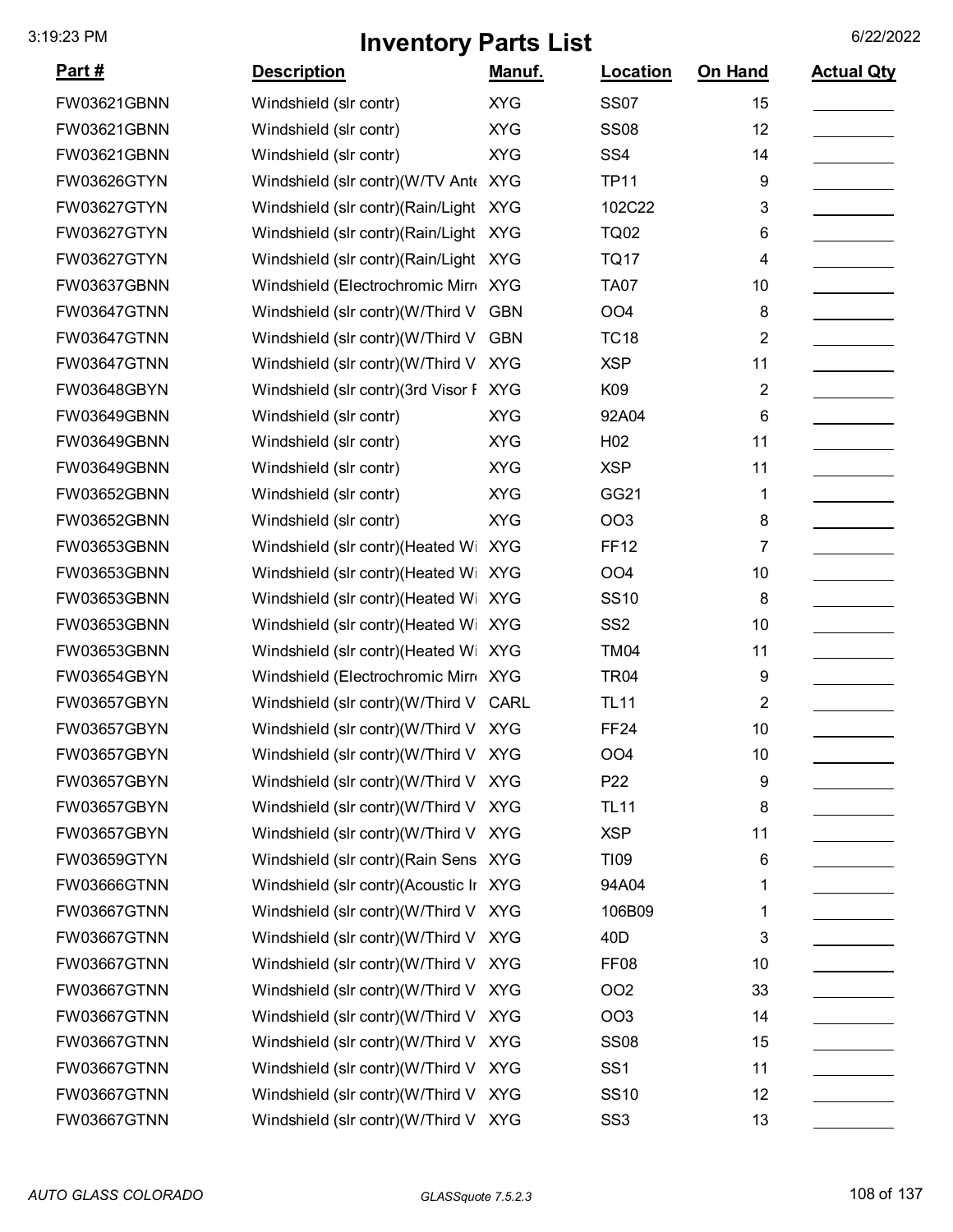| <u>Part #</u>      | <b>Description</b>                    | <u>Manuf.</u> | <b>Location</b>  | On Hand | <b>Actual Qty</b> |
|--------------------|---------------------------------------|---------------|------------------|---------|-------------------|
| FW03667GTNN        | Windshield (slr contr)(W/Third V      | <b>XYG</b>    | <b>XSP</b>       | 12      |                   |
| FW03674GTNN        | Windshield (slr contr)(Heated Wi XYG  |               | SS <sub>5</sub>  | 10      |                   |
| FW03678GTYN        | Windshield (slr contr) (Rain Sens XYG |               | 107C05           | 1       |                   |
| FW03678GTYN        | Windshield (slr contr) (Rain Sens XYG |               | <b>TQ15</b>      | 5       |                   |
| FW03681GBYN        | Windshield (slr contr)(W/Diversit     | <b>XYG</b>    | 93B08            | 1       |                   |
| FW03681GBYN        | Windshield (slr contr)(W/Diversit     | <b>XYG</b>    | SS <sub>3</sub>  | 10      |                   |
| FW03682GBYN        | Windshield (slr contr) (Rain Sens XYG |               | 46B              | 10      |                   |
| FW03690GTYN        | Windshield (ht)(Solar Coated)(P. XYG  |               | 101C15           | 4       |                   |
| FW03693GBNN        | Windshield (slr contr)                | <b>XYG</b>    | 90A17            | 1       |                   |
| FW03698GYYN        | Windshield (slr contr) (Rain Sens XYG |               | 122              | 5       |                   |
| FW03698GYYN        | Windshield (slr contr) (Rain Sens XYG |               | SS <sub>4</sub>  | 11      |                   |
| FW03699GTYN        | Windshield (slr contr) (Rain Sens XYG |               | 40C              | 9       |                   |
| FW03700GYYN        | Windshield (slr contr) (Rain Sens XYG |               | <b>TM15</b>      | 9       |                   |
| FW03702GYYN        | Windshield (slr contr) (Rain Sens XYG |               | <b>XSP</b>       | 9       |                   |
| FW03709GTNN        | Windshield                            | <b>XYG</b>    | 106B15           | 4       |                   |
| FW03713GBYN        | Windshield (Electrochromic Mirro      | <b>GTY</b>    | 92B06            | 1       |                   |
| FW03713GBYN        | Windshield (Electrochromic Mirr XYG   |               | 92A01            | 10      |                   |
| FW03717GTYN        | Windshield (slr contr)(W/Third V      | <b>XYG</b>    | 101B12           | 9       |                   |
| FW03717GTYN        | Windshield (slr contr)(W/Third V      | <b>XYG</b>    | M05              | 5       |                   |
| FW03717GTYN        | Windshield (slr contr)(W/Third V      | <b>XYG</b>    | M13              | 9       |                   |
| FW03717GTYN        | Windshield (slr contr)(W/Third V      | <b>XYG</b>    | SS <sub>2</sub>  | 11      |                   |
| FW03717GTYN        | Windshield (slr contr)(W/Third V      | <b>XYG</b>    | SS <sub>4</sub>  | 10      |                   |
| FW03717GTYN        | Windshield (slr contr)(W/Third V      | <b>XYG</b>    | <b>TQ04</b>      | 27      |                   |
| FW03719GTYN        | Windshield (slr contr)(Rain Sens XYG  |               | <b>TR17</b>      | 4       |                   |
| FW03727GTYN        | Windshield (slr contr)(Rain Sens XYG  |               | 43A              | 8       |                   |
| FW03730GTYN        | Windshield (slr contr)(W/Third V XYG  |               | 111              | 10      |                   |
| FW03730GTYN        | Windshield (slr contr)(W/Third V XYG  |               | SS <sub>2</sub>  | 11      |                   |
| FW03730GTYN        | Windshield (slr contr)(W/Third V XYG  |               | <b>TU06</b>      | 10      |                   |
| FW03731GTYN        | Windshield (slr contr)(Rain Sens XYG  |               | <b>FG16</b>      | 5       |                   |
| FW03731GTYN        | Windshield (slr contr)(Rain Sens XYG  |               | OO <sub>4</sub>  | 9       |                   |
| FW03731GTYN        | Windshield (slr contr) (Rain Sens XYG |               | SS <sub>2</sub>  | 8       |                   |
| FW03731GTYN        | Windshield (slr contr) (Rain Sens XYG |               | <b>XSP</b>       | 10      |                   |
| FW03741GTNN        | Windshield (slr contr)(Heated Wi      | <b>CMX</b>    | GC09A            | 38      |                   |
| FW03741GTNN        | Windshield (slr contr)(Heated Wi      | <b>CMX</b>    | <b>OO</b>        | 26      |                   |
| FW03741GTNN        | Windshield (slr contr)(Heated Wi      | <b>GTY</b>    | G10              | 15      |                   |
| <b>FW03741GTNN</b> | Windshield (slr contr)(Heated Wi      | <b>GTY</b>    | GC29B            | 10      |                   |
| FW03741GTNN        | Windshield (slr contr)(Heated Wi      | <b>GTY</b>    | OO <sub>2</sub>  | 16      |                   |
| FW03741GTNN        | Windshield (slr contr)(Heated Wi      | <b>GTY</b>    | <b>OO3</b>       | 12      |                   |
| FW03741GTNN        | Windshield (slr contr)(Heated Wi      | <b>GTY</b>    | TF <sub>04</sub> | 15      |                   |
| FW03741GTNN        | Windshield (slr contr)(Heated Wi GTY  |               | <b>XSP</b>       | 10      |                   |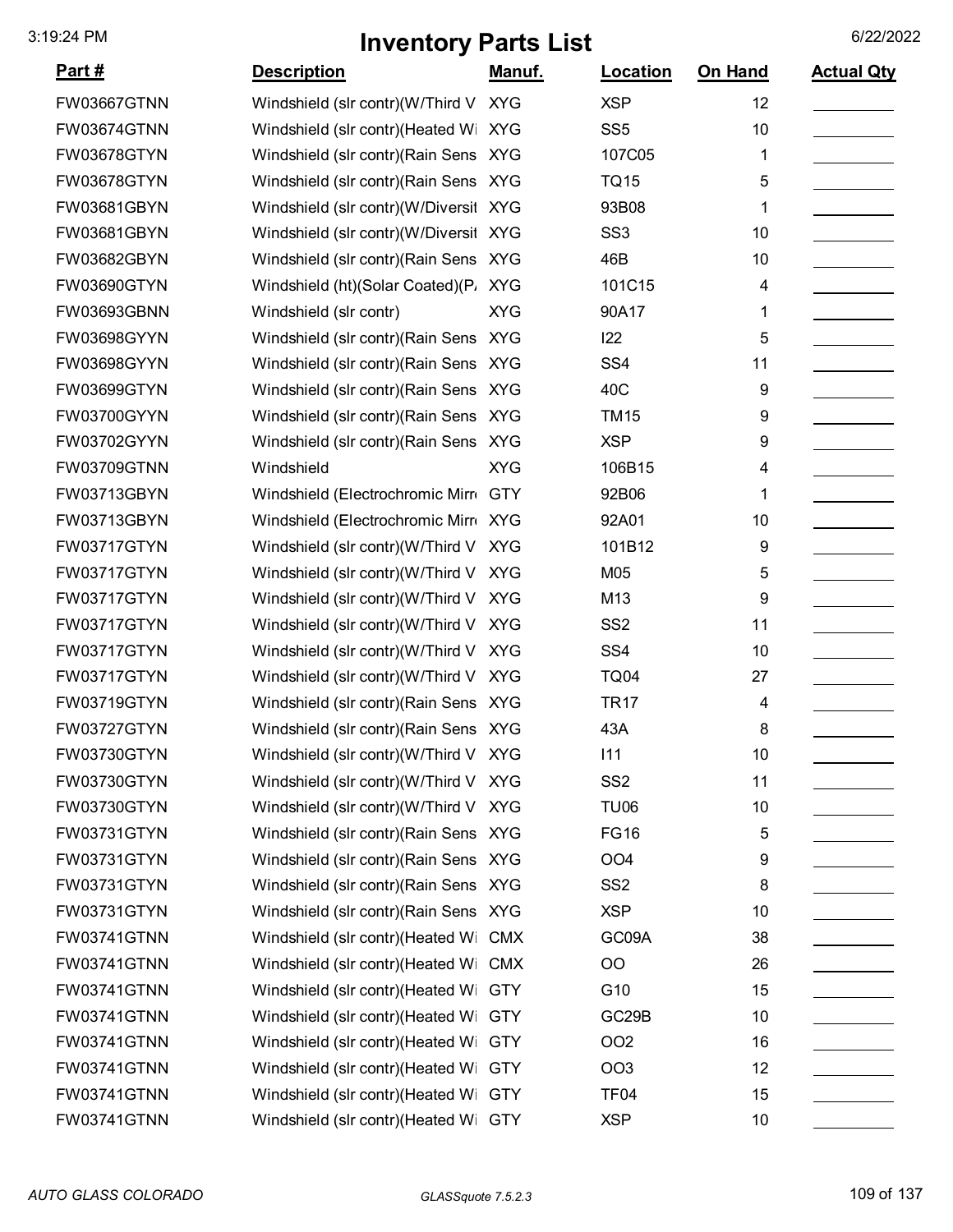|                    | <u>.</u>                               | $\sim$        |                 |         |                   |
|--------------------|----------------------------------------|---------------|-----------------|---------|-------------------|
| <u>Part #</u>      | <b>Description</b>                     | <u>Manuf.</u> | Location        | On Hand | <b>Actual Qty</b> |
| <b>FW03741GTNN</b> | Windshield (slr contr)(Heated Wi XYG   |               | 46A             | 9       |                   |
| FW03741GTNN        | Windshield (slr contr)(Heated Wi       | <b>XYG</b>    | 50A             | 3       |                   |
| FW03741GTNN        | Windshield (slr contr)(Heated Wi XYG   |               | <b>LM22</b>     | 9       |                   |
| FW03741GTNN        | Windshield (slr contr)(Heated Wi XYG   |               | SS <sub>6</sub> | 11      |                   |
| FW03741GTNN        | Windshield (slr contr)(Heated Wi XYG   |               | <b>TH13</b>     | 4       |                   |
| FW03742GTNN        | Windshield (slr contr)(Heated Wi       | <b>CMX</b>    | GC11B           | 20      |                   |
| FW03742GTNN        | Windshield (slr contr)(Heated Wi CMX   |               | GC12B           | 20      |                   |
| FW03742GTNN        | Windshield (slr contr)(Heated Wi GTY   |               | <b>SS08</b>     | 14      |                   |
| FW03742GTNN        | Windshield (slr contr)(Heated Wi GTY   |               | <b>TG04</b>     | 7       |                   |
| FW03742GTNN        | Windshield (slr contr)(Heated Wi XYG   |               | 96A03           | 5       |                   |
| FW03742GTNN        | Windshield (slr contr) (Heated Wi XYG  |               | K22             | 5       |                   |
| <b>FW03742GTNN</b> | Windshield (slr contr) (Heated Wi XYG  |               | <b>LM22</b>     | 10      |                   |
| FW03742GTNN        | Windshield (slr contr)(Heated Wi XYG   |               | N <sub>02</sub> | 4       |                   |
| FW03742GTNN        | Windshield (slr contr) (Heated Wi XYG  |               | OO <sub>3</sub> | 12      |                   |
| <b>FW03742GTNN</b> | Windshield (slr contr)(Heated Wi XYG   |               | <b>SS07</b>     | 12      |                   |
| FW03742GTNN        | Windshield (slr contr)(Heated Wi XYG   |               | <b>TU04</b>     | 9       |                   |
| FW03742GTNN        | Windshield (slr contr)(Heated Wi XYG   |               | <b>XSP</b>      | 10      |                   |
| FW03746GBYN        | Windshield (Electrochromic Mirr XYG    |               | <b>TC15</b>     | 8       |                   |
| FW03746GBYN        | Windshield (Electrochromic Mirr XYG    |               | <b>TH02</b>     | 1       |                   |
| FW03746GBYN        | Windshield (Electrochromic Mirr XYG    |               | <b>TH07</b>     | 10      |                   |
| FW03748GTYN        | Windshield (Electrochromic Mirr XYG    |               | E15             | 5       |                   |
| FW03748GTYN        | Windshield (Electrochromic Mirr XYG    |               | OO <sub>4</sub> | 12      |                   |
| FW03748GTYN        | Windshield (Electrochromic Mirr XYG    |               | <b>SS09</b>     | 8       |                   |
| FW03750GTNN        | Windshield (slr contr)(Acoustic Ir XYG |               | 40 <sub>D</sub> | 9       |                   |
| FW03750GTNN        | Windshield (slr contr)(Acoustic Ir XYG |               | OO <sub>4</sub> | 8       |                   |
| FW03750GTNN        | Windshield (slr contr)(Acoustic Ir XYG |               | SS <sub>2</sub> | 17      |                   |
| FW03754GTNN        | Windshield (slr contr)                 | <b>CMX</b>    | GC50A           | 16      |                   |
| FW03754GTNN        | Windshield (slr contr)                 | <b>XYG</b>    | 32B             | 15      |                   |
| FW03754GTNN        | Windshield (slr contr)                 | <b>XYG</b>    | 43B             | 9       |                   |
| FW03754GTNN        | Windshield (slr contr)                 | <b>XYG</b>    | E10             | 7       |                   |
| FW03754GTNN        | Windshield (slr contr)                 | <b>XYG</b>    | GCO             | 9       |                   |
| FW03754GTNN        | Windshield (slr contr)                 | <b>XYG</b>    | J23             | 4       |                   |
| FW03754GTNN        | Windshield (slr contr)                 | <b>XYG</b>    | <b>SS09</b>     | 10      |                   |
| FW03754GTNN        | Windshield (slr contr)                 | <b>XYG</b>    | <b>SS10</b>     | 17      |                   |
| FW03756GBNN        | Windshield (slr contr)(Acoustic Ir XYG |               | 30A             | 5       |                   |
| FW03759GBYN        | Windshield (slr contr)(Heated Wi XYG   |               | <b>FLOOR</b>    | 11      |                   |
| FW03759GBYN        | Windshield (slr contr)(Heated Wi XYG   |               | N <sub>02</sub> | 1       |                   |
| FW03759GBYN        | Windshield (slr contr)(Heated Wi XYG   |               | SS <sub>5</sub> | 10      |                   |
| FW03765GBNN        | Windshield (Electrochromic Mirr XYG    |               | 92A04           | 13      |                   |
| FW03768GBYN        | Windshield (Aftermarket) (slr con XYG  |               | 102B02          | 3       |                   |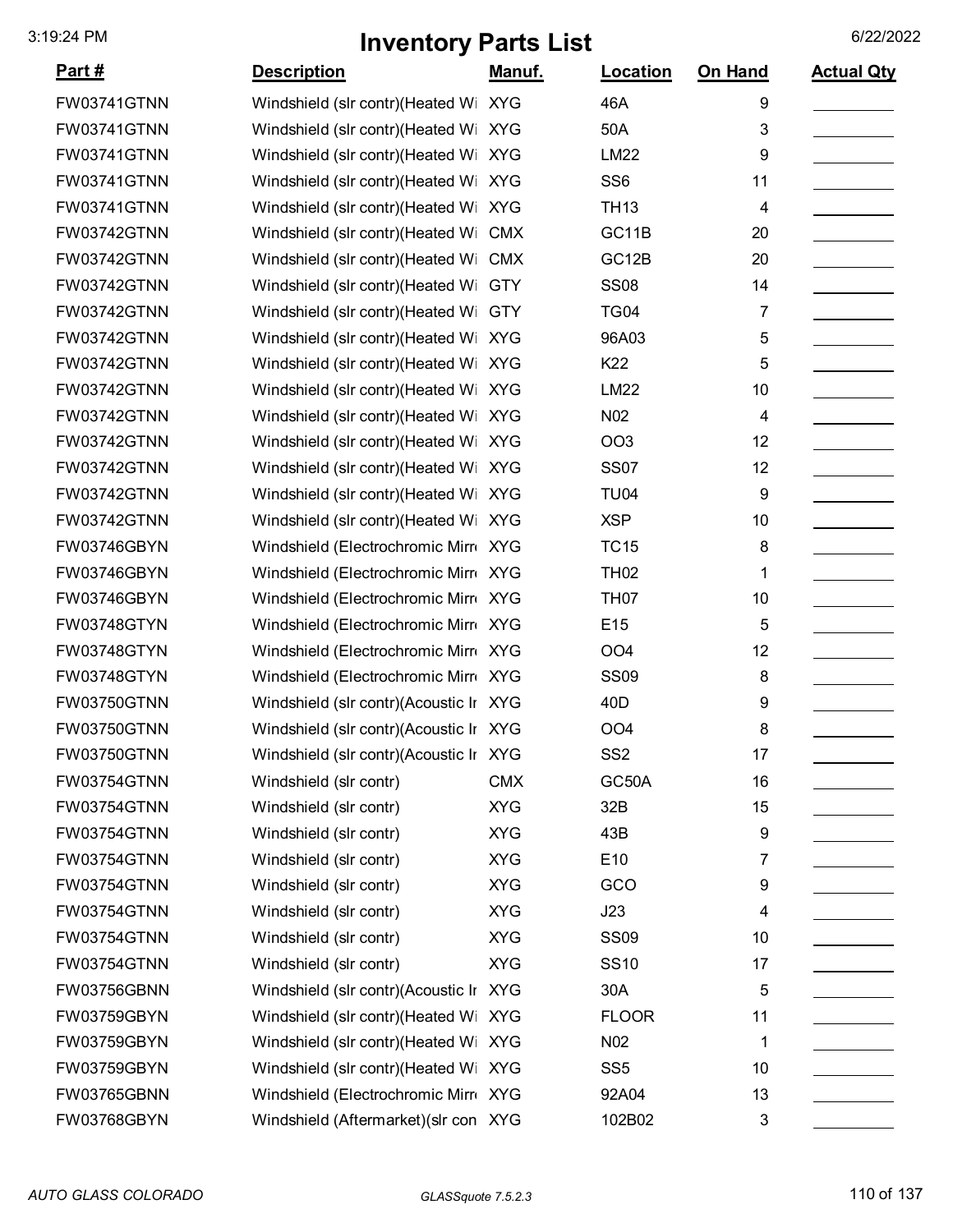|                    |                                       | . .           |                  |                |                   |
|--------------------|---------------------------------------|---------------|------------------|----------------|-------------------|
| <u>Part #</u>      | <b>Description</b>                    | <u>Manuf.</u> | <b>Location</b>  | On Hand        | <b>Actual Qty</b> |
| FW03768GBYN        | Windshield (Aftermarket) (slr con XYG |               | 102B03           | 5              |                   |
| <b>FW03770GBNN</b> | Windshield (Electrochromic Mirr XYG   |               | 97A03            | 7              |                   |
| <b>FW03771GTYN</b> | Windshield (Aftermarket) (slr con XYG |               | 106C04           | 3              |                   |
| <b>FW03771GTYN</b> | Windshield (Aftermarket) (slr con XYG |               | 106C05           | 4              |                   |
| <b>FW03771GTYN</b> | Windshield (Aftermarket) (slr con XYG |               | 106C06           | $\overline{2}$ |                   |
| <b>FW03777GTYN</b> | Windshield (Electrochromic Mirr XYG   |               | <b>FG05</b>      | 8              |                   |
| <b>FW03778GTNN</b> | Windshield (slr contr)(Heated Wi XYG  |               | 105B14           | 3              |                   |
| <b>FW03778GTNN</b> | Windshield (slr contr)(Heated Wi XYG  |               | <b>TC08</b>      | 19             |                   |
| FW03779GTNN        | Windshield (W/Sunroof)(slr conti XYG  |               | <b>TR13</b>      | 6              |                   |
| <b>FW03780GTNN</b> | Windshield (slr contr)(W/O Vin N XYG  |               | 104B16           | 4              |                   |
| <b>FW03780GTNN</b> | Windshield (slr contr)(W/O Vin N XYG  |               | 104B18           | 3              |                   |
| <b>FW03780GTNN</b> | Windshield (slr contr)(W/O Vin N XYG  |               | N <sub>0</sub> 1 | 8              |                   |
| <b>FW03780GTNN</b> | Windshield (slr contr)(W/O Vin N XYG  |               | TD <sub>05</sub> | 9              |                   |
| FW03784GBYN        | Windshield (Electrochromic Mirr XYG   |               | 91B17            | 3              |                   |
| <b>FW03786GTYN</b> | Windshield (w/ant)(slr contr)(3rd     | <b>XYG</b>    | <b>TB13</b>      | 10             |                   |
| <b>FW03792GTYN</b> | Windshield (Aftermarket) (slr con XYG |               | <b>FG22</b>      | 14             |                   |
| <b>FW03792GTYN</b> | Windshield (Aftermarket) (slr con XYG |               | <b>OO3</b>       | 10             |                   |
| FW03792GTYN        | Windshield (Aftermarket) (slr con XYG |               | SS <sub>2</sub>  | 11             |                   |
| FW03792GTYN        | Windshield (Aftermarket) (slr con XYG |               | SS <sub>6</sub>  | 9              |                   |
| FW03793GTYN        | Windshield (Electrochromic Mirr XYG   |               | <b>FG06</b>      | 4              |                   |
| FW03793GTYN        | Windshield (Electrochromic Mirr XYG   |               | SS <sub>1</sub>  | 11             |                   |
| <b>FW03805GTYN</b> | Windshield (ht)(Aftermarket)(slr      | <b>XYG</b>    | G01              | 5              |                   |
| FW03808GBNN        | Windshield (Aftermarket) (slr con     | <b>GTN</b>    | 94A04            | 2              |                   |
| FW03810GBNN        | Windshield (W/Panoramic Glass XYG     |               | <b>TQ11</b>      | 4              |                   |
| <b>FW03813GTNN</b> | Windshield (slr contr)                | <b>XYG</b>    | <b>TB11</b>      | 10             |                   |
| FW03814GTYN        | Windshield (slr contr)(Rain Sens XYG  |               | 94A01            | 10             |                   |
| FW03816GTYN        | Windshield (slr contr)(Rain Sens XYG  |               | <b>TP17</b>      | 2              |                   |
| <b>FW03817GTNN</b> | Windshield (Electrochromic Mirr XYG   |               | <b>TC16</b>      | 6              |                   |
| <b>FW03818GTYN</b> | Windshield (Electrochromic Mirr XYG   |               | <b>TC09</b>      | 11             |                   |
| <b>FW03820GBNN</b> | Windshield (slr contr) (Heated Wi XYG |               | G14              | 8              |                   |
| <b>FW03820GBNN</b> | Windshield (slr contr)(Heated Wi XYG  |               | <b>TH06</b>      | 8              |                   |
| FW03821GYYN        | Windshield (slr contr) (Rain Sens XYG |               | <b>FG16</b>      | 4              |                   |
| FW03822GTYN        | Windshield (slr contr) (Rain Sens XYG |               | 104A02           | 7              |                   |
| <b>FW03824GTYN</b> | Windshield (Electrochromic Mirr XYG   |               | 104B09           | 5              |                   |
| <b>FW03824GTYN</b> | Windshield (Electrochromic Mirr XYG   |               | 94B03            | 2              |                   |
| FW03833GBNN        | Windshield                            | <b>XYG</b>    | <b>TH02</b>      | 10             |                   |
| <b>FW03838GTYN</b> | Windshield (slr contr)(W/Third V XYG  |               | 106B13           | 3              |                   |
| <b>FW03838GTYN</b> | Windshield (slr contr)(W/Third V XYG  |               | 106B17           | 3              |                   |
| <b>FW03838GTYN</b> | Windshield (slr contr)(W/Third V XYG  |               | G05              | 8              |                   |
| <b>FW03838GTYN</b> | Windshield (slr contr)(W/Third V XYG  |               | SS <sub>2</sub>  | 9              |                   |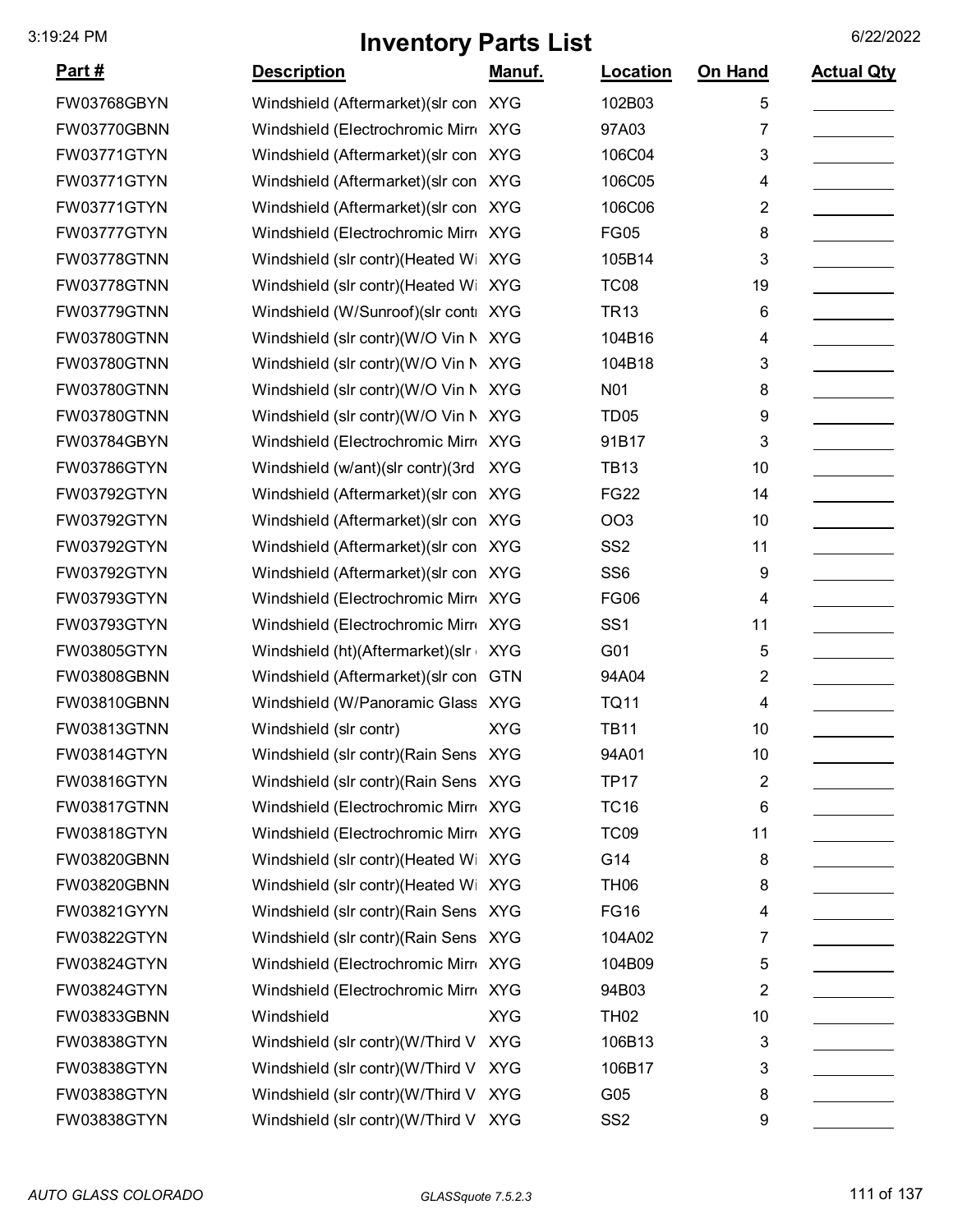| <u>Part #</u>      | <b>Description</b>                     | <u>Manuf.</u> | Location         | <b>On Hand</b> | <b>Actual Qty</b> |
|--------------------|----------------------------------------|---------------|------------------|----------------|-------------------|
| FW03841GTYN        | Windshield (W/Third Visor Frit)        | <b>XYG</b>    | H <sub>17</sub>  | 11             |                   |
| FW03841GTYN        | Windshield (W/Third Visor Frit)        | <b>XYG</b>    | <b>LM06</b>      | 1              |                   |
| FW03841GTYN        | Windshield (W/Third Visor Frit)        | <b>XYG</b>    | SS <sub>4</sub>  | 10             |                   |
| FW03843GTNN        | Windshield                             | <b>XYG</b>    | 103D19           | 3              |                   |
| FW03843GTNN        | Windshield                             | <b>XYG</b>    | <b>TC17</b>      | 12             |                   |
| FW03844GBNN        | Windshield (slr contr)(W/Third V XYG   |               | <b>FG09</b>      | 14             |                   |
| FW03844GBNN        | Windshield (slr contr)(W/Third V       | <b>XYG</b>    | <b>LM04</b>      | 10             |                   |
| FW03844GBNN        | Windshield (slr contr)(W/Third V       | <b>XYG</b>    | SS <sub>2</sub>  | 10             |                   |
| FW03844GBNN        | Windshield (slr contr)(W/Third V       | <b>XYG</b>    | SS <sub>4</sub>  | 16             |                   |
| FW03844GBNN        | Windshield (slr contr)(W/Third V       | <b>XYG</b>    | <b>TU12</b>      | 10             |                   |
| FW03844GBNN        | Windshield (slr contr)(W/Third V       | <b>XYG</b>    | <b>XSP</b>       | 11             |                   |
| FW03849GYYN        | Windshield (slr contr) (Rain Sens XYG  |               | 44C              | 6              |                   |
| FW03852GTYN        | Windshield (hud)(slr contr)(Rain       | <b>XYG</b>    | N <sub>23</sub>  | 4              |                   |
| FW03853GTNN        | Windshield (slr contr)(3rd Visor F XYG |               | <b>TA02</b>      | 11             |                   |
| FW03853GTNN        | Windshield (slr contr)(3rd Visor F XYG |               | <b>TQ09</b>      | 4              |                   |
| <b>FW03855GTNN</b> | Windshield (slr contr)(3rd Visor F XYG |               | <b>STOREROOM</b> | 1              |                   |
| FW03856GBYN        | Windshield (slr contr)(W/Third V       | <b>XYG</b>    | 45B              | 2              |                   |
| FW03857GTYN        | Windshield (slr contr) (Rain Sens XYG  |               | <b>FG05</b>      | 9              |                   |
| FW03859GBYN        | Windshield (Aftermarket) (Rain S XYG   |               | 98A05            | 5              |                   |
| FW03862GTNN        | Windshield (slr contr)(W/Third V XYG   |               | <b>SS09</b>      | 11             |                   |
| FW03862GTNN        | Windshield (slr contr)(W/Third V XYG   |               | <b>TA04</b>      | 9              |                   |
| FW03873GTYN        | Windshield (Electrochromic Mirr XYG    |               | 35D              | 10             |                   |
| FW03873GTYN        | Windshield (Electrochromic Mirro XYG   |               | K06              | $\overline{2}$ |                   |
| FW03873GTYN        | Windshield (Electrochromic Mirr XYG    |               | <b>SS10</b>      | 10             |                   |
| FW03874GTYN        | Windshield (Electrochromic Mirr XYG    |               | 113              | 14             |                   |
| FW03877GTYN        | Windshield (slr contr)(W/Third V XYG   |               | 91A04            | 24             |                   |
| FW03877GTYN        | Windshield (slr contr)(W/Third V XYG   |               | LM10             | 13             |                   |
| FW03877GTYN        | Windshield (slr contr)(W/Third V       | <b>XYG</b>    | <b>TL06</b>      | 19             |                   |
| FW03878GTYN        | Windshield (slr contr)(Heated Wi CMX   |               | J12              | 4              |                   |
| FW03878GTYN        | Windshield (slr contr)(Heated Wi XYG   |               | M13              | 3              |                   |
| FW03878GTYN        | Windshield (slr contr)(Heated Wi XYG   |               | SS <sub>1</sub>  | 9              |                   |
| FW03878GTYN        | Windshield (slr contr)(Heated Wi XYG   |               | <b>TD05</b>      | 12             |                   |
| FW03878GTYN        | Windshield (slr contr)(Heated Wi XYG   |               | T103             | 9              |                   |
| FW03878GTYN        | Windshield (slr contr)(Heated Wi XYG   |               | <b>TP10</b>      | 9              |                   |
| FW03882GTYN        | Windshield (slr contr)(Heated Wi XYG   |               | 98B23            | 1              |                   |
| FW03882GTYN        | Windshield (slr contr)(Heated Wi XYG   |               | <b>TA12</b>      | 5              |                   |
| FW03884GTYN        | Windshield (slr contr) (Rain Sens XYG  |               | 107              | 9              |                   |
| FW03885GBYN        | Windshield (slr contr)(Heated Wi XYG   |               | 91B02            | 1              |                   |
| FW03885GBYN        | Windshield (slr contr)(Heated Wi XYG   |               | H <sub>18</sub>  | 10             |                   |
| FW03891GBNN        | Windshield (slr contr)(W/Third V XYG   |               | <b>TI09</b>      | 17             |                   |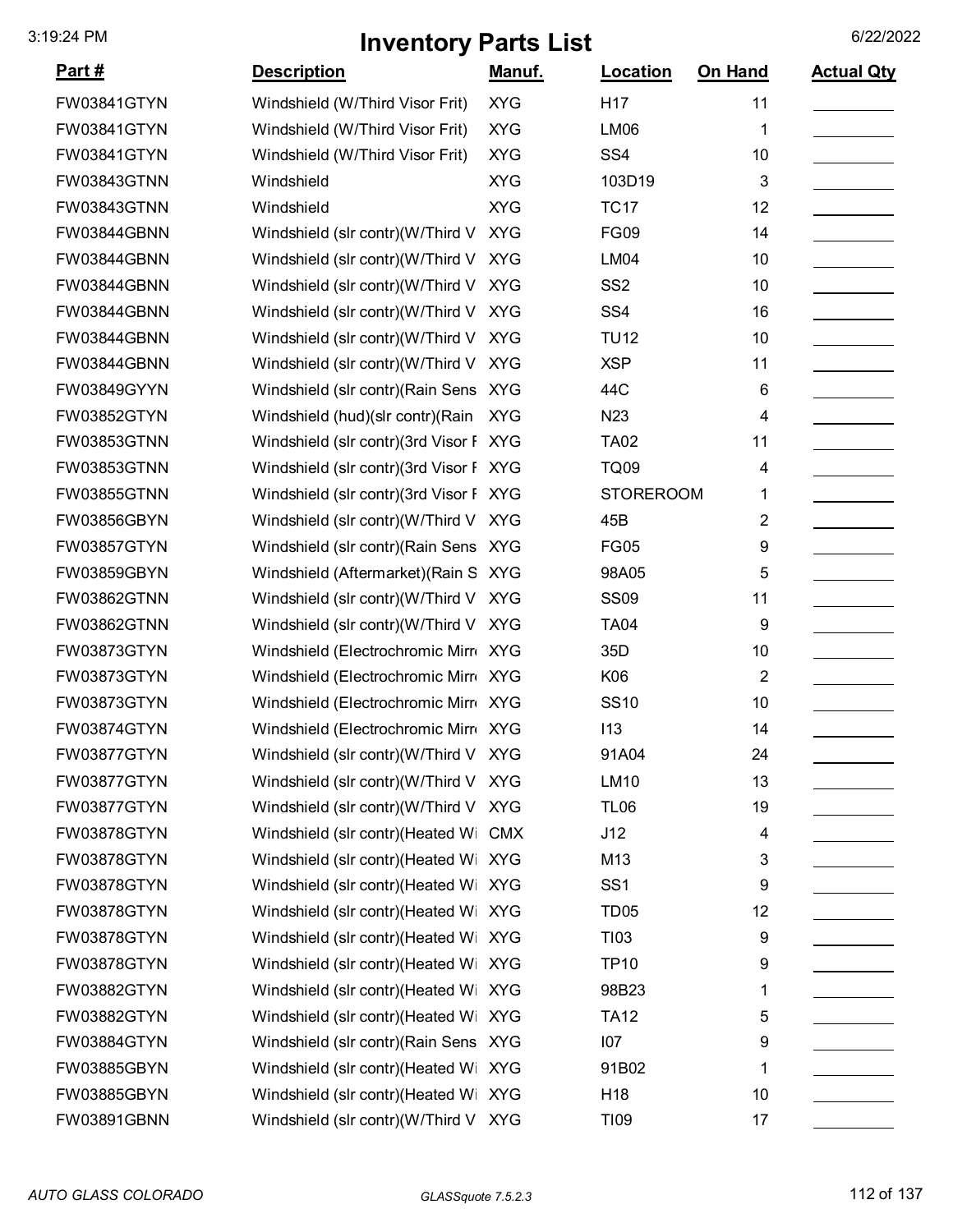|               | ויוז סוונטון ו עונט ⊑וטנ              |               |                  |                |                   |
|---------------|---------------------------------------|---------------|------------------|----------------|-------------------|
| <u>Part #</u> | <b>Description</b>                    | <u>Manuf.</u> | Location         | <b>On Hand</b> | <b>Actual Qty</b> |
| FW03893GGYN   | Windshield (ht)(Aftermarket)(slr XYG  |               | 103A01           | 2              |                   |
| FW03898GTYN   | Windshield (slr contr)(W/Third V      | <b>CMX</b>    | GC14A            | 25             |                   |
| FW03898GTYN   | Windshield (slr contr)(W/Third V      | <b>CMX</b>    | GC16B            | 22             |                   |
| FW03898GTYN   | Windshield (slr contr)(W/Third V      | <b>CMX</b>    | <b>TE13</b>      | 30             |                   |
| FW03898GTYN   | Windshield (slr contr)(W/Third V      | <b>CMX</b>    | TI <sub>10</sub> | 41             |                   |
| FW03898GTYN   | Windshield (slr contr)(W/Third V      | <b>XYG</b>    | SS <sub>6</sub>  | 12             |                   |
| FW03906GTNN   | Windshield (Electrochromic Mirro XYG  |               | <b>TF02</b>      | 5              |                   |
| FW03906GTNN   | Windshield (Electrochromic Mirr XYG   |               | <b>XSP</b>       | 12             |                   |
| FW03908GTYN   | Windshield (Electrochromic Mirr XYG   |               | <b>TQ11</b>      | 5              |                   |
| FW03913GTYN   | Windshield (Aftermarket) (slr con CMX |               | LM16             | 12             |                   |
| FW03913GTYN   | Windshield (Aftermarket) (slr con XYG |               | 94A03            | 4              |                   |
| FW03913GTYN   | Windshield (Aftermarket) (slr con XYG |               | <b>FG06</b>      | 10             |                   |
| FW03913GTYN   | Windshield (Aftermarket) (slr con XYG |               | OO               | 11             |                   |
| FW03913GTYN   | Windshield (Aftermarket) (slr con XYG |               | OO <sub>2</sub>  | 25             |                   |
| FW03913GTYN   | Windshield (Aftermarket) (slr con XYG |               | <b>OO3</b>       | 10             |                   |
| FW03913GTYN   | Windshield (Aftermarket) (slr con XYG |               | OO <sub>4</sub>  | 37             |                   |
| FW03913GTYN   | Windshield (Aftermarket) (slr con XYG |               | <b>TV18</b>      | 11             |                   |
| FW03915GBYN   | Windshield (Electrochromic Mirr XYG   |               | N22              | 10             |                   |
| FW03916GTYN   | Windshield (ht)(slr contr)(Rain S XYG |               | 90C21            | 2              |                   |
| FW03916GTYN   | Windshield (ht)(slr contr)(Rain S XYG |               | M02              | 2              |                   |
| FW03918GBNN   | Windshield (slr contr)                | <b>XYG</b>    | 12B              | 6              |                   |
| FW03918GBNN   | Windshield (slr contr)                | <b>XYG</b>    | 89A              | 9              |                   |
| FW03918GBNN   | Windshield (slr contr)                | <b>XYG</b>    | <b>OO2</b>       | 10             |                   |
| FW03918GBNN   | Windshield (slr contr)                | <b>XYG</b>    | <b>OO3</b>       | 9              |                   |
| FW03918GBNN   | Windshield (slr contr)                | <b>XYG</b>    | <b>SS07</b>      | 10             |                   |
| FW03918GBNN   | Windshield (slr contr)                | <b>XYG</b>    | SS <sub>1</sub>  | 13             |                   |
| FW03918GBNN   | Windshield (slr contr)                | <b>XYG</b>    | <b>SS10</b>      | 11             |                   |
| FW03918GBNN   | Windshield (slr contr)                | <b>XYG</b>    | <b>TH11</b>      | 13             |                   |
| FW03918GBNN   | Windshield (slr contr)                | <b>XYG</b>    | <b>TH16</b>      | 11             |                   |
| FW03918GBNN   | Windshield (slr contr)                | <b>XYG</b>    | <b>XSP</b>       | 11             |                   |
| FW03918GBYN   | Windshield (slr contr)                | <b>CMX</b>    | 112              | 25             |                   |
| FW03918GBYN   | Windshield (slr contr)                | <b>CMX</b>    | TD <sub>06</sub> | 7              |                   |
| FW03918GBYN   | Windshield (slr contr)                | <b>XYG</b>    | E18              | 9              |                   |
| FW03918GBYN   | Windshield (slr contr)                | <b>XYG</b>    | OO <sub>4</sub>  | 11             |                   |
| FW03918GBYN   | Windshield (slr contr)                | <b>XYG</b>    | SS <sub>2</sub>  | 12             |                   |
| FW03918GBYN   | Windshield (slr contr)                | <b>XYG</b>    | <b>TH11</b>      | 7              |                   |
| FW03918GBYN   | Windshield (slr contr)                | <b>XYG</b>    | <b>TH16</b>      | 9              |                   |
| FW03918GBYN   | Windshield (slr contr)                | <b>XYG</b>    | <b>TL17</b>      | 7              |                   |
| FW03919GBNN   | Windshield (slr contr)(Heated Wi XYG  |               | <b>HOLDING</b>   | 11             |                   |
| FW03919GBNN   | Windshield (slr contr)(Heated Wi XYG  |               | OO <sub>4</sub>  | 9              |                   |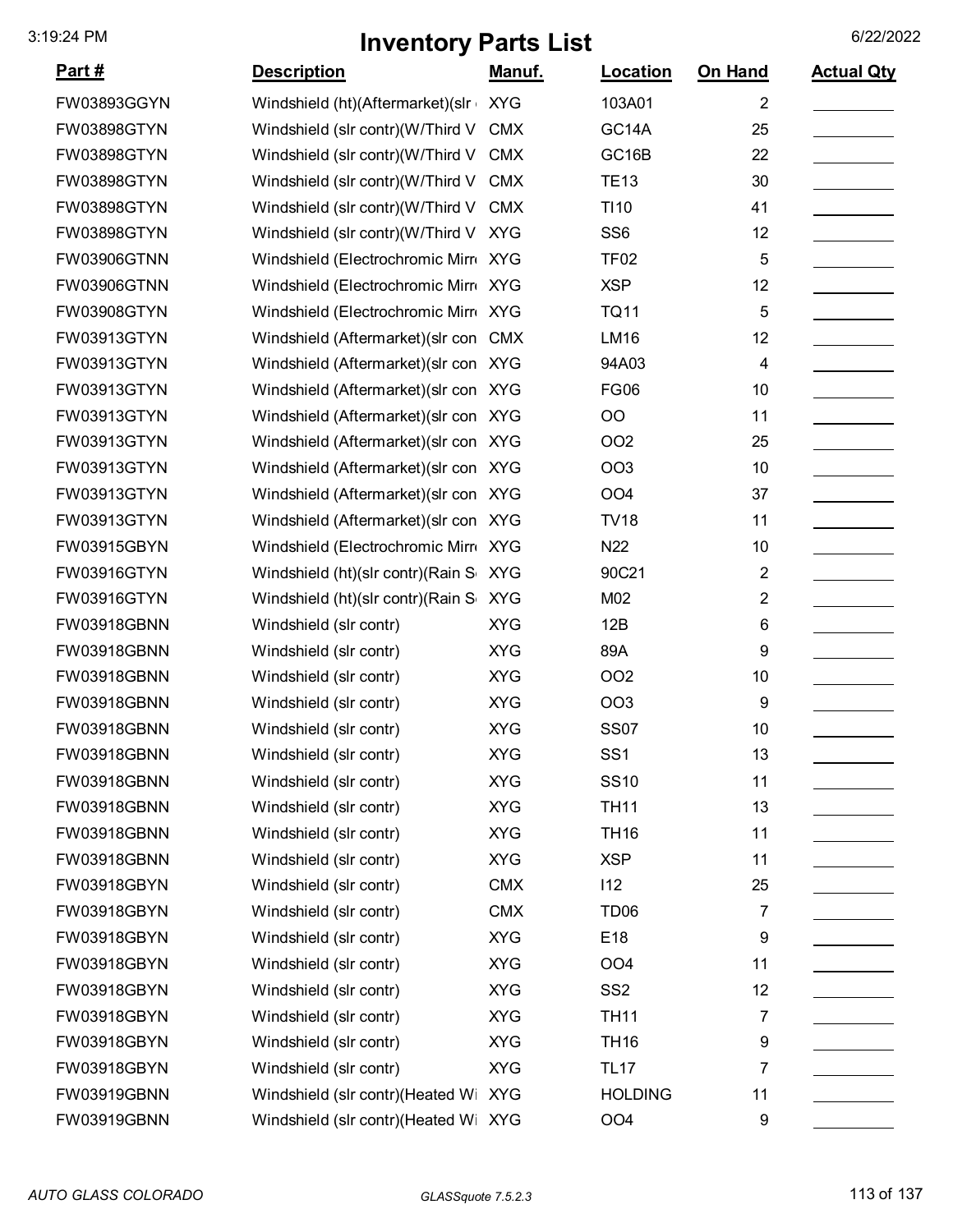| <u>Part #</u> | <b>Description</b>                    | <u>Manuf.</u> | <b>Location</b>  | <b>On Hand</b> | <b>Actual Qty</b> |
|---------------|---------------------------------------|---------------|------------------|----------------|-------------------|
| FW03919GBYN   | Windshield (slr contr)(Heated Wi XYG  |               | <b>FF05</b>      | 16             |                   |
| FW03919GBYN   | Windshield (slr contr)(Heated Wi      | <b>XYG</b>    | FF <sub>09</sub> | 1              |                   |
| FW03919GBYN   | Windshield (slr contr)(Heated Wi      | <b>XYG</b>    | SS <sub>1</sub>  | 14             |                   |
| FW03919GBYN   | Windshield (slr contr)(Heated Wi      | <b>XYG</b>    | <b>SS10</b>      | 16             |                   |
| FW03919GBYN   | Windshield (slr contr)(Heated Wi      | <b>XYG</b>    | <b>XSP</b>       | 17             |                   |
| FW03920GBNN   | Windshield (slr contr)(Heated Wi      | <b>XYG</b>    | 37D              | 6              |                   |
| FW03920GBNN   | Windshield (slr contr)(Heated Wi XYG  |               | G17              | $\overline{2}$ |                   |
| FW03920GBNN   | Windshield (slr contr)(Heated Wi XYG  |               | M05              | 4              |                   |
| FW03920GBNN   | Windshield (slr contr)(Heated Wi      | <b>XYG</b>    | <b>OO2</b>       | 11             |                   |
| FW03920GBNN   | Windshield (slr contr)(Heated Wi      | <b>XYG</b>    | <b>OO3</b>       | 12             |                   |
| FW03920GBNN   | Windshield (slr contr)(Heated Wi      | <b>XYG</b>    | SS <sub>1</sub>  | 31             |                   |
| FW03920GBNN   | Windshield (slr contr)(Heated Wi XYG  |               | SS <sub>4</sub>  | 22             |                   |
| FW03920GBNN   | Windshield (slr contr)(Heated Wi      | <b>XYG</b>    | SS <sub>6</sub>  | 10             |                   |
| FW03920GBNN   | Windshield (slr contr)(Heated Wi      | <b>XYG</b>    | <b>TA07</b>      | 11             |                   |
| FW03920GBNN   | Windshield (slr contr)(Heated Wi      | <b>XYG</b>    | <b>TB17</b>      | 15             |                   |
| FW03920GBYN   | Windshield (slr contr)(Heated Wi      | <b>XYG</b>    | <b>FF09</b>      | 10             |                   |
| FW03920GBYN   | Windshield (slr contr)(Heated Wi XYG  |               | G17              | 8              |                   |
| FW03920GBYN   | Windshield (slr contr)(Heated Wi      | <b>XYG</b>    | <b>OO2</b>       | 11             |                   |
| FW03920GBYN   | Windshield (slr contr)(Heated Wi      | <b>XYG</b>    | OO <sub>4</sub>  | 22             |                   |
| FW03920GBYN   | Windshield (slr contr)(Heated Wi      | <b>XYG</b>    | <b>SS08</b>      | 16             |                   |
| FW03920GBYN   | Windshield (slr contr)(Heated Wi      | <b>XYG</b>    | SS <sub>1</sub>  | 29             |                   |
| FW03920GBYN   | Windshield (slr contr)(Heated Wi      | <b>XYG</b>    | SS <sub>4</sub>  | 18             |                   |
| FW03920GBYN   | Windshield (slr contr)(Heated Wi XYG  |               | SS <sub>6</sub>  | 10             |                   |
| FW03920GBYN   | Windshield (slr contr)(Heated Wi      | <b>XYG</b>    | T <sub>103</sub> | 12             |                   |
| FW03926GTYN   | Windshield (Rain Sensor)(W/Thi XYG    |               | <b>TH16</b>      | 5              |                   |
| FW03930GTYN   | Windshield (slr contr)(W/Third V XYG  |               | 48C              | 6              |                   |
| FW03930GTYN   | Windshield (slr contr)(W/Third V XYG  |               | GG20             | 11             |                   |
| FW03930GTYN   | Windshield (slr contr)(W/Third V XYG  |               | SS <sub>1</sub>  | 10             |                   |
| FW03932GTYN   | Windshield (Electrochromic Mirr MOPAR |               | 96B17            | 1              |                   |
| FW03942GYYN   | Windshield (slr contr) (Rain Sens XYG |               | <b>TF08</b>      | 6              |                   |
| FW03942GYYN   | Windshield (slr contr) (Rain Sens XYG |               | <b>TN06</b>      | 10             |                   |
| FW03971GYYN   | Windshield (slr contr)(Rain/Light XYG |               | SS <sub>1</sub>  | 11             |                   |
| FW03989GTYN   | Windshield (Aftermarket) (slr con XYG |               | 104B14           | 5              |                   |
| FW03989GTYN   | Windshield (Aftermarket) (slr con XYG |               | K01              | 10             |                   |
| FW03999GTYN   | Windshield (slr contr)(W/Third V      | CARL          | <b>FLOOR</b>     | 35             |                   |
| FW03999GTYN   | Windshield (slr contr)(W/Third V CMX  |               | K02              | 20             |                   |
| FW04009GTYN   | Windshield (slr contr)(W/Third V XYG  |               | 94B11            | 1              |                   |
| FW04009GTYN   | Windshield (slr contr)(W/Third V      | <b>XYG</b>    | 94B19            | 1              |                   |
| FW04009GTYN   | Windshield (slr contr)(W/Third V XYG  |               | <b>FG02</b>      | 12             |                   |
| FW04009GTYN   | Windshield (slr contr)(W/Third V XYG  |               | OO <sub>4</sub>  | 12             |                   |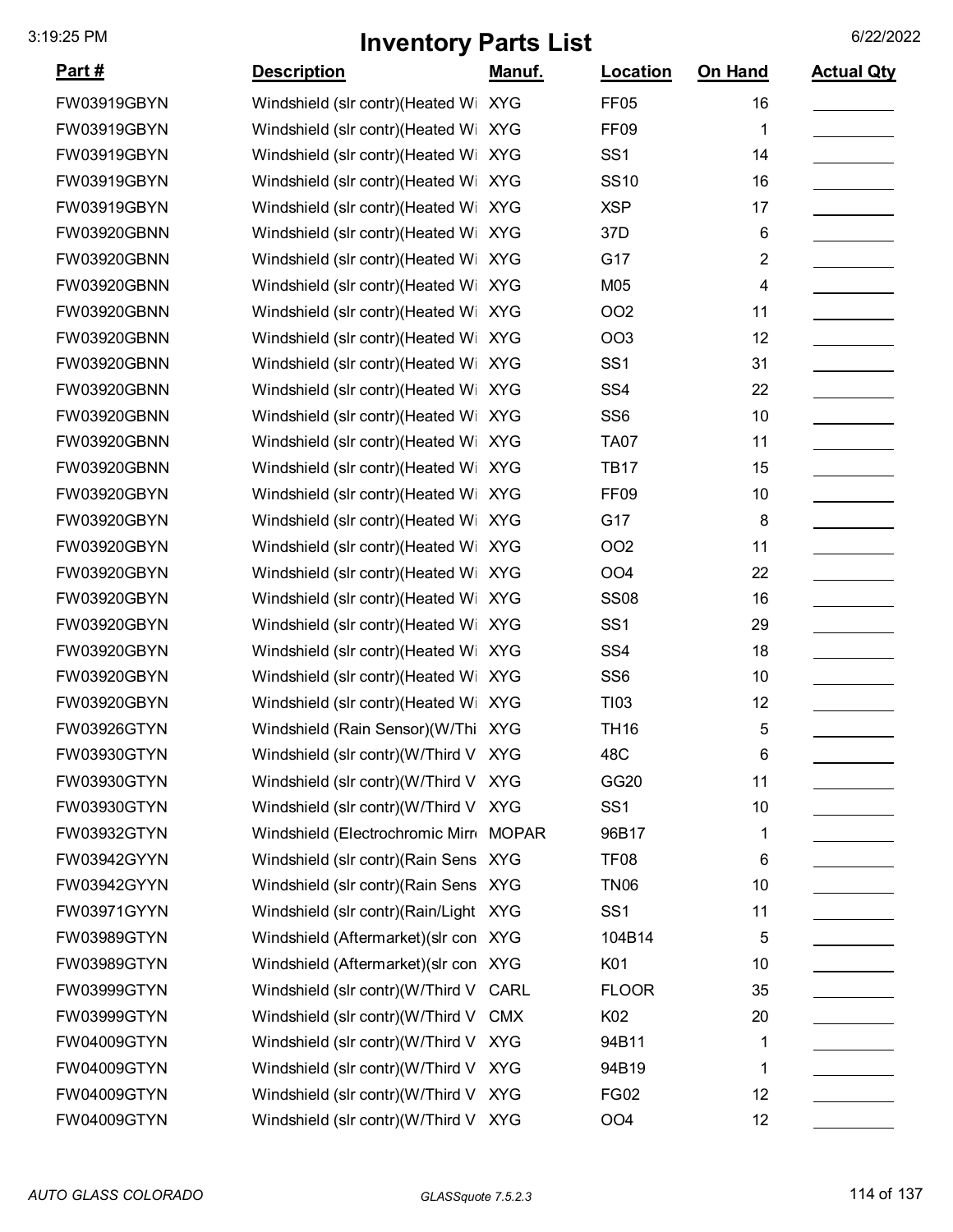| <u>Part #</u>      | <b>Description</b>                     | Manuf.     | Location         | On Hand | <b>Actual Qty</b> |
|--------------------|----------------------------------------|------------|------------------|---------|-------------------|
| <b>FW04009GTYN</b> | Windshield (slr contr)(W/Third V XYG   |            | <b>SS07</b>      | 10      |                   |
| <b>FW04009GTYN</b> | Windshield (slr contr)(W/Third V XYG   |            | SS <sub>5</sub>  | 9       |                   |
| <b>FW04024GTYN</b> | Windshield (slr contr)(3rd Visor F XYG |            | 43B              | 8       |                   |
| <b>FW04024GTYN</b> | Windshield (slr contr)(3rd Visor F XYG |            | <b>SS07</b>      | 11      |                   |
| <b>FW04024GTYN</b> | Windshield (slr contr)(3rd Visor F XYG |            | <b>SS10</b>      | 11      |                   |
| FW04026GTYN        | Windshield (slr contr) (Rain Sens XYG  |            | N <sub>18</sub>  | 11      |                   |
| <b>FW04029GTYN</b> | Windshield (slr contr) (Rain Sens XYG  |            | <b>TH12</b>      | 6       |                   |
| FW04035GYYN        | Windshield (Electrochromic Mirr XYG    |            | 91A03            | 13      |                   |
| FW04035GYYN        | Windshield (Electrochromic Mirr XYG    |            | <b>TB09</b>      | 11      |                   |
| <b>FW04041GTYN</b> | Windshield (Aftermarket) (slr con XYG  |            | <b>TL05</b>      | 8       |                   |
| <b>FW04042GTNN</b> | Windshield (slr contr)(3rd Visor F GTY |            | 93B13            | 5       |                   |
| <b>FW04042GTNN</b> | Windshield (slr contr)(3rd Visor F GTY |            | <b>OO3</b>       | 10      |                   |
| <b>FW04049GBYN</b> | Windshield (slr contr)(3rd Visor F XYG |            | 92B22            | 5       |                   |
| FW04049GBYN        | Windshield (slr contr)(3rd Visor F XYG |            | 96B22            | 5       |                   |
| <b>FW04049GBYN</b> | Windshield (slr contr)(3rd Visor F XYG |            | <b>FG11</b>      | 5       |                   |
| <b>FW04049GBYN</b> | Windshield (slr contr)(3rd Visor F XYG |            | M08              | 12      |                   |
| FW04049GBYN        | Windshield (slr contr)(3rd Visor F XYG |            | SS <sub>1</sub>  | 10      |                   |
| <b>FW04049GBYN</b> | Windshield (slr contr)(3rd Visor F XYG |            | TD <sub>03</sub> | 8       |                   |
| FW04049GBYN        | Windshield (slr contr)(3rd Visor F XYG |            | <b>TT04</b>      | 9       |                   |
| <b>FW04067GTNN</b> | Windshield (slr contr)(W/Third V       | <b>XYG</b> | <b>FG23</b>      | 10      |                   |
| <b>FW04067GTNN</b> | Windshield (slr contr)(W/Third V XYG   |            | TC <sub>06</sub> | 5       |                   |
| <b>FW04071GTYN</b> | Windshield (slr contr)(W/Third V       | <b>CMX</b> | GC16B            | 25      |                   |
| <b>FW04071GTYN</b> | Windshield (slr contr)(W/Third V XYG   |            | G16              | 23      |                   |
| <b>FW04071GTYN</b> | Windshield (slr contr)(W/Third V XYG   |            | J07              | 10      |                   |
| <b>FW04071GTYN</b> | Windshield (slr contr)(W/Third V XYG   |            | <b>OO2</b>       | 10      |                   |
| <b>FW04071GTYN</b> | Windshield (slr contr)(W/Third V XYG   |            | OO <sub>4</sub>  | 10      |                   |
| <b>FW04071GTYN</b> | Windshield (slr contr)(W/Third V XYG   |            | <b>TD11</b>      | 10      |                   |
| <b>FW04071GTYN</b> | Windshield (slr contr)(W/Third V XYG   |            | <b>XSP</b>       | 10      |                   |
| <b>FW04077GTYN</b> | Windshield (Aftermarket) (slr con XYG  |            | FG.5             | 12      |                   |
| FW04077GTYN        | Windshield (Aftermarket) (slr con XYG  |            | GC54A            | 9       |                   |
| <b>FW04077GTYN</b> | Windshield (Aftermarket) (slr con XYG  |            | <b>OO2</b>       | 10      |                   |
| <b>FW04077GTYN</b> | Windshield (Aftermarket) (slr con XYG  |            | OO <sub>3</sub>  | 10      |                   |
| <b>FW04077GTYN</b> | Windshield (Aftermarket) (slr con XYG  |            | OO <sub>4</sub>  | 20      |                   |
| FW04077GTYN        | Windshield (Aftermarket) (slr con XYG  |            | <b>SS09</b>      | 18      |                   |
| FW04077GTYN        | Windshield (Aftermarket) (slr con XYG  |            | SS <sub>2</sub>  | 10      |                   |
| <b>FW04077GTYN</b> | Windshield (Aftermarket) (slr con XYG  |            | <b>TA03</b>      | 35      |                   |
| <b>FW04077GTYN</b> | Windshield (Aftermarket) (slr con XYG  |            | <b>TA16</b>      | 12      |                   |
| <b>FW04080GTNN</b> | Windshield (slr contr)(W/Vin Not XYG   |            | OO <sub>4</sub>  | 9       |                   |
| <b>FW04081GBNN</b> | Windshield (slr contr)(Heated Wi XYG   |            | OO <sub>4</sub>  | 11      |                   |
| FW04083GBYN        | Windshield (slr contr)(Acoustic Ir XYG |            | <b>SS10</b>      | 12      |                   |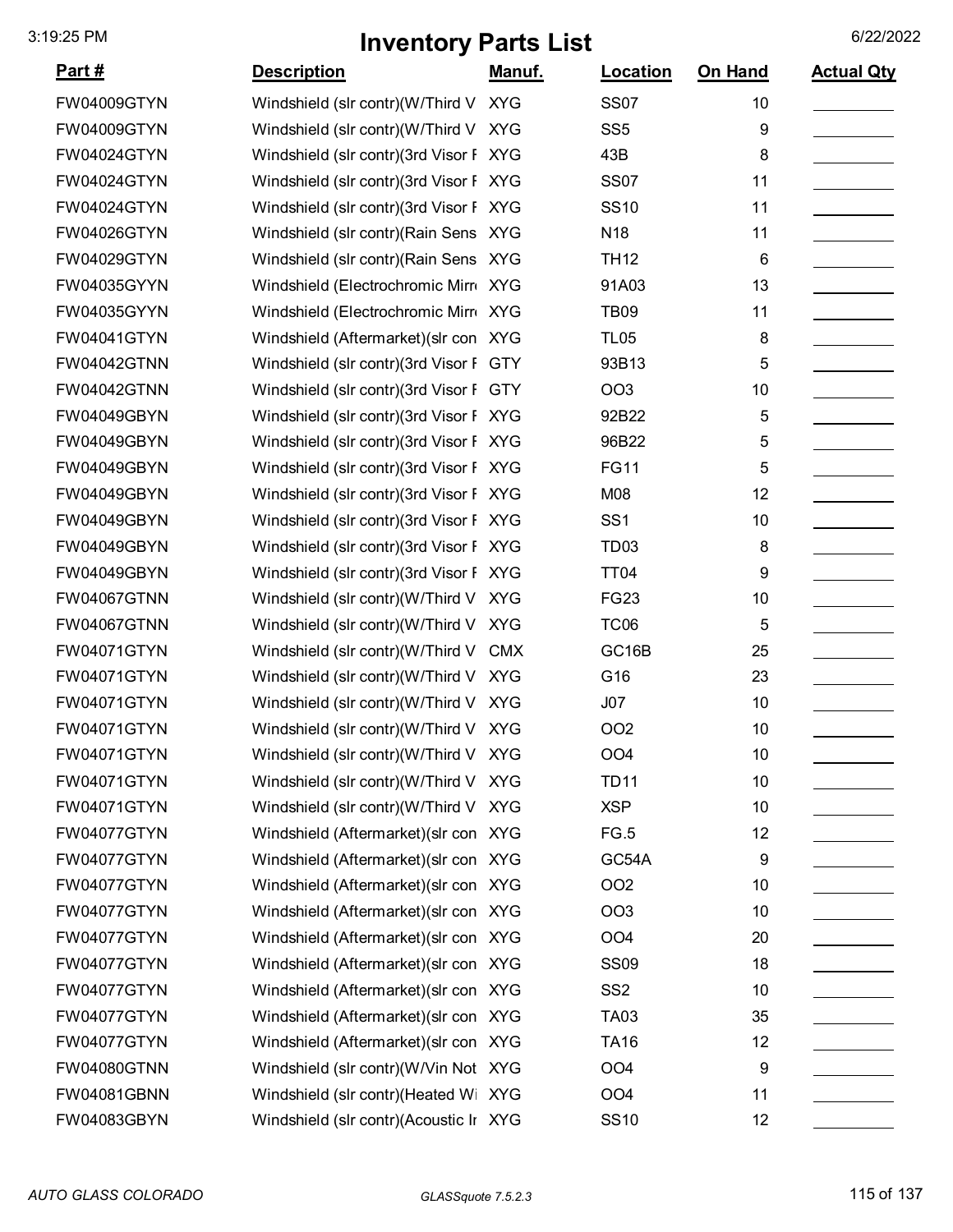| <u>Part #</u>      | <b>Description</b>                     | <u>Manuf.</u> | Location        | On Hand        | <b>Actual Qty</b> |
|--------------------|----------------------------------------|---------------|-----------------|----------------|-------------------|
| FW04084GBNN        | Windshield (slr contr)(3rd Visor F XYG |               | <b>XSP</b>      | 44             |                   |
| FW04084GBYN        | Windshield (slr contr)(3rd Visor F XYG |               | 101B16          | 1              |                   |
| FW04084GBYN        | Windshield (slr contr)(3rd Visor F     | <b>XYG</b>    | GG03            | 5              |                   |
| FW04087GBNN        | Windshield (slr contr)(Heated Wi       | <b>XYG</b>    | OO <sub>4</sub> | 10             |                   |
| FW04088GBYN        | Windshield (slr contr)(Heated Wi       | <b>XYG</b>    | GG09            | 8              |                   |
| <b>FW04095GTNN</b> | Windshield (slr contr)                 | <b>GBN</b>    | <b>TB17</b>     | 8              |                   |
| FW04095GTNN        | Windshield (slr contr)                 | <b>XYG</b>    | E10             | 6              |                   |
| FW04095GTNN        | Windshield (slr contr)                 | <b>XYG</b>    | <b>XSP</b>      | 11             |                   |
| FW04099GBYN        | Windshield (slr contr) (Rain Sens XYG  |               | 101C12          | 3              |                   |
| FW04099GBYN        | Windshield (slr contr) (Rain Sens XYG  |               | 102C08          | 6              |                   |
| FW04101GTYN        | Windshield (slr contr)(W/Third V       | <b>XYG</b>    | 30A             | 9              |                   |
| FW04101GTYN        | Windshield (slr contr)(W/Third V       | <b>XYG</b>    | <b>FG08</b>     | 10             |                   |
| <b>FW04101GTYN</b> | Windshield (slr contr)(W/Third V       | <b>XYG</b>    | <b>FG12</b>     | 10             |                   |
| FW04101GTYN        | Windshield (slr contr)(W/Third V       | <b>XYG</b>    | H03             | 12             |                   |
| FW04101GTYN        | Windshield (slr contr)(W/Third V       | <b>XYG</b>    | 108             | 10             |                   |
| FW04101GTYN        | Windshield (slr contr)(W/Third V       | <b>XYG</b>    | <b>LM12</b>     | 3              |                   |
| <b>FW04101GTYN</b> | Windshield (slr contr)(W/Third V       | <b>XYG</b>    | <b>LM17</b>     | 5              |                   |
| FW04101GTYN        | Windshield (slr contr)(W/Third V       | <b>XYG</b>    | OO <sub>4</sub> | 9              |                   |
| FW04101GTYN        | Windshield (slr contr)(W/Third V       | <b>XYG</b>    | SS <sub>4</sub> | 11             |                   |
| FW04102GBYN        | Windshield (slr contr)(W/Third V       | <b>CMX</b>    | <b>TN16</b>     | 24             |                   |
| FW04102GBYN        | Windshield (slr contr)(W/Third V       | <b>XYG</b>    | G14             | $\overline{2}$ |                   |
| FW04102GBYN        | Windshield (slr contr)(W/Third V       | <b>XYG</b>    | GG22            | 5              |                   |
| FW04102GBYN        | Windshield (slr contr)(W/Third V       | <b>XYG</b>    | <b>LM08</b>     | 10             |                   |
| FW04102GBYN        | Windshield (slr contr)(W/Third V XYG   |               | <b>TB03</b>     | 10             |                   |
| FW04102GBYN        | Windshield (slr contr)(W/Third V XYG   |               | <b>TG14</b>     | 7              |                   |
| FW04103GBYN        | Windshield (slr contr)(Heated Wi XYG   |               | 42C             | 6              |                   |
| FW04103GBYN        | Windshield (slr contr)(Heated Wi XYG   |               | LM08            | 8              |                   |
| FW04103GBYN        | Windshield (slr contr)(Heated Wi XYG   |               | <b>XSP</b>      | 13             |                   |
| <b>FW04105GTNN</b> | Windshield (slr contr)(W/Third V XYG   |               | 36C             | 6              |                   |
| <b>FW04105GTNN</b> | Windshield (slr contr)(W/Third V XYG   |               | OO <sub>2</sub> | 10             |                   |
| <b>FW04105GTNN</b> | Windshield (slr contr)(W/Third V XYG   |               | <b>TR02</b>     | 6              |                   |
| FW04107GTYN        | Windshield (ht)(slr contr)(Rain S XYG  |               | 105A04          | 8              |                   |
| FW04108GTYN        | Windshield (slr contr)(W/Third V       | <b>CMX</b>    | OO <sub>5</sub> | 12             |                   |
| FW04108GTYN        | Windshield (slr contr)(W/Third V XYG   |               | 101A03          | 6              |                   |
| FW04108GTYN        | Windshield (slr contr)(W/Third V XYG   |               | OO <sub>2</sub> | 11             |                   |
| FW04108GTYN        | Windshield (slr contr)(W/Third V XYG   |               | <b>SS09</b>     | 11             |                   |
| FW04108GTYN        | Windshield (slr contr)(W/Third V XYG   |               | SS <sub>1</sub> | 9              |                   |
| FW04108GTYN        | Windshield (slr contr)(W/Third V       | <b>XYG</b>    | SS <sub>4</sub> | 9              |                   |
| FW04108GTYN        | Windshield (slr contr)(W/Third V XYG   |               | <b>TE03</b>     | 2              |                   |
| FW04109GYYN        | Windshield (Aftermarket) (slr con XYG  |               | 95A04           | 9              |                   |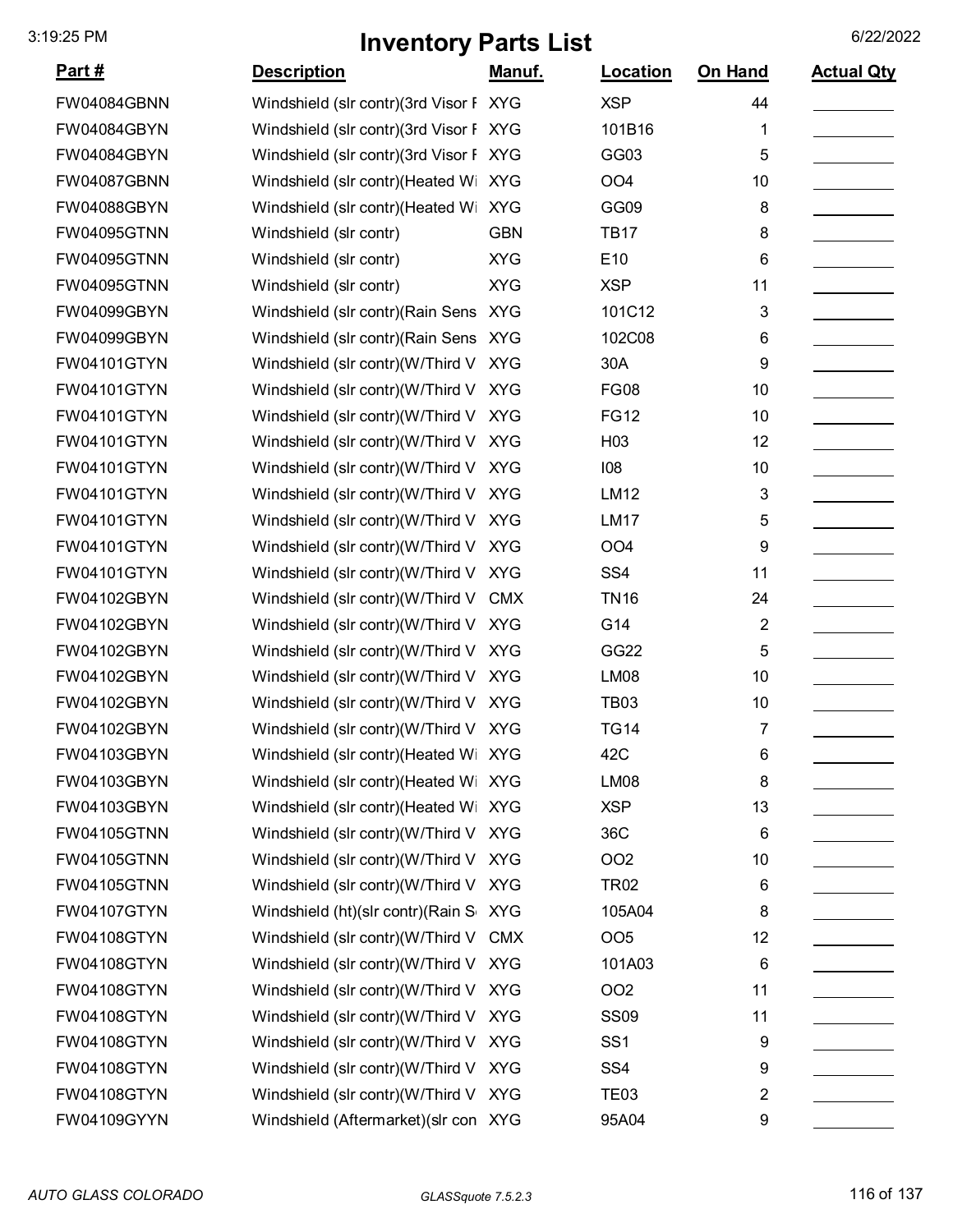| <u>Part #</u>      | <b>Description</b>                     | <u>Manuf.</u> | <b>Location</b>  | On Hand | <b>Actual Qty</b> |
|--------------------|----------------------------------------|---------------|------------------|---------|-------------------|
| FW04109GYYN        | Windshield (Aftermarket) (slr con XYG  |               | <b>TR12</b>      | 9       |                   |
| FW04117GYYN        | Windshield (slr contr)(Rain/Light XYG  |               | 37C              | 4       |                   |
| FW04119GTYN        | Windshield (W/Sunroof)(slr conti XYG   |               | <b>OO2</b>       | 9       |                   |
| <b>FW04129GTNN</b> | Windshield (slr contr)(Heated Wi       | <b>CMX</b>    | 94A02            | 4       |                   |
| FW04129GTNN        | Windshield (slr contr)(Heated Wi       | <b>CMX</b>    | <b>FG20</b>      | 16      |                   |
| <b>FW04129GTNN</b> | Windshield (slr contr)(Heated Wi       | <b>XYG</b>    | 39C              | 10      |                   |
| FW04129GTNN        | Windshield (slr contr)(Heated Wi XYG   |               | 89A              | 9       |                   |
| FW04129GTNN        | Windshield (slr contr)(Heated Wi       | <b>XYG</b>    | <b>FF16</b>      | 10      |                   |
| <b>FW04129GTNN</b> | Windshield (slr contr)(Heated Wi       | <b>XYG</b>    | OO <sub>2</sub>  | 15      |                   |
| <b>FW04129GTNN</b> | Windshield (slr contr)(Heated Wi       | <b>XYG</b>    | SS <sub>4</sub>  | 11      |                   |
| FW04129GTNN        | Windshield (slr contr)(Heated Wi XYG   |               | <b>TA04</b>      | 10      |                   |
| FW04136GTYN        | Windshield (ht)(slr contr)(Rain S      | <b>XYG</b>    | <b>FG18</b>      | 6       |                   |
| <b>FW04137GTNN</b> | Windshield (slr contr)(Acoustic Ir XYG |               | OO <sub>4</sub>  | 12      |                   |
| FW04138GTYN        | Windshield (slr contr) (Rain Sens XYG  |               | 101B09           | 9       |                   |
| FW04154GTYN        | Windshield (Aftermarket) (slr con XYG  |               | 104B10           | 5       |                   |
| FW04154GTYN        | Windshield (Aftermarket) (slr con XYG  |               | GCO              | 11      |                   |
| FW04155GTYN        | Windshield (Aftermarket) (slr con XYG  |               | 99A02            | 11      |                   |
| <b>FW04155GTYN</b> | Windshield (Aftermarket) (slr con XYG  |               | N22              | 11      |                   |
| FW04156GTYN        | Windshield (Aftermarket) (slr con XYG  |               | SS <sub>4</sub>  | 8       |                   |
| <b>FW04156GTYN</b> | Windshield (Aftermarket) (slr con XYG  |               | <b>TE18</b>      | 11      |                   |
| FW04156GTYN        | Windshield (Aftermarket) (slr con XYG  |               | TP <sub>03</sub> | 7       |                   |
| FW04159GTYN        | Windshield (slr contr) (Rain Sens XYG  |               | <b>TM10</b>      | 9       |                   |
| <b>FW04160GBYN</b> | Windshield (slr contr)(3rd Visor F XYG |               | TP <sub>06</sub> | 7       |                   |
| FW04161GBNN        | Windshield (slr contr)(3rd Visor F XYG |               | <b>TQ14</b>      | 3       |                   |
| <b>FW04168GTYN</b> | Windshield (slr contr)(Rain Sens XYG   |               | 45C              | 5       |                   |
| <b>FW04168GTYN</b> | Windshield (slr contr) (Rain Sens XYG  |               | GG16             | 8       |                   |
| <b>FW04168GTYN</b> | Windshield (slr contr) (Rain Sens XYG  |               | <b>TE15</b>      | 7       |                   |
| FW04191GTYN        | Windshield (slr contr)(Rain Sens FYG   |               | 97B14            | 1       |                   |
| FW04195GTYN        | Windshield (ht)(Rain Sensor)(3rd XYG   |               | T <sub>103</sub> | 3       |                   |
| FW04198GBYN        | Windshield (slr contr)(3rd Visor F XYG |               | 96A02            | 1       |                   |
| FW04198GBYN        | Windshield (slr contr)(3rd Visor F XYG |               | <b>TU17</b>      | 13      |                   |
| FW04200GBYN        | Windshield (slr contr) (Heated Wi XYG  |               | OO <sub>4</sub>  | 5       |                   |
| FW04208GTYN        | Windshield (Rain Sensor)(3rd Vi XYG    |               | OO <sub>4</sub>  | 10      |                   |
| FW04208GTYN        | Windshield (Rain Sensor)(3rd Vi XYG    |               | <b>TV12</b>      | 3       |                   |
| FW04224GTYN        | Windshield (hud)(Rain Sensor)(§ XYG    |               | 103B04           | 3       |                   |
| FW04232GBYN        | Windshield (slr contr) (Rain Sens XYG  |               | <b>TV18</b>      | 6       |                   |
| FW04236GTYN        | Windshield (slr contr)(3rd Visor F XYG |               | <b>XSP</b>       | 9       |                   |
| FW04242GTYN        | Windshield (slr contr) (Rain Sens XYG  |               | <b>XSP</b>       | 5       |                   |
| FW04260GTNN        | Windshield (slr contr)(3rd Visor F CMX |               | 09A              | 2       |                   |
| FW04260GTNN        | Windshield (slr contr)(3rd Visor F XYG |               | 43B              | 9       |                   |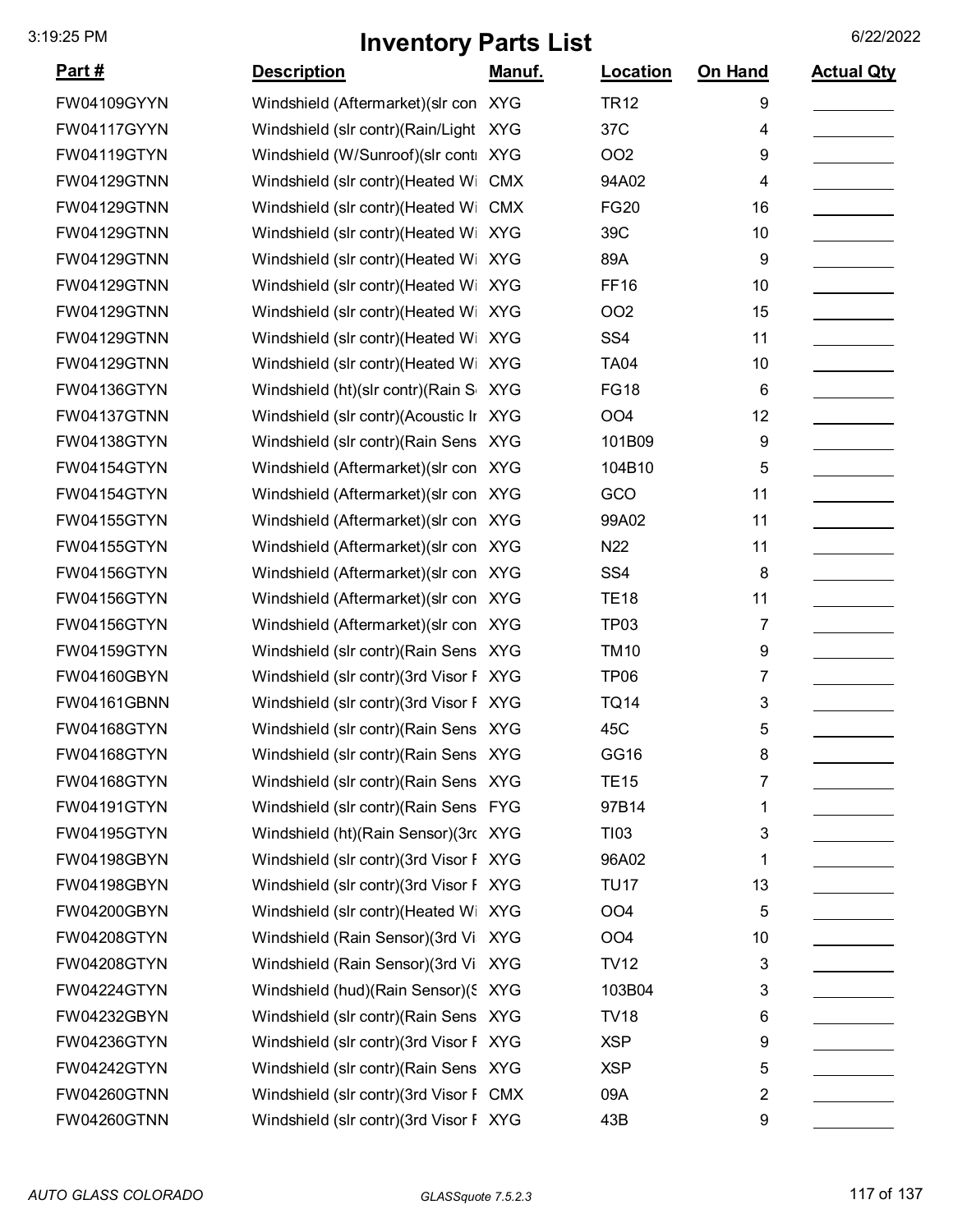| <u>Part #</u>      | <b>Description</b>                     | Manuf.     | Location         | On Hand | <b>Actual Qty</b> |
|--------------------|----------------------------------------|------------|------------------|---------|-------------------|
| FW04260GTNN        | Windshield (slr contr)(3rd Visor F XYG |            | OO <sub>3</sub>  | 8       |                   |
| <b>FW04260GTNN</b> | Windshield (slr contr)(3rd Visor F XYG |            | OO <sub>4</sub>  | 11      |                   |
| <b>FW04260GTNN</b> | Windshield (slr contr)(3rd Visor F XYG |            | SS <sub>6</sub>  | 11      |                   |
| <b>FW04260GTYN</b> | Windshield (slr contr)(W/Third V XYG   |            | F17              | 5       |                   |
| FW04260GTYN        | Windshield (slr contr)(W/Third V XYG   |            | G12              | 5       |                   |
| <b>FW04260GTYN</b> | Windshield (slr contr)(W/Third V XYG   |            | K02              | 16      |                   |
| <b>FW04260GTYN</b> | Windshield (slr contr)(W/Third V XYG   |            | <b>SS09</b>      | 10      |                   |
| <b>FW04260GTYN</b> | Windshield (slr contr)(W/Third V XYG   |            | SS <sub>5</sub>  | 11      |                   |
| FW04260GTYN        | Windshield (slr contr)(W/Third V XYG   |            | <b>TG02</b>      | 12      |                   |
| FW04262GTYN        | Windshield (slr contr) (Rain Sens XYG  |            | <b>LM17</b>      | 5       |                   |
| FW04283GTYN        | Windshield (Aftermarket) (slr con XYG  |            | 37C              | 4       |                   |
| FW04283GTYN        | Windshield (Aftermarket) (slr con XYG  |            | TF <sub>05</sub> | 9       |                   |
| FW04299GTYN        | Windshield (slr contr)(W/Third V XYG   |            | 107A05           | 12      |                   |
| FW04299GTYN        | Windshield (slr contr)(W/Third V XYG   |            | OO <sub>2</sub>  | 11      |                   |
| FW04299GTYN        | Windshield (slr contr)(W/Third V XYG   |            | SS <sub>8</sub>  | 10      |                   |
| FW04299GTYN        | Windshield (slr contr)(W/Third V       | <b>XYG</b> | <b>TR11</b>      | 3       |                   |
| FW04302GBYN        | Windshield (slr contr)(Condensa XYG    |            | <b>TP15</b>      | 7       |                   |
| FW04309GTYN        | Windshield (Aftermarket) (slr con XYG  |            | <b>FF17</b>      | 7       |                   |
| FW04309GTYN        | Windshield (Aftermarket) (slr con XYG  |            | K11              | 14      |                   |
| FW04310GTYN        | Windshield (Aftermarket) (slr con      |            | 97A03            | 4       |                   |
| FW04316GTYN        | Windshield (slr contr)(Acoustic Ir XYG |            | 33C              | 3       |                   |
| FW04316GTYN        | Windshield (slr contr)(Acoustic Ir XYG |            | <b>TI11</b>      | 12      |                   |
| <b>FW04318GTYN</b> | Windshield (slr contr) (Rain Sens XYG  |            | 101C10           | 1       |                   |
| FW04318GTYN        | Windshield (slr contr)(Rain Sens XYG   |            | 101C19           | 4       |                   |
| <b>FW04318GTYN</b> | Windshield (slr contr) (Rain Sens XYG  |            | 91B19            | 1       |                   |
| FW04319GTYN        | Windshield (Aftermarket) (slr con XYG  |            | 98A03            | 10      |                   |
| FW04319GTYN        | Windshield (Aftermarket) (slr con XYG  |            | OO <sub>4</sub>  | 10      |                   |
| FW04335GBYN        | Windshield (slr contr) (Rain Sens XYG  |            | 98B12            | 2       |                   |
| FW04335GBYN        | Windshield (slr contr) (Rain Sens XYG  |            | <b>N07</b>       | 9       |                   |
| FW04336GTYN        | Windshield (Aftermarket) (slr con XYG  |            | 104A01           | 19      |                   |
| FW04336GTYN        | Windshield (Aftermarket) (slr con XYG  |            | 95A04            | 6       |                   |
| FW04336GTYN        | Windshield (Aftermarket) (slr con XYG  |            | F <sub>10</sub>  | 1       |                   |
| FW04336GTYN        | Windshield (Aftermarket) (slr con XYG  |            | G08              | 10      |                   |
| FW04336GTYN        | Windshield (Aftermarket) (slr con XYG  |            | G09              | 5       |                   |
| FW04336GTYN        | Windshield (Aftermarket) (slr con XYG  |            | SS <sub>5</sub>  | 9       |                   |
| FW04336GTYN        | Windshield (Aftermarket) (slr con XYG  |            | <b>TE11</b>      | 14      |                   |
| FW04350GTYN        | Windshield (Aftermarket) (slr con XYG  |            | 95B16            | 4       |                   |
| FW04352GBYN        | Windshield (slr contr)(3rd Visor F XYG |            | 102A01           | 5       |                   |
| FW04359GTYN        | Windshield (Electrochromic Mirr XYG    |            | <b>TS03</b>      | 10      |                   |
| FW04361GTYN        | Windshield (slr contr)(Acoustic Ir XYG |            | T116             | 3       |                   |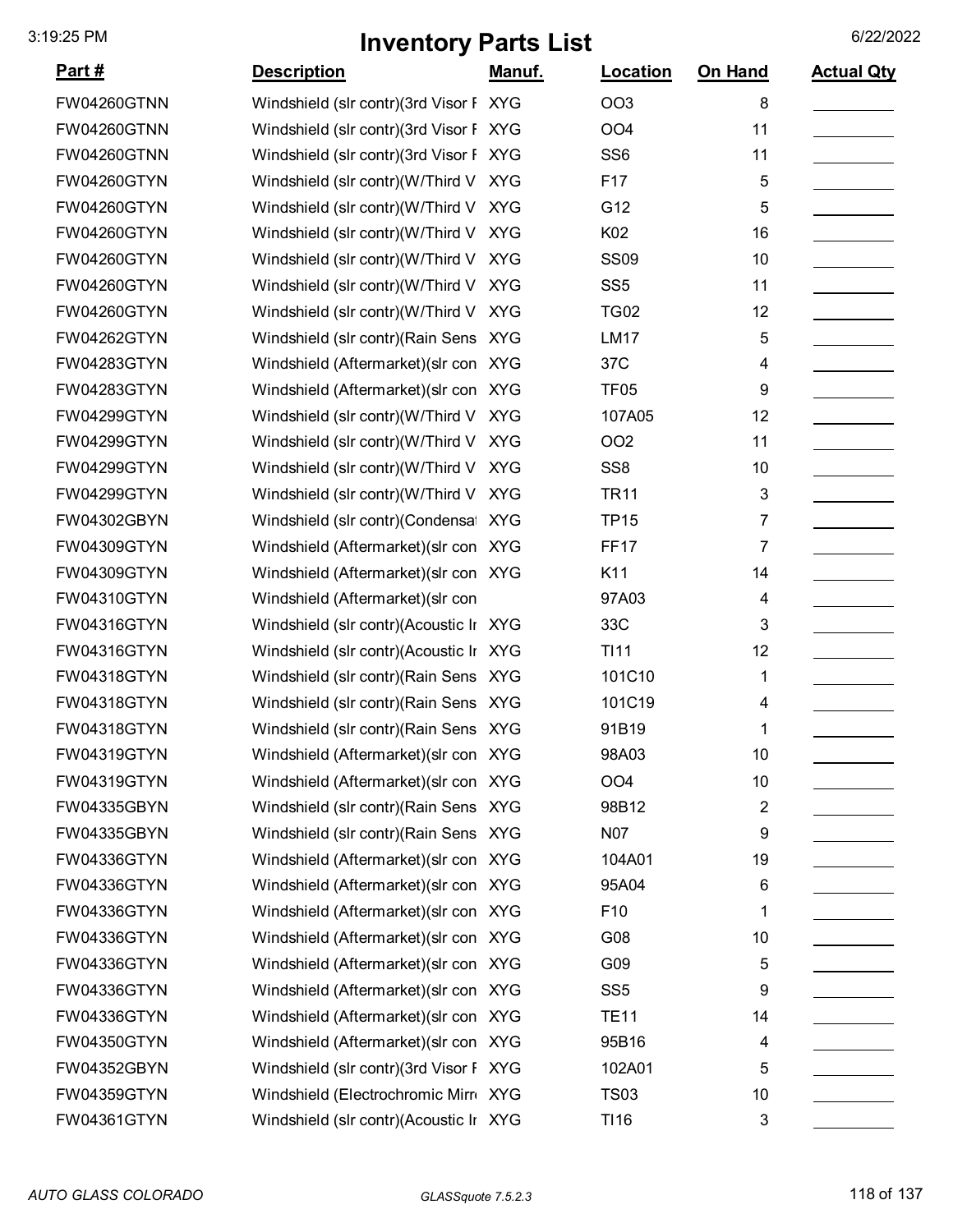| <u>Part #</u>      | <b>Description</b>                     | Manuf.     | Location         | On Hand        | <b>Actual Qty</b> |
|--------------------|----------------------------------------|------------|------------------|----------------|-------------------|
| FW04369GTYN        | Windshield (slr contr)(Rain/Light XYG  |            | 98A03            | 7              |                   |
| FW04370GBYN        | Windshield (slr contr)(Heated Wi XYG   |            | <b>TI02</b>      | 8              |                   |
| FW04396GBYN        | Windshield (slr contr)(3rd Visor F XYG |            | <b>TG16</b>      | $\overline{2}$ |                   |
| FW04398GTNN        | Windshield (slr contr)(3rd Visor F GTY |            | OO <sub>4</sub>  | 13             |                   |
| <b>FW04400GTYN</b> | Windshield (slr contr)(W/Third V       |            | F06              | 5              |                   |
| FW04400GTYN        | Windshield (slr contr)(W/Third V XYG   |            | <b>OO2</b>       | 9              |                   |
| FW04400GTYN        | Windshield (slr contr)(W/Third V XYG   |            | OO <sub>4</sub>  | 11             |                   |
| FW04401GTYN        | Windshield (slr contr)(Heated Wi XYG   |            | 38C              | 8              |                   |
| FW04401GTYN        | Windshield (slr contr)(Heated Wi XYG   |            | 89C              | 10             |                   |
| FW04401GTYN        | Windshield (slr contr)(Heated Wi       | <b>XYG</b> | J24              | 5              |                   |
| FW04401GTYN        | Windshield (slr contr)(Heated Wi XYG   |            | OO <sub>2</sub>  | 9              |                   |
| FW04401GTYN        | Windshield (slr contr)(Heated Wi XYG   |            | <b>SS07</b>      | 10             |                   |
| FW04401GTYN        | Windshield (slr contr)(Heated Wi       | <b>XYG</b> | <b>XSP</b>       | 11             |                   |
| FW04402GTYN        | Windshield (slr contr)(Heated Wi XYG   |            | <b>SS10</b>      | 10             |                   |
| <b>FW04405GBNN</b> | Windshield (slr contr)(3rd Visor F XYG |            | <b>TL04</b>      | 9              |                   |
| FW04407GBYN        | Windshield (slr contr)(Heated Wi XYG   |            | 96A02            | 8              |                   |
| <b>FW04423GTNN</b> | Windshield (slr contr)(W/Third V XYG   |            | E10              | 5              |                   |
| <b>FW04423GTNN</b> | Windshield (slr contr)(W/Third V XYG   |            | H <sub>18</sub>  | 11             |                   |
| FW04423GTNN        | Windshield (slr contr)(W/Third V XYG   |            | SS <sub>4</sub>  | 9              |                   |
| <b>FW04424GTYN</b> | Windshield (slr contr)(Acoustic Ir XYG |            | <b>TV03</b>      | 9              |                   |
| <b>FW04428GTYN</b> | Windshield (slr contr)(Rain/Light XYG  |            | TD <sub>09</sub> | 17             |                   |
| FW04507GTNN        | Windshield (Aftermarket) (slr con GTY  |            | <b>FG22</b>      | 9              |                   |
| FW04507GTNN        | Windshield (Aftermarket) (slr con GTY  |            | SS <sub>2</sub>  | 12             |                   |
| FW04507GTNN        | Windshield (Aftermarket) (slr con XYG  |            | F16              | 6              |                   |
| FW04507GTNN        | Windshield (Aftermarket) (slr con XYG  |            | <b>FG22</b>      | 9              |                   |
| FW04507GTNN        | Windshield (Aftermarket) (slr con XYG  |            | G12              | 10             |                   |
| <b>FW04507GTNN</b> | Windshield (Aftermarket) (slr con XYG  |            | H <sub>23</sub>  | 11             |                   |
| FW04507GTNN        | Windshield (Aftermarket) (slr con XYG  |            | <b>LM04</b>      | 10             |                   |
| <b>FW04507GTNN</b> | Windshield (Aftermarket) (slr con XYG  |            | OO <sub>4</sub>  | 9              |                   |
| FW04507GTNN        | Windshield (Aftermarket) (slr con XYG  |            | <b>SS07</b>      | 10             |                   |
| FW04507GTNN        | Windshield (Aftermarket) (slr con XYG  |            | SS <sub>1</sub>  | 11             |                   |
| FW04507GTNN        | Windshield (Aftermarket) (slr con XYG  |            | <b>XSP</b>       | 11             |                   |
| FW04520GTNN        | Windshield (slr contr)(Acoustic Ir GBN |            | SS <sub>2</sub>  | 11             |                   |
| FW04534GTYN        | Windshield (slr contr)                 | <b>XYG</b> | G03              | 10             |                   |
| FW04534GTYN        | Windshield (slr contr)                 | <b>XYG</b> | SS <sub>1</sub>  | 8              |                   |
| FW04542GTNN        | Windshield (slr contr)(Acoustic Ir XYG |            | <b>TL06</b>      | 4              |                   |
| FW04542GTYN        | Windshield (slr contr)(Acoustic Ir XYG |            | <b>TL06</b>      | 1              |                   |
| FW04543GTYN        | Windshield (slr contr)(Rain/Light XYG  |            | 00               | 10             |                   |
| FW04546GYYN        | Windshield (slr contr)(3rd Visor F XYG |            | GG19             | 5              |                   |
| FW04548GTYN        | Windshield (slr contr)(3rd Visor F XYG |            | E0.5             | 12             |                   |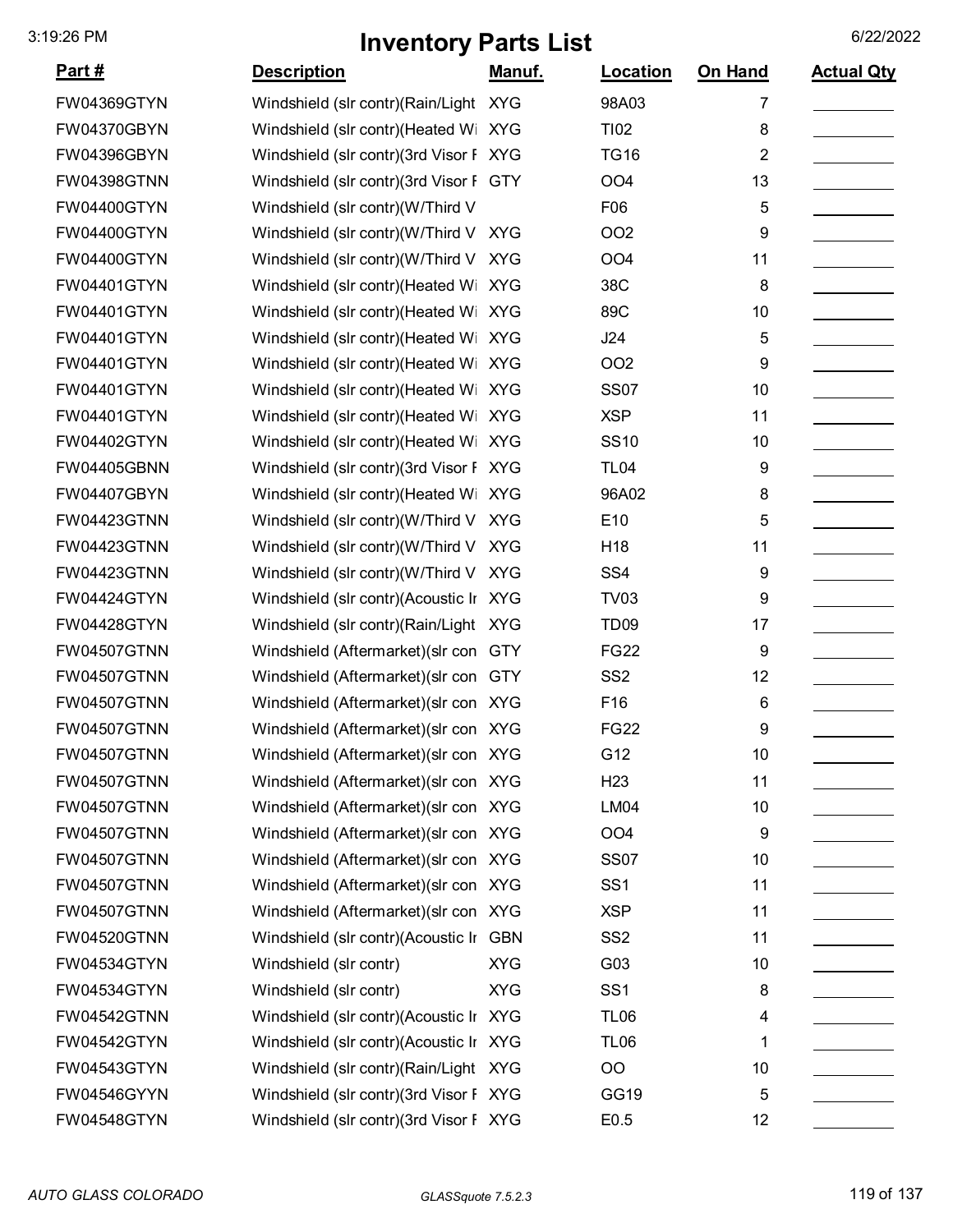| Part#              | <b>Description</b>                     | <u>Manuf.</u> | Location         | On Hand                 | <b>Actual Qty</b> |
|--------------------|----------------------------------------|---------------|------------------|-------------------------|-------------------|
|                    |                                        |               |                  |                         |                   |
| <b>FW04548GTYN</b> | Windshield (slr contr)(3rd Visor F XYG |               | FG.5             | 11                      |                   |
| <b>FW04548GTYN</b> | Windshield (slr contr)(3rd Visor F XYG |               | M05              | 7                       |                   |
| <b>FW04548GTYN</b> | Windshield (slr contr)(3rd Visor F XYG |               | <b>TA16</b>      | 11                      |                   |
| <b>FW04578GTYN</b> | Windshield (slr contr)(W/Third V       | <b>XYG</b>    | 39B              | $\overline{\mathbf{c}}$ |                   |
| FW04584GBYN        | Windshield (slr contr)(W/Third V       | <b>XYG</b>    | E10              | 5                       |                   |
| <b>FW04584GBYN</b> | Windshield (slr contr)(W/Third V       | <b>XYG</b>    | <b>XSP</b>       | 6                       |                   |
| <b>FW04587GTYN</b> | Windshield (slr contr)                 | <b>XYG</b>    | G03              | 8                       |                   |
| <b>FW04587GTYN</b> | Windshield (slr contr)                 | <b>XYG</b>    | SS <sub>1</sub>  | 10                      |                   |
| <b>FW04587GTYN</b> | Windshield (slr contr)                 | <b>XYG</b>    | <b>TQ02</b>      | 4                       |                   |
| <b>FW04588GTYN</b> | Windshield (slr contr)                 | <b>XYG</b>    | <b>TF15</b>      | 5                       |                   |
| <b>FW04588GTYN</b> | Windshield (slr contr)                 | <b>XYG</b>    | <b>XSP</b>       | 8                       |                   |
| <b>FW04601GTYN</b> | Windshield (slr contr)                 | <b>XYG</b>    | <b>TD14</b>      | 8                       |                   |
| <b>FW04613GTYN</b> | Windshield (Aftermarket) (slr con XYG  |               | 107A01           | 15                      |                   |
| FW04613GTYN        | Windshield (Aftermarket) (slr con      | <b>XYG</b>    | 107A05           | 11                      |                   |
| <b>FW04613GTYN</b> | Windshield (Aftermarket) (slr con XYG  |               | F09              | 9                       |                   |
| <b>FW04613GTYN</b> | Windshield (Aftermarket) (slr con XYG  |               | G07              | 12                      |                   |
| <b>FW04626GTYN</b> | Windshield (slr contr)(Heated Wi XYG   |               | <b>FF21</b>      | 4                       |                   |
| <b>FW04626GTYN</b> | Windshield (slr contr)(Heated Wi XYG   |               | <b>SS10</b>      | 10                      |                   |
| <b>FW04627GTYN</b> | Windshield (slr contr)(Heated Wi       | <b>XYG</b>    | F <sub>0</sub> 7 | 3                       |                   |
| <b>FW04628GTYN</b> | Windshield (slr contr) (Rain Sens XYG  |               | 94B20            | 1                       |                   |
| FW04645GBYN        | Windshield (slr contr)(Heated Wi       | <b>CMX</b>    | OO <sub>5</sub>  | 21                      |                   |
| FW04645GBYN        | Windshield (slr contr)(Heated Wi       | <b>CMX</b>    | <b>TA07</b>      | 1                       |                   |
| FW04645GBYN        | Windshield (slr contr)(Heated Wi XYG   |               | FF <sub>09</sub> | 10                      |                   |
| FW04645GBYN        | Windshield (slr contr)(Heated Wi XYG   |               | <b>FF19</b>      | 19                      |                   |
| FW04645GBYN        | Windshield (slr contr)(Heated Wi XYG   |               | <b>OO3</b>       | 20                      |                   |
| FW04645GBYN        | Windshield (slr contr)(Heated Wi XYG   |               | <b>SS09</b>      | 12                      |                   |
| FW04645GBYN        | Windshield (slr contr)(Heated Wi XYG   |               | <b>SS10</b>      | 9                       |                   |
| FW04645GBYN        | Windshield (slr contr)(Heated Wi XYG   |               | <b>TA07</b>      | 11                      |                   |
| FW04645GBYN        | Windshield (slr contr)(Heated Wi XYG   |               | <b>XSP</b>       | 12                      |                   |
| FW04653GTYN        | Windshield (Aftermarket) (slr con XYG  |               | 93B09            | 1                       |                   |
| <b>FW04656GTYN</b> | Windshield (Aftermarket) (slr con XYG  |               | <b>TL13</b>      | 4                       |                   |
| <b>FW04698GTYN</b> | Windshield (Electrochromic Mirr XYG    |               | GG18             | 8                       |                   |
| FW04699GTYN        | Windshield (slr contr)(Rain Sens CMX   |               | 105B05           | 7                       |                   |
| <b>FW04710GTYN</b> | Windshield (slr contr)(3rd Visor F XYG |               | OO <sub>4</sub>  | 9                       |                   |
| <b>FW04721GTYN</b> | Windshield (slr contr)(3rd Visor F XYG |               | <b>FF18</b>      | 6                       |                   |
| FW04721GTYN        | Windshield (slr contr)(3rd Visor F XYG |               | SS <sub>1</sub>  | 11                      |                   |
| <b>FW04722GTYN</b> | Windshield (slr contr)(3rd Visor F XYG |               | H <sub>17</sub>  | 8                       |                   |
| <b>FW04738GTYN</b> | Windshield (slr contr) (Rain Sens XYG  |               | <b>TA15</b>      | 5                       |                   |
| <b>FW04751GTYN</b> | Windshield (slr contr)(3rd Visor F CMX |               | <b>TO06</b>      | 2                       |                   |
| <b>FW04751GTYN</b> | Windshield (slr contr)(3rd Visor F XYG |               | 11C              | 6                       |                   |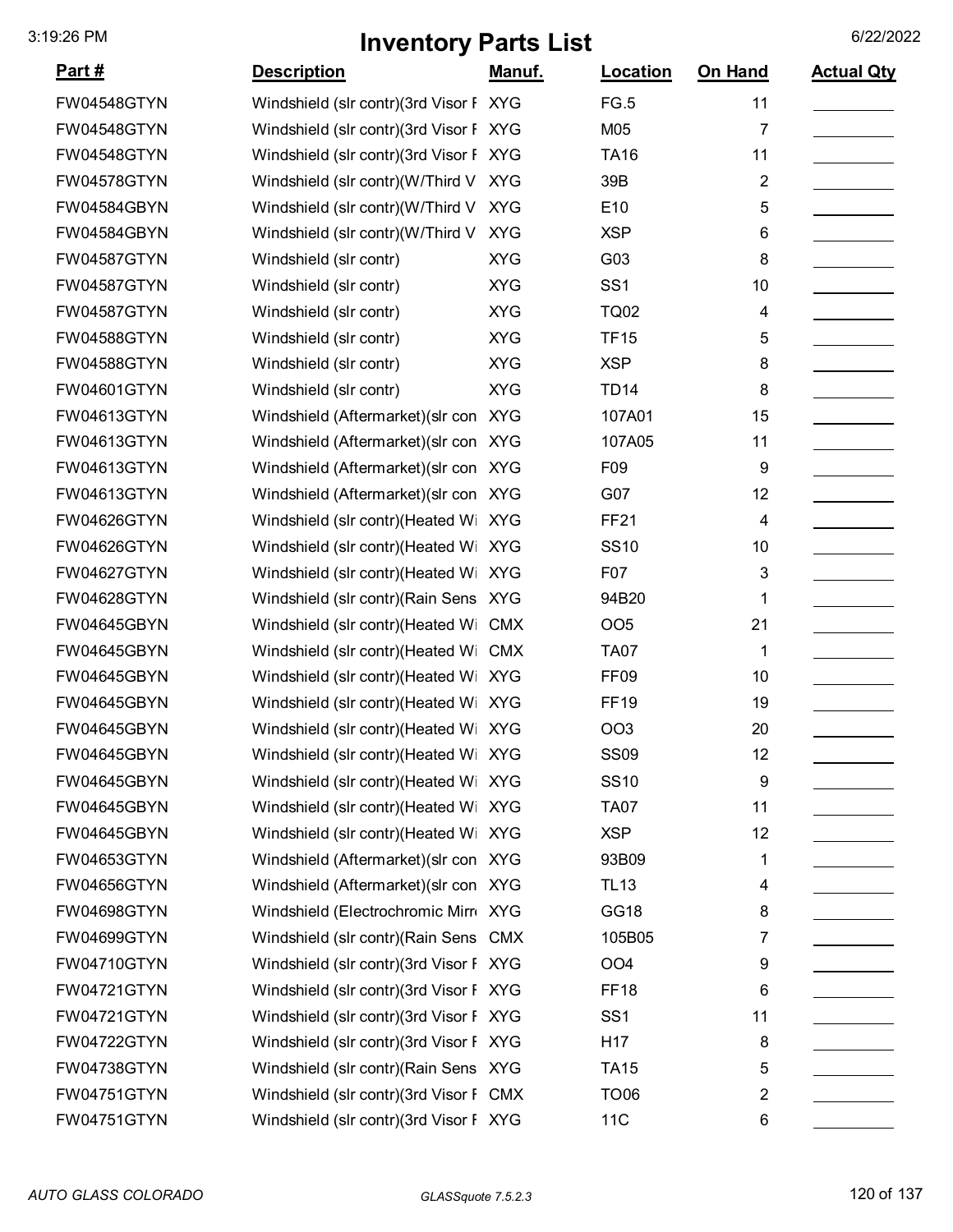| <u>Part #</u>      | <b>Description</b>                     | <u>Manuf.</u> | <b>Location</b>  | On Hand                 | <b>Actual Qty</b> |
|--------------------|----------------------------------------|---------------|------------------|-------------------------|-------------------|
| FW04751GTYN        | Windshield (slr contr)(3rd Visor F XYG |               | <b>SS10</b>      | 10                      |                   |
| FW04751GTYN        | Windshield (slr contr)(3rd Visor F XYG |               | SS <sub>3</sub>  | 10                      |                   |
| FW04751GTYN        | Windshield (slr contr)(3rd Visor F XYG |               | SS <sub>4</sub>  | 21                      |                   |
| FW04751GTYN        | Windshield (slr contr)(3rd Visor F XYG |               | SS <sub>6</sub>  | 11                      |                   |
| FW04751GTYN        | Windshield (slr contr)(3rd Visor F XYG |               | <b>XSP</b>       | 14                      |                   |
| FW04763GTYN        | Windshield (slr contr)(Acoustic Ir XYG |               | <b>TP16</b>      | 2                       |                   |
| FW04765GTYN        | Windshield (slr contr)(Rain/Light XYG  |               | OO               | 5                       |                   |
| <b>FW04768GTYN</b> | Windshield (slr contr)(3rd Visor F XYG |               | 39B              | 1                       |                   |
| FW04769GTYN        | Windshield (slr contr)(Heated Wi XYG   |               | <b>SS09</b>      | 11                      |                   |
| FW04771GBYN        | Windshield (slr contr)(3rd Visor F XYG |               | <b>TQ06</b>      | 5                       |                   |
| FW04771GBYN        | Windshield (slr contr)(3rd Visor F XYG |               | <b>TQ12</b>      | 12                      |                   |
| FW04774GTYN        | Windshield (slr contr)(3rd Visor F XYG |               | 94B22            | 1                       |                   |
| FW04774GTYN        | Windshield (slr contr)(3rd Visor F XYG |               | J07              | 4                       |                   |
| FW04774GTYN        | Windshield (slr contr)(3rd Visor F XYG |               | <b>XSP</b>       | 11                      |                   |
| FW04775GTYN        | Windshield (slr contr)(3rd Visor F CMX |               | 101B06           | $\overline{2}$          |                   |
| FW04775GTYN        | Windshield (slr contr)(3rd Visor F XYG |               | 38C              | 4                       |                   |
| FW04775GTYN        | Windshield (slr contr)(3rd Visor F XYG |               | OO <sub>2</sub>  | 19                      |                   |
| FW04779GTYN        | Windshield (w/ant)(slr contr)(3rd      | <b>XYG</b>    | <b>TF06</b>      | 10                      |                   |
| FW04787GBYN        | Windshield (slr contr)(Acoustic Ir XYG |               | 92B22            | 1                       |                   |
| FW04793GTYN        | Windshield (slr contr)(LDWS)(Fc XYG    |               | <b>FF15</b>      | 8                       |                   |
| FW04794GTYN        | Windshield (slr contr)(Acoustic Ir XYG |               | OO <sub>4</sub>  | 10                      |                   |
| FW04797GTYN        | Windshield (slr contr)(Acoustic Ir XYG |               | 44B              | $\overline{2}$          |                   |
| FW04797GTYN        | Windshield (slr contr)(Acoustic Ir XYG |               | OO <sub>3</sub>  | 10                      |                   |
| FW04798GTYN        | Windshield (slr contr)(Heated Wi XYG   |               | 107B13           | 1                       |                   |
| <b>FW04798GTYN</b> | Windshield (slr contr)(Heated Wi XYG   |               | OO <sub>2</sub>  | 9                       |                   |
| FW04798GTYN        | Windshield (slr contr)(Heated Wi XYG   |               | OO <sub>4</sub>  | 11                      |                   |
| FW04798GTYN        | Windshield (slr contr)(Heated Wi XYG   |               | <b>TQ06</b>      | $\overline{\mathbf{c}}$ |                   |
| FW04800GTNN        | Windshield (slr contr)(Heated Wi CMX   |               | <b>TN06</b>      | 5                       |                   |
| FW04800GTNN        | Windshield (slr contr)(Heated Wi XYG   |               | OO <sub>3</sub>  | 10                      |                   |
| FW04803GTYN        | Windshield (slr contr)(3rd Visor F XYG |               | <b>LM15</b>      | 3                       |                   |
| FW04803GTYN        | Windshield (slr contr)(3rd Visor F XYG |               | SS <sub>1</sub>  | 10                      |                   |
| FW04803GTYN        | Windshield (slr contr)(3rd Visor F XYG |               | <b>TB18</b>      | 11                      |                   |
| FW04803GTYN        | Windshield (slr contr)(3rd Visor F XYG |               | <b>TS03</b>      | 3                       |                   |
| FW04804GTYN        | Windshield (slr contr) (Rain Sens XYG  |               | <b>TI11</b>      | 4                       |                   |
| FW04804GTYN        | Windshield (slr contr) (Rain Sens XYG  |               | <b>TQ17</b>      | 5                       |                   |
| FW04811GTYN        | Windshield (Aftermarket) (slr con XYG  |               | TI <sub>13</sub> | 9                       |                   |
| FW04883GTYN        | Windshield (Aftermarket) (slr con XYG  |               | <b>TP12</b>      | 2                       |                   |
| FW04889GTYN        | Windshield (slr contr)(Heated Wi XYG   |               | J05              | 8                       |                   |
| FW04913GTNN        | Windshield (Electrochromic Mirr GTY    |               | 41B              | 8                       |                   |
| FW04913GTNN        | Windshield (Electrochromic Mirr XYG    |               | 40A              | 9                       |                   |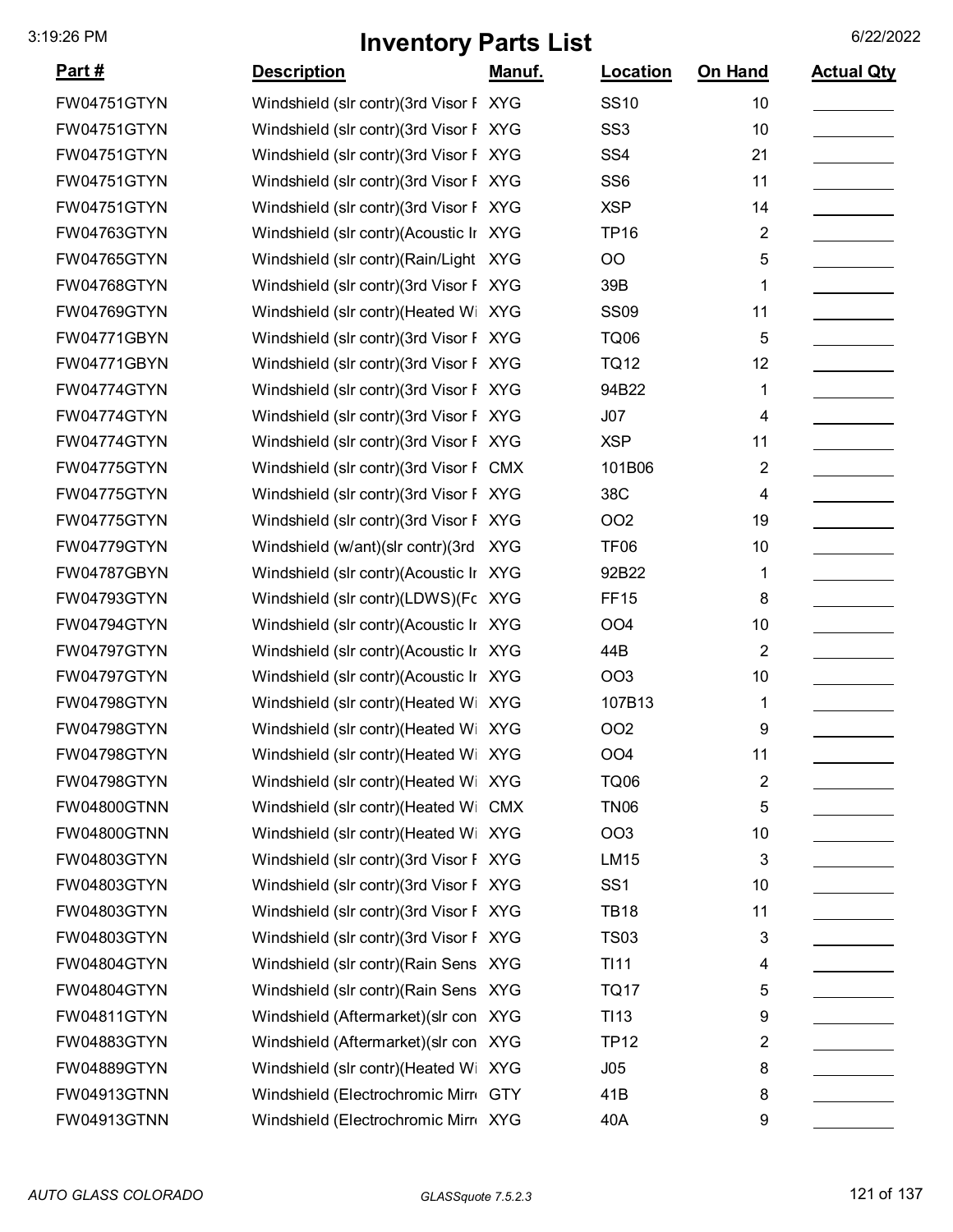| <u>Part #</u>      | <b>Description</b>                     | Manuf.     | Location        | On Hand | <b>Actual Qty</b> |
|--------------------|----------------------------------------|------------|-----------------|---------|-------------------|
| FW04913GTNN        | Windshield (Electrochromic Mirr XYG    |            | M02             | 6       |                   |
| <b>FW04913GTNN</b> | Windshield (Electrochromic Mirr XYG    |            | O <sub>O</sub>  | 10      |                   |
| <b>FW04915GTYN</b> | Windshield (slr contr)(Acoustic Ir XYG |            | 98A02           | 10      |                   |
| FW04915GTYN        | Windshield (slr contr)(Acoustic Ir XYG |            | OO <sub>3</sub> | 10      |                   |
| <b>FW04915GTYN</b> | Windshield (slr contr)(Acoustic Ir XYG |            | <b>SS07</b>     | 11      |                   |
| FW04915GTYN        | Windshield (slr contr)(Acoustic Ir XYG |            | SS <sub>2</sub> | 11      |                   |
| FW04916GTNN        | Windshield (slr contr)(Acoustic Ir XYG |            | 32B             | 12      |                   |
| FW04916GTNN        | Windshield (slr contr)(Acoustic Ir XYG |            | <b>SS10</b>     | 10      |                   |
| FW04916GTNN        | Windshield (slr contr)(Acoustic Ir XYG |            | <b>XSP</b>      | 10      |                   |
| FW04919GTNN        | Windshield (slr contr)(Heated Wi XYG   |            | 103B17          | 1       |                   |
| FW04919GTNN        | Windshield (slr contr)(Heated Wi XYG   |            | G03             | 7       |                   |
| FW04919GTNN        | Windshield (slr contr)(Heated Wi XYG   |            | OO <sub>4</sub> | 10      |                   |
| FW04934GBYN        | Windshield (slr contr)(Heated Wi XYG   |            | <b>TV13</b>     | 11      |                   |
| FW04937GTNN        | Windshield (slr contr)(3rd Visor F XYG |            | <b>TL11</b>     | 9       |                   |
| FW04957GTYN        | Windshield (slr contr)(Heated Wi XYG   |            | <b>TO11</b>     | 6       |                   |
| <b>FW04961GTYN</b> | Windshield (slr contr)(3rd Visor F XYG |            | O <sub>O</sub>  | 10      |                   |
| FW04961GTYN        | Windshield (slr contr)(3rd Visor F XYG |            | SS <sub>1</sub> | 10      |                   |
| FW05012GTYN        | Windshield (hud)(slr contr)(Rain       | <b>XYG</b> | OO <sub>4</sub> | 3       |                   |
| FW05028GTYN        | Windshield (slr contr)(3rd Visor F XYG |            | <b>TR08</b>     | 4       |                   |
| FW05041GTYN        | Windshield (slr contr)(Heated Wi       | <b>XYG</b> | 89B             | 5       |                   |
| FW05041GTYN        | Windshield (slr contr)(Heated Wi XYG   |            | N <sub>18</sub> | 5       |                   |
| FW05046GTYN        | Windshield (Electrochromic Mirr XYG    |            | <b>TF14</b>     | 1       |                   |
| <b>FW05048GTYN</b> | Windshield (slr contr)(3rd Visor F XYG |            | 43A             | 4       |                   |
| FW05048GTYN        | Windshield (slr contr)(3rd Visor F XYG |            | OO <sub>4</sub> | 11      |                   |
| <b>FW05049GTYN</b> | Windshield (slr contr)(Heated Wi XYG   |            | <b>SS08</b>     | 5       |                   |
| <b>FW05088GTNN</b> | Windshield (slr contr)(3rd Visor F GTY |            | 103B13          | 3       |                   |
| <b>FW05088GTNN</b> | Windshield (slr contr)(3rd Visor F GTY |            | 104B11          | 6       |                   |
| FW05088GTNN        | Windshield (slr contr)(3rd Visor F GTY |            | 96B15           | 5       |                   |
| <b>FW05088GTNN</b> | Windshield (slr contr)(3rd Visor F GTY |            | SS <sub>1</sub> | 22      |                   |
| FW05088GTNN        | Windshield (slr contr)(3rd Visor F GTY |            | <b>TG04</b>     | 9       |                   |
| FW05088GTNN        | Windshield (slr contr)(3rd Visor F XYG |            | 43B             | 9       |                   |
| FW05088GTNN        | Windshield (slr contr)(3rd Visor F XYG |            | <b>TF14</b>     | 1       |                   |
| FW05088GTNN        | Windshield (slr contr)(3rd Visor F XYG |            | <b>XSP</b>      | 12      |                   |
| <b>FW05089GTNN</b> | Windshield (slr contr)(Heated Wi       | <b>GTY</b> | 30A             | 4       |                   |
| FW05089GTNN        | Windshield (slr contr)(Heated Wi       | <b>GTY</b> | 89D             | 7       |                   |
| <b>FW05089GTNN</b> | Windshield (slr contr)(Heated Wi       | <b>GTY</b> | <b>TA06</b>     | 9       |                   |
| FW05089GTNN        | Windshield (slr contr)(Heated Wi XYG   |            | 30A             | 4       |                   |
| FW05089GTNN        | Windshield (slr contr)(Heated Wi XYG   |            | 46B             | 9       |                   |
| FW05089GTNN        | Windshield (slr contr)(Heated Wi XYG   |            | OO <sub>3</sub> | 10      |                   |
| FW05089GTNN        | Windshield (slr contr)(Heated Wi XYG   |            | OO <sub>4</sub> | 22      |                   |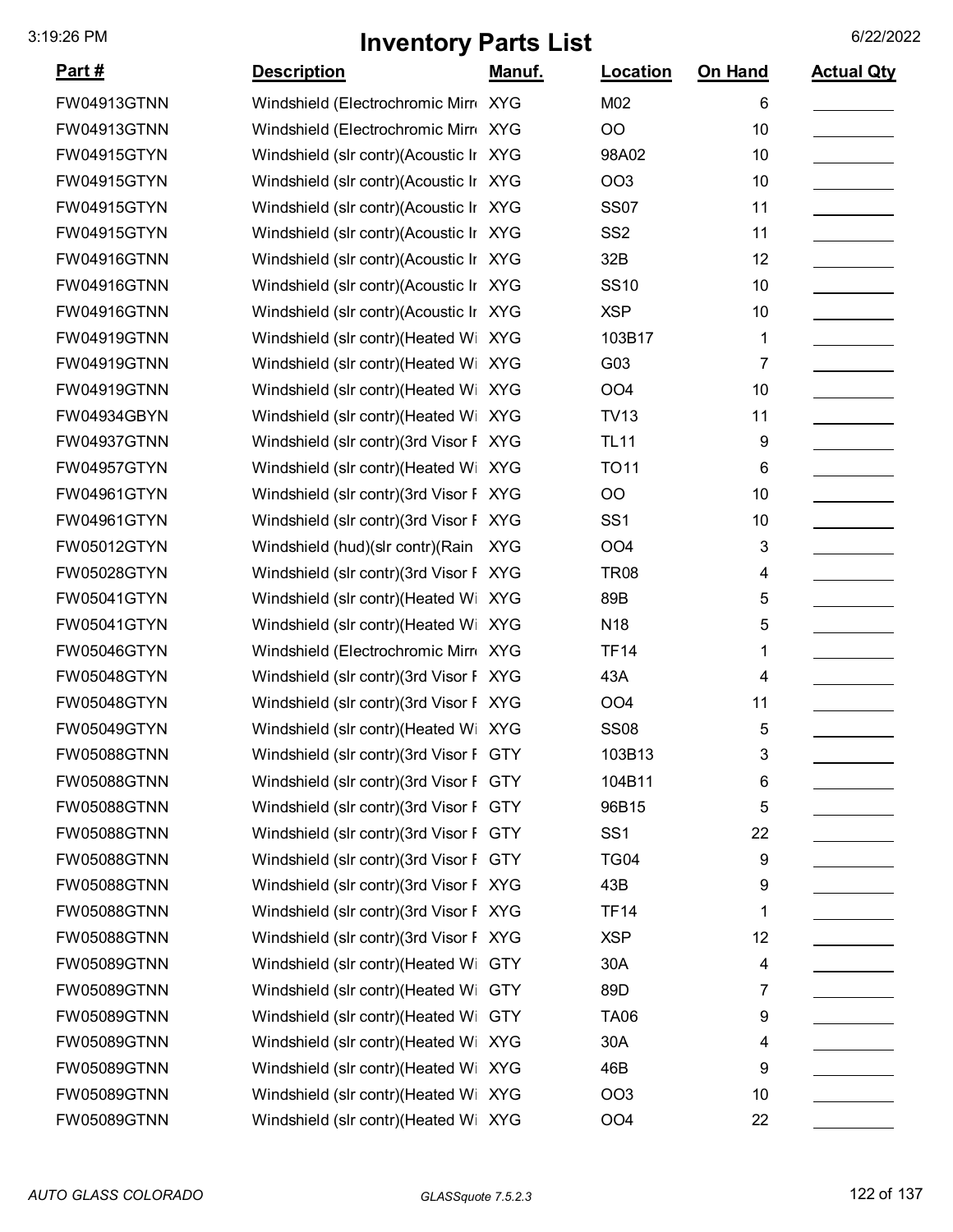| <u>Part #</u>          | <b>Description</b>                     | Manuf.           | Location        | On Hand        | <b>Actual Qty</b> |
|------------------------|----------------------------------------|------------------|-----------------|----------------|-------------------|
| <b>FW05089GTNN</b>     | Windshield (slr contr)(Heated Wi       | <b>XYG</b>       | <b>SS08</b>     | 12             |                   |
| <b>FW05089GTNN</b>     | Windshield (slr contr)(Heated Wi XYG   |                  | SS <sub>2</sub> | 10             |                   |
| <b>FW05089GTNN</b>     | Windshield (slr contr) (Heated Wi      | <b>XYG</b>       | <b>TD16</b>     | 9              |                   |
| FW05091GBYN            | Windshield (slr contr)(Heated Wi       | <b>XYG</b>       | E05             | 11             |                   |
| <b>FW05091GTYN</b>     | Windshield (slr contr) (Heated Wi      | <b>XYG</b>       | 95B15           | 1              |                   |
| <b>FW05128GTYN</b>     | Windshield (Electrochromic Mirro XYG   |                  | N31             | 3              |                   |
| <b>FW05128GTYN</b>     | Windshield (Electrochromic Mirr XYG    |                  | <b>TB12</b>     | 8              |                   |
| <b>FW05128GTYN</b>     | Windshield (Electrochromic Mirro       | <b>XYG</b>       | <b>TF18</b>     | 5              |                   |
| FW05133GTYN            | Windshield (slr contr)(Heated Wi       | <b>XYG</b>       | 38D             | 3              |                   |
| FW05133GTYN            | Windshield (slr contr)(Heated Wi       | <b>XYG</b>       | 111             | 10             |                   |
| FW05133GTYN            | Windshield (slr contr)(Heated Wi XYG   |                  | SS <sub>4</sub> | 7              |                   |
| <b>FW05135GTNN</b>     | Windshield (slr contr)(3rd Visor F XYG |                  | SS <sub>1</sub> | 11             |                   |
| FW05211GBYN            | Windshield (slr contr)(Rain/Light      | <b>XYG</b>       | 97B12           | 1              |                   |
| FY95018YKYN            | Back Window (4pc assy)(Afterm XYG      |                  | 105D08          | 1              |                   |
| FY95044PKYN            | Back Window (man)(Curved)(Aft          | <b>XYG</b>       | 105D07          | $\overline{2}$ |                   |
| FY95047YKYN            | Back Window (blk frm)(man)(Aft XYG     |                  | 104D13          | 1              |                   |
| FY95047YKYN            | Back Window (blk frm)(man)(Aft XYG     |                  | 104D18          | 1              |                   |
| FY95047YKYN            | Back Window (blk frm)(man)(Aft XYG     |                  | 105D08          | 1              |                   |
| GD1145                 | <b>CLAMP &amp; SCREW</b>               | <b>EQUALIZER</b> | <b>DISPLAY</b>  | 1              |                   |
| GD1145                 | <b>CLAMP &amp; SCREW</b>               | <b>EQUALIZER</b> | <b>OFFICE</b>   | 4              |                   |
| <b>GGCF 1482</b>       | Fastener(S) (Kit) (Cowl)               | GGG              | <b>OFFICE</b>   | 6              |                   |
| <b>GGCF 1747</b>       | Fastener(S) (Cowl)                     | GGG              | <b>OFFICE</b>   | 6              |                   |
| <b>GGCF 615</b>        | Fastener(S) (Kit) (Cowl) (9pcs)        | GGG              | <b>OFFICE</b>   | 33             |                   |
| <b>GGCK 1725</b>       | 10PCS CLIP LIT                         | GGG              | <b>OFFICE</b>   | 17             |                   |
| <b>GGCK 1843</b>       | Clip(S) (w/s) (Kit) (16pcs)            | GGG              | <b>OFFICE</b>   | 50             |                   |
| <b>GGCK 2304</b>       | Clip(S) (Kit) (32pcs)                  | GGG              | <b>OFFICE</b>   | 4              |                   |
| <b>GGCK 2448</b>       | Clip(S) (Kit) (10pcs)                  | GGG              | <b>OFFICE</b>   | 4              |                   |
| GGCK 526               | Clip(S)                                | GGG              | <b>OFFICE</b>   |                |                   |
| GGCK 526               | Clip(S)                                | <b>PRE</b>       | <b>OFFICE</b>   | 4              |                   |
| <b>GGCK 565</b>        | Clip(S)                                | GGG              | <b>OFFICE</b>   |                |                   |
| <b>GGCK 705</b>        | Clip(S) (Kit) (26pcs)                  | GGG              | <b>OFFICE</b>   | 5              |                   |
| <b>GGCK 708</b>        | Clip(S) (Kit) (16pcs)                  | GGG              | <b>OFFICE</b>   |                |                   |
| <b>GGCK 732</b>        | Clip(S)                                | GGG              | <b>OFFICE</b>   | 1              |                   |
| <b>GGCK 809</b>        | Clip(S) (Moulding) (Kit) (8pcs)        | GGG              | <b>OFFICE</b>   | 1              |                   |
| GGCLIP 1529            | 25PCS CLIP KIT                         | GGG              | <b>OFFICE</b>   | 12             |                   |
| <b>GGCLIP 2135A/25</b> | $Clip(S)$ (w/s) (25pcs)                | GGG              | <b>OFFICE</b>   | 8              |                   |
| GGG 1155               | Moulding (Black) (W/O T-Bar Rc GGG     |                  | JC06            | 9              |                   |
| GGG 1155               | Moulding (Black) (W/O T-Bar Rc PRE     |                  | JC06            | 16             |                   |
| GGG 1155 CV            | Moulding (Black) (Reveal)              | <b>PRE</b>       | V <sub>04</sub> | 5              |                   |
| <b>GGG 1155 TTOP</b>   | Moulding (Black) (W/T-Bar Roof PRE     |                  | <b>JB02</b>     | 2              |                   |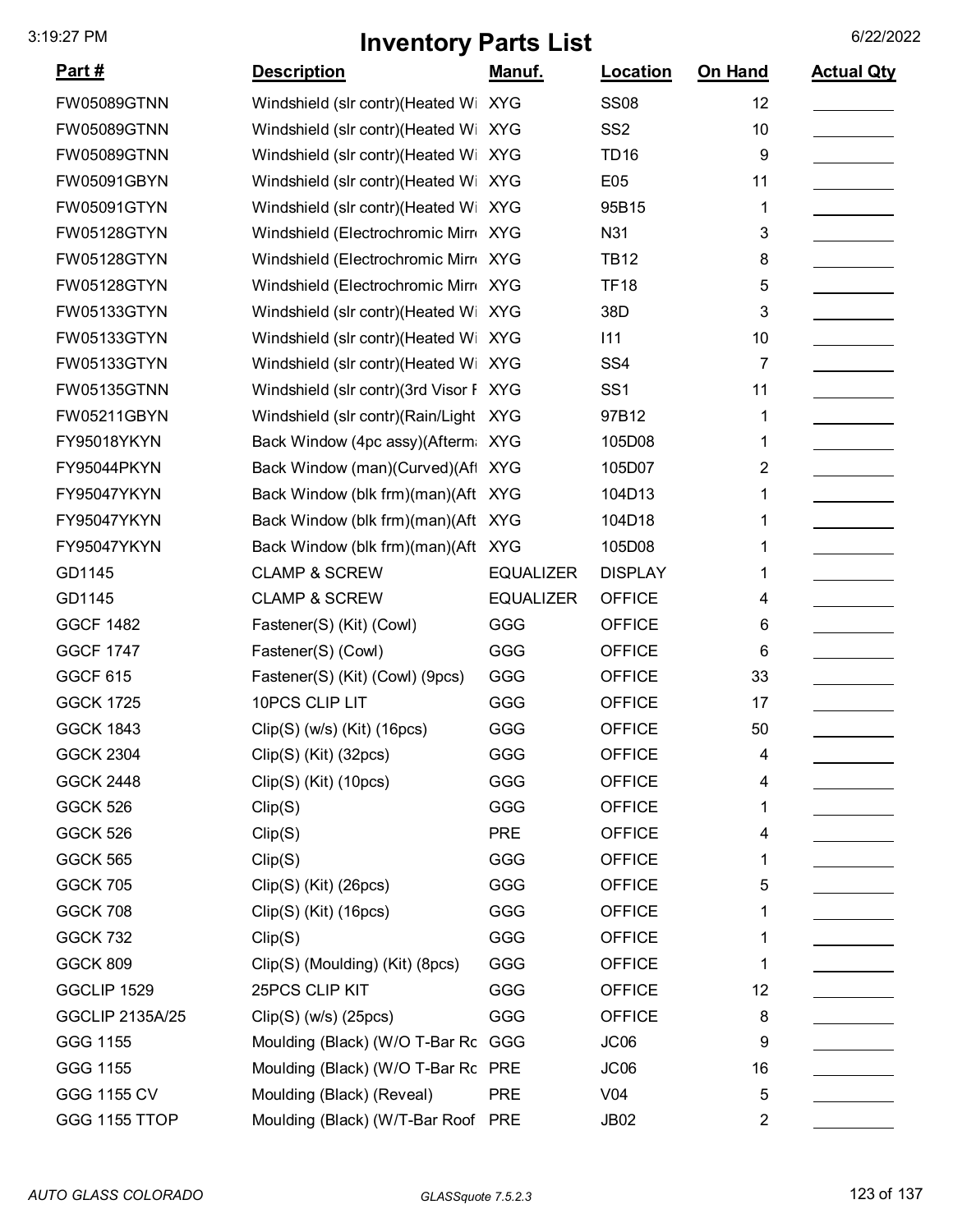| <u>Part #</u>         | <b>Description</b>                   | Manuf.     | Location         | On Hand        | <b>Actual Qty</b> |
|-----------------------|--------------------------------------|------------|------------------|----------------|-------------------|
| GGG 1161 IS           | Dam (Black) (Inner)                  | <b>PRE</b> | 91D02            | 15             |                   |
| GGG 1161 IS           | Dam (Black) (Inner)                  | <b>PRE</b> | JD01             | 12             |                   |
| GGG 1226              | Filler (Black) (Strip)               | GGG        | A43              | $\overline{2}$ |                   |
| GGG 1256              | Moulding (Black) (Reveal) (Uppe      | <b>GGG</b> | X07              | 116            |                   |
| GGG 1288              | Moulding (Black) (Reveal)            | <b>PRE</b> | <b>WB03</b>      | 4              |                   |
| GGG 1323              | Moulding (Black)                     | GGG        | ZB <sub>02</sub> | 4              |                   |
| GGG 1375 V            | Moulding (Black) (W/Rain Chanr       | GGG        | X01              | 16             |                   |
| GGG 1381              | Moulding (Black) (Reveal)            | GGG        | E                | 19             |                   |
| GGG 1381              | Moulding (Black) (Reveal)            | GGG        | JG02             | 45             |                   |
| GGG 1391 V            | Moulding (Black) (W/Rain Chanr       | GGG        | <b>JF05</b>      | 8              |                   |
| GGG 1402              | Moulding (Black) (Reveal)            | GGG        | D <sub>17</sub>  | 10             |                   |
| GGG 1489              | Moulding (Black) (Reveal)            | GGG        | W08              | 14             |                   |
| GGG 1526              | Moulding (Black) (Upper)             | GGG        | <b>JA32</b>      | 10             |                   |
| GGG 1561              | Moulding (Black)                     | GGG        | <b>JB17</b>      | 14             |                   |
| GGG 1574              | Moulding (Black) (Reveal)            | <b>PRE</b> | <b>JF12</b>      | 13             |                   |
| GGG 1695              | Moulding (Black) (Reveal)            | GGG        | Z08              | 5              |                   |
| <b>GGG 1708 S KIT</b> | Moulding (Black) (Kit) (R/L Sides    | GGG        | <b>JB04</b>      | 30             |                   |
| <b>GGG 1725 S KIT</b> | 2PCS LH & RH MLDG                    | GGG        | <b>OFFICE</b>    | 19             |                   |
| <b>GGG 1759 S KIT</b> | Moulding (Side) (Kit)                | GGG        | A29              | 11             |                   |
| GGG 1815              | Moulding (Black)                     | GGG        | D <sub>05</sub>  | 8              |                   |
| GGG 1885              | Moulding (Black) (Reveal) (3/4)      | GGG        | Y04              | 6              |                   |
| GGG 2009 V            | Filler (Black/Gray) (W/Rain Char     | GGG        | <b>JG12</b>      | 14             |                   |
| GGG 2009 V            | Filler (Black/Gray) (W/Rain Char PRE |            | <b>JG12</b>      | 16             |                   |
| GGG 2011 V            | Moulding (Black) (W/Rain Chanr       | GGG        | E                | 50             |                   |
| GGG 2011 V            | Moulding (Black) (W/Rain Chanr       | GGG        | JC15             | 17             |                   |
| GGG 2023 V            | Moulding (Black) (W/Rain Chanr       | <b>PRE</b> | <b>JE07</b>      | 19             |                   |
| GGG 2036              | Moulding (Black) (Reveal)            | GGG        | 91D03            | 16             |                   |
| GGG 2042 V            | Moulding (Black) (Reveal) (W/Ra      | GGG        | JF <sub>02</sub> | 14             |                   |
| GGG 2060 KIT          | Moulding (Black) (MIdg & Retain      | GGG        | A06              | 19             |                   |
| GGG 2063 V            | Moulding (Black) (W/Rain Chanr       | <b>PRE</b> | JE <sub>03</sub> | 17             |                   |
| GGG 2064 V            | Moulding (Black) (Reveal)            | GGG        | E                | 30             |                   |
| GGG 2064 V            | Moulding (Black) (Reveal)            | GGG        | <b>JB05</b>      | 13             |                   |
| GGG 2065              | Moulding (Black) (Upper)             | GGG        | JA47             | 25             |                   |
| GGG 2090              | Moulding (Chrome) (Reveal)           | GGG        | JC <sub>08</sub> | 12             |                   |
| GGG 2091              | Moulding (Black) (Upper)             | GGG        | V06              | 9              |                   |
| GGG 2105 V            | Moulding (Black) (Reveal)            | <b>PRE</b> | <b>JG10</b>      | 6              |                   |
| GGG 2107              | Moulding (Black) (Reveal)            | GGG        | <b>YB05</b>      | 14             |                   |
| GGG 2109 V            | Filler (Black) (3/4, Top & Sides)    | GGG        | <b>JB01</b>      | 12             |                   |
| <b>GGG 2121 KIT</b>   | Moulding (Black) (MIdg & Retain      | GGG        | A11              | 10             |                   |
| <b>GGG 2135 KIT</b>   | Moulding (Black)                     | GGG        | Y16              | 4              |                   |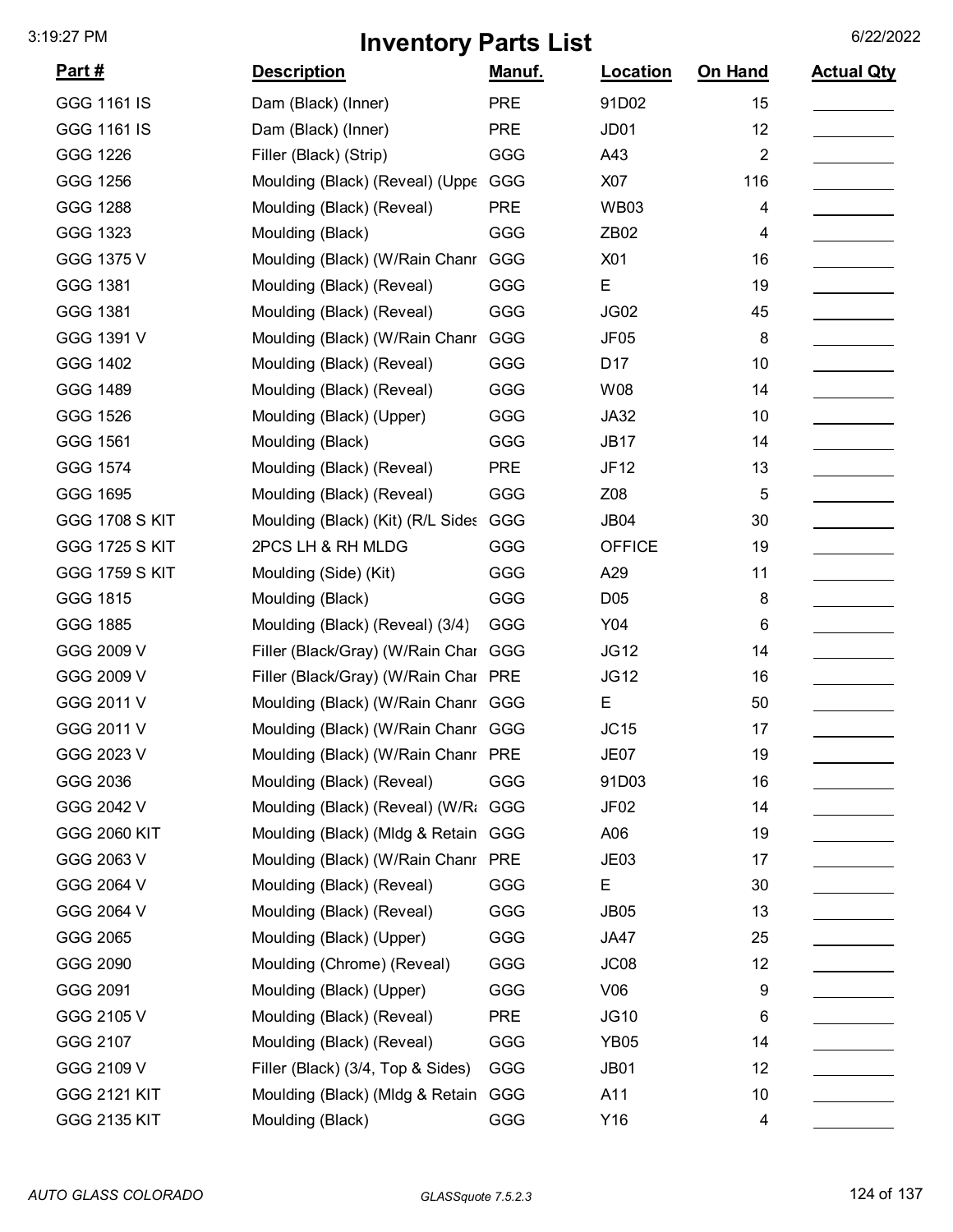| <u>Part #</u>         | <b>Description</b>                  | <u>Manuf.</u> | Location         | On Hand        | <b>Actual Qty</b> |
|-----------------------|-------------------------------------|---------------|------------------|----------------|-------------------|
| GGG 2137              | Moulding (Black) (Reveal) (Uppe     | GGG           | <b>JB24</b>      | 10             |                   |
| GGG 2158              | Moulding (Black/Chrome) (Reve       | <b>PRE</b>    | V <sub>02</sub>  | 8              |                   |
| GGG 2159              | Moulding (Black) (Reveal)           | <b>PRE</b>    | <b>JB12</b>      | 27             |                   |
| GGG 2160              | Moulding (Black) (Reveal)           | GGG           | JC10             | 11             |                   |
| GGG 2162 V            | Moulding (Black) (Reveal) (W/Ra     | <b>PRE</b>    | <b>JG05</b>      | 7              |                   |
| GGG 2176              | Moulding (Black) (Reveal)           | GGG           | <b>JB29</b>      | 11             |                   |
| GGG 2179              | Moulding (Black) (Reveal) (Uppe     | <b>PRE</b>    | <b>JA51</b>      | 25             |                   |
| GGG 2180 V            | Moulding (Black) (Reveal)           | GGG           | D <sub>11</sub>  | 17             |                   |
| GGG 2181 V            | Moulding (Black) (Reveal)           | GGG           | D <sub>02</sub>  | 16             |                   |
| GGG 2182 V            | Moulding (Black) (Reveal)           | GGG           | JD <sub>03</sub> | 15             |                   |
| GGG 2217              | Moulding (Black) (Upper)            | GGG           | A32              | 3              |                   |
| GGG 2218              | Moulding (Black) (Upper)            | GGG           | <b>JA26</b>      | 1              |                   |
| GGG 2218              | Moulding (Black) (Upper)            | <b>PRE</b>    | <b>JA26</b>      | 15             |                   |
| GGG 2245 V            | Moulding (Black) (W/Rain Chanr      | <b>PRE</b>    | <b>JH01</b>      | 31             |                   |
| GGG 2281              | Moulding (Black) (Upper)            | GGG           | A03              | 10             |                   |
| GGG 2294              | Moulding (Black) (Reveal) (Uppe     | GGG           | <b>JA40</b>      | 110            |                   |
| GGG 2298              | Moulding (Black)                    | GGG           | <b>JF11</b>      | 15             |                   |
| GGG 2298 V            | Moulding (Black) (W/Rain Chanr      | GGG           | <b>JE12</b>      | 46             |                   |
| GGG 2300              | Moulding (Black) (Reveal) (Uppe     | <b>PRE</b>    | JA02             | 3              |                   |
| GGG 2304              | Moulding (Black) (w/s) (Upper)      | GGG           | <b>JA37</b>      | 10             |                   |
| GGG 2308              | Moulding (Black) (Reveal)           | GGG           | Z07              | 3              |                   |
| GGG 2360 V            | Moulding (Black) (W/Rain Chanr      | <b>PRE</b>    | <b>JH09</b>      | 9              |                   |
| GGG 2365              | Moulding (Black) (Upper)            | GGG           | A31              | 1              |                   |
| GGG 2380              | Moulding (Black) (Reveal) (Uppe     | GGG           | <b>JA60</b>      | 15             |                   |
| GGG 2391              | Moulding (Black) (3/4)              | GGG           | Z08              | 32             |                   |
| GGG 2392              | Moulding (Black) (Reveal)           | <b>PRE</b>    | JB26             | 12             |                   |
| GGG 2393              | Moulding (Black) (Upper)            | <b>PRE</b>    | <b>JA29</b>      | 25             |                   |
| GGG 2397              | Moulding (Black) (3/4)              | GGG           | <b>JB10</b>      | 4              |                   |
| <b>GGG 2428 S KIT</b> | Moulding (Black)                    | GGG           | A27              | 8              |                   |
| GGG 2438              | Moulding (Black)                    | <b>PRE</b>    | JG04             | 2              |                   |
| GGG 2493              | Moulding (Black) (Glass) (Upper     | GGG           | <b>JB15</b>      | 20             |                   |
| GGG 2516 V            | Moulding (Black) (Reveal)           | GGG           | W15              | 1              |                   |
| GGG 2516 V            | Moulding (Black) (Reveal)           | <b>PRE</b>    | W15              | 7              |                   |
| GGG 2531              | Moulding (Black) (Reveal)           | GGG           | JH <sub>05</sub> | 15             |                   |
| GGG 2555              | Moulding (Black) (Reveal) (Uppe     | GGG           | A23              | $\overline{7}$ |                   |
| GGG 2560              | Seal (Black) (Upper)                | GGG           | A18              | 10             |                   |
| GGG 2596              | Moulding (Black) (Reveal)           | GGG           | <b>WB04</b>      | 14             |                   |
| GGG 2605              | Moulding (Black) (Reveal)           | GGG           | D07              | 30             |                   |
| GGG 2610 V            | Moulding (Black) (Reveal)           | GGG           | <b>JB19</b>      | 13             |                   |
| GGG 2615              | Moulding (Black) (Reveal) (Uppe GGG |               | <b>JA38</b>      | 19             |                   |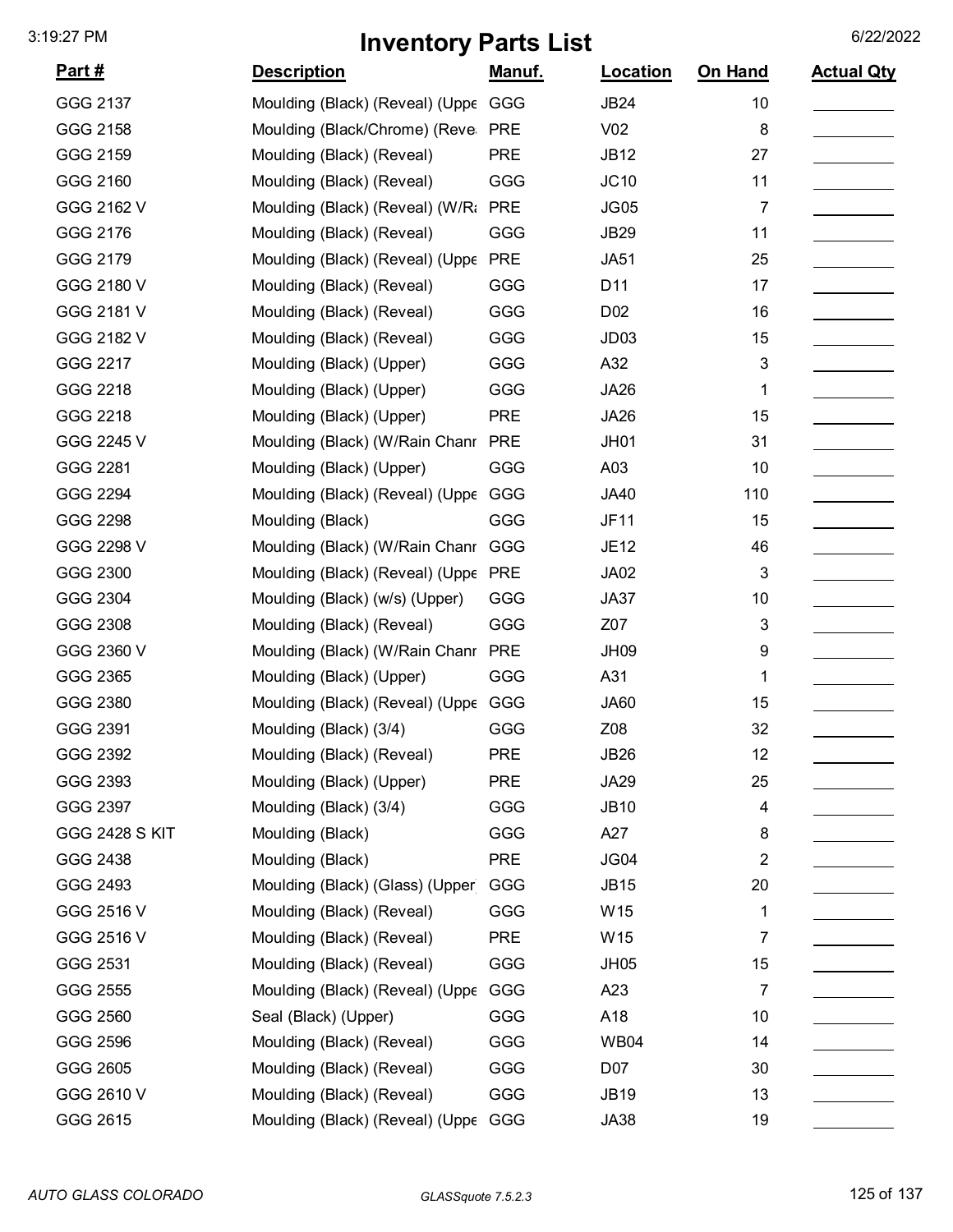| <u>Part #</u>         | <b>Description</b>                    | <u>Manuf.</u> | Location         | On Hand                   | <b>Actual Qty</b> |
|-----------------------|---------------------------------------|---------------|------------------|---------------------------|-------------------|
| GGG 2623              | Moulding (Black) (Reveal) (Uppe GGG   |               | A40              | 9                         |                   |
| GGG 2631              | Moulding (Black) (3/4, Top & Sid GGG  |               | <b>JG03</b>      | $\overline{2}$            |                   |
| GGG 2646 V            | Moulding (Black) (W/Rain Chanr PRE    |               | JC <sub>02</sub> | 10                        |                   |
| GGG 2654 V            | Moulding (Black) (3/4, Top & Sid      | GGG           | D01              | 10                        |                   |
| GGG 2682 V            | Moulding (Black) (W/Rain Chanr GGG    |               | A14              | 10                        |                   |
| GGG 2683              | Moulding (Black) (3/4, Top & Sid      | <b>PRE</b>    | JE04             | 21                        |                   |
| GGG 2694              | Moulding (Black) (Reveal) (Uppe GGG   |               | <b>JA18</b>      | 6                         |                   |
| GGG 2702              | Moulding (Black) (Reveal) (Uppe GGG   |               | <b>JA36</b>      | 3                         |                   |
| GGG 2710              | Moulding (Black) (Reveal) (3/4,       | <b>PRE</b>    | Z01              | 6                         |                   |
| GGG 2730              | Moulding (Black) (Reveal) (Uppe GGG   |               | Y09              | 24                        |                   |
| GGG 2737              | Moulding (Black) (Reveal) (3/4,       | <b>PRE</b>    | X06              | 9                         |                   |
| GGG 2814              | Moulding (Black) (Reveal) (Uppe       | GGG           | A46              | 4                         |                   |
| GGG 2828 V            | Moulding (Black) (Reveal)             | GGG           | JC07             | 19                        |                   |
| GGG 2836              | Moulding (Black) (Reveal)             | GGG           | D <sub>21</sub>  | 16                        |                   |
| GGG 2880 V            | Moulding (Black) (Reveal)             | GGG           | <b>JA39</b>      | 1                         |                   |
| GGG 2985              | Moulding (Black) (Reveal)             | GGG           | JG06             | 38                        |                   |
| GGG 2987              | Moulding (Black) (Reveal) (Uppe       | <b>PRE</b>    | <b>JA58</b>      | 12                        |                   |
| GGG 3013              | Moulding (Black)                      | GGG           | W04              | 17                        |                   |
| GGG 3086              | Moulding (Black) (Upper)              | GGG           | A01              | 13                        |                   |
| GGG 3101              | Moulding (Reveal)                     | GGG           | X03              | 8                         |                   |
| GGG 3103              | Moulding (Black)                      | GGG           | <b>JB18</b>      | 6                         |                   |
| GGG 3105              | Moulding (3/4) (Top & Sides)          | GGG           | JA27             | 15                        |                   |
| GGG 3160              | Moulding (Glass) (Upper)              | GGG           | <b>JB21</b>      | 17                        |                   |
| <b>GGG 3176 S KIT</b> | Moulding (Side) (Reveal) (2pcs)       | GGG           | A07              | 22                        |                   |
| GGG 3188              | Moulding (Black) (Reveal)             | GGG           | A08              | 9                         |                   |
| GGG 3220              | Moulding (Black) (Reveal)             | GGG           | JB <sub>03</sub> | 50                        |                   |
| GGG 3230 BMW          | Moulding (Reveal) (3/4) (Upper)       | GGG           | D13.1            | 28                        |                   |
| GGG 3304              | Moulding (Black) (Reveal) (Uppe GGG   |               | <b>JA34</b>      | $\ensuremath{\mathsf{3}}$ |                   |
| GGG 3318              | Moulding (Black)                      | GGG           | JC11             | $\overline{2}$            |                   |
| GGG 3337              | Moulding (Black) (Reveal)             | <b>PRE</b>    | W14              | $\overline{7}$            |                   |
| <b>GGG 3403 S KIT</b> | Moulding (Black)                      | GGG           | A05              | 32                        |                   |
| <b>GGG 3404 KIT</b>   | Moulding (Black) (Kit) (Top & Sic PRE |               | X02              | 46                        |                   |
| GGG 3421 W            | Moulding (Gray) (Upper)               | GGG           | <b>STOREROOM</b> | 13                        |                   |
| GGG 3456              | Moulding (Black) (w/s)                | GGG           | V05              | 50                        |                   |
| GGG 3482              | Moulding (Black) (Reveal)             | <b>PRE</b>    | JC07             | 6                         |                   |
| GGG 3498              | Moulding (Black) (Reveal) (Uppe       | GGG           | A10              | 33                        |                   |
| GGG 3507              | Moulding (Black) (Reveal) (3/4)       | GGG           | D <sub>22</sub>  | 1                         |                   |
| GGG 3514              | Moulding (Black) (Reveal) (3/4)       | GGG           | <b>JA35</b>      | 11                        |                   |
| GGG 3527              | Moulding (Black)                      | GGG           | A24              | 9                         |                   |
| GGG 3563 KIT          | Moulding (Black) (Kit) (Top & Sic GGG |               | <b>JA59</b>      | 26                        |                   |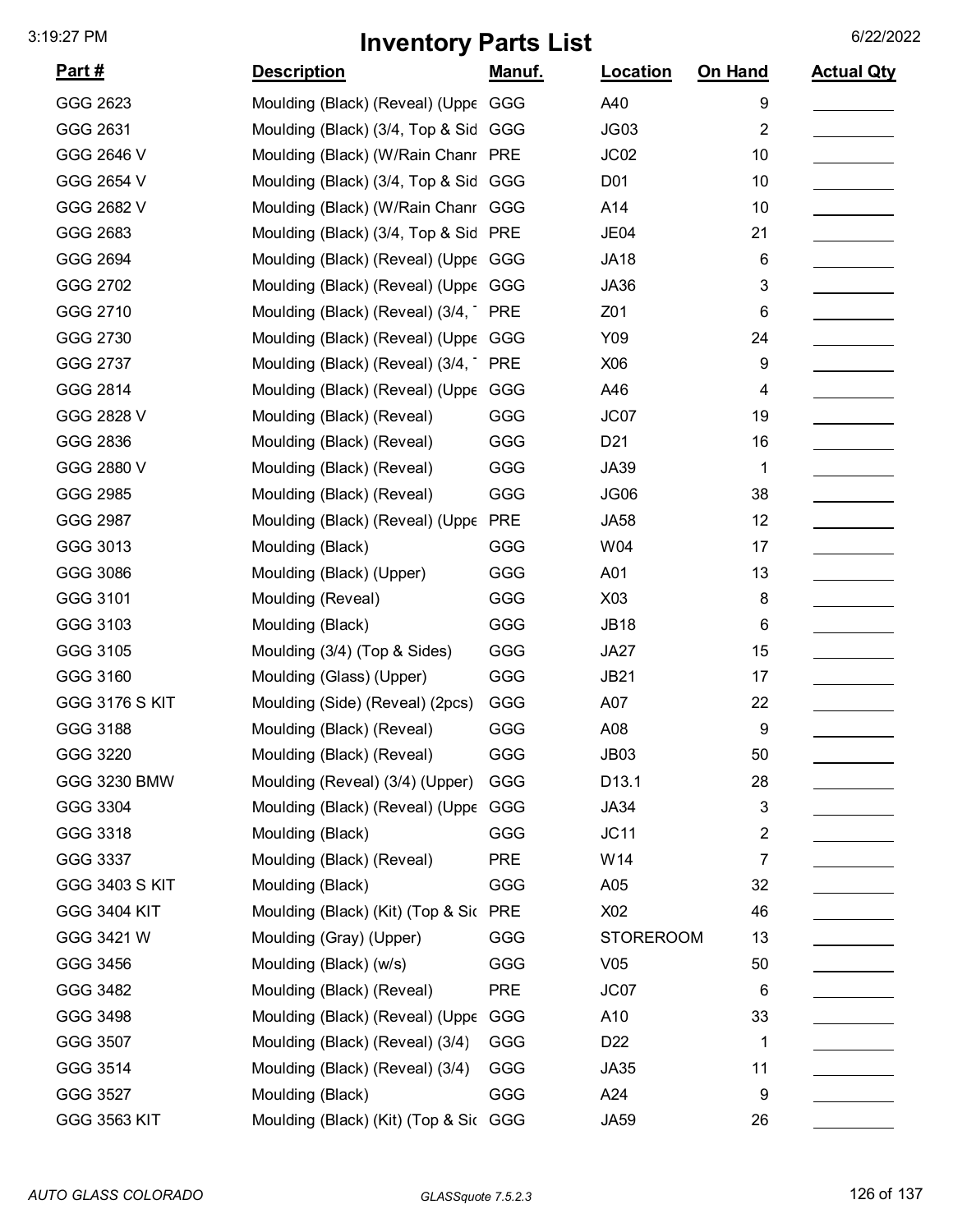| <u>Part #</u>       | <b>Description</b>                    | <u>Manuf.</u>    | Location         | On Hand        | <b>Actual Qty</b> |
|---------------------|---------------------------------------|------------------|------------------|----------------|-------------------|
| GGG 3564            | Moulding (Black)                      | GGG              | E                | 39             |                   |
| GGG 3564            | Moulding (Black)                      | GGG              | JF08             | 50             |                   |
| GGG 3578            | Moulding (Black)                      | GGG              | <b>W05</b>       | 3              |                   |
| GGG 3607            | Moulding (Reveal) (Upper)             | GGG              | <b>JA23</b>      | 4              |                   |
| GGG 3647            | Moulding (Upper)                      | GGG              | <b>JA19</b>      | 12             |                   |
| GGG 3780            | 1pc 3/4 mldg                          | GGG              | D03              | 30             |                   |
| <b>GGG 3814 KIT</b> | Moulding (Kit) (3pcs) (Top & Sid      | GGG              | <b>JA49</b>      | 3              |                   |
| GGG 3829            | Moulding (Black) (3/4)                | GGG              | D5.05            | 19             |                   |
| GGG 3844            | Moulding (Black) (Upper)              | GGG              | A41              | 1              |                   |
| GGG 3918            | Moulding (Black) (3/4)                | GGG              | Е                | 44             |                   |
| GGG 4049            | Moulding (Black) (Reveal) (Uppe       | GGG              | <b>JA52</b>      | 3              |                   |
| GGG 4071            | 1 Pc - 3/4 Mldg                       | GGG              | <b>JA01</b>      | 1              |                   |
| GGG 4071 V          | Moulding (Black) (Reveal)             | GGG              | <b>JH12</b>      | 28             |                   |
| <b>GGG 4086 KIT</b> | Moulding (Kit) (Top & Sides)          | GGG              | <b>JA48</b>      | 16             |                   |
| GGG 4101            | Moulding (Black) (Upper)              | GGG              | A45              | 13             |                   |
| GGG 4102            | Moulding (Black) (w/s) (Upper)        | GGG              | A30              | $\overline{2}$ |                   |
| <b>GGG 588 B</b>    | Moulding (Black)                      | <b>PRE</b>       | ZB02             | 1              |                   |
| GGG 588 C           | Moulding (Black)                      | <b>PRE</b>       | ZB02             | 6              |                   |
| <b>GGG 598 B</b>    | Moulding (Black) (Upper)              | GGG              | A12              | 22             |                   |
| GGG 598 C           | Moulding (Black) (Upper)              | <b>PRE</b>       | A15              | 9              |                   |
| <b>GGG 739 B</b>    | Moulding (Black/Chrome) (Uppe         | GGG              | A09              | 20             |                   |
| GGG 739 C           | Moulding (Black/Chrome) (Uppe         | GGG              | <b>JA41</b>      | 18             |                   |
| GGG 741             | Moulding (Black) (Upper)              | GGG              | JA07             | 5              |                   |
| GGG 822 V           | Moulding (Black)                      | GGG              | <b>JE06</b>      | 18             |                   |
| GGG 823             | Filler (Black) (Reveal) (Upper)       | GGG              | <b>JA46</b>      | 7              |                   |
| <b>GGG 848 B</b>    | Weatherstrip (Chrome)                 | GGG              | D04              | 2              |                   |
| <b>GGG 848 B</b>    | Weatherstrip (Chrome)                 | GGG              | E                | 10             |                   |
| <b>GGG DW2187</b>   | Moulding (w/s) (Upper)                | GGG              | A17              | 9              |                   |
| GGG FW4101 BTM      | Moulding (Black) (Glass) (Iwr)        | GGG              | A47              | 8              |                   |
| <b>GGG FW4105</b>   | Moulding (Black) (Reveal) (Uppε       | GGG              | JC21             | 16             |                   |
| GGG FW4260 BTM      | Moulding (Black)                      | GGG              | A33              | 7              |                   |
| GGG FW4260 BTM      | Moulding (Black)                      | GGG              | Е                | 44             |                   |
| GGG FW4260 KIT      | Moulding (Black) (Kit) (Top & Sic GGG |                  | E                | 50             |                   |
| GGG FW4260 KIT      | Moulding (Black) (Kit) (Top & Sic GGG |                  | JC13             | 71             |                   |
| <b>GGG FW4265</b>   | Moulding (Black) (Glass) (Upper       | GGG              | A28              | 9              |                   |
| <b>GGG FW4367</b>   | Moulding (Black) (w/s) (Upper)        | <b>PRE</b>       | A39              | 3              |                   |
| <b>GGG FW4406</b>   | Moulding (None) (Glass) (Upper)       | GGG              | JC20             | 5              |                   |
| GGS 701 PAD         | Pad                                   | <b>GGG</b>       | <b>OFFICE</b>    | 4              |                   |
| GK380               | STANDARD COLD KNIFE                   | <b>EQUALIZER</b> | <b>OFFICE</b>    | 1              |                   |
| <b>GLOVESS</b>      | SMALL NITRILE GLOVES                  | <b>NIMO</b>      | <b>STOREROOM</b> | 49             |                   |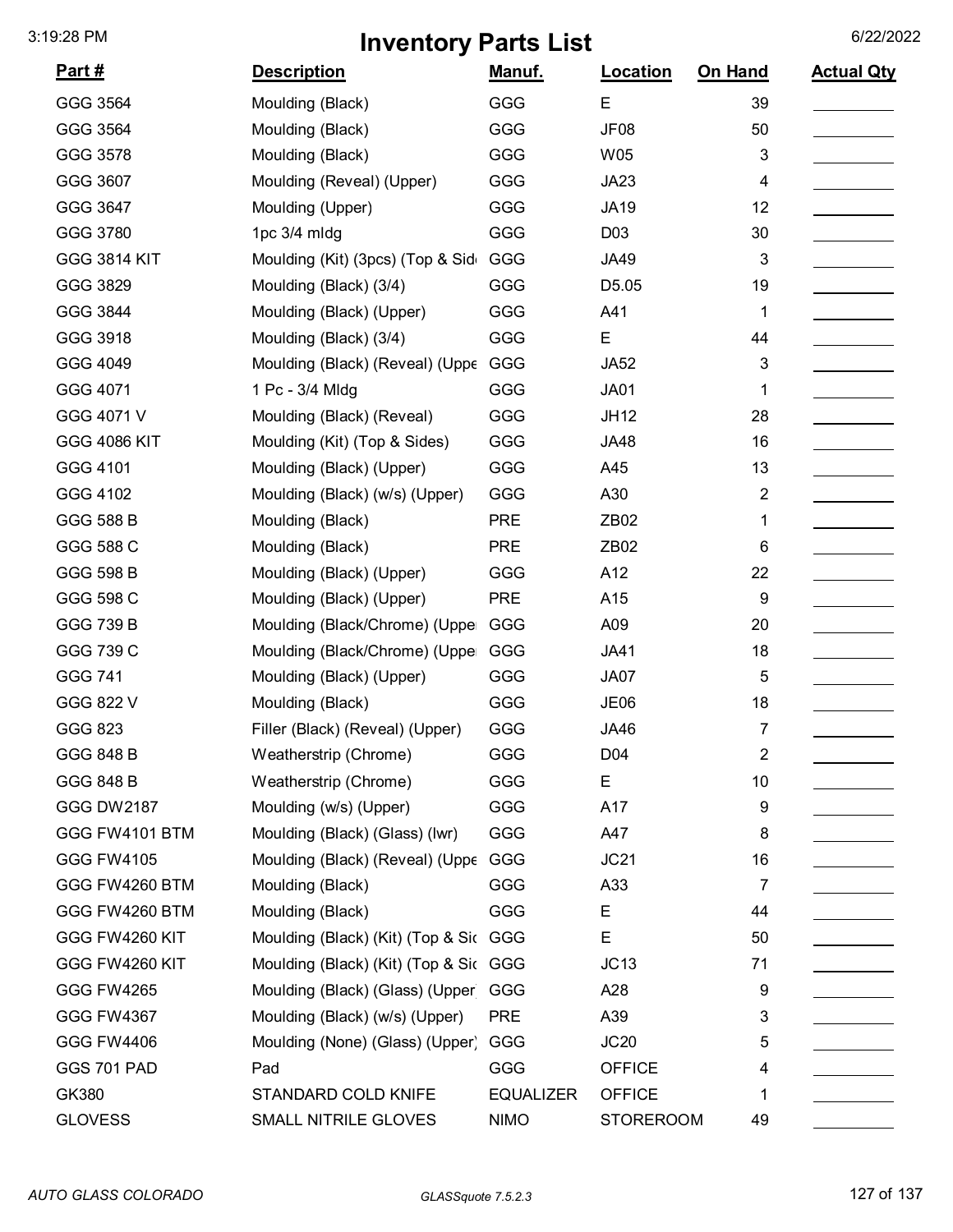| <u>Part #</u> | <b>Description</b>                  | <u>Manuf.</u>    | <b>Location</b>  | On Hand        | <b>Actual Qty</b> |
|---------------|-------------------------------------|------------------|------------------|----------------|-------------------|
| GM602         | GM MIRROR BRACKET WREN EQUALIZER    |                  | <b>DISPLAY</b>   | 1              |                   |
| GM602         | <b>GM MIRROR BRACKET WREN</b>       | <b>EQUALIZER</b> | <b>OFFICE</b>    | 2              |                   |
| H538          | 36" HOSE FOR REPAIR KITS            | <b>EQUALIZER</b> | <b>DISPLAY</b>   | 1              |                   |
| <b>HDK629</b> | WINDSHIELD STAND SELF AS            | <b>EQUALIZER</b> | <b>OFFICE</b>    | 3              |                   |
| <b>HQW178</b> | Wide Quarter Glass & Corner Hy      | <b>EQUALIZER</b> | <b>DISPLAY</b>   | $\overline{2}$ |                   |
| <b>HQW179</b> | <b>WIDE DRIVER</b>                  | <b>EQUALIZER</b> | <b>OFFICE</b>    | 6              |                   |
| HT1RWD        | Small Head Wool Dauber              | <b>MAR</b>       | <b>STOREROOM</b> | 4997           |                   |
| HT5RWD        | Ring Wool Dauber                    | <b>MAR</b>       | <b>STOREROOM</b> | 8999           |                   |
| <b>HTS923</b> | SMALL HOOK TOOL AND PICK            | <b>EQUALIZER</b> | <b>OFFICE</b>    | 3              |                   |
| 10664         | PAD FOR WINDSHILED STANI EQUALIZER  |                  | <b>OFFICE</b>    | 12             |                   |
| <b>ISH691</b> | INSTALLATION STICK HANDLE EQUALIZER |                  | <b>OFFICE</b>    | 5              |                   |
| <b>JFT323</b> | LongHorn Seat Release Tool          | <b>EQUALIZER</b> | <b>DISPLAY</b>   | 1              |                   |
| <b>JLT656</b> | HONDA/ACURA CLIP REMOVA             | <b>EQUALIZER</b> | <b>DISPLAY</b>   | 1              |                   |
| <b>JLT656</b> | HONDA/ACURA CLIP REMOVA             | <b>EQUALIZER</b> | <b>OFFICE</b>    | 6              |                   |
| <b>JMR357</b> | SPRING LATCH REARVIEW MI            | <b>EQUALIZER</b> | <b>DISPLAY</b>   | 1              |                   |
| <b>JMR357</b> | SPRING LATCH REARVIEW MI            | <b>EQUALIZER</b> | <b>OFFICE</b>    | 3              |                   |
| <b>KMK630</b> | <b>KLINGON REARVIEW MIRROF</b>      | <b>EQUALIZER</b> | <b>OFFICE</b>    | 3              |                   |
| KWD01843S4    | Moulding (Kit) (W/Clips) (Sides,    | <b>PRE</b>       | <b>STOREROOM</b> | 9              |                   |
| LBE1402       | 12" LONG BLADE                      | <b>EQUALIZER</b> | <b>OFFICE</b>    | 41             |                   |
| <b>LRR243</b> | <b>LEXUS MIRROR TOOL</b>            | <b>EQUALIZER</b> | <b>DISPLAY</b>   | 1              |                   |
| M07           | 7MM (3/4) X 75' W/BUTYL             | <b>MAR</b>       | <b>STOREROOM</b> | 11             |                   |
| M10           | MARCY UM 9.5(3/8") X 75' W/B        | <b>MAR</b>       | <b>STOREROOM</b> | 8              |                   |
| M16           | 16MM (3/4) X 75' W/BUTYL            | <b>MAR</b>       | <b>STOREROOM</b> | 29             |                   |
| M16L          | MARCY UM 16mm (5/8') X 75' V        | <b>MAR</b>       | <b>STOREROOM</b> | 12             |                   |
| M19           | 19MM (3/4) X 75' W/BUTYL            | <b>MAR</b>       | <b>STOREROOM</b> | 33             |                   |
| M25           | MARCY 25mm 1" X 75' W/BUT) MAR      |                  | <b>STOREROOM</b> | 9              |                   |
| MB743         | <b>MIRROR BRACKET WRENCH</b>        | <b>EQUALIZER</b> | <b>OFFICE</b>    | 7              |                   |
| <b>MB744</b>  | <b>MIRROR HEX WRENCH</b>            | <b>EQUALIZER</b> | <b>DISPLAY</b>   | 1              |                   |
| <b>MB744</b>  | <b>MIRROR HEX WRENCH</b>            | <b>EQUALIZER</b> | <b>OFFICE</b>    | 5              |                   |
| <b>MBR600</b> | MIRROR TORX WRENCH                  | <b>EQUALIZER</b> | <b>OFFICE</b>    | 7              |                   |
| <b>MCA265</b> | <b>MOLDING MAKER</b>                | <b>EQUALIZER</b> | <b>DISPLAY</b>   | 1              |                   |
| <b>MCA265</b> | <b>MOLDING MAKER</b>                | <b>EQUALIZER</b> | <b>OFFICE</b>    | 4              |                   |
| <b>MCP257</b> | METAL CLEANING PREP STIC EQUALIZER  |                  | <b>OFFICE</b>    | 1              |                   |
| <b>MCR633</b> | <b>CLIP REMOVAL FORK</b>            | <b>EQUALIZER</b> | <b>DISPLAY</b>   | 1              |                   |
| <b>MCR633</b> | <b>CLIP REMOVAL FORK</b>            | <b>EQUALIZER</b> | <b>OFFICE</b>    | 7              |                   |
| ME3030        | WindowGuard (2" ID Core)            | <b>MAR</b>       | <b>OFFICE</b>    | 3              |                   |
| ME5504        | <b>ATTACHMENT TAPE</b>              | <b>MAR</b>       | <b>OFFICE</b>    | 14             |                   |
| ME5512        | <b>Attachment Tape</b>              | <b>MAR</b>       | <b>OFFICE</b>    | 38             |                   |
| ME625         | <b>BUTYL 1/4" X10'</b>              | <b>MAR</b>       | <b>OFFICE</b>    | 23             |                   |
| ME625         | <b>BUTYL 1/4" X10'</b>              | <b>MAR</b>       | <b>STOREROOM</b> | 26             |                   |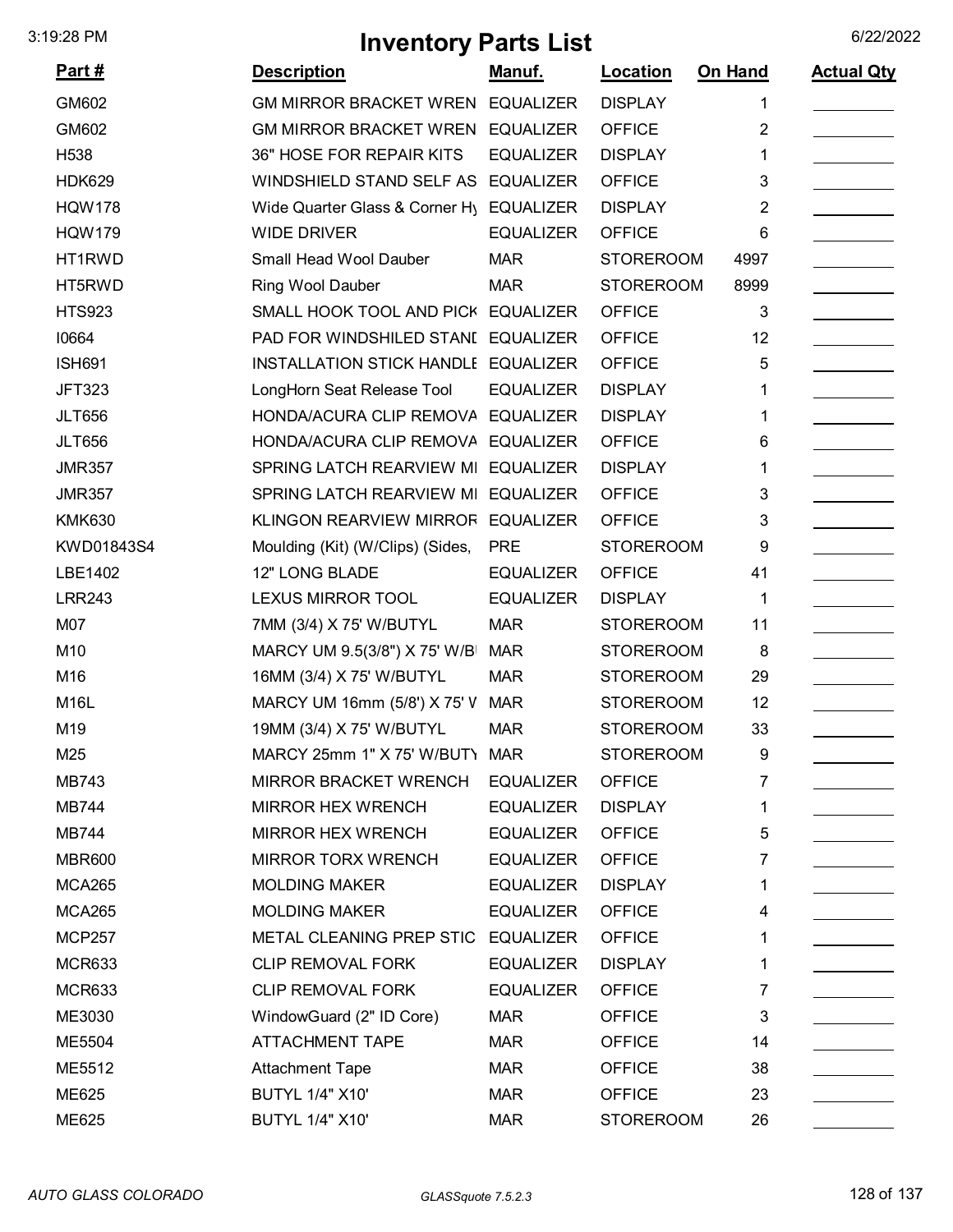| <u>Part #</u>    | <b>Description</b>                | Manuf.           | <b>Location</b>  | On Hand        | <b>Actual Qty</b> |
|------------------|-----------------------------------|------------------|------------------|----------------|-------------------|
| <b>ME825</b>     | BUTYL 5/16" X 10"                 | <b>MAR</b>       | <b>OFFICE</b>    | 13             |                   |
| <b>ME825</b>     | BUTYL 5/16" X 10"                 | <b>MAR</b>       | <b>STOREROOM</b> | 5              |                   |
| <b>ME925</b>     | BUTYL IN A BOX 3/8"               | <b>MAR</b>       | <b>OFFICE</b>    | 7              |                   |
| <b>ME925</b>     | BUTYL IN A BOX 3/8"               | <b>MAR</b>       | <b>STOREROOM</b> | 10             |                   |
| ML1375           | CONVENTIONAL STYLE UNIVE PRE      |                  | <b>STOREROOM</b> | 17             |                   |
| ML1375CAV        | CAVITY STYLE UNIV. MOLDIN PRE     |                  | <b>STOREROOM</b> | 22             |                   |
| <b>ML1675CAV</b> | CAVITY STYLE UNIV. MOLDIN PRE     |                  | <b>STOREROOM</b> | 31             |                   |
| <b>ML1775TL</b>  | CONVENTIONAL STYLE UNIVE PRE      |                  | <b>STOREROOM</b> | 20             |                   |
| ML2175           | CONVENTIONAL STYLE UNIVE PRE      |                  | <b>STOREROOM</b> | 20             |                   |
| ML2675           | CONVENTIONAL STYLE UNIVE PRE      |                  | <b>STOREROOM</b> | 8              |                   |
| ML5100           | UNDERSIDE STYLE UNIVERS/ PRE      |                  | <b>STOREROOM</b> | 10             |                   |
| <b>MR747</b>     | MOULDING RELEASE TOOL             | <b>EQUALIZER</b> | <b>DISPLAY</b>   | 1              |                   |
| <b>MR747</b>     | MOULDING RELEASE TOOL             | <b>EQUALIZER</b> | <b>OFFICE</b>    | 4              |                   |
| <b>MSP1659</b>   | Pad (Rain Sensor Adhesive)        | <b>MAR</b>       | <b>OFFICE</b>    | 28             |                   |
| <b>MSP1845</b>   | Pad (Rain Sensor Adhesive)        | <b>MAR</b>       | <b>OFFICE</b>    | 46             |                   |
| <b>MSP2222</b>   | Pad (None)                        | <b>MAR</b>       | <b>OFFICE</b>    | 4              |                   |
| <b>MSP2277</b>   | marcy rain sensor pad             | <b>MAR</b>       | <b>OFFICE</b>    | 18             |                   |
| <b>MSP2685</b>   | Pad (None) (Rain Sensor Kit)      | <b>MAR</b>       | <b>OFFICE</b>    | 17             |                   |
| <b>MSP2728</b>   | Pad                               | <b>MAR</b>       | <b>OFFICE</b>    | 13             |                   |
| <b>MSP2731</b>   | Pad (Rain Sensor)                 | <b>MAR</b>       | <b>OFFICE</b>    | 17             |                   |
| <b>MSP2947</b>   | Pad (Sensor)                      | <b>MAR</b>       | <b>OFFICE</b>    | 40             |                   |
| MT1295           | NARROW NOSE HOOK TOOL             | <b>EQUALIZER</b> | <b>OFFICE</b>    | 4              |                   |
| MT228            | ALL-IN-ONE MIRROR TOOL            | <b>EQUALIZER</b> | <b>OFFICE</b>    | 2              |                   |
| MW01297O BLZ     | Filler (Black) (Reveal) (3/4)     | <b>PRE</b>       | <b>WB02</b>      | 1              |                   |
| <b>MWF3135</b>   | Moulding (Black) (Reveal)         | <b>PRE</b>       | <b>JH11</b>      | 7              |                   |
| MX1299           | Anti-vibration Strap              | <b>EQUALIZER</b> | <b>OFFICE</b>    | 5              |                   |
| <b>OB300</b>     | <b>WRD ORANGE BAT</b>             | <b>PC</b>        | <b>OFFICE</b>    | $\overline{2}$ |                   |
| P536             | <b>GLASS STAR PEDESTAL</b>        | <b>EQUALIZER</b> | <b>DISPLAY</b>   | 1              |                   |
| P536             | <b>GLASS STAR PEDESTAL</b>        | <b>EQUALIZER</b> | <b>OFFICE</b>    | 1              |                   |
| P <sub>8</sub>   | WRD SPIDER WIRE WITH WA PC        |                  | <b>OFFICE</b>    | 1              |                   |
| P8 LINE          | P8 Heavy Gauge Cutting Line 96 PC |                  | <b>OFFICE</b>    | 6              |                   |
| PCK-1099-80      | Clip(S) (Kit) (20pcs)             | <b>PRE</b>       | <b>OFFICE</b>    | 11             |                   |
| PCK-1529-04      | Clip(S) (Kit) (8pcs)              | <b>PRE</b>       | <b>OFFICE</b>    | 22             |                   |
| PCK-1725-09      | Clip(S) (Moulding) (10pcs)        | <b>PRE</b>       | <b>OFFICE</b>    | 34             |                   |
| PCK-1843-11      | Clip(S) (Kit) (16pcs)             | <b>PRE</b>       | <b>OFFICE</b>    | 20             |                   |
| PCK-2008-97      | Clip(S) (Moulding) (Kit) (22pcs)  | <b>PRE</b>       | <b>OFFICE</b>    | 7              |                   |
| PCK-2057-98      | Fastener(S) (6pcs) (Rivet Kit)    | <b>PRE</b>       | <b>OFFICE</b>    | 8              |                   |
| PCK-2058-98      | Clip(S) (Moulding) (Kit) (8pcs)   | <b>PRE</b>       | <b>OFFICE</b>    | 4              |                   |
| PCK-2183-01      | Clip(S) (Kit) (8pcs)              | <b>PRE</b>       | <b>OFFICE</b>    | 3              |                   |
| PCK-2281-02      | Clip(S) (Kit)                     | <b>PRE</b>       | <b>OFFICE</b>    | 18             |                   |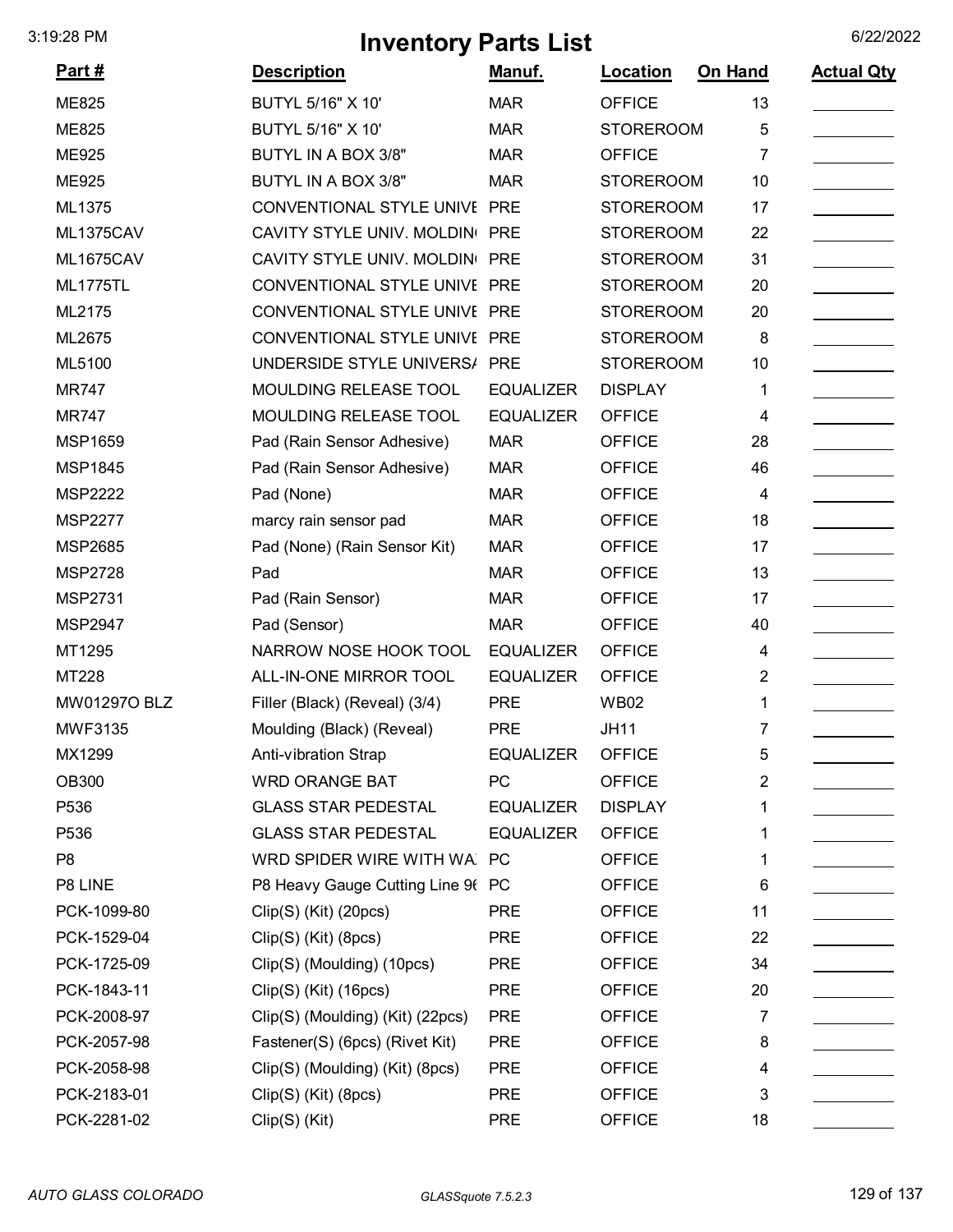| <u>Part #</u>      | <b>Description</b>                | <u>Manuf.</u>    | <b>Location</b>  | On Hand        | <b>Actual Qty</b> |
|--------------------|-----------------------------------|------------------|------------------|----------------|-------------------|
| PCK-2314-03        | Clip(S) (Kit)                     | <b>PRE</b>       | <b>OFFICE</b>    | $\overline{2}$ |                   |
| PCK-2351-03        | Clip(S) (Kit) (24pcs)             | <b>PRE</b>       | <b>OFFICE</b>    | 11             |                   |
| PCK-2380-03        | $Clip(S)$ (w/s) (Kit) (20pcs)     | <b>PRE</b>       | <b>OFFICE</b>    | 11             |                   |
| PCK-2493-03        | Clip(S) (Black)                   | <b>PRE</b>       | <b>OFFICE</b>    | 18             |                   |
| PCK-2501-05        | $Clip(S)$ (w/s) (Kit) (16pcs)     | <b>PRE</b>       | <b>OFFICE</b>    | 3              |                   |
| PCK-2623-06        | Clip(S) (Kit) (10pcs)             | <b>PRE</b>       | <b>OFFICE</b>    | 12             |                   |
| PCK-2707-07        | Clip(S) (Side Moulding)           | <b>PRE</b>       | <b>OFFICE</b>    | 8              |                   |
| PCK-2729-07        | $Clip(S)$ (w/s) (Kit) (20pcs)     | <b>PRE</b>       | <b>OFFICE</b>    | 3              |                   |
| PCK-2925-09        | $Clip(S)$ (w/s) (Kit) (10pcs)     | <b>PRE</b>       | <b>OFFICE</b>    | 20             |                   |
| PCK-3228-10        | Clip(S) (Kit)                     | <b>PRE</b>       | <b>OFFICE</b>    | 14             |                   |
| PCK-3282-11        | Clip(S) (Kit) (8pcs)              | <b>PRE</b>       | <b>OFFICE</b>    | 12             |                   |
| PCK-3817-14        | Clip(S) (w/s) (Kit) (10 pieces)   | <b>PRE</b>       | <b>OFFICE</b>    | 13             |                   |
| PCK-466-84         | Clip(S)                           | <b>PRE</b>       | <b>OFFICE</b>    | 1              |                   |
| PCK-471-84         | Clip(S)                           | <b>PRE</b>       | <b>OFFICE</b>    | 5              |                   |
| PCK-4734-18        | Clip(S) (Kit) (24pcs)             | <b>PRE</b>       | <b>OFFICE</b>    | 8              |                   |
| PCK-577-88         | Clip(S)                           | <b>PRE</b>       | <b>OFFICE</b>    | $\overline{2}$ |                   |
| PCK-598-89-H       | Clip(S) (Black) (Kit)             | <b>PRE</b>       | <b>OFFICE</b>    | 4              |                   |
| PCK-598-89-T       | Clip(S) (Black) (Kit)             | <b>PRE</b>       | <b>OFFICE</b>    | $\overline{2}$ |                   |
| PCK-653-90         | Clip(S)                           | <b>PRE</b>       | <b>OFFICE</b>    | 1              |                   |
| PCK-724-68         | Clip(S) (Kit) (Metal) (22pcs)     | <b>PRE</b>       | <b>OFFICE</b>    | 3              |                   |
| PCK-731-93         | Clip(S)                           | <b>PRE</b>       | <b>OFFICE</b>    | $\overline{2}$ |                   |
| PCK-751-94         | Clip(S)                           | <b>PRE</b>       | <b>OFFICE</b>    | $\overline{7}$ |                   |
| PCK-781-95         | Clip(S) (Kit) (5pcs)              | <b>PRE</b>       | <b>OFFICE</b>    | 8              |                   |
| PCK-783-95         | Clip(S) (Kit) (22pcs)             | <b>PRE</b>       | <b>OFFICE</b>    | $\overline{2}$ |                   |
| <b>PLS429</b>      | <b>AQUALIZER</b>                  |                  | <b>STOREROOM</b> | 5              |                   |
| PN2002             | ULTRAWIZ 2HAND COLDKNIFI ULTRAWIZ |                  | <b>STOREROOM</b> | 2              |                   |
| PN <sub>8</sub>    | PN8 Heavy Gauge Cutting Line PC   |                  | <b>OFFICE</b>    | 8              |                   |
| PRM07USMF          | UNDERSIDE MOLDING                 | <b>PRE</b>       | <b>STOREROOM</b> | 35             |                   |
| PRM09USMF          | UNIVERSAL UNDERSIDE MOL           | <b>PRE</b>       | <b>STOREROOM</b> | 8              |                   |
| PRM13CAV           | <b>CAVITY STYLE UNIVERSAL</b>     | <b>PRE</b>       | <b>STOREROOM</b> | 35             |                   |
| PRM16CAV           | <b>CAVITY STYLE MOULDING</b>      | <b>PRE</b>       | <b>STOREROOM</b> | 25             |                   |
| <b>PRM20</b>       | 20MM 3/4" UNIVERSAL               | <b>PRE</b>       | Е                | 1              |                   |
| <b>PRM20</b>       | 20MM 3/4" UNIVERSAL               | <b>PRE</b>       | <b>STOREROOM</b> | 18             |                   |
| <b>PRP07100USM</b> | UNIVERSAL 75 FT UNDERSIDI PRE     |                  | <b>STOREROOM</b> | 12             |                   |
| PRP08100USM        | UNIVERSAL 75 FT UNDERSIDI PRE     |                  | <b>STOREROOM</b> | 41             |                   |
| PRP10100USM        | UNDERSIDE UNIVERSAL 100 F PRE     |                  | <b>STOREROOM</b> | 36             |                   |
| <b>PRP1775</b>     |                                   | <b>PRE</b>       | <b>STOREROOM</b> | 21             |                   |
| PT697              | <b>GASKET LOCKING TOOL</b>        | <b>EQUALIZER</b> | <b>OFFICE</b>    | 6              |                   |
| PUGM1              | PRO-GRADE UGM SOLID 5/16'         | <b>MAR</b>       | Е                | 24             |                   |
| PUGM1              | PRO-GRADE UGM SOLID 5/16' MAR     |                  | <b>STOREROOM</b> | 3              |                   |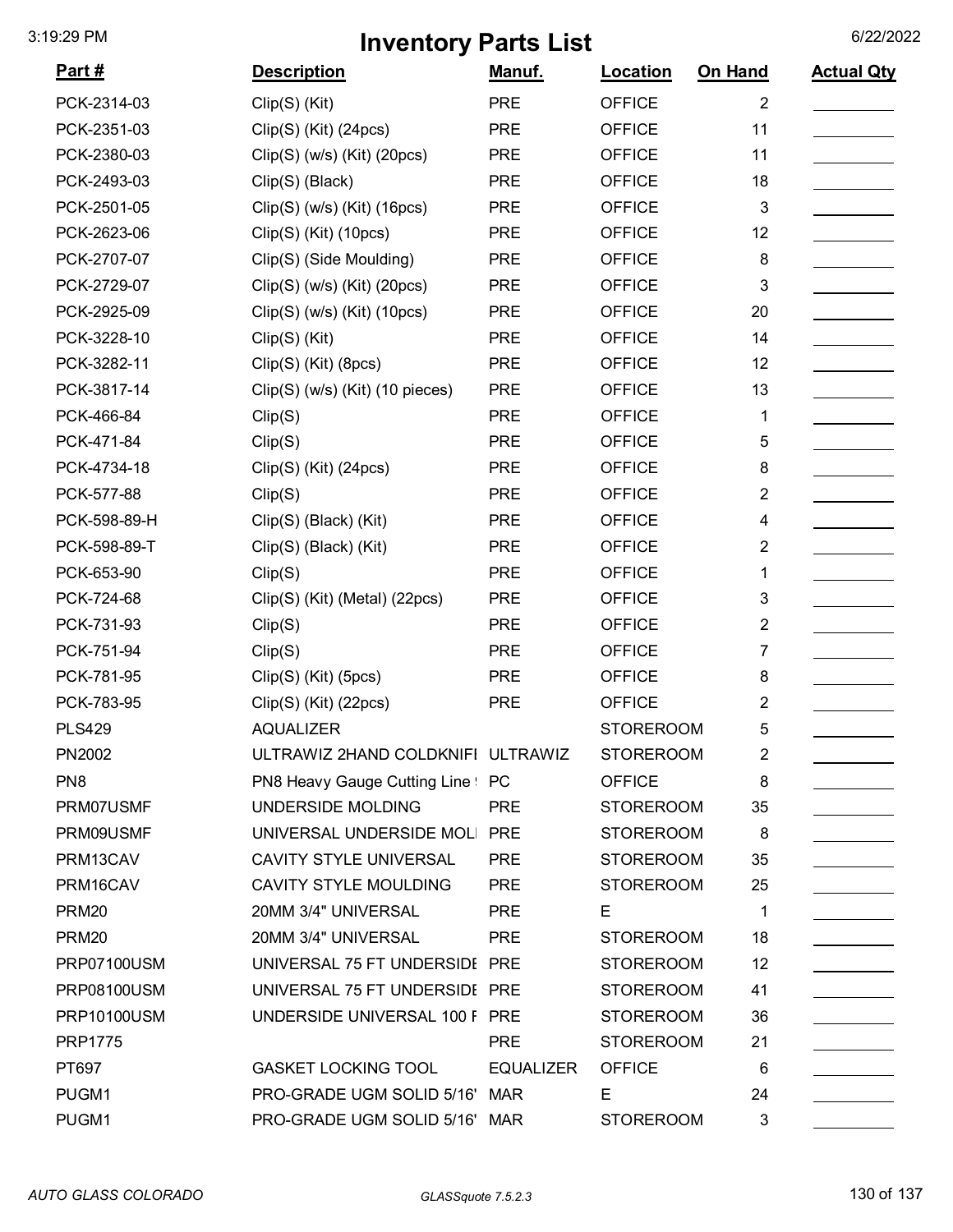|                 | $\cdots$                        |                  |                  |                |                   |
|-----------------|---------------------------------|------------------|------------------|----------------|-------------------|
| <u>Part #</u>   | <b>Description</b>              | Manuf.           | Location         | <b>On Hand</b> | <b>Actual Qty</b> |
| PUGM2           | MARCY PRO-GRADE UGM 7/3.        | <b>MAR</b>       | E                | 12             |                   |
| PUGM3           | MARCY PRO-GRADE UGM 9/3.        | <b>MAR</b>       | <b>STOREROOM</b> | 1              |                   |
| PUGM4           | MARCY PRO-GRADE UGM ME MAR      |                  | E                | 18             |                   |
| PUGM4           | MARCY PRO-GRADE UGM ME          | <b>MAR</b>       | <b>STOREROOM</b> | 7              |                   |
| PUGM5           | MARCY PRO-GRADE UGM FIR         | <b>MAR</b>       | E                | 42             |                   |
| PUGM5           | MARCY PRO-GRADE UGM FIR         | <b>MAR</b>       | <b>STOREROOM</b> | 4              |                   |
| PUGM6           | MARCY PRO-GRADE UGM 3/8'        | <b>MAR</b>       | E                | 24             |                   |
| PUGM6           | <b>MARCY PRO-GRADE UGM 3/8'</b> | <b>MAR</b>       | <b>STOREROOM</b> | 4              |                   |
| PUGM7           | PRO-GRADE UGM SOLID 11/3:       | <b>MAR</b>       | E                | 38             |                   |
| PUGM7           | PRO-GRADE UGM SOLID 11/3.       | <b>MAR</b>       | <b>STOREROOM</b> | 1              |                   |
| QC12            | 12ML SENSOR GELL REFILL 3       | <b>MAR</b>       | <b>OFFICE</b>    | 17             |                   |
| QC4             | 4ML SENSOR GEL REFILL 1 N       | <b>MAR</b>       | <b>OFFICE</b>    | 24             |                   |
| <b>REB262</b>   | Equalizer Bullet Blade 3" x 10" | <b>EQUALIZER</b> | <b>DISPLAY</b>   | 1              |                   |
| <b>REL261</b>   | <b>Equalizer Bullet Blade</b>   | <b>EQUALIZER</b> | <b>DISPLAY</b>   | 1              |                   |
| <b>RFM683</b>   | <b>CHRISTMAS TREE MOULDING</b>  | <b>EQUALIZER</b> | <b>OFFICE</b>    | 3              |                   |
| <b>RHR584</b>   | RIVET HEAD REMOVAL BIT          | <b>EQUALIZER</b> | <b>OFFICE</b>    | 3              |                   |
| <b>RLE1404</b>  | <b>14" EQUALIZER LONG BLADE</b> | <b>EQUALIZER</b> | <b>OFFICE</b>    | 38             |                   |
| <b>RMI309</b>   | REARVIEW MIRROR INSTALL/        | <b>EQUALIZER</b> | <b>OFFICE</b>    | $\overline{2}$ |                   |
| <b>RSG-1659</b> | Sensor Gel (Rain)               | <b>PRE</b>       | <b>OFFICE</b>    | 14             |                   |
| <b>RSK-1229</b> | Pad (Rain Sensor Adhesive)      | <b>PRE</b>       | <b>OFFICE</b>    | 22             |                   |
| <b>RSK-1427</b> | Pad (Rain Sensor Adhesive)      | <b>PRE</b>       | <b>OFFICE</b>    | $\overline{2}$ |                   |
| <b>RSK-1596</b> | Pad (Rain Sensor Adhesive)      | <b>PRE</b>       | <b>OFFICE</b>    | 4              |                   |
| <b>RSK-1845</b> | Pad (Rain Sensor Adhesive)      | <b>PRE</b>       | <b>OFFICE</b>    | 1              |                   |
| <b>RSK-2056</b> | Pad (Rain Sensor Adhesive)      | <b>PRE</b>       | <b>OFFICE</b>    | 17             |                   |
| <b>RSK-2117</b> | Pad (Rain Sensor Adhesive)      | <b>PRE</b>       | <b>OFFICE</b>    | 4              |                   |
| <b>RSK-2222</b> | Pad (None)                      | <b>PRE</b>       | <b>OFFICE</b>    | 7              |                   |
| <b>RSK-2277</b> | Pad (Rain Sensor Adhesive)      | <b>PRE</b>       | <b>OFFICE</b>    | 12             |                   |
| <b>RSK-2342</b> | Pad (Rain Sensor Adhesive)      | <b>PRE</b>       | <b>OFFICE</b>    | 9              |                   |
| <b>RSK-2530</b> | <b>REPAIR KIT AUDI</b>          | <b>PRE</b>       | <b>OFFICE</b>    | 14             |                   |
| RSK-2624-07     | Pad (None) (Rain Sensor) (Refu  | <b>PRE</b>       | <b>OFFICE</b>    | 5              |                   |
| <b>RSK-2728</b> | Pad (Rain Sensor Kit)           | <b>PRE</b>       | <b>OFFICE</b>    | 13             |                   |
| <b>RSK-3795</b> | Pad (Rain Sensor) (Refurbish Ki | <b>PRE</b>       | <b>OFFICE</b>    | 10             |                   |
| <b>RSL330</b>   | <b>RAIN SENSOR LEVEL</b>        | <b>EQUALIZER</b> | <b>OFFICE</b>    | 5              |                   |
| RT752           | ROPE INSERT TOOL                | <b>EQUALIZER</b> | <b>OFFICE</b>    | 3              |                   |
| RT753           | <b>HOOK TOOL</b>                | <b>EQUALIZER</b> | <b>OFFICE</b>    | 7              |                   |
| <b>RTL895</b>   | LONG HOOK TOOL                  | <b>EQUALIZER</b> | <b>OFFICE</b>    | 3              |                   |
| <b>RU1391</b>   | <b>LOCKING STRIP TOOL</b>       | <b>EQUALIZER</b> | <b>OFFICE</b>    | 6              |                   |
| <b>RVR240</b>   | REARVIEW MIRROR TOOL            | <b>EQUALIZER</b> | <b>OFFICE</b>    | 2              |                   |
| RW1393          | <b>WINDOW THINGS (PKG 50)</b>   | <b>EQUALIZER</b> | <b>OFFICE</b>    | 4              |                   |
| S3300           | WRD SPIDER TOOL                 | PC               | <b>OFFICE</b>    | 1              |                   |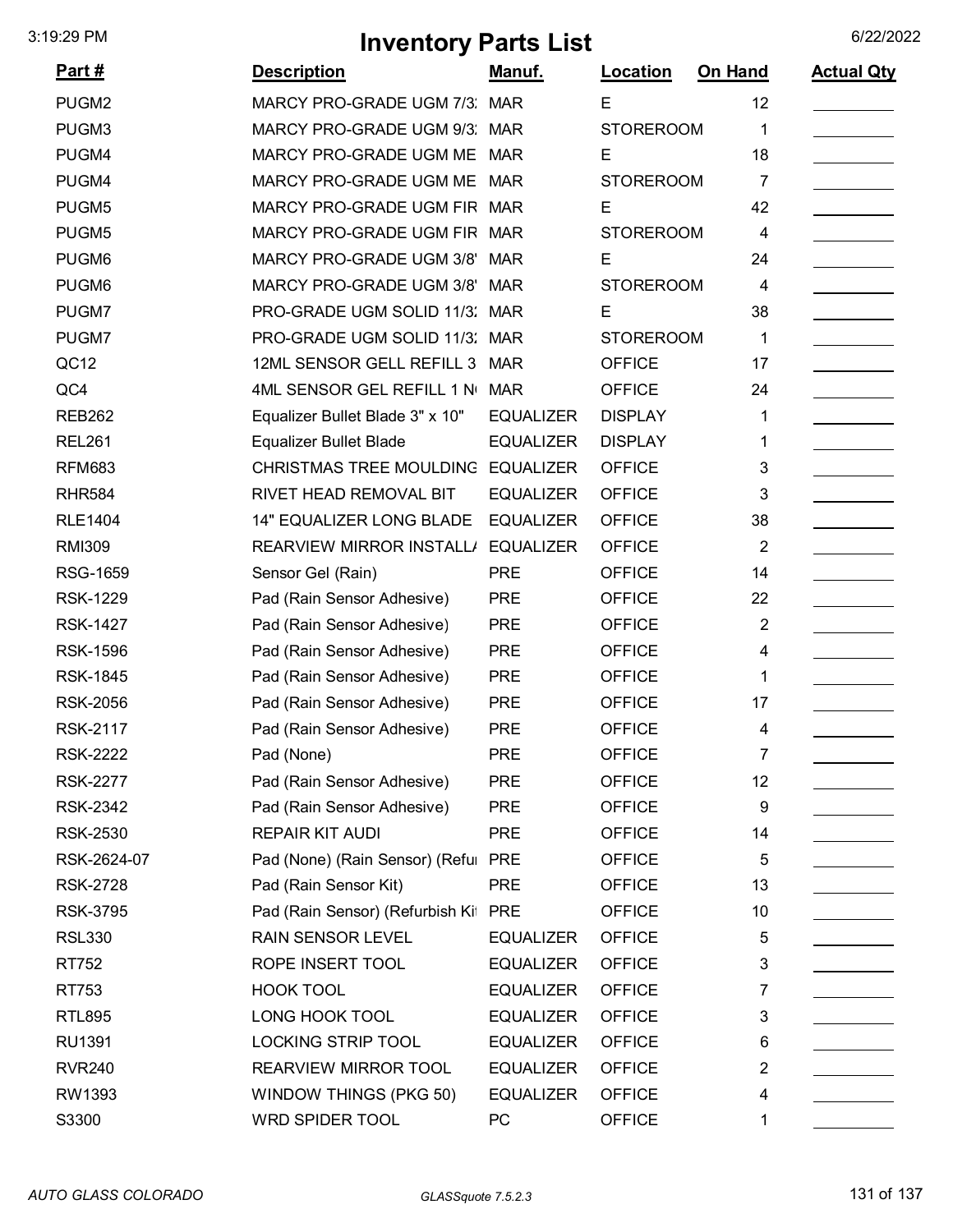| <u>Part #</u>    | <b>Description</b>                  | <u>Manuf.</u>    | <b>Location</b>   | On Hand        | <b>Actual Qty</b> |
|------------------|-------------------------------------|------------------|-------------------|----------------|-------------------|
| <b>SC170</b>     | <b>WIDE PINCHWELD SCRAPER</b>       | <b>EQUALIZER</b> | <b>OFFICE</b>     | 11             |                   |
| <b>SPW</b>       | STRESS PROTECTION WARR              | <b>XYG</b>       | <b>STOREROOM</b>  | 399            |                   |
| <b>SSW508</b>    | SQUIRE WIRE 72' ROLL                | <b>EQUALIZER</b> | <b>OFFICE</b>     | 5              |                   |
| <b>STA668</b>    | STAND-AID                           | <b>EQUALIZER</b> | <b>DISPLAY</b>    | $\overline{2}$ |                   |
| STINGRAY12       | WRD 12MM BLADE FOR SB16             | PC               | <b>OFFICE</b>     | $\overline{2}$ |                   |
| STINGRAY17       | WRD 17MM BLADE FOR SB16             | <b>PC</b>        | <b>OFFICE</b>     | 6              |                   |
| T-101B-90        | 90FT UNIVERSAL MOLDING              | GGG              | <b>STOREROOM</b>  | 10             |                   |
| $T-201$          | <b>GGG UNDERSIDE MOLDING 9</b>      | GGG              | <b>STOREROOM</b>  | 10             |                   |
| <b>TPE657</b>    | <b>CLIP REMOVER</b>                 | <b>EQUALIZER</b> | <b>OFFICE</b>     | 8              |                   |
| <b>TWF164</b>    | <b>TIGHTWIRE 164' ROLL</b>          | <b>EQUALIZER</b> | <b>DISPLAY</b>    | 1              |                   |
| <b>TWF164</b>    | TIGHTWIRE 164' ROLL                 | <b>EQUALIZER</b> | <b>OFFICE</b>     | 1              |                   |
| <b>UB-100</b>    | 100 Heavy Duty Blades (20 ea. !     | <b>PC</b>        | <b>OFFICE</b>     | 50             |                   |
| <b>UB-RB100</b>  | 100 Pack Razor Blades (#12 w N      | <b>PC</b>        | <b>OFFICE</b>     | 4              |                   |
| <b>ULB582</b>    | <b>LONG UTILITY BLADE</b>           | <b>EQUALIZER</b> | <b>OFFICE</b>     | 7              |                   |
| <b>USM F2632</b> | Moulding (Black) (Reveal) (Uppe PRE |                  | <b>JA17</b>       | 11             |                   |
| <b>USM F2955</b> | Moulding (Black) (Glass)            | <b>PRE</b>       | A44               | 8              |                   |
| <b>USM F2955</b> | Moulding (Black) (Glass)            | <b>PRE</b>       | X04               | 6              |                   |
| <b>USM F3102</b> | Moulding (Reveal)                   | <b>PRE</b>       | <b>JA55</b>       | 1              |                   |
| <b>USM F3138</b> | Moulding (Reveal)                   | <b>PRE</b>       | <b>EOVERSTOCK</b> | 23             |                   |
| <b>USM F3138</b> | Moulding (Reveal)                   | <b>PRE</b>       | W06               | $\overline{2}$ |                   |
| <b>USM F3170</b> | Moulding (Black) (Upper)            | <b>PRE</b>       | A34               | 19             |                   |
| <b>USM F3239</b> | Seal (Black) (Upper)                | <b>PRE</b>       | <b>JA45</b>       | 20             |                   |
| <b>USM F3290</b> | Moulding (Black) (Upper)            | <b>PRE</b>       | <b>JA57</b>       | 12             |                   |
| <b>USM F3349</b> | Moulding (Reveal)                   | <b>PRE</b>       | A48               | 3              |                   |
| <b>USM F3370</b> | Moulding (Black) (Glass)            | <b>PRE</b>       | D <sub>02</sub>   | 16             |                   |
| <b>USM F3508</b> | Moulding (Black) (Reveal) (3/4)     | <b>PRE</b>       | D <sub>22</sub>   | 12             |                   |
| <b>USM F3637</b> | Moulding (w/s) (Upper)              | <b>PRE</b>       | <b>JA08</b>       | 15             |                   |
| <b>USM F3652</b> | Moulding (Black) (Upper)            | <b>PRE</b>       | A15               | 11             |                   |
| <b>USM F3693</b> | Moulding (Black) (Underside)        | <b>PRE</b>       | V07               | 4              |                   |
| <b>USM F3741</b> | Moulding (Black) (3/4)              | <b>PRE</b>       | E                 | 50             |                   |
| <b>USM F3741</b> | Moulding (Black) (3/4)              | <b>PRE</b>       | JC24              | 25             |                   |
| <b>USM F3817</b> | Moulding (Black) (Upper)            | <b>PRE</b>       | A55               | 5              |                   |
| <b>USM F3838</b> | Moulding (Black) (Upper)            | <b>PRE</b>       | JC12              | 32             |                   |
| <b>USM F3844</b> | Moulding (Black) (Upper)            | <b>PRE</b>       | A25               | 49             |                   |
| <b>USM F3930</b> | Moulding (Black) (Upper)            | <b>PRE</b>       | JC16              | 5              |                   |
| <b>USM F3948</b> | Moulding (Black) (Underside) (U     | <b>PRE</b>       | A56               | 6              |                   |
| <b>USM F3954</b> | Moulding (Black) (Upper)            | <b>PRE</b>       | A45               | 3              |                   |
| <b>USM F4095</b> | Moulding (Black) (Reveal)           | <b>PRE</b>       | <b>JA05</b>       | 10             |                   |
| <b>USM F4213</b> | Moulding (Black)                    | <b>PRE</b>       | JF <sub>09</sub>  | 8              |                   |
| <b>USM F4263</b> | Moulding (Black) (Upper)            | <b>PRE</b>       | A36               | 20             |                   |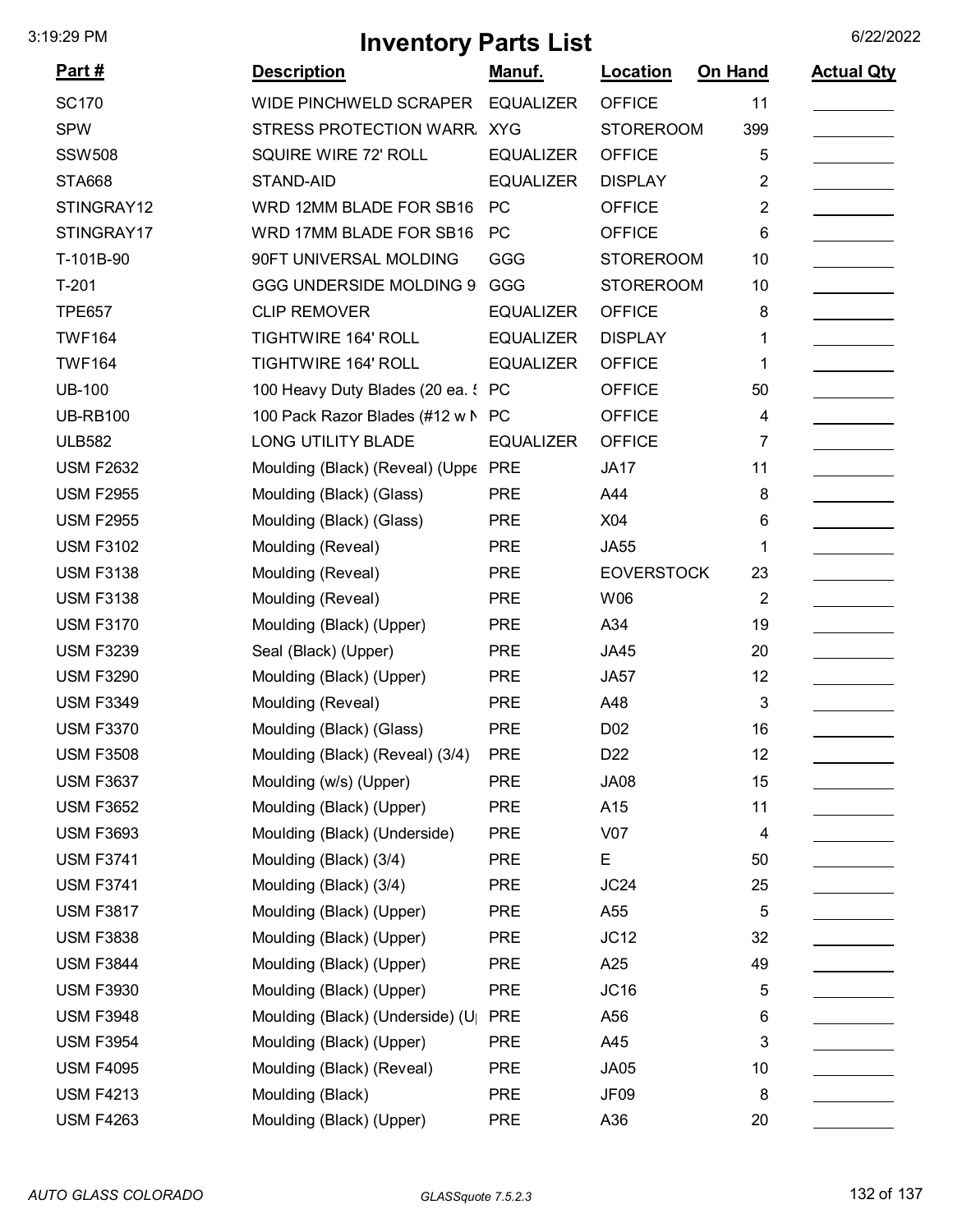| <u>Part #</u>        | <b>Description</b>                 | Manuf.           | Location         | On Hand        | <b>Actual Qty</b> |
|----------------------|------------------------------------|------------------|------------------|----------------|-------------------|
| <b>USM F4352</b>     | Moulding (Black) (w/s) (3/4)       | <b>PRE</b>       | <b>JF09</b>      | 28             |                   |
| <b>USM F4400</b>     | Moulding (Black)                   | <b>PRE</b>       | D16              | 48             |                   |
| <b>USM F4629</b>     | Moulding (3/4) (Underside)         | <b>PRE</b>       | A54              | 8              |                   |
| <b>USM F4636</b>     | Moulding (Black)                   | <b>PRE</b>       | <b>JA50</b>      | 13             |                   |
| <b>USM F4865</b>     | Moulding (Black) (w/s)             | <b>PRE</b>       | A22              | $\mathfrak{B}$ |                   |
| <b>USM F4881</b>     | Moulding (w/s) (3/4)               | <b>PRE</b>       | V10              | 19             |                   |
| <b>USM F5009</b>     | Moulding (Black) (Upper)           | <b>PRE</b>       | A19              | 15             |                   |
| <b>USM F5028</b>     | Moulding (Black)                   | <b>PRE</b>       | JC04             | 4              |                   |
| <b>USM F5086</b>     | Moulding (w/s) (3/4)               | <b>PRE</b>       | JC22             | 3              |                   |
| <b>VNT306</b>        | TOP NOTCH TOOL                     | <b>EQUALIZER</b> | <b>OFFICE</b>    | 4              |                   |
| <b>VTP586</b>        | <b>Paint Protector</b>             | <b>EQUALIZER</b> | <b>DISPLAY</b>   | 1              |                   |
| <b>WBL 1135</b>      | Weatherstrip (Black)               | <b>PRE</b>       | Z09              | 8              |                   |
| <b>WBL 1158</b>      | backglass gasket                   | <b>PRE</b>       | JC25             | 8              |                   |
| <b>WBL 685</b>       | Weatherstrip (Black)               | <b>PRE</b>       | <b>YB03</b>      | 2              |                   |
| <b>WBL 819</b>       | Weatherstrip (Black) (Accepts St   | <b>PRE</b>       | XB04             | 4              |                   |
| <b>WBL 848</b>       | weatherstrip                       | <b>PRE</b>       | D <sub>04</sub>  | 3              |                   |
| <b>WBL D9333</b>     | Weatherstrip (Black)               | <b>PRE</b>       | <b>XB02</b>      | 4              |                   |
| <b>WCK D1161</b>     | Moulding (Black) (4/4, Mdlgs, Clip | <b>PRE</b>       | JD <sub>06</sub> | 7              |                   |
| <b>WCR 685</b>       | Weatherstrip (Black)               | <b>PRE</b>       | XB <sub>03</sub> | 4              |                   |
| <b>WCR 914</b>       | Weatherstrip (Chrome)              | <b>PRE</b>       | <b>WB03</b>      | 4              |                   |
| <b>WCR D715</b>      | Weatherstrip (Chrome) (Accepts     | <b>PRE</b>       | <b>JA01</b>      | 1              |                   |
| <b>WFA450</b>        | <b>WIPER PULLER</b>                | <b>EQUALIZER</b> | <b>OFFICE</b>    | 3              |                   |
| <b>WFS D1140-00</b>  | Moulding (Black) (Reveal)          | <b>PRE</b>       | E                | 40             |                   |
| <b>WFS D1140-00</b>  | Moulding (Black) (Reveal)          | <b>PRE</b>       | Z03              | 24             |                   |
| <b>WFS D1158</b>     | Filler (Black) (3/4, One Piece)    | <b>PRE</b>       | <b>YB01</b>      | 41             |                   |
| <b>WFS D1160</b>     | Moulding (Black)                   | <b>PRE</b>       | <b>YB02</b>      | 13             |                   |
| WFS D1176-98 A       | Moulding (Black) (Reveal)          | <b>PRE</b>       | E                | 20             |                   |
| WFS D1176-98 A       | Moulding (Black) (Reveal)          | <b>PRE</b>       | Y03              | 17             |                   |
| <b>WFS D1229</b>     | Moulding (Black) (Reveal)          | <b>PRE</b>       | D <sub>20</sub>  | 20             |                   |
| <b>WFS D1265 SRM</b> | Moulding (Black) (Reveal)          | <b>PRE</b>       | <b>FLOOR</b>     | 272            |                   |
| <b>WFS D1296</b>     | Filler (Black) (Strip)             | <b>PRE</b>       | V <sub>03</sub>  | 9              |                   |
| <b>WFS D1321</b>     | Moulding (Black) (Reveal)          | <b>PRE</b>       | JC19             | 34             |                   |
| <b>WFS D1391 RC</b>  | Moulding (Black) (W/Rain Chanr     | <b>PRE</b>       | <b>JF05</b>      | 10             |                   |
| <b>WFS D1440</b>     | Moulding (Black) (Reveal)          | <b>PRE</b>       | JCB16            | 9              |                   |
| <b>WFS D1488</b>     | Moulding (Black)                   | <b>PRE</b>       | W13              | 10             |                   |
| <b>WFS D1719</b>     | Moulding (Black) (Reveal)          | <b>PRE</b>       | V <sub>08</sub>  | 26             |                   |
| <b>WFS D1885</b>     | Moulding (Black) (Reveal) (3/4)    | <b>PRE</b>       | Y04              | 21             |                   |
| <b>WFS F2059 RC</b>  | Moulding (Black) (W/Rain Chanr     | <b>PRE</b>       | JF04             | 23             |                   |
| <b>WFS F2073</b>     | Moulding (Black) (Reveal)          | <b>PRE</b>       | D <sub>12</sub>  | 10             |                   |
| <b>WFS F2092</b>     | Moulding (Black) (Reveal)          | <b>PRE</b>       | <b>JB22</b>      | 33             |                   |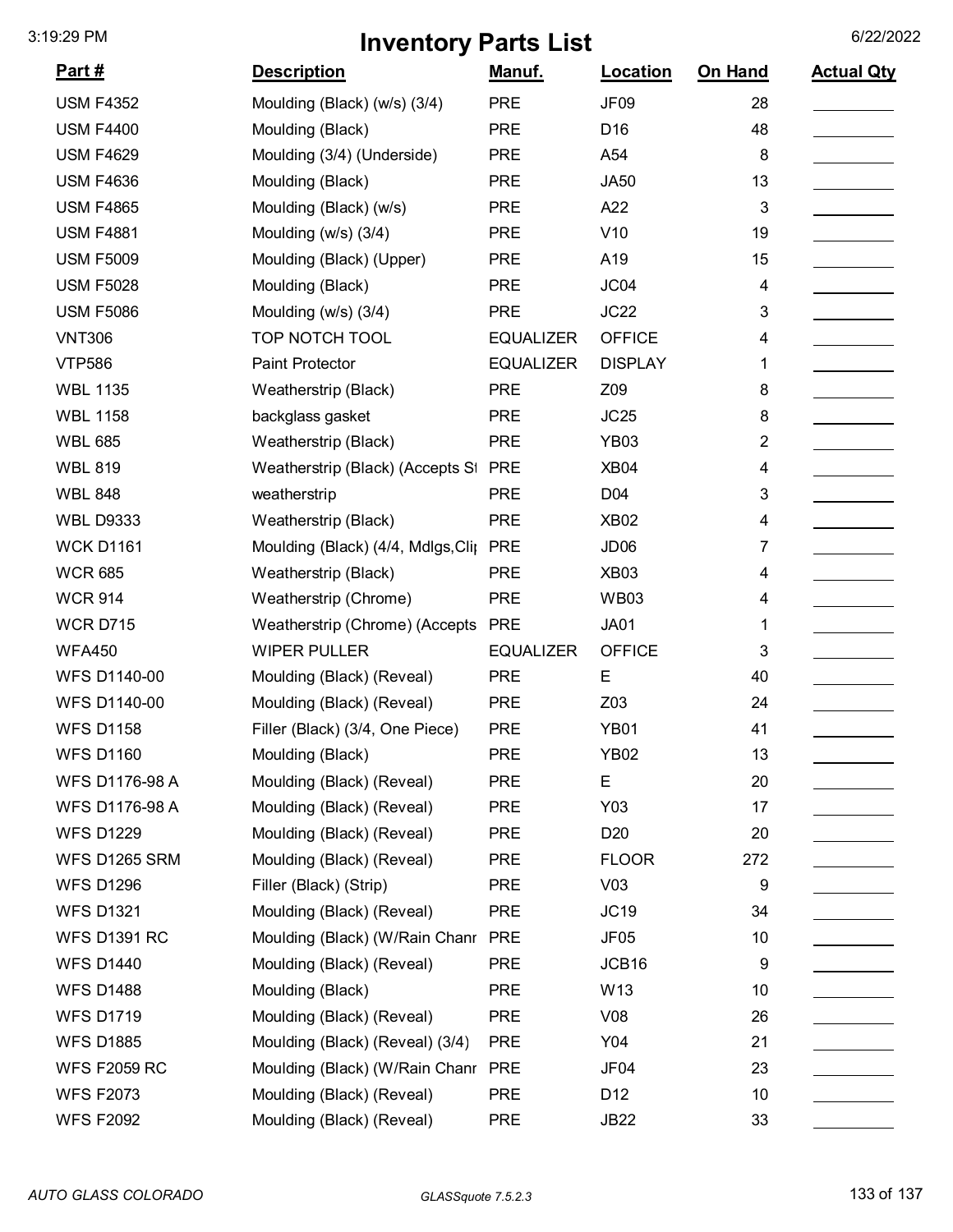| <u>Part #</u>        | <b>Description</b>                 | Manuf.     | Location         | On Hand        | <b>Actual Qty</b> |
|----------------------|------------------------------------|------------|------------------|----------------|-------------------|
| <b>WFS F2106 RC</b>  | Moulding (Black) (Reveal)          | <b>PRE</b> | Y07              | 7              |                   |
| <b>WFS F2112 RC</b>  | Moulding (Black)                   | <b>PRE</b> | <b>JE08</b>      | 8              |                   |
| <b>WFS F2114 RC</b>  | Moulding (Black) (Reveal)          | <b>PRE</b> | <b>JH03</b>      | 1              |                   |
| <b>WFS F2149</b>     | Filler (Black) (w/s) (Upper)       | <b>PRE</b> | 90D11            | 10             |                   |
| <b>WFS F2154</b>     | Moulding (Black) (Reveal)          | <b>PRE</b> | <b>JB08</b>      | 25             |                   |
| <b>WFS F2159</b>     | Moulding (Black) (Reveal)          | <b>PRE</b> | <b>JB12</b>      | 11             |                   |
| <b>WFS F2182 RC</b>  | MOULDING(BLACK)(REVEAL)            | <b>PRE</b> | JD <sub>06</sub> | 11             |                   |
| <b>WFS F2212</b>     | Moulding (Black) (Reveal)          | <b>PRE</b> | JB06             | 1              |                   |
| <b>WFS F2216 RC</b>  | Moulding (Black) (Reveal)          | <b>PRE</b> | <b>JE05</b>      | 23             |                   |
| <b>WFS F2267 RC</b>  | Moulding (Black) (Reveal) (W/Ra    | <b>PRE</b> | <b>JG11</b>      | 13             |                   |
| <b>WFS F2272</b>     | Moulding (Black) (3/4)             | <b>PRE</b> | JC14             | 6              |                   |
| <b>WFS F2276</b>     | Moulding (Black) (W/O Rain Cha PRE |            | D <sub>15</sub>  | 1              |                   |
| <b>WFS F2302 RC</b>  | Moulding (Black) (W/Rain Chanr PRE |            | <b>JG05</b>      | 28             |                   |
| <b>WFS F2303 RC</b>  | Moulding (Black) (Reveal)          | <b>PRE</b> | JC05             | 6              |                   |
| <b>WFS F2314 RC</b>  | Moulding (Black)                   | <b>PRE</b> | <b>JB25</b>      | 10             |                   |
| <b>WFS F2333 RC</b>  | Moulding (Black) (W/Rain Chanr     | <b>PRE</b> | JE <sub>02</sub> | 17             |                   |
| <b>WFS F2395</b>     | Moulding (Black) (Reveal)          | <b>PRE</b> | V10              | 14             |                   |
| <b>WFS F2397</b>     | Moulding (Black) (3/4)             | <b>PRE</b> | <b>JB10</b>      | 8              |                   |
| <b>WFS F2398</b>     | Moulding (Black)                   | <b>PRE</b> | V01              | 11             |                   |
| <b>WFS F2454 RC</b>  | Moulding (Black) (Reveal)          | <b>PRE</b> | E                | 40             |                   |
| <b>WFS F2454 RC</b>  | Moulding (Black) (Reveal)          | <b>PRE</b> | W02              | 9              |                   |
| <b>WFS F2459 RC</b>  | Moulding (Black)                   | <b>PRE</b> | JG09             | 37             |                   |
| <b>WFS F2489 RC</b>  | Moulding (Black) (Reveal)          | <b>PRE</b> | JE01             | 31             |                   |
| <b>WFS F2494 RC</b>  | Moulding (Black) (Reveal)          | <b>PRE</b> | <b>JE09</b>      | 17             |                   |
| <b>WFS F2500</b>     | Moulding (Black) (W/Rain Chanr PRE |            | Е                | 40             |                   |
| <b>WFS F2500</b>     | Moulding (Black) (W/Rain Chanr PRE |            | W10              | 12             |                   |
| <b>WFS F2504</b>     | Moulding (Black) (Reveal)          | <b>PRE</b> | W03              | 30             |                   |
| <b>WFS F2510</b>     | Moulding (Black) (Reveal)          | <b>PRE</b> | E                | 50             |                   |
| <b>WFS F2510</b>     | Moulding (Black) (Reveal)          | <b>PRE</b> | <b>JB13</b>      | 27             |                   |
| <b>WFS F2510 FLX</b> | NISSAN FRONTIER 05-                | <b>PRE</b> | <b>BKOFFICE</b>  | 16             |                   |
| <b>WFS F2535 RC</b>  | Moulding (Black) (Reveal)          | <b>PRE</b> | JF01             | 21             |                   |
| <b>WFS F2539 RC</b>  | Moulding (Black) (Reveal)          | <b>PRE</b> | Y01              | $\overline{2}$ |                   |
| <b>WFS F2582 RC</b>  | Moulding (Black) (Reveal)          | <b>PRE</b> | E                | 25             |                   |
| <b>WFS F2582 RC</b>  | Moulding (Black) (Reveal)          | <b>PRE</b> | <b>JB15</b>      | 4              |                   |
| <b>WFS F2595</b>     | Moulding (Black) (Reveal)          | <b>PRE</b> | <b>JH10</b>      | 6              |                   |
| <b>WFS F2605</b>     | Moulding (Black) (Reveal)          | <b>PRE</b> | D <sub>08</sub>  | 46             |                   |
| <b>WFS F2653</b>     | Moulding (Black) (Reveal)          | <b>PRE</b> | <b>JB31</b>      | 12             |                   |
| <b>WFS F2656</b>     | Moulding (Black) (Reveal) (3/4,    | <b>PRE</b> | A26              | 6              |                   |
| <b>WFS F2710</b>     | Moulding (Black) (Reveal) (3/4,    | <b>PRE</b> | Z01              | 14             |                   |
| <b>WFS F2820 RC</b>  | Moulding (Black) (Reveal)          | <b>PRE</b> | W12              | 33             |                   |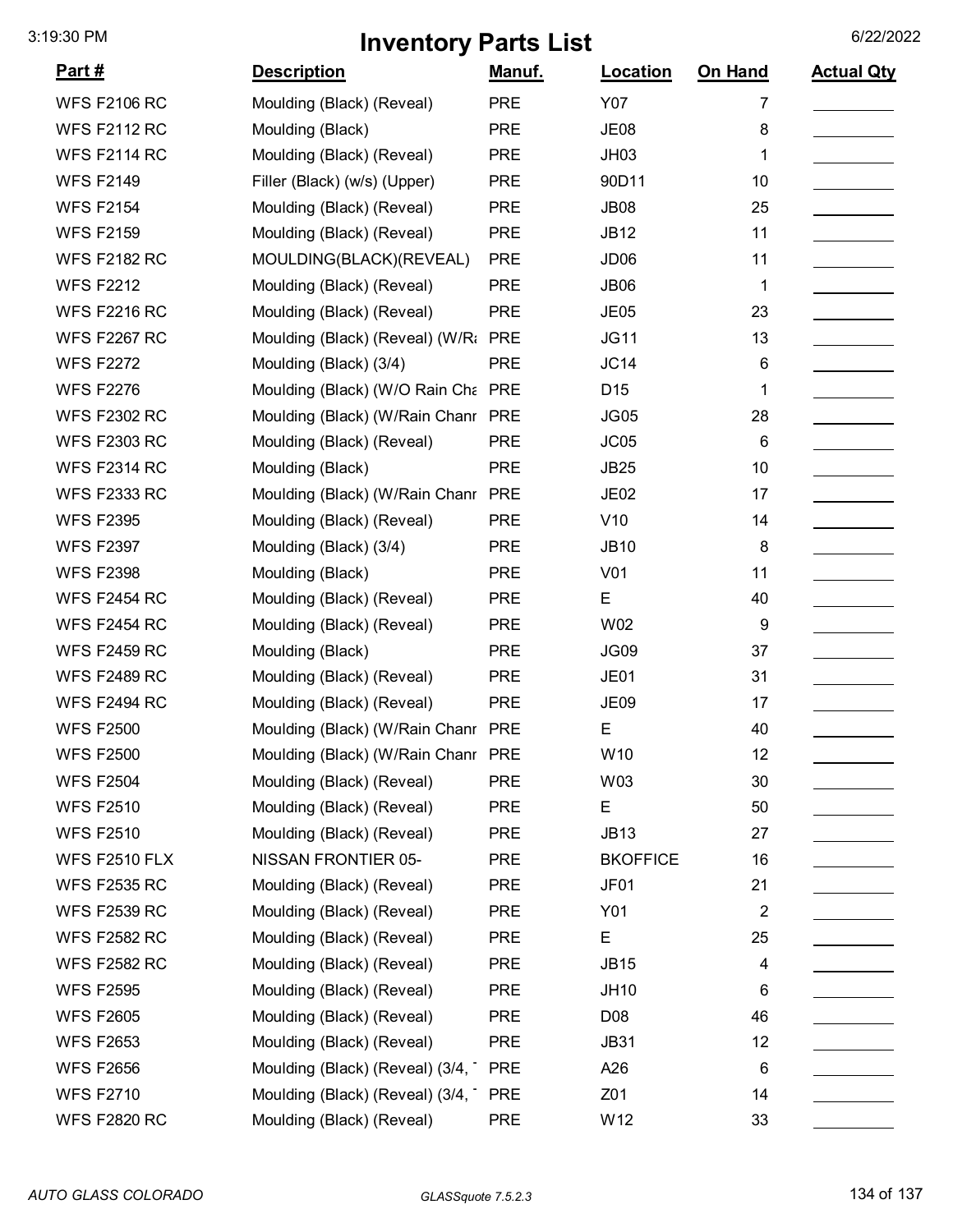| <u>Part #</u>       | <b>Description</b>                  | Manuf.     | <b>Location</b>  | On Hand        | <b>Actual Qty</b> |
|---------------------|-------------------------------------|------------|------------------|----------------|-------------------|
| <b>WFS F2832 RC</b> | Moulding (Black) (Reveal)           | <b>PRE</b> | JC07             | 6              |                   |
| <b>WFS F2833</b>    | Moulding (Black) (Reveal) (3/4)     | <b>PRE</b> | JG07             | 48             |                   |
| <b>WFS F2849</b>    | Moulding (Black) (Reveal)           | <b>PRE</b> | <b>JB23</b>      | 8              |                   |
| <b>WFS F2863</b>    | Moulding (Black) (Reveal)           | <b>PRE</b> | W01              | 5              |                   |
| <b>WFS F2878 RC</b> | Moulding (Black) (Reveal)           | <b>PRE</b> | E                | 22             |                   |
| <b>WFS F2878 RC</b> | Moulding (Black) (Reveal)           | <b>PRE</b> | JF06             | 10             |                   |
| <b>WFS F3066</b>    | Moulding (Black) (Reveal)           | <b>PRE</b> | A53              | 15             |                   |
| <b>WFS F3103</b>    | Moulding (Black)                    | <b>PRE</b> | <b>JB18</b>      | 17             |                   |
| <b>WFS F3189</b>    | Moulding (Black) (Reveal)           | <b>PRE</b> | <b>JB29</b>      | 30             |                   |
| <b>WFS F3311</b>    | Moulding (Black) (Upper)            | <b>PRE</b> | JD <sub>02</sub> | 12             |                   |
| <b>WFS F3394</b>    | Moulding (Black) (w/s)              | <b>PRE</b> | <b>JB11</b>      | 11             |                   |
| <b>WFS F3488</b>    | Moulding (Black) (Underside)        | <b>PRE</b> | <b>JB24</b>      | 17             |                   |
| <b>WFS F3578</b>    | Moulding (Black)                    | <b>PRE</b> | W05              | 22             |                   |
| <b>WFS F3748</b>    | Moulding (Black) (3/4)              | <b>PRE</b> | <b>JH07</b>      | $\,6$          |                   |
| <b>WFS F3780</b>    | Moulding (Black)                    | <b>PRE</b> | D03              | 27             |                   |
| <b>WFS F3843</b>    | Moulding (w/s) (2018 & up)          | <b>PRE</b> | <b>JB08</b>      | $\overline{7}$ |                   |
| <b>WFS F3898</b>    | Moulding (Black)                    | <b>PRE</b> | E                | 44             |                   |
| <b>WFS F3898</b>    | Moulding (Black)                    | <b>PRE</b> | <b>JH04</b>      | 40             |                   |
| <b>WFS F4071 RC</b> | Moulding (Black) (Reveal) (W/Ra     | <b>PRE</b> | <b>JH12</b>      | 1              |                   |
| <b>WFS F4721</b>    | Moulding (Black) (w/s) (3/4)        | <b>PRE</b> | X08              | 16             |                   |
| <b>WFT 526 B</b>    | Moulding (Chrome) (Upper)           | <b>PRE</b> | <b>JA31</b>      | 1              |                   |
| <b>WFT D1388</b>    | Moulding (Black) (Reveal) (Uppε     | <b>PRE</b> | <b>JA20</b>      | 9              |                   |
| <b>WFT D1533</b>    | Moulding (Black) (Upper)            | <b>PRE</b> | A13              | $\overline{2}$ |                   |
| <b>WFT F2008</b>    | Filler (Black) (Reveal) (Upper)     | GGG        | A20              | 6              |                   |
| <b>WFT F2018</b>    | Moulding (Black) (Reveal) (Uppe PRE |            | <b>JA21</b>      | 8              |                   |
| <b>WFT F2058</b>    | Moulding (Black) (Reveal) (Uppe PRE |            | A21              | 16             |                   |
| <b>WFT F2074</b>    | Moulding (Black) (Upper)            | <b>PRE</b> | <b>JA25</b>      | 7              |                   |
| <b>WFT F2086</b>    | Filler (Black) (Reveal) (Upper)     | <b>PRE</b> | <b>JA01</b>      | 29             |                   |
| <b>WFT F2300</b>    | Moulding (Black) (Reveal) (Uppe PRE |            | JA02             | 1              |                   |
| <b>WFT F2304</b>    | MINI COOPER 02-08                   | <b>PRE</b> | <b>JA13</b>      | 9              |                   |
| <b>WFT F2351</b>    | Moulding (Black) (Upper)            | <b>PRE</b> | JA06             | 48             |                   |
| <b>WFT F2380</b>    | Moulding (Black) (Reveal) (Uppe PRE |            | <b>JA60</b>      | 5              |                   |
| <b>WFT F2381</b>    | Moulding (Black) (Upper)            | <b>PRE</b> | <b>JA03</b>      | 5              |                   |
| <b>WFT F2428</b>    | Moulding (Black) (Upper)            | <b>PRE</b> | JA09             | 23             |                   |
| <b>WFT F2452</b>    | Moulding (Black) (Upper)            | <b>PRE</b> | <b>JA12</b>      | $\overline{c}$ |                   |
| <b>WFT F2460</b>    | Moulding (Black) (Upper)            | <b>PRE</b> | <b>JA16</b>      | 7              |                   |
| <b>WFT F2493</b>    | Moulding (Black) (Upper)            | <b>PRE</b> | <b>JA22</b>      | 34             |                   |
| <b>WFT F2501</b>    | Moulding (Black) (Reveal) (Uppe     | <b>PRE</b> | JH06             | 36             |                   |
| <b>WFT F2584</b>    | Moulding (Black) (Reveal) (Uppe PRE |            | JC26             | 67             |                   |
| <b>WFT F2593</b>    | Moulding (Black) (Reveal) (Uppe PRE |            | <b>JA14</b>      | 10             |                   |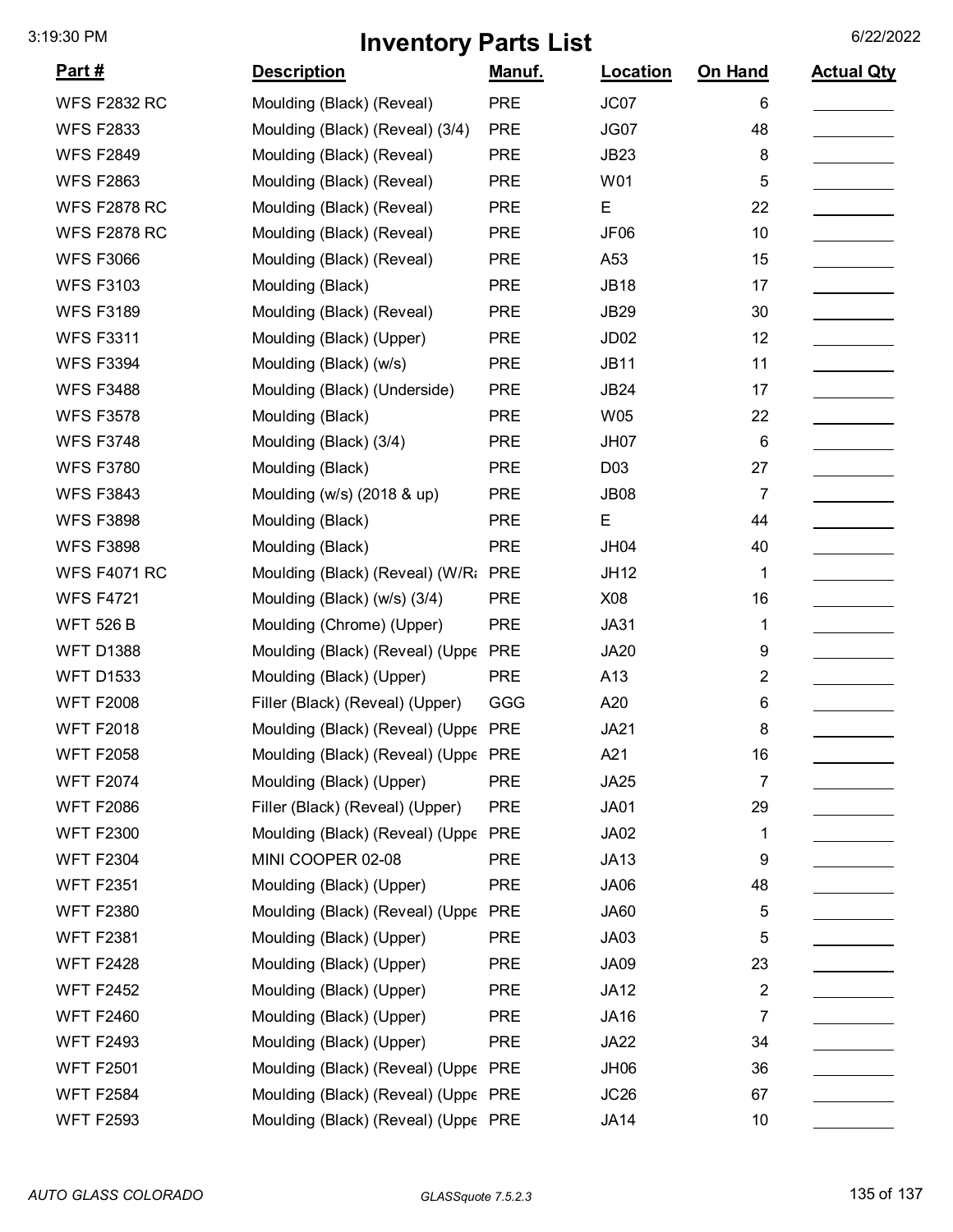| <u>Part #</u>      | <b>Description</b>                    | <u>Manuf.</u>    | Location          | On Hand        | <b>Actual Qty</b> |
|--------------------|---------------------------------------|------------------|-------------------|----------------|-------------------|
| <b>WFT F2707</b>   | Moulding (Black) (Reveal) (Uppe       | <b>PRE</b>       | A51               | 4              |                   |
| <b>WFT F2731</b>   | Moulding (Black) (Reveal) (Uppe       | <b>PRE</b>       | <b>JB20</b>       | 20             |                   |
| <b>WFT F2845</b>   | Seal (Black) (Upper)                  | <b>PRE</b>       | JA30              | 27             |                   |
| <b>WFT F2930</b>   | Moulding (Black) (Reveal) (Uppe       | <b>PRE</b>       | <b>JA44</b>       | 8              |                   |
| <b>WFT F3051</b>   | Moulding (Black) (Reveal) (Uppe       | <b>PRE</b>       | A02               | 16             |                   |
| <b>WFT F3282</b>   | Moulding (Black) (Upper)              | <b>PRE</b>       | A38               | 4              |                   |
| <b>WFT F526 C</b>  | Moulding (Chrome) (Upper)             | <b>PRE</b>       | JA43              | 9              |                   |
| <b>WFT F731</b>    | Filler (Black) (Upper)                | <b>PRE</b>       | <b>JA01</b>       | 1              |                   |
| <b>WFT F753</b>    | Moulding (Black) (Upper)              | <b>PRE</b>       | <b>JA10</b>       | 2              |                   |
| <b>WFT F783</b>    | Moulding (Black) (Upper)              | <b>PRE</b>       | A57               | 5              |                   |
| <b>WIS D1161</b>   | 1 Pc - 4/4 Mldg                       | <b>PRE</b>       | D14               | 1              |                   |
| WK6SET             | <b>BTB Winged Scraper Set</b>         | <b>EQUALIZER</b> | <b>OFFICE</b>     | 5              |                   |
| <b>WKT 1105</b>    | Weatherstrip (Black)                  | <b>PRE</b>       | ZB06              | 5              |                   |
| <b>WKT 631</b>     | Moulding (Black) (3/4, Mldg & Re      | <b>PRE</b>       | <b>JA01</b>       | 1              |                   |
| <b>WKT D1106 B</b> | Moulding (Gray) (Upper)               | <b>PRE</b>       | <b>STOREROOM</b>  | 5              |                   |
| <b>WKT D1106 C</b> | Moulding (Chrome) (Upper)             | <b>PRE</b>       | 91D10             | 4              |                   |
| <b>WKT D1155</b>   | Moulding (Black) (W/O T-Bar Rc        | <b>PRE</b>       | <b>JB02</b>       | 11             |                   |
| <b>WKT D1155</b>   | Moulding (Black) (W/O T-Bar Rc PRE    |                  | V <sub>04</sub>   | 5              |                   |
| <b>WKT D1155</b>   | Moulding (Black) (W/O T-Bar Rc PRE    |                  | V06               | 1              |                   |
| <b>WKT D1161</b>   | <b>MOLDING KIT</b>                    | <b>PRE</b>       | <b>STOREROOM</b>  | 20             |                   |
| <b>WKT D1330</b>   | Moulding (Black) (Reveal) (Uppe       | <b>PRE</b>       | Y12               | 5              |                   |
| <b>WKT D1648</b>   | Moulding (Black) (2pcs)               | <b>PRE</b>       | D <sub>23</sub>   | 8              |                   |
| <b>WKT F2924</b>   | Moulding (Black) (Glass)              | <b>PRE</b>       | JD <sub>04</sub>  | 45             |                   |
| <b>WKT F3248</b>   | Moulding (w/s) (W/Retainers) (U       | <b>PRE</b>       | <b>JA24</b>       | 15             |                   |
| <b>WKT F3404</b>   | Moulding (Black) (Kit) (Top & Sic PRE |                  | X02               | 5              |                   |
| WKT F4542          | Moulding (Black) (w/s) (Kit) (3pc)    | PRE              | D10               | 11             |                   |
| <b>WKT F4937</b>   | Moulding (Top & Sides)                | <b>PRE</b>       | <b>JB21</b>       | 8              |                   |
| <b>WLS 100</b>     | Locking Strip (Chrome) (100 Ft F      | <b>PRE</b>       | JCB14             | 3              |                   |
| <b>WLS 101</b>     | Locking Strip (Black)                 | <b>PRE</b>       | JCB15             | 10             |                   |
| <b>WLS 900</b>     | BLK, LOCKSTRIP ONLY                   | <b>PRE</b>       | JCB <sub>18</sub> | 10             |                   |
| WOODS6             | 6" Woods Vacuum                       | PC               | <b>STOREROOM</b>  | 15             |                   |
| <b>WS782</b>       | WreStarter                            | <b>EQUALIZER</b> | <b>OFFICE</b>     | 1              |                   |
| <b>WSK D1725</b>   | Moulding (Side) (Kit)                 | <b>PRE</b>       | <b>STOREROOM</b>  | 1              |                   |
| <b>WSK D1843</b>   | Moulding (Side) (Kit) (Outer)         | <b>PRE</b>       | <b>STOREROOM</b>  | 55             |                   |
| <b>WSK D1920</b>   | Moulding (Side) (Kit)                 | <b>PRE</b>       | JF <sub>02</sub>  | $\overline{2}$ |                   |
| <b>WSK F2393</b>   | Moulding (Side) (Kit)                 | <b>PRE</b>       | A24               | 1              |                   |
| <b>WSK F2652</b>   | Moulding (Black) (Side) (Reveal) PRE  |                  | A35               | 24             |                   |
| <b>WSK F2724</b>   | Moulding (Black) (Reveal) (Right      | <b>PRE</b>       | W10               | 65             |                   |
| <b>WSK F3621</b>   | Moulding (Side) (Kit)                 | <b>PRE</b>       | <b>STOREROOM</b>  | 1              |                   |
| <b>WSK F3810</b>   | Moulding (Black) (Side) (Kit)         | <b>PRE</b>       | <b>JB06</b>       | 15             |                   |